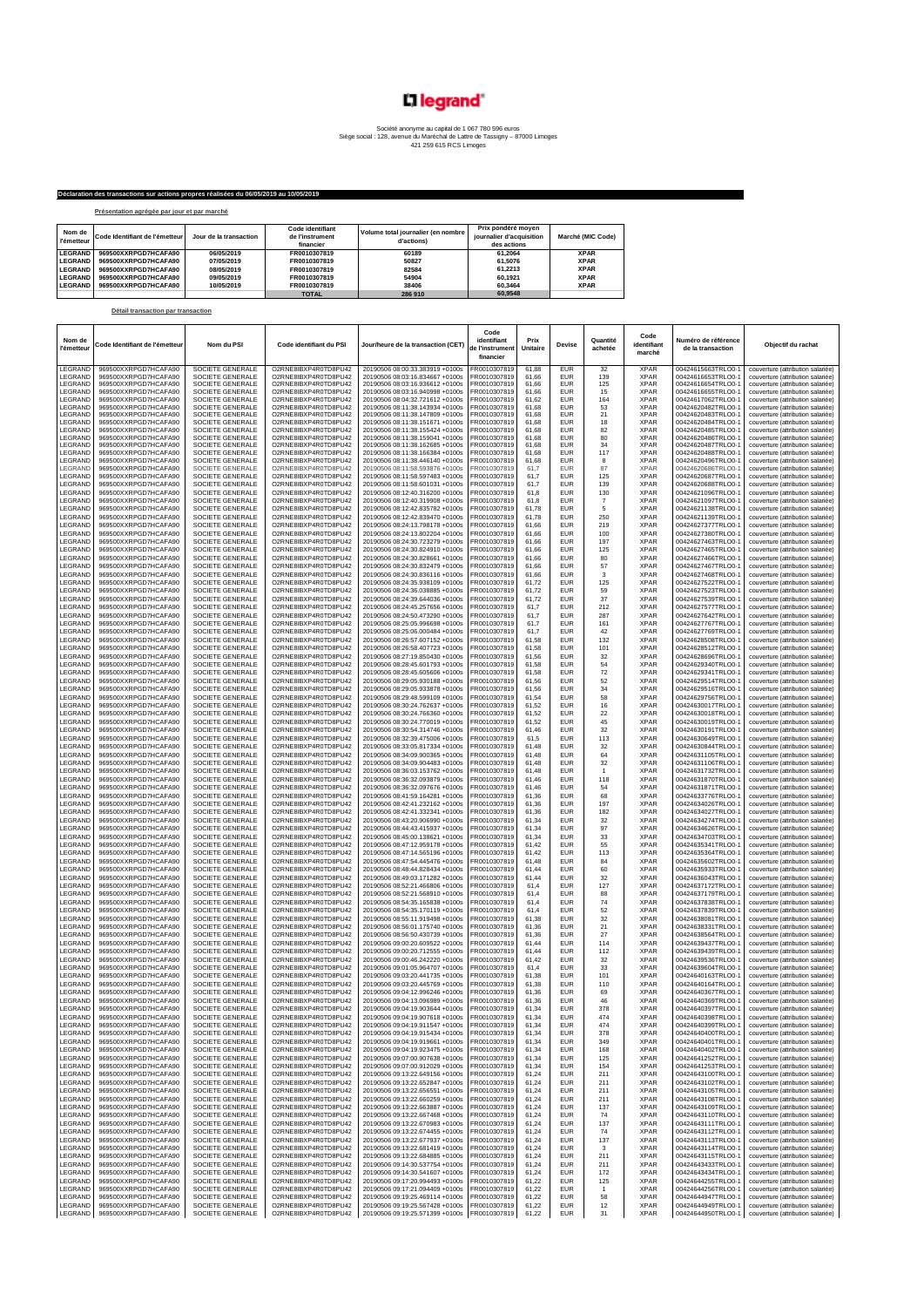| LEGRAND                   | 969500XXRPGD7HCAFA90                         | SOCIETE GENERALE                     | O2RNE8IBXP4R0TD8PU42                         | 20190506 09:20:36.291912 +0100s                                    | FR0010307819                 | 61,2           | EUR                      | 111                     | XPAR                       | 00424645351TRLO0-1                       | couverture (attribution salariée)                                      |
|---------------------------|----------------------------------------------|--------------------------------------|----------------------------------------------|--------------------------------------------------------------------|------------------------------|----------------|--------------------------|-------------------------|----------------------------|------------------------------------------|------------------------------------------------------------------------|
| LEGRAND<br>LEGRAND        | 969500XXRPGD7HCAFA90<br>969500XXRPGD7HCAFA90 | SOCIETE GENERALE<br>SOCIETE GENERALE | O2RNE8IBXP4R0TD8PU42<br>O2RNE8IBXP4R0TD8PU42 | 20190506 09:20:36.295603 +0100s<br>20190506 09:21:18.253654 +0100s | FR0010307819<br>R0010307819  | 61.2<br>61,2   | <b>EUR</b><br>EUR        | .5<br>60                | <b>XPAR</b><br>XPAR        | 00424645352TRLO0-1<br>00424645560TRLO0-1 | couverture (attribution salariée)<br>couverture (attribution salariée) |
| LEGRAND                   | 969500XXRPGD7HCAFA90                         | SOCIETE GENERALE                     | O2RNE8IBXP4R0TD8PU42                         | 20190506 09:22:33.359902 +0100s                                    | FR0010307819                 | 61.2           | <b>EUR</b>               | 63                      | <b>XPAR</b>                | 00424645916TRLO0-1                       | couverture (attribution salariée)                                      |
| LEGRAND                   | 969500XXRPGD7HCAFA90                         | SOCIETE GENERALE                     | O2RNE8IBXP4R0TD8PU42                         | 20190506 09:23:44.861288 +0100s                                    | FR0010307819                 | 61,2           | EUR                      | 169                     | <b>XPAR</b>                | 00424646250TRLO0-1                       | couverture (attribution salariée)                                      |
| LEGRAND<br>LEGRAND        | 969500XXRPGD7HCAFA90<br>969500XXRPGD7HCAFA90 | SOCIETE GENERALE<br>SOCIETE GENERALE | O2RNE8IBXP4R0TD8PU42<br>O2RNE8IBXP4R0TD8PU42 | 20190506 09:25:28.541143 +0100s<br>20190506 09:26:24.720939 +0100s | FR0010307819<br>FR0010307819 | 61,16<br>61,12 | EUR<br>EUR               | 116<br>14               | <b>XPAR</b><br>XPAR        | 00424646952TRLO0-1<br>00424647199TRLO0-1 | couverture (attribution salariée)<br>couverture (attribution salariée) |
| LEGRAND                   | 969500XXRPGD7HCAFA90                         | SOCIETE GENERALE                     | O2RNE8IBXP4R0TD8PU42                         | 20190506 09:26:24.725487 +0100s                                    | FR0010307819                 | 61,12          | EUR                      | 48                      | <b>XPAR</b>                | 00424647200TRLO0-1                       | couverture (attribution salariée)                                      |
| LEGRAND<br>LEGRAND        | 969500XXRPGD7HCAFA90<br>969500XXRPGD7HCAFA90 | SOCIETE GENERALE<br>SOCIETE GENERALE | O2RNE8IBXP4R0TD8PU42<br>O2RNE8IBXP4R0TD8PU42 | 20190506 09:27:20.498999 +0100s                                    | R0010307819<br>FR0010307819  | 61,12<br>61,12 | EUR<br>EUR               | 54<br>9                 | <b>XPAR</b><br><b>XPAR</b> | 00424647486TRLO0-1<br>00424647488TRLO0-  | couverture (attribution salariée)<br>couverture (attribution salariée) |
| LEGRAND                   | 969500XXRPGD7HCAFA90                         | SOCIETE GENERALE                     | O2RNE8IBXP4R0TD8PU42                         | 20190506 09:27:20.502672 +0100s<br>20190506 09:27:49.844132 +0100s | R0010307819                  | 61,12          | EUR                      | 87                      | XPAR                       | 00424647657TRLO0-1                       | couverture (attribution salariée)                                      |
| LEGRAND                   | 969500XXRPGD7HCAFA90                         | SOCIETE GENERALE                     | O2RNE8IBXP4R0TD8PU42                         | 20190506 09:28:17.076722 +0100s                                    | FR0010307819                 | 61,1           | <b>EUR</b>               | 83                      | <b>XPAR</b>                | 00424647774TRLO0-                        | couverture (attribution salariée)                                      |
| LEGRAND<br>LEGRAND        | 969500XXRPGD7HCAFA90<br>969500XXRPGD7HCAFA90 | SOCIETE GENERALE<br>SOCIETE GENERALE | O2RNE8IBXP4R0TD8PU42<br>O2RNE8IBXP4R0TD8PU42 | 20190506 09:28:22.085211 +0100s<br>20190506 09:31:30.878416 +0100s | R0010307819<br>FR0010307819  | 61,1<br>61,16  | EUR<br>EUR               | 40<br>156               | XPAR<br><b>XPAR</b>        | 00424647806TRLO0-<br>00424648578TRLO0-   | couverture (attribution salariée)<br>couverture (attribution salariée) |
| LEGRAND                   | 969500XXRPGD7HCAFA90                         | SOCIETE GENERALE                     | O2RNE8IBXP4R0TD8PU42                         | 20190506 09:31:30.882342 +0100s                                    | FR0010307819                 | 61,16          | EUR                      | 3                       | XPAR                       | 00424648579TRLO0-1                       | couverture (attribution salariée)                                      |
| LEGRAND                   | 969500XXRPGD7HCAFA90                         | SOCIETE GENERALE                     | O2RNE8IBXP4R0TD8PU42                         | 20190506 09:31:30.886127 +0100s                                    | R0010307819                  | 61,16          | EUR                      | 76                      | XPAR                       | 00424648580TRLO0-1                       | couverture (attribution salariée)                                      |
| LEGRAND<br>LEGRAND        | 969500XXRPGD7HCAFA90<br>969500XXRPGD7HCAFA90 | SOCIETE GENERALE<br>SOCIETE GENERALE | O2RNE8IBXP4R0TD8PU42<br>O2RNE8IBXP4R0TD8PU42 | 20190506 09:34:00.365751 +0100s<br>20190506 09:34:00.369685 +0100s | FR0010307819<br>FR0010307819 | 61.16<br>61,16 | EUR<br>EUR               | 83<br>64                | <b>XPAR</b><br>XPAR        | 00424649191TRLO0-<br>00424649195TRLO0-   | couverture (attribution salariée)<br>couverture (attribution salariée) |
| LEGRAND                   | 969500XXRPGD7HCAFA90                         | SOCIETE GENERALE                     | O2RNE8IBXP4R0TD8PU42                         | 20190506 09:34:00.373320 +0100s                                    | FR0010307819                 | 61.16          | <b>EUR</b>               | 62                      | <b>XPAR</b>                | 00424649198TRLO0-1                       | couverture (attribution salariée)                                      |
| LEGRAND                   | 969500XXRPGD7HCAFA90                         | SOCIETE GENERALE                     | O2RNE8IBXP4R0TD8PU42                         | 20190506 09:35:58.091140 +0100s                                    | R0010307819                  | 61,18          | EUR                      | 98                      | XPAR                       | 00424649706TRLO0-1                       | couverture (attribution salariée)                                      |
| LEGRAND<br>LEGRAND        | 969500XXRPGD7HCAFA90<br>969500XXRPGD7HCAFA90 | SOCIETE GENERALE<br>SOCIETE GENERALE | O2RNE8IBXP4R0TD8PU42<br>O2RNE8IBXP4R0TD8PU42 | 20190506 09:35:58.095031 +0100s<br>20190506 09:38:02.115897 +0100s | FR0010307819<br>FR0010307819 | 61.18<br>61,18 | EUR<br>EUR               | 125<br>118              | <b>XPAR</b><br>XPAR        | 00424649707TRLO0-<br>00424650223TRLO0-   | couverture (attribution salariée)<br>couverture (attribution salariée) |
| LEGRAND                   | 969500XXRPGD7HCAFA90                         | SOCIETE GENERALE                     | O2RNE8IBXP4R0TD8PU42                         | 20190506 09:38:02.120163 +0100s                                    | FR0010307819                 | 61.18          | EUR                      | 18                      | <b>XPAR</b>                | 00424650224TRLO0-1                       | couverture (attribution salariée)                                      |
| LEGRAND<br>LEGRAND        | 969500XXRPGD7HCAFA90<br>969500XXRPGD7HCAFA90 | SOCIETE GENERALE<br>SOCIETE GENERALE | O2RNE8IBXP4R0TD8PU42<br>O2RNE8IBXP4R0TD8PU42 | 20190506 09:39:28.692353 +0100s                                    | R0010307819<br>FR0010307819  | 61,3<br>61.3   | EUR<br>EUR               | 221<br>83               | XPAR<br><b>XPAR</b>        | 00424650485TRLO0-1                       | couverture (attribution salariée)                                      |
| LEGRAND                   | 969500XXRPGD7HCAFA90                         | SOCIETE GENERALE                     | O2RNE8IBXP4R0TD8PU42                         | 20190506 09:39:30.793784 +0100s<br>20190506 09:40:20.652620 +0100s | FR0010307819                 | 61,32          | EUR                      | 63                      | XPAR                       | 00424650491TRLO0-1<br>00424650650TRLO0-  | couverture (attribution salariée)<br>couverture (attribution salariée) |
| LEGRAND                   | 969500XXRPGD7HCAFA90                         | SOCIETE GENERALE                     | O2RNE8IBXP4R0TD8PU42                         | 20190506 09:43:54.471672 +0100s                                    | FR0010307819                 | 61.34          | <b>EUR</b>               | 168                     | <b>XPAR</b>                | 00424651353TRLO0-1                       | couverture (attribution salariée)                                      |
| LEGRAND<br>LEGRAND        | 969500XXRPGD7HCAFA90                         | SOCIETE GENERALE                     | O2RNE8IBXP4R0TD8PU42                         | 20190506 09:43:54.476194 +0100s                                    | R0010307819                  | 61,34          | EUR<br>EUR               | 90                      | XPAR<br><b>XPAR</b>        | 00424651355TRLO0-1                       | couverture (attribution salariée)                                      |
| LEGRAND                   | 969500XXRPGD7HCAFA90<br>969500XXRPGD7HCAFA90 | SOCIETE GENERALE<br>SOCIETE GENERALE | O2RNE8IBXP4R0TD8PU42<br>O2RNE8IBXP4R0TD8PU42 | 20190506 09:47:19.424556 +0100s<br>20190506 09:47:19.478743 +0100s | FR0010307819<br>R0010307819  | 61,32<br>61,32 | EUR                      | 175<br>58               | XPAR                       | 00424652354TRLO0-1<br>00424652394TRLO0-1 | couverture (attribution salariée)<br>couverture (attribution salariée) |
| LEGRAND                   | 969500XXRPGD7HCAFA90                         | SOCIETE GENERALE                     | O2RNE8IBXP4R0TD8PU42                         | 20190506 09:48:11.080856 +0100s                                    | FR0010307819                 | 61,3           | EUR                      | 62                      | <b>XPAR</b>                | 00424652627TRLO0-                        | couverture (attribution salariée)                                      |
| LEGRAND<br>LEGRAND        | 969500XXRPGD7HCAFA90<br>969500XXRPGD7HCAFA90 | SOCIETE GENERALE<br>SOCIETE GENERALE | O2RNE8IBXP4R0TD8PU42<br>O2RNE8IBXP4R0TD8PU42 | 20190506 09:48:28.812907 +0100s<br>20190506 09:50:25.096565 +0100s | FR0010307819<br>FR0010307819 | 61,26<br>61,26 | EUR<br>EUR               | 32<br>105               | XPAR<br><b>XPAR</b>        | 00424652956TRLO0-1<br>00424653676TRLO0-  | couverture (attribution salariée)<br>couverture (attribution salariée) |
| LEGRAND                   | 969500XXRPGD7HCAFA90                         | SOCIETE GENERALE                     | O2RNE8IBXP4R0TD8PU42                         | 20190506 09:51:10.339785 +0100s                                    | R0010307819                  | 61,24          | EUR                      | 58                      | <b>XPAR</b>                | 00424653814TRLO0-1                       | couverture (attribution salariée)                                      |
| LEGRAND                   | 969500XXRPGD7HCAFA90                         | SOCIETE GENERALE                     | O2RNE8IBXP4R0TD8PU42                         | 20190506 09:54:30.774555 +0100s                                    | FR0010307819                 | 61,24          | EUR                      | 97                      | XPAR                       | 00424654561TRLO0-                        | couverture (attribution salariée)                                      |
| LEGRAND<br>LEGRAND        | 969500XXRPGD7HCAFA90<br>969500XXRPGD7HCAFA90 | SOCIETE GENERALE<br>SOCIETE GENERALE | O2RNE8IBXP4R0TD8PU42<br>O2RNE8IBXP4R0TD8PU42 | 20190506 09:54:34.178283 +0100s<br>20190506 09:56:15.403384 +0100s | R0010307819<br>FR0010307819  | 61,24<br>61,28 | EUR<br><b>EUR</b>        | 121<br>62               | XPAR<br><b>XPAR</b>        | 00424654578TRLO0-1<br>00424654960TRLO0-  | couverture (attribution salariée)<br>couverture (attribution salariée) |
| LEGRAND                   | 969500XXRPGD7HCAFA90                         | SOCIETE GENERALE                     | O2RNE8IBXP4R0TD8PU42                         | 20190506 09:56:15.502977 +0100s                                    | R0010307819                  | 61,28          | EUR                      | 41                      | XPAR                       | 00424654962TRLO0-                        | couverture (attribution salariée)                                      |
| LEGRAND<br>LEGRAND        | 969500XXRPGD7HCAFA90<br>969500XXRPGD7HCAFA90 | SOCIETE GENERALE<br>SOCIETE GENERALE | O2RNE8IBXP4R0TD8PU42<br>O2RNE8IBXP4R0TD8PU42 | 20190506 09:57:01.072246 +0100s<br>20190506 10:02:53.184831 +0100s | FR0010307819<br>FR0010307819 | 61,28<br>61.38 | EUR<br>EUR               | 32<br>194               | <b>XPAR</b><br><b>XPAR</b> | 00424655198TRLO0-<br>00424656551TRLO0-1  | couverture (attribution salariée)                                      |
| LEGRAND                   | 969500XXRPGD7HCAFA90                         | SOCIETE GENERALE                     | O2RNE8IBXP4R0TD8PU42                         | 20190506 10:05:31.535543 +0100s                                    | R0010307819                  | 61,34          | EUR                      | 257                     | XPAR                       | 00424657106TRLO0-1                       | couverture (attribution salariée)<br>couverture (attribution salariée) |
| LEGRAND                   | 969500XXRPGD7HCAFA90                         | SOCIETE GENERALE                     | O2RNE8IBXP4R0TD8PU42                         | 20190506 10:06:19.087943 +0100s                                    | FR0010307819                 | 61.42          | EUR                      | 178                     | <b>XPAR</b>                | 00424657334TRLO0-                        | couverture (attribution salariée)                                      |
| LEGRAND<br>LEGRAND        | 969500XXRPGD7HCAFA90<br>969500XXRPGD7HCAFA90 | SOCIETE GENERALE<br>SOCIETE GENERALE | O2RNE8IBXP4R0TD8PU42<br>O2RNE8IBXP4R0TD8PU42 | 20190506 10:06:19.091932 +0100s<br>20190506 10:06:44.120297 +0100s | FR0010307819<br>FR0010307819 | 61,42<br>61.4  | EUR<br>EUR               | 52<br>70                | XPAR<br><b>XPAR</b>        | 00424657336TRLO0-<br>00424657433TRLO0-1  | couverture (attribution salariée)<br>couverture (attribution salariée) |
| LEGRAND                   | 969500XXRPGD7HCAFA90                         | SOCIETE GENERALE                     | O2RNE8IBXP4R0TD8PU42                         | 20190506 10:07:45.588074 +0100s                                    | R0010307819                  | 61,4           | EUR                      | 58                      | XPAR                       | 00424657658TRLO0-1                       | couverture (attribution salariée)                                      |
| LEGRAND                   | 969500XXRPGD7HCAFA90                         | SOCIETE GENERALE                     | O2RNE8IBXP4R0TD8PU42                         | 20190506 10:12:00.110698 +0100s                                    | FR0010307819                 | 61.42          | EUR                      | 33                      | <b>XPAR</b>                | 00424658566TRLO0-1                       | couverture (attribution salariée)                                      |
| LEGRAND<br>LEGRAND        | 969500XXRPGD7HCAFA90<br>969500XXRPGD7HCAFA90 | SOCIETE GENERALE<br>SOCIETE GENERALE | O2RNE8IBXP4R0TD8PU42<br>O2RNE8IBXP4R0TD8PU42 | 20190506 10:12:00.115043 +0100s<br>20190506 10:12:00.119042 +0100s | FR0010307819<br>FR0010307819 | 61,42<br>61.42 | EUR<br>EUR               | 154<br>33               | XPAR<br><b>XPAR</b>        | 00424658568TRLO0-<br>00424658569TRLO0-1  | couverture (attribution salariée)<br>couverture (attribution salariée) |
| LEGRAND                   | 969500XXRPGD7HCAFA90                         | SOCIETE GENERALE                     | O2RNE8IBXP4R0TD8PU42                         | 20190506 10:12:04.719412 +0100s                                    | R0010307819                  | 61,42          | EUR                      | 151                     | XPAR                       | 00424658590TRLO0-1                       | couverture (attribution salariée)                                      |
| LEGRAND                   | 969500XXRPGD7HCAFA90                         | SOCIETE GENERALE                     | O2RNE8IBXP4R0TD8PU42                         | 20190506 10:14:16.042390 +0100s                                    | FR0010307819                 | 61.48          | EUR                      | 118                     | <b>XPAR</b>                | 00424659079TRLO0-1                       | couverture (attribution salariée)                                      |
| LEGRAND<br>LEGRAND        | 969500XXRPGD7HCAFA90<br>969500XXRPGD7HCAFA90 | SOCIETE GENERALE<br>SOCIETE GENERALE | O2RNE8IBXP4R0TD8PU42<br>O2RNE8IBXP4R0TD8PU42 | 20190506 10:14:16.143716 +0100s<br>20190506 10:14:42.382748 +0100s | FR0010307819<br>FR0010307819 | 61,48<br>61,44 | EUR<br><b>EUR</b>        | 61<br>32                | XPAR<br>XPAR               | 00424659080TRLO0-<br>00424659159TRLO0-   | couverture (attribution salariée)<br>couverture (attribution salariée) |
| LEGRAND                   | 969500XXRPGD7HCAFA90                         | SOCIETE GENERALE                     | O2RNE8IBXP4R0TD8PU42                         | 20190506 10:16:45.039412 +0100s                                    | R0010307819                  | 61,44          | EUR                      | 147                     | XPAR                       | 00424659667TRLO0-1                       | couverture (attribution salariée)                                      |
| LEGRAND                   | 969500XXRPGD7HCAFA90                         | SOCIETE GENERALE                     | O2RNE8IBXP4R0TD8PU42                         | 20190506 10:18:38.758887 +0100s                                    | FR0010307819                 | 61,44          | EUR                      | 119                     | <b>XPAR</b>                | 00424660162TRLO0-1                       | couverture (attribution salariée)                                      |
| LEGRAND<br>LEGRAND        | 969500XXRPGD7HCAFA90<br>969500XXRPGD7HCAFA90 | SOCIETE GENERALE<br>SOCIETE GENERALE | O2RNE8IBXP4R0TD8PU42<br>O2RNE8IBXP4R0TD8PU42 | 20190506 10:18:53.086251 +0100s<br>20190506 10:19:15.904622 +0100s | R0010307819<br>FR0010307819  | 61,44<br>61,44 | EUR<br>EUR               | 41<br>32                | XPAR<br><b>XPAR</b>        | 00424660249TRLO0-1<br>00424660296TRLO0-  | couverture (attribution salariée)<br>couverture (attribution salariée) |
| LEGRAND                   | 969500XXRPGD7HCAFA90                         | SOCIETE GENERALE                     | O2RNE8IBXP4R0TD8PU42                         | 20190506 10:19:32.425398 +0100s                                    | FR0010307819                 | 61,44          | EUR                      | 33                      | XPAR                       | 00424660388TRLO0-1                       | couverture (attribution salariée)                                      |
| LEGRAND<br>LEGRAND        | 969500XXRPGD7HCAFA90<br>969500XXRPGD7HCAFA90 | SOCIETE GENERALE<br>SOCIETE GENERALE | O2RNE8IBXP4R0TD8PU42<br>O2RNE8IBXP4R0TD8PU42 | 20190506 10:20:59.909711 +0100s<br>20190506 10:20:59.913620 +0100s | FR0010307819<br>R0010307819  | 61,44<br>61,44 | EUR<br>EUR               | 64<br>32                | <b>XPAR</b><br><b>XPAR</b> | 00424660737TRLO0-1<br>00424660738TRLO0-1 | couverture (attribution salariée)<br>couverture (attribution salariée) |
| LEGRAND                   | 969500XXRPGD7HCAFA90                         | SOCIETE GENERALE                     | O2RNE8IBXP4R0TD8PU42                         | 20190506 10:21:48.663748 +0100s                                    | FR0010307819                 | 61,42          | EUR                      | 32                      | XPAR                       | 00424660919TRLO0-                        | couverture (attribution salariée)                                      |
| LEGRAND                   | 969500XXRPGD7HCAFA90                         | SOCIETE GENERALE                     | O2RNE8IBXP4R0TD8PU42                         | 20190506 10:23:21.272234 +0100s                                    | R0010307819                  | 61,4           | EUR                      | 62                      | XPAR                       | 00424661305TRLO0-1                       | couverture (attribution salariée)                                      |
| LEGRAND<br>LEGRAND        | 969500XXRPGD7HCAFA90<br>969500XXRPGD7HCAFA90 | SOCIETE GENERALE<br>SOCIETE GENERALE | O2RNE8IBXP4R0TD8PU42<br>O2RNE8IBXP4R0TD8PU42 | 20190506 10:24:08.320678 +0100s<br>20190506 10:24:08.324650 +0100s | FR0010307819<br>R0010307819  | 61,4<br>61,4   | <b>EUR</b><br>EUR        | 58<br>$\sqrt{4}$        | XPAR<br>XPAR               | 00424661460TRLO0-<br>00424661463TRLO0-1  | couverture (attribution salariée)<br>couverture (attribution salariée) |
| LEGRAND                   | 969500XXRPGD7HCAFA90                         | SOCIETE GENERALE                     | O2RNE8IBXP4R0TD8PU42                         | 20190506 10:25:27.400212 +0100s                                    | R0010307819                  | 61,38          | EUR                      | 62                      | XPAR                       | 00424661673TRLO0-1                       | couverture (attribution salariée)                                      |
| LEGRAND                   | 969500XXRPGD7HCAFA90                         | SOCIETE GENERALE                     | O2RNE8IBXP4R0TD8PU42                         | 20190506 10:27:03.814231 +0100s                                    | FR0010307819                 | 61.34          | EUR                      | 62                      | <b>XPAR</b>                | 00424662136TRLO0-1                       | couverture (attribution salariée)                                      |
| LEGRAND<br>LEGRAND        | 969500XXRPGD7HCAFA90<br>969500XXRPGD7HCAFA90 | SOCIETE GENERALE<br>SOCIETE GENERALE | O2RNE8IBXP4R0TD8PU42<br>O2RNE8IBXP4R0TD8PU42 | 20190506 10:30:33.810195 +0100s<br>20190506 10:31:05.870226 +0100s | FR0010307819<br>FR0010307819 | 61,34<br>61.34 | EUR<br>EUR               | 114<br>5                | XPAR<br><b>XPAR</b>        | 00424663369TRLO0-1<br>00424663595TRLO0-1 | couverture (attribution salariée)<br>couverture (attribution salariée) |
| LEGRAND                   | 969500XXRPGD7HCAFA90                         | SOCIETE GENERALE                     | O2RNE8IBXP4R0TD8PU42                         | 20190506 10:31:05.874515 +0100s                                    | FR0010307819                 | 61,34          | EUR                      | 86                      | XPAR                       | 00424663596TRLO0-                        | couverture (attribution salariée)                                      |
| LEGRAND<br>LEGRAND        | 969500XXRPGD7HCAFA90<br>969500XXRPGD7HCAFA90 | SOCIETE GENERALE<br>SOCIETE GENERALE | O2RNE8IBXP4R0TD8PU42<br>O2RNE8IBXP4R0TD8PU42 | 20190506 10:32:09.353168 +0100s<br>20190506 10:32:09.447709 +0100s | FR0010307819<br>R0010307819  | 61.34<br>61,34 | <b>EUR</b><br>EUR        | 72<br>36                | <b>XPAR</b><br>XPAR        | 00424663937TRLO0-1<br>00424663945TRLO0-1 | couverture (attribution salariée)<br>couverture (attribution salariée) |
| LEGRAND                   | 969500XXRPGD7HCAFA90                         | SOCIETE GENERALE                     | O2RNE8IBXP4R0TD8PU42                         | 20190506 10:36:16.424454 +0100s                                    | FR0010307819                 | 61.32          | EUR                      | 220                     | <b>XPAR</b>                | 00424665467TRLO0-                        | couverture (attribution salariée)                                      |
| LEGRAND                   | 969500XXRPGD7HCAFA90                         | SOCIETE GENERALE                     | O2RNE8IBXP4R0TD8PU42                         | 20190506 10:36:32.956126 +0100s                                    | FR0010307819                 | 61,32          | EUR                      | 32                      | XPAR                       | 00424665620TRLO0-                        | couverture (attribution salariée)                                      |
| LEGRAND<br>LEGRAND        | 969500XXRPGD7HCAFA90<br>969500XXRPGD7HCAFA90 | SOCIETE GENERALE<br>SOCIETE GENERALE | O2RNE8IBXP4R0TD8PU42<br>O2RNE8IBXP4R0TD8PU42 | 20190506 10:37:43.263169 +0100s<br>20190506 10:38:36.926938 +0100s | FR0010307819<br>R0010307819  | 61.32<br>61,3  | EUR<br>EUR               | 63<br>63                | <b>XPAR</b><br>XPAR        | 00424665967TRLO0-1<br>00424666154TRLO0-1 | couverture (attribution salariée)<br>couverture (attribution salariée) |
| LEGRAND                   | 969500XXRPGD7HCAFA90                         | SOCIETE GENERALE                     | O2RNE8IBXP4R0TD8PU42                         | 20190506 10:39:36.201799 +0100s                                    | FR0010307819                 | 61.28          | <b>EUR</b>               | 63                      | <b>XPAR</b>                | 00424666378TRLO0-1                       | couverture (attribution salariée)                                      |
| LEGRAND                   | 969500XXRPGD7HCAFA90                         | SOCIETE GENERALE                     | O2RNE8IBXP4R0TD8PU42                         | 20190506 10:42:15.826612 +0100s                                    | FR0010307819                 | 61,34          | EUR                      | 159                     | <b>XPAR</b>                | 00424667226TRLO0-1                       | couverture (attribution salariée)                                      |
| LEGRAND<br>LEGRAND        | 969500XXRPGD7HCAFA90<br>969500XXRPGD7HCAFA90 | SOCIETE GENERALE<br>SOCIETE GENERALE | O2RNE8IBXP4R0TD8PU42<br>O2RNE8IBXP4R0TD8PU42 | 20190506 10:42:15.834595 +0100s<br>20190506 10:43:08.194802 +0100s | FR0010307819<br>R0010307819  | 61,34<br>61,32 | <b>EUR</b><br>EUR        | 63<br>58                | XPAR<br>XPAR               | 00424667230TRLO0-<br>00424667423TRLO0-1  | couverture (attribution salariée)<br>couverture (attribution salariée) |
| LEGRAND                   | 969500XXRPGD7HCAFA90                         | SOCIETE GENERALE                     | O2RNE8IBXP4R0TD8PU42                         | 20190506 10:43:35.857441 +0100s                                    | FR0010307819                 | 61,28          | EUR                      | 32                      | <b>XPAR</b>                | 00424667684TRLO0-                        | couverture (attribution salariée)                                      |
| LEGRAND<br>LEGRAND        | 969500XXRPGD7HCAFA90<br>969500XXRPGD7HCAFA90 | SOCIETE GENERALE<br>SOCIETE GENERALE | O2RNE8IBXP4R0TD8PU42<br>O2RNE8IBXP4R0TD8PU42 | 20190506 10:44:23.808129 +0100s<br>20190506 10:47:35.517595 +0100s | R0010307819<br>FR0010307819  | 61,26<br>61,24 | EUR<br>EUR               | 64<br>183               | XPAR<br><b>XPAR</b>        | 00424667886TRLO0-<br>00424668502TRLO0-1  | couverture (attribution salariée)<br>couverture (attribution salariée) |
| LEGRAND                   | 969500XXRPGD7HCAFA90                         | SOCIETE GENERALE                     | O2RNE8IBXP4R0TD8PU42                         | 20190506 10:47:46.627899 +0100s                                    | R0010307819                  | 61,24          | EUR                      | 142                     | XPAR                       | 00424668544TRLO0-1                       | couverture (attribution salariée)                                      |
| LEGRAND                   | 969500XXRPGD7HCAFA90                         | SOCIETE GENERALE                     | O2RNE8IBXP4R0TD8PU42                         | 20190506 10:48:55.766037 +0100s                                    | FR0010307819                 | 61.24          | EUR                      | 56                      | <b>XPAR</b>                | 00424669025TRLO0-1                       | couverture (attribution salariée)                                      |
| LEGRAND<br>LEGRAND        | 969500XXRPGD7HCAFA90<br>969500XXRPGD7HCAFA90 | SOCIETE GENERALE<br>SOCIETE GENERALE | O2RNE8IBXP4R0TD8PU42<br>O2RNE8IBXP4R0TD8PU42 | 20190506 10:48:55.769712 +0100s<br>20190506 10:48:55.773339 +0100s | FR0010307819<br>FR0010307819 | 61,24<br>61,24 | <b>EUR</b><br>EUR        | 28<br>46                | <b>XPAR</b><br><b>XPAR</b> | 00424669027TRLO0-1<br>00424669028TRLO0-1 | couverture (attribution salariée)<br>couverture (attribution salariée) |
| <b>IFGRAND</b>            | 969500XXRPGD7HCAFA90                         | SOCIETE GENERALE                     | O2RNE8IBXP4R0TD8PU42                         | 20190506 10:48:56.766765 +0100s                                    | FR0010307819                 | 61.2           | <b>EUR</b>               | 362                     | <b>XPAR</b>                | 00424669032TRLO0-1                       | couverture (attribution salariée)                                      |
| LEGRAND<br>LEGRAND        | 969500XXRPGD7HCAFA90<br>969500XXRPGD7HCAFA90 | SOCIETE GENERALE<br>SOCIETE GENERALE | O2RNE8IBXP4R0TD8PU42<br>O2RNE8IBXP4R0TD8PU42 | 20190506 10:48:57.567740 +0100s<br>20190506 10:48:57.571877 +0100s | FR0010307819<br>FR0010307819 | 61,2<br>61.2   | <b>EUR</b><br><b>EUR</b> | 434<br>1204             | <b>XPAR</b><br><b>XPAR</b> | 00424669038TRLO0-1<br>00424669039TRLO0-1 | couverture (attribution salariée)<br>couverture (attribution salariée) |
| LEGRAND                   | 969500XXRPGD7HCAFA90                         | SOCIETE GENERALE                     | O2RNE8IBXP4R0TD8PU42                         | 20190506 10:49:33.933484 +0100s                                    | FR0010307819                 | 61,18          | EUR                      | $\overline{\mathbf{2}}$ | <b>XPAR</b>                | 00424669261TRLO0-1                       | couverture (attribution salariée)                                      |
| LEGRAND                   | 969500XXRPGD7HCAFA90                         | SOCIETE GENERALE                     | O2RNE8IBXP4R0TD8PU42                         | 20190506 10:49:33.937016 +0100s                                    | FR0010307819                 | 61.18          | <b>EUR</b>               | 113                     | <b>XPAR</b>                | 00424669262TRLO0-1                       | couverture (attribution salariée)                                      |
| LEGRAND<br>LEGRAND        | 969500XXRPGD7HCAFA90<br>969500XXRPGD7HCAFA90 | SOCIETE GENERALE<br>SOCIETE GENERALE | O2RNE8IBXP4R0TD8PU42<br>O2RNE8IBXP4R0TD8PU42 | 20190506 10:49:34.636381 +0100s<br>20190506 10:49:34.639938 +0100s | FR0010307819<br>FR0010307819 | 61,18<br>61.18 | EUR<br><b>EUR</b>        | 16<br>42                | <b>XPAR</b><br><b>XPAR</b> | 00424669266TRLO0-1<br>00424669267TRLO0-1 | couverture (attribution salariée)<br>couverture (attribution salariée) |
| LEGRAND                   | 969500XXRPGD7HCAFA90                         | SOCIETE GENERALE                     | O2RNE8IBXP4R0TD8PU42                         | 20190506 10:53:37.190952 +0100s                                    | FR0010307819                 | 61,24          | EUR                      | 296                     | <b>XPAR</b>                | 00424670475TRLO0-1                       | couverture (attribution salariée)                                      |
| LEGRAND<br>LEGRAND        | 969500XXRPGD7HCAFA90<br>969500XXRPGD7HCAFA90 | SOCIETE GENERALE<br>SOCIETE GENERALE | O2RNE8IBXP4R0TD8PU42<br>O2RNE8IBXP4R0TD8PU42 | 20190506 10:53:37.289009 +0100s<br>20190506 10:53:37.295998 +0100s | FR0010307819<br>FR0010307819 | 61.24<br>61,24 | <b>EUR</b><br>EUR        | 293<br>$\overline{4}$   | <b>XPAR</b><br>XPAR        | 00424670477TRLO0-1<br>00424670480TRLO0-1 | couverture (attribution salariée)                                      |
| LEGRAND                   | 969500XXRPGD7HCAFA90                         | SOCIETE GENERALE                     | O2RNE8IBXP4R0TD8PU42                         | 20190506 10:53:37.299972 +0100s                                    | FR0010307819                 | 61.24          | EUR                      | 113                     | <b>XPAR</b>                | 00424670481TRLO0-1                       | couverture (attribution salariée)<br>couverture (attribution salariée) |
| LEGRAND                   | 969500XXRPGD7HCAFA90<br>969500XXRPGD7HCAFA90 | SOCIETE GENERALE                     | O2RNE8IBXP4R0TD8PU42                         | 20190506 10:54:39.060526 +0100s                                    | FR0010307819                 | 61,22          | EUR                      | 151                     | <b>XPAR</b>                | 00424670703TRLO0-1                       | couverture (attribution salariée)                                      |
| LEGRAND<br>LEGRAND        | 969500XXRPGD7HCAFA90                         | SOCIETE GENERALE<br>SOCIETE GENERALE | O2RNE8IBXP4R0TD8PU42<br>O2RNE8IBXP4R0TD8PU42 | 20190506 10:54:39.160448 +0100s<br>20190506 10:54:49.580423 +0100s | FR0010307819<br>FR0010307819 | 61.22<br>61,22 | <b>EUR</b><br>EUR        | 43<br>32                | <b>XPAR</b><br><b>XPAR</b> | 00424670704TRLO0-1<br>00424670756TRLO0-1 | couverture (attribution salariée)<br>couverture (attribution salariée) |
| LEGRAND                   | 969500XXRPGD7HCAFA90                         | SOCIETE GENERALE                     | O2RNE8IBXP4R0TD8PU42                         | 20190506 10:58:29.416585 +0100s                                    | FR0010307819                 | 61.22          | <b>EUR</b>               | 150                     | <b>XPAR</b>                | 00424671661TRLO0-1                       | couverture (attribution salariée)                                      |
| LEGRAND<br>LEGRAND        | 969500XXRPGD7HCAFA90<br>969500XXRPGD7HCAFA90 | SOCIETE GENERALE<br>SOCIETE GENERALE | O2RNE8IBXP4R0TD8PU42<br>O2RNE8IBXP4R0TD8PU42 | 20190506 10:58:29.515956 +0100s                                    | FR0010307819<br>FR0010307819 | 61,22<br>61,22 | <b>EUR</b><br><b>EUR</b> | 125<br>27               | <b>XPAR</b><br><b>XPAR</b> | 00424671662TRLO0-1<br>00424671664TRLO0-1 | couverture (attribution salariée)                                      |
| LEGRAND                   | 969500XXRPGD7HCAFA90                         | SOCIETE GENERALE                     | O2RNE8IBXP4R0TD8PU42                         | 20190506 10:58:29.520095 +0100s<br>20190506 10:59:20.480462 +0100s | FR0010307819                 | 61,2           | <b>EUR</b>               | 63                      | <b>XPAR</b>                | 00424671844TRLO0-1                       | couverture (attribution salariée)<br>couverture (attribution salariée) |
| LEGRAND                   | 969500XXRPGD7HCAFA90                         | SOCIETE GENERALE                     | O2RNE8IBXP4R0TD8PU42                         | 20190506 11:00:37.313221 +0100s                                    | FR0010307819                 | 61,22          | <b>EUR</b>               | 6                       | <b>XPAR</b>                | 00424672423TRLO0-1                       | couverture (attribution salariée)                                      |
| LEGRAND<br>LEGRAND        | 969500XXRPGD7HCAFA90<br>969500XXRPGD7HCAFA90 | SOCIETE GENERALE<br>SOCIETE GENERALE | O2RNE8IBXP4R0TD8PU42<br>O2RNE8IBXP4R0TD8PU42 | 20190506 11:01:58.196107 +0100s<br>20190506 11:01:58.199993 +0100s | FR0010307819<br>FR0010307819 | 61,22<br>61,22 | <b>EUR</b><br><b>EUR</b> | 35<br>58                | <b>XPAR</b><br><b>XPAR</b> | 00424672693TRLO0-1<br>00424672694TRLO0-1 | couverture (attribution salariée)<br>couverture (attribution salariée) |
| LEGRAND                   | 969500XXRPGD7HCAFA90                         | SOCIETE GENERALE                     | O2RNE8IBXP4R0TD8PU42                         | 20190506 11:02:10.007192 +0100s                                    | FR0010307819                 | 61,22          | <b>EUR</b>               | 100                     | <b>XPAR</b>                | 00424672737TRLO0-1                       | couverture (attribution salariée)                                      |
| <b>IFGRAND</b><br>LEGRAND | 969500XXRPGD7HCAFA90<br>969500XXRPGD7HCAFA90 | SOCIETE GENERALE<br>SOCIETE GENERALE | O2RNE8IBXP4R0TD8PU42<br>O2RNE8IBXP4R0TD8PU42 | 20190506 11:02:14.819107 +0100s<br>20190506 11:03:59.801683 +0100s | FR0010307819<br>FR0010307819 | 61.28<br>61,28 | <b>FUR</b><br><b>EUR</b> | 85<br>118               | <b>XPAR</b><br><b>XPAR</b> | 00424672775TRLO0-1<br>00424673053TRLO0-1 | couverture (attribution salariée)<br>couverture (attribution salariée) |
| LEGRAND                   | 969500XXRPGD7HCAFA90                         | SOCIETE GENERALE                     | O2RNE8IBXP4R0TD8PU42                         | 20190506 11:04:26.141814 +0100s                                    | FR0010307819                 | 61,28          | <b>EUR</b>               | 75                      | <b>XPAR</b>                | 00424673193TRLO0-1                       | couverture (attribution salariée)                                      |
| LEGRAND                   | 969500XXRPGD7HCAFA90                         | SOCIETE GENERALE                     | O2RNE8IBXP4R0TD8PU42                         | 20190506 11:04:53.079580 +0100s                                    | FR0010307819                 | 61.26          | <b>EUR</b>               | 32                      | <b>XPAR</b>                | 00424673357TRLO0-1                       | couverture (attribution salariée)                                      |
| LEGRAND<br>LEGRAND        | 969500XXRPGD7HCAFA90<br>969500XXRPGD7HCAFA90 | SOCIETE GENERALE<br>SOCIETE GENERALE | O2RNE8IBXP4R0TD8PU42<br>O2RNE8IBXP4R0TD8PU42 | 20190506 11:05:03.291569 +0100s<br>20190506 11:05:03.295292 +0100s | FR0010307819<br>FR0010307819 | 61,28<br>61.28 | EUR<br>EUR               | 19<br>13                | XPAR<br><b>XPAR</b>        | 00424673394TRLO0-1<br>00424673396TRLO0-1 | couverture (attribution salariée)<br>couverture (attribution salariée) |
| LEGRAND                   | 969500XXRPGD7HCAFA90                         | SOCIETE GENERALE                     | O2RNE8IBXP4R0TD8PU42                         | 20190506 11:06:44.980079 +0100s                                    | FR0010307819                 | 61,26          | EUR                      | 118                     | <b>XPAR</b>                | 00424673766TRLO0-1                       | couverture (attribution salariée)                                      |
| LEGRAND                   | 969500XXRPGD7HCAFA90                         | SOCIETE GENERALE                     | O2RNE8IBXP4R0TD8PU42                         | 20190506 11:07:15.726361 +0100s                                    | FR0010307819                 | 61.2           | <b>EUR</b>               | 32                      | <b>XPAR</b>                | 00424673945TRLO0-1                       | couverture (attribution salariée)                                      |
| LEGRAND<br>LEGRAND        | 969500XXRPGD7HCAFA90<br>969500XXRPGD7HCAFA90 | SOCIETE GENERALE<br>SOCIETE GENERALE | O2RNE8IBXP4R0TD8PU42<br>O2RNE8IBXP4R0TD8PU42 | 20190506 11:08:00.276284 +0100s<br>20190506 11:10:26.898790 +0100s | FR0010307819<br>FR0010307819 | 61,22<br>61,22 | EUR<br>EUR               | 62<br>144               | <b>XPAR</b><br><b>XPAR</b> | 00424674072TRLO0-1<br>00424674485TRLO0-1 | couverture (attribution salariée)<br>couverture (attribution salariée) |
| LEGRAND                   | 969500XXRPGD7HCAFA90                         | SOCIETE GENERALE                     | O2RNE8IBXP4R0TD8PU42                         | 20190506 11:10:40.519968 +0100s                                    | FR0010307819                 | 61,22          | EUR                      | 34                      | <b>XPAR</b>                | 00424674572TRLO0-1                       | couverture (attribution salariée)                                      |
| LEGRAND<br>LEGRAND        | 969500XXRPGD7HCAFA90<br>969500XXRPGD7HCAFA90 | SOCIETE GENERALE<br>SOCIETE GENERALE | O2RNE8IBXP4R0TD8PU42<br>O2RNE8IBXP4R0TD8PU42 | 20190506 11:10:47.430216 +0100s<br>20190506 11:11:43.709025 +0100s | FR0010307819<br>FR0010307819 | 61.2<br>61,2   | <b>EUR</b><br>EUR        | 32<br>62                | <b>XPAR</b><br>XPAR        | 00424674630TRLO0-1<br>00424674861TRLO0-1 | couverture (attribution salariée)<br>couverture (attribution salariée) |
| LEGRAND                   | 969500XXRPGD7HCAFA90                         | SOCIETE GENERALE                     | O2RNE8IBXP4R0TD8PU42                         | 20190506 11:12:26.753315 +0100s                                    | FR0010307819                 | 61.2           | EUR                      | 32                      | <b>XPAR</b>                | 00424674974TRLO0-1                       | couverture (attribution salariée)                                      |
| LEGRAND                   | 969500XXRPGD7HCAFA90                         | SOCIETE GENERALE                     | O2RNE8IBXP4R0TD8PU42                         | 20190506 11:14:34.773845 +0100s                                    | FR0010307819                 | 61,18          | EUR                      | 114                     | <b>XPAR</b>                | 00424675425TRLO0-1                       | couverture (attribution salariée)                                      |
| LEGRAND<br>LEGRAND        | 969500XXRPGD7HCAFA90<br>969500XXRPGD7HCAFA90 | SOCIETE GENERALE<br>SOCIETE GENERALE | O2RNE8IBXP4R0TD8PU42<br>O2RNE8IBXP4R0TD8PU42 | 20190506 11:16:50.196602 +0100s<br>20190506 11:16:50.291774 +0100s | FR0010307819<br>FR0010307819 | 61,18<br>61,18 | <b>EUR</b><br><b>EUR</b> | 164<br>47               | <b>XPAR</b><br><b>XPAR</b> | 00424675877TRLO0-1<br>00424675881TRLO0-1 | couverture (attribution salariée)<br>couverture (attribution salariée) |
| LEGRAND                   | 969500XXRPGD7HCAFA90                         | SOCIETE GENERALE                     | O2RNE8IBXP4R0TD8PU42                         | 20190506 11:19:41.980421 +0100s                                    | FR0010307819                 | 61,2           | <b>EUR</b>               | 161                     | <b>XPAR</b>                | 00424676422TRLO0-1                       | couverture (attribution salariée)                                      |
| LEGRAND<br>LEGRAND        | 969500XXRPGD7HCAFA90<br>969500XXRPGD7HCAFA90 | SOCIETE GENERALE<br>SOCIETE GENERALE | O2RNE8IBXP4R0TD8PU42<br>O2RNE8IBXP4R0TD8PU42 | 20190506 11:19:45.783814 +0100s<br>20190506 11:22:42.743160 +0100s | FR0010307819<br>FR0010307819 | 61,2           | <b>EUR</b><br><b>EUR</b> | 70                      | <b>XPAR</b><br><b>XPAR</b> | 00424676436TRLO0-1<br>00424676886TRLO0-1 | couverture (attribution salariée)                                      |
| LEGRAND                   | 969500XXRPGD7HCAFA90                         | SOCIETE GENERALE                     | O2RNE8IBXP4R0TD8PU42                         | 20190506 11:23:33.005029 +0100s                                    | FR0010307819                 | 61,2<br>61,2   | <b>EUR</b>               | 136<br>87               | <b>XPAR</b>                | 00424677066TRLO0-1                       | couverture (attribution salariée)<br>couverture (attribution salariée) |
| LEGRAND                   | 969500XXRPGD7HCAFA90                         | SOCIETE GENERALE                     | O2RNE8IBXP4R0TD8PU42                         | 20190506 11:23:33.913236 +0100s                                    | FR0010307819                 | 61,2           | <b>EUR</b>               | 57                      | <b>XPAR</b>                | 00424677073TRLO0-1                       | couverture (attribution salariée)                                      |
| LEGRAND<br>LEGRAND        | 969500XXRPGD7HCAFA90<br>969500XXRPGD7HCAFA90 | SOCIETE GENERALE<br>SOCIETE GENERALE | O2RNE8IBXP4R0TD8PU42<br>O2RNE8IBXP4R0TD8PU42 | 20190506 11:27:04.428787 +0100s<br>20190506 11:27:04.730269 +0100s | FR0010307819<br>FR0010307819 | 61,22<br>61,22 | <b>EUR</b><br><b>EUR</b> | 52<br>89                | <b>XPAR</b><br><b>XPAR</b> | 00424677824TRLO0-1<br>00424677850TRLO0-1 | couverture (attribution salariée)<br>couverture (attribution salariée) |
| LEGRAND                   | 969500XXRPGD7HCAFA90                         | SOCIETE GENERALE                     | O2RNE8IBXP4R0TD8PU42                         | 20190506 11:28:17.127254 +0100s                                    | FR0010307819                 | 61,2           | <b>EUR</b>               | 158                     | <b>XPAR</b>                | 00424678162TRLO0-1                       | couverture (attribution salariée)                                      |
| LEGRAND                   | 969500XXRPGD7HCAFA90                         | SOCIETE GENERALE                     | O2RNE8IBXP4R0TD8PU42                         | 20190506 11:29:36.400251 +0100s                                    | FR0010307819                 | 61,2           | <b>FUR</b>               | 172                     | <b>XPAR</b>                | 00424678402TRLO0-1                       | couverture (attribution salariée)                                      |
| LEGRAND<br>LEGRAND        | 969500XXRPGD7HCAFA90<br>969500XXRPGD7HCAFA90 | SOCIETE GENERALE<br>SOCIETE GENERALE | O2RNE8IBXP4R0TD8PU42<br>O2RNE8IBXP4R0TD8PU42 | 20190506 11:29:37.713246 +0100s<br>20190506 11:29:59.144195 +0100s | FR0010307819<br>FR0010307819 | 61,2<br>61,18  | <b>EUR</b><br>EUR        | 57<br>32                | <b>XPAR</b><br><b>XPAR</b> | 00424678407TRLO0-1<br>00424678551TRLO0-1 | couverture (attribution salariée)<br>couverture (attribution salariée) |
| LEGRAND                   | 969500XXRPGD7HCAFA90                         | SOCIETE GENERALE                     | O2RNE8IBXP4R0TD8PU42                         | 20190506 11:32:16.305062 +0100s                                    | FR0010307819                 | 61.16          | <b>EUR</b>               | 1048                    | <b>XPAR</b>                | 00424679180TRLO0-1                       | couverture (attribution salariée)                                      |
| LEGRAND                   | 969500XXRPGD7HCAFA90<br>969500XXRPGD7HCAFA90 | SOCIETE GENERALE<br>SOCIETE GENERALE | O2RNE8IBXP4R0TD8PU42<br>O2RNE8IBXP4R0TD8PU42 | 20190506 11:32:16.309514 +0100s<br>20190506 11:32:16.313608 +0100s | FR0010307819<br>FR0010307819 | 61,16<br>61,16 | EUR                      | 952<br>68               | XPAR<br><b>XPAR</b>        | 00424679181TRLO0-1<br>00424679182TRLO0-1 | couverture (attribution salariée)<br>couverture (attribution salariée) |
| LEGRAND                   |                                              |                                      |                                              |                                                                    |                              |                | EUR                      |                         |                            |                                          |                                                                        |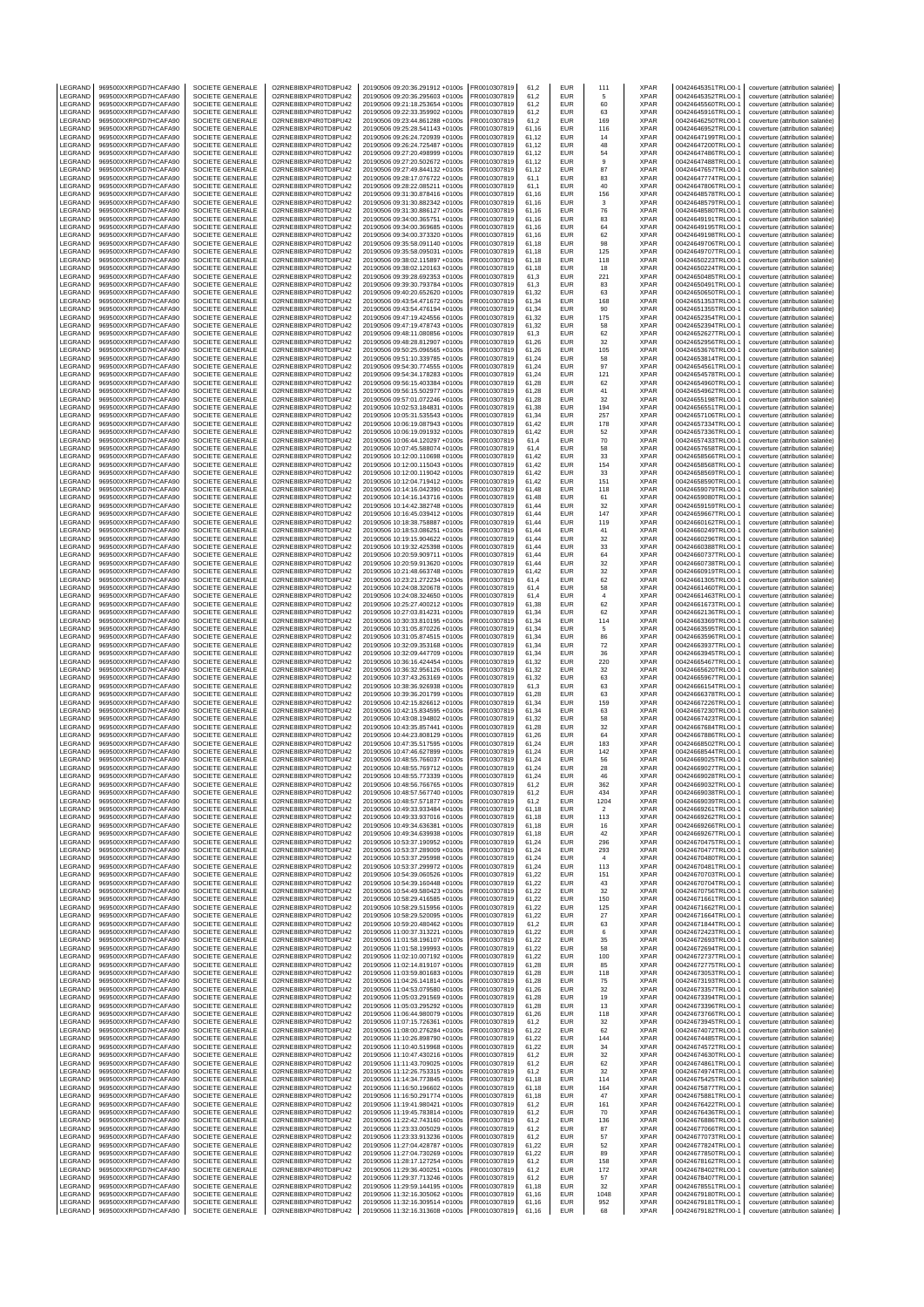| LEGRAND                   | 969500XXRPGD7HCAFA90                         | SOCIETE GENERALE                            | O2RNE8IBXP4R0TD8PU42                         | 20190506 11:32:16.317318 +0100s                                    | FR0010307819                 | 61,16          | EUR                      | 51                    | XPAR                       | 00424679183TRLO0-1                       | couverture (attribution salariée)                                      |
|---------------------------|----------------------------------------------|---------------------------------------------|----------------------------------------------|--------------------------------------------------------------------|------------------------------|----------------|--------------------------|-----------------------|----------------------------|------------------------------------------|------------------------------------------------------------------------|
| LEGRAND<br>LEGRAND        | 969500XXRPGD7HCAFA90<br>969500XXRPGD7HCAFA90 | SOCIETE GENERALE<br>SOCIETE GENERALE        | O2RNE8IBXP4R0TD8PU42<br>O2RNE8IBXP4R0TD8PU42 | 20190506 11:32:16.320982 +0100s<br>20190506 11:33:57.595400 +0100s | FR0010307819<br>R0010307819  | 61.16<br>61,1  | <b>EUR</b><br>EUR        | 41<br>963             | <b>XPAR</b><br>XPAR        | 00424679184TRLO0-1<br>00424679572TRLO0-1 | couverture (attribution salariée)<br>couverture (attribution salariée) |
| LEGRAND                   | 969500XXRPGD7HCAFA90                         | SOCIETE GENERALE                            | O2RNE8IBXP4R0TD8PU42                         | 20190506 11:33:57.602185 +0100s                                    | FR0010307819                 | 61.1           | <b>EUR</b>               | 15                    | <b>XPAR</b>                | 00424679573TRLO0-1                       | couverture (attribution salariée)                                      |
| LEGRAND                   | 969500XXRPGD7HCAFA90                         | SOCIETE GENERALE                            | O2RNE8IBXP4R0TD8PU42                         | 20190506 11:33:57.607969 +0100s                                    | FR0010307819                 | 61,1           | EUR                      | 400                   | <b>XPAR</b>                | 00424679575TRLO0-1                       | couverture (attribution salariée)                                      |
| LEGRAND<br>LEGRAND        | 969500XXRPGD7HCAFA90<br>969500XXRPGD7HCAFA90 | <b>SOCIETE GENERALE</b><br>SOCIETE GENERALE | O2RNE8IBXP4R0TD8PU42<br>O2RNE8IBXP4R0TD8PU42 | 20190506 11:33:57.613574 +0100s<br>20190506 11:33:57.618861 +0100s | FR0010307819<br>FR0010307819 | 61,1<br>61,1   | EUR<br>EUR               | 122<br>478            | <b>XPAR</b><br><b>XPAR</b> | 00424679576TRLO0-1<br>00424679577TRLO0-1 | couverture (attribution salariée)<br>couverture (attribution salariée) |
| LEGRAND                   | 969500XXRPGD7HCAFA90                         | SOCIETE GENERALE                            | O2RNE8IBXP4R0TD8PU42                         | 20190506 11:33:57.624158 +0100s                                    | FR0010307819                 | 61,1           | EUR                      | 500                   | <b>XPAR</b>                | 00424679578TRLO0-1                       | couverture (attribution salariée)                                      |
| LEGRAND<br>LEGRAND        | 969500XXRPGD7HCAFA90<br>969500XXRPGD7HCAFA90 | SOCIETE GENERALE<br>SOCIETE GENERALE        | O2RNE8IBXP4R0TD8PU42<br>O2RNE8IBXP4R0TD8PU42 | 20190506 11:33:57.630048 +0100s<br>20190506 11:33:57.636411 +0100s | R0010307819<br>FR0010307819  | 61,1<br>61,1   | EUR<br>EUR               | 500<br>400            | <b>XPAR</b><br><b>XPAR</b> | 00424679579TRLO0-1                       | couverture (attribution salariée)<br>couverture (attribution salariée) |
| LEGRAND                   | 969500XXRPGD7HCAFA90                         | SOCIETE GENERALE                            | O2RNE8IBXP4R0TD8PU42                         | 20190506 11:33:57.641531 +0100s                                    | R0010307819                  | 61,1           | EUR                      | 400                   | XPAR                       | 00424679580TRLO0-1<br>00424679581TRLO0-1 | couverture (attribution salariée)                                      |
| LEGRAND<br>LEGRAND        | 969500XXRPGD7HCAFA90<br>969500XXRPGD7HCAFA90 | SOCIETE GENERALE                            | O2RNE8IBXP4R0TD8PU42                         | 20190506 11:33:57.646570 +0100s                                    | FR0010307819                 | 61,1           | <b>EUR</b><br>EUR        | 50                    | <b>XPAR</b>                | 00424679582TRLO0-1<br>00424679583TRLO0-1 | couverture (attribution salariée)                                      |
| LEGRAND                   | 969500XXRPGD7HCAFA90                         | SOCIETE GENERALE<br><b>SOCIETE GENERALE</b> | O2RNE8IBXP4R0TD8PU42<br>O2RNE8IBXP4R0TD8PU42 | 20190506 11:33:57.651784 +0100s<br>20190506 11:36:30.176008 +0100s | R0010307819<br>FR0010307819  | 61,1<br>61,12  | EUR                      | 172<br>$\overline{4}$ | XPAR<br><b>XPAR</b>        | 00424680209TRLO0-                        | couverture (attribution salariée)<br>couverture (attribution salariée) |
| LEGRAND                   | 969500XXRPGD7HCAFA90                         | SOCIETE GENERALE                            | O2RNE8IBXP4R0TD8PU42                         | 20190506 11:36:30.179768 +0100s                                    | FR0010307819                 | 61,12          | EUR                      | 12                    | <b>XPAR</b>                | 00424680211TRLO0-1                       | couverture (attribution salariée)                                      |
| LEGRAND<br>LEGRAND        | 969500XXRPGD7HCAFA90<br>969500XXRPGD7HCAFA90 | SOCIETE GENERALE<br><b>SOCIETE GENERALE</b> | O2RNE8IBXP4R0TD8PU42<br>O2RNE8IBXP4R0TD8PU42 | 20190506 11:36:37.185951 +0100s<br>20190506 11:38:22.431189 +0100s | R0010307819<br>FR0010307819  | 61,12<br>61.16 | EUR<br>EUR               | 102<br>25             | XPAR<br><b>XPAR</b>        | 00424680249TRLO0-1<br>00424680751TRLO0-  | couverture (attribution salariée)<br>couverture (attribution salariée) |
| LEGRAND                   | 969500XXRPGD7HCAFA90                         | SOCIETE GENERALE                            | O2RNE8IBXP4R0TD8PU42                         | 20190506 11:38:22.435043 +0100s                                    | FR0010307819                 | 61,16          | EUR                      | 34                    | XPAR                       | 00424680755TRLO0-                        | couverture (attribution salariée)                                      |
| LEGRAND                   | 969500XXRPGD7HCAFA90                         | <b>SOCIETE GENERALE</b>                     | O2RNE8IBXP4R0TD8PU42                         | 20190506 11:38:24.835861 +0100s                                    | FR0010307819                 | 61.16          | <b>EUR</b>               | 51                    | <b>XPAR</b>                | 00424680778TRLO0-1                       | couverture (attribution salariée)                                      |
| LEGRAND<br>LEGRAND        | 969500XXRPGD7HCAFA90<br>969500XXRPGD7HCAFA90 | SOCIETE GENERALE<br><b>SOCIETE GENERALE</b> | O2RNE8IBXP4R0TD8PU42<br>O2RNE8IBXP4R0TD8PU42 | 20190506 11:38:25.736213 +0100s<br>20190506 11:38:27.138531 +0100s | R0010307819<br>FR0010307819  | 61,16<br>61.16 | EUR<br>EUR               | 43<br>32              | XPAR<br><b>XPAR</b>        | 00424680780TRLO0-1<br>00424680783TRLO0-1 | couverture (attribution salariée)<br>couverture (attribution salariée) |
| LEGRAND                   | 969500XXRPGD7HCAFA90                         | SOCIETE GENERALE                            | O2RNE8IBXP4R0TD8PU42                         | 20190506 11:40:22.124041 +0100s                                    | FR0010307819                 | 61,08          | EUR                      | 33                    | XPAR                       | 00424681066TRLO0-1                       | couverture (attribution salariée)                                      |
| LEGRAND<br>LEGRAND        | 969500XXRPGD7HCAFA90<br>969500XXRPGD7HCAFA90 | <b>SOCIETE GENERALE</b><br>SOCIETE GENERALE | O2RNE8IBXP4R0TD8PU42<br>O2RNE8IBXP4R0TD8PU42 | 20190506 11:41:19.069578 +0100s<br>20190506 11:43:41.980296 +0100s | FR0010307819<br>R0010307819  | 61.06<br>61,04 | EUR<br>EUR               | 33<br>114             | <b>XPAR</b><br>XPAR        | 00424681224TRLO0-1<br>00424681629TRLO0-1 | couverture (attribution salariée)<br>couverture (attribution salariée) |
| LEGRAND                   | 969500XXRPGD7HCAFA90                         | SOCIETE GENERALE                            | O2RNE8IBXP4R0TD8PU42                         | 20190506 11:43:43.082390 +0100s                                    | FR0010307819                 | 61.04          | EUR                      | 55                    | <b>XPAR</b>                | 00424681639TRLO0-                        | couverture (attribution salariée)                                      |
| LEGRAND<br>LEGRAND        | 969500XXRPGD7HCAFA90<br>969500XXRPGD7HCAFA90 | SOCIETE GENERALE<br>SOCIETE GENERALE        | O2RNE8IBXP4R0TD8PU42<br>O2RNE8IBXP4R0TD8PU42 | 20190506 11:44:59.738685 +0100s<br>20190506 11:45:59.974473 +0100s | R0010307819<br>FR0010307819  | 61,04<br>61.04 | EUR<br>EUR               | 70<br>58              | XPAR<br><b>XPAR</b>        | 00424681821TRLO0-1<br>00424681919TRLO0-1 | couverture (attribution salariée)                                      |
| LEGRAND                   | 969500XXRPGD7HCAFA90                         | SOCIETE GENERALE                            | O2RNE8IBXP4R0TD8PU42                         | 20190506 11:47:58.077634 +0100s                                    | FR0010307819                 | 61,04          | EUR                      | 129                   | XPAR                       | 00424682176TRLO0-1                       | couverture (attribution salariée)<br>couverture (attribution salariée) |
| LEGRAND                   | 969500XXRPGD7HCAFA90                         | SOCIETE GENERALE                            | O2RNE8IBXP4R0TD8PU42                         | 20190506 11:48:23.302197 +0100s                                    | FR0010307819                 | 61,02          | EUR                      | 45                    | <b>XPAR</b>                | 00424682260TRLO0-1                       | couverture (attribution salariée)                                      |
| LEGRAND<br>LEGRAND        | 969500XXRPGD7HCAFA90<br>969500XXRPGD7HCAFA90 | SOCIETE GENERALE<br>SOCIETE GENERALE        | O2RNE8IBXP4R0TD8PU42<br>O2RNE8IBXP4R0TD8PU42 | 20190506 11:48:23.305982 +0100s<br>20190506 11:49:22.564324 +0100s | R0010307819<br>FR0010307819  | 61,02<br>61,02 | EUR<br>EUR               | 33<br>32              | XPAR<br><b>XPAR</b>        | 00424682261TRLO0-1<br>00424682459TRLO0-1 | couverture (attribution salariée)<br>couverture (attribution salariée) |
| LEGRAND                   | 969500XXRPGD7HCAFA90                         | SOCIETE GENERALE                            | O2RNE8IBXP4R0TD8PU42                         | 20190506 11:52:03.628301 +0100s                                    | FR0010307819                 | 61,02          | EUR                      | 111                   | XPAR                       | 00424682981TRLO0-1                       | couverture (attribution salariée)                                      |
| LEGRAND<br>LEGRAND        | 969500XXRPGD7HCAFA90<br>969500XXRPGD7HCAFA90 | SOCIETE GENERALE<br>SOCIETE GENERALE        | O2RNE8IBXP4R0TD8PU42<br>O2RNE8IBXP4R0TD8PU42 | 20190506 11:53:45.223890 +0100s<br>20190506 11:54:38.234676 +0100s | FR0010307819<br>R0010307819  | 61,08<br>61,08 | EUR<br><b>EUR</b>        | 50<br>107             | <b>XPAR</b><br><b>XPAR</b> | 00424683299TRLO0-1<br>00424683723TRLO0-1 | couverture (attribution salariée)<br>couverture (attribution salariée) |
| LEGRAND                   | 969500XXRPGD7HCAFA90                         | SOCIETE GENERALE                            | O2RNE8IBXP4R0TD8PU42                         | 20190506 11:54:38.238591 +0100s                                    | FR0010307819                 | 61,08          | EUR                      | 52                    | <b>XPAR</b>                | 00424683725TRLO0-1                       | couverture (attribution salariée)                                      |
| LEGRAND<br>LEGRAND        | 969500XXRPGD7HCAFA90<br>969500XXRPGD7HCAFA90 | SOCIETE GENERALE<br>SOCIETE GENERALE        | O2RNE8IBXP4R0TD8PU42<br>O2RNE8IBXP4R0TD8PU42 | 20190506 11:54:38.536588 +0100s<br>20190506 11:58:40.296287 +0100s | R0010307819<br>FR0010307819  | 61,08<br>61,1  | EUR<br><b>EUR</b>        | 48<br>114             | XPAR<br><b>XPAR</b>        | 00424683728TRLO0-1<br>00424684708TRLO0-1 | couverture (attribution salariée)<br>couverture (attribution salariée) |
| LEGRAND                   | 969500XXRPGD7HCAFA90                         | SOCIETE GENERALE                            | O2RNE8IBXP4R0TD8PU42                         | 20190506 11:58:42.507654 +0100s                                    | R0010307819                  | 61,08          | EUR                      | 35                    | XPAR                       | 00424684726TRLO0-1                       | couverture (attribution salariée)                                      |
| LEGRAND                   | 969500XXRPGD7HCAFA90<br>969500XXRPGD7HCAFA90 | SOCIETE GENERALE                            | O2RNE8IBXP4R0TD8PU42                         | 20190506 11:58:42.513003 +0100s                                    | FR0010307819<br>FR0010307819 | 61,08          | EUR                      | 56                    | <b>XPAR</b>                | 00424684729TRLO0-<br>00424684939TRLO0-1  | couverture (attribution salariée)                                      |
| LEGRAND<br>LEGRAND        | 969500XXRPGD7HCAFA90                         | SOCIETE GENERALE<br>SOCIETE GENERALE        | O2RNE8IBXP4R0TD8PU42<br>O2RNE8IBXP4R0TD8PU42 | 20190506 12:00:09.669060 +0100s<br>20190506 12:01:02.318639 +0100s | R0010307819                  | 61.06<br>61,06 | EUR<br>EUR               | 62<br>71              | <b>XPAR</b><br>XPAR        | 00424685116TRLO0-1                       | couverture (attribution salariée)<br>couverture (attribution salariée) |
| LEGRAND                   | 969500XXRPGD7HCAFA90                         | SOCIETE GENERALE                            | O2RNE8IBXP4R0TD8PU42                         | 20190506 12:02:17.685450 +0100s                                    | FR0010307819                 | 61.06          | EUR                      | 62                    | <b>XPAR</b>                | 00424685331TRLO0-                        | couverture (attribution salariée)                                      |
| LEGRAND<br>LEGRAND        | 969500XXRPGD7HCAFA90<br>969500XXRPGD7HCAFA90 | SOCIETE GENERALE<br><b>SOCIETE GENERALE</b> | O2RNE8IBXP4R0TD8PU42<br>O2RNE8IBXP4R0TD8PU42 | 20190506 12:04:19.306620 +0100s<br>20190506 12:05:14.473160 +0100s | FR0010307819<br>FR0010307819 | 61,08<br>61.08 | EUR<br><b>EUR</b>        | 55<br>57              | XPAR<br><b>XPAR</b>        | 00424685690TRLO0-<br>00424685882TRLO0-1  | couverture (attribution salariée)<br>couverture (attribution salariée) |
| LEGRAND                   | 969500XXRPGD7HCAFA90                         | SOCIETE GENERALE                            | O2RNE8IBXP4R0TD8PU42                         | 20190506 12:05:14.477967 +0100s                                    | R0010307819                  | 61,08          | EUR                      | 26                    | XPAR                       | 00424685884TRLO0-1                       | couverture (attribution salariée)                                      |
| LEGRAND<br>LEGRAND        | 969500XXRPGD7HCAFA90<br>969500XXRPGD7HCAFA90 | SOCIETE GENERALE<br>SOCIETE GENERALE        | O2RNE8IBXP4R0TD8PU42<br>O2RNE8IBXP4R0TD8PU42 | 20190506 12:08:50.080044 +0100s<br>20190506 12:08:50.167122 +0100s | FR0010307819<br>FR0010307819 | 61.1<br>61,1   | EUR<br>EUR               | 152<br>97             | <b>XPAR</b><br>XPAR        | 00424686594TRLO0-1<br>00424686613TRLO0-1 | couverture (attribution salariée)<br>couverture (attribution salariée) |
| LEGRAND                   | 969500XXRPGD7HCAFA90                         | <b>SOCIETE GENERALE</b>                     | O2RNE8IBXP4R0TD8PU42                         | 20190506 12:09:07.712023 +0100s                                    | FR0010307819                 | 61.08          | EUR                      | 28                    | <b>XPAR</b>                | 00424686900TRLO0-1                       | couverture (attribution salariée)                                      |
| LEGRAND                   | 969500XXRPGD7HCAFA90                         | SOCIETE GENERALE                            | O2RNE8IBXP4R0TD8PU42                         | 20190506 12:09:07.715942 +0100s                                    | R0010307819<br>FR0010307819  | 61,08          | EUR                      | $\overline{4}$        | XPAR                       | 00424686901TRLO0-1                       | couverture (attribution salariée)                                      |
| LEGRAND<br>LEGRAND        | 969500XXRPGD7HCAFA90<br>969500XXRPGD7HCAFA90 | SOCIETE GENERALE<br>SOCIETE GENERALE        | O2RNE8IBXP4R0TD8PU42<br>O2RNE8IBXP4R0TD8PU42 | 20190506 12:11:50.833474 +0100s<br>20190506 12:11:51.734190 +0100s | FR0010307819                 | 61.06<br>61,06 | EUR<br>EUR               | 114<br>39             | <b>XPAR</b><br>XPAR        | 00424687287TRLO0-1<br>00424687290TRLO0-1 | couverture (attribution salariée)<br>couverture (attribution salariée) |
| LEGRAND                   | 969500XXRPGD7HCAFA90                         | <b>SOCIETE GENERALE</b>                     | O2RNE8IBXP4R0TD8PU42                         | 20190506 12:12:22.171207 +0100s                                    | FR0010307819                 | 61,02          | <b>EUR</b>               | 32                    | <b>XPAR</b>                | 00424687405TRLO0-                        | couverture (attribution salariée)                                      |
| LEGRAND<br>LEGRAND        | 969500XXRPGD7HCAFA90<br>969500XXRPGD7HCAFA90 | SOCIETE GENERALE<br>SOCIETE GENERALE        | O2RNE8IBXP4R0TD8PU42<br>O2RNE8IBXP4R0TD8PU42 | 20190506 12:13:42.227688 +0100s<br>20190506 12:14:14.558207 +0100s | FR0010307819<br>FR0010307819 | 61,02<br>61    | EUR<br>EUR               | 62<br>106             | XPAR<br><b>XPAR</b>        | 00424687568TRLO0-1                       | couverture (attribution salariée)<br>couverture (attribution salariée) |
| LEGRAND                   | 969500XXRPGD7HCAFA90                         | SOCIETE GENERALE                            | O2RNE8IBXP4R0TD8PU42                         | 20190506 12:14:14.562113 +0100s                                    | R0010307819                  | 61             | EUR                      | 400                   | XPAR                       | 00424687665TRLO0-1<br>00424687666TRLO0-1 | couverture (attribution salariée)                                      |
| LEGRAND                   | 969500XXRPGD7HCAFA90                         | SOCIETE GENERALE                            | O2RNE8IBXP4R0TD8PU42                         | 20190506 12:14:14.565816 +0100s                                    | FR0010307819                 | 61             | EUR                      | 500                   | <b>XPAR</b>                | 00424687667TRLO0-1                       | couverture (attribution salariée)                                      |
| LEGRAND<br>LEGRAND        | 969500XXRPGD7HCAFA90<br>969500XXRPGD7HCAFA90 | SOCIETE GENERALE<br>SOCIETE GENERALE        | O2RNE8IBXP4R0TD8PU42<br>O2RNE8IBXP4R0TD8PU42 | 20190506 12:14:14.569511 +0100s<br>20190506 12:14:14.573230 +0100s | FR0010307819<br>FR0010307819 | 61<br>61       | EUR<br>EUR               | 400<br>1094           | XPAR<br><b>XPAR</b>        | 00424687668TRLO0-1<br>00424687669TRLO0-1 | couverture (attribution salariée)<br>couverture (attribution salariée) |
| LEGRAND                   | 969500XXRPGD7HCAFA90                         | SOCIETE GENERALE                            | O2RNE8IBXP4R0TD8PU42                         | 20190506 12:14:14.576928 +0100s                                    | R0010307819                  | 61             | EUR                      | 33                    | <b>XPAR</b>                | 00424687670TRLO0-1                       | couverture (attribution salariée)                                      |
| LEGRAND<br>LEGRAND        | 969500XXRPGD7HCAFA90<br>969500XXRPGD7HCAFA90 | SOCIETE GENERALE<br>SOCIETE GENERALE        | O2RNE8IBXP4R0TD8PU42<br>O2RNE8IBXP4R0TD8PU42 | 20190506 12:14:14.657634 +0100s<br>20190506 12:14:14.661325 +0100s | FR0010307819<br>FR0010307819 | 61<br>61       | EUR<br>EUR               | 208<br>1259           | XPAR<br>XPAR               | 00424687671TRLO0-1<br>00424687673TRLO0-1 | couverture (attribution salariée)<br>couverture (attribution salariée) |
| LEGRAND                   | 969500XXRPGD7HCAFA90                         | SOCIETE GENERALE                            | O2RNE8IBXP4R0TD8PU42                         | 20190506 12:14:14.665031 +0100s                                    | FR0010307819                 | 61             | <b>EUR</b>               | 32                    | XPAR                       | 00424687674TRLO0-1                       | couverture (attribution salariée)                                      |
| LEGRAND                   | 969500XXRPGD7HCAFA90                         | SOCIETE GENERALE                            | O2RNE8IBXP4R0TD8PU42                         | 20190506 12:20:10.255079 +0100s                                    | FR0010307819                 | 60,96          | EUR                      | 125                   | XPAR                       | 00424688638TRLO0-1                       | couverture (attribution salariée)                                      |
| LEGRAND<br>LEGRAND        | 969500XXRPGD7HCAFA90<br>969500XXRPGD7HCAFA90 | SOCIETE GENERALE<br><b>SOCIETE GENERALE</b> | O2RNE8IBXP4R0TD8PU42<br>O2RNE8IBXP4R0TD8PU42 | 20190506 12:20:10.258981 +0100s<br>20190506 12:24:48.514124 +0100s | R0010307819<br>FR0010307819  | 60,96<br>61    | EUR<br>EUR               | $\mathbf{1}$<br>48    | XPAR<br><b>XPAR</b>        | 00424688640TRLO0-1<br>00424689466TRLO0-1 | couverture (attribution salariée)<br>couverture (attribution salariée) |
| LEGRAND                   | 969500XXRPGD7HCAFA90                         | SOCIETE GENERALE                            | O2RNE8IBXP4R0TD8PU42                         | 20190506 12:25:49.776763 +0100s                                    | R0010307819                  | 61,04          | EUR                      | 136                   | XPAR                       | 00424689632TRLO0-1                       | couverture (attribution salariée)                                      |
| LEGRAND<br>LEGRAND        | 969500XXRPGD7HCAFA90<br>969500XXRPGD7HCAFA90 | SOCIETE GENERALE<br>SOCIETE GENERALE        | O2RNE8IBXP4R0TD8PU42<br>O2RNE8IBXP4R0TD8PU42 | 20190506 12:25:49.780776 +0100s<br>20190506 12:25:49.784609 +0100s | FR0010307819<br>FR0010307819 | 61.04<br>61,04 | EUR<br>EUR               | 23<br>37              | <b>XPAR</b><br>XPAR        | 00424689635TRLO0-1<br>00424689639TRLO0-  | couverture (attribution salariée)<br>couverture (attribution salariée) |
| LEGRAND                   | 969500XXRPGD7HCAFA90                         | <b>SOCIETE GENERALE</b>                     | O2RNE8IBXP4R0TD8PU42                         | 20190506 12:25:49.868427 +0100s                                    | FR0010307819                 | 61.04          | <b>EUR</b>               | 23                    | <b>XPAR</b>                | 00424689645TRLO0-1                       | couverture (attribution salariée)                                      |
| LEGRAND<br>LEGRAND        | 969500XXRPGD7HCAFA90<br>969500XXRPGD7HCAFA90 | SOCIETE GENERALE<br>SOCIETE GENERALE        | O2RNE8IBXP4R0TD8PU42<br>O2RNE8IBXP4R0TD8PU42 | 20190506 12:25:49.872394 +0100s<br>20190506 12:26:06.081691 +0100s | R0010307819<br>FR0010307819  | 61,04<br>61.02 | EUR<br>EUR               | 118<br>32             | XPAR<br><b>XPAR</b>        | 00424689648TRLO0-1<br>00424689683TRLO0-  | couverture (attribution salariée)<br>couverture (attribution salariée) |
| LEGRAND                   | 969500XXRPGD7HCAFA90                         | SOCIETE GENERALE                            | O2RNE8IBXP4R0TD8PU42                         | 20190506 12:26:56.527230 +0100s                                    | FR0010307819                 | 61,02          | EUR                      | 31                    | XPAR                       | 00424689829TRLO0-                        | couverture (attribution salariée)                                      |
| LEGRAND<br>LEGRAND        | 969500XXRPGD7HCAFA90<br>969500XXRPGD7HCAFA90 | <b>SOCIETE GENERALE</b><br>SOCIETE GENERALE | O2RNE8IBXP4R0TD8PU42<br>O2RNE8IBXP4R0TD8PU42 | 20190506 12:26:57.529038 +0100s<br>20190506 12:27:44.878573 +0100s | FR0010307819<br>R0010307819  | 61.02<br>61    | EUR<br>EUR               | 50<br>33              | <b>XPAR</b><br>XPAR        | 00424689836TRLO0-1<br>00424689948TRLO0-1 | couverture (attribution salariée)<br>couverture (attribution salariée) |
| LEGRAND                   | 969500XXRPGD7HCAFA90                         | SOCIETE GENERALE                            | O2RNE8IBXP4R0TD8PU42                         | 20190506 12:30:29.914817 +0100s                                    | FR0010307819                 | 60.98          | <b>EUR</b>               | 119                   | <b>XPAR</b>                | 00424690453TRLO0-1                       | couverture (attribution salariée)                                      |
| LEGRAND                   | 969500XXRPGD7HCAFA90                         | SOCIETE GENERALE                            | O2RNE8IBXP4R0TD8PU42                         | 20190506 12:30:29.920213 +0100s                                    | FR0010307819                 | 60,98          | EUR                      | 36                    | <b>XPAR</b>                | 00424690454TRLO0-1                       | couverture (attribution salariée)                                      |
| LEGRAND<br>LEGRAND        | 969500XXRPGD7HCAFA90<br>969500XXRPGD7HCAFA90 | <b>SOCIETE GENERALE</b><br>SOCIETE GENERALE | O2RNE8IBXP4R0TD8PU42<br>O2RNE8IBXP4R0TD8PU42 | 20190506 12:33:10.439126 +0100s<br>20190506 12:33:10.442995 +0100s | FR0010307819<br>R0010307819  | 61,06<br>61,06 | <b>EUR</b><br>EUR        | 60<br>33              | XPAR<br>XPAR               | 00424690805TRLO0-<br>00424690806TRLO0-1  | couverture (attribution salariée)<br>couverture (attribution salariée) |
| LEGRAND                   | 969500XXRPGD7HCAFA90                         | SOCIETE GENERALE                            | O2RNE8IBXP4R0TD8PU42                         | 20190506 12:34:23.808890 +0100s                                    | FR0010307819                 | 61,06          | <b>EUR</b>               | 60                    | <b>XPAR</b>                | 00424691003TRLO0-1                       | couverture (attribution salariée)                                      |
| LEGRAND<br>LEGRAND        | 969500XXRPGD7HCAFA90<br>969500XXRPGD7HCAFA90 | SOCIETE GENERALE<br>SOCIETE GENERALE        | O2RNE8IBXP4R0TD8PU42<br>O2RNE8IBXP4R0TD8PU42 | 20190506 12:39:40.382768 +0100s<br>20190506 12:39:44.584188 +0100s | R0010307819<br>FR0010307819  | 61,14<br>61,14 | EUR<br>EUR               | 117<br>8              | <b>XPAR</b><br><b>XPAR</b> | 00424691828TRLO0-1<br>00424691833TRLO0-1 | couverture (attribution salariée)<br>couverture (attribution salariée) |
| LEGRAND                   | 969500XXRPGD7HCAFA90                         | SOCIETE GENERALE                            | O2RNE8IBXP4R0TD8PU42                         | 20190506 12:39:44.587988 +0100s                                    | R0010307819                  | 61,14          | EUR                      | 28                    | XPAR                       | 00424691834TRLO0-1                       | couverture (attribution salariée)                                      |
| LEGRAND<br>LEGRAND        | 969500XXRPGD7HCAFA90<br>969500XXRPGD7HCAFA90 | SOCIETE GENERALE<br>SOCIETE GENERALE        | O2RNE8IBXP4R0TD8PU42<br>O2RNE8IBXP4R0TD8PU42 | 20190506 12:39:45.885946 +0100s<br>20190506 12:39:46.787261 +0100s | FR0010307819<br>FR0010307819 | 61.14<br>61,14 | EUR<br><b>EUR</b>        | 37<br>43              | <b>XPAR</b><br><b>XPAR</b> | 00424691839TRLO0-1<br>00424691841TRLO0-1 | couverture (attribution salariée)<br>couverture (attribution salariée) |
| LEGRAND                   | 969500XXRPGD7HCAFA90                         | SOCIETE GENERALE                            | O2RNE8IBXP4R0TD8PU42                         | 20190506 12:39:47.789435 +0100s                                    | FR0010307819                 | 61,14          | EUR                      | 45                    | <b>XPAR</b>                | 00424691844TRLO0-1                       | couverture (attribution salariée)                                      |
| <b>IFGRAND</b><br>LEGRAND | 969500XXRPGD7HCAFA90<br>969500XXRPGD7HCAFA90 | SOCIETE GENERALE                            | O2RNE8IBXP4R0TD8PU42<br>O2RNE8IBXP4R0TD8PU42 | 20190506 12:40:09.104252 +0100s                                    | FR0010307819                 | 61.12          | EUR<br><b>EUR</b>        | 129                   | <b>XPAR</b>                | 00424691905TRLO0-1                       | couverture (attribution salariée)                                      |
| LEGRAND                   | 969500XXRPGD7HCAFA90                         | SOCIETE GENERALE<br>SOCIETE GENERALE        | O2RNE8IBXP4R0TD8PU42                         | 20190506 12:40:58.445279 +0100s<br>20190506 12:43:05.429006 +0100s | FR0010307819<br>FR0010307819 | 61,12<br>61.12 | <b>EUR</b>               | 58<br>86              | <b>XPAR</b><br><b>XPAR</b> | 00424692028TRLO0-1<br>00424692293TRLO0-1 | couverture (attribution salariée)<br>couverture (attribution salariée) |
| LEGRAND                   | 969500XXRPGD7HCAFA90                         | SOCIETE GENERALE                            | O2RNE8IBXP4R0TD8PU42                         | 20190506 12:45:28.630350 +0100s                                    | FR0010307819                 | 61,12          | EUR                      | 18                    | <b>XPAR</b>                | 00424692952TRLO0-1                       | couverture (attribution salariée)                                      |
| LEGRAND<br>LEGRAND        | 969500XXRPGD7HCAFA90<br>969500XXRPGD7HCAFA90 | SOCIETE GENERALE<br>SOCIETE GENERALE        | O2RNE8IBXP4R0TD8PU42<br>O2RNE8IBXP4R0TD8PU42 | 20190506 12:45:28 635152 +0100s<br>20190506 12:45:28.722792 +0100s | FR0010307819<br>FR0010307819 | 61.12<br>61,12 | <b>EUR</b><br>EUR        | 44<br>41              | <b>XPAR</b><br><b>XPAR</b> | 00424692955TRLO0-1<br>00424692965TRLO0-1 | couverture (attribution salariée)<br>couverture (attribution salariée) |
| LEGRAND                   | 969500XXRPGD7HCAFA90                         | SOCIETE GENERALE                            | O2RNE8IBXP4R0TD8PU42                         | 20190506 12:49:29.020470 +0100s                                    | FR0010307819                 | 61.12          | <b>EUR</b>               | 109                   | <b>XPAR</b>                | 00424694036TRLO0-1                       | couverture (attribution salariée)                                      |
| LEGRAND<br>LEGRAND        | 969500XXRPGD7HCAFA90<br>969500XXRPGD7HCAFA90 | SOCIETE GENERALE<br>SOCIETE GENERALE        | O2RNE8IBXP4R0TD8PU42<br>O2RNE8IBXP4R0TD8PU42 | 20190506 12:50:45.202890 +0100s<br>20190506 13:02:10.223353 +0100s | FR0010307819<br>FR0010307819 | 61,1<br>61.12  | EUR<br><b>EUR</b>        | 83<br>196             | <b>XPAR</b><br><b>XPAR</b> | 00424694318TRLO0-1<br>00424696586TRLO0-1 | couverture (attribution salariée)<br>couverture (attribution salariée) |
| LEGRAND                   | 969500XXRPGD7HCAFA90                         | SOCIETE GENERALE                            | O2RNE8IBXP4R0TD8PU42                         | 20190506 13:02:10.227443 +0100s                                    | FR0010307819                 | 61,12          | EUR                      | 122                   | XPAR                       | 00424696587TRLO0-1                       | couverture (attribution salariée)                                      |
| LEGRAND<br>LEGRAND        | 969500XXRPGD7HCAFA90<br>969500XXRPGD7HCAFA90 | SOCIETE GENERALE<br>SOCIETE GENERALE        | O2RNE8IBXP4R0TD8PU42<br>O2RNE8IBXP4R0TD8PU42 | 20190506 13:04:35.976947 +0100s<br>20190506 13:04:35.980967 +0100s | FR0010307819<br>FR0010307819 | 61.12<br>61,12 | <b>EUR</b><br>EUR        | 10<br>12              | <b>XPAR</b><br><b>XPAR</b> | 00424697071TRLO0-1<br>00424697072TRLO0-1 | couverture (attribution salariée)<br>couverture (attribution salariée) |
| LEGRAND                   | 969500XXRPGD7HCAFA90                         | SOCIETE GENERALE                            | O2RNE8IBXP4R0TD8PU42                         | 20190506 13:05:39.419796 +0100s                                    | FR0010307819                 | 61.1           | <b>EUR</b>               | 172                   | <b>XPAR</b>                | 00424697206TRLO0-1                       | couverture (attribution salariée)                                      |
| LEGRAND<br>LEGRAND        | 969500XXRPGD7HCAFA90<br>969500XXRPGD7HCAFA90 | SOCIETE GENERALE<br>SOCIETE GENERALE        | O2RNE8IBXP4R0TD8PU42<br>O2RNE8IBXP4R0TD8PU42 | 20190506 13:06:29.762224 +0100s<br>20190506 13:06:44.071199 +0100s | FR0010307819<br>FR0010307819 | 61,1<br>61,08  | EUR<br><b>EUR</b>        | 154<br>34             | <b>XPAR</b><br><b>XPAR</b> | 00424697351TRLO0-1<br>00424697381TRLO0-1 | couverture (attribution salariée)                                      |
| LEGRAND                   | 969500XXRPGD7HCAFA90                         | SOCIETE GENERALE                            | O2RNE8IBXP4R0TD8PU42                         | 20190506 13:08:38.148172 +0100s                                    | FR0010307819                 | 61,08          | <b>EUR</b>               | 62                    | <b>XPAR</b>                | 00424697856TRLO0-1                       | couverture (attribution salariée)<br>couverture (attribution salariée) |
| LEGRAND                   | 969500XXRPGD7HCAFA90<br>969500XXRPGD7HCAFA90 | SOCIETE GENERALE                            | O2RNE8IBXP4R0TD8PU42                         | 20190506 13:13:43.366581 +0100s                                    | FR0010307819                 | 61,12          | <b>EUR</b>               | 148                   | <b>XPAR</b>                | 00424698932TRLO0-1                       | couverture (attribution salariée)                                      |
| LEGRAND<br>LEGRAND        | 969500XXRPGD7HCAFA90                         | SOCIETE GENERALE<br>SOCIETE GENERALE        | O2RNE8IBXP4R0TD8PU42<br>O2RNE8IBXP4R0TD8PU42 | 20190506 13:13:43.370651 +0100s<br>20190506 13:13:43.374649 +0100s | FR0010307819<br>FR0010307819 | 61,12<br>61,12 | <b>EUR</b><br><b>EUR</b> | 50<br>12              | <b>XPAR</b><br><b>XPAR</b> | 00424698933TRLO0-1<br>00424698934TRLO0-1 | couverture (attribution salariée)<br>couverture (attribution salariée) |
| LEGRAND                   | 969500XXRPGD7HCAFA90                         | SOCIETE GENERALE                            | O2RNE8IBXP4R0TD8PU42                         | 20190506 13:20:36.893305 +0100s                                    | FR0010307819                 | 61,14          | <b>EUR</b>               | 39                    | <b>XPAR</b>                | 00424700366TRLO0-1                       | couverture (attribution salariée)                                      |
| LEGRAND<br>LEGRAND        | 969500XXRPGD7HCAFA90<br>969500XXRPGD7HCAFA90 | SOCIETE GENERALE<br>SOCIETE GENERALE        | O2RNE8IBXP4R0TD8PU42<br>O2RNE8IBXP4R0TD8PU42 | 20190506 13:20:37.592434 +0100s<br>20190506 13:20:37.596464 +0100s | FR0010307819<br>FR0010307819 | 61,14<br>61,14 | <b>EUR</b><br><b>EUR</b> | 27<br>46              | <b>XPAR</b><br><b>XPAR</b> | 00424700367TRLO0-1<br>00424700368TRLO0-1 | couverture (attribution salariée)<br>couverture (attribution salariée) |
| LEGRAND                   | 969500XXRPGD7HCAFA90                         | SOCIETE GENERALE                            | O2RNE8IBXP4R0TD8PU42                         | 20190506 13:24:13.459477 +0100s                                    | FR0010307819                 | 61,1           | <b>FUR</b>               | 226                   | <b>XPAR</b>                | 00424700892TRLO0-1                       | couverture (attribution salariée)                                      |
| LEGRAND<br>LEGRAND        | 969500XXRPGD7HCAFA90<br>969500XXRPGD7HCAFA90 | SOCIETE GENERALE<br>SOCIETE GENERALE        | O2RNE8IBXP4R0TD8PU42<br>O2RNE8IBXP4R0TD8PU42 | 20190506 13:24:13.558522 +0100s<br>20190506 13:24:13.563098 +0100s | FR0010307819<br>FR0010307819 | 61,1<br>61,1   | <b>EUR</b><br><b>EUR</b> | 50<br>50              | <b>XPAR</b><br><b>XPAR</b> | 00424700896TRLO0-1<br>00424700898TRLO0-1 | couverture (attribution salariée)<br>couverture (attribution salariée) |
| LEGRAND                   | 969500XXRPGD7HCAFA90                         | SOCIETE GENERALE                            | O2RNE8IBXP4R0TD8PU42                         | 20190506 13:24:13.573001 +0100s                                    | FR0010307819                 | 61.1           | <b>EUR</b>               | 60                    | <b>XPAR</b>                | 00424700899TRLO0-1                       | couverture (attribution salariée)                                      |
| LEGRAND<br>LEGRAND        | 969500XXRPGD7HCAFA90<br>969500XXRPGD7HCAFA90 | SOCIETE GENERALE<br>SOCIETE GENERALE        | O2RNE8IBXP4R0TD8PU42<br>O2RNE8IBXP4R0TD8PU42 | 20190506 13:27:06.525123 +0100s<br>20190506 13:27:06.529164 +0100s | FR0010307819<br>FR0010307819 | 61,08<br>61.08 | EUR<br><b>EUR</b>        | 35<br>10              | XPAR<br><b>XPAR</b>        | 00424701401TRLO0-1<br>00424701404TRLO0-1 | couverture (attribution salariée)<br>couverture (attribution salariée) |
| LEGRAND                   | 969500XXRPGD7HCAFA90                         | SOCIETE GENERALE                            | O2RNE8IBXP4R0TD8PU42                         | 20190506 13:27:06.533074 +0100s                                    | FR0010307819                 | 61,08          | EUR                      | 69                    | <b>XPAR</b>                | 00424701408TRLO0-1                       | couverture (attribution salariée)                                      |
| LEGRAND<br>LEGRAND        | 969500XXRPGD7HCAFA90<br>969500XXRPGD7HCAFA90 | SOCIETE GENERALE<br>SOCIETE GENERALE        | O2RNE8IBXP4R0TD8PU42<br>O2RNE8IBXP4R0TD8PU42 | 20190506 13:30:01.894565 +0100s<br>20190506 13:30:01.898446 +0100s | FR0010307819<br>FR0010307819 | 61.06<br>61,06 | <b>EUR</b><br>EUR        | 103<br>50             | <b>XPAR</b><br><b>XPAR</b> | 00424701990TRLO0-1<br>00424701992TRLO0-1 | couverture (attribution salariée)<br>couverture (attribution salariée) |
| LEGRAND                   | 969500XXRPGD7HCAFA90                         | SOCIETE GENERALE                            | O2RNE8IBXP4R0TD8PU42                         | 20190506 13:30:31.838720 +0100s                                    | FR0010307819                 | 61.04          | <b>EUR</b>               | 140                   | <b>XPAR</b>                | 00424702110TRLO0-1                       | couverture (attribution salariée)                                      |
| LEGRAND<br>LEGRAND        | 969500XXRPGD7HCAFA90<br>969500XXRPGD7HCAFA90 | SOCIETE GENERALE<br>SOCIETE GENERALE        | O2RNE8IBXP4R0TD8PU42<br>O2RNE8IBXP4R0TD8PU42 | 20190506 13:30:31.843908 +0100s<br>20190506 13:30:31.848595 +0100s | FR0010307819<br>FR0010307819 | 61,04<br>61.04 | EUR<br><b>EUR</b>        | 125<br>134            | <b>XPAR</b><br><b>XPAR</b> | 00424702111TRLO0-1<br>00424702112TRLO0-1 | couverture (attribution salariée)                                      |
| LEGRAND                   | 969500XXRPGD7HCAFA90                         | SOCIETE GENERALE                            | O2RNE8IBXP4R0TD8PU42                         | 20190506 13:30:31.852885 +0100s                                    | FR0010307819                 | 61,04          | EUR                      | 144                   | <b>XPAR</b>                | 00424702113TRLO0-1                       | couverture (attribution salariée)<br>couverture (attribution salariée) |
| LEGRAND                   | 969500XXRPGD7HCAFA90                         | SOCIETE GENERALE                            | O2RNE8IBXP4R0TD8PU42                         | 20190506 13:30:31.857235 +0100s                                    | FR0010307819                 | 61.04          | <b>EUR</b>               | 421                   | <b>XPAR</b>                | 00424702114TRLO0-1                       | couverture (attribution salariée)                                      |
| LEGRAND<br>LEGRAND        | 969500XXRPGD7HCAFA90<br>969500XXRPGD7HCAFA90 | SOCIETE GENERALE<br>SOCIETE GENERALE        | O2RNE8IBXP4R0TD8PU42<br>O2RNE8IBXP4R0TD8PU42 | 20190506 13:30:31.862982 +0100s<br>20190506 13:30:31.867410 +0100s | FR0010307819<br>FR0010307819 | 61,04<br>61,04 | EUR<br><b>EUR</b>        | 400<br>636            | <b>XPAR</b><br><b>XPAR</b> | 00424702115TRLO0-1<br>00424702116TRLO0-1 | couverture (attribution salariée)<br>couverture (attribution salariée) |
| LEGRAND                   | 969500XXRPGD7HCAFA90                         | SOCIETE GENERALE                            | O2RNE8IBXP4R0TD8PU42                         | 20190506 13:30:31.871715 +0100s                                    | FR0010307819                 | 61,04          | <b>EUR</b>               | 32                    | <b>XPAR</b>                | 00424702117TRLO0-1                       | couverture (attribution salariée)                                      |
| LEGRAND<br>LEGRAND        | 969500XXRPGD7HCAFA90<br>969500XXRPGD7HCAFA90 | SOCIETE GENERALE<br>SOCIETE GENERALE        | O2RNE8IBXP4R0TD8PU42<br>O2RNE8IBXP4R0TD8PU42 | 20190506 13:33:38.291654 +0100s<br>20190506 13:33:57.512128 +0100s | FR0010307819<br>FR0010307819 | 61,08<br>61,08 | <b>EUR</b><br><b>EUR</b> | 46<br>42              | <b>XPAR</b><br><b>XPAR</b> | 00424702675TRLO0-1<br>00424702722TRLO0-1 | couverture (attribution salariée)<br>couverture (attribution salariée) |
| LEGRAND                   | 969500XXRPGD7HCAFA90                         | SOCIETE GENERALE                            | O2RNE8IBXP4R0TD8PU42                         | 20190506 13:34:37.943709 +0100s                                    | FR0010307819                 | 61,06          | <b>EUR</b>               | 216                   | <b>XPAR</b>                | 00424702802TRLO0-1                       | couverture (attribution salariée)                                      |
| LEGRAND<br>LEGRAND        | 969500XXRPGD7HCAFA90                         | SOCIETE GENERALE                            | O2RNE8IBXP4R0TD8PU42<br>O2RNE8IBXP4R0TD8PU42 | 20190506 13:34:38.042430 +0100s<br>20190506 13:39:07.188199 +0100s | FR0010307819<br>FR0010307819 | 61,06<br>61,08 | <b>EUR</b><br><b>EUR</b> | 84<br>69              | <b>XPAR</b><br><b>XPAR</b> | 00424702807TRLO0-1<br>00424703565TRLO0-1 | couverture (attribution salariée)                                      |
| LEGRAND                   |                                              |                                             |                                              |                                                                    |                              |                |                          |                       |                            |                                          | couverture (attribution salariée)                                      |
|                           | 969500XXRPGD7HCAFA90<br>969500XXRPGD7HCAFA90 | SOCIETE GENERALE<br>SOCIETE GENERALE        | O2RNE8IBXP4R0TD8PU42                         | 20190506 13:39:56.036314 +0100s                                    | FR0010307819                 | 61,08          | <b>EUR</b>               | 45                    | <b>XPAR</b>                | 00424703689TRLO0-1                       | couverture (attribution salariée)                                      |
| LEGRAND                   | 969500XXRPGD7HCAFA90                         | SOCIETE GENERALE                            | O2RNE8IBXP4R0TD8PU42                         | 20190506 13:40:54.898664 +0100s                                    | FR0010307819                 | 61,08          | <b>EUR</b>               | 44                    | <b>XPAR</b>                | 00424704019TRLO0-1                       | couverture (attribution salariée)                                      |
| LEGRAND<br>LEGRAND        | 969500XXRPGD7HCAFA90<br>969500XXRPGD7HCAFA90 | SOCIETE GENERALE<br>SOCIETE GENERALE        | O2RNE8IBXP4R0TD8PU42<br>O2RNE8IBXP4R0TD8PU42 | 20190506 13:42:30.176594 +0100s<br>20190506 13:42:30.274574 +0100s | FR0010307819<br>FR0010307819 | 61,06<br>61.06 | <b>EUR</b><br><b>FUR</b> | 263<br>125            | <b>XPAR</b><br><b>XPAR</b> | 00424704265TRLO0-1<br>00424704270TRLO0-1 | couverture (attribution salariée)<br>couverture (attribution salariée) |
| LEGRAND                   | 969500XXRPGD7HCAFA90                         | SOCIETE GENERALE                            | O2RNE8IBXP4R0TD8PU42                         | 20190506 13:42:30.278442 +0100s                                    | FR0010307819                 | 61,06          | <b>EUR</b>               | 43                    | <b>XPAR</b>                | 00424704272TRLO0-1                       | couverture (attribution salariée)                                      |
| LEGRAND<br>LEGRAND        | 969500XXRPGD7HCAFA90<br>969500XXRPGD7HCAFA90 | SOCIETE GENERALE<br>SOCIETE GENERALE        | O2RNE8IBXP4R0TD8PU42<br>O2RNE8IBXP4R0TD8PU42 | 20190506 13:44:46.202505 +0100s<br>20190506 13:44:46.212333 +0100s | FR0010307819<br>FR0010307819 | 61,04<br>61.04 | EUR<br><b>EUR</b>        | 89<br>64              | <b>XPAR</b><br><b>XPAR</b> | 00424704710TRLO0-1<br>00424704715TRLO0-1 | couverture (attribution salariée)<br>couverture (attribution salariée) |
| LEGRAND<br>LEGRAND        | 969500XXRPGD7HCAFA90<br>969500XXRPGD7HCAFA90 | SOCIETE GENERALE<br>SOCIETE GENERALE        | O2RNE8IBXP4R0TD8PU42<br>O2RNE8IBXP4R0TD8PU42 | 20190506 13:50:05.110344 +0100s<br>20190506 13:51:19.300871 +0100s | FR0010307819<br>FR0010307819 | 61,1<br>61,12  | EUR<br>EUR               | 171<br>62             | XPAR<br><b>XPAR</b>        | 00424705655TRLO0-1<br>00424705906TRLO0-1 | couverture (attribution salariée)<br>couverture (attribution salariée) |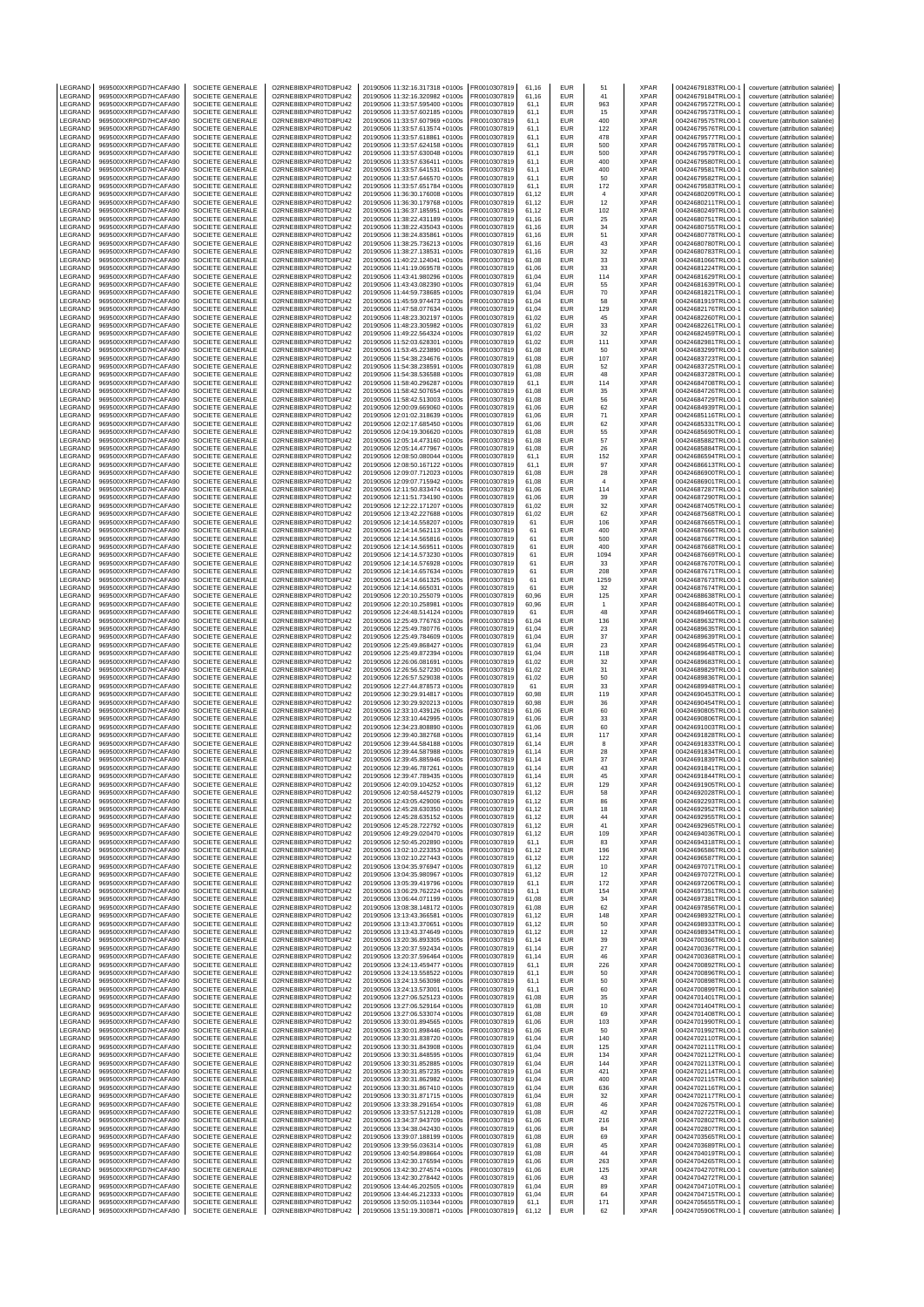| LEGRAND            | 969500XXRPGD7HCAFA90                         | SOCIETE GENERALE                            | O2RNE8IBXP4R0TD8PU42                         | 20190506 13:53:01.288127 +0100s                                    | FR0010307819                 | 61,12          | EUR                      | 91                    | XPAR                       | 00424706188TRLO0-1                       | couverture (attribution salariée)                                      |
|--------------------|----------------------------------------------|---------------------------------------------|----------------------------------------------|--------------------------------------------------------------------|------------------------------|----------------|--------------------------|-----------------------|----------------------------|------------------------------------------|------------------------------------------------------------------------|
| LEGRAND<br>LEGRAND | 969500XXRPGD7HCAFA90<br>969500XXRPGD7HCAFA90 | SOCIETE GENERALE<br>SOCIETE GENERALE        | O2RNE8IBXP4R0TD8PU42<br>O2RNE8IBXP4R0TD8PU42 | 20190506 13:53:01.292198 +0100s<br>20190506 13:53:27.916457 +0100s | FR0010307819<br>R0010307819  | 61.12<br>61,12 | <b>EUR</b><br>EUR        | 113                   | <b>XPAR</b><br>XPAR        | 00424706189TRLO0-1<br>00424706257TRLO0-1 | couverture (attribution salariée)<br>couverture (attribution salariée) |
| LEGRAND            | 969500XXRPGD7HCAFA90                         | SOCIETE GENERALE                            | O2RNE8IBXP4R0TD8PU42                         | 20190506 13:53:28.016760 +0100s                                    | FR0010307819                 | 61.12          | <b>EUR</b>               | 14                    | <b>XPAR</b>                | 00424706258TRLO0-1                       | couverture (attribution salariée)                                      |
| LEGRAND            | 969500XXRPGD7HCAFA90                         | SOCIETE GENERALE                            | O2RNE8IBXP4R0TD8PU42                         | 20190506 13:56:55.518763 +0100s                                    | FR0010307819                 | 61,14          | EUR                      | 11                    | <b>XPAR</b>                | 00424707060TRLO0-1                       | couverture (attribution salariée)                                      |
| LEGRAND            | 969500XXRPGD7HCAFA90                         | SOCIETE GENERALE                            | O2RNE8IBXP4R0TD8PU42                         | 20190506 13:56:55.522707 +0100s                                    | FR0010307819                 | 61,14          | EUR                      | 71                    | <b>XPAR</b>                | 00424707061TRLO0-1                       | couverture (attribution salariée)                                      |
| LEGRAND            | 969500XXRPGD7HCAFA90                         | SOCIETE GENERALE                            | O2RNE8IBXP4R0TD8PU42                         | 20190506 13:56:55.819525 +0100s                                    | FR0010307819                 | 61,14          | EUR<br>EUR               | 54<br>$\overline{1}$  | <b>XPAR</b><br><b>XPAR</b> | 00424707062TRLO0-1                       | couverture (attribution salariée)                                      |
| LEGRAND<br>LEGRAND | 969500XXRPGD7HCAFA90<br>969500XXRPGD7HCAFA90 | SOCIETE GENERALE<br>SOCIETE GENERALE        | O2RNE8IBXP4R0TD8PU42<br>O2RNE8IBXP4R0TD8PU42 | 20190506 13:56:55.823564 +0100s<br>20190506 13:58:08.399559 +0100s | FR0010307819<br>R0010307819  | 61,14<br>61,12 | EUR                      | 79                    | <b>XPAR</b>                | 00424707063TRLO0-1<br>00424707232TRLO0-1 | couverture (attribution salariée)<br>couverture (attribution salariée) |
| LEGRAND            | 969500XXRPGD7HCAFA90                         | SOCIETE GENERALE                            | O2RNE8IBXP4R0TD8PU42                         | 20190506 13:58:08.405215 +0100s                                    | FR0010307819                 | 61,12          | EUR                      | 96                    | XPAR                       | 00424707233TRLO0-                        | couverture (attribution salariée)                                      |
| LEGRAND            | 969500XXRPGD7HCAFA90                         | SOCIETE GENERALE                            | O2RNE8IBXP4R0TD8PU42                         | 20190506 13:58:08.410603 +0100s                                    | R0010307819                  | 61,12          | EUR                      | 66                    | XPAR                       | 00424707234TRLO0-1                       | couverture (attribution salariée)                                      |
| LEGRAND<br>LEGRAND | 969500XXRPGD7HCAFA90                         | SOCIETE GENERALE                            | O2RNE8IBXP4R0TD8PU42                         | 20190506 13:59:41.939391 +0100s                                    | FR0010307819                 | 61,12          | <b>EUR</b><br>EUR        | 32                    | <b>XPAR</b>                | 00424707654TRLO0-1                       | couverture (attribution salariée)                                      |
| LEGRAND            | 969500XXRPGD7HCAFA90<br>969500XXRPGD7HCAFA90 | SOCIETE GENERALE<br>SOCIETE GENERALE        | O2RNE8IBXP4R0TD8PU42<br>O2RNE8IBXP4R0TD8PU42 | 20190506 13:59:41.943506 +0100s<br>20190506 14:00:11.265156 +0100s | R0010307819<br>FR0010307819  | 61,12<br>61,1  | EUR                      | $\overline{1}$<br>169 | XPAR<br><b>XPAR</b>        | 00424707655TRLO0-1<br>00424707739TRLO0-  | couverture (attribution salariée)<br>couverture (attribution salariée) |
| LEGRAND            | 969500XXRPGD7HCAFA90                         | SOCIETE GENERALE                            | O2RNE8IBXP4R0TD8PU42                         | 20190506 14:00:11.364669 +0100s                                    | FR0010307819                 | 61,1           | EUR                      | 97                    | <b>XPAR</b>                | 00424707749TRLO0-1                       | couverture (attribution salariée)                                      |
| LEGRAND            | 969500XXRPGD7HCAFA90                         | SOCIETE GENERALE                            | O2RNE8IBXP4R0TD8PU42                         | 20190506 14:05:32.391017 +0100s                                    | R0010307819                  | 61,12          | EUR                      | 274                   | XPAR                       | 00424708462TRLO0-1                       | couverture (attribution salariée)                                      |
| LEGRAND            | 969500XXRPGD7HCAFA90                         | SOCIETE GENERALE                            | O2RNE8IBXP4R0TD8PU42                         | 20190506 14:05:32.400014 +0100s                                    | FR0010307819                 | 61.12          | EUR                      | 100                   | <b>XPAR</b>                | 00424708464TRLO0-                        | couverture (attribution salariée)                                      |
| LEGRAND<br>LEGRAND | 969500XXRPGD7HCAFA90<br>969500XXRPGD7HCAFA90 | SOCIETE GENERALE<br>SOCIETE GENERALE        | O2RNE8IBXP4R0TD8PU42<br>O2RNE8IBXP4R0TD8PU42 | 20190506 14:05:32.404458 +0100s<br>20190506 14:06:00.013980 +0100s | FR0010307819<br>FR0010307819 | 61,12<br>61.1  | EUR<br>EUR               | 29<br>62              | XPAR<br><b>XPAR</b>        | 00424708465TRLO0-<br>00424708515TRLO0-1  | couverture (attribution salariée)<br>couverture (attribution salariée) |
| LEGRAND            | 969500XXRPGD7HCAFA90                         | SOCIETE GENERALE                            | O2RNE8IBXP4R0TD8PU42                         | 20190506 14:07:09.479496 +0100s                                    | R0010307819                  | 61,1           | EUR                      | 65                    | XPAR                       | 00424708746TRLO0-1                       | couverture (attribution salariée)                                      |
| LEGRAND            | 969500XXRPGD7HCAFA90                         | SOCIETE GENERALE                            | O2RNE8IBXP4R0TD8PU42                         | 20190506 14:07:09.483666 +0100s                                    | FR0010307819                 | 61.1           | EUR                      | 35                    | <b>XPAR</b>                | 00424708748TRLO0-1                       | couverture (attribution salariée)                                      |
| LEGRAND            | 969500XXRPGD7HCAFA90                         | SOCIETE GENERALE                            | O2RNE8IBXP4R0TD8PU42                         | 20190506 14:07:54.505081 +0100s                                    | FR0010307819                 | 61,12          | EUR                      | 63                    | XPAR                       | 00424708861TRLO0-1                       | couverture (attribution salariée)                                      |
| LEGRAND<br>LEGRAND | 969500XXRPGD7HCAFA90<br>969500XXRPGD7HCAFA90 | SOCIETE GENERALE<br>SOCIETE GENERALE        | O2RNE8IBXP4R0TD8PU42<br>O2RNE8IBXP4R0TD8PU42 | 20190506 14:08:42.955796 +0100s<br>20190506 14:14:21.979830 +0100s | FR0010307819<br>R0010307819  | 61.1<br>61,12  | EUR<br>EUR               | 64<br>50              | <b>XPAR</b><br>XPAR        | 00424709011TRLO0-1<br>00424710199TRLO0-1 | couverture (attribution salariée)<br>couverture (attribution salariée) |
| LEGRAND            | 969500XXRPGD7HCAFA90                         | SOCIETE GENERALE                            | O2RNE8IBXP4R0TD8PU42                         | 20190506 14:14:23.687105 +0100s                                    | FR0010307819                 | 61.12          | EUR                      | 68                    | <b>XPAR</b>                | 00424710218TRLO0-                        | couverture (attribution salariée)                                      |
| LEGRAND            | 969500XXRPGD7HCAFA90                         | SOCIETE GENERALE                            | O2RNE8IBXP4R0TD8PU42                         | 20190506 14:14:57.112313 +0100s                                    | R0010307819                  | 61,12          | EUR                      | $\overline{7}$        | XPAR                       | 00424710302TRLO0-1                       | couverture (attribution salariée)                                      |
| LEGRAND            | 969500XXRPGD7HCAFA90                         | SOCIETE GENERALE                            | O2RNE8IBXP4R0TD8PU42                         | 20190506 14:14:57.117227 +0100s                                    | FR0010307819                 | 61.12          | EUR                      | 47                    | <b>XPAR</b>                | 00424710303TRLO0-1                       | couverture (attribution salariée)                                      |
| LEGRAND<br>LEGRAND | 969500XXRPGD7HCAFA90<br>969500XXRPGD7HCAFA90 | SOCIETE GENERALE<br>SOCIETE GENERALE        | O2RNE8IBXP4R0TD8PU42<br>O2RNE8IBXP4R0TD8PU42 | 20190506 14:15:09.828813 +0100s<br>20190506 14:16:33.606772 +0100s | FR0010307819<br>FR0010307819 | 61,12<br>61,12 | EUR<br>EUR               | 33<br>33              | XPAR<br><b>XPAR</b>        | 00424710356TRLO0-1<br>00424710567TRLO0-1 | couverture (attribution salariée)<br>couverture (attribution salariée) |
| LEGRAND            | 969500XXRPGD7HCAFA90                         | SOCIETE GENERALE                            | O2RNE8IBXP4R0TD8PU42                         | 20190506 14:16:42.218285 +0100s                                    | R0010307819                  | 61,12          | EUR                      | 62                    | <b>XPAR</b>                | 00424710594TRLO0-1                       | couverture (attribution salariée)                                      |
| LEGRAND            | 969500XXRPGD7HCAFA90                         | SOCIETE GENERALE                            | O2RNE8IBXP4R0TD8PU42                         | 20190506 14:16:56.032543 +0100s                                    | FR0010307819                 | 61,12          | EUR                      | 11                    | <b>XPAR</b>                | 00424710658TRLO0-1                       | couverture (attribution salariée)                                      |
| LEGRAND            | 969500XXRPGD7HCAFA90                         | SOCIETE GENERALE                            | O2RNE8IBXP4R0TD8PU42                         | 20190506 14:16:56.037091 +0100s                                    | FR0010307819                 | 61,12          | EUR<br>EUR               | 75                    | XPAR<br><b>XPAR</b>        | 00424710659TRLO0-1                       | couverture (attribution salariée)                                      |
| LEGRAND<br>LEGRAND | 969500XXRPGD7HCAFA90<br>969500XXRPGD7HCAFA90 | SOCIETE GENERALE<br>SOCIETE GENERALE        | O2RNE8IBXP4R0TD8PU42<br>O2RNE8IBXP4R0TD8PU42 | 20190506 14:17:50.583818 +0100s<br>20190506 14:18:17.409538 +0100s | FR0010307819<br>R0010307819  | 61,12<br>61,12 | EUR                      | 35<br>34              | <b>XPAR</b>                | 00424710829TRLO0-1<br>00424710911TRLO0-1 | couverture (attribution salariée)<br>couverture (attribution salariée) |
| LEGRAND            | 969500XXRPGD7HCAFA90                         | SOCIETE GENERALE                            | O2RNE8IBXP4R0TD8PU42                         | 20190506 14:18:21.411764 +0100s                                    | FR0010307819                 | 61,12          | EUR                      | 40                    | XPAR                       | 00424710919TRLO0-                        | couverture (attribution salariée)                                      |
| LEGRAND            | 969500XXRPGD7HCAFA90                         | SOCIETE GENERALE                            | O2RNE8IBXP4R0TD8PU42                         | 20190506 14:18:31.719015 +0100s                                    | R0010307819                  | 61,12          | EUR                      | 30                    | XPAR                       | 00424710933TRLO0-1                       | couverture (attribution salariée)                                      |
| LEGRAND<br>LEGRAND | 969500XXRPGD7HCAFA90<br>969500XXRPGD7HCAFA90 | SOCIETE GENERALE<br>SOCIETE GENERALE        | O2RNE8IBXP4R0TD8PU42<br>O2RNE8IBXP4R0TD8PU42 | 20190506 14:18:47.834391 +0100s<br>20190506 14:18:47.838249 +0100s | FR0010307819<br>R0010307819  | 61,12<br>61,12 | <b>EUR</b><br>EUR        | 19<br>32              | <b>XPAR</b><br>XPAR        | 00424710997TRLO0-<br>00424710998TRLO0-1  | couverture (attribution salariée)<br>couverture (attribution salariée) |
| LEGRAND            | 969500XXRPGD7HCAFA90                         | SOCIETE GENERALE                            | O2RNE8IBXP4R0TD8PU42                         | 20190506 14:18:47.842211 +0100s                                    | FR0010307819                 | 61,12          | EUR                      | $\boldsymbol{2}$      | <b>XPAR</b>                | 00424710999TRLO0-1                       | couverture (attribution salariée)                                      |
| LEGRAND            | 969500XXRPGD7HCAFA90                         | SOCIETE GENERALE                            | O2RNE8IBXP4R0TD8PU42                         | 20190506 14:18:48.834187 +0100s                                    | FR0010307819                 | 61.12          | EUR                      | $\overline{4}$        | <b>XPAR</b>                | 00424711000TRLO0-1                       | couverture (attribution salariée)                                      |
| LEGRAND            | 969500XXRPGD7HCAFA90                         | SOCIETE GENERALE                            | O2RNE8IBXP4R0TD8PU42                         | 20190506 14:18:48.838258 +0100s                                    | R0010307819                  | 61,12          | EUR                      | 30                    | XPAR                       | 00424711001TRLO0-1                       | couverture (attribution salariée)                                      |
| LEGRAND<br>LEGRAND | 969500XXRPGD7HCAFA90<br>969500XXRPGD7HCAFA90 | SOCIETE GENERALE<br>SOCIETE GENERALE        | O2RNE8IBXP4R0TD8PU42<br>O2RNE8IBXP4R0TD8PU42 | 20190506 14:19:01.747766 +0100s<br>20190506 14:19:11.963447 +0100s | FR0010307819<br>FR0010307819 | 61.12<br>61,12 | EUR<br>EUR               | 34<br>32              | <b>XPAR</b><br>XPAR        | 00424711029TRLO0-<br>00424711070TRLO0-   | couverture (attribution salariée)<br>couverture (attribution salariée) |
| LEGRAND            | 969500XXRPGD7HCAFA90                         | SOCIETE GENERALE                            | O2RNE8IBXP4R0TD8PU42                         | 20190506 14:21:06 771761 +0100s                                    | FR0010307819                 | 61.12          | EUR                      | 53                    | <b>XPAR</b>                | 00424711369TRLO0-1                       | couverture (attribution salariée)                                      |
| LEGRAND            | 969500XXRPGD7HCAFA90                         | SOCIETE GENERALE                            | O2RNE8IBXP4R0TD8PU42                         | 20190506 14:21:06.871931 +0100s                                    | R0010307819                  | 61,12          | EUR                      | $\mathbf{1}$          | XPAR                       | 00424711370TRLO0-1                       | couverture (attribution salariée)                                      |
| LEGRAND            | 969500XXRPGD7HCAFA90                         | SOCIETE GENERALE                            | O2RNE8IBXP4R0TD8PU42                         | 20190506 14:21:07.073141 +0100s                                    | FR0010307819                 | 61.12          | EUR                      | 22                    | <b>XPAR</b>                | 00424711371TRLO0-1                       | couverture (attribution salariée)                                      |
| LEGRAND<br>LEGRAND | 969500XXRPGD7HCAFA90<br>969500XXRPGD7HCAFA90 | SOCIETE GENERALE<br>SOCIETE GENERALE        | O2RNE8IBXP4R0TD8PU42<br>O2RNE8IBXP4R0TD8PU42 | 20190506 14:21:08.275140 +0100s<br>20190506 14:21:09.276268 +0100s | FR0010307819<br>FR0010307819 | 61,12<br>61.12 | EUR<br>EUR               | 47<br>42              | XPAR<br><b>XPAR</b>        | 00424711373TRLO0-1<br>00424711377TRLO0-1 | couverture (attribution salariée)<br>couverture (attribution salariée) |
| LEGRAND            | 969500XXRPGD7HCAFA90                         | SOCIETE GENERALE                            | O2RNE8IBXP4R0TD8PU42                         | 20190506 14:21:10.678697 +0100s                                    | FR0010307819                 | 61,12          | EUR                      | 100                   | XPAR                       | 00424711381TRLO0-1                       | couverture (attribution salariée)                                      |
| LEGRAND            | 969500XXRPGD7HCAFA90                         | SOCIETE GENERALE                            | O2RNE8IBXP4R0TD8PU42                         | 20190506 14:21:10.683121 +0100s                                    | FR0010307819                 | 61.12          | EUR                      | 14                    | <b>XPAR</b>                | 00424711382TRLO0-1                       | couverture (attribution salariée)                                      |
| LEGRAND            | 969500XXRPGD7HCAFA90                         | SOCIETE GENERALE                            | O2RNE8IBXP4R0TD8PU42                         | 20190506 14:22:19.526382 +0100s                                    | FR0010307819                 | 61,12          | EUR                      | 62                    | XPAR                       | 00424711581TRLO0-1                       | couverture (attribution salariée)                                      |
| LEGRAND            | 969500XXRPGD7HCAFA90                         | SOCIETE GENERALE                            | O2RNE8IBXP4R0TD8PU42                         | 20190506 14:23:34.678403 +0100s                                    | FR0010307819                 | 61,12          | EUR                      | 48                    | XPAR                       | 00424711771TRLO0-                        | couverture (attribution salariée)                                      |
| LEGRAND<br>LEGRAND | 969500XXRPGD7HCAFA90<br>969500XXRPGD7HCAFA90 | SOCIETE GENERALE<br>SOCIETE GENERALE        | O2RNE8IBXP4R0TD8PU42<br>O2RNE8IBXP4R0TD8PU42 | 20190506 14:23:35.281352 +0100s<br>20190506 14:27:18.043737 +0100s | R0010307819<br>FR0010307819  | 61,12<br>61,1  | EUR<br>EUR               | 34<br>32              | XPAR<br><b>XPAR</b>        | 00424711780TRLO0-1<br>00424712339TRLO0-1 | couverture (attribution salariée)<br>couverture (attribution salariée) |
| LEGRAND            | 969500XXRPGD7HCAFA90                         | SOCIETE GENERALE                            | O2RNE8IBXP4R0TD8PU42                         | 20190506 14:27:18.047532 +0100s                                    | R0010307819                  | 61,1           | EUR                      | 204                   | XPAR                       | 00424712341TRLO0-1                       | couverture (attribution salariée)                                      |
| LEGRAND            | 969500XXRPGD7HCAFA90                         | SOCIETE GENERALE                            | O2RNE8IBXP4R0TD8PU42                         | 20190506 14:27:19.746857 +0100s                                    | FR0010307819                 | 61,08          | EUR                      | 23                    | <b>XPAR</b>                | 00424712367TRLO0-1                       | couverture (attribution salariée)                                      |
| LEGRAND            | 969500XXRPGD7HCAFA90                         | SOCIETE GENERALE                            | O2RNE8IBXP4R0TD8PU42                         | 20190506 14:30:10.005314 +0100s                                    | FR0010307819                 | 61,08          | EUR                      | 216                   | XPAR                       | 00424713015TRLO0-1                       | couverture (attribution salariée)                                      |
| LEGRAND<br>LEGRAND | 969500XXRPGD7HCAFA90<br>969500XXRPGD7HCAFA90 | SOCIETE GENERALE<br>SOCIETE GENERALE        | O2RNE8IBXP4R0TD8PU42<br>O2RNE8IBXP4R0TD8PU42 | 20190506 14:30:10.009192 +0100s<br>20190506 14:32:19.861956 +0100s | FR0010307819<br>R0010307819  | 61,08<br>61,12 | EUR<br>EUR               | 38<br>16              | <b>XPAR</b><br><b>XPAR</b> | 00424713018TRLO0-1<br>00424713892TRLO0-1 | couverture (attribution salariée)<br>couverture (attribution salariée) |
| LEGRAND            | 969500XXRPGD7HCAFA90                         | SOCIETE GENERALE                            | O2RNE8IBXP4R0TD8PU42                         | 20190506 14:32:19.867350 +0100s                                    | FR0010307819                 | 61,12          | EUR                      | 28                    | <b>XPAR</b>                | 00424713893TRLO0-                        | couverture (attribution salariée)                                      |
| LEGRAND            | 969500XXRPGD7HCAFA90                         | SOCIETE GENERALE                            | O2RNE8IBXP4R0TD8PU42                         | 20190506 14:32:21.863664 +0100s                                    | R0010307819                  | 61,12          | EUR                      | 59                    | XPAR                       | 00424713898TRLO0-1                       | couverture (attribution salariée)                                      |
| LEGRAND            | 969500XXRPGD7HCAFA90                         | SOCIETE GENERALE                            | O2RNE8IBXP4R0TD8PU42                         | 20190506 14:32:26.068836 +0100s                                    | FR0010307819                 | 61,12          | <b>EUR</b>               | 29                    | XPAR                       | 00424713911TRLO0-1                       | couverture (attribution salariée)                                      |
| LEGRAND<br>LEGRAND | 969500XXRPGD7HCAFA90<br>969500XXRPGD7HCAFA90 | SOCIETE GENERALE<br>SOCIETE GENERALE        | O2RNE8IBXP4R0TD8PU42<br>O2RNE8IBXP4R0TD8PU42 | 20190506 14:32:28.872421 +0100s<br>20190506 14:32:28.877359 +0100s | R0010307819<br>R0010307819   | 61,12<br>61,12 | EUR<br>EUR               | $\sqrt{4}$<br>36      | XPAR<br>XPAR               | 00424713952TRLO0-1<br>00424713953TRLO0-1 | couverture (attribution salariée)<br>couverture (attribution salariée) |
| LEGRAND            | 969500XXRPGD7HCAFA90                         | SOCIETE GENERALE                            | O2RNE8IBXP4R0TD8PU42                         | 20190506 14:32:31.878377 +0100s                                    | FR0010307819                 | 61.12          | EUR                      | 99                    | <b>XPAR</b>                | 00424713972TRLO0-1                       | couverture (attribution salariée)                                      |
| LEGRAND            | 969500XXRPGD7HCAFA90                         | SOCIETE GENERALE                            | O2RNE8IBXP4R0TD8PU42                         | 20190506 14:32:32.480285 +0100s                                    | R0010307819                  | 61,12          | EUR                      | 84                    | XPAR                       | 00424713988TRLO0-1                       | couverture (attribution salariée)                                      |
| LEGRAND            | 969500XXRPGD7HCAFA90                         | SOCIETE GENERALE                            | O2RNE8IBXP4R0TD8PU42                         | 20190506 14:32:32.484960 +0100s                                    | FR0010307819                 | 61.12          | EUR                      | 59                    | <b>XPAR</b>                | 00424713989TRLO0-                        | couverture (attribution salariée)                                      |
| LEGRAND<br>LEGRAND | 969500XXRPGD7HCAFA90<br>969500XXRPGD7HCAFA90 | SOCIETE GENERALE<br><b>SOCIETE GENERALE</b> | O2RNE8IBXP4R0TD8PU42<br>O2RNE8IBXP4R0TD8PU42 | 20190506 14:32:33.381008 +0100s<br>20190506 14:33:06.725126 +0100s | FR0010307819<br>FR0010307819 | 61,12<br>61.12 | EUR<br>EUR               | 3<br>39               | XPAR<br><b>XPAR</b>        | 00424713995TRLO0-<br>00424714131TRLO0-1  | couverture (attribution salariée)<br>couverture (attribution salariée) |
| LEGRAND            | 969500XXRPGD7HCAFA90                         | SOCIETE GENERALE                            | O2RNE8IBXP4R0TD8PU42                         | 20190506 14:33:27.148256 +0100s                                    | R0010307819                  | 61,12          | EUR                      | 13                    | XPAR                       | 00424714205TRLO0-1                       | couverture (attribution salariée)                                      |
| LEGRAND            | 969500XXRPGD7HCAFA90                         | SOCIETE GENERALE                            | O2RNE8IBXP4R0TD8PU42                         | 20190506 14:33:27.152515 +0100s                                    | FR0010307819                 | 61.12          | EUR                      | 8                     | <b>XPAR</b>                | 00424714206TRLO0-1                       | couverture (attribution salariée)                                      |
| LEGRAND            | 969500XXRPGD7HCAFA90                         | SOCIETE GENERALE                            | O2RNE8IBXP4R0TD8PU42                         | 20190506 14:33:27.247974 +0100s                                    | FR0010307819                 | 61,12          | EUR                      | 55                    | XPAR                       | 00424714207TRLO0-1                       | couverture (attribution salariée)                                      |
| LEGRAND<br>LEGRAND | 969500XXRPGD7HCAFA90<br>969500XXRPGD7HCAFA90 | <b>SOCIETE GENERALE</b><br>SOCIETE GENERALE | O2RNE8IBXP4R0TD8PU42<br>O2RNE8IBXP4R0TD8PU42 | 20190506 14:34:18.909038 +0100s<br>20190506 14:36:43.982787 +0100s | FR0010307819<br>R0010307819  | 61.12<br>61,16 | <b>EUR</b><br>EUR        | 117<br>34             | <b>XPAR</b><br>XPAR        | 00424714537TRLO0-1<br>00424715405TRLO0-1 | couverture (attribution salariée)<br>couverture (attribution salariée) |
| LEGRAND            | 969500XXRPGD7HCAFA90                         | SOCIETE GENERALE                            | O2RNE8IBXP4R0TD8PU42                         | 20190506 14:36:54.300413 +0100s                                    | FR0010307819                 | 61.16          | <b>EUR</b>               | 62                    | <b>XPAR</b>                | 00424715443TRLO0-1                       | couverture (attribution salariée)                                      |
| LEGRAND            | 969500XXRPGD7HCAFA90                         | SOCIETE GENERALE                            | O2RNE8IBXP4R0TD8PU42                         | 20190506 14:36:54.304812 +0100s                                    | FR0010307819                 | 61,16          | EUR                      | 44                    | <b>XPAR</b>                | 00424715445TRLO0-1                       | couverture (attribution salariée)                                      |
| LEGRAND            | 969500XXRPGD7HCAFA90                         | SOCIETE GENERALE                            | O2RNE8IBXP4R0TD8PU42                         | 20190506 14:38:40.928933 +0100s                                    | FR0010307819                 | 61,18          | <b>EUR</b>               | 91                    | XPAR                       | 00424715913TRLO0-1                       | couverture (attribution salariée)                                      |
| LEGRAND<br>LEGRAND | 969500XXRPGD7HCAFA90<br>969500XXRPGD7HCAFA90 | SOCIETE GENERALE<br>SOCIETE GENERALE        | O2RNE8IBXP4R0TD8PU42<br>O2RNE8IBXP4R0TD8PU42 | 20190506 14:38:41.731034 +0100s<br>20190506 14:38:41.736695 +0100s | FR0010307819<br>FR0010307819 | 61,18<br>61,18 | EUR<br><b>EUR</b>        | 19<br>19              | XPAR<br><b>XPAR</b>        | 00424715918TRLO0-1<br>00424715919TRLO0-1 | couverture (attribution salariée)<br>couverture (attribution salariée) |
| LEGRAND            | 969500XXRPGD7HCAFA90                         | SOCIETE GENERALE                            | O2RNE8IBXP4R0TD8PU42                         | 20190506 14:38:59.855991 +0100s                                    | R0010307819                  | 61,18          | EUR                      | 9                     | <b>XPAR</b>                | 00424716052TRLO0-1                       | couverture (attribution salariée)                                      |
| LEGRAND            | 969500XXRPGD7HCAFA90                         | SOCIETE GENERALE                            | O2RNE8IBXP4R0TD8PU42                         | 20190506 14:38:59.859988 +0100s                                    | FR0010307819                 | 61,18          | EUR                      | 118                   | <b>XPAR</b>                | 00424716054TRLO0-1                       | couverture (attribution salariée)                                      |
| LEGRAND            | 969500XXRPGD7HCAFA90                         | SOCIETE GENERALE                            | O2RNE8IBXP4R0TD8PU42                         | 20190506 14:38:59.863606 +0100s                                    | FR0010307819                 | 61,18          | EUR                      | 5                     | <b>XPAR</b>                | 00424716055TRLO0-1                       | couverture (attribution salariée)                                      |
| LEGRAND<br>LEGRAND | 969500XXRPGD7HCAFA90<br>969500XXRPGD7HCAFA90 | SOCIETE GENERALE<br>SOCIETE GENERALE        | O2RNE8IBXP4R0TD8PU42<br>O2RNE8IBXP4R0TD8PU42 | 20190506 14:39:02.561407 +0100s<br>20190506 14:39:03.665042 +0100s | FR0010307819<br>FR0010307819 | 61.18<br>61,18 | EUR<br><b>EUR</b>        | 35<br>37              | <b>XPAR</b><br><b>XPAR</b> | 00424716069TRLO0-1<br>00424716078TRLO0-1 | couverture (attribution salariée)<br>couverture (attribution salariée) |
| LEGRAND            | 969500XXRPGD7HCAFA90                         | SOCIETE GENERALE                            | O2RNE8IBXP4R0TD8PU42                         | 20190506 14:39:03.866058 +0100s                                    | FR0010307819                 | 61,18          | EUR                      | 30                    | <b>XPAR</b>                | 00424716079TRLO0-1                       | couverture (attribution salariée)                                      |
| <b>IFGRAND</b>     | 969500XXRPGD7HCAFA90                         | SOCIETE GENERALE                            | O2RNE8IBXP4R0TD8PU42                         | 20190506 14:39:04.367749 +0100s                                    | FR0010307819                 | 61.18          | EUR                      | 45                    | <b>XPAR</b>                | 00424716082TRLO0-1                       | couverture (attribution salariée)                                      |
| LEGRAND            | 969500XXRPGD7HCAFA90<br>969500XXRPGD7HCAFA90 | SOCIETE GENERALE                            | O2RNE8IBXP4R0TD8PU42                         | 20190506 14:39:05.268752 +0100s                                    | FR0010307819                 | 61,18          | <b>EUR</b>               | 11                    | <b>XPAR</b>                | 00424716094TRLO0-1                       | couverture (attribution salariée)                                      |
| LEGRAND<br>LEGRAND | 969500XXRPGD7HCAFA90                         | SOCIETE GENERALE<br>SOCIETE GENERALE        | O2RNE8IBXP4R0TD8PU42<br>O2RNE8IBXP4R0TD8PU42 | 20190506 14:39:05.272714 +0100s<br>20190506 14:39:05.469240 +0100s | FR0010307819<br>FR0010307819 | 61.18<br>61,18 | <b>EUR</b><br>EUR        | 35<br>50              | <b>XPAR</b><br><b>XPAR</b> | 00424716096TRLO0-1<br>00424716098TRLO0-1 | couverture (attribution salariée)<br>couverture (attribution salariée) |
| LEGRAND            | 969500XXRPGD7HCAFA90                         | SOCIETE GENERALE                            | O2RNE8IBXP4R0TD8PU42                         | 20190506 14:39:06 171965 +0100s                                    | FR0010307819                 | 61.18          | <b>EUR</b>               | 33                    | <b>XPAR</b>                | 00424716104TRLO0-1                       | couverture (attribution salariée)                                      |
| LEGRAND            | 969500XXRPGD7HCAFA90                         | SOCIETE GENERALE                            | O2RNE8IBXP4R0TD8PU42                         | 20190506 14:40:35.725718 +0100s                                    | FR0010307819                 | 61,18          | EUR                      | 31                    | <b>XPAR</b>                | 00424716673TRLO0-1                       | couverture (attribution salariée)                                      |
| LEGRAND            | 969500XXRPGD7HCAFA90                         | SOCIETE GENERALE<br>SOCIETE GENERALE        | O2RNE8IBXP4R0TD8PU42                         | 20190506 14:40:35.729500 +0100s                                    | FR0010307819                 | 61.18          | <b>EUR</b>               | 32                    | <b>XPAR</b>                | 00424716675TRLO0-1                       | couverture (attribution salariée)                                      |
| LEGRAND<br>LEGRAND | 969500XXRPGD7HCAFA90<br>969500XXRPGD7HCAFA90 | SOCIETE GENERALE                            | O2RNE8IBXP4R0TD8PU42<br>O2RNE8IBXP4R0TD8PU42 | 20190506 14:43:44.528023 +0100s<br>20190506 14:43:44.532118 +0100s | FR0010307819<br>FR0010307819 | 61,2<br>61.2   | EUR<br><b>EUR</b>        | 88<br>118             | <b>XPAR</b><br><b>XPAR</b> | 00424717542TRLO0-1<br>00424717543TRLO0-1 | couverture (attribution salariée)<br>couverture (attribution salariée) |
| LEGRAND            | 969500XXRPGD7HCAFA90                         | SOCIETE GENERALE                            | O2RNE8IBXP4R0TD8PU42                         | 20190506 14:43:44.536438 +0100s                                    | FR0010307819                 | 61,2           | EUR                      | 179                   | XPAR                       | 00424717544TRLO0-1                       | couverture (attribution salariée)                                      |
| LEGRAND            | 969500XXRPGD7HCAFA90                         | SOCIETE GENERALE                            | O2RNE8IBXP4R0TD8PU42                         | 20190506 14:43:45.630944 +0100s                                    | FR0010307819                 | 61.2           | <b>EUR</b>               | 6                     | <b>XPAR</b>                | 00424717554TRLO0-1                       | couverture (attribution salariée)                                      |
| LEGRAND<br>LEGRAND | 969500XXRPGD7HCAFA90<br>969500XXRPGD7HCAFA90 | SOCIETE GENERALE<br>SOCIETE GENERALE        | O2RNE8IBXP4R0TD8PU42<br>O2RNE8IBXP4R0TD8PU42 | 20190506 14:43:45.634763 +0100s<br>20190506 14:43:46.030918 +0100s | FR0010307819<br>FR0010307819 | 61,2<br>61.2   | EUR<br><b>EUR</b>        | 25<br>29              | <b>XPAR</b><br><b>XPAR</b> | 00424717555TRLO0-1<br>00424717557TRLO0-1 | couverture (attribution salariée)<br>couverture (attribution salariée) |
| LEGRAND            | 969500XXRPGD7HCAFA90                         | SOCIETE GENERALE                            | O2RNE8IBXP4R0TD8PU42                         | 20190506 14:43:46.932164 +0100s                                    | FR0010307819                 | 61,2           | EUR                      | 46                    | <b>XPAR</b>                | 00424717559TRLO0-1                       | couverture (attribution salariée)                                      |
| LEGRAND            | 969500XXRPGD7HCAFA90                         | SOCIETE GENERALE                            | O2RNE8IBXP4R0TD8PU42                         | 20190506 14:43:48.738628 +0100s                                    | FR0010307819                 | 61,2           | <b>EUR</b>               | 98                    | <b>XPAR</b>                | 00424717576TRLO0-1                       | couverture (attribution salariée)                                      |
| LEGRAND<br>LEGRAND | 969500XXRPGD7HCAFA90<br>969500XXRPGD7HCAFA90 | SOCIETE GENERALE<br><b>SOCIETE GENERALE</b> | O2RNE8IBXP4R0TD8PU42<br>O2RNE8IBXP4R0TD8PU42 | 20190506 14:43:56.562704 +0100s                                    | FR0010307819<br>FR0010307819 | 61,2           | <b>EUR</b><br><b>EUR</b> | 41<br>76              | <b>XPAR</b><br><b>XPAR</b> | 00424717623TRLO0-1<br>00424718668TRLO0-1 | couverture (attribution salariée)<br>couverture (attribution salariée) |
| LEGRAND            | 969500XXRPGD7HCAFA90                         | SOCIETE GENERALE                            | O2RNE8IBXP4R0TD8PU42                         | 20190506 14:47:04.244235 +0100s<br>20190506 14:48:26.832794 +0100s | FR0010307819                 | 61,2<br>61,2   | <b>EUR</b>               | 100                   | <b>XPAR</b>                | 00424719064TRLO0-1                       | couverture (attribution salariée)                                      |
| LEGRAND            | 969500XXRPGD7HCAFA90                         | SOCIETE GENERALE                            | O2RNE8IBXP4R0TD8PU42                         | 20190506 14:48:26.932050 +0100s                                    | FR0010307819                 | 61,2           | <b>EUR</b>               | 59                    | <b>XPAR</b>                | 00424719065TRLO0-1                       | couverture (attribution salariée)                                      |
| LEGRAND            | 969500XXRPGD7HCAFA90                         | SOCIETE GENERALE                            | O2RNE8IBXP4R0TD8PU42                         | 20190506 14:48:41.376699 +0100s                                    | FR0010307819                 | 61,2           | <b>EUR</b>               | 8                     | <b>XPAR</b>                | 00424719167TRLO0-1                       | couverture (attribution salariée)                                      |
| LEGRAND<br>LEGRAND | 969500XXRPGD7HCAFA90<br>969500XXRPGD7HCAFA90 | SOCIETE GENERALE<br>SOCIETE GENERALE        | O2RNE8IBXP4R0TD8PU42<br>O2RNE8IBXP4R0TD8PU42 | 20190506 14:48:41.380449 +0100s<br>20190506 14:48:41.384189 +0100s | FR0010307819<br>FR0010307819 | 61,2<br>61,2   | <b>EUR</b><br><b>EUR</b> | 100<br>5              | <b>XPAR</b><br><b>XPAR</b> | 00424719170TRLO0-1<br>00424719172TRLO0-1 | couverture (attribution salariée)<br>couverture (attribution salariée) |
| LEGRAND            | 969500XXRPGD7HCAFA90                         | SOCIETE GENERALE                            | O2RNE8IBXP4R0TD8PU42                         | 20190506 14:49:40.840302 +0100s                                    | FR0010307819                 | 61,2           | <b>FUR</b>               | 34                    | <b>XPAR</b>                | 00424719436TRLO0-1                       | couverture (attribution salariée)                                      |
| LEGRAND            | 969500XXRPGD7HCAFA90                         | SOCIETE GENERALE                            | O2RNE8IBXP4R0TD8PU42                         | 20190506 14:49:41.542575 +0100s                                    | FR0010307819                 | 61,2           | <b>EUR</b>               | 56                    | <b>XPAR</b>                | 00424719442TRLO0-1                       | couverture (attribution salariée)                                      |
| LEGRAND<br>LEGRAND | 969500XXRPGD7HCAFA90<br>969500XXRPGD7HCAFA90 | SOCIETE GENERALE<br>SOCIETE GENERALE        | O2RNE8IBXP4R0TD8PU42<br>O2RNE8IBXP4R0TD8PU42 | 20190506 14:50:34.633546 +0100s<br>20190506 14:50:34.637834 +0100s | FR0010307819<br>FR0010307819 | 61,18<br>61.18 | <b>EUR</b><br><b>EUR</b> | 100<br>5              | <b>XPAR</b><br><b>XPAR</b> | 00424719736TRLO0-1<br>00424719739TRLO0-1 | couverture (attribution salariée)                                      |
| LEGRAND            | 969500XXRPGD7HCAFA90                         | SOCIETE GENERALE                            | O2RNE8IBXP4R0TD8PU42                         | 20190506 14:50:55.178756 +0100s                                    | FR0010307819                 | 61,18          | EUR                      | 30                    | XPAR                       | 00424719895TRLO0-1                       | couverture (attribution salariée)<br>couverture (attribution salariée) |
| LEGRAND            | 969500XXRPGD7HCAFA90                         | SOCIETE GENERALE                            | O2RNE8IBXP4R0TD8PU42                         | 20190506 14:51:14.900279 +0100s                                    | FR0010307819                 | 61.18          | EUR                      | 29                    | <b>XPAR</b>                | 00424719952TRLO0-1                       | couverture (attribution salariée)                                      |
| LEGRAND            | 969500XXRPGD7HCAFA90                         | SOCIETE GENERALE                            | O2RNE8IBXP4R0TD8PU42                         | 20190506 14:51:23.818517 +0100s                                    | FR0010307819                 | 61,18          | EUR                      | 57                    | <b>XPAR</b>                | 00424720009TRLO0-1                       | couverture (attribution salariée)                                      |
| LEGRAND<br>LEGRAND | 969500XXRPGD7HCAFA90<br>969500XXRPGD7HCAFA90 | SOCIETE GENERALE<br>SOCIETE GENERALE        | O2RNE8IBXP4R0TD8PU42<br>O2RNE8IBXP4R0TD8PU42 | 20190506 14:51:24.723012 +0100s<br>20190506 14:52:36.008583 +0100s | FR0010307819<br>FR0010307819 | 61.18<br>61,2  | <b>EUR</b><br>EUR        | 117<br>100            | <b>XPAR</b><br><b>XPAR</b> | 00424720040TRLO0-1<br>00424720353TRLO0-1 | couverture (attribution salariée)<br>couverture (attribution salariée) |
| LEGRAND            | 969500XXRPGD7HCAFA90                         | SOCIETE GENERALE                            | O2RNE8IBXP4R0TD8PU42                         | 20190506 14:52:40.613583 +0100s                                    | FR0010307819                 | 61.2           | <b>EUR</b>               | 65                    | <b>XPAR</b>                | 00424720371TRLO0-1                       | couverture (attribution salariée)                                      |
| LEGRAND            | 969500XXRPGD7HCAFA90                         | SOCIETE GENERALE                            | O2RNE8IBXP4R0TD8PU42                         | 20190506 14:52:51.623829 +0100s                                    | FR0010307819                 | 61,2           | EUR                      | 35                    | <b>XPAR</b>                | 00424720407TRLO0-1                       | couverture (attribution salariée)                                      |
| LEGRAND            | 969500XXRPGD7HCAFA90                         | SOCIETE GENERALE                            | O2RNE8IBXP4R0TD8PU42                         | 20190506 14:52:57.834285 +0100s                                    | FR0010307819                 | 61.2           | <b>EUR</b>               | 52                    | <b>XPAR</b>                | 00424720433TRLO0-1                       | couverture (attribution salariée)                                      |
| LEGRAND<br>LEGRAND | 969500XXRPGD7HCAFA90<br>969500XXRPGD7HCAFA90 | SOCIETE GENERALE<br>SOCIETE GENERALE        | O2RNE8IBXP4R0TD8PU42<br>O2RNE8IBXP4R0TD8PU42 | 20190506 14:53:00.839015 +0100s<br>20190506 14:53:01.541860 +0100s | FR0010307819<br>FR0010307819 | 61,2<br>61.2   | EUR<br>EUR               | 32<br>57              | XPAR<br><b>XPAR</b>        | 00424720443TRLO0-1<br>00424720452TRLO0-1 | couverture (attribution salariée)<br>couverture (attribution salariée) |
| LEGRAND            | 969500XXRPGD7HCAFA90                         | SOCIETE GENERALE                            | O2RNE8IBXP4R0TD8PU42                         | 20190506 14:54:29.867664 +0100s                                    | FR0010307819                 | 61,18          | EUR                      | 49                    | <b>XPAR</b>                | 00424720910TRLO0-1                       | couverture (attribution salariée)                                      |
| LEGRAND            | 969500XXRPGD7HCAFA90                         | SOCIETE GENERALE                            | O2RNE8IBXP4R0TD8PU42                         | 20190506 14:54:30.266944 +0100s                                    | FR0010307819                 | 61,18          | <b>EUR</b>               | 100                   | <b>XPAR</b>                | 00424720913TRLO0-1                       | couverture (attribution salariée)                                      |
| LEGRAND            | 969500XXRPGD7HCAFA90                         | SOCIETE GENERALE                            | O2RNE8IBXP4R0TD8PU42                         | 20190506 14:54:50.296625 +0100s                                    | FR0010307819                 | 61,18          | <b>EUR</b>               | 42                    | <b>XPAR</b>                | 00424721006TRLO0-1                       | couverture (attribution salariée)                                      |
| LEGRAND<br>LEGRAND | 969500XXRPGD7HCAFA90<br>969500XXRPGD7HCAFA90 | SOCIETE GENERALE<br>SOCIETE GENERALE        | O2RNE8IBXP4R0TD8PU42<br>O2RNE8IBXP4R0TD8PU42 | 20190506 14:56:24.754720 +0100s<br>20190506 14:56:49.676381 +0100s | FR0010307819<br>FR0010307819 | 61,18<br>61,18 | <b>EUR</b><br><b>EUR</b> | 34<br>31              | <b>XPAR</b><br><b>XPAR</b> | 00424721544TRLO0-1<br>00424721601TRLO0-1 | couverture (attribution salariée)<br>couverture (attribution salariée) |
| LEGRAND            | 969500XXRPGD7HCAFA90                         | SOCIETE GENERALE                            | O2RNE8IBXP4R0TD8PU42                         | 20190506 14:57:17.012634 +0100s                                    | FR0010307819                 | 61,18          | <b>EUR</b>               | 30                    | <b>XPAR</b>                | 00424721743TRLO0-1                       | couverture (attribution salariée)                                      |
| LEGRAND            | 969500XXRPGD7HCAFA90                         | SOCIETE GENERALE                            | O2RNE8IBXP4R0TD8PU42                         | 20190506 14:57:17.916320 +0100s                                    | FR0010307819                 | 61,18          | <b>EUR</b>               | 31                    | <b>XPAR</b>                | 00424721751TRLO0-1                       | couverture (attribution salariée)                                      |
| LEGRAND<br>LEGRAND | 969500XXRPGD7HCAFA90<br>969500XXRPGD7HCAFA90 | SOCIETE GENERALE<br>SOCIETE GENERALE        | O2RNE8IBXP4R0TD8PU42<br>O2RNE8IBXP4R0TD8PU42 | 20190506 14:57:29.229149 +0100s<br>20190506 14:57:32.029897 +0100s | FR0010307819<br>FR0010307819 | 61,18<br>61,18 | <b>EUR</b><br><b>EUR</b> | 49<br>87              | <b>XPAR</b><br><b>XPAR</b> | 00424721779TRLO0-1<br>00424721798TRLO0-1 | couverture (attribution salariée)<br>couverture (attribution salariée) |
| LEGRAND            | 969500XXRPGD7HCAFA90                         | SOCIETE GENERALE                            | O2RNE8IBXP4R0TD8PU42                         | 20190506 14:57:39.143148 +0100s                                    | FR0010307819                 | 61,18          | <b>EUR</b>               | 30                    | <b>XPAR</b>                | 00424721900TRLO0-1                       | couverture (attribution salariée)                                      |
| LEGRAND            |                                              | SOCIETE GENERALE                            | O2RNE8IBXP4R0TD8PU42                         | 20190506 14:59:50.155745 +0100s                                    | FR0010307819                 | 61,2           | <b>EUR</b>               | 47                    | <b>XPAR</b>                | 00424722577TRLO0-1                       | couverture (attribution salariée)                                      |
| LEGRAND            | 969500XXRPGD7HCAFA90                         |                                             |                                              |                                                                    |                              |                |                          |                       |                            |                                          |                                                                        |
|                    | 969500XXRPGD7HCAFA90                         | SOCIETE GENERALE                            | O2RNE8IBXP4R0TD8PU42                         | 20190506 14:59:50.455702 +0100s                                    | FR0010307819                 | 61,2           | <b>FUR</b>               | 72                    | <b>XPAR</b>                | 00424722582TRLO0-1                       | couverture (attribution salariée)                                      |
| LEGRAND            | 969500XXRPGD7HCAFA90                         | SOCIETE GENERALE                            | O2RNE8IBXP4R0TD8PU42                         | 20190506 14:59:51.057708 +0100s                                    | FR0010307819                 | 61,2           | <b>EUR</b>               | 44                    | <b>XPAR</b>                | 00424722590TRLO0-1                       | couverture (attribution salariée)                                      |
| LEGRAND<br>LEGRAND | 969500XXRPGD7HCAFA90<br>969500XXRPGD7HCAFA90 | SOCIETE GENERALE<br>SOCIETE GENERALE        | O2RNE8IBXP4R0TD8PU42<br>O2RNE8IBXP4R0TD8PU42 | 20190506 15:00:31.935418 +0100s<br>20190506 15:00:36.340516 +0100s | FR0010307819<br>FR0010307819 | 61,18<br>61.18 | EUR<br><b>EUR</b>        | 33<br>29              | <b>XPAR</b><br><b>XPAR</b> | 00424722856TRLO0-1<br>00424722869TRLO0-1 | couverture (attribution salariée)<br>couverture (attribution salariée) |
| LEGRAND<br>LEGRAND | 969500XXRPGD7HCAFA90<br>969500XXRPGD7HCAFA90 | SOCIETE GENERALE<br>SOCIETE GENERALE        | O2RNE8IBXP4R0TD8PU42<br>O2RNE8IBXP4R0TD8PU42 | 20190506 15:00:36.541659 +0100s<br>20190506 15:00:36.944069 +0100s | FR0010307819<br>FR0010307819 | 61,18<br>61,18 | EUR<br>EUR               | 44<br>45              | XPAR<br><b>XPAR</b>        | 00424722870TRLO0-1<br>00424722873TRLO0-1 | couverture (attribution salariée)<br>couverture (attribution salariée) |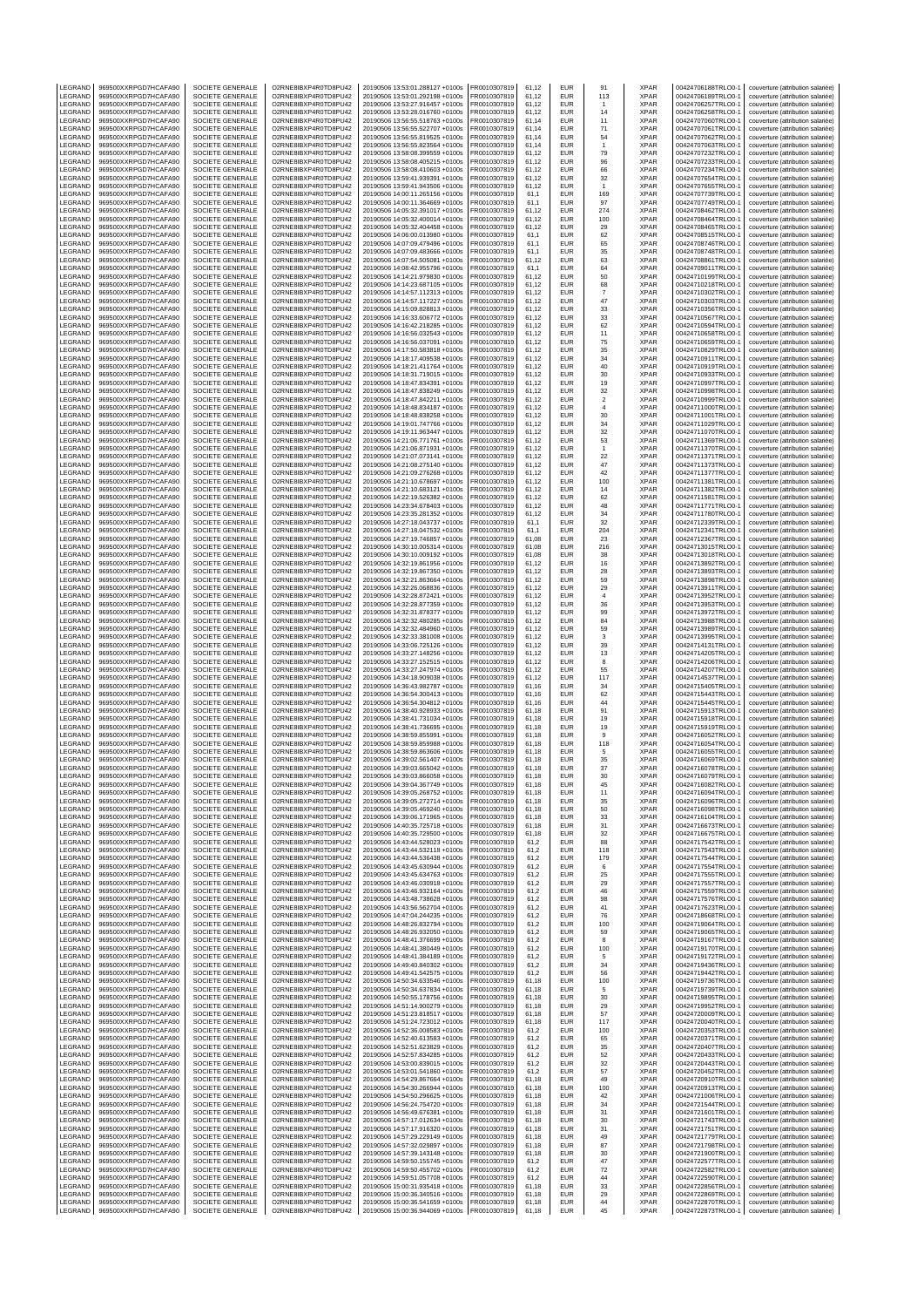| LEGRAND            | 969500XXRPGD7HCAFA90                         | SOCIETE GENERALE                            | O2RNE8IBXP4R0TD8PU42                         | 20190506 15:00:36.948368 +0100s                                    | FR0010307819                 | 61,18          | EUR                      | $\overline{2}$          | <b>XPAR</b>                | 00424722874TRLO0-1                       | couverture (attribution salariée)                                      |
|--------------------|----------------------------------------------|---------------------------------------------|----------------------------------------------|--------------------------------------------------------------------|------------------------------|----------------|--------------------------|-------------------------|----------------------------|------------------------------------------|------------------------------------------------------------------------|
| LEGRAND<br>LEGRAND | 969500XXRPGD7HCAFA90<br>969500XXRPGD7HCAFA90 | SOCIETE GENERALE<br>SOCIETE GENERALE        | O2RNE8IBXP4R0TD8PU42<br>O2RNE8IBXP4R0TD8PU42 | 20190506 15:01:35.331301 +0100s<br>20190506 15:01:36.436143 +0100s | FR0010307819<br>R0010307819  | 61,18<br>61,18 | <b>FUR</b><br>EUR        | 69<br>35                | <b>XPAR</b><br>XPAR        | 00424723106TRLO0-1<br>00424723117TRLO0-1 | couverture (attribution salariée)<br>couverture (attribution salariée) |
| LEGRAND            | 969500XXRPGD7HCAFA90                         | SOCIETE GENERALE                            | O2RNE8IBXP4R0TD8PU42                         | 20190506 15:05:20.522168 +0100s                                    | FR0010307819                 | 61,18          | EUR                      | 165                     | <b>XPAR</b>                | 00424724094TRLO0-1                       | couverture (attribution salariée)                                      |
| LEGRAND            | 969500XXRPGD7HCAFA90                         | SOCIETE GENERALE                            | O2RNE8IBXP4R0TD8PU42                         | 20190506 15:05:23.625287 +0100s                                    | FR0010307819                 | 61.18          | EUR                      | 100                     | <b>XPAR</b>                | 00424724114TRLO0-1                       | couverture (attribution salariée)                                      |
| LEGRAND            | 969500XXRPGD7HCAFA90                         | SOCIETE GENERALE                            | O2RNE8IBXP4R0TD8PU42                         | 20190506 15:05:54.353580 +0100s                                    | FR0010307819                 | 61,18          | EUR                      | 128                     | XPAR                       | 00424724270TRLO0-1                       | couverture (attribution salariée)                                      |
| LEGRAND            | 969500XXRPGD7HCAFA90                         | SOCIETE GENERALE                            | O2RNE8IBXP4R0TD8PU42                         | 20190506 15:07:04.639042 +0100s                                    | FR0010307819                 | 61.18          | EUR                      | 114                     | <b>XPAR</b>                | 00424724554TRLO0-1                       | couverture (attribution salariée)                                      |
| LEGRAND<br>LEGRAND | 969500XXRPGD7HCAFA90<br>969500XXRPGD7HCAFA90 | SOCIETE GENERALE<br>SOCIETE GENERALE        | O2RNE8IBXP4R0TD8PU42<br>O2RNE8IBXP4R0TD8PU42 | 20190506 15:07:12.750223 +0100s<br>20190506 15:09:24.054679 +0100s | R0010307819<br>FR0010307819  | 61,18<br>61.18 | EUR<br>EUR               | 159<br>100              | XPAR<br><b>XPAR</b>        | 00424724614TRLO0-1<br>00424725522TRLO0-  | couverture (attribution salariée)<br>couverture (attribution salariée) |
| LEGRAND            | 969500XXRPGD7HCAFA90                         | SOCIETE GENERALE                            | O2RNE8IBXP4R0TD8PU42                         | 20190506 15:09:24.058899 +0100s                                    | R0010307819                  | 61,18          | EUR                      | 125                     | XPAR                       | 00424725523TRLO0-                        | couverture (attribution salariée)                                      |
| LEGRAND            | 969500XXRPGD7HCAFA90                         | SOCIETE GENERALE                            | O2RNE8IBXP4R0TD8PU42                         | 20190506 15:09:24.063060 +0100s                                    | FR0010307819                 | 61.18          | EUR                      | 76                      | <b>XPAR</b>                | 00424725524TRLO0-1                       | couverture (attribution salariée)                                      |
| LEGRAND            | 969500XXRPGD7HCAFA90                         | SOCIETE GENERALE                            | O2RNE8IBXP4R0TD8PU42                         | 20190506 15:09:24.067124 +0100s                                    | R0010307819                  | 61,18          | EUR                      | 88                      | XPAR                       | 00424725525TRLO0-1                       | couverture (attribution salariée)                                      |
| LEGRAND<br>LEGRAND | 969500XXRPGD7HCAFA90<br>969500XXRPGD7HCAFA90 | SOCIETE GENERALE<br>SOCIETE GENERALE        | O2RNE8IBXP4R0TD8PU42<br>O2RNE8IBXP4R0TD8PU42 | 20190506 15:14:19.034540 +0100s<br>20190506 15:14:19.039189 +0100s | FR0010307819<br>FR0010307819 | 61.18<br>61,18 | EUR<br>EUR               | 36<br>136               | <b>XPAR</b><br>XPAR        | 00424727343TRLO0-<br>00424727344TRLO0-1  | couverture (attribution salariée)<br>couverture (attribution salariée) |
| LEGRAND            | 969500XXRPGD7HCAFA90                         | SOCIETE GENERALE                            | O2RNE8IBXP4R0TD8PU42                         | 20190506 15:14:19.043442 +0100s                                    | FR0010307819                 | 61,18          | EUR                      | 125                     | <b>XPAR</b>                | 00424727345TRLO0-1                       | couverture (attribution salariée)                                      |
| LEGRAND            | 969500XXRPGD7HCAFA90                         | SOCIETE GENERALE                            | O2RNE8IBXP4R0TD8PU42                         | 20190506 15:14:19.047679 +0100s                                    | FR0010307819                 | 61,18          | EUR                      | 125                     | XPAR                       | 00424727346TRLO0-1                       | couverture (attribution salariée)                                      |
| LEGRAND            | 969500XXRPGD7HCAFA90                         | SOCIETE GENERALE                            | O2RNE8IBXP4R0TD8PU42                         | 20190506 15:14:19.051916 +0100s                                    | FR0010307819                 | 61,18          | EUR                      | 136                     | <b>XPAR</b>                | 00424727347TRLO0-1                       | couverture (attribution salariée)                                      |
| LEGRAND            | 969500XXRPGD7HCAFA90<br>969500XXRPGD7HCAFA90 | SOCIETE GENERALE<br>SOCIETE GENERALE        | O2RNE8IBXP4R0TD8PU42                         | 20190506 15:15:08.507090 +0100s                                    | R0010307819                  | 61,18          | EUR<br>EUR               | 78                      | XPAR<br><b>XPAR</b>        | 00424727703TRLO0-1                       | couverture (attribution salariée)                                      |
| LEGRAND<br>LEGRAND | 969500XXRPGD7HCAFA90                         | SOCIETE GENERALE                            | O2RNE8IBXP4R0TD8PU42<br>O2RNE8IBXP4R0TD8PU42 | 20190506 15:15:10.210391 +0100s<br>20190506 15:15:11.712566 +0100s | FR0010307819<br>FR0010307819 | 61,18<br>61,18 | EUR                      | 30<br>32                | XPAR                       | 00424727720TRLO0-<br>00424727728TRLO0-1  | couverture (attribution salariée)<br>couverture (attribution salariée) |
| LEGRAND            | 969500XXRPGD7HCAFA90                         | SOCIETE GENERALE                            | O2RNE8IBXP4R0TD8PU42                         | 20190506 15:15:12.213527 +0100s                                    | FR0010307819                 | 61,18          | <b>EUR</b>               | 32                      | XPAR                       | 00424727735TRLO0-1                       | couverture (attribution salariée)                                      |
| <b>FGRAND</b>      | 969500XXRPGD7HCAFA90                         | SOCIETE GENERALE                            | O2RNE8IBXP4R0TD8PU42                         | 20190506 15:15:12.617518 +0100s                                    | R0010307819                  | 61,18          | EUR                      | 46                      | <b>XPAR</b>                | 00424727737TRLO0-1                       | couverture (attribution salariée)                                      |
| LEGRAND            | 969500XXRPGD7HCAFA90                         | SOCIETE GENERALE                            | O2RNE8IBXP4R0TD8PU42<br>O2RNE8IBXP4R0TD8PU42 | 20190506 15:15:13.014803 +0100s                                    | FR0010307819                 | 61,18          | <b>EUR</b>               | 57                      | <b>XPAR</b>                | 00424727746TRLO0-1                       | couverture (attribution salariée)                                      |
| LEGRAND<br>LEGRAND | 969500XXRPGD7HCAFA90<br>969500XXRPGD7HCAFA90 | SOCIETE GENERALE<br>SOCIETE GENERALE        | O2RNE8IBXP4R0TD8PU42                         | 20190506 15:15:13.115303 +0100s<br>20190506 15:15:13.717439 +0100s | FR0010307819<br>FR0010307819 | 61,18<br>61,18 | EUR<br>EUR               | 26<br>12                | XPAR<br><b>XPAR</b>        | 00424727747TRLO0-1<br>00424727751TRLO0-1 | couverture (attribution salariée)<br>couverture (attribution salariée) |
| LEGRAND            | 969500XXRPGD7HCAFA90                         | SOCIETE GENERALE                            | O2RNE8IBXP4R0TD8PU42                         | 20190506 15:15:34.234850 +0100s                                    | R0010307819                  | 61,18          | EUR                      | 29                      | XPAR                       | 00424727846TRLO0-1                       | couverture (attribution salariée)                                      |
| LEGRAND            | 969500XXRPGD7HCAFA90                         | SOCIETE GENERALE                            | O2RNE8IBXP4R0TD8PU42                         | 20190506 15:15:34.435443 +0100s                                    | FR0010307819                 | 61,18          | EUR                      | 15                      | <b>XPAR</b>                | 00424727847TRLO0-1                       | couverture (attribution salariée)                                      |
| LEGRAND            | 969500XXRPGD7HCAFA90                         | SOCIETE GENERALE                            | O2RNE8IBXP4R0TD8PU42                         | 20190506 15:16:28.703136 +0100s                                    | FR0010307819                 | 61,18          | <b>EUR</b>               | 36                      | <b>XPAR</b>                | 00424728164TRLO0-1                       | couverture (attribution salariée)                                      |
| LEGRAND<br>LEGRAND | 969500XXRPGD7HCAFA90<br>969500XXRPGD7HCAFA90 | SOCIETE GENERALE<br>SOCIETE GENERALE        | O2RNE8IBXP4R0TD8PU42<br>O2RNE8IBXP4R0TD8PU42 | 20190506 15:16:37.624736 +0100s<br>20190506 15:19:50.678012 +0100s | R0010307819<br>FR0010307819  | 61,18<br>61.18 | EUR<br>EUR               | 51<br>112               | XPAR<br><b>XPAR</b>        | 00424728207TRLO0-1<br>00424729089TRLO0-1 | couverture (attribution salariée)<br>couverture (attribution salariée) |
| LEGRAND            | 969500XXRPGD7HCAFA90                         | SOCIETE GENERALE                            | O2RNE8IBXP4R0TD8PU42                         | 20190506 15:19:50.682326 +0100s                                    | FR0010307819                 | 61,18          | EUR                      | 118                     | XPAR                       | 00424729091TRLO0-1                       | couverture (attribution salariée)                                      |
| LEGRAND            | 969500XXRPGD7HCAFA90                         | SOCIETE GENERALE                            | O2RNE8IBXP4R0TD8PU42                         | 20190506 15:19:50.686678 +0100s                                    | FR0010307819                 | 61.18          | EUR                      | 30                      | <b>XPAR</b>                | 00424729094TRLO0-1                       | couverture (attribution salariée)                                      |
| LEGRAND            | 969500XXRPGD7HCAFA90                         | SOCIETE GENERALE                            | O2RNE8IBXP4R0TD8PU42                         | 20190506 15:19:51.279044 +0100s                                    | R0010307819                  | 61,18          | EUR                      | 88                      | XPAR                       | 00424729111TRLO0-1                       | couverture (attribution salariée)                                      |
| LEGRAND<br>LEGRAND | 969500XXRPGD7HCAFA90<br>969500XXRPGD7HCAFA90 | SOCIETE GENERALE<br>SOCIETE GENERALE        | O2RNE8IBXP4R0TD8PU42<br>O2RNE8IBXP4R0TD8PU42 | 20190506 15:19:51.283290 +0100s<br>20190506 15:20:59.963094 +0100s | FR0010307819<br>FR0010307819 | 61.18<br>61,18 | EUR<br>EUR               | 39<br>$\overline{7}$    | <b>XPAR</b><br>XPAR        | 00424729114TRLO0-<br>00424729412TRLO0-   | couverture (attribution salariée)<br>couverture (attribution salariée) |
| LEGRAND            | 969500XXRPGD7HCAFA90                         | SOCIETE GENERALE                            | O2RNE8IBXP4R0TD8PU42                         | 20190506 15:20:59.967702 +0100s                                    | FR0010307819                 | 61.18          | <b>EUR</b>               | 37                      | <b>XPAR</b>                | 00424729413TRLO0-1                       | couverture (attribution salariée)                                      |
| LEGRAND            | 969500XXRPGD7HCAFA90                         | SOCIETE GENERALE                            | O2RNE8IBXP4R0TD8PU42                         | 20190506 15:21:53.533551 +0100s                                    | R0010307819                  | 61,18          | <b>EUR</b>               | 73                      | XPAR                       | 00424729651TRLO0-1                       | couverture (attribution salariée)                                      |
| LEGRAND            | 969500XXRPGD7HCAFA90                         | SOCIETE GENERALE                            | O2RNE8IBXP4R0TD8PU42<br>O2RNE8IBXP4R0TD8PU42 | 20190506 15:22:33.771337 +0100s                                    | FR0010307819<br>FR0010307819 | 61.18          | EUR                      | 54                      | <b>XPAR</b>                | 00424729816TRLO0-                        | couverture (attribution salariée)                                      |
| LEGRAND<br>LEGRAND | 969500XXRPGD7HCAFA90<br>969500XXRPGD7HCAFA90 | SOCIETE GENERALE<br>SOCIETE GENERALE        | O2RNE8IBXP4R0TD8PU42                         | 20190506 15:24:08.615522 +0100s<br>20190506 15:24:08.619130 +0100s | FR0010307819                 | 61,18<br>61,18 | EUR<br>EUR               | 53<br>44                | XPAR<br><b>XPAR</b>        | 00424730238TRLO0-1<br>00424730240TRLO0-1 | couverture (attribution salariée)<br>couverture (attribution salariée) |
| LEGRAND            | 969500XXRPGD7HCAFA90                         | SOCIETE GENERALE                            | O2RNE8IBXP4R0TD8PU42                         | 20190506 15:25:05.897243 +0100s                                    | FR0010307819                 | 61,18          | EUR                      | 29                      | XPAR                       | 00424730660TRLO0-1                       | couverture (attribution salariée)                                      |
| LEGRAND            | 969500XXRPGD7HCAFA90                         | SOCIETE GENERALE                            | O2RNE8IBXP4R0TD8PU42                         | 20190506 15:25:11.704142 +0100s                                    | FR0010307819                 | 61,18          | EUR                      | 80                      | <b>XPAR</b>                | 00424730698TRLO0-1                       | couverture (attribution salariée)                                      |
| LEGRAND            | 969500XXRPGD7HCAFA90                         | SOCIETE GENERALE                            | O2RNE8IBXP4R0TD8PU42                         | 20190506 15:28:30.135370 +0100s                                    | R0010307819                  | 61,14          | EUR                      | 39                      | XPAR                       | 00424731455TRLO0-1                       | couverture (attribution salariée)                                      |
| LEGRAND<br>LEGRAND | 969500XXRPGD7HCAFA90<br>969500XXRPGD7HCAFA90 | SOCIETE GENERALE<br>SOCIETE GENERALE        | O2RNE8IBXP4R0TD8PU42<br>O2RNE8IBXP4R0TD8PU42 | 20190506 15:28:30.139749 +0100s<br>20190506 15:28:37.146229 +0100s | FR0010307819<br>R0010307819  | 61,14<br>61,14 | EUR<br>EUR               | 103<br>22               | <b>XPAR</b><br>XPAR        | 00424731456TRLO0-<br>00424731492TRLO0-1  | couverture (attribution salariée)<br>couverture (attribution salariée) |
| LEGRAND            | 969500XXRPGD7HCAFA90                         | SOCIETE GENERALE                            | O2RNE8IBXP4R0TD8PU42                         | 20190506 15:28:37.150507 +0100s                                    | FR0010307819                 | 61,14          | <b>EUR</b>               | $\overline{7}$          | <b>XPAR</b>                | 00424731493TRLO0-1                       | couverture (attribution salariée)                                      |
| LEGRAND            | 969500XXRPGD7HCAFA90                         | SOCIETE GENERALE                            | O2RNE8IBXP4R0TD8PU42                         | 20190506 15:28:58.074859 +0100s                                    | R0010307819                  | 61,14          | EUR                      | 30                      | <b>XPAR</b>                | 00424731593TRLO0-1                       | couverture (attribution salariée)                                      |
| LEGRAND            | 969500XXRPGD7HCAFA90                         | SOCIETE GENERALE                            | O2RNE8IBXP4R0TD8PU42                         | 20190506 15:29:21.496414 +0100s                                    | FR0010307819                 | 61,14          | EUR                      | 36                      | <b>XPAR</b>                | 00424731654TRLO0-                        | couverture (attribution salariée)                                      |
| LEGRAND            | 969500XXRPGD7HCAFA90                         | SOCIETE GENERALE                            | O2RNE8IBXP4R0TD8PU42                         | 20190506 15:29:57.147315 +0100s                                    | FR0010307819                 | 61,14          | EUR                      | 29                      | XPAR                       | 00424731786TRLO0-1                       | couverture (attribution salariée)                                      |
| LEGRAND<br>LEGRAND | 969500XXRPGD7HCAFA90<br>969500XXRPGD7HCAFA90 | SOCIETE GENERALE<br>SOCIETE GENERALE        | O2RNE8IBXP4R0TD8PU42<br>O2RNE8IBXP4R0TD8PU42 | 20190506 15:30:06.963653 +0100s<br>20190506 15:30:15.481501 +0100s | FR0010307819<br>FR0010307819 | 61,14<br>61,14 | EUR<br>EUR               | 44<br>32                | <b>XPAR</b><br>XPAR        | 00424731868TRLO0-1<br>00424731987TRLO0-1 | couverture (attribution salariée)<br>couverture (attribution salariée) |
| LEGRAND            | 969500XXRPGD7HCAFA90                         | SOCIETE GENERALE                            | O2RNE8IBXP4R0TD8PU42                         | 20190506 15:30:15.485293 +0100s                                    | R0010307819                  | 61,14          | EUR                      | 57                      | XPAR                       | 00424731989TRLO0-1                       | couverture (attribution salariée)                                      |
| LEGRAND            | 969500XXRPGD7HCAFA90                         | SOCIETE GENERALE                            | O2RNE8IBXP4R0TD8PU42                         | 20190506 15:30:18.686946 +0100s                                    | FR0010307819                 | 61.14          | <b>EUR</b>               | 36                      | <b>XPAR</b>                | 00424732020TRLO0-1                       | couverture (attribution salariée)                                      |
| LEGRAND            | 969500XXRPGD7HCAFA90                         | SOCIETE GENERALE                            | O2RNE8IBXP4R0TD8PU42                         | 20190506 15:30:21.990229 +0100s                                    | R0010307819                  | 61,14          | <b>EUR</b>               | 8                       | XPAR                       | 00424732032TRLO0-1                       | couverture (attribution salariée)                                      |
| LEGRAND            | 969500XXRPGD7HCAFA90                         | SOCIETE GENERALE                            | O2RNE8IBXP4R0TD8PU42                         | 20190506 15:30:21.994689 +0100s                                    | FR0010307819                 | 61.14          | EUR                      | 27                      | <b>XPAR</b>                | 00424732033TRLO0-1                       | couverture (attribution salariée)                                      |
| LEGRAND<br>LEGRAND | 969500XXRPGD7HCAFA90<br>969500XXRPGD7HCAFA90 | SOCIETE GENERALE<br><b>SOCIETE GENERALE</b> | O2RNE8IBXP4R0TD8PU42<br>O2RNE8IBXP4R0TD8PU42 | 20190506 15:30:24.592965 +0100s<br>20190506 15:31:55.424236 +0100s | FR0010307819<br>FR0010307819 | 61,14<br>61.1  | EUR<br>EUR               | 36<br>95                | XPAR<br><b>XPAR</b>        | 00424732045TRLO0-1<br>00424732520TRLO0-1 | couverture (attribution salariée)<br>couverture (attribution salariée) |
| LEGRAND            | 969500XXRPGD7HCAFA90                         | SOCIETE GENERALE                            | O2RNE8IBXP4R0TD8PU42                         | 20190506 15:32:20.269007 +0100s                                    | R0010307819                  | 61,1           | EUR                      | 47                      | XPAR                       | 00424732634TRLO0-1                       | couverture (attribution salariée)                                      |
| LEGRAND            | 969500XXRPGD7HCAFA90                         | SOCIETE GENERALE                            | O2RNE8IBXP4R0TD8PU42                         | 20190506 15:32:20.868970 +0100s                                    | FR0010307819                 | 61.1           | EUR                      | 69                      | <b>XPAR</b>                | 00424732638TRLO0-1                       | couverture (attribution salariée)                                      |
| LEGRAND            | 969500XXRPGD7HCAFA90                         | SOCIETE GENERALE                            | O2RNE8IBXP4R0TD8PU42                         | 20190506 15:32:21.071037 +0100s                                    | FR0010307819                 | 61,1           | EUR                      | $\sqrt{2}$              | XPAR                       | 00424732644TRLO0-                        | couverture (attribution salariée)                                      |
| LEGRAND<br>LEGRAND | 969500XXRPGD7HCAFA90<br>969500XXRPGD7HCAFA90 | <b>SOCIETE GENERALE</b><br>SOCIETE GENERALE | O2RNE8IBXP4R0TD8PU42<br>O2RNE8IBXP4R0TD8PU42 | 20190506 15:32:21.075431 +0100s<br>20190506 15:34:10.104580 +0100s | FR0010307819<br>R0010307819  | 61.1<br>61,1   | <b>EUR</b><br><b>EUR</b> | 14<br>6                 | <b>XPAR</b><br>XPAR        | 00424732645TRLO0-1<br>00424733086TRLO0-1 | couverture (attribution salariée)<br>couverture (attribution salariée) |
| LEGRAND            | 969500XXRPGD7HCAFA90                         | SOCIETE GENERALE                            | O2RNE8IBXP4R0TD8PU42                         | 20190506 15:34:10.109520 +0100s                                    | FR0010307819                 | 61.1           | EUR                      | 26                      | <b>XPAR</b>                | 00424733087TRLO0-1                       | couverture (attribution salariée)                                      |
| LEGRAND            | 969500XXRPGD7HCAFA90                         | SOCIETE GENERALE                            | O2RNE8IBXP4R0TD8PU42                         | 20190506 15:35:18.896534 +0100s                                    | R0010307819                  | 61,14          | EUR                      | 99                      | <b>XPAR</b>                | 00424733396TRLO0-                        | couverture (attribution salariée)                                      |
| LEGRAND            | 969500XXRPGD7HCAFA90                         | SOCIETE GENERALE                            | O2RNE8IBXP4R0TD8PU42                         | 20190506 15:35:19.698740 +0100s                                    | FR0010307819                 | 61,14          | EUR                      | 26                      | <b>XPAR</b>                | 00424733407TRLO0-                        | couverture (attribution salariée)                                      |
| LEGRAND            | 969500XXRPGD7HCAFA90                         | SOCIETE GENERALE                            | O2RNE8IBXP4R0TD8PU42                         | 20190506 15:36:27.991328 +0100s                                    | FR0010307819                 | 61,16          | EUR                      | 44                      | XPAR                       | 00424733702TRLO0-1                       | couverture (attribution salariée)                                      |
| LEGRAND<br>LEGRAND | 969500XXRPGD7HCAFA90<br>969500XXRPGD7HCAFA90 | SOCIETE GENERALE<br>SOCIETE GENERALE        | O2RNE8IBXP4R0TD8PU42<br>O2RNE8IBXP4R0TD8PU42 | 20190506 15:36:54.517814 +0100s<br>20190506 15:38:03.001991 +0100s | FR0010307819<br>R0010307819  | 61,16<br>61,16 | EUR<br>EUR               | 125<br>90               | <b>XPAR</b><br>XPAR        | 00424733768TRLO0-1<br>00424733998TRLO0-1 | couverture (attribution salariée)<br>couverture (attribution salariée) |
| LEGRAND            | 969500XXRPGD7HCAFA90                         | SOCIETE GENERALE                            | O2RNE8IBXP4R0TD8PU42                         | 20190506 15:38:04.202244 +0100s                                    | FR0010307819                 | 61,16          | EUR                      | 28                      | <b>XPAR</b>                | 00424734000TRLO0-                        | couverture (attribution salariée)                                      |
| LEGRAND            | 969500XXRPGD7HCAFA90                         | SOCIETE GENERALE                            | O2RNE8IBXP4R0TD8PU42                         | 20190506 15:38:04.206488 +0100s                                    | R0010307819                  | 61,16          | EUR                      | 3                       | XPAR                       | 00424734002TRLO0-1                       | couverture (attribution salariée)                                      |
| LEGRAND<br>LEGRAND | 969500XXRPGD7HCAFA90                         | SOCIETE GENERALE                            | O2RNE8IBXP4R0TD8PU42                         | 20190506 15:40:16.285108 +0100s                                    | FR0010307819                 | 61,18          | <b>EUR</b><br>EUR        | 43                      | <b>XPAR</b><br><b>XPAR</b> | 00424734733TRLO0-1                       | couverture (attribution salariée)                                      |
| LEGRAND            | 969500XXRPGD7HCAFA90<br>969500XXRPGD7HCAFA90 | SOCIETE GENERALE<br>SOCIETE GENERALE        | O2RNE8IBXP4R0TD8PU42<br>O2RNE8IBXP4R0TD8PU42 | 20190506 15:40:16.290966 +0100s<br>20190506 15:40:27.496111 +0100s | R0010307819<br>FR0010307819  | 61,18<br>61,18 | EUR                      | 21<br>36                | <b>XPAR</b>                | 00424734738TRLO0-1<br>00424734832TRLO0-  | couverture (attribution salariée)<br>couverture (attribution salariée) |
| LEGRAND            | 969500XXRPGD7HCAFA90                         | SOCIETE GENERALE                            | O2RNE8IBXP4R0TD8PU42                         | 20190506 15:40:29.397475 +0100s                                    | FR0010307819                 | 61,18          | EUR                      | 31                      | XPAR                       | 00424734858TRLO0-1                       | couverture (attribution salariée)                                      |
| LEGRAND            | 969500XXRPGD7HCAFA90                         | SOCIETE GENERALE                            | O2RNE8IBXP4R0TD8PU42                         | 20190506 15:40:33.701696 +0100s                                    | FR0010307819                 | 61,18          | EUR                      | 30                      | <b>XPAR</b>                | 00424734871TRLO0-1                       | couverture (attribution salariée)                                      |
| LEGRAND            | 969500XXRPGD7HCAFA90                         | SOCIETE GENERALE                            | O2RNE8IBXP4R0TD8PU42                         | 20190506 15:40:33 706188 +0100s                                    | FR0010307819                 | 61.18          | EUR                      | $\sqrt{4}$              | <b>XPAR</b>                | 00424734872TRLO0-                        | couverture (attribution salariée)                                      |
| LEGRAND<br>LEGRAND | 969500XXRPGD7HCAFA90<br>969500XXRPGD7HCAFA90 | SOCIETE GENERALE<br><b>SOCIETE GENERALE</b> | O2RNE8IBXP4R0TD8PU42<br>O2RNE8IBXP4R0TD8PU42 | 20190506 15:40:41.311457 +0100s<br>20190506 15:41:19.147812 +0100s | FR0010307819<br>FR0010307819 | 61,18<br>61.18 | EUR<br><b>EUR</b>        | 45<br>30                | XPAR<br><b>XPAR</b>        | 00424734895TRLO0-<br>00424735036TRLO0-1  | couverture (attribution salariée)<br>couverture (attribution salariée) |
| LEGRAND            | 969500XXRPGD7HCAFA90                         | SOCIETE GENERALE                            | O2RNE8IBXP4R0TD8PU42                         | 20190506 15:41:20.151509 +0100s                                    | R0010307819                  | 61,18          | EUR                      | 39                      | XPAR                       | 00424735056TRLO0-                        | couverture (attribution salariée)                                      |
| LEGRAND            | 969500XXRPGD7HCAFA90                         | SOCIETE GENERALE                            | O2RNE8IBXP4R0TD8PU42                         | 20190506 15:41:20.155358 +0100s                                    | FR0010307819                 | 61.18          | <b>EUR</b>               | 21                      | <b>XPAR</b>                | 00424735059TRLO0-1                       | couverture (attribution salariée)                                      |
| LEGRAND            | 969500XXRPGD7HCAFA90                         | SOCIETE GENERALE                            | O2RNE8IBXP4R0TD8PU42                         | 20190506 15:41:50.681340 +0100s                                    | FR0010307819                 | 61,18          | EUR                      | 29                      | XPAR                       | 00424735152TRLO0-1                       | couverture (attribution salariée)                                      |
| LEGRAND<br>LEGRAND | 969500XXRPGD7HCAFA90<br>969500XXRPGD7HCAFA90 | SOCIETE GENERALE<br>SOCIETE GENERALE        | O2RNE8IBXP4R0TD8PU42<br>O2RNE8IBXP4R0TD8PU42 | 20190506 15:41:55.189918 +0100s<br>20190506 15:41:55.193717 +0100s | FR0010307819<br>R0010307819  | 61.18<br>61,18 | <b>EUR</b><br>EUR        | 72<br>8                 | <b>XPAR</b><br>XPAR        | 00424735212TRLO0-1<br>00424735214TRLO0-1 | couverture (attribution salariée)<br>couverture (attribution salariée) |
| LEGRAND            | 969500XXRPGD7HCAFA90                         | SOCIETE GENERALE                            | O2RNE8IBXP4R0TD8PU42                         | 20190506 15:43:36.619174 +0100s                                    | FR0010307819                 | 61.14          | <b>EUR</b>               | 50                      | <b>XPAR</b>                | 00424735659TRLO0-1                       | couverture (attribution salariée)                                      |
| LEGRAND            | 969500XXRPGD7HCAFA90                         | SOCIETE GENERALE                            | O2RNE8IBXP4R0TD8PU42                         | 20190506 15:43:59.150894 +0100s                                    | FR0010307819                 | 61,14          | EUR                      | 30                      | <b>XPAR</b>                | 00424735774TRLO0-1                       | couverture (attribution salariée)                                      |
| LEGRAND            | 969500XXRPGD7HCAFA90                         | SOCIETE GENERALE                            | O2RNE8IBXP4R0TD8PU42                         | 20190506 15:44:34.601443 +0100s                                    | FR0010307819                 | 61.12          | EUR                      | 68                      | <b>XPAR</b>                | 00424735963TRLO0-1                       | couverture (attribution salariée)                                      |
| LEGRAND<br>LEGRAND | 969500XXRPGD7HCAFA90                         | SOCIETE GENERALE<br>SOCIETE GENERALE        | O2RNE8IBXP4R0TD8PU42<br>O2RNE8IBXP4R0TD8PU42 | 20190506 15:44:59.421979 +0100s                                    | FR0010307819<br>FR0010307819 | 61,12          | <b>EUR</b><br><b>FUR</b> | 30                      | XPAR<br><b>XPAR</b>        | 00424736018TRLO0-1<br>00424736115TRLO0-1 | couverture (attribution salariée)                                      |
| LEGRAND            | 969500XXRPGD7HCAFA90<br>969500XXRPGD7HCAFA90 | SOCIETE GENERALE                            | O2RNE8IBXP4R0TD8PU42                         | 20190506 15:45:14.346271 +0100s<br>20190506 15:45:25.153237 +0100s | FR0010307819                 | 61,12<br>61,12 | <b>EUR</b>               | 29<br>36                | <b>XPAR</b>                | 00424736144TRLO0-1                       | couverture (attribution salariée)<br>couverture (attribution salariée) |
| LEGRAND            | 969500XXRPGD7HCAFA90                         | SOCIETE GENERALE                            | O2RNE8IBXP4R0TD8PU42                         | 20190506 15:45:34.368661 +0100s                                    | FR0010307819                 | 61,12          | <b>EUR</b>               | 33                      | <b>XPAR</b>                | 00424736197TRLO0-1                       | couverture (attribution salariée)                                      |
| LEGRAND            | 969500XXRPGD7HCAFA90                         | SOCIETE GENERALE                            | O2RNE8IBXP4R0TD8PU42                         | 20190506 15:45:37.373177 +0100s                                    | FR0010307819                 | 61,12          | <b>EUR</b>               | 49                      | <b>XPAR</b>                | 00424736222TRLO0-1                       | couverture (attribution salariée)                                      |
| LEGRAND            | 969500XXRPGD7HCAFA90                         | <b>SOCIETE GENERALE</b>                     | O2RNE8IBXP4R0TD8PU42                         | 20190506 15:46:57.069250 +0100s                                    | FR0010307819                 | 61,1           | <b>EUR</b><br><b>EUR</b> | 91<br>99                | <b>XPAR</b><br><b>XPAR</b> | 00424736535TRLO0-1                       | couverture (attribution salariée)                                      |
| LEGRAND<br>LEGRAND | 969500XXRPGD7HCAFA90<br>969500XXRPGD7HCAFA90 | SOCIETE GENERALE<br><b>SOCIETE GENERALE</b> | O2RNE8IBXP4R0TD8PU42<br>O2RNE8IBXP4R0TD8PU42 | 20190506 15:48:31.209555 +0100s<br>20190506 15:48:31.214753 +0100s | FR0010307819<br>FR0010307819 | 61,12<br>61,12 | <b>EUR</b>               | 118                     | <b>XPAR</b>                | 00424737060TRLO0-1<br>00424737061TRLO0-1 | couverture (attribution salariée)<br>couverture (attribution salariée) |
| LEGRAND            | 969500XXRPGD7HCAFA90                         | SOCIETE GENERALE                            | O2RNE8IBXP4R0TD8PU42                         | 20190506 15:48:31.219270 +0100s                                    | FR0010307819                 | 61,12          | <b>EUR</b>               | 162                     | XPAR                       | 00424737062TRLO0-1                       | couverture (attribution salariée)                                      |
| LEGRAND            | 969500XXRPGD7HCAFA90                         | SOCIETE GENERALE                            | O2RNE8IBXP4R0TD8PU42                         | 20190506 15:48:31.224324 +0100s                                    | FR0010307819                 | 61,12          | <b>EUR</b>               | 9                       | <b>XPAR</b>                | 00424737063TRLO0-1                       | couverture (attribution salariée)                                      |
| LEGRAND<br>LEGRAND | 969500XXRPGD7HCAFA90<br>969500XXRPGD7HCAFA90 | SOCIETE GENERALE<br><b>SOCIETE GENERALE</b> | O2RNE8IBXP4R0TD8PU42<br>O2RNE8IBXP4R0TD8PU42 | 20190506 15:48:31.228816 +0100s<br>20190506 15:50:13.047127 +0100s | FR0010307819<br>FR0010307819 | 61,12<br>61,14 | <b>EUR</b><br><b>EUR</b> | 109<br>34               | <b>XPAR</b><br><b>XPAR</b> | 00424737064TRLO0-1<br>00424737494TRLO0-1 | couverture (attribution salariée)<br>couverture (attribution salariée) |
| LEGRAND            | 969500XXRPGD7HCAFA90                         | SOCIETE GENERALE                            | O2RNE8IBXP4R0TD8PU42                         | 20190506 15:50:33.378224 +0100s                                    | FR0010307819                 | 61,14          | <b>EUR</b>               | 34                      | <b>XPAR</b>                | 00424737573TRLO0-1                       | couverture (attribution salariée)                                      |
| LEGRAND            | 969500XXRPGD7HCAFA90                         | SOCIETE GENERALE                            | O2RNE8IBXP4R0TD8PU42                         | 20190506 15:51:16.738474 +0100s                                    | FR0010307819                 | 61,14          | EUR                      | 34                      | <b>XPAR</b>                | 00424737791TRLO0-1                       | couverture (attribution salariée)                                      |
| LEGRAND            | 969500XXRPGD7HCAFA90                         | SOCIETE GENERALE                            | O2RNE8IBXP4R0TD8PU42                         | 20190506 15:51:35.267907 +0100s                                    | FR0010307819                 | 61.16          | <b>EUR</b>               | 38                      | <b>XPAR</b>                | 00424737901TRLO0-1                       | couverture (attribution salariée)                                      |
| LEGRAND<br>LEGRAND | 969500XXRPGD7HCAFA90<br>969500XXRPGD7HCAFA90 | SOCIETE GENERALE<br>SOCIETE GENERALE        | O2RNE8IBXP4R0TD8PU42<br>O2RNE8IBXP4R0TD8PU42 | 20190506 15:51:35.869267 +0100s<br>20190506 15:51:35.873350 +0100s | FR0010307819<br>FR0010307819 | 61,16<br>61.16 | EUR<br><b>EUR</b>        | 53<br>12                | <b>XPAR</b><br><b>XPAR</b> | 00424737911TRLO0-1<br>00424737913TRLO0-1 | couverture (attribution salariée)<br>couverture (attribution salariée) |
| LEGRAND            | 969500XXRPGD7HCAFA90                         | SOCIETE GENERALE                            | O2RNE8IBXP4R0TD8PU42                         | 20190506 15:51:37.372820 +0100s                                    | FR0010307819                 | 61,16          | EUR                      | 114                     | XPAR                       | 00424737919TRLO0-1                       | couverture (attribution salariée)                                      |
| LEGRAND            | 969500XXRPGD7HCAFA90                         | SOCIETE GENERALE                            | O2RNE8IBXP4R0TD8PU42                         | 20190506 15:51:37.974943 +0100s                                    | FR0010307819                 | 61.16          | EUR                      | $\overline{4}$          | <b>XPAR</b>                | 00424737932TRLO0-1                       | couverture (attribution salariée)                                      |
| LEGRAND            | 969500XXRPGD7HCAFA90                         | SOCIETE GENERALE                            | O2RNE8IBXP4R0TD8PU42                         | 20190506 15:51:37.980921 +0100s                                    | FR0010307819                 | 61,16          | EUR                      | 56                      | <b>XPAR</b>                | 00424737933TRLO0-1                       | couverture (attribution salariée)                                      |
| LEGRAND<br>LEGRAND | 969500XXRPGD7HCAFA90<br>969500XXRPGD7HCAFA90 | SOCIETE GENERALE<br>SOCIETE GENERALE        | O2RNE8IBXP4R0TD8PU42<br>O2RNE8IBXP4R0TD8PU42 | 20190506 15:51:39.577560 +0100s<br>20190506 15:51:42.683955 +0100s | FR0010307819<br>FR0010307819 | 61.16<br>61,16 | <b>EUR</b><br>EUR        | 30<br>31                | <b>XPAR</b><br><b>XPAR</b> | 00424737954TRLO0-1<br>00424737974TRLO0-1 | couverture (attribution salariée)<br>couverture (attribution salariée) |
| LEGRAND            | 969500XXRPGD7HCAFA90                         | SOCIETE GENERALE                            | O2RNE8IBXP4R0TD8PU42                         | 20190506 15:51:43.888760 +0100s                                    | FR0010307819                 | 61.16          | <b>EUR</b>               | 42                      | <b>XPAR</b>                | 00424737976TRLO0-1                       | couverture (attribution salariée)                                      |
| LEGRAND            | 969500XXRPGD7HCAFA90                         | SOCIETE GENERALE                            | O2RNE8IBXP4R0TD8PU42                         | 20190506 15:53:04.804296 +0100s                                    | FR0010307819                 | 61,18          | EUR                      | 25                      | <b>XPAR</b>                | 00424738358TRLO0-1                       | couverture (attribution salariée)                                      |
| LEGRAND            | 969500XXRPGD7HCAFA90                         | SOCIETE GENERALE                            | O2RNE8IBXP4R0TD8PU42                         | 20190506 15:53:04.808884 +0100s                                    | FR0010307819                 | 61,18          | <b>EUR</b>               | $\overline{\mathbf{c}}$ | <b>XPAR</b>                | 00424738359TRLO0-1                       | couverture (attribution salariée)                                      |
| LEGRAND<br>LEGRAND | 969500XXRPGD7HCAFA90<br>969500XXRPGD7HCAFA90 | SOCIETE GENERALE<br>SOCIETE GENERALE        | O2RNE8IBXP4R0TD8PU42<br>O2RNE8IBXP4R0TD8PU42 | 20190506 15:53:59.162538 +0100s<br>20190506 15:53:59.462459 +0100s | FR0010307819<br>FR0010307819 | 61,18<br>61,18 | <b>EUR</b><br><b>EUR</b> | 84<br>3                 | <b>XPAR</b><br><b>XPAR</b> | 00424738514TRLO0-1<br>00424738515TRLO0-1 | couverture (attribution salariée)<br>couverture (attribution salariée) |
| LEGRAND            | 969500XXRPGD7HCAFA90                         | SOCIETE GENERALE                            | O2RNE8IBXP4R0TD8PU42                         | 20190506 15:53:59.466910 +0100s                                    | FR0010307819                 | 61,18          | <b>EUR</b>               | $27\,$                  | <b>XPAR</b>                | 00424738516TRLO0-1                       | couverture (attribution salariée)                                      |
| LEGRAND            | 969500XXRPGD7HCAFA90                         | SOCIETE GENERALE                            | O2RNE8IBXP4R0TD8PU42                         | 20190506 15:54:01.565403 +0100s                                    | FR0010307819                 | 61,18          | <b>EUR</b>               | 23                      | <b>XPAR</b>                | 00424738524TRLO0-1                       | couverture (attribution salariée)                                      |
| LEGRAND            | 969500XXRPGD7HCAFA90                         | SOCIETE GENERALE                            | O2RNE8IBXP4R0TD8PU42                         | 20190506 15:55:44.912227 +0100s                                    | FR0010307819                 | 61,14          | <b>EUR</b>               | 44                      | <b>XPAR</b>                | 00424738975TRLO0-1                       | couverture (attribution salariée)                                      |
| LEGRAND<br>LEGRAND | 969500XXRPGD7HCAFA90<br>969500XXRPGD7HCAFA90 | SOCIETE GENERALE<br>SOCIETE GENERALE        | O2RNE8IBXP4R0TD8PU42<br>O2RNE8IBXP4R0TD8PU42 | 20190506 15:56:07.134135 +0100s<br>20190506 15:56:19.445664 +0100s | FR0010307819<br>FR0010307819 | 61,14<br>61,14 | <b>EUR</b><br><b>EUR</b> | 29<br>36                | <b>XPAR</b><br><b>XPAR</b> | 00424739037TRLO0-1<br>00424739049TRLO0-1 | couverture (attribution salariée)<br>couverture (attribution salariée) |
| LEGRAND            | 969500XXRPGD7HCAFA90                         | SOCIETE GENERALE                            | O2RNE8IBXP4R0TD8PU42                         | 20190506 15:56:27.253206 +0100s                                    | FR0010307819                 | 61,14          | <b>EUR</b>               | 31                      | <b>XPAR</b>                | 00424739073TRLO0-1                       | couverture (attribution salariée)                                      |
| LEGRAND            | 969500XXRPGD7HCAFA90                         | SOCIETE GENERALE                            | O2RNE8IBXP4R0TD8PU42                         | 20190506 15:56:40.277538 +0100s                                    | FR0010307819                 | 61,14          | <b>EUR</b>               | 18                      | XPAR                       | 00424739154TRLO0-1                       | couverture (attribution salariée)                                      |
| LEGRAND            | 969500XXRPGD7HCAFA90                         | SOCIETE GENERALE                            | O2RNE8IBXP4R0TD8PU42                         | 20190506 15:56:40.281312 +0100s                                    | FR0010307819                 | 61,14          | <b>FUR</b>               | 22                      | <b>XPAR</b>                | 00424739156TRLO0-1                       | couverture (attribution salariée)                                      |
| LEGRAND<br>LEGRAND | 969500XXRPGD7HCAFA90<br>969500XXRPGD7HCAFA90 | SOCIETE GENERALE<br>SOCIETE GENERALE        | O2RNE8IBXP4R0TD8PU42<br>O2RNE8IBXP4R0TD8PU42 | 20190506 15:56:55.098018 +0100s<br>20190506 15:59:14.989029 +0100s | FR0010307819<br>FR0010307819 | 61,14<br>61,14 | <b>EUR</b><br>EUR        | 29<br>67                | <b>XPAR</b><br><b>XPAR</b> | 00424739219TRLO0-1<br>00424739875TRLO0-1 | couverture (attribution salariée)<br>couverture (attribution salariée) |
| LEGRAND            | 969500XXRPGD7HCAFA90                         | SOCIETE GENERALE                            | O2RNE8IBXP4R0TD8PU42                         | 20190506 15:59:15.884623 +0100s                                    | FR0010307819                 | 61.14          | <b>EUR</b>               | 103                     | <b>XPAR</b>                | 00424739880TRLO0-1                       | couverture (attribution salariée)                                      |
| LEGRAND            | 969500XXRPGD7HCAFA90                         | SOCIETE GENERALE                            | O2RNE8IBXP4R0TD8PU42                         | 20190506 15:59:15.890377 +0100s                                    | FR0010307819                 | 61,14          | EUR                      | 26                      | <b>XPAR</b>                | 00424739881TRLO0-1                       | couverture (attribution salariée)                                      |
| LEGRAND            | 969500XXRPGD7HCAFA90                         | SOCIETE GENERALE                            | O2RNE8IBXP4R0TD8PU42                         | 20190506 15:59:33.207760 +0100s                                    | FR0010307819                 | 61.14          | <b>EUR</b>               | 29                      | <b>XPAR</b>                | 00424739931TRLO0-1                       | couverture (attribution salariée)                                      |
| LEGRAND<br>LEGRAND | 969500XXRPGD7HCAFA90<br>969500XXRPGD7HCAFA90 | SOCIETE GENERALE<br>SOCIETE GENERALE        | O2RNE8IBXP4R0TD8PU42<br>O2RNE8IBXP4R0TD8PU42 | 20190506 15:59:40.115495 +0100s<br>20190506 15:59:40.816526 +0100s | FR0010307819<br>FR0010307819 | 61,14<br>61.14 | EUR<br><b>EUR</b>        | 30<br>30                | <b>XPAR</b><br><b>XPAR</b> | 00424739973TRLO0-1<br>00424739980TRLO0-1 | couverture (attribution salariée)<br>couverture (attribution salariée) |
| LEGRAND            | 969500XXRPGD7HCAFA90                         | SOCIETE GENERALE                            | O2RNE8IBXP4R0TD8PU42                         | 20190506 16:00:46.624236 +0100s                                    | FR0010307819                 | 61,16          | EUR                      | 28                      | XPAR                       | 00424740361TRLO0-1                       | couverture (attribution salariée)                                      |
| LEGRAND            | 969500XXRPGD7HCAFA90                         | SOCIETE GENERALE                            | O2RNE8IBXP4R0TD8PU42                         | 20190506 16:00:46.628955 +0100s                                    | FR0010307819                 | 61.16          | EUR                      | $\overline{1}$          | <b>XPAR</b>                | 00424740362TRLO0-1                       | couverture (attribution salariée)                                      |
| LEGRAND<br>LEGRAND | 969500XXRPGD7HCAFA90<br>969500XXRPGD7HCAFA90 | SOCIETE GENERALE<br>SOCIETE GENERALE        | O2RNE8IBXP4R0TD8PU42<br>O2RNE8IBXP4R0TD8PU42 | 20190506 16:00:47.124714 +0100s<br>20190506 16:00:47.129373 +0100s | FR0010307819<br>FR0010307819 | 61,16<br>61.16 | EUR<br><b>EUR</b>        | 14<br>125               | <b>XPAR</b><br><b>XPAR</b> | 00424740363TRLO0-1<br>00424740364TRLO0-1 | couverture (attribution salariée)                                      |
| LEGRAND            | 969500XXRPGD7HCAFA90                         | SOCIETE GENERALE                            | O2RNE8IBXP4R0TD8PU42                         | 20190506 16:00:47.133908 +0100s                                    | FR0010307819                 | 61,16          | EUR                      | 37                      | <b>XPAR</b>                | 00424740365TRLO0-1                       | couverture (attribution salariée)<br>couverture (attribution salariée) |
| LEGRAND            | 969500XXRPGD7HCAFA90                         | SOCIETE GENERALE                            | O2RNE8IBXP4R0TD8PU42                         | 20190506 16:01:01.643202 +0100s                                    | FR0010307819                 | 61.16          | <b>EUR</b>               | 32                      | <b>XPAR</b>                | 00424740438TRLO0-1                       | couverture (attribution salariée)                                      |
| LEGRAND            | 969500XXRPGD7HCAFA90                         |                                             | O2RNE8IBXP4R0TD8PU42                         | 20190506 16:01:02.246264 +0100s                                    | R0010307819                  | 61,16          | <b>EUR</b>               | 62                      | <b>XPAR</b>                |                                          |                                                                        |
|                    |                                              | SOCIETE GENERALE                            |                                              |                                                                    |                              |                |                          |                         |                            | 00424740442TRLO0-1                       | couverture (attribution salariée)                                      |
| LEGRAND            | 969500XXRPGD7HCAFA90                         | SOCIETE GENERALE                            | O2RNE8IBXP4R0TD8PU42                         | 20190506 16:01:03.148300 +0100s                                    | FR0010307819                 | 61,16          | <b>EUR</b>               | 24                      | <b>XPAR</b>                | 00424740445TRLO0-1                       | couverture (attribution salariée)                                      |
| LEGRAND<br>LEGRAND | 969500XXRPGD7HCAFA90<br>969500XXRPGD7HCAFA90 | SOCIETE GENERALE<br>SOCIETE GENERALE        | O2RNE8IBXP4R0TD8PU42<br>O2RNE8IBXP4R0TD8PU42 | 20190506 16:01:03.153140 +0100s<br>20190506 16:01:03.157664 +0100s | FR0010307819<br>FR0010307819 | 61,16<br>61,16 | <b>EUR</b><br>EUR        | 33<br>1                 | XPAR<br><b>XPAR</b>        | 00424740446TRLO0-1<br>00424740447TRLO0-1 | couverture (attribution salariée)<br>couverture (attribution salariée) |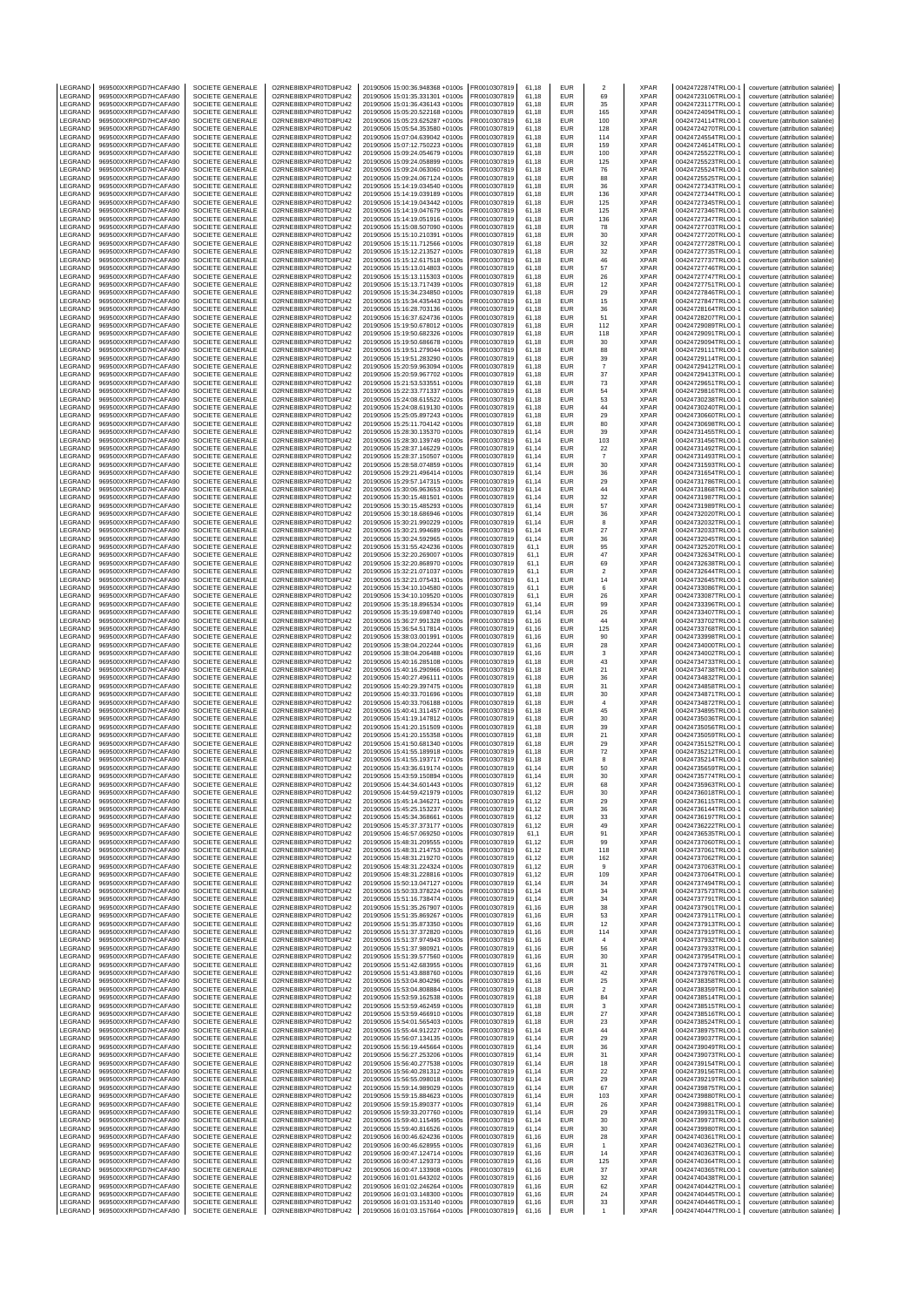| LEGRAND            | 969500XXRPGD7HCAFA90                         | SOCIETE GENERALE                            | O2RNE8IBXP4R0TD8PU42                         | 20190506 16:03:11.717996 +0100s                                    | FR0010307819                 | 61,16          | EUR                      | 39                   | <b>XPAR</b>                | 00424741024TRLO0-1                       | couverture (attribution salariée)                                                                           |
|--------------------|----------------------------------------------|---------------------------------------------|----------------------------------------------|--------------------------------------------------------------------|------------------------------|----------------|--------------------------|----------------------|----------------------------|------------------------------------------|-------------------------------------------------------------------------------------------------------------|
| LEGRAND<br>LEGRAND | 969500XXRPGD7HCAFA90<br>969500XXRPGD7HCAFA90 | SOCIETE GENERALE<br>SOCIETE GENERALE        | O2RNE8IBXP4R0TD8PU42<br>O2RNE8IBXP4R0TD8PU42 | 20190506 16:03:12.419539 +0100s<br>20190506 16:03:14.721402 +0100s | FR0010307819<br>R0010307819  | 61,16<br>61,16 | EUR<br>EUR               | 33<br>35             | <b>XPAR</b><br>XPAR        | 00424741028TRLO0-1<br>00424741031TRLO0-1 | couverture (attribution salariée)<br>couverture (attribution salariée)                                      |
| LEGRAND            | 969500XXRPGD7HCAFA90                         | SOCIETE GENERALE                            | O2RNE8IBXP4R0TD8PU42                         | 20190506 16:05:29.093785 +0100s                                    | FR0010307819                 | 61,16          | <b>EUR</b>               | $\overline{1}$       | <b>XPAR</b>                | 00424741664TRLO0-1                       | couverture (attribution salariée)                                                                           |
| LEGRAND            | 969500XXRPGD7HCAFA90                         | <b>SOCIETE GENERALE</b>                     | O2RNE8IBXP4R0TD8PU42                         | 20190506 16:05:47.617582 +0100s                                    | FR0010307819                 | 61.16          | EUR                      | 97                   | <b>XPAR</b>                | 00424741771TRLO0-1                       | couverture (attribution salariée)                                                                           |
| LEGRAND            | 969500XXRPGD7HCAFA90                         | SOCIETE GENERALE                            | O2RNE8IBXP4R0TD8PU42                         | 20190506 16:05:47.623237 +0100s                                    | FR0010307819                 | 61,16          | EUR                      | 73                   | XPAR                       | 00424741772TRLO0-1                       | couverture (attribution salariée)                                                                           |
| LEGRAND            | 969500XXRPGD7HCAFA90                         | <b>SOCIETE GENERALE</b>                     | O2RNE8IBXP4R0TD8PU42                         | 20190506 16:05:48.518754 +0100s                                    | FR0010307819                 | 61.16          | EUR                      | 43                   | <b>XPAR</b>                | 00424741782TRLO0-1                       | couverture (attribution salariée)                                                                           |
| LEGRAND<br>LEGRAND | 969500XXRPGD7HCAFA90<br>969500XXRPGD7HCAFA90 | SOCIETE GENERALE<br>SOCIETE GENERALE        | O2RNE8IBXP4R0TD8PU42<br>O2RNE8IBXP4R0TD8PU42 | 20190506 16:05:52.021107 +0100s<br>20190506 16:05:54.326417 +0100s | R0010307819<br>FR0010307819  | 61,16<br>61.16 | EUR<br>EUR               | 61<br>45             | XPAR<br><b>XPAR</b>        | 00424741803TRLO0-1<br>00424741811TRLO0-  | couverture (attribution salariée)<br>couverture (attribution salariée)                                      |
| LEGRAND            | 969500XXRPGD7HCAFA90                         | SOCIETE GENERALE                            | O2RNE8IBXP4R0TD8PU42                         | 20190506 16:06:50.113902 +0100s                                    | R0010307819                  | 61,16          | EUR                      | 30                   | XPAR                       | 00424742126TRLO0-                        | couverture (attribution salariée)                                                                           |
| LEGRAND            | 969500XXRPGD7HCAFA90                         | <b>SOCIETE GENERALE</b>                     | O2RNE8IBXP4R0TD8PU42                         | 20190506 16:06:50.118787 +0100s                                    | FR0010307819                 | 61.16          | EUR                      | 15                   | <b>XPAR</b>                | 00424742128TRLO0-1                       | couverture (attribution salariée)                                                                           |
| LEGRAND            | 969500XXRPGD7HCAFA90                         | SOCIETE GENERALE                            | O2RNE8IBXP4R0TD8PU42                         | 20190506 16:06:57.219287 +0100s                                    | R0010307819                  | 61,16          | <b>EUR</b>               | 29                   | XPAR                       | 00424742142TRLO0-1                       | couverture (attribution salariée)                                                                           |
| LEGRAND            | 969500XXRPGD7HCAFA90                         | SOCIETE GENERALE                            | O2RNE8IBXP4R0TD8PU42                         | 20190506 16:06:57.224980 +0100s                                    | FR0010307819                 | 61.16          | EUR                      | $\overline{1}$       | <b>XPAR</b>                | 00424742143TRLO0-                        | couverture (attribution salariée)                                                                           |
| LEGRAND<br>LEGRAND | 969500XXRPGD7HCAFA90<br>969500XXRPGD7HCAFA90 | SOCIETE GENERALE<br>SOCIETE GENERALE        | O2RNE8IBXP4R0TD8PU42<br>O2RNE8IBXP4R0TD8PU42 | 20190506 16:06:58.021577 +0100s<br>20190506 16:08:11.611274 +0100s | FR0010307819<br>FR0010307819 | 61,16<br>61,18 | EUR<br>EUR               | 30<br>$\overline{7}$ | XPAR<br><b>XPAR</b>        | 00424742149TRLO0-1<br>00424742386TRLO0-1 | couverture (attribution salariée)<br>couverture (attribution salariée)                                      |
| LEGRAND            | 969500XXRPGD7HCAFA90                         | SOCIETE GENERALE                            | O2RNE8IBXP4R0TD8PU42                         | 20190506 16:08:22.526185 +0100s                                    | FR0010307819                 | 61,2           | EUR                      | 135                  | XPAR                       | 00424742439TRLO0-1                       | couverture (attribution salariée)                                                                           |
| LEGRAND            | 969500XXRPGD7HCAFA90                         | SOCIETE GENERALE                            | O2RNE8IBXP4R0TD8PU42                         | 20190506 16:08:26.930798 +0100s                                    | FR0010307819                 | 61,2           | EUR                      | 102                  | <b>XPAR</b>                | 00424742474TRLO0-1                       | couverture (attribution salariée)                                                                           |
| LEGRAND            | 969500XXRPGD7HCAFA90                         | SOCIETE GENERALE                            | O2RNE8IBXP4R0TD8PU42                         | 20190506 16:10:48.851587 +0100s                                    | R0010307819                  | 61,18          | EUR                      | 125                  | XPAR                       | 00424743244TRLO0-1                       | couverture (attribution salariée)                                                                           |
| LEGRAND<br>LEGRAND | 969500XXRPGD7HCAFA90<br>969500XXRPGD7HCAFA90 | <b>SOCIETE GENERALE</b><br>SOCIETE GENERALE | O2RNE8IBXP4R0TD8PU42<br>O2RNE8IBXP4R0TD8PU42 | 20190506 16:11:23.499871 +0100s<br>20190506 16:11:23.506018 +0100s | FR0010307819<br>FR0010307819 | 61,18<br>61,18 | EUR<br>EUR               | 100<br>9             | <b>XPAR</b><br>XPAR        | 00424743395TRLO0-<br>00424743396TRLO0-1  | couverture (attribution salariée)<br>couverture (attribution salariée)                                      |
| LEGRAND            | 969500XXRPGD7HCAFA90                         | SOCIETE GENERALE                            | O2RNE8IBXP4R0TD8PU42                         | 20190506 16:11:24.397496 +0100s                                    | FR0010307819                 | 61,18          | <b>EUR</b>               | 116                  | XPAR                       | 00424743416TRLO0-1                       | couverture (attribution salariée)                                                                           |
| <b>FGRAND</b>      | 969500XXRPGD7HCAFA90                         | SOCIETE GENERALE                            | O2RNE8IBXP4R0TD8PU42                         | 20190506 16:12:16.974864 +0100s                                    | R0010307819                  | 61,18          | EUR                      | 50                   | <b>XPAR</b>                | 00424743780TRLO0-1                       | couverture (attribution salariée)                                                                           |
| LEGRAND            | 969500XXRPGD7HCAFA90                         | SOCIETE GENERALE                            | O2RNE8IBXP4R0TD8PU42                         | 20190506 16:12:18.678768 +0100s                                    | FR0010307819                 | 61,18          | <b>EUR</b>               | 83                   | <b>XPAR</b>                | 00424743785TRLO0-1                       | couverture (attribution salariée)                                                                           |
| LEGRAND            | 969500XXRPGD7HCAFA90                         | SOCIETE GENERALE<br>SOCIETE GENERALE        | O2RNE8IBXP4R0TD8PU42<br>O2RNE8IBXP4R0TD8PU42 | 20190506 16:12:19.580723 +0100s<br>20190506 16:12:19.585578 +0100s | FR0010307819                 | 61,18          | EUR<br>EUR               | 35                   | XPAR<br><b>XPAR</b>        | 00424743789TRLO0-1                       | couverture (attribution salariée)                                                                           |
| LEGRAND<br>LEGRAND | 969500XXRPGD7HCAFA90<br>969500XXRPGD7HCAFA90 | SOCIETE GENERALE                            | O2RNE8IBXP4R0TD8PU42                         | 20190506 16:16:45.834722 +0100s                                    | FR0010307819<br>R0010307819  | 61,18<br>61,2  | EUR                      | $\mathbf{1}$<br>56   | XPAR                       | 00424743790TRLO0-1<br>00424745011TRLO0-  | couverture (attribution salariée)<br>couverture (attribution salariée)                                      |
| LEGRAND            | 969500XXRPGD7HCAFA90                         | SOCIETE GENERALE                            | O2RNE8IBXP4R0TD8PU42                         | 20190506 16:16:45.838617 +0100s                                    | FR0010307819                 | 61,2           | EUR                      | 118                  | XPAR                       | 00424745014TRLO0-                        | couverture (attribution salariée)                                                                           |
| LEGRAND            | 969500XXRPGD7HCAFA90                         | SOCIETE GENERALE                            | O2RNE8IBXP4R0TD8PU42                         | 20190506 16:16:45.842322 +0100s                                    | FR0010307819                 | 61,2           | <b>EUR</b>               | 101                  | <b>XPAR</b>                | 00424745015TRLO0-1                       | couverture (attribution salariée)                                                                           |
| LEGRAND            | 969500XXRPGD7HCAFA90                         | SOCIETE GENERALE                            | O2RNE8IBXP4R0TD8PU42                         | 20190506 16:16:46.536358 +0100s                                    | R0010307819                  | 61,2           | EUR                      | 118                  | XPAR                       | 00424745017TRLO0-1                       | couverture (attribution salariée)                                                                           |
| LEGRAND<br>LEGRAND | 969500XXRPGD7HCAFA90<br>969500XXRPGD7HCAFA90 | SOCIETE GENERALE<br>SOCIETE GENERALE        | O2RNE8IBXP4R0TD8PU42<br>O2RNE8IBXP4R0TD8PU42 | 20190506 16:16:46.541360 +0100s<br>20190506 16:16:46.550453 +0100s | FR0010307819<br>FR0010307819 | 61.2<br>61,2   | EUR<br>EUR               | 129<br>10            | <b>XPAR</b><br>XPAR        | 00424745019TRLO0-1<br>00424745021TRLO0-  | couverture (attribution salariée)<br>couverture (attribution salariée)                                      |
| LEGRAND            | 969500XXRPGD7HCAFA90                         | <b>SOCIETE GENERALE</b>                     | O2RNE8IBXP4R0TD8PU42                         | 20190506 16:16:46.736411 +0100s                                    | FR0010307819                 | 61.2           | EUR                      | 118                  | <b>XPAR</b>                | 00424745023TRLO0-1                       | couverture (attribution salariée)                                                                           |
| LEGRAND            | 969500XXRPGD7HCAFA90                         | SOCIETE GENERALE                            | O2RNE8IBXP4R0TD8PU42                         | 20190506 16:16:46.741566 +0100s                                    | R0010307819                  | 61,2           | EUR                      | 3                    | XPAR                       | 00424745024TRLO0-1                       | couverture (attribution salariée)                                                                           |
| LEGRAND            | 969500XXRPGD7HCAFA90                         | SOCIETE GENERALE                            | O2RNE8IBXP4R0TD8PU42                         | 20190506 16:16:47.336643 +0100s                                    | FR0010307819                 | 61.2           | EUR                      | 118                  | <b>XPAR</b>                | 00424745029TRLO0-                        | couverture (attribution salariée)                                                                           |
| LEGRAND<br>LEGRAND | 969500XXRPGD7HCAFA90<br>969500XXRPGD7HCAFA90 | SOCIETE GENERALE<br><b>SOCIETE GENERALE</b> | O2RNE8IBXP4R0TD8PU42<br>O2RNE8IBXP4R0TD8PU42 | 20190506 16:16:48.339722 +0100s<br>20190506 16:16:48.641521 +0100s | FR0010307819<br>FR0010307819 | 61,2<br>61,2   | EUR<br>EUR               | 61<br>44             | XPAR<br><b>XPAR</b>        | 00424745034TRLO0-<br>00424745049TRLO0-1  | couverture (attribution salariée)<br>couverture (attribution salariée)                                      |
| LEGRAND            | 969500XXRPGD7HCAFA90                         | SOCIETE GENERALE                            | O2RNE8IBXP4R0TD8PU42                         | 20190506 16:16:49.443378 +0100s                                    | R0010307819                  | 61,2           | <b>EUR</b>               | 13                   | XPAR                       | 00424745053TRLO0-1                       | couverture (attribution salariée)                                                                           |
| LEGRAND            | 969500XXRPGD7HCAFA90                         | SOCIETE GENERALE                            | O2RNE8IBXP4R0TD8PU42                         | 20190506 16:16:49.448227 +0100s                                    | FR0010307819                 | 61.2           | EUR                      | 118                  | <b>XPAR</b>                | 00424745054TRLO0-                        | couverture (attribution salariée)                                                                           |
| LEGRAND            | 969500XXRPGD7HCAFA90                         | SOCIETE GENERALE                            | O2RNE8IBXP4R0TD8PU42                         | 20190506 16:16:49.452845 +0100s                                    | FR0010307819                 | 61,2           | EUR                      | 5                    | XPAR                       | 00424745055TRLO0-                        | couverture (attribution salariée)                                                                           |
| LEGRAND            | 969500XXRPGD7HCAFA90                         | SOCIETE GENERALE                            | O2RNE8IBXP4R0TD8PU42<br>O2RNE8IBXP4R0TD8PU42 | 20190506 16:16:49.457470 +0100s                                    | FR0010307819                 | 61,2           | EUR                      | $\overline{1}$       | <b>XPAR</b>                | 00424745056TRLO0-1                       | couverture (attribution salariée)                                                                           |
| LEGRAND<br>LEGRAND | 969500XXRPGD7HCAFA90<br>969500XXRPGD7HCAFA90 | SOCIETE GENERALE<br>SOCIETE GENERALE        | O2RNE8IBXP4R0TD8PU42                         | 20190506 16:16:50.245022 +0100s<br>20190506 16:18:03.658209 +0100s | FR0010307819<br>FR0010307819 | 61,2<br>61,2   | EUR<br>EUR               | 60<br>40             | XPAR<br><b>XPAR</b>        | 00424745082TRLO0-1<br>00424745499TRLO0-1 | couverture (attribution salariée)<br>couverture (attribution salariée)                                      |
| LEGRAND            | 969500XXRPGD7HCAFA90                         | SOCIETE GENERALE                            | O2RNE8IBXP4R0TD8PU42                         | 20190506 16:18:03.958563 +0100s                                    | R0010307819                  | 61,2           | EUR                      | $\overline{4}$       | XPAR                       | 00424745500TRLO0-1                       | couverture (attribution salariée)                                                                           |
| LEGRAND            | 969500XXRPGD7HCAFA90                         | <b>SOCIETE GENERALE</b>                     | O2RNE8IBXP4R0TD8PU42                         | 20190506 16:19:08.954266 +0100s                                    | FR0010307819                 | 61,2           | EUR                      | 36                   | <b>XPAR</b>                | 00424745941TRLO0-                        | couverture (attribution salariée)                                                                           |
| LEGRAND            | 969500XXRPGD7HCAFA90                         | SOCIETE GENERALE                            | O2RNE8IBXP4R0TD8PU42                         | 20190506 16:19:28.583937 +0100s                                    | R0010307819                  | 61,2           | EUR                      | 33                   | XPAR                       | 00424746066TRLO0-1                       | couverture (attribution salariée)                                                                           |
| LEGRAND<br>LEGRAND | 969500XXRPGD7HCAFA90                         | SOCIETE GENERALE                            | O2RNE8IBXP4R0TD8PU42<br>O2RNE8IBXP4R0TD8PU42 | 20190506 16:19:32.788648 +0100s<br>20190506 16:19:32.793560 +0100s | FR0010307819<br>R0010307819  | 61,2           | <b>EUR</b><br>EUR        | 22<br>$17\,$         | <b>XPAR</b><br><b>XPAR</b> | 00424746103TRLO0-1                       | couverture (attribution salariée)                                                                           |
| LEGRAND            | 969500XXRPGD7HCAFA90<br>969500XXRPGD7HCAFA90 | SOCIETE GENERALE<br>SOCIETE GENERALE        | O2RNE8IBXP4R0TD8PU42                         | 20190506 16:19:35.293038 +0100s                                    | FR0010307819                 | 61,2<br>61,2   | <b>EUR</b>               | 32                   | <b>XPAR</b>                | 00424746104TRLO0-1<br>00424746123TRLO0-  | couverture (attribution salariée)<br>couverture (attribution salariée)                                      |
| LEGRAND            | 969500XXRPGD7HCAFA90                         | SOCIETE GENERALE                            | O2RNE8IBXP4R0TD8PU42                         | 20190506 16:19:48.109280 +0100s                                    | FR0010307819                 | 61,18          | EUR                      | 43                   | XPAR                       | 00424746173TRLO0-1                       | couverture (attribution salariée)                                                                           |
| LEGRAND            | 969500XXRPGD7HCAFA90                         | SOCIETE GENERALE                            | O2RNE8IBXP4R0TD8PU42                         | 20190506 16:19:48.909279 +0100s                                    | FR0010307819                 | 61,18          | EUR                      | 44                   | <b>XPAR</b>                | 00424746181TRLO0-1                       | couverture (attribution salariée)                                                                           |
| LEGRAND            | 969500XXRPGD7HCAFA90                         | SOCIETE GENERALE                            | O2RNE8IBXP4R0TD8PU42                         | 20190506 16:20:17.454506 +0100s                                    | R0010307819                  | 61,2           | EUR                      | 83                   | XPAR                       | 00424746356TRLO0-1                       | couverture (attribution salariée)                                                                           |
| LEGRAND<br>LEGRAND | 969500XXRPGD7HCAFA90<br>969500XXRPGD7HCAFA90 | SOCIETE GENERALE<br><b>SOCIETE GENERALE</b> | O2RNE8IBXP4R0TD8PU42<br>O2RNE8IBXP4R0TD8PU42 | 20190506 16:20:17.459295 +0100s<br>20190506 16:20:18.255045 +0100s | R0010307819<br>FR0010307819  | 61,2<br>61,2   | EUR<br><b>EUR</b>        | $\sqrt{4}$<br>34     | XPAR<br><b>XPAR</b>        | 00424746357TRLO0-<br>00424746359TRLO0-1  | couverture (attribution salariée)<br>couverture (attribution salariée)                                      |
| LEGRAND            | 969500XXRPGD7HCAFA90                         | SOCIETE GENERALE                            | O2RNE8IBXP4R0TD8PU42                         | 20190507 08:00:20.562185 +0100s                                    | R0010307819                  | 61,24          | EUR                      | 9                    | XPAR                       | 00424766481TRLO0-1                       | couverture (attribution salariée)                                                                           |
| LEGRAND            | 969500XXRPGD7HCAFA90                         | SOCIETE GENERALE                            | O2RNE8IBXP4R0TD8PU42                         | 20190507 08:00:21.565219 +0100s                                    | FR0010307819                 | 61.24          | EUR                      | 11                   | <b>XPAR</b>                | 00424766560TRLO0-1                       | couverture (attribution salariée)                                                                           |
| LEGRAND            | 969500XXRPGD7HCAFA90                         | SOCIETE GENERALE                            | O2RNE8IBXP4R0TD8PU42                         | 20190507 08:00:22.167748 +0100s                                    | FR0010307819                 | 61,24          | EUR                      | 12                   | XPAR                       | 00424766577TRLO0-                        | couverture (attribution salariée)                                                                           |
| LEGRAND            | 969500XXRPGD7HCAFA90                         | <b>SOCIETE GENERALE</b>                     | O2RNE8IBXP4R0TD8PU42                         | 20190507 08:00:22.569940 +0100s                                    | FR0010307819                 | 61.24          | EUR                      | 11                   | <b>XPAR</b>                | 00424766602TRLO0-1                       | couverture (attribution salariée)                                                                           |
| LEGRAND<br>LEGRAND | 969500XXRPGD7HCAFA90<br>969500XXRPGD7HCAFA90 | SOCIETE GENERALE<br>SOCIETE GENERALE        | O2RNE8IBXP4R0TD8PU42<br>O2RNE8IBXP4R0TD8PU42 | 20190507 08:00:23.273735 +0100s<br>20190507 08:00:24.075610 +0100s | R0010307819<br>FR0010307819  | 61,24<br>61.24 | EUR<br>EUR               | 12<br>6              | XPAR<br><b>XPAR</b>        | 00424766668TRLO0-1<br>00424766696TRLO0-  | couverture (attribution salariée)<br>couverture (attribution salariée)                                      |
| LEGRAND            | 969500XXRPGD7HCAFA90                         | SOCIETE GENERALE                            | O2RNE8IBXP4R0TD8PU42                         | 20190507 08:01:36.081894 +0100s                                    | FR0010307819                 | 61,2           | EUR                      | 82                   | XPAR                       | 00424767505TRLO0-                        | couverture (attribution salariée)                                                                           |
| LEGRAND            | 969500XXRPGD7HCAFA90                         | <b>SOCIETE GENERALE</b>                     | O2RNE8IBXP4R0TD8PU42                         | 20190507 08:01:36.087341 +0100s                                    | FR0010307819                 | 61.22          | EUR                      | $\overline{1}$       | <b>XPAR</b>                | 00424767507TRLO0-1                       | couverture (attribution salariée)                                                                           |
| LEGRAND            | 969500XXRPGD7HCAFA90                         | SOCIETE GENERALE                            | O2RNE8IBXP4R0TD8PU42                         | 20190507 08:04:42.072764 +0100s                                    | R0010307819                  | 61,3           | EUR                      | 16                   | XPAR                       | 00424768374TRLO0-1                       | couverture (attribution salariée)                                                                           |
| LEGRAND<br>LEGRAND | 969500XXRPGD7HCAFA90<br>969500XXRPGD7HCAFA90 | SOCIETE GENERALE<br>SOCIETE GENERALE        | O2RNE8IBXP4R0TD8PU42<br>O2RNE8IBXP4R0TD8PU42 | 20190507 08:04:43.076332 +0100s<br>20190507 08:04:43.174921 +0100s | FR0010307819<br>R0010307819  | 61.28<br>61,28 | <b>EUR</b><br>EUR        | 71<br>72             | <b>XPAR</b><br><b>XPAR</b> | 00424768388TRLO0-1<br>00424768396TRLO0-  | couverture (attribution salariée)<br>couverture (attribution salariée)                                      |
| LEGRAND            | 969500XXRPGD7HCAFA90                         | SOCIETE GENERALE                            | O2RNE8IBXP4R0TD8PU42                         | 20190507 08:04:43.178710 +0100s                                    | FR0010307819                 | 61,28          | EUR                      | 69                   | <b>XPAR</b>                | 00424768398TRLO0-                        | couverture (attribution salariée)                                                                           |
| LEGRAND            | 969500XXRPGD7HCAFA90                         | SOCIETE GENERALE                            | O2RNE8IBXP4R0TD8PU42                         | 20190507 08:06:08.350606 +0100s                                    | FR0010307819                 | 61,26          | EUR                      | 28                   | XPAR                       | 00424768833TRLO0-1                       | couverture (attribution salariée)                                                                           |
| LEGRAND            | 969500XXRPGD7HCAFA90                         | SOCIETE GENERALE                            | O2RNE8IBXP4R0TD8PU42                         | 20190507 08:06:08.354383 +0100s                                    | FR0010307819                 | 61,26          | EUR                      | 39                   | <b>XPAR</b>                | 00424768835TRLO0-1                       | couverture (attribution salariée)                                                                           |
| LEGRAND<br>LEGRAND | 969500XXRPGD7HCAFA90<br>969500XXRPGD7HCAFA90 | SOCIETE GENERALE<br>SOCIETE GENERALE        | O2RNE8IBXP4R0TD8PU42<br>O2RNE8IBXP4R0TD8PU42 | 20190507 08:06:13.156286 +0100s<br>20190507 08:06:13.256155 +0100s | R0010307819<br>FR0010307819  | 61,28<br>61,28 | EUR<br>EUR               | 50<br>65             | XPAR<br><b>XPAR</b>        | 00424768858TRLO0-1<br>00424768859TRLO0-  | couverture (attribution salariée)                                                                           |
| LEGRAND            | 969500XXRPGD7HCAFA90                         | SOCIETE GENERALE                            | O2RNE8IBXP4R0TD8PU42                         | 20190507 08:06:34.279258 +0100s                                    | R0010307819                  | 61,26          | EUR                      | 105                  | XPAR                       | 00424768942TRLO0-1                       | couverture (attribution salariée)<br>couverture (attribution salariée)                                      |
| LEGRAND            | 969500XXRPGD7HCAFA90                         | SOCIETE GENERALE                            | O2RNE8IBXP4R0TD8PU42                         | 20190507 08:06:34.381113 +0100s                                    | FR0010307819                 | 61,26          | <b>EUR</b>               | 79                   | <b>XPAR</b>                | 00424768944TRLO0-                        | couverture (attribution salariée)                                                                           |
| LEGRAND            | 969500XXRPGD7HCAFA90                         | SOCIETE GENERALE                            | O2RNE8IBXP4R0TD8PU42                         | 20190507 08:06:34.385442 +0100s                                    | R0010307819                  | 61,26          | EUR                      | 79                   | <b>XPAR</b>                | 00424768945TRLO0-1                       | couverture (attribution salariée)                                                                           |
| LEGRAND<br>LEGRAND | 969500XXRPGD7HCAFA90<br>969500XXRPGD7HCAFA90 | SOCIETE GENERALE<br>SOCIETE GENERALE        | O2RNE8IBXP4R0TD8PU42<br>O2RNE8IBXP4R0TD8PU42 | 20190507 08:06:34.479861 +0100s<br>20190507 08:06:34.483447 +0100s | FR0010307819<br>FR0010307819 | 61,26<br>61,26 | EUR<br>EUR               | 79<br>79             | <b>XPAR</b><br>XPAR        | 00424768946TRLO0-<br>00424768947TRLO0-1  | couverture (attribution salariée)<br>couverture (attribution salariée)                                      |
| LEGRAND            | 969500XXRPGD7HCAFA90                         | SOCIETE GENERALE                            | O2RNE8IBXP4R0TD8PU42                         | 20190507 08:06:34.580340 +0100s                                    | FR0010307819                 | 61,26          | EUR                      | 79                   | <b>XPAR</b>                | 00424768948TRLO0-1                       | couverture (attribution salariée)                                                                           |
| LEGRAND            | 969500XXRPGD7HCAFA90                         | SOCIETE GENERALE                            | O2RNE8IBXP4R0TD8PU42                         | 20190507 08:07:11.820257 +0100s                                    | FR0010307819                 | 61.34          | EUR                      | 57                   | <b>XPAR</b>                | 00424769159TRLO0-                        | couverture (attribution salariée)                                                                           |
| LEGRAND            | 969500XXRPGD7HCAFA90                         | SOCIETE GENERALE                            | O2RNE8IBXP4R0TD8PU42                         | 20190507 08:07:18.624616 +0100s                                    | FR0010307819                 | 61,34          | EUR                      | 54                   | XPAR                       | 00424769186TRLO0-                        | couverture (attribution salariée)                                                                           |
| LEGRAND            | 969500XXRPGD7HCAFA90                         | <b>SOCIETE GENERALE</b>                     | O2RNE8IBXP4R0TD8PU42                         | 20190507 08:07:25.630543 +0100s                                    | FR0010307819                 | 61.34          | <b>EUR</b>               | 35                   | <b>XPAR</b>                | 00424769205TRLO0-1                       | couverture (attribution salariée)                                                                           |
| LEGRAND<br>LEGRAND | 969500XXRPGD7HCAFA90<br>969500XXRPGD7HCAFA90 | SOCIETE GENERALE<br>SOCIETE GENERALE        | O2RNE8IBXP4R0TD8PU42<br>O2RNE8IBXP4R0TD8PU42 | 20190507 08:07:55.065251 +0100s<br>20190507 08:08:19.584467 +0100s | R0010307819<br>FR0010307819  | 61,32<br>61.28 | EUR<br><b>EUR</b>        | 60<br>61             | XPAR<br><b>XPAR</b>        | 00424769355TRLO0-1<br>00424769480TRLO0-  | couverture (attribution salariée)<br>couverture (attribution salariée)                                      |
| LEGRAND            | 969500XXRPGD7HCAFA90                         | SOCIETE GENERALE                            | O2RNE8IBXP4R0TD8PU42                         | 20190507 08:09:23.848153 +0100s                                    | FR0010307819                 | 61,3           | EUR                      | 79                   | XPAR                       | 00424769814TRLO0-1                       | couverture (attribution salariée)                                                                           |
| LEGRAND            | 969500XXRPGD7HCAFA90                         | SOCIETE GENERALE                            | O2RNE8IBXP4R0TD8PU42                         | 20190507 08:10:35.366715 +0100s                                    | FR0010307819                 | 61.42          | EUR                      | 124                  | <b>XPAR</b>                | 00424770466TRLO0-1                       | couverture (attribution salariée)                                                                           |
| LEGRAND            | 969500XXRPGD7HCAFA90<br>969500XXRPGD7HCAFA90 | SOCIETE GENERALE                            | O2RNE8IBXP4R0TD8PU42                         | 20190507 08:10:35.371361 +0100s                                    | R0010307819                  | 61,42          | EUR                      | 81                   | XPAR                       | 00424770470TRLO0-1<br>00424771560TRLO0-1 | couverture (attribution salariée)                                                                           |
| LEGRAND<br>LEGRAND | 969500XXRPGD7HCAFA90                         | SOCIETE GENERALE<br>SOCIETE GENERALE        | O2RNE8IBXP4R0TD8PU42<br>O2RNE8IBXP4R0TD8PU42 | 20190507 08:11:49.829445 +0100s<br>20190507 08:11:53.141439 +0100s | FR0010307819<br>FR0010307819 | 61.52<br>61,5  | <b>EUR</b><br>EUR        | 104                  | <b>XPAR</b>                |                                          |                                                                                                             |
| LEGRAND            | 969500XXRPGD7HCAFA90                         | SOCIETE GENERALE                            | O2RNE8IBXP4R0TD8PU42                         | 20190507 08:13:17.656030 +0100s                                    |                              |                |                          |                      |                            |                                          | couverture (attribution salariée)                                                                           |
| LEGRAND            | 969500XXRPGD7HCAFA90                         | SOCIETE GENERALE                            | O2RNE8IBXP4R0TD8PU42                         |                                                                    | FR0010307819                 |                |                          | 32<br>97             | <b>XPAR</b>                | 00424771600TRLO0-1                       | couverture (attribution salariée)                                                                           |
| LEGRAND            | 969500XXRPGD7HCAFA90                         |                                             |                                              | 20190507 08:16:35.524848 +0100s                                    | FR0010307819                 | 61,52<br>61,68 | EUR<br>EUR               | 268                  | <b>XPAR</b><br>XPAR        | 00424772287TRLO0-1<br>00424773623TRLO0-1 | couverture (attribution salariée)<br>couverture (attribution salariée)                                      |
| LEGRAND            | 969500XXRPGD7HCAFA90<br>969500XXRPGD7HCAFA90 | SOCIETE GENERALE                            | O2RNE8IBXP4R0TD8PU42                         | 20190507 08:16:47.738461 +0100s                                    | FR0010307819                 | 61.68          | <b>FUR</b>               | 20                   | <b>XPAR</b>                | 00424773775TRLO0-1                       | couverture (attribution salariée)                                                                           |
| LEGRAND<br>LEGRAND |                                              | SOCIETE GENERALE                            | O2RNE8IBXP4R0TD8PU42                         | 20190507 08:16:47.838408 +0100s                                    | FR0010307819                 | 61.68          | <b>EUR</b>               | 215                  | <b>XPAR</b>                | 00424773776TRLO0-1                       | couverture (attribution salariée)                                                                           |
| LEGRAND            | 969500XXRPGD7HCAFA90                         | SOCIETE GENERALE<br>SOCIETE GENERALE        | O2RNE8IBXP4R0TD8PU42<br>O2RNE8IBXP4R0TD8PU42 | 20190507 08:16:47.842739 +0100s<br>20190507 08:17:10.069236 +0100s | FR0010307819<br>FR0010307819 | 61,68<br>61,7  | <b>EUR</b><br><b>EUR</b> | 45<br>64             | <b>XPAR</b><br><b>XPAR</b> | 00424773778TRLO0-1<br>00424773898TRLO0-1 | couverture (attribution salariée)<br>couverture (attribution salariée)                                      |
|                    | 969500XXRPGD7HCAFA90                         | <b>SOCIETE GENERALE</b>                     | O2RNE8IBXP4R0TD8PU42                         | 20190507 08:18:47.499385 +0100s                                    | FR0010307819                 | 61,74          | <b>EUR</b>               | 20                   | <b>XPAR</b>                | 00424774320TRLO0-1                       | couverture (attribution salariée)                                                                           |
| LEGRAND            | 969500XXRPGD7HCAFA90                         | SOCIETE GENERALE                            | O2RNE8IBXP4R0TD8PU42                         | 20190507 08:18:52.909970 +0100s                                    | FR0010307819                 | 61,74          | <b>EUR</b>               | 141                  | <b>XPAR</b>                | 00424774343TRLO0-1                       | couverture (attribution salariée)                                                                           |
| LEGRAND            | 969500XXRPGD7HCAFA90                         | <b>SOCIETE GENERALE</b>                     | O2RNE8IBXP4R0TD8PU42                         | 20190507 08:18:52.913606 +0100s                                    | FR0010307819                 | 61,72          | <b>EUR</b>               | $\overline{1}$       | <b>XPAR</b>                | 00424774344TRLO0-1                       | couverture (attribution salariée)                                                                           |
| LEGRAND<br>LEGRAND | 969500XXRPGD7HCAFA90<br>969500XXRPGD7HCAFA90 | SOCIETE GENERALE<br>SOCIETE GENERALE        | O2RNE8IBXP4R0TD8PU42<br>O2RNE8IBXP4R0TD8PU42 | 20190507 08:18:52.917240 +0100s<br>20190507 08:18:52.920942 +0100s | FR0010307819<br>FR0010307819 | 61,72<br>61,74 | <b>EUR</b><br><b>FUR</b> | 81<br>27             | XPAR<br><b>XPAR</b>        | 00424774345TRLO0-1<br>00424774346TRLO0-1 | couverture (attribution salariée)<br>couverture (attribution salariée)                                      |
| LEGRAND            | 969500XXRPGD7HCAFA90                         | SOCIETE GENERALE                            | O2RNE8IBXP4R0TD8PU42                         | 20190507 08:20:05.392122 +0100s                                    | FR0010307819                 | 61,7           | <b>EUR</b>               | 116                  | <b>XPAR</b>                | 00424774602TRLO0-1                       | couverture (attribution salariée)                                                                           |
| LEGRAND            | 969500XXRPGD7HCAFA90                         | <b>SOCIETE GENERALE</b>                     | O2RNE8IBXP4R0TD8PU42                         | 20190507 08:20:50.938666 +0100s                                    | FR0010307819                 | 61,66          | <b>EUR</b>               | 99                   | <b>XPAR</b>                | 00424774779TRLO0-1                       | couverture (attribution salariée)                                                                           |
| LEGRAND            | 969500XXRPGD7HCAFA90                         | SOCIETE GENERALE                            | O2RNE8IBXP4R0TD8PU42                         | 20190507 08:20:50.942527 +0100s                                    | FR0010307819<br>FR0010307819 | 61,66          | <b>EUR</b>               | 27                   | <b>XPAR</b>                | 00424774780TRLO0-1                       | couverture (attribution salariée)<br>couverture (attribution salariée)                                      |
| LEGRAND<br>LEGRAND | 969500XXRPGD7HCAFA90<br>969500XXRPGD7HCAFA90 | SOCIETE GENERALE<br>SOCIETE GENERALE        | O2RNE8IBXP4R0TD8PU42<br>O2RNE8IBXP4R0TD8PU42 | 20190507 08:21:03.754269 +0100s<br>20190507 08:21:03.758599 +0100s | FR0010307819                 | 61,64<br>61.64 | EUR<br><b>EUR</b>        | 66<br>43             | <b>XPAR</b><br><b>XPAR</b> | 00424774820TRLO0-1<br>00424774821TRLO0-1 | couverture (attribution salariée)                                                                           |
| LEGRAND            | 969500XXRPGD7HCAFA90                         | SOCIETE GENERALE                            | O2RNE8IBXP4R0TD8PU42                         | 20190507 08:22:11.733001 +0100s                                    | FR0010307819                 | 61,72          | EUR                      | 106                  | <b>XPAR</b>                | 00424775143TRLO0-1                       | couverture (attribution salariée)                                                                           |
| LEGRAND            | 969500XXRPGD7HCAFA90                         | SOCIETE GENERALE                            | O2RNE8IBXP4R0TD8PU42                         | 20190507 08:22:25 852660 +0100s                                    | FR0010307819                 | 61.7           | <b>EUR</b>               | 66                   | <b>XPAR</b>                | 00424775207TRLO0-1                       | couverture (attribution salariée)                                                                           |
| LEGRAND<br>LEGRAND | 969500XXRPGD7HCAFA90<br>969500XXRPGD7HCAFA90 | SOCIETE GENERALE                            | O2RNE8IBXP4R0TD8PU42<br>O2RNE8IBXP4R0TD8PU42 | 20190507 08:22:43.874299 +0100s<br>20190507 08:22:56.786006 +0100s | FR0010307819<br>FR0010307819 | 61,7<br>61.72  | EUR                      | 33                   | <b>XPAR</b>                | 00424775273TRLO0-1<br>00424775307TRLO0-1 | couverture (attribution salariée)                                                                           |
| LEGRAND            | 969500XXRPGD7HCAFA90                         | SOCIETE GENERALE<br>SOCIETE GENERALE        | O2RNE8IBXP4R0TD8PU42                         | 20190507 08:23:47.750143 +0100s                                    | FR0010307819                 | 61,7           | EUR<br>EUR               | 32<br>115            | <b>XPAR</b><br><b>XPAR</b> | 00424775553TRLO0-1                       | couverture (attribution salariée)<br>couverture (attribution salariée)                                      |
| LEGRAND            | 969500XXRPGD7HCAFA90                         | SOCIETE GENERALE                            | O2RNE8IBXP4R0TD8PU42                         | 20190507 08:23:54 863011 +0100s                                    | FR0010307819                 | 61.6           | <b>EUR</b>               | 32                   | <b>XPAR</b>                | 00424775625TRLO0-1                       | couverture (attribution salariée)                                                                           |
| LEGRAND            | 969500XXRPGD7HCAFA90                         | SOCIETE GENERALE                            | O2RNE8IBXP4R0TD8PU42                         | 20190507 08:24:15.581109 +0100s                                    | FR0010307819                 | 61,56          | EUR                      | 32                   | <b>XPAR</b>                | 00424775699TRLO0-1                       | couverture (attribution salariée)                                                                           |
| LEGRAND            | 969500XXRPGD7HCAFA90                         | SOCIETE GENERALE                            | O2RNE8IBXP4R0TD8PU42                         | 20190507 08:24:23.089059 +0100s                                    | FR0010307819                 | 61.54          | <b>EUR</b>               | 33                   | <b>XPAR</b>                | 00424775726TRLO0-1                       | couverture (attribution salariée)                                                                           |
| LEGRAND<br>LEGRAND | 969500XXRPGD7HCAFA90<br>969500XXRPGD7HCAFA90 | SOCIETE GENERALE<br>SOCIETE GENERALE        | O2RNE8IBXP4R0TD8PU42<br>O2RNE8IBXP4R0TD8PU42 | 20190507 08:25:29.878703 +0100s<br>20190507 08:25:42.599466 +0100s | FR0010307819<br>FR0010307819 | 61,54<br>61.54 | EUR<br><b>EUR</b>        | 49<br>67             | <b>XPAR</b><br><b>XPAR</b> | 00424775952TRLO0-1<br>00424776028TRLO0-1 | couverture (attribution salariée)<br>couverture (attribution salariée)                                      |
| LEGRAND            | 969500XXRPGD7HCAFA90                         | SOCIETE GENERALE                            | O2RNE8IBXP4R0TD8PU42                         | 20190507 08:25:57.819630 +0100s                                    | FR0010307819                 | 61,5           | <b>EUR</b>               | 86                   | <b>XPAR</b>                | 00424776099TRLO0-1                       | couverture (attribution salariée)                                                                           |
| LEGRAND            | 969500XXRPGD7HCAFA90                         | SOCIETE GENERALE                            | O2RNE8IBXP4R0TD8PU42                         | 20190507 08:26:20.038638 +0100s                                    | FR0010307819                 | 61,5           | <b>EUR</b>               | 33                   | <b>XPAR</b>                | 00424776172TRLO0-1                       | couverture (attribution salariée)                                                                           |
| LEGRAND            | 969500XXRPGD7HCAFA90<br>969500XXRPGD7HCAFA90 | SOCIETE GENERALE                            | O2RNE8IBXP4R0TD8PU42<br>O2RNE8IBXP4R0TD8PU42 | 20190507 08:26:42.363821 +0100s                                    | FR0010307819                 | 61,5           | <b>EUR</b><br><b>EUR</b> | 59                   | <b>XPAR</b><br><b>XPAR</b> | 00424776249TRLO0-1                       | couverture (attribution salariée)                                                                           |
| LEGRAND<br>LEGRAND | 969500XXRPGD7HCAFA90                         | SOCIETE GENERALE<br>SOCIETE GENERALE        | O2RNE8IBXP4R0TD8PU42                         | 20190507 08:27:03.695411 +0100s<br>20190507 08:27:34.036991 +0100s | FR0010307819<br>FR0010307819 | 61,48<br>61,48 | <b>EUR</b>               | 32<br>65             | <b>XPAR</b>                | 00424776372TRLO0-1<br>00424776563TRLO0-1 | couverture (attribution salariée)<br>couverture (attribution salariée)                                      |
| LEGRAND            | 969500XXRPGD7HCAFA90                         | SOCIETE GENERALE                            | O2RNE8IBXP4R0TD8PU42                         | 20190507 08:28:53.119665 +0100s                                    | FR0010307819                 | 61,52          | <b>EUR</b>               | 84                   | <b>XPAR</b>                | 00424776867TRLO0-1                       | couverture (attribution salariée)                                                                           |
| LEGRAND            | 969500XXRPGD7HCAFA90                         | SOCIETE GENERALE                            | O2RNE8IBXP4R0TD8PU42                         | 20190507 08:31:21.267732 +0100s                                    | FR0010307819                 | 61,72          | <b>EUR</b>               | 188                  | <b>XPAR</b>                | 00424777409TRLO0-1                       | couverture (attribution salariée)                                                                           |
| LEGRAND            | 969500XXRPGD7HCAFA90                         | SOCIETE GENERALE                            | O2RNE8IBXP4R0TD8PU42                         | 20190507 08:31:21.368885 +0100s                                    | FR0010307819                 | 61,72          | <b>EUR</b>               | 120                  | <b>XPAR</b>                | 00424777410TRLO0-1                       | couverture (attribution salariée)                                                                           |
| LEGRAND<br>LEGRAND | 969500XXRPGD7HCAFA90<br>969500XXRPGD7HCAFA90 | SOCIETE GENERALE<br>SOCIETE GENERALE        | O2RNE8IBXP4R0TD8PU42<br>O2RNE8IBXP4R0TD8PU42 | 20190507 08:31:21.374876 +0100s<br>20190507 08:31:59.507881 +0100s | FR0010307819<br>FR0010307819 | 61,72<br>61,7  | <b>EUR</b><br><b>FUR</b> | $\overline{7}$<br>62 | XPAR<br><b>XPAR</b>        | 00424777411TRLO0-1<br>00424777520TRLO0-1 | couverture (attribution salariée)                                                                           |
| LEGRAND            | 969500XXRPGD7HCAFA90                         | SOCIETE GENERALE                            | O2RNE8IBXP4R0TD8PU42                         | 20190507 08:33:22.110238 +0100s                                    | FR0010307819                 | 61,72          | <b>EUR</b>               | 46                   | <b>XPAR</b>                | 00424777971TRLO0-1                       | couverture (attribution salariée)<br>couverture (attribution salariée)                                      |
| LEGRAND            | 969500XXRPGD7HCAFA90                         | SOCIETE GENERALE                            | O2RNE8IBXP4R0TD8PU42                         | 20190507 08:33:22.114090 +0100s                                    | FR0010307819                 | 61,72          | EUR                      | 61                   | <b>XPAR</b>                | 00424777972TRLO0-1                       | couverture (attribution salariée)                                                                           |
| LEGRAND            | 969500XXRPGD7HCAFA90                         | SOCIETE GENERALE                            | O2RNE8IBXP4R0TD8PU42                         | 20190507 08:33:57.463858 +0100s                                    | FR0010307819                 | 61.7           | <b>EUR</b>               | 32                   | <b>XPAR</b>                | 00424778202TRLO0-1                       | couverture (attribution salariée)                                                                           |
| LEGRAND<br>LEGRAND | 969500XXRPGD7HCAFA90<br>969500XXRPGD7HCAFA90 | SOCIETE GENERALE<br>SOCIETE GENERALE        | O2RNE8IBXP4R0TD8PU42<br>O2RNE8IBXP4R0TD8PU42 | 20190507 08:34:30.898138 +0100s<br>20190507 08:37:26.020531 +0100s | FR0010307819<br>FR0010307819 | 61,7<br>61.7   | EUR<br><b>EUR</b>        | 62<br>213            | <b>XPAR</b><br><b>XPAR</b> | 00424778362TRLO0-1<br>00424779289TRLO0-1 | couverture (attribution salariée)<br>couverture (attribution salariée)                                      |
| LEGRAND            | 969500XXRPGD7HCAFA90                         | SOCIETE GENERALE                            | O2RNE8IBXP4R0TD8PU42                         | 20190507 08:40:06.672625 +0100s                                    | FR0010307819                 | 61,72          | EUR                      | 150                  | <b>XPAR</b>                | 00424779930TRLO0-1                       | couverture (attribution salariée)                                                                           |
| LEGRAND            | 969500XXRPGD7HCAFA90                         | SOCIETE GENERALE                            | O2RNE8IBXP4R0TD8PU42                         | 20190507 08:40:25.300479 +0100s                                    | FR0010307819                 | 61.74          | <b>EUR</b>               | 90                   | <b>XPAR</b>                | 00424780068TRLO0-1                       | couverture (attribution salariée)                                                                           |
| LEGRAND            | 969500XXRPGD7HCAFA90                         | SOCIETE GENERALE                            | O2RNE8IBXP4R0TD8PU42                         | 20190507 08:41:11.140041 +0100s                                    | FR0010307819                 | 61,76          | EUR                      | 64                   | <b>XPAR</b>                | 00424780217TRLO0-1                       | couverture (attribution salariée)                                                                           |
| LEGRAND            | 969500XXRPGD7HCAFA90                         | SOCIETE GENERALE                            | O2RNE8IBXP4R0TD8PU42                         | 20190507 08:44:51.290162 +0100s                                    | FR0010307819                 | 61.9           | EUR                      | 204                  | <b>XPAR</b>                | 00424781252TRLO0-1                       | couverture (attribution salariée)                                                                           |
| LEGRAND<br>LEGRAND | 969500XXRPGD7HCAFA90<br>969500XXRPGD7HCAFA90 | SOCIETE GENERALE<br>SOCIETE GENERALE        | O2RNE8IBXP4R0TD8PU42<br>O2RNE8IBXP4R0TD8PU42 | 20190507 08:44:51.388214 +0100s<br>20190507 08:44:51.392156 +0100s | FR0010307819<br>FR0010307819 | 61,92<br>61.92 | EUR<br><b>EUR</b>        | 54<br>43             | <b>XPAR</b><br><b>XPAR</b> | 00424781253TRLO0-1<br>00424781254TRLO0-1 | couverture (attribution salariée)<br>couverture (attribution salariée)                                      |
| LEGRAND            | 969500XXRPGD7HCAFA90                         | SOCIETE GENERALE                            | O2RNE8IBXP4R0TD8PU42                         | 20190507 08:45:46.852764 +0100s                                    | FR0010307819                 | 61,9           | EUR                      | 59                   | <b>XPAR</b>                | 00424781532TRLO0-1                       | couverture (attribution salariée)                                                                           |
| LEGRAND            | 969500XXRPGD7HCAFA90                         | SOCIETE GENERALE                            | O2RNE8IBXP4R0TD8PU42                         | 20190507 08:46:21.888167 +0100s                                    | FR0010307819                 | 61.9           | <b>EUR</b>               | 64                   | <b>XPAR</b>                | 00424781684TRLO0-1                       | couverture (attribution salariée)                                                                           |
| LEGRAND<br>LEGRAND | 969500XXRPGD7HCAFA90<br>969500XXRPGD7HCAFA90 | SOCIETE GENERALE<br>SOCIETE GENERALE        | O2RNE8IBXP4R0TD8PU42<br>O2RNE8IBXP4R0TD8PU42 | 20190507 08:46:21.893331 +0100s<br>20190507 08:47:48.395144 +0100s | R0010307819<br>FR0010307819  | 61,9<br>61,84  | <b>EUR</b><br><b>EUR</b> | 34<br>70             | <b>XPAR</b><br><b>XPAR</b> | 00424781685TRLO0-1<br>00424782035TRLO0-1 | couverture (attribution salariée)                                                                           |
| LEGRAND<br>LEGRAND | 969500XXRPGD7HCAFA90<br>969500XXRPGD7HCAFA90 | SOCIETE GENERALE<br>SOCIETE GENERALE        | O2RNE8IBXP4R0TD8PU42<br>O2RNE8IBXP4R0TD8PU42 | 20190507 08:52:10.084873 +0100s<br>20190507 08:52:10.185232 +0100s | FR0010307819<br>FR0010307819 | 61.96<br>61,96 | <b>EUR</b><br>EUR        | 391<br>40            | <b>XPAR</b><br><b>XPAR</b> | 00424783220TRLO0-1<br>00424783221TRLO0-1 | couverture (attribution salariée)<br>couverture (attribution salariée)<br>couverture (attribution salariée) |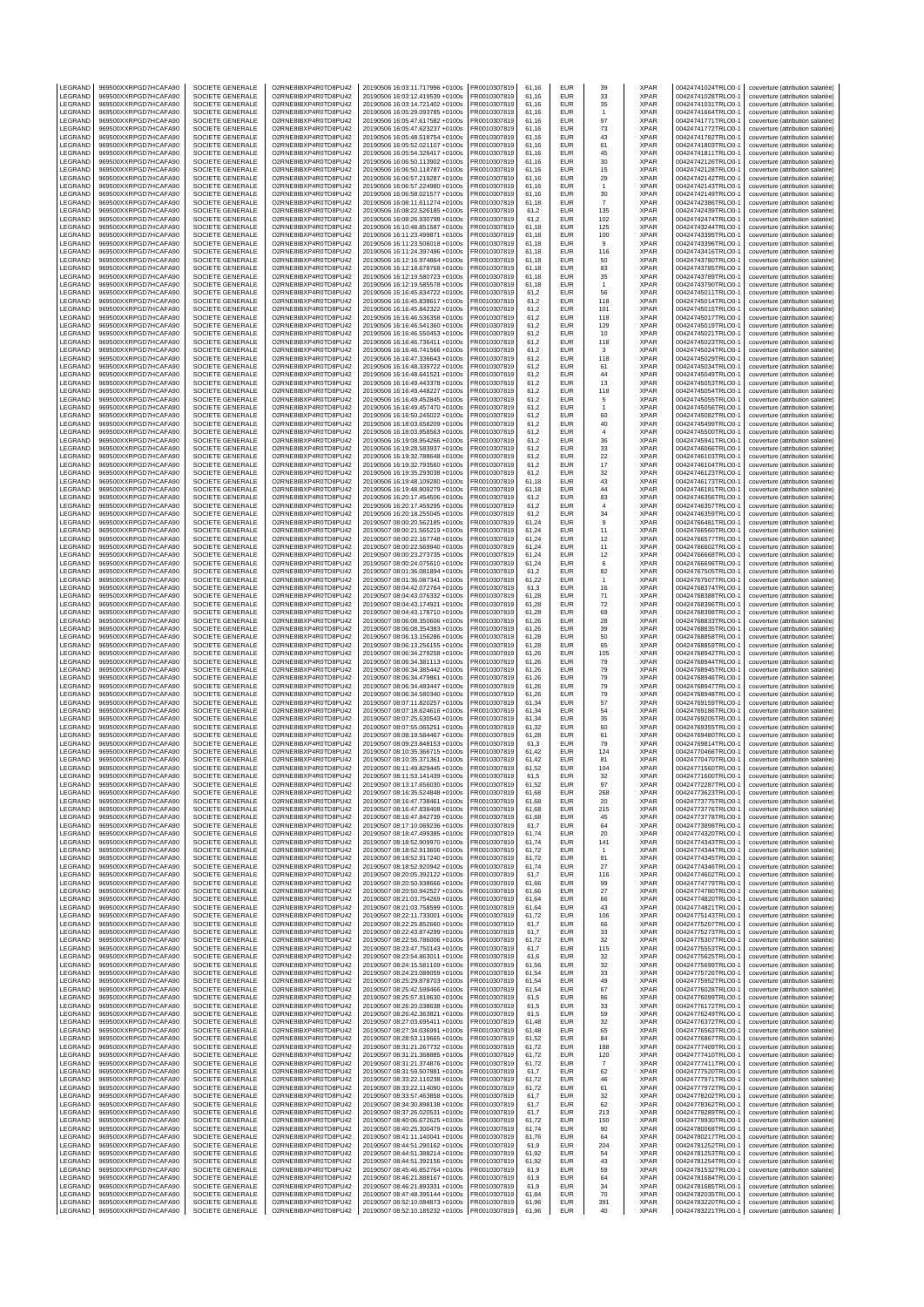| LEGRAND            | 969500XXRPGD7HCAFA90                         | SOCIETE GENERALE                            | O2RNE8IBXP4R0TD8PU42                         | 20190507 08:53:34.071775 +0100s                                    | FR0010307819                 | 61,9           | EUR                      | 33             | <b>XPAR</b>                | 00424783539TRLO0-1                       | couverture (attribution salariée)                                      |
|--------------------|----------------------------------------------|---------------------------------------------|----------------------------------------------|--------------------------------------------------------------------|------------------------------|----------------|--------------------------|----------------|----------------------------|------------------------------------------|------------------------------------------------------------------------|
| LEGRAND<br>LEGRAND | 969500XXRPGD7HCAFA90<br>969500XXRPGD7HCAFA90 | SOCIETE GENERALE<br>SOCIETE GENERALE        | O2RNE8IBXP4R0TD8PU42<br>O2RNE8IBXP4R0TD8PU42 | 20190507 08:53:54.094712 +0100s<br>20190507 08:54:39.146492 +0100s | FR0010307819<br>R0010307819  | 61,9<br>61,86  | <b>EUR</b><br>EUR        | 33<br>33       | <b>XPAR</b><br>XPAR        | 00424783612TRLO0-1<br>00424783818TRLO0-1 | couverture (attribution salariée)<br>couverture (attribution salariée) |
| LEGRAND            | 969500XXRPGD7HCAFA90                         | SOCIETE GENERALE                            | O2RNE8IBXP4R0TD8PU42                         | 20190507 08:54:58.770276 +0100s                                    | FR0010307819                 | 61,82          | <b>EUR</b>               | 33             | <b>XPAR</b>                | 00424783929TRLO0-1                       | couverture (attribution salariée)                                      |
| LEGRAND            | 969500XXRPGD7HCAFA90                         | <b>SOCIETE GENERALE</b>                     | O2RNE8IBXP4R0TD8PU42                         | 20190507 08:57:16.301897 +0100s                                    | FR0010307819                 | 61.84          | EUR                      | 114            | <b>XPAR</b>                | 00424784370TRLO0-1                       | couverture (attribution salariée)                                      |
| LEGRAND            | 969500XXRPGD7HCAFA90                         | SOCIETE GENERALE                            | O2RNE8IBXP4R0TD8PU42                         | 20190507 08:59:42.638707 +0100s                                    | FR0010307819                 | 61,84          | EUR                      | 69             | XPAR                       | 00424784854TRLO0-1                       | couverture (attribution salariée)                                      |
| LEGRAND            | 969500XXRPGD7HCAFA90                         | <b>SOCIETE GENERALE</b>                     | O2RNE8IBXP4R0TD8PU42                         | 20190507 08:59:42.642573 +0100s                                    | FR0010307819                 | 61.84          | EUR                      | 82             | <b>XPAR</b>                | 00424784855TRLO0-1                       | couverture (attribution salariée)                                      |
| LEGRAND<br>LEGRAND | 969500XXRPGD7HCAFA90<br>969500XXRPGD7HCAFA90 | SOCIETE GENERALE<br>SOCIETE GENERALE        | O2RNE8IBXP4R0TD8PU42<br>O2RNE8IBXP4R0TD8PU42 | 20190507 09:00:01.781484 +0100s<br>20190507 09:02:43.517743 +0100s | FR0010307819<br>FR0010307819 | 61,8<br>61.82  | EUR<br>EUR               | 32<br>256      | XPAR<br><b>XPAR</b>        | 00424785026TRLO0-1<br>00424785836TRLO0-  | couverture (attribution salariée)<br>couverture (attribution salariée) |
| LEGRAND            | 969500XXRPGD7HCAFA90                         | SOCIETE GENERALE                            | O2RNE8IBXP4R0TD8PU42                         | 20190507 09:02:43.617350 +0100s                                    | R0010307819                  | 61,82          | EUR                      | 32             | XPAR                       | 00424785838TRLO0-                        | couverture (attribution salariée)                                      |
| LEGRAND            | 969500XXRPGD7HCAFA90                         | <b>SOCIETE GENERALE</b>                     | O2RNE8IBXP4R0TD8PU42                         | 20190507 09:03:06.860452 +0100s                                    | FR0010307819                 | 61.8           | <b>EUR</b>               | 32             | <b>XPAR</b>                | 00424786071TRLO0-1                       | couverture (attribution salariée)                                      |
| LEGRAND            | 969500XXRPGD7HCAFA90                         | SOCIETE GENERALE                            | O2RNE8IBXP4R0TD8PU42                         | 20190507 09:07:25.051217 +0100s                                    | R0010307819                  | 61,82          | EUR                      | 158            | XPAR                       | 00424787199TRLO0-1                       | couverture (attribution salariée)                                      |
| LEGRAND            | 969500XXRPGD7HCAFA90                         | SOCIETE GENERALE                            | O2RNE8IBXP4R0TD8PU42                         | 20190507 09:07:47.983262 +0100s                                    | FR0010307819                 | 61.82          | EUR                      | 90             | <b>XPAR</b>                | 00424787298TRLO0-                        | couverture (attribution salariée)                                      |
| LEGRAND<br>LEGRAND | 969500XXRPGD7HCAFA90<br>969500XXRPGD7HCAFA90 | SOCIETE GENERALE<br>SOCIETE GENERALE        | O2RNE8IBXP4R0TD8PU42<br>O2RNE8IBXP4R0TD8PU42 | 20190507 09:08:25.534872 +0100s<br>20190507 09:09:39.625959 +0100s | FR0010307819<br>FR0010307819 | 61,82<br>61,8  | EUR<br>EUR               | 32<br>32       | XPAR<br><b>XPAR</b>        | 00424787531TRLO0-1<br>00424787916TRLO0-1 | couverture (attribution salariée)<br>couverture (attribution salariée) |
| LEGRAND            | 969500XXRPGD7HCAFA90                         | SOCIETE GENERALE                            | O2RNE8IBXP4R0TD8PU42                         | 20190507 09:10:22.277828 +0100s                                    | FR0010307819                 | 61,76          | EUR                      | 30             | XPAR                       | 00424788157TRLO0-1                       | couverture (attribution salariée)                                      |
| LEGRAND            | 969500XXRPGD7HCAFA90                         | SOCIETE GENERALE                            | O2RNE8IBXP4R0TD8PU42                         | 20190507 09:10:22.281843 +0100s                                    | FR0010307819                 | 61,76          | EUR                      | $\overline{2}$ | <b>XPAR</b>                | 00424788158TRLO0-1                       | couverture (attribution salariée)                                      |
| LEGRAND            | 969500XXRPGD7HCAFA90                         | SOCIETE GENERALE                            | O2RNE8IBXP4R0TD8PU42                         | 20190507 09:13:08.064196 +0100s                                    | R0010307819                  | 61,82          | EUR                      | 139            | XPAR                       | 00424788843TRLO0-1                       | couverture (attribution salariée)                                      |
| LEGRAND<br>LEGRAND | 969500XXRPGD7HCAFA90<br>969500XXRPGD7HCAFA90 | <b>SOCIETE GENERALE</b><br>SOCIETE GENERALE | O2RNE8IBXP4R0TD8PU42<br>O2RNE8IBXP4R0TD8PU42 | 20190507 09:13:54.421310 +0100s<br>20190507 09:18:28.182245 +0100s | FR0010307819<br>FR0010307819 | 61,82<br>61,84 | EUR<br>EUR               | 32<br>199      | <b>XPAR</b><br>XPAR        | 00424789093TRLO0-<br>00424790089TRLO0-1  | couverture (attribution salariée)<br>couverture (attribution salariée) |
| LEGRAND            | 969500XXRPGD7HCAFA90                         | SOCIETE GENERALE                            | O2RNE8IBXP4R0TD8PU42                         | 20190507 09:18:28.282464 +0100s                                    | FR0010307819                 | 61,84          | <b>EUR</b>               | 50             | XPAR                       | 00424790090TRLO0-1                       | couverture (attribution salariée)                                      |
| LEGRAND            | 969500XXRPGD7HCAFA90                         | SOCIETE GENERALE                            | O2RNE8IBXP4R0TD8PU42                         | 20190507 09:18:58.421532 +0100s                                    | R0010307819                  | 61,78          | EUR                      | 32             | <b>XPAR</b>                | 00424790297TRLO0-1                       | couverture (attribution salariée)                                      |
| LEGRAND            | 969500XXRPGD7HCAFA90                         | SOCIETE GENERALE                            | O2RNE8IBXP4R0TD8PU42                         | 20190507 09:23:08.356261 +0100s                                    | FR0010307819                 | 61,8           | <b>EUR</b>               | 114            | <b>XPAR</b>                | 00424791194TRLO0-                        | couverture (attribution salariée)                                      |
| LEGRAND            | 969500XXRPGD7HCAFA90                         | SOCIETE GENERALE                            | O2RNE8IBXP4R0TD8PU42<br>O2RNE8IBXP4R0TD8PU42 | 20190507 09:23:08.360173 +0100s<br>20190507 09:26:35.479841 +0100s | FR0010307819                 | 61,8           | EUR<br>EUR               | 72             | XPAR<br><b>XPAR</b>        | 00424791196TRLO0-1                       | couverture (attribution salariée)                                      |
| LEGRAND<br>LEGRAND | 969500XXRPGD7HCAFA90<br>969500XXRPGD7HCAFA90 | SOCIETE GENERALE<br>SOCIETE GENERALE        | O2RNE8IBXP4R0TD8PU42                         | 20190507 09:26:35.581905 +0100s                                    | FR0010307819<br>R0010307819  | 61,76<br>61,76 | EUR                      | 114<br>39      | XPAR                       | 00424792258TRLO0-1<br>00424792262TRLO0-  | couverture (attribution salariée)<br>couverture (attribution salariée) |
| LEGRAND            | 969500XXRPGD7HCAFA90                         | SOCIETE GENERALE                            | O2RNE8IBXP4R0TD8PU42                         | 20190507 09:30:39.151183 +0100s                                    | FR0010307819                 | 61,78          | EUR                      | 150            | XPAR                       | 00424793372TRLO0-1                       | couverture (attribution salariée)                                      |
| LEGRAND            | 969500XXRPGD7HCAFA90                         | SOCIETE GENERALE                            | O2RNE8IBXP4R0TD8PU42                         | 20190507 09:30:39.250197 +0100s                                    | FR0010307819                 | 61.78          | <b>EUR</b>               | 76             | <b>XPAR</b>                | 00424793373TRLO0-1                       | couverture (attribution salariée)                                      |
| LEGRAND            | 969500XXRPGD7HCAFA90                         | SOCIETE GENERALE                            | O2RNE8IBXP4R0TD8PU42                         | 20190507 09:32:32.593366 +0100s                                    | R0010307819                  | 61,78          | EUR                      | 36             | XPAR                       | 00424793860TRLO0-1                       | couverture (attribution salariée)                                      |
| LEGRAND<br>LEGRAND | 969500XXRPGD7HCAFA90<br>969500XXRPGD7HCAFA90 | SOCIETE GENERALE<br>SOCIETE GENERALE        | O2RNE8IBXP4R0TD8PU42<br>O2RNE8IBXP4R0TD8PU42 | 20190507 09:32:32.597898 +0100s<br>20190507 09:32:32.675107 +0100s | FR0010307819<br>FR0010307819 | 61.78<br>61,78 | EUR<br>EUR               | 26<br>41       | <b>XPAR</b><br>XPAR        | 00424793862TRLO0-<br>00424793872TRLO0-   | couverture (attribution salariée)<br>couverture (attribution salariée) |
| LEGRAND            | 969500XXRPGD7HCAFA90                         | <b>SOCIETE GENERALE</b>                     | O2RNE8IBXP4R0TD8PU42                         | 20190507 09:33:30.742006 +0100s                                    | FR0010307819                 | 61.78          | EUR                      | 32             | <b>XPAR</b>                | 00424794224TRLO0-1                       | couverture (attribution salariée)                                      |
| LEGRAND            | 969500XXRPGD7HCAFA90                         | SOCIETE GENERALE                            | O2RNE8IBXP4R0TD8PU42                         | 20190507 09:34:50.524600 +0100s                                    | R0010307819                  | 61,78          | EUR                      | 33             | XPAR                       | 00424794492TRLO0-1                       | couverture (attribution salariée)                                      |
| LEGRAND            | 969500XXRPGD7HCAFA90                         | SOCIETE GENERALE                            | O2RNE8IBXP4R0TD8PU42                         | 20190507 09:38:48.970872 +0100s                                    | FR0010307819                 | 61.86          | EUR                      | 41             | <b>XPAR</b>                | 00424795360TRLO0-                        | couverture (attribution salariée)                                      |
| LEGRAND<br>LEGRAND | 969500XXRPGD7HCAFA90<br>969500XXRPGD7HCAFA90 | SOCIETE GENERALE<br><b>SOCIETE GENERALE</b> | O2RNE8IBXP4R0TD8PU42<br>O2RNE8IBXP4R0TD8PU42 | 20190507 09:39:55.927820 +0100s<br>20190507 09:40:49.676416 +0100s | R0010307819<br>FR0010307819  | 61,86<br>61.84 | EUR<br><b>EUR</b>        | 30<br>140      | XPAR<br><b>XPAR</b>        | 00424795615TRLO0-<br>00424795818TRLO0-1  | couverture (attribution salariée)<br>couverture (attribution salariée) |
| LEGRAND            | 969500XXRPGD7HCAFA90                         | SOCIETE GENERALE                            | O2RNE8IBXP4R0TD8PU42                         | 20190507 09:40:49.680126 +0100s                                    | R0010307819                  | 61,84          | <b>EUR</b>               | 51             | XPAR                       | 00424795819TRLO0-1                       | couverture (attribution salariée)                                      |
| LEGRAND            | 969500XXRPGD7HCAFA90                         | SOCIETE GENERALE                            | O2RNE8IBXP4R0TD8PU42                         | 20190507 09:40:49.776103 +0100s                                    | FR0010307819                 | 61.84          | <b>EUR</b>               | 59             | <b>XPAR</b>                | 00424795820TRLO0-                        | couverture (attribution salariée)                                      |
| LEGRAND            | 969500XXRPGD7HCAFA90                         | SOCIETE GENERALE                            | O2RNE8IBXP4R0TD8PU42                         | 20190507 09:41:03.110996 +0100s                                    | FR0010307819                 | 61,78          | EUR                      | 33             | XPAR                       | 00424796055TRLO0-                        | couverture (attribution salariée)                                      |
| LEGRAND            | 969500XXRPGD7HCAFA90                         | SOCIETE GENERALE                            | O2RNE8IBXP4R0TD8PU42<br>O2RNE8IBXP4R0TD8PU42 | 20190507 09:48:20.157348 +0100s                                    | FR0010307819                 | 61,82          | EUR                      | 193            | <b>XPAR</b>                | 00424797543TRLO0-1                       | couverture (attribution salariée)                                      |
| LEGRAND<br>LEGRAND | 969500XXRPGD7HCAFA90<br>969500XXRPGD7HCAFA90 | SOCIETE GENERALE<br>SOCIETE GENERALE        | O2RNE8IBXP4R0TD8PU42                         | 20190507 09:48:20.161368 +0100s<br>20190507 09:48:20.165429 +0100s | FR0010307819<br>FR0010307819 | 61,82<br>61,82 | EUR<br>EUR               | 100<br>9       | XPAR<br><b>XPAR</b>        | 00424797545TRLO0-1<br>00424797546TRLO0-1 | couverture (attribution salariée)<br>couverture (attribution salariée) |
| LEGRAND            | 969500XXRPGD7HCAFA90                         | SOCIETE GENERALE                            | O2RNE8IBXP4R0TD8PU42                         | 20190507 09:49:29.918714 +0100s                                    | R0010307819                  | 61,8           | EUR                      | 32             | XPAR                       | 00424797782TRLO0-1                       | couverture (attribution salariée)                                      |
| LEGRAND            | 969500XXRPGD7HCAFA90                         | SOCIETE GENERALE                            | O2RNE8IBXP4R0TD8PU42                         | 20190507 09:50:18.192355 +0100s                                    | FR0010307819                 | 61,78          | EUR                      | 32             | <b>XPAR</b>                | 00424798171TRLO0-                        | couverture (attribution salariée)                                      |
| LEGRAND            | 969500XXRPGD7HCAFA90                         | SOCIETE GENERALE                            | O2RNE8IBXP4R0TD8PU42                         | 20190507 09:51:12.145586 +0100s                                    | R0010307819                  | 61,74          | EUR                      | 32             | XPAR                       | 00424798398TRLO0-1                       | couverture (attribution salariée)                                      |
| LEGRAND<br>LEGRAND | 969500XXRPGD7HCAFA90                         | SOCIETE GENERALE                            | O2RNE8IBXP4R0TD8PU42<br>O2RNE8IBXP4R0TD8PU42 | 20190507 09:53:04.244852 +0100s                                    | FR0010307819                 | 61,7           | <b>EUR</b><br>EUR        | 32             | <b>XPAR</b><br><b>XPAR</b> | 00424798956TRLO0-                        | couverture (attribution salariée)                                      |
| LEGRAND            | 969500XXRPGD7HCAFA90<br>969500XXRPGD7HCAFA90 | SOCIETE GENERALE<br>SOCIETE GENERALE        | O2RNE8IBXP4R0TD8PU42                         | 20190507 09:55:20.805538 +0100s<br>20190507 09:55:20.905730 +0100s | R0010307819<br>FR0010307819  | 61,7<br>61,7   | EUR                      | 62<br>32       | <b>XPAR</b>                | 00424799810TRLO0-1<br>00424799816TRLO0-  | couverture (attribution salariée)<br>couverture (attribution salariée) |
| LEGRAND            | 969500XXRPGD7HCAFA90                         | SOCIETE GENERALE                            | O2RNE8IBXP4R0TD8PU42                         | 20190507 09:57:11.525604 +0100s                                    | FR0010307819                 | 61,68          | EUR                      | 32             | XPAR                       | 00424800345TRLO0-1                       | couverture (attribution salariée)                                      |
| LEGRAND            | 969500XXRPGD7HCAFA90                         | SOCIETE GENERALE                            | O2RNE8IBXP4R0TD8PU42                         | 20190507 09:59:01.117085 +0100s                                    | FR0010307819                 | 61,68          | EUR                      | 62             | <b>XPAR</b>                | 00424800659TRLO0-1                       | couverture (attribution salariée)                                      |
| LEGRAND            | 969500XXRPGD7HCAFA90                         | SOCIETE GENERALE                            | O2RNE8IBXP4R0TD8PU42                         | 20190507 10:00:00.866836 +0100s                                    | R0010307819                  | 61,7           | EUR                      | 32             | XPAR                       | 00424800916TRLO0-1                       | couverture (attribution salariée)                                      |
| LEGRAND<br>LEGRAND | 969500XXRPGD7HCAFA90<br>969500XXRPGD7HCAFA90 | SOCIETE GENERALE<br><b>SOCIETE GENERALE</b> | O2RNE8IBXP4R0TD8PU42<br>O2RNE8IBXP4R0TD8PU42 | 20190507 10:02:49.424577 +0100s<br>20190507 10:04:09.896070 +0100s | R0010307819<br>FR0010307819  | 61,7<br>61.68  | EUR<br><b>EUR</b>        | 114<br>3       | XPAR<br><b>XPAR</b>        | 00424801702TRLO0-<br>00424802068TRLO0-   | couverture (attribution salariée)<br>couverture (attribution salariée) |
| LEGRAND            | 969500XXRPGD7HCAFA90                         | SOCIETE GENERALE                            | O2RNE8IBXP4R0TD8PU42                         | 20190507 10:04:13.498750 +0100s                                    | R0010307819                  | 61,68          | <b>EUR</b>               | 59             | XPAR                       | 00424802070TRLO0-1                       | couverture (attribution salariée)                                      |
| LEGRAND            | 969500XXRPGD7HCAFA90                         | SOCIETE GENERALE                            | O2RNE8IBXP4R0TD8PU42                         | 20190507 10:05:01.442300 +0100s                                    | FR0010307819                 | 61.66          | EUR                      | 32             | <b>XPAR</b>                | 00424802258TRLO0-1                       | couverture (attribution salariée)                                      |
| LEGRAND            | 969500XXRPGD7HCAFA90                         | SOCIETE GENERALE                            | O2RNE8IBXP4R0TD8PU42                         | 20190507 10:07:24.893420 +0100s                                    | FR0010307819                 | 61,64          | EUR                      | 14             | XPAR                       | 00424803018TRLO0-                        | couverture (attribution salariée)                                      |
| LEGRAND            | 969500XXRPGD7HCAFA90                         | <b>SOCIETE GENERALE</b>                     | O2RNE8IBXP4R0TD8PU42                         | 20190507 10:07:24.897332 +0100s                                    | FR0010307819                 | 61.64          | EUR                      | 48             | <b>XPAR</b>                | 00424803020TRLO0-1                       | couverture (attribution salariée)                                      |
| LEGRAND<br>LEGRAND | 969500XXRPGD7HCAFA90<br>969500XXRPGD7HCAFA90 | SOCIETE GENERALE<br>SOCIETE GENERALE        | O2RNE8IBXP4R0TD8PU42<br>O2RNE8IBXP4R0TD8PU42 | 20190507 10:07:24.994056 +0100s<br>20190507 10:08:05.838037 +0100s | R0010307819<br>FR0010307819  | 61,64<br>61.64 | EUR<br>EUR               | 41<br>32       | XPAR<br><b>XPAR</b>        | 00424803021TRLO0-1<br>00424803197TRLO0-  | couverture (attribution salariée)<br>couverture (attribution salariée) |
| LEGRAND            | 969500XXRPGD7HCAFA90                         | SOCIETE GENERALE                            | O2RNE8IBXP4R0TD8PU42                         | 20190507 10:09:04.505456 +0100s                                    | FR0010307819                 | 61,6           | EUR                      | 32             | XPAR                       | 00424803678TRLO0-                        | couverture (attribution salariée)                                      |
| LEGRAND            | 969500XXRPGD7HCAFA90                         | <b>SOCIETE GENERALE</b>                     | O2RNE8IBXP4R0TD8PU42                         | 20190507 10:09:04.509529 +0100s                                    | FR0010307819                 | 61.6           | <b>EUR</b>               | 32             | <b>XPAR</b>                | 00424803682TRLO0-1                       | couverture (attribution salariée)                                      |
| LEGRAND            | 969500XXRPGD7HCAFA90                         | SOCIETE GENERALE                            | O2RNE8IBXP4R0TD8PU42                         | 20190507 10:12:05.069331 +0100s                                    | R0010307819                  | 61,64          | EUR                      | 114            | XPAR                       | 00424804308TRLO0-1                       | couverture (attribution salariée)                                      |
| LEGRAND<br>LEGRAND | 969500XXRPGD7HCAFA90<br>969500XXRPGD7HCAFA90 | SOCIETE GENERALE<br>SOCIETE GENERALE        | O2RNE8IBXP4R0TD8PU42<br>O2RNE8IBXP4R0TD8PU42 | 20190507 10:13:10.924608 +0100s<br>20190507 10:15:04.223138 +0100s | FR0010307819<br>FR0010307819 | 61.64<br>61,6  | <b>EUR</b><br>EUR        | 32<br>62       | <b>XPAR</b><br><b>XPAR</b> | 00424804515TRLO0-1<br>00424804969TRLO0-  | couverture (attribution salariée)<br>couverture (attribution salariée) |
| LEGRAND            | 969500XXRPGD7HCAFA90                         | SOCIETE GENERALE                            | O2RNE8IBXP4R0TD8PU42                         | 20190507 10:15:04.228603 +0100s                                    | FR0010307819                 | 61,6           | EUR                      | 32             | <b>XPAR</b>                | 00424804971TRLO0-                        | couverture (attribution salariée)                                      |
| LEGRAND            | 969500XXRPGD7HCAFA90                         | SOCIETE GENERALE                            | O2RNE8IBXP4R0TD8PU42                         | 20190507 10:16:17.805508 +0100s                                    | FR0010307819                 | 61,6           | EUR                      | 62             | XPAR                       | 00424805306TRLO0-1                       | couverture (attribution salariée)                                      |
| LEGRAND            | 969500XXRPGD7HCAFA90                         | SOCIETE GENERALE                            | O2RNE8IBXP4R0TD8PU42                         | 20190507 10:17:04.140489 +0100s                                    | FR0010307819                 | 61,6           | EUR                      | 59             | <b>XPAR</b>                | 00424805423TRLO0-1                       | couverture (attribution salariée)                                      |
| LEGRAND            | 969500XXRPGD7HCAFA90                         | SOCIETE GENERALE                            | O2RNE8IBXP4R0TD8PU42                         | 20190507 10:17:04.144752 +0100s                                    | R0010307819                  | 61,6           | EUR                      | 3              | XPAR<br><b>XPAR</b>        | 00424805425TRLO0-1                       | couverture (attribution salariée)                                      |
| LEGRAND<br>LEGRAND | 969500XXRPGD7HCAFA90<br>969500XXRPGD7HCAFA90 | SOCIETE GENERALE<br>SOCIETE GENERALE        | O2RNE8IBXP4R0TD8PU42<br>O2RNE8IBXP4R0TD8PU42 | 20190507 10:17:04.148859 +0100s<br>20190507 10:19:13.245452 +0100s | FR0010307819<br>R0010307819  | 61,6<br>61,6   | EUR<br>EUR               | 29<br>60       | XPAR                       | 00424805428TRLO0-<br>00424805852TRLO0-1  | couverture (attribution salariée)<br>couverture (attribution salariée) |
| LEGRAND            | 969500XXRPGD7HCAFA90                         | SOCIETE GENERALE                            | O2RNE8IBXP4R0TD8PU42                         | 20190507 10:19:13.249565 +0100s                                    | FR0010307819                 | 61,6           | EUR                      | 62             | <b>XPAR</b>                | 00424805854TRLO0-                        | couverture (attribution salariée)                                      |
| LEGRAND            | 969500XXRPGD7HCAFA90                         | SOCIETE GENERALE                            | O2RNE8IBXP4R0TD8PU42                         | 20190507 10:19:13.253562 +0100s                                    | R0010307819                  | 61,6           | EUR                      | 33             | <b>XPAR</b>                | 00424805855TRLO0-                        | couverture (attribution salariée)                                      |
| LEGRAND            | 969500XXRPGD7HCAFA90                         | SOCIETE GENERALE                            | O2RNE8IBXP4R0TD8PU42                         | 20190507 10:26:14.380300 +0100s                                    | FR0010307819                 | 61,6           | EUR                      | 114            | <b>XPAR</b>                | 00424808222TRLO0-                        | couverture (attribution salariée)                                      |
| LEGRAND<br>LEGRAND | 969500XXRPGD7HCAFA90<br>969500XXRPGD7HCAFA90 | SOCIETE GENERALE<br>SOCIETE GENERALE        | O2RNE8IBXP4R0TD8PU42<br>O2RNE8IBXP4R0TD8PU42 | 20190507 10:26:14.383958 +0100s                                    | FR0010307819                 | 61,6<br>61,62  | EUR<br>EUR               | 114<br>91      | XPAR<br><b>XPAR</b>        | 00424808225TRLO0-1                       | couverture (attribution salariée)                                      |
| LEGRAND            | 969500XXRPGD7HCAFA90                         | SOCIETE GENERALE                            | O2RNE8IBXP4R0TD8PU42                         | 20190507 10:28:11.105936 +0100s<br>20190507 10:28:11.205635 +0100s | FR0010307819<br>FR0010307819 | 61.62          | <b>EUR</b>               | 46             | <b>XPAR</b>                | 00424808740TRLO0-1<br>00424808741TRLO0-1 | couverture (attribution salariée)<br>couverture (attribution salariée) |
| LEGRAND            | 969500XXRPGD7HCAFA90                         | SOCIETE GENERALE                            | O2RNE8IBXP4R0TD8PU42                         | 20190507 10:30:32.336820 +0100s                                    | FR0010307819                 | 61,62          | EUR                      | 62             | XPAR                       | 00424809268TRLO0-                        | couverture (attribution salariée)                                      |
| LEGRAND            | 969500XXRPGD7HCAFA90                         | SOCIETE GENERALE                            | O2RNE8IBXP4R0TD8PU42                         | 20190507 10:30:37.553508 +0100s                                    | FR0010307819                 | 61.6           | <b>EUR</b>               | 35             | <b>XPAR</b>                | 00424809396TRLO0-1                       | couverture (attribution salariée)                                      |
| LEGRAND<br>LEGRAND | 969500XXRPGD7HCAFA90<br>969500XXRPGD7HCAFA90 | SOCIETE GENERALE<br>SOCIETE GENERALE        | O2RNE8IBXP4R0TD8PU42<br>O2RNE8IBXP4R0TD8PU42 | 20190507 10:31:08.103522 +0100s                                    | R0010307819<br>FR0010307819  | 61,58<br>61.56 | EUR<br><b>EUR</b>        | 32<br>103      | XPAR<br><b>XPAR</b>        | 00424809584TRLO0-1                       | couverture (attribution salariée)                                      |
| LEGRAND            | 969500XXRPGD7HCAFA90                         | SOCIETE GENERALE                            | O2RNE8IBXP4R0TD8PU42                         | 20190507 10:34:19.272355 +0100s<br>20190507 10:34:19.276976 +0100s | FR0010307819                 | 61,56          | EUR                      | 22             | XPAR                       | 00424810338TRLO0-1<br>00424810341TRLO0-1 | couverture (attribution salariée)<br>couverture (attribution salariée) |
| LEGRAND            | 969500XXRPGD7HCAFA90                         | SOCIETE GENERALE                            | O2RNE8IBXP4R0TD8PU42                         | 20190507 10:34:19.280985 +0100s                                    | FR0010307819                 | 61.56          | <b>EUR</b>               | 40             | <b>XPAR</b>                | 00424810342TRLO0-1                       | couverture (attribution salariée)                                      |
| LEGRAND            | 969500XXRPGD7HCAFA90                         | SOCIETE GENERALE                            | O2RNE8IBXP4R0TD8PU42                         | 20190507 10:35:50.276956 +0100s                                    | R0010307819                  | 61,58          | EUR                      | 62             | XPAR                       | 00424810836TRLO0-1                       | couverture (attribution salariée)                                      |
| LEGRAND            | 969500XXRPGD7HCAFA90                         | SOCIETE GENERALE                            | O2RNE8IBXP4R0TD8PU42                         | 20190507 10:35:50.281298 +0100s                                    | FR0010307819                 | 61.58          | <b>EUR</b>               | 32<br>10       | <b>XPAR</b>                | 00424810837TRLO0-1                       | couverture (attribution salariée)                                      |
| LEGRAND<br>LEGRAND | 969500XXRPGD7HCAFA90<br>969500XXRPGD7HCAFA90 | SOCIETE GENERALE<br>SOCIETE GENERALE        | O2RNE8IBXP4R0TD8PU42<br>O2RNE8IBXP4R0TD8PU42 | 20190507 10:36:41.433816 +0100s<br>20190507 10:36:41.438203 +0100s | FR0010307819<br>FR0010307819 | 61,58<br>61.58 | EUR<br>EUR               | 22             | <b>XPAR</b><br><b>XPAR</b> | 00424811140TRLO0-1<br>00424811142TRLO0-1 | couverture (attribution salariée)<br>couverture (attribution salariée) |
| LEGRAND            | 969500XXRPGD7HCAFA90                         | SOCIETE GENERALE                            | O2RNE8IBXP4R0TD8PU42                         | 20190507 10:38:05.710779 +0100s                                    | FR0010307819                 | 61,56          | EUR                      | 32             | XPAR                       | 00424811494TRLO0-1                       | couverture (attribution salariée)                                      |
| LEGRAND            | 969500XXRPGD7HCAFA90                         | SOCIETE GENERALE                            | O2RNE8IBXP4R0TD8PU42                         | 20190507 10:38:05.714929 +0100s                                    | FR0010307819                 | 61.56          | <b>FUR</b>               | 32             | <b>XPAR</b>                | 00424811495TRLO0-1                       | couverture (attribution salariée)                                      |
| LEGRAND            | 969500XXRPGD7HCAFA90                         | SOCIETE GENERALE                            | O2RNE8IBXP4R0TD8PU42                         | 20190507 10:39:56.298112 +0100s                                    | FR0010307819                 | 61.54          | <b>EUR</b>               | 32             | <b>XPAR</b>                | 00424811869TRLO0-1                       | couverture (attribution salariée)                                      |
| LEGRAND<br>LEGRAND | 969500XXRPGD7HCAFA90<br>969500XXRPGD7HCAFA90 | SOCIETE GENERALE<br>SOCIETE GENERALE        | O2RNE8IBXP4R0TD8PU42<br>O2RNE8IBXP4R0TD8PU42 | 20190507 10:44:32.813012 +0100s<br>20190507 10:44:32.817359 +0100s | FR0010307819<br>FR0010307819 | 61,56<br>61,56 | EUR<br><b>EUR</b>        | 88<br>144      | <b>XPAR</b><br><b>XPAR</b> | 00424812824TRLO0-1<br>00424812825TRLO0-1 | couverture (attribution salariée)<br>couverture (attribution salariée) |
| LEGRAND            | 969500XXRPGD7HCAFA90                         | SOCIETE GENERALE                            | O2RNE8IBXP4R0TD8PU42                         | 20190507 10:44:32.821399 +0100s                                    | FR0010307819                 | 61,56          | <b>EUR</b>               | 38             | <b>XPAR</b>                | 00424812826TRLO0-1                       | couverture (attribution salariée)                                      |
| LEGRAND            | 969500XXRPGD7HCAFA90                         | SOCIETE GENERALE                            | O2RNE8IBXP4R0TD8PU42                         | 20190507 10:44:54.830661 +0100s                                    | FR0010307819                 | 61,54          | <b>EUR</b>               | 82             | <b>XPAR</b>                | 00424812879TRLO0-1                       | couverture (attribution salariée)                                      |
| LEGRAND            | 969500XXRPGD7HCAFA90                         | SOCIETE GENERALE                            | O2RNE8IBXP4R0TD8PU42                         | 20190507 10:46:55.229652 +0100s                                    | FR0010307819                 | 61,56          | <b>EUR</b>               | 62             | <b>XPAR</b>                | 00424813238TRLO0-1                       | couverture (attribution salariée)                                      |
| LEGRAND<br>LEGRAND | 969500XXRPGD7HCAFA90<br>969500XXRPGD7HCAFA90 | SOCIETE GENERALE<br>SOCIETE GENERALE        | O2RNE8IBXP4R0TD8PU42<br>O2RNE8IBXP4R0TD8PU42 | 20190507 10:46:55.233638 +0100s<br>20190507 10:49:39.578126 +0100s | FR0010307819<br>FR0010307819 | 61,56<br>61.56 | <b>EUR</b><br><b>FUR</b> | 99<br>104      | XPAR<br><b>XPAR</b>        | 00424813241TRLO0-1<br>00424813758TRLO0-1 | couverture (attribution salariée)<br>couverture (attribution salariée) |
| LEGRAND            | 969500XXRPGD7HCAFA90                         | SOCIETE GENERALE                            | O2RNE8IBXP4R0TD8PU42                         | 20190507 10:49:39.583153 +0100s                                    | FR0010307819                 | 61,56          | <b>EUR</b>               | 114            | <b>XPAR</b>                | 00424813759TRLO0-1                       | couverture (attribution salariée)                                      |
| LEGRAND            | 969500XXRPGD7HCAFA90                         | SOCIETE GENERALE                            | O2RNE8IBXP4R0TD8PU42                         | 20190507 10:49:39.587766 +0100s                                    | FR0010307819                 | 61,56          | <b>EUR</b>               | 50             | <b>XPAR</b>                | 00424813760TRLO0-1                       | couverture (attribution salariée)                                      |
| LEGRAND<br>LEGRAND | 969500XXRPGD7HCAFA90<br>969500XXRPGD7HCAFA90 | SOCIETE GENERALE<br>SOCIETE GENERALE        | O2RNE8IBXP4R0TD8PU42<br>O2RNE8IBXP4R0TD8PU42 | 20190507 10:49:39.678092 +0100s<br>20190507 10:53:07.407556 +0100s | FR0010307819<br>FR0010307819 | 61,56<br>61,64 | <b>EUR</b><br>EUR        | 23<br>186      | <b>XPAR</b><br><b>XPAR</b> | 00424813761TRLO0-1<br>00424814638TRLO0-1 | couverture (attribution salariée)<br>couverture (attribution salariée) |
| LEGRAND            | 969500XXRPGD7HCAFA90                         | SOCIETE GENERALE                            | O2RNE8IBXP4R0TD8PU42                         | 20190507 10:54:35.815063 +0100s                                    | FR0010307819                 | 61,62          | EUR                      | 33             | <b>XPAR</b>                | 00424815041TRLO0-1                       | couverture (attribution salariée)                                      |
| LEGRAND            | 969500XXRPGD7HCAFA90                         | SOCIETE GENERALE                            | O2RNE8IBXP4R0TD8PU42                         | 20190507 10:57:12.773557 +0100s                                    | FR0010307819                 | 61,62          | EUR                      | 35             | <b>XPAR</b>                | 00424815685TRLO0-1                       | couverture (attribution salariée)                                      |
| LEGRAND            | 969500XXRPGD7HCAFA90                         | SOCIETE GENERALE                            | O2RNE8IBXP4R0TD8PU42                         | 20190507 10:58:18.137429 +0100s                                    | FR0010307819                 | 61.6           | <b>EUR</b>               | 53             | <b>XPAR</b>                | 00424815969TRLO0-1                       | couverture (attribution salariée)                                      |
| LEGRAND<br>LEGRAND | 969500XXRPGD7HCAFA90<br>969500XXRPGD7HCAFA90 | SOCIETE GENERALE<br>SOCIETE GENERALE        | O2RNE8IBXP4R0TD8PU42<br>O2RNE8IBXP4R0TD8PU42 | 20190507 10:58:18.141893 +0100s<br>20190507 10:58:18.236169 +0100s | FR0010307819<br>FR0010307819 | 61,6<br>61.6   | EUR<br>EUR               | 61<br>56       | XPAR<br><b>XPAR</b>        | 00424815971TRLO0-1<br>00424815972TRLO0-1 | couverture (attribution salariée)<br>couverture (attribution salariée) |
| LEGRAND            | 969500XXRPGD7HCAFA90                         | SOCIETE GENERALE                            | O2RNE8IBXP4R0TD8PU42                         | 20190507 10:58:50.268687 +0100s                                    | FR0010307819                 | 61,58          | EUR                      | 32             | <b>XPAR</b>                | 00424816072TRLO0-1                       | couverture (attribution salariée)                                      |
| LEGRAND            | 969500XXRPGD7HCAFA90                         | SOCIETE GENERALE                            | O2RNE8IBXP4R0TD8PU42                         | 20190507 10:59:56.321539 +0100s                                    | FR0010307819                 | 61.56          | <b>EUR</b>               | 33             | <b>XPAR</b>                | 00424816261TRLO0-1                       | couverture (attribution salariée)                                      |
| LEGRAND            | 969500XXRPGD7HCAFA90                         | SOCIETE GENERALE                            | O2RNE8IBXP4R0TD8PU42                         | 20190507 11:02:08.724258 +0100s                                    | FR0010307819                 | 61,54          | EUR                      | 60             | <b>XPAR</b>                | 00424816651TRLO0-1                       | couverture (attribution salariée)                                      |
| LEGRAND<br>LEGRAND | 969500XXRPGD7HCAFA90<br>969500XXRPGD7HCAFA90 | SOCIETE GENERALE<br>SOCIETE GENERALE        | O2RNE8IBXP4R0TD8PU42<br>O2RNE8IBXP4R0TD8PU42 | 20190507 11:02:08.728843 +0100s<br>20190507 11:04:41.569975 +0100s | FR0010307819<br>FR0010307819 | 61.54<br>61,52 | <b>EUR</b><br>EUR        | 117<br>114     | <b>XPAR</b><br><b>XPAR</b> | 00424816652TRLO0-1<br>00424817225TRLO0-1 | couverture (attribution salariée)                                      |
| LEGRAND            | 969500XXRPGD7HCAFA90                         | SOCIETE GENERALE                            | O2RNE8IBXP4R0TD8PU42                         | 20190507 11:04:41.574087 +0100s                                    | FR0010307819                 | 61.52          | <b>EUR</b>               | $\overline{7}$ | <b>XPAR</b>                | 00424817227TRLO0-1                       | couverture (attribution salariée)<br>couverture (attribution salariée) |
| LEGRAND            | 969500XXRPGD7HCAFA90                         | SOCIETE GENERALE                            | O2RNE8IBXP4R0TD8PU42                         | 20190507 11:04:53.781337 +0100s                                    | FR0010307819                 | 61,52          | <b>EUR</b>               | 107            | <b>XPAR</b>                | 00424817257TRLO0-1                       | couverture (attribution salariée)                                      |
| LEGRAND            | 969500XXRPGD7HCAFA90                         | SOCIETE GENERALE                            | O2RNE8IBXP4R0TD8PU42                         | 20190507 11:06:18.661828 +0100s                                    | FR0010307819                 | 61,5           | <b>EUR</b>               | 60             | <b>XPAR</b>                | 00424817602TRLO0-1                       | couverture (attribution salariée)                                      |
| LEGRAND            | 969500XXRPGD7HCAFA90<br>969500XXRPGD7HCAFA90 | SOCIETE GENERALE                            | O2RNE8IBXP4R0TD8PU42<br>O2RNE8IBXP4R0TD8PU42 | 20190507 11:06:18.665496 +0100s                                    | FR0010307819                 | 61,5           | <b>EUR</b><br>EUR        | 62             | <b>XPAR</b><br><b>XPAR</b> | 00424817605TRLO0-1                       | couverture (attribution salariée)                                      |
| LEGRAND<br>LEGRAND | 969500XXRPGD7HCAFA90                         | SOCIETE GENERALE<br>SOCIETE GENERALE        | O2RNE8IBXP4R0TD8PU42                         | 20190507 11:10:06.957147 +0100s<br>20190507 11:10:06.961517 +0100s | FR0010307819<br>FR0010307819 | 61,5<br>61,5   | <b>EUR</b>               | 63<br>114      | <b>XPAR</b>                | 00424818492TRLO0-1<br>00424818493TRLO0-1 | couverture (attribution salariée)<br>couverture (attribution salariée) |
| LEGRAND            | 969500XXRPGD7HCAFA90                         | SOCIETE GENERALE                            | O2RNE8IBXP4R0TD8PU42                         | 20190507 11:10:34.280685 +0100s                                    | FR0010307819                 | 61,52          | <b>EUR</b>               | 32             | <b>XPAR</b>                | 00424818603TRLO0-1                       | couverture (attribution salariée)                                      |
| LEGRAND            | 969500XXRPGD7HCAFA90                         | SOCIETE GENERALE                            | O2RNE8IBXP4R0TD8PU42                         | 20190507 11:13:05.338077 +0100s                                    | FR0010307819                 | 61,52          | <b>EUR</b>               | $\overline{7}$ | <b>XPAR</b>                | 00424819350TRLO0-1                       | couverture (attribution salariée)                                      |
| LEGRAND<br>LEGRAND | 969500XXRPGD7HCAFA90<br>969500XXRPGD7HCAFA90 | SOCIETE GENERALE<br>SOCIETE GENERALE        | O2RNE8IBXP4R0TD8PU42<br>O2RNE8IBXP4R0TD8PU42 | 20190507 11:15:39.684577 +0100s<br>20190507 11:15:39.688859 +0100s | FR0010307819<br>FR0010307819 | 61,5<br>61,5   | <b>EUR</b><br><b>EUR</b> | 89<br>39       | <b>XPAR</b><br>XPAR        | 00424819891TRLO0-1<br>00424819893TRLO0-1 | couverture (attribution salariée)<br>couverture (attribution salariée) |
| LEGRAND            | 969500XXRPGD7HCAFA90                         | SOCIETE GENERALE                            | O2RNE8IBXP4R0TD8PU42                         | 20190507 11:15:39.692803 +0100s                                    | FR0010307819                 | 61,5           | <b>FUR</b>               | 21             | <b>XPAR</b>                | 00424819895TRLO0-1                       | couverture (attribution salariée)                                      |
| LEGRAND            | 969500XXRPGD7HCAFA90                         | SOCIETE GENERALE                            | O2RNE8IBXP4R0TD8PU42                         | 20190507 11:16:11.896784 +0100s                                    | FR0010307819                 | 61,48          | <b>EUR</b>               | 60             | <b>XPAR</b>                | 00424819983TRLO0-1                       | couverture (attribution salariée)                                      |
| LEGRAND            | 969500XXRPGD7HCAFA90                         | SOCIETE GENERALE                            | O2RNE8IBXP4R0TD8PU42                         | 20190507 11:17:16.963603 +0100s                                    | FR0010307819                 | 61,5           | EUR                      | 60             | <b>XPAR</b>                | 00424820209TRLO0-1                       | couverture (attribution salariée)                                      |
| LEGRAND            | 969500XXRPGD7HCAFA90                         | SOCIETE GENERALE                            | O2RNE8IBXP4R0TD8PU42                         | 20190507 11:17:16.968189 +0100s                                    | FR0010307819                 | 61.48          | <b>EUR</b>               | 60             | <b>XPAR</b>                | 00424820210TRLO0-1                       | couverture (attribution salariée)                                      |
| LEGRAND<br>LEGRAND | 969500XXRPGD7HCAFA90<br>969500XXRPGD7HCAFA90 | SOCIETE GENERALE<br>SOCIETE GENERALE        | O2RNE8IBXP4R0TD8PU42<br>O2RNE8IBXP4R0TD8PU42 | 20190507 11:19:18.488135 +0100s<br>20190507 11:22:01.149520 +0100s | FR0010307819<br>FR0010307819 | 61,54<br>61.56 | EUR<br><b>EUR</b>        | 114<br>60      | <b>XPAR</b><br><b>XPAR</b> | 00424820711TRLO0-1<br>00424821337TRLO0-1 | couverture (attribution salariée)<br>couverture (attribution salariée) |
| LEGRAND            | 969500XXRPGD7HCAFA90                         | SOCIETE GENERALE                            | O2RNE8IBXP4R0TD8PU42                         | 20190507 11:27:39.676673 +0100s                                    | FR0010307819                 | 61,56          | EUR                      | 139            | <b>XPAR</b>                | 00424822796TRLO0-1                       | couverture (attribution salariée)                                      |
| LEGRAND            | 969500XXRPGD7HCAFA90                         | SOCIETE GENERALE                            | O2RNE8IBXP4R0TD8PU42                         | 20190507 11:27:39.772150 +0100s                                    | FR0010307819                 | 61.56          | <b>EUR</b>               | 66             | <b>XPAR</b>                | 00424822798TRLO0-1                       | couverture (attribution salariée)                                      |
| LEGRAND            | 969500XXRPGD7HCAFA90                         | SOCIETE GENERALE                            | O2RNE8IBXP4R0TD8PU42                         | 20190507 11:30:07.012767 +0100s                                    | FR0010307819                 | 61,56          | EUR                      | 53             | <b>XPAR</b>                | 00424823339TRLO0-1                       | couverture (attribution salariée)                                      |
| LEGRAND<br>LEGRAND | 969500XXRPGD7HCAFA90                         | SOCIETE GENERALE<br>SOCIETE GENERALE        | O2RNE8IBXP4R0TD8PU42<br>O2RNE8IBXP4R0TD8PU42 | 20190507 11:30:07.017686 +0100s<br>20190507 11:30:07.028951 +0100s | FR0010307819<br>FR0010307819 | 61.56<br>61,56 | EUR<br>EUR               | 9<br>41        | <b>XPAR</b><br><b>XPAR</b> | 00424823343TRLO0-1<br>00424823347TRLO0-1 | couverture (attribution salariée)<br>couverture (attribution salariée) |
| LEGRAND            |                                              |                                             |                                              |                                                                    |                              |                |                          |                |                            |                                          |                                                                        |
|                    | 969500XXRPGD7HCAFA90<br>969500XXRPGD7HCAFA90 | SOCIETE GENERALE                            | O2RNE8IBXP4R0TD8PU42                         | 20190507 11:40:37.691554 +0100s                                    | FR0010307819                 | 61.58          | <b>EUR</b>               | 41             | <b>XPAR</b>                | 00424825108TRLO0-1                       | couverture (attribution salariée)                                      |
| LEGRAND            | 969500XXRPGD7HCAFA90                         | SOCIETE GENERALE                            | O2RNE8IBXP4R0TD8PU42                         | 20190507 11:40:46.302423 +0100s                                    | FR0010307819                 | 61,58          | EUR                      | 19             | <b>XPAR</b>                | 00424825138TRLO0-1                       | couverture (attribution salariée)                                      |
| LEGRAND            | 969500XXRPGD7HCAFA90                         | SOCIETE GENERALE                            | O2RNE8IBXP4R0TD8PU42                         | 20190507 11:40:49.307767 +0100s                                    | FR0010307819                 | 61.58          | <b>EUR</b>               | 32             | <b>XPAR</b>                | 00424825150TRLO0-1                       | couverture (attribution salariée)                                      |
| LEGRAND            | 969500XXRPGD7HCAFA90                         | SOCIETE GENERALE                            | O2RNE8IBXP4R0TD8PU42                         | 20190507 11:40:49.707790 +0100s                                    | R0010307819                  | 61,58          | <b>EUR</b>               | 44             | <b>XPAR</b>                | 00424825151TRLO0-1                       | couverture (attribution salariée)                                      |
| LEGRAND<br>LEGRAND | 969500XXRPGD7HCAFA90<br>969500XXRPGD7HCAFA90 | SOCIETE GENERALE<br>SOCIETE GENERALE        | O2RNE8IBXP4R0TD8PU42<br>O2RNE8IBXP4R0TD8PU42 | 20190507 11:42:06.963989 +0100s<br>20190507 11:42:08.367350 +0100s | FR0010307819<br>FR0010307819 | 61,58<br>61.58 | <b>EUR</b><br><b>EUR</b> | 21<br>14       | <b>XPAR</b><br>XPAR        | 00424825356TRLO0-1<br>00424825364TRLO0-1 | couverture (attribution salariée)<br>couverture (attribution salariée) |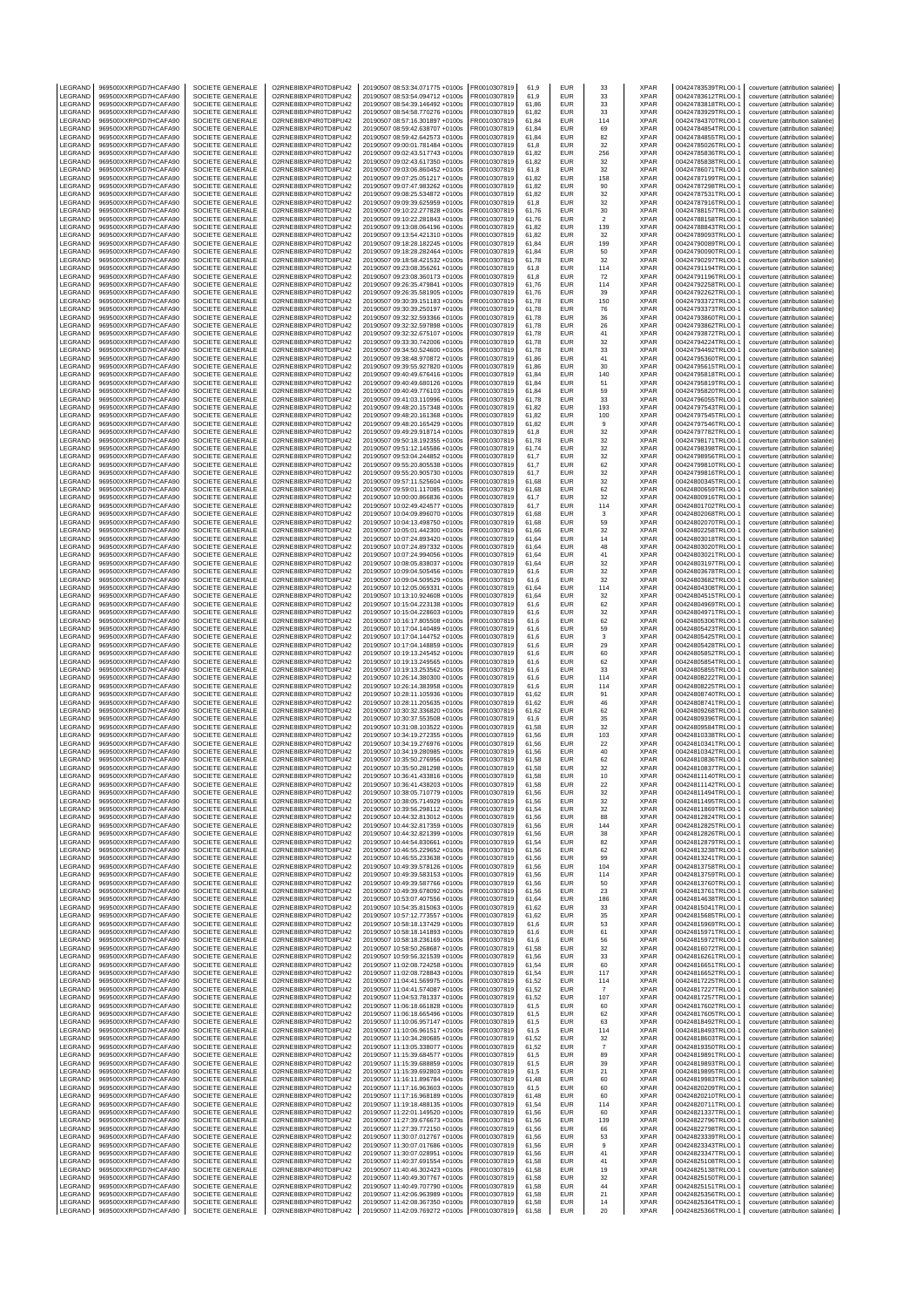| LEGRAND            | 969500XXRPGD7HCAFA90                         | SOCIETE GENERALE                            | O2RNE8IBXP4R0TD8PU42                         | 20190507 11:42:10.771405 +0100s                                    | FR0010307819                 | 61,58          | EUR                      | 6          | XPAR                       | 00424825371TRLO0-1                       | couverture (attribution salariée)                                      |
|--------------------|----------------------------------------------|---------------------------------------------|----------------------------------------------|--------------------------------------------------------------------|------------------------------|----------------|--------------------------|------------|----------------------------|------------------------------------------|------------------------------------------------------------------------|
| LEGRAND<br>LEGRAND | 969500XXRPGD7HCAFA90<br>969500XXRPGD7HCAFA90 | SOCIETE GENERALE<br>SOCIETE GENERALE        | O2RNE8IBXP4R0TD8PU42<br>O2RNE8IBXP4R0TD8PU42 | 20190507 11:45:02.715238 +0100s<br>20190507 11:45:02.724037 +0100s | FR0010307819<br>R0010307819  | 61.56<br>61,56 | <b>EUR</b><br><b>EUR</b> | 111<br>58  | <b>XPAR</b><br>XPAR        | 00424825929TRLO0-1<br>00424825932TRLO0-1 | couverture (attribution salariée)<br>couverture (attribution salariée) |
| LEGRAND            | 969500XXRPGD7HCAFA90                         | SOCIETE GENERALE                            | O2RNE8IBXP4R0TD8PU42                         | 20190507 11:49:19.521769 +0100s                                    | FR0010307819                 | 61.54          | <b>EUR</b>               | 56         | <b>XPAR</b>                | 00424826695TRLO0-1                       | couverture (attribution salariée)                                      |
| LEGRAND            | 969500XXRPGD7HCAFA90                         | SOCIETE GENERALE                            | O2RNE8IBXP4R0TD8PU42                         | 20190507 11:49:19.525584 +0100s                                    | FR0010307819                 | 61,54          | EUR                      | 6          | <b>XPAR</b>                | 00424826697TRLO0-1                       | couverture (attribution salariée)                                      |
| LEGRAND            | 969500XXRPGD7HCAFA90                         | SOCIETE GENERALE                            | O2RNE8IBXP4R0TD8PU42                         | 20190507 11:55:55.114988 +0100s                                    | FR0010307819                 | 61,54          | EUR                      | 114        | <b>XPAR</b>                | 00424827878TRLO0-1                       | couverture (attribution salariée)                                      |
| LEGRAND            | 969500XXRPGD7HCAFA90                         | SOCIETE GENERALE                            | O2RNE8IBXP4R0TD8PU42                         | 20190507 11:55:55.214653 +0100s                                    | FR0010307819                 | 61,54          | EUR<br>EUR               | 78         | XPAR<br><b>XPAR</b>        | 00424827881TRLO0-1                       | couverture (attribution salariée)                                      |
| LEGRAND<br>LEGRAND | 969500XXRPGD7HCAFA90<br>969500XXRPGD7HCAFA90 | SOCIETE GENERALE<br>SOCIETE GENERALE        | O2RNE8IBXP4R0TD8PU42<br>O2RNE8IBXP4R0TD8PU42 | 20190507 11:56:14.345761 +0100s<br>20190507 11:56:50.383322 +0100s | FR0010307819<br>R0010307819  | 61,5<br>61,48  | EUR                      | 32<br>32   | <b>XPAR</b>                | 00424828077TRLO0-1<br>00424828236TRLO0-1 | couverture (attribution salariée)<br>couverture (attribution salariée) |
| LEGRAND            | 969500XXRPGD7HCAFA90                         | SOCIETE GENERALE                            | O2RNE8IBXP4R0TD8PU42                         | 20190507 11:58:14.644458 +0100s                                    | FR0010307819                 | 61,5           | EUR                      | 32         | <b>XPAR</b>                | 00424828474TRLO0-                        | couverture (attribution salariée)                                      |
| LEGRAND            | 969500XXRPGD7HCAFA90                         | SOCIETE GENERALE                            | O2RNE8IBXP4R0TD8PU42                         | 20190507 11:59:24.902661 +0100s                                    | R0010307819                  | 61,5           | EUR                      | 32         | XPAR                       | 00424828766TRLO0-1                       | couverture (attribution salariée)                                      |
| LEGRAND<br>LEGRAND | 969500XXRPGD7HCAFA90                         | SOCIETE GENERALE                            | O2RNE8IBXP4R0TD8PU42                         | 20190507 11:59:24.906733 +0100s                                    | FR0010307819                 | 61,5           | <b>EUR</b><br>EUR        | 25         | <b>XPAR</b>                | 00424828767TRLO0-<br>00424829017TRLO0-1  | couverture (attribution salariée)                                      |
| LEGRAND            | 969500XXRPGD7HCAFA90<br>969500XXRPGD7HCAFA90 | SOCIETE GENERALE<br>SOCIETE GENERALE        | O2RNE8IBXP4R0TD8PU42<br>O2RNE8IBXP4R0TD8PU42 | 20190507 12:00:20.644758 +0100s<br>20190507 12:03:28.924902 +0100s | R0010307819<br>FR0010307819  | 61,52<br>61,54 | EUR                      | 32<br>31   | XPAR<br><b>XPAR</b>        | 00424829664TRLO0-                        | couverture (attribution salariée)<br>couverture (attribution salariée) |
| LEGRAND            | 969500XXRPGD7HCAFA90                         | SOCIETE GENERALE                            | O2RNE8IBXP4R0TD8PU42                         | 20190507 12:03:29.024237 +0100s                                    | FR0010307819                 | 61,5           | EUR                      | 99         | XPAR                       | 00424829668TRLO0-1                       | couverture (attribution salariée)                                      |
| LEGRAND            | 969500XXRPGD7HCAFA90                         | SOCIETE GENERALE                            | O2RNE8IBXP4R0TD8PU42                         | 20190507 12:03:29.028133 +0100s                                    | R0010307819                  | 61,5           | EUR                      | 62         | XPAR                       | 00424829669TRLO0-1                       | couverture (attribution salariée)                                      |
| LEGRAND            | 969500XXRPGD7HCAFA90                         | SOCIETE GENERALE                            | O2RNE8IBXP4R0TD8PU42                         | 20190507 12:03:29.122523 +0100s                                    | FR0010307819                 | 61.5           | EUR                      | 54         | <b>XPAR</b>                | 00424829675TRLO0-                        | couverture (attribution salariée)                                      |
| LEGRAND<br>LEGRAND | 969500XXRPGD7HCAFA90<br>969500XXRPGD7HCAFA90 | SOCIETE GENERALE<br><b>SOCIETE GENERALE</b> | O2RNE8IBXP4R0TD8PU42<br>O2RNE8IBXP4R0TD8PU42 | 20190507 12:07:59.937553 +0100s<br>20190507 12:18:07.194689 +0100s | FR0010307819<br>FR0010307819 | 61,54<br>61,6  | EUR<br>EUR               | 114<br>29  | XPAR<br><b>XPAR</b>        | 00424830606TRLO0-<br>00424832506TRLO0-1  | couverture (attribution salariée)<br>couverture (attribution salariée) |
| LEGRAND            | 969500XXRPGD7HCAFA90                         | SOCIETE GENERALE                            | O2RNE8IBXP4R0TD8PU42                         | 20190507 12:18:07.200529 +0100s                                    | R0010307819                  | 61,6           | <b>EUR</b>               | 203        | XPAR                       | 00424832507TRLO0-1                       | couverture (attribution salariée)                                      |
| LEGRAND            | 969500XXRPGD7HCAFA90                         | SOCIETE GENERALE                            | O2RNE8IBXP4R0TD8PU42                         | 20190507 12:20:28.010000 +0100s                                    | FR0010307819                 | 61.58          | <b>EUR</b>               | 132        | <b>XPAR</b>                | 00424832960TRLO0-                        | couverture (attribution salariée)                                      |
| LEGRAND            | 969500XXRPGD7HCAFA90                         | SOCIETE GENERALE                            | O2RNE8IBXP4R0TD8PU42                         | 20190507 12:42:36.141490 +0100s                                    | FR0010307819                 | 61,6           | EUR                      | 54         | XPAR                       | 00424836678TRLO0-                        | couverture (attribution salariée)                                      |
| LEGRAND<br>LEGRAND | 969500XXRPGD7HCAFA90<br>969500XXRPGD7HCAFA90 | <b>SOCIETE GENERALE</b><br>SOCIETE GENERALE | O2RNE8IBXP4R0TD8PU42<br>O2RNE8IBXP4R0TD8PU42 | 20190507 12:42:36.146950 +0100s<br>20190507 12:43:04.295520 +0100s | FR0010307819<br>R0010307819  | 61.6<br>61,58  | EUR<br>EUR               | 103<br>34  | <b>XPAR</b><br>XPAR        | 00424836680TRLO0-1<br>00424836850TRLO0-1 | couverture (attribution salariée)<br>couverture (attribution salariée) |
| LEGRAND            | 969500XXRPGD7HCAFA90                         | SOCIETE GENERALE                            | O2RNE8IBXP4R0TD8PU42                         | 20190507 12:47:04.775222 +0100s                                    | FR0010307819                 | 61.58          | EUR                      | 62         | <b>XPAR</b>                | 00424837754TRLO0-1                       | couverture (attribution salariée)                                      |
| LEGRAND            | 969500XXRPGD7HCAFA90                         | SOCIETE GENERALE                            | O2RNE8IBXP4R0TD8PU42                         | 20190507 12:51:00.053738 +0100s                                    | FR0010307819                 | 61,56          | EUR                      | 63         | XPAR                       | 00424838713TRLO0-                        | couverture (attribution salariée)                                      |
| LEGRAND            | 969500XXRPGD7HCAFA90                         | SOCIETE GENERALE                            | O2RNE8IBXP4R0TD8PU42                         | 20190507 12:51:00.154282 +0100s                                    | FR0010307819                 | 61,56          | <b>EUR</b>               | 42         | <b>XPAR</b>                | 00424838717TRLO0-1                       | couverture (attribution salariée)                                      |
| LEGRAND<br>LEGRAND | 969500XXRPGD7HCAFA90<br>969500XXRPGD7HCAFA90 | SOCIETE GENERALE<br>SOCIETE GENERALE        | O2RNE8IBXP4R0TD8PU42<br>O2RNE8IBXP4R0TD8PU42 | 20190507 12:54:52.072034 +0100s<br>20190507 12:57:52.837124 +0100s | FR0010307819<br>FR0010307819 | 61,48<br>61,5  | EUR<br>EUR               | 33<br>62   | XPAR<br><b>XPAR</b>        | 00424839642TRLO0-1<br>00424840320TRLO0-1 | couverture (attribution salariée)<br>couverture (attribution salariée) |
| LEGRAND            | 969500XXRPGD7HCAFA90                         | SOCIETE GENERALE                            | O2RNE8IBXP4R0TD8PU42                         | 20190507 12:57:52.844946 +0100s                                    | R0010307819                  | 61,5           | EUR                      | 99         | <b>XPAR</b>                | 00424840323TRLO0-1                       | couverture (attribution salariée)                                      |
| LEGRAND            | 969500XXRPGD7HCAFA90                         | SOCIETE GENERALE                            | O2RNE8IBXP4R0TD8PU42                         | 20190507 13:00:02.757807 +0100s                                    | FR0010307819                 | 61,54          | EUR                      | 49         | <b>XPAR</b>                | 00424841013TRLO0-                        | couverture (attribution salariée)                                      |
| LEGRAND<br>LEGRAND | 969500XXRPGD7HCAFA90<br>969500XXRPGD7HCAFA90 | SOCIETE GENERALE<br>SOCIETE GENERALE        | O2RNE8IBXP4R0TD8PU42<br>O2RNE8IBXP4R0TD8PU42 | 20190507 13:01:33.561985 +0100s<br>20190507 13:02:39.320539 +0100s | FR0010307819<br>FR0010307819 | 61,54<br>61,52 | EUR<br>EUR               | 32         | XPAR<br><b>XPAR</b>        | 00424841554TRLO0-1<br>00424841718TRLO0-  | couverture (attribution salariée)                                      |
| LEGRAND            | 969500XXRPGD7HCAFA90                         | SOCIETE GENERALE                            | O2RNE8IBXP4R0TD8PU42                         | 20190507 13:05:13.841836 +0100s                                    | R0010307819                  | 61,54          | EUR                      | 32<br>62   | <b>XPAR</b>                | 00424842128TRLO0-1                       | couverture (attribution salariée)<br>couverture (attribution salariée) |
| LEGRAND            | 969500XXRPGD7HCAFA90                         | SOCIETE GENERALE                            | O2RNE8IBXP4R0TD8PU42                         | 20190507 13:06:44.609429 +0100s                                    | FR0010307819                 | 61,52          | EUR                      | 62         | <b>XPAR</b>                | 00424842362TRLO0-                        | couverture (attribution salariée)                                      |
| LEGRAND            | 969500XXRPGD7HCAFA90                         | SOCIETE GENERALE                            | O2RNE8IBXP4R0TD8PU42                         | 20190507 13:09:07.341180 +0100s                                    | R0010307819                  | 61,54          | EUR                      | 62         | XPAR                       | 00424842875TRLO0-1                       | couverture (attribution salariée)                                      |
| LEGRAND<br>LEGRAND | 969500XXRPGD7HCAFA90<br>969500XXRPGD7HCAFA90 | SOCIETE GENERALE<br>SOCIETE GENERALE        | O2RNE8IBXP4R0TD8PU42<br>O2RNE8IBXP4R0TD8PU42 | 20190507 13:11:40.661611 +0100s<br>20190507 13:15:08.853738 +0100s | FR0010307819<br>R0010307819  | 61,52<br>61,56 | <b>EUR</b><br>EUR        | 32<br>62   | <b>XPAR</b><br>XPAR        | 00424843315TRLO0-<br>00424843952TRLO0-   | couverture (attribution salariée)<br>couverture (attribution salariée) |
| LEGRAND            | 969500XXRPGD7HCAFA90                         | SOCIETE GENERALE                            | O2RNE8IBXP4R0TD8PU42                         | 20190507 13:17:58.921875 +0100s                                    | FR0010307819                 | 61,6           | EUR                      | 52         | <b>XPAR</b>                | 00424844574TRLO0-                        | couverture (attribution salariée)                                      |
| LEGRAND            | 969500XXRPGD7HCAFA90                         | SOCIETE GENERALE                            | O2RNE8IBXP4R0TD8PU42                         | 20190507 13:18:12.034341 +0100s                                    | FR0010307819                 | 61,6           | EUR                      | 50         | <b>XPAR</b>                | 00424844604TRLO0-1                       | couverture (attribution salariée)                                      |
| LEGRAND            | 969500XXRPGD7HCAFA90                         | SOCIETE GENERALE                            | O2RNE8IBXP4R0TD8PU42                         | 20190507 13:19:34.889955 +0100s                                    | R0010307819                  | 61,6           | EUR                      | 32         | XPAR                       | 00424844771TRLO0-1                       | couverture (attribution salariée)                                      |
| LEGRAND            | 969500XXRPGD7HCAFA90                         | SOCIETE GENERALE<br>SOCIETE GENERALE        | O2RNE8IBXP4R0TD8PU42                         | 20190507 13:20:38.530365 +0100s                                    | FR0010307819                 | 61.56          | EUR                      | 32         | <b>XPAR</b>                | 00424844915TRLO0-1                       | couverture (attribution salariée)                                      |
| LEGRAND<br>LEGRAND | 969500XXRPGD7HCAFA90<br>969500XXRPGD7HCAFA90 | <b>SOCIETE GENERALE</b>                     | O2RNE8IBXP4R0TD8PU42<br>O2RNE8IBXP4R0TD8PU42 | 20190507 13:29:06.127497 +0100s<br>20190507 13:30:01.271235 +0100s | FR0010307819<br>FR0010307819 | 61,6<br>61.6   | EUR<br><b>EUR</b>        | 42<br>139  | XPAR<br><b>XPAR</b>        | 00424846299TRLO0-<br>00424846446TRLO0-1  | couverture (attribution salariée)<br>couverture (attribution salariée) |
| LEGRAND            | 969500XXRPGD7HCAFA90                         | SOCIETE GENERALE                            | O2RNE8IBXP4R0TD8PU42                         | 20190507 13:30:24.591398 +0100s                                    | R0010307819                  | 61,58          | <b>EUR</b>               | 32         | XPAR                       | 00424846542TRLO0-1                       | couverture (attribution salariée)                                      |
| LEGRAND            | 969500XXRPGD7HCAFA90                         | SOCIETE GENERALE                            | O2RNE8IBXP4R0TD8PU42                         | 20190507 13:32:01.464819 +0100s                                    | FR0010307819                 | 61.58          | EUR                      | 62         | <b>XPAR</b>                | 00424846767TRLO0-                        | couverture (attribution salariée)                                      |
| LEGRAND<br>LEGRAND | 969500XXRPGD7HCAFA90<br>969500XXRPGD7HCAFA90 | SOCIETE GENERALE<br><b>SOCIETE GENERALE</b> | O2RNE8IBXP4R0TD8PU42<br>O2RNE8IBXP4R0TD8PU42 | 20190507 13:35:21.548258 +0100s<br>20190507 13:40:24.572377 +0100s | FR0010307819<br>FR0010307819 | 61,56<br>61.54 | EUR<br>EUR               | 114<br>153 | XPAR<br><b>XPAR</b>        | 00424847470TRLO0-<br>00424848204TRLO0-1  | couverture (attribution salariée)<br>couverture (attribution salariée) |
| LEGRAND            | 969500XXRPGD7HCAFA90                         | SOCIETE GENERALE                            | O2RNE8IBXP4R0TD8PU42                         | 20190507 13:40:24.671280 +0100s                                    | R0010307819                  | 61,54          | EUR                      | 50         | XPAR                       | 00424848210TRLO0-1                       | couverture (attribution salariée)                                      |
| LEGRAND            | 969500XXRPGD7HCAFA90                         | SOCIETE GENERALE                            | O2RNE8IBXP4R0TD8PU42                         | 20190507 13:40:24.675086 +0100s                                    | FR0010307819                 | 61.54          | EUR                      | 23         | <b>XPAR</b>                | 00424848211TRLO0-1                       | couverture (attribution salariée)                                      |
| LEGRAND            | 969500XXRPGD7HCAFA90                         | SOCIETE GENERALE                            | O2RNE8IBXP4R0TD8PU42                         | 20190507 13:43:59.460595 +0100s                                    | FR0010307819                 | 61,58          | EUR                      | 44         | XPAR                       | 00424849093TRLO0-                        | couverture (attribution salariée)                                      |
| LEGRAND            | 969500XXRPGD7HCAFA90                         | <b>SOCIETE GENERALE</b>                     | O2RNE8IBXP4R0TD8PU42                         | 20190507 13:43:59.464625 +0100s                                    | FR0010307819                 | 61,58          | <b>EUR</b>               | 70         | XPAR                       | 00424849094TRLO0-                        | couverture (attribution salariée)                                      |
| LEGRAND<br>LEGRAND | 969500XXRPGD7HCAFA90<br>969500XXRPGD7HCAFA90 | SOCIETE GENERALE<br>SOCIETE GENERALE        | O2RNE8IBXP4R0TD8PU42<br>O2RNE8IBXP4R0TD8PU42 | 20190507 13:46:44.204186 +0100s<br>20190507 13:48:04.267012 +0100s | R0010307819<br>FR0010307819  | 61,58<br>61,58 | EUR<br>EUR               | 14<br>124  | XPAR<br><b>XPAR</b>        | 00424849628TRLO0-1<br>00424849925TRLO0-1 | couverture (attribution salariée)<br>couverture (attribution salariée) |
| LEGRAND            | 969500XXRPGD7HCAFA90                         | SOCIETE GENERALE                            | O2RNE8IBXP4R0TD8PU42                         | 20190507 13:53:52.880125 +0100s                                    | R0010307819                  | 61,56          | EUR                      | 37         | XPAR                       | 00424851273TRLO0-1                       | couverture (attribution salariée)                                      |
| LEGRAND            | 969500XXRPGD7HCAFA90                         | SOCIETE GENERALE                            | O2RNE8IBXP4R0TD8PU42                         | 20190507 13:54:22.408380 +0100s                                    | FR0010307819                 | 61,54          | EUR                      | 125        | <b>XPAR</b>                | 00424851369TRLO0-                        | couverture (attribution salariée)                                      |
| LEGRAND            | 969500XXRPGD7HCAFA90                         | SOCIETE GENERALE                            | O2RNE8IBXP4R0TD8PU42                         | 20190507 13:54:34.922758 +0100s                                    | FR0010307819                 | 61,54          | EUR                      | 100        | XPAR                       | 00424851431TRLO0-1                       | couverture (attribution salariée)                                      |
| LEGRAND<br>LEGRAND | 969500XXRPGD7HCAFA90<br>969500XXRPGD7HCAFA90 | SOCIETE GENERALE<br>SOCIETE GENERALE        | O2RNE8IBXP4R0TD8PU42<br>O2RNE8IBXP4R0TD8PU42 | 20190507 13:54:34.932739 +0100s<br>20190507 13:59:16.374252 +0100s | FR0010307819<br>R0010307819  | 61,54<br>61,52 | EUR<br>EUR               | 31<br>89   | <b>XPAR</b><br><b>XPAR</b> | 00424851434TRLO0-1<br>00424852388TRLO0-1 | couverture (attribution salariée)<br>couverture (attribution salariée) |
| LEGRAND            | 969500XXRPGD7HCAFA90                         | SOCIETE GENERALE                            | O2RNE8IBXP4R0TD8PU42                         | 20190507 13:59:16.378993 +0100s                                    | FR0010307819                 | 61,52          | EUR                      | 25         | <b>XPAR</b>                | 00424852389TRLO0-                        | couverture (attribution salariée)                                      |
| LEGRAND            | 969500XXRPGD7HCAFA90                         | SOCIETE GENERALE                            | O2RNE8IBXP4R0TD8PU42                         | 20190507 13:59:19.778349 +0100s                                    | R0010307819                  | 61,52          | EUR                      | 55         | XPAR                       | 00424852406TRLO0-1                       | couverture (attribution salariée)                                      |
| LEGRAND            | 969500XXRPGD7HCAFA90                         | SOCIETE GENERALE                            | O2RNE8IBXP4R0TD8PU42                         | 20190507 14:00:00.436049 +0100s                                    | FR0010307819                 | 61,5           | <b>EUR</b><br>EUR        | 32         | XPAR                       | 00424852655TRLO0-1                       | couverture (attribution salariée)                                      |
| LEGRAND<br>LEGRAND | 969500XXRPGD7HCAFA90<br>969500XXRPGD7HCAFA90 | SOCIETE GENERALE<br>SOCIETE GENERALE        | O2RNE8IBXP4R0TD8PU42<br>O2RNE8IBXP4R0TD8PU42 | 20190507 14:02:15.084996 +0100s<br>20190507 14:02:15.089209 +0100s | R0010307819<br>R0010307819   | 61,5<br>61,5   | EUR                      | 62<br>62   | XPAR<br>XPAR               | 00424853248TRLO0-1<br>00424853249TRLO0-1 | couverture (attribution salariée)<br>couverture (attribution salariée) |
| LEGRAND            | 969500XXRPGD7HCAFA90                         | <b>SOCIETE GENERALE</b>                     | O2RNE8IBXP4R0TD8PU42                         | 20190507 14:02:41.817363 +0100s                                    | FR0010307819                 | 61,5           | EUR                      | 41         | <b>XPAR</b>                | 00424853426TRLO0-1                       | couverture (attribution salariée)                                      |
| LEGRAND            | 969500XXRPGD7HCAFA90                         | SOCIETE GENERALE                            | O2RNE8IBXP4R0TD8PU42                         | 20190507 14:02:41.822371 +0100s                                    | FR0010307819                 | 61,5           | EUR                      | 41         | XPAR                       | 00424853428TRLO0-1                       | couverture (attribution salariée)                                      |
| LEGRAND            | 969500XXRPGD7HCAFA90                         | SOCIETE GENERALE                            | O2RNE8IBXP4R0TD8PU42                         | 20190507 14:03:05.148300 +0100s                                    | FR0010307819                 | 61.52          | EUR                      | 32         | <b>XPAR</b>                | 00424853579TRLO0-1                       | couverture (attribution salariée)                                      |
| LEGRAND<br>LEGRAND | 969500XXRPGD7HCAFA90<br>969500XXRPGD7HCAFA90 | SOCIETE GENERALE<br><b>SOCIETE GENERALE</b> | O2RNE8IBXP4R0TD8PU42<br>O2RNE8IBXP4R0TD8PU42 | 20190507 14:06:09.142097 +0100s<br>20190507 14:06:09.151451 +0100s | FR0010307819<br>FR0010307819 | 61,54<br>61.54 | EUR<br><b>EUR</b>        | 26<br>88   | XPAR<br><b>XPAR</b>        | 00424854488TRLO0-<br>00424854491TRLO0-1  | couverture (attribution salariée)<br>couverture (attribution salariée) |
| LEGRAND            | 969500XXRPGD7HCAFA90                         | SOCIETE GENERALE                            | O2RNE8IBXP4R0TD8PU42                         | 20190507 14:07:25.034691 +0100s                                    | R0010307819                  | 61,5           | EUR                      | 32         | XPAR                       | 00424854994TRLO0-1                       | couverture (attribution salariée)                                      |
| LEGRAND            | 969500XXRPGD7HCAFA90                         | SOCIETE GENERALE                            | O2RNE8IBXP4R0TD8PU42                         | 20190507 14:07:25.039089 +0100s                                    | FR0010307819                 | 61.5           | EUR                      | 62         | <b>XPAR</b>                | 00424854995TRLO0-1                       | couverture (attribution salariée)                                      |
| LEGRAND            | 969500XXRPGD7HCAFA90                         | SOCIETE GENERALE                            | O2RNE8IBXP4R0TD8PU42                         | 20190507 14:08:29.901177 +0100s                                    | FR0010307819                 | 61,5           | EUR                      | 32         | XPAR                       | 00424855253TRLO0-                        | couverture (attribution salariée)                                      |
| LEGRAND<br>LEGRAND | 969500XXRPGD7HCAFA90<br>969500XXRPGD7HCAFA90 | <b>SOCIETE GENERALE</b><br>SOCIETE GENERALE | O2RNE8IBXP4R0TD8PU42<br>O2RNE8IBXP4R0TD8PU42 | 20190507 14:08:29.905939 +0100s<br>20190507 14:10:05.706416 +0100s | FR0010307819<br>R0010307819  | 61.5<br>61,5   | EUR<br>EUR               | 62<br>62   | <b>XPAR</b><br>XPAR        | 00424855254TRLO0-1<br>00424855668TRLO0-1 | couverture (attribution salariée)<br>couverture (attribution salariée) |
| LEGRAND            | 969500XXRPGD7HCAFA90                         | SOCIETE GENERALE                            | O2RNE8IBXP4R0TD8PU42                         | 20190507 14:10:05.712621 +0100s                                    | FR0010307819                 | 61,5           | <b>EUR</b>               | 6          | <b>XPAR</b>                | 00424855673TRLO0-1                       | couverture (attribution salariée)                                      |
| LEGRAND            | 969500XXRPGD7HCAFA90                         | SOCIETE GENERALE                            | O2RNE8IBXP4R0TD8PU42                         | 20190507 14:10:05.719595 +0100s                                    | FR0010307819                 | 61,5           | EUR                      | 56         | <b>XPAR</b>                | 00424855676TRLO0-1                       | couverture (attribution salariée)                                      |
| LEGRAND            | 969500XXRPGD7HCAFA90                         | SOCIETE GENERALE                            | O2RNE8IBXP4R0TD8PU42                         | 20190507 14:10:36.759363 +0100s                                    | FR0010307819                 | 61,52          | <b>EUR</b>               | 32         | <b>XPAR</b>                | 00424855909TRLO0-1                       | couverture (attribution salariée)                                      |
| LEGRAND<br>LEGRAND | 969500XXRPGD7HCAFA90<br>969500XXRPGD7HCAFA90 | SOCIETE GENERALE<br>SOCIETE GENERALE        | O2RNE8IBXP4R0TD8PU42<br>O2RNE8IBXP4R0TD8PU42 | 20190507 14:18:35.412353 +0100s                                    | R0010307819<br>FR0010307819  | 61.56<br>61,54 | EUR<br><b>EUR</b>        | 30<br>169  | XPAR<br><b>XPAR</b>        | 00424858505TRLO0-1<br>00424858563TRLO0-  | couverture (attribution salariée)<br>couverture (attribution salariée) |
| LEGRAND            | 969500XXRPGD7HCAFA90                         | SOCIETE GENERALE                            | O2RNE8IBXP4R0TD8PU42                         | 20190507 14:18:44.825977 +0100s<br>20190507 14:18:44.836279 +0100s | R0010307819                  | 61,54          | EUR                      | 111        | <b>XPAR</b>                | 00424858566TRLO0-                        | couverture (attribution salariée)                                      |
| LEGRAND            | 969500XXRPGD7HCAFA90                         | SOCIETE GENERALE                            | O2RNE8IBXP4R0TD8PU42                         | 20190507 14:21:44.542422 +0100s                                    | FR0010307819                 | 61.52          | EUR                      | 93         | <b>XPAR</b>                | 00424860038TRLO0-1                       | couverture (attribution salariée)                                      |
| LEGRAND            | 969500XXRPGD7HCAFA90                         | SOCIETE GENERALE                            | O2RNE8IBXP4R0TD8PU42                         | 20190507 14:23:43.747961 +0100s                                    | R0010307819                  | 61.56          | EUR                      | 50         | <b>XPAR</b>                | 00424860891TRLO0-1                       | couverture (attribution salariée)                                      |
| LEGRAND<br>LEGRAND | 969500XXRPGD7HCAFA90<br>969500XXRPGD7HCAFA90 | SOCIETE GENERALE<br>SOCIETE GENERALE        | O2RNE8IBXP4R0TD8PU42<br>O2RNE8IBXP4R0TD8PU42 | 20190507 14:23:43.752881 +0100s<br>20190507 14:24:17.007403 +0100s | FR0010307819<br>FR0010307819 | 61,56<br>61,5  | EUR<br><b>EUR</b>        | 19<br>62   | <b>XPAR</b><br><b>XPAR</b> | 00424860892TRLO0-1<br>00424861112TRLO0-1 | couverture (attribution salariée)<br>couverture (attribution salariée) |
| LEGRAND            | 969500XXRPGD7HCAFA90                         | SOCIETE GENERALE                            | O2RNE8IBXP4R0TD8PU42                         | 20190507 14:29:28.295485 +0100s                                    | FR0010307819                 | 61,58          | EUR                      | 114        | <b>XPAR</b>                | 00424862866TRLO0-1                       | couverture (attribution salariée)                                      |
| <b>IFGRAND</b>     | 969500XXRPGD7HCAFA90                         | SOCIETE GENERALE                            | O2RNE8IBXP4R0TD8PU42                         | 20190507 14:29:28.307852 +0100s                                    | FR0010307819                 | 61.58          | <b>EUR</b>               | 91         | <b>XPAR</b>                | 00424862872TRLO0-1                       | couverture (attribution salariée)                                      |
| LEGRAND            | 969500XXRPGD7HCAFA90                         | SOCIETE GENERALE                            | O2RNE8IBXP4R0TD8PU42                         | 20190507 14:30:24.808016 +0100s                                    | FR0010307819<br>FR0010307819 | 61,58          | <b>EUR</b>               | 58         | <b>XPAR</b>                | 00424863408TRLO0-1<br>00424863794TRLO0-1 | couverture (attribution salariée)                                      |
| LEGRAND<br>LEGRAND | 969500XXRPGD7HCAFA90<br>969500XXRPGD7HCAFA90 | SOCIETE GENERALE<br>SOCIETE GENERALE        | O2RNE8IBXP4R0TD8PU42<br>O2RNE8IBXP4R0TD8PU42 | 20190507 14:30:55.359908 +0100s<br>20190507 14:31:24.912563 +0100s | FR0010307819                 | 61.56<br>61,52 | <b>EUR</b><br>EUR        | 35<br>33   | <b>XPAR</b><br><b>XPAR</b> | 00424864142TRLO0-1                       | couverture (attribution salariée)<br>couverture (attribution salariée) |
| LEGRAND            | 969500XXRPGD7HCAFA90                         | SOCIETE GENERALE                            | O2RNE8IBXP4R0TD8PU42                         | 20190507 14:31:32 629527 +0100s                                    | FR0010307819                 | 61.52          | <b>EUR</b>               | 32         | <b>XPAR</b>                | 00424864252TRLO0-1                       | couverture (attribution salariée)                                      |
| LEGRAND            | 969500XXRPGD7HCAFA90                         | SOCIETE GENERALE                            | O2RNE8IBXP4R0TD8PU42                         | 20190507 14:32:21.540488 +0100s                                    | FR0010307819                 | 61,52          | EUR                      | 65         | <b>XPAR</b>                | 00424864956TRLO0-1                       | couverture (attribution salariée)                                      |
| LEGRAND            | 969500XXRPGD7HCAFA90                         | SOCIETE GENERALE<br>SOCIETE GENERALE        | O2RNE8IBXP4R0TD8PU42                         | 20190507 14:33:53.901128 +0100s<br>20190507 14:38:04.467342 +0100s | FR0010307819                 | 61.54          | <b>EUR</b>               | 115        | <b>XPAR</b>                | 00424865912TRLO0-1                       | couverture (attribution salariée)                                      |
| LEGRAND<br>LEGRAND | 969500XXRPGD7HCAFA90<br>969500XXRPGD7HCAFA90 | SOCIETE GENERALE                            | O2RNE8IBXP4R0TD8PU42<br>O2RNE8IBXP4R0TD8PU42 | 20190507 14:38:22.799091 +0100s                                    | FR0010307819<br>FR0010307819 | 61,58<br>61.58 | EUR<br><b>EUR</b>        | 35<br>30   | <b>XPAR</b><br><b>XPAR</b> | 00424869313TRLO0-1<br>00424869490TRLO0-1 | couverture (attribution salariée)<br>couverture (attribution salariée) |
| LEGRAND            | 969500XXRPGD7HCAFA90                         | SOCIETE GENERALE                            | O2RNE8IBXP4R0TD8PU42                         | 20190507 14:38:27.314314 +0100s                                    | FR0010307819                 | 61,58          | EUR                      | 42         | XPAR                       | 00424869547TRLO0-1                       | couverture (attribution salariée)                                      |
| LEGRAND            | 969500XXRPGD7HCAFA90                         | SOCIETE GENERALE                            | O2RNE8IBXP4R0TD8PU42                         | 20190507 14:38:41.936831 +0100s                                    | FR0010307819                 | 61.58          | <b>EUR</b>               | 34         | <b>XPAR</b>                | 00424869686TRLO0-1                       | couverture (attribution salariée)                                      |
| LEGRAND<br>LEGRAND | 969500XXRPGD7HCAFA90<br>969500XXRPGD7HCAFA90 | SOCIETE GENERALE<br>SOCIETE GENERALE        | O2RNE8IBXP4R0TD8PU42<br>O2RNE8IBXP4R0TD8PU42 | 20190507 14:38:42.938143 +0100s<br>20190507 14:38:42.942395 +0100s | FR0010307819<br>FR0010307819 | 61,58<br>61.58 | EUR<br><b>EUR</b>        | 11<br>27   | <b>XPAR</b><br><b>XPAR</b> | 00424869710TRLO0-1<br>00424869712TRLO0-1 | couverture (attribution salariée)<br>couverture (attribution salariée) |
| LEGRAND            | 969500XXRPGD7HCAFA90                         | SOCIETE GENERALE                            | O2RNE8IBXP4R0TD8PU42                         | 20190507 14:38:45.442571 +0100s                                    | FR0010307819                 | 61,58          | EUR                      | 82         | <b>XPAR</b>                | 00424869733TRLO0-1                       | couverture (attribution salariée)                                      |
| LEGRAND            | 969500XXRPGD7HCAFA90                         | SOCIETE GENERALE                            | O2RNE8IBXP4R0TD8PU42                         | 20190507 14:39:03.292308 +0100s                                    | FR0010307819                 |                | <b>EUR</b>               |            | <b>XPAR</b>                | 00424869998TRLO0-1                       | couverture (attribution salariée)                                      |
| LEGRAND<br>LEGRAND | 969500XXRPGD7HCAFA90<br>969500XXRPGD7HCAFA90 | SOCIETE GENERALE                            | O2RNE8IBXP4R0TD8PU42                         | 20190507 14:40:23.198354 +0100s                                    |                              | 61.58          |                          | 61         |                            | 00424870831TRLO0-1                       |                                                                        |
| LEGRAND            |                                              |                                             |                                              |                                                                    | FR0010307819                 | 61,56          | <b>EUR</b>               | 62         | <b>XPAR</b>                |                                          | couverture (attribution salariée)                                      |
| LEGRAND            | 969500XXRPGD7HCAFA90                         | <b>SOCIETE GENERALE</b><br>SOCIETE GENERALE | O2RNE8IBXP4R0TD8PU42<br>O2RNE8IBXP4R0TD8PU42 | 20190507 14:40:30.212787 +0100s<br>20190507 14:42:01.265072 +0100s | FR0010307819<br>FR0010307819 | 61,56<br>61,56 | <b>EUR</b><br><b>EUR</b> | 35<br>119  | <b>XPAR</b><br><b>XPAR</b> | 00424870919TRLO0-1<br>00424871810TRLO0-1 | couverture (attribution salariée)<br>couverture (attribution salariée) |
| LEGRAND<br>LEGRAND | 969500XXRPGD7HCAFA90                         | SOCIETE GENERALE                            | O2RNE8IBXP4R0TD8PU42                         | 20190507 14:43:43.927676 +0100s                                    | FR0010307819                 | 61.52          | <b>EUR</b>               | 119        | <b>XPAR</b>                | 00424872746TRLO0-1                       | couverture (attribution salariée)                                      |
|                    | 969500XXRPGD7HCAFA90                         | SOCIETE GENERALE                            | O2RNE8IBXP4R0TD8PU42                         | 20190507 14:44:12.402828 +0100s                                    | FR0010307819                 | 61,52          | <b>EUR</b>               | 33         | <b>XPAR</b>                | 00424873314TRLO0-1                       | couverture (attribution salariée)                                      |
|                    | 969500XXRPGD7HCAFA90                         | SOCIETE GENERALE                            | O2RNE8IBXP4R0TD8PU42                         | 20190507 14:44:34.135384 +0100s                                    | FR0010307819                 | 61,5           | <b>EUR</b><br><b>EUR</b> | 65         | <b>XPAR</b>                | 00424873572TRLO0-1                       | couverture (attribution salariée)                                      |
| LEGRAND<br>LEGRAND | 969500XXRPGD7HCAFA90<br>969500XXRPGD7HCAFA90 | SOCIETE GENERALE<br>SOCIETE GENERALE        | O2RNE8IBXP4R0TD8PU42<br>O2RNE8IBXP4R0TD8PU42 | 20190507 14:44:34.141542 +0100s<br>20190507 14:45:38.951771 +0100s | FR0010307819<br>FR0010307819 | 61,5<br>61.52  | <b>FUR</b>               | 32<br>63   | <b>XPAR</b><br><b>XPAR</b> | 00424873573TRLO0-1<br>00424874376TRLO0-1 | couverture (attribution salariée)<br>couverture (attribution salariée) |
| LEGRAND            | 969500XXRPGD7HCAFA90                         | SOCIETE GENERALE                            | O2RNE8IBXP4R0TD8PU42                         | 20190507 14:46:24.932281 +0100s                                    | FR0010307819                 | 61,52          | <b>EUR</b>               | $\sqrt{4}$ | <b>XPAR</b>                | 00424874791TRLO0-1                       | couverture (attribution salariée)                                      |
| LEGRAND            | 969500XXRPGD7HCAFA90                         | SOCIETE GENERALE                            | O2RNE8IBXP4R0TD8PU42                         | 20190507 14:46:41.959864 +0100s                                    | FR0010307819                 | 61,52          | <b>EUR</b>               | 59         | <b>XPAR</b>                | 00424874945TRLO0-1                       | couverture (attribution salariée)                                      |
| LEGRAND<br>LEGRAND | 969500XXRPGD7HCAFA90<br>969500XXRPGD7HCAFA90 | SOCIETE GENERALE<br>SOCIETE GENERALE        | O2RNE8IBXP4R0TD8PU42<br>O2RNE8IBXP4R0TD8PU42 | 20190507 14:46:41.979956 +0100s<br>20190507 14:46:48.976135 +0100s | FR0010307819<br>FR0010307819 | 61.52<br>61,5  | <b>EUR</b><br>EUR        | 32<br>34   | <b>XPAR</b><br>XPAR        | 00424874955TRLO0-1<br>00424875101TRLO0-1 | couverture (attribution salariée)                                      |
| LEGRAND            | 969500XXRPGD7HCAFA90                         | SOCIETE GENERALE                            | O2RNE8IBXP4R0TD8PU42                         | 20190507 14:47:06.815845 +0100s                                    | FR0010307819                 | 61.52          | EUR                      | 32         | <b>XPAR</b>                | 00424875378TRLO0-1                       | couverture (attribution salariée)<br>couverture (attribution salariée) |
| LEGRAND            | 969500XXRPGD7HCAFA90                         | SOCIETE GENERALE                            | O2RNE8IBXP4R0TD8PU42                         | 20190507 14:47:36.363957 +0100s                                    | FR0010307819                 | 61,52          | EUR                      | 32         | <b>XPAR</b>                | 00424875668TRLO0-1                       | couverture (attribution salariée)                                      |
| LEGRAND            | 969500XXRPGD7HCAFA90                         | SOCIETE GENERALE                            | O2RNE8IBXP4R0TD8PU42                         | 20190507 14:47:55.108798 +0100s                                    | FR0010307819                 | 61.52          | <b>EUR</b>               | 32         | <b>XPAR</b>                | 00424875882TRLO0-1                       | couverture (attribution salariée)                                      |
| LEGRAND<br>LEGRAND | 969500XXRPGD7HCAFA90<br>969500XXRPGD7HCAFA90 | SOCIETE GENERALE<br>SOCIETE GENERALE        | O2RNE8IBXP4R0TD8PU42<br>O2RNE8IBXP4R0TD8PU42 | 20190507 14:48:26.074084 +0100s<br>20190507 14:49:16.798579 +0100s | FR0010307819<br>FR0010307819 | 61,52<br>61.5  | EUR<br><b>EUR</b>        | 32<br>11   | <b>XPAR</b><br><b>XPAR</b> | 00424876251TRLO0-1<br>00424877007TRLO0-1 | couverture (attribution salariée)<br>couverture (attribution salariée) |
| LEGRAND            | 969500XXRPGD7HCAFA90                         | SOCIETE GENERALE                            | O2RNE8IBXP4R0TD8PU42                         | 20190507 14:49:20.095733 +0100s                                    | FR0010307819                 | 61,5           | EUR                      | 106        | <b>XPAR</b>                | 00424877071TRLO0-1                       | couverture (attribution salariée)                                      |
| LEGRAND            | 969500XXRPGD7HCAFA90                         | SOCIETE GENERALE                            | O2RNE8IBXP4R0TD8PU42                         | 20190507 14:49:20.100226 +0100s                                    | FR0010307819                 | 61.5           | <b>EUR</b>               | 18         | <b>XPAR</b>                | 00424877072TRLO0-1                       | couverture (attribution salariée)                                      |
| LEGRAND<br>LEGRAND | 969500XXRPGD7HCAFA90<br>969500XXRPGD7HCAFA90 | SOCIETE GENERALE                            | O2RNE8IBXP4R0TD8PU42<br>O2RNE8IBXP4R0TD8PU42 | 20190507 14:50:53.955989 +0100s<br>20190507 14:50:53.961755 +0100s | FR0010307819<br>FR0010307819 | 61,5<br>61.5   | EUR<br><b>EUR</b>        | 128<br>25  | XPAR<br><b>XPAR</b>        | 00424878046TRLO0-1<br>00424878047TRLO0-1 | couverture (attribution salariée)                                      |
| LEGRAND            | 969500XXRPGD7HCAFA90                         | SOCIETE GENERALE<br>SOCIETE GENERALE        | O2RNE8IBXP4R0TD8PU42                         | 20190507 14:50:53.966664 +0100s                                    | FR0010307819                 | 61,5           | EUR                      | 151        | <b>XPAR</b>                | 00424878048TRLO0-1                       | couverture (attribution salariée)<br>couverture (attribution salariée) |
| LEGRAND            | 969500XXRPGD7HCAFA90                         | SOCIETE GENERALE                            | O2RNE8IBXP4R0TD8PU42                         | 20190507 14:50:54.101359 +0100s                                    | FR0010307819                 | 61,5           | <b>EUR</b>               | 73         | <b>XPAR</b>                | 00424878063TRLO0-1                       | couverture (attribution salariée)                                      |
| LEGRAND            | 969500XXRPGD7HCAFA90                         | SOCIETE GENERALE                            | O2RNE8IBXP4R0TD8PU42                         | 20190507 14:53:01.407887 +0100s                                    | FR0010307819                 | 61,5           | <b>EUR</b>               | 125        | <b>XPAR</b>                | 00424879470TRLO0-1                       | couverture (attribution salariée)                                      |
| LEGRAND<br>LEGRAND | 969500XXRPGD7HCAFA90<br>969500XXRPGD7HCAFA90 | SOCIETE GENERALE                            | O2RNE8IBXP4R0TD8PU42                         | 20190507 14:53:01.414237 +0100s                                    | FR0010307819                 | 61,5           | <b>EUR</b><br><b>EUR</b> | 32         | <b>XPAR</b><br><b>XPAR</b> | 00424879474TRLO0-1                       | couverture (attribution salariée)                                      |
| LEGRAND            | 969500XXRPGD7HCAFA90                         | SOCIETE GENERALE<br>SOCIETE GENERALE        | O2RNE8IBXP4R0TD8PU42<br>O2RNE8IBXP4R0TD8PU42 | 20190507 14:53:41.373597 +0100s<br>20190507 14:53:41.377861 +0100s | FR0010307819<br>FR0010307819 | 61,48<br>61,48 | <b>EUR</b>               | 65<br>52   | <b>XPAR</b>                | 00424879804TRLO0-1<br>00424879808TRLO0-1 | couverture (attribution salariée)<br>couverture (attribution salariée) |
| LEGRAND            | 969500XXRPGD7HCAFA90                         | SOCIETE GENERALE                            | O2RNE8IBXP4R0TD8PU42                         | 20190507 14:53:41.381972 +0100s                                    | FR0010307819                 | 61,48          | <b>EUR</b>               | 143        | <b>XPAR</b>                | 00424879809TRLO0-1                       | couverture (attribution salariée)                                      |
| LEGRAND            | 969500XXRPGD7HCAFA90                         | SOCIETE GENERALE                            | O2RNE8IBXP4R0TD8PU42                         | 20190507 14:56:02.271717 +0100s                                    | FR0010307819                 | 61,48          | <b>EUR</b>               | 114        | <b>XPAR</b>                | 00424881334TRLO0-1                       | couverture (attribution salariée)                                      |
| LEGRAND<br>LEGRAND | 969500XXRPGD7HCAFA90<br>969500XXRPGD7HCAFA90 | SOCIETE GENERALE<br>SOCIETE GENERALE        | O2RNE8IBXP4R0TD8PU42<br>O2RNE8IBXP4R0TD8PU42 | 20190507 14:56:54.855715 +0100s<br>20190507 14:56:54.861036 +0100s | FR0010307819<br>FR0010307819 | 61,48<br>61,48 | <b>EUR</b><br><b>EUR</b> | 34<br>5    | <b>XPAR</b><br><b>XPAR</b> | 00424881830TRLO0-1<br>00424881832TRLO0-1 | couverture (attribution salariée)                                      |
| LEGRAND            | 969500XXRPGD7HCAFA90                         | SOCIETE GENERALE                            | O2RNE8IBXP4R0TD8PU42                         | 20190507 14:57:32.929464 +0100s                                    | FR0010307819                 | 61,5           | <b>EUR</b>               | 38         | <b>XPAR</b>                | 00424882146TRLO0-1                       | couverture (attribution salariée)<br>couverture (attribution salariée) |
| LEGRAND            | 969500XXRPGD7HCAFA90                         | SOCIETE GENERALE                            | O2RNE8IBXP4R0TD8PU42                         | 20190507 14:57:33.531259 +0100s                                    | FR0010307819                 | 61,5           | <b>FUR</b>               | 30         | <b>XPAR</b>                | 00424882150TRLO0-1                       | couverture (attribution salariée)                                      |
| LEGRAND            | 969500XXRPGD7HCAFA90                         | SOCIETE GENERALE                            | O2RNE8IBXP4R0TD8PU42                         | 20190507 14:57:55.402241 +0100s                                    | FR0010307819                 | 61,52          | <b>EUR</b>               | 68         | <b>XPAR</b>                | 00424882429TRLO0-1                       | couverture (attribution salariée)                                      |
| LEGRAND<br>LEGRAND | 969500XXRPGD7HCAFA90<br>969500XXRPGD7HCAFA90 | SOCIETE GENERALE<br>SOCIETE GENERALE        | O2RNE8IBXP4R0TD8PU42<br>O2RNE8IBXP4R0TD8PU42 | 20190507 14:57:55.406680 +0100s<br>20190507 14:58:41.513831 +0100s | FR0010307819<br>FR0010307819 | 61,52<br>61.52 | EUR<br><b>EUR</b>        | 129<br>62  | <b>XPAR</b><br><b>XPAR</b> | 00424882430TRLO0-1<br>00424882873TRLO0-1 | couverture (attribution salariée)<br>couverture (attribution salariée) |
| LEGRAND<br>LEGRAND | 969500XXRPGD7HCAFA90<br>969500XXRPGD7HCAFA90 | SOCIETE GENERALE<br>SOCIETE GENERALE        | O2RNE8IBXP4R0TD8PU42<br>O2RNE8IBXP4R0TD8PU42 | 20190507 14:58:52.919927 +0100s<br>20190507 14:58:52.925103 +0100s | FR0010307819<br>FR0010307819 | 61,5<br>61,5   | EUR<br>EUR               | 133<br>32  | XPAR<br><b>XPAR</b>        | 00424883080TRLO0-1<br>00424883084TRLO0-1 | couverture (attribution salariée)<br>couverture (attribution salariée) |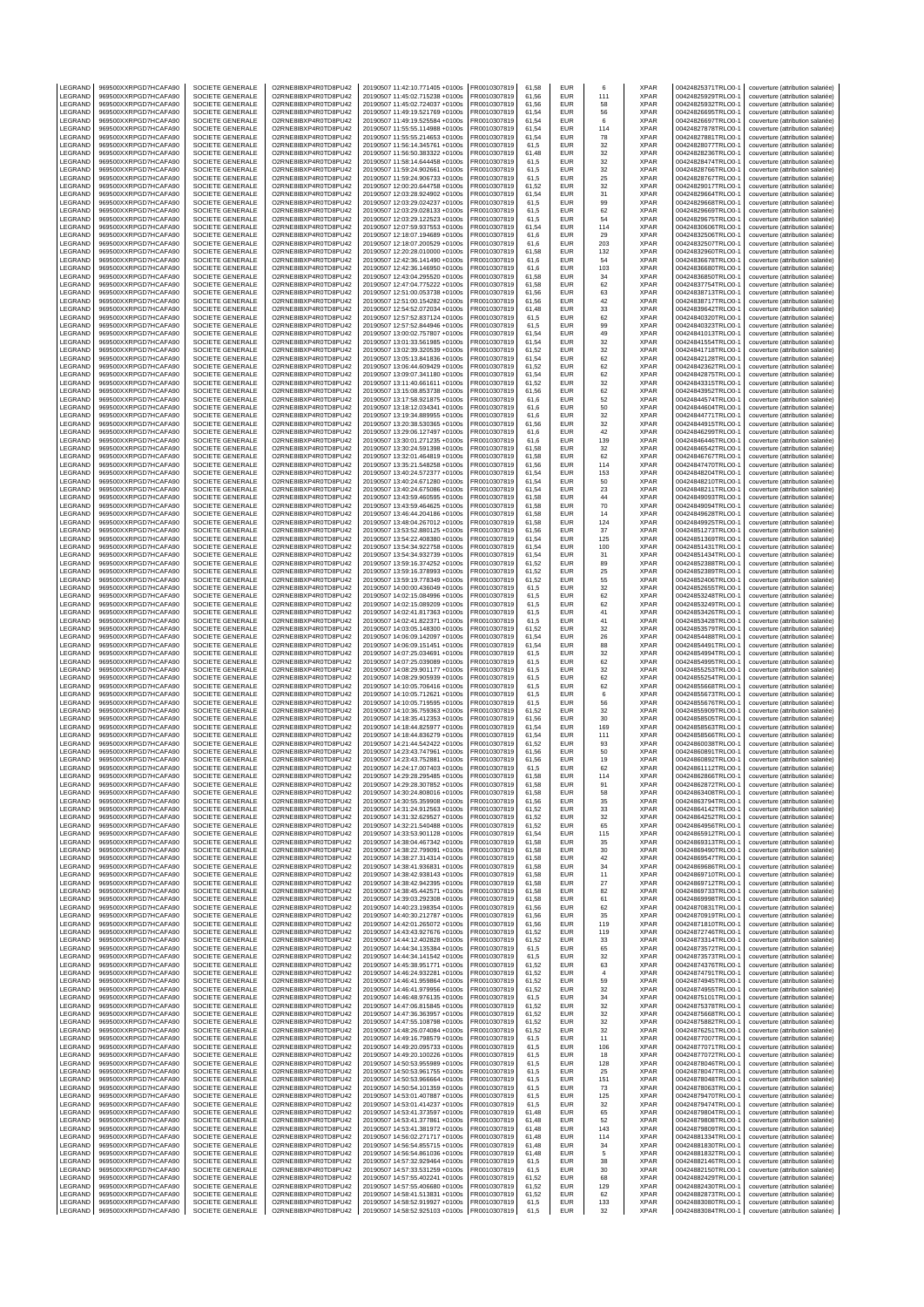| LEGRAND            | 969500XXRPGD7HCAFA90                         | SOCIETE GENERALE                            | O2RNE8IBXP4R0TD8PU42                         | 20190507 14:58:53.323752 +0100s                                    | FR0010307819                 | 61,5           | EUR                      | 45                 | <b>XPAR</b>                | 00424883118TRLO0-1                       | couverture (attribution salariée)                                      |
|--------------------|----------------------------------------------|---------------------------------------------|----------------------------------------------|--------------------------------------------------------------------|------------------------------|----------------|--------------------------|--------------------|----------------------------|------------------------------------------|------------------------------------------------------------------------|
| LEGRAND<br>LEGRAND | 969500XXRPGD7HCAFA90<br>969500XXRPGD7HCAFA90 | SOCIETE GENERALE<br>SOCIETE GENERALE        | O2RNE8IBXP4R0TD8PU42<br>O2RNE8IBXP4R0TD8PU42 | 20190507 14:59:09.875374 +0100s<br>20190507 15:00:23.541536 +0100s | FR0010307819<br>R0010307819  | 61.48<br>61,48 | <b>FUR</b><br>EUR        | 32<br>107          | <b>XPAR</b><br>XPAR        | 00424883264TRLO0-1<br>00424884051TRLO0-1 | couverture (attribution salariée)<br>couverture (attribution salariée) |
| LEGRAND            | 969500XXRPGD7HCAFA90                         | SOCIETE GENERALE                            | O2RNE8IBXP4R0TD8PU42                         | 20190507 15:00:23.546702 +0100s                                    | FR0010307819                 | 61,48          | <b>EUR</b>               | 62                 | <b>XPAR</b>                | 00424884052TRLO0-1                       | couverture (attribution salariée)                                      |
| LEGRAND            | 969500XXRPGD7HCAFA90                         | <b>SOCIETE GENERALE</b>                     | O2RNE8IBXP4R0TD8PU42                         | 20190507 15:00:23.551208 +0100s                                    | FR0010307819                 | 61.48          | EUR                      | 63                 | <b>XPAR</b>                | 00424884053TRLO0-1                       | couverture (attribution salariée)                                      |
| LEGRAND            | 969500XXRPGD7HCAFA90                         | SOCIETE GENERALE                            | O2RNE8IBXP4R0TD8PU42                         | 20190507 15:00:30.530526 +0100s                                    | FR0010307819                 | 61,5           | EUR                      | 73                 | XPAR                       | 00424884127TRLO0-1                       | couverture (attribution salariée)                                      |
| LEGRAND            | 969500XXRPGD7HCAFA90                         | <b>SOCIETE GENERALE</b>                     | O2RNE8IBXP4R0TD8PU42                         | 20190507 15:00:30.535009 +0100s                                    | FR0010307819                 | 61.5           | EUR                      | 34                 | <b>XPAR</b>                | 00424884129TRLO0-1                       | couverture (attribution salariée)                                      |
| LEGRAND<br>LEGRAND | 969500XXRPGD7HCAFA90<br>969500XXRPGD7HCAFA90 | SOCIETE GENERALE<br>SOCIETE GENERALE        | O2RNE8IBXP4R0TD8PU42<br>O2RNE8IBXP4R0TD8PU42 | 20190507 15:00:31.030718 +0100s<br>20190507 15:00:41.851794 +0100s | R0010307819<br>FR0010307819  | 61,5<br>61.5   | EUR<br>EUR               | 53<br>86           | XPAR<br><b>XPAR</b>        | 00424884131TRLO0-1<br>00424884226TRLO0-  | couverture (attribution salariée)<br>couverture (attribution salariée) |
| LEGRAND            | 969500XXRPGD7HCAFA90                         | SOCIETE GENERALE                            | O2RNE8IBXP4R0TD8PU42                         | 20190507 15:00:41.857101 +0100s                                    | R0010307819                  | 61,5           | EUR                      | 59                 | XPAR                       | 00424884227TRLO0-                        | couverture (attribution salariée)                                      |
| LEGRAND            | 969500XXRPGD7HCAFA90                         | <b>SOCIETE GENERALE</b>                     | O2RNE8IBXP4R0TD8PU42                         | 20190507 15:00:41.862129 +0100s                                    | FR0010307819                 | 61,5           | EUR                      | 65                 | <b>XPAR</b>                | 00424884228TRLO0-1                       | couverture (attribution salariée)                                      |
| LEGRAND            | 969500XXRPGD7HCAFA90                         | SOCIETE GENERALE                            | O2RNE8IBXP4R0TD8PU42                         | 20190507 15:00:42.052620 +0100s                                    | R0010307819                  | 61,5           | <b>EUR</b>               | 80                 | XPAR                       | 00424884239TRLO0-1                       | couverture (attribution salariée)                                      |
| LEGRAND            | 969500XXRPGD7HCAFA90                         | SOCIETE GENERALE                            | O2RNE8IBXP4R0TD8PU42                         | 20190507 15:00:42.057744 +0100s                                    | FR0010307819                 | 61.5           | EUR                      | 125                | <b>XPAR</b>                | 00424884243TRLO0-1                       | couverture (attribution salariée)<br>couverture (attribution salariée) |
| LEGRAND<br>LEGRAND | 969500XXRPGD7HCAFA90<br>969500XXRPGD7HCAFA90 | SOCIETE GENERALE<br>SOCIETE GENERALE        | O2RNE8IBXP4R0TD8PU42<br>O2RNE8IBXP4R0TD8PU42 | 20190507 15:00:42.061755 +0100s<br>20190507 15:00:42.065746 +0100s | FR0010307819<br>FR0010307819 | 61,5<br>61,5   | EUR<br>EUR               | 100<br>35          | XPAR<br><b>XPAR</b>        | 00424884244TRLO0-1<br>00424884246TRLO0-1 | couverture (attribution salariée)                                      |
| LEGRAND            | 969500XXRPGD7HCAFA90                         | SOCIETE GENERALE                            | O2RNE8IBXP4R0TD8PU42                         | 20190507 15:00:46.569072 +0100s                                    | FR0010307819                 | 61,48          | EUR                      | 62                 | XPAR                       | 00424884313TRLO0-1                       | couverture (attribution salariée)                                      |
| LEGRAND            | 969500XXRPGD7HCAFA90                         | SOCIETE GENERALE                            | O2RNE8IBXP4R0TD8PU42                         | 20190507 15:01:01.800632 +0100s                                    | FR0010307819                 | 61,5           | EUR                      | 97                 | <b>XPAR</b>                | 00424884497TRLO0-                        | couverture (attribution salariée)                                      |
| LEGRAND            | 969500XXRPGD7HCAFA90                         | SOCIETE GENERALE                            | O2RNE8IBXP4R0TD8PU42                         | 20190507 15:01:01.805961 +0100s                                    | R0010307819                  | 61,5           | EUR                      | 66                 | XPAR                       | 00424884498TRLO0-1                       | couverture (attribution salariée)                                      |
| LEGRAND<br>LEGRAND | 969500XXRPGD7HCAFA90<br>969500XXRPGD7HCAFA90 | <b>SOCIETE GENERALE</b><br>SOCIETE GENERALE | O2RNE8IBXP4R0TD8PU42<br>O2RNE8IBXP4R0TD8PU42 | 20190507 15:01:15.339874 +0100s<br>20190507 15:01:15.345262 +0100s | FR0010307819<br>FR0010307819 | 61,48<br>61,48 | EUR<br>EUR               | 33<br>59           | <b>XPAR</b><br>XPAR        | 00424884658TRLO0-<br>00424884659TRLO0-1  | couverture (attribution salariée)<br>couverture (attribution salariée) |
| LEGRAND            | 969500XXRPGD7HCAFA90                         | SOCIETE GENERALE                            | O2RNE8IBXP4R0TD8PU42                         | 20190507 15:01:15.440638 +0100s                                    | FR0010307819                 | 61,48          | <b>EUR</b>               | 44                 | XPAR                       | 00424884660TRLO0-                        | couverture (attribution salariée)                                      |
| <b>FGRAND</b>      | 969500XXRPGD7HCAFA90                         | SOCIETE GENERALE                            | O2RNE8IBXP4R0TD8PU42                         | 20190507 15:01:39.896754 +0100s                                    | R0010307819                  | 61,46          | EUR                      | 10                 | <b>XPAR</b>                | 00424884881TRLO0-1                       | couverture (attribution salariée)                                      |
| LEGRAND            | 969500XXRPGD7HCAFA90                         | SOCIETE GENERALE                            | O2RNE8IBXP4R0TD8PU42                         | 20190507 15:01:39.901361 +0100s                                    | FR0010307819                 | 61,46          | <b>EUR</b>               | 23                 | <b>XPAR</b>                | 00424884882TRLO0-                        | couverture (attribution salariée)                                      |
| LEGRAND            | 969500XXRPGD7HCAFA90                         | SOCIETE GENERALE<br><b>SOCIETE GENERALE</b> | O2RNE8IBXP4R0TD8PU42<br>O2RNE8IBXP4R0TD8PU42 | 20190507 15:01:39.905772 +0100s<br>20190507 15:01:41.195443 +0100s | FR0010307819                 | 61,46          | EUR<br>EUR               | 32                 | XPAR<br><b>XPAR</b>        | 00424884883TRLO0-1                       | couverture (attribution salariée)                                      |
| LEGRAND<br>LEGRAND | 969500XXRPGD7HCAFA90<br>969500XXRPGD7HCAFA90 | SOCIETE GENERALE                            | O2RNE8IBXP4R0TD8PU42                         | 20190507 15:01:42.003421 +0100s                                    | FR0010307819<br>R0010307819  | 61,46<br>61,46 | EUR                      | 29<br>$\mathbf{1}$ | XPAR                       | 00424884899TRLO0-<br>00424884905TRLO0-   | couverture (attribution salariée)<br>couverture (attribution salariée) |
| LEGRAND            | 969500XXRPGD7HCAFA90                         | SOCIETE GENERALE                            | O2RNE8IBXP4R0TD8PU42                         | 20190507 15:01:42.008434 +0100s                                    | FR0010307819                 | 61,46          | EUR                      | 15                 | XPAR                       | 00424884906TRLO0-                        | couverture (attribution salariée)                                      |
| LEGRAND            | 969500XXRPGD7HCAFA90                         | SOCIETE GENERALE                            | O2RNE8IBXP4R0TD8PU42                         | 20190507 15:02:12.671621 +0100s                                    | FR0010307819                 | 61.44          | <b>EUR</b>               | 36                 | <b>XPAR</b>                | 00424885287TRLO0-                        | couverture (attribution salariée)                                      |
| LEGRAND            | 969500XXRPGD7HCAFA90                         | SOCIETE GENERALE                            | O2RNE8IBXP4R0TD8PU42                         | 20190507 15:02:12.678026 +0100s                                    | R0010307819                  | 61,44          | <b>EUR</b>               | 33                 | XPAR                       | 00424885288TRLO0-1                       | couverture (attribution salariée)                                      |
| LEGRAND<br>LEGRAND | 969500XXRPGD7HCAFA90<br>969500XXRPGD7HCAFA90 | SOCIETE GENERALE<br>SOCIETE GENERALE        | O2RNE8IBXP4R0TD8PU42<br>O2RNE8IBXP4R0TD8PU42 | 20190507 15:02:12.684706 +0100s<br>20190507 15:02:12.688997 +0100s | FR0010307819<br>FR0010307819 | 61.44<br>61,44 | EUR<br>EUR               | 60<br>3            | <b>XPAR</b><br>XPAR        | 00424885289TRLO0-1<br>00424885290TRLO0-  | couverture (attribution salariée)<br>couverture (attribution salariée) |
| LEGRAND            | 969500XXRPGD7HCAFA90                         | <b>SOCIETE GENERALE</b>                     | O2RNE8IBXP4R0TD8PU42                         | 20190507 15:03:39.379036 +0100s                                    | FR0010307819                 | 61.44          | EUR                      | 97                 | <b>XPAR</b>                | 00424886315TRLO0-1                       | couverture (attribution salariée)                                      |
| LEGRAND            | 969500XXRPGD7HCAFA90                         | SOCIETE GENERALE                            | O2RNE8IBXP4R0TD8PU42                         | 20190507 15:03:39.390613 +0100s                                    | R0010307819                  | 61,44          | EUR                      | 113                | XPAR                       | 00424886317TRLO0-1                       | couverture (attribution salariée)                                      |
| LEGRAND            | 969500XXRPGD7HCAFA90                         | SOCIETE GENERALE                            | O2RNE8IBXP4R0TD8PU42                         | 20190507 15:03:39.396279 +0100s                                    | FR0010307819                 | 61.44          | EUR                      | 48                 | <b>XPAR</b>                | 00424886318TRLO0-                        | couverture (attribution salariée)                                      |
| LEGRAND<br>LEGRAND | 969500XXRPGD7HCAFA90<br>969500XXRPGD7HCAFA90 | SOCIETE GENERALE<br><b>SOCIETE GENERALE</b> | O2RNE8IBXP4R0TD8PU42<br>O2RNE8IBXP4R0TD8PU42 | 20190507 15:03:39.401586 +0100s<br>20190507 15:03:39.477252 +0100s | R0010307819<br>FR0010307819  | 61,44<br>61.44 | EUR<br>EUR               | 70<br>39           | XPAR<br><b>XPAR</b>        | 00424886319TRLO0-<br>00424886326TRLO0-1  | couverture (attribution salariée)<br>couverture (attribution salariée) |
| LEGRAND            | 969500XXRPGD7HCAFA90                         | SOCIETE GENERALE                            | O2RNE8IBXP4R0TD8PU42                         | 20190507 15:03:39.783807 +0100s                                    | R0010307819                  | 61,44          | <b>EUR</b>               | 115                | XPAR                       | 00424886329TRLO0-1                       | couverture (attribution salariée)                                      |
| LEGRAND            | 969500XXRPGD7HCAFA90                         | SOCIETE GENERALE                            | O2RNE8IBXP4R0TD8PU42                         | 20190507 15:03:39.789161 +0100s                                    | FR0010307819                 | 61.44          | <b>EUR</b>               | 163                | <b>XPAR</b>                | 00424886330TRLO0-                        | couverture (attribution salariée)                                      |
| LEGRAND            | 969500XXRPGD7HCAFA90                         | SOCIETE GENERALE                            | O2RNE8IBXP4R0TD8PU42                         | 20190507 15:04:11.446088 +0100s                                    | FR0010307819                 | 61,42          | EUR                      | 32                 | XPAR                       | 00424886701TRLO0-                        | couverture (attribution salariée)                                      |
| LEGRAND            | 969500XXRPGD7HCAFA90                         | <b>SOCIETE GENERALE</b>                     | O2RNE8IBXP4R0TD8PU42<br>O2RNE8IBXP4R0TD8PU42 | 20190507 15:04:11.451879 +0100s<br>20190507 15:04:11.468545 +0100s | FR0010307819                 | 61,42          | EUR<br>EUR               | 18                 | <b>XPAR</b>                | 00424886702TRLO0-1                       | couverture (attribution salariée)                                      |
| LEGRAND<br>LEGRAND | 969500XXRPGD7HCAFA90<br>969500XXRPGD7HCAFA90 | SOCIETE GENERALE<br>SOCIETE GENERALE        | O2RNE8IBXP4R0TD8PU42                         | 20190507 15:04:11.946665 +0100s                                    | FR0010307819<br>FR0010307819 | 61,42<br>61,44 | EUR                      | 45<br>226          | XPAR<br><b>XPAR</b>        | 00424886707TRLO0-1<br>00424886720TRLO0-1 | couverture (attribution salariée)<br>couverture (attribution salariée) |
| LEGRAND            | 969500XXRPGD7HCAFA90                         | SOCIETE GENERALE                            | O2RNE8IBXP4R0TD8PU42                         | 20190507 15:04:11.951336 +0100s                                    | R0010307819                  | 61,44          | EUR                      | 125                | XPAR                       | 00424886722TRLO0-1                       | couverture (attribution salariée)                                      |
| LEGRAND            | 969500XXRPGD7HCAFA90                         | <b>SOCIETE GENERALE</b>                     | O2RNE8IBXP4R0TD8PU42                         | 20190507 15:04:11.955655 +0100s                                    | FR0010307819                 | 61,44          | EUR                      | 3                  | <b>XPAR</b>                | 00424886723TRLO0-1                       | couverture (attribution salariée)                                      |
| LEGRAND            | 969500XXRPGD7HCAFA90                         | SOCIETE GENERALE                            | O2RNE8IBXP4R0TD8PU42                         | 20190507 15:04:23.291851 +0100s                                    | FR0010307819                 | 61,42          | EUR                      | 101                | XPAR                       | 00424886901TRLO0-1                       | couverture (attribution salariée)                                      |
| LEGRAND<br>LEGRAND | 969500XXRPGD7HCAFA90                         | SOCIETE GENERALE                            | O2RNE8IBXP4R0TD8PU42<br>O2RNE8IBXP4R0TD8PU42 | 20190507 15:04:23.295826 +0100s<br>20190507 15:04:23.300224 +0100s | FR0010307819                 | 61,42          | <b>EUR</b><br>EUR        | 11                 | <b>XPAR</b><br><b>XPAR</b> | 00424886902TRLO0-                        | couverture (attribution salariée)                                      |
| LEGRAND            | 969500XXRPGD7HCAFA90<br>969500XXRPGD7HCAFA90 | SOCIETE GENERALE<br>SOCIETE GENERALE        | O2RNE8IBXP4R0TD8PU42                         | 20190507 15:04:28.901225 +0100s                                    | R0010307819<br>FR0010307819  | 61,42<br>61,42 | EUR                      | 21<br>125          | <b>XPAR</b>                | 00424886903TRLO0-1<br>00424887169TRLO0-  | couverture (attribution salariée)<br>couverture (attribution salariée) |
| LEGRAND            | 969500XXRPGD7HCAFA90                         | SOCIETE GENERALE                            | O2RNE8IBXP4R0TD8PU42                         | 20190507 15:04:28.999832 +0100s                                    | FR0010307819                 | 61,42          | EUR                      | 60                 | <b>XPAR</b>                | 00424887173TRLO0-1                       | couverture (attribution salariée)                                      |
| LEGRAND            | 969500XXRPGD7HCAFA90                         | SOCIETE GENERALE                            | O2RNE8IBXP4R0TD8PU42                         | 20190507 15:04:34.321921 +0100s                                    | FR0010307819                 | 61,42          | EUR                      | 92                 | <b>XPAR</b>                | 00424887320TRLO0-1                       | couverture (attribution salariée)                                      |
| LEGRAND            | 969500XXRPGD7HCAFA90                         | SOCIETE GENERALE                            | O2RNE8IBXP4R0TD8PU42                         | 20190507 15:04:34.328465 +0100s                                    | R0010307819                  | 61,42          | EUR                      | 84                 | XPAR                       | 00424887322TRLO0-1                       | couverture (attribution salariée)                                      |
| LEGRAND<br>LEGRAND | 969500XXRPGD7HCAFA90<br>969500XXRPGD7HCAFA90 | SOCIETE GENERALE<br><b>SOCIETE GENERALE</b> | O2RNE8IBXP4R0TD8PU42<br>O2RNE8IBXP4R0TD8PU42 | 20190507 15:05:28.922311 +0100s<br>20190507 15:05:38.446137 +0100s | R0010307819<br>FR0010307819  | 61,42<br>61,42 | EUR<br><b>EUR</b>        | 125<br>72          | XPAR<br><b>XPAR</b>        | 00424887923TRLO0-<br>00424888048TRLO0-1  | couverture (attribution salariée)<br>couverture (attribution salariée) |
| LEGRAND            | 969500XXRPGD7HCAFA90                         | SOCIETE GENERALE                            | O2RNE8IBXP4R0TD8PU42                         | 20190507 15:06:11.716754 +0100s                                    | R0010307819                  | 61,4           | EUR                      | 600                | XPAR                       | 00424888347TRLO0-1                       | couverture (attribution salariée)                                      |
| LEGRAND            | 969500XXRPGD7HCAFA90                         | SOCIETE GENERALE                            | O2RNE8IBXP4R0TD8PU42                         | 20190507 15:06:11.818579 +0100s                                    | FR0010307819                 | 61.4           | EUR                      | 400                | <b>XPAR</b>                | 00424888349TRLO0-1                       | couverture (attribution salariée)                                      |
| LEGRAND            | 969500XXRPGD7HCAFA90                         | SOCIETE GENERALE                            | O2RNE8IBXP4R0TD8PU42                         | 20190507 15:06:11.823633 +0100s                                    | FR0010307819                 | 61,4           | EUR                      | 400                | XPAR                       | 00424888353TRLO0-                        | couverture (attribution salariée)                                      |
| LEGRAND            | 969500XXRPGD7HCAFA90                         | <b>SOCIETE GENERALE</b>                     | O2RNE8IBXP4R0TD8PU42                         | 20190507 15:06:11.828010 +0100s                                    | FR0010307819                 | 61.4           | EUR                      | 600                | <b>XPAR</b>                | 00424888356TRLO0-1                       | couverture (attribution salariée)                                      |
| LEGRAND<br>LEGRAND | 969500XXRPGD7HCAFA90<br>969500XXRPGD7HCAFA90 | SOCIETE GENERALE<br>SOCIETE GENERALE        | O2RNE8IBXP4R0TD8PU42<br>O2RNE8IBXP4R0TD8PU42 | 20190507 15:06:11.832128 +0100s<br>20190507 15:06:11.836171 +0100s | R0010307819<br>FR0010307819  | 61,4<br>61.4   | EUR<br>EUR               | 106<br>88          | XPAR<br><b>XPAR</b>        | 00424888360TRLO0-1<br>00424888362TRLO0-  | couverture (attribution salariée)<br>couverture (attribution salariée) |
| LEGRAND            | 969500XXRPGD7HCAFA90                         | SOCIETE GENERALE                            | O2RNE8IBXP4R0TD8PU42                         | 20190507 15:06:11.860338 +0100s                                    | FR0010307819                 | 61,4           | EUR                      | 51                 | XPAR                       | 00424888371TRLO0-                        | couverture (attribution salariée)                                      |
| LEGRAND            | 969500XXRPGD7HCAFA90                         | <b>SOCIETE GENERALE</b>                     | O2RNE8IBXP4R0TD8PU42                         | 20190507 15:06:11.864455 +0100s                                    | FR0010307819                 | 61.4           | EUR                      | 54                 | <b>XPAR</b>                | 00424888372TRLO0-1                       | couverture (attribution salariée)                                      |
| LEGRAND            | 969500XXRPGD7HCAFA90                         | SOCIETE GENERALE                            | O2RNE8IBXP4R0TD8PU42                         | 20190507 15:06:12.340825 +0100s                                    | R0010307819                  | 61,4           | <b>EUR</b>               | 119                | XPAR                       | 00424888389TRLO0-1                       | couverture (attribution salariée)                                      |
| LEGRAND<br>LEGRAND | 969500XXRPGD7HCAFA90<br>969500XXRPGD7HCAFA90 | SOCIETE GENERALE<br>SOCIETE GENERALE        | O2RNE8IBXP4R0TD8PU42<br>O2RNE8IBXP4R0TD8PU42 | 20190507 15:06:12.345721 +0100s<br>20190507 15:06:12.350280 +0100s | FR0010307819<br>FR0010307819 | 61.4<br>61,4   | <b>EUR</b><br>EUR        | 100<br>202         | <b>XPAR</b><br><b>XPAR</b> | 00424888390TRLO0-1<br>00424888391TRLO0-  | couverture (attribution salariée)<br>couverture (attribution salariée) |
| LEGRAND            | 969500XXRPGD7HCAFA90                         | SOCIETE GENERALE                            | O2RNE8IBXP4R0TD8PU42                         | 20190507 15:06:12.354831 +0100s                                    | FR0010307819                 | 61,4           | EUR                      | 10                 | <b>XPAR</b>                | 00424888392TRLO0-                        | couverture (attribution salariée)                                      |
| LEGRAND            | 969500XXRPGD7HCAFA90                         | SOCIETE GENERALE                            | O2RNE8IBXP4R0TD8PU42                         | 20190507 15:06:14.124139 +0100s                                    | FR0010307819                 | 61,42          | EUR                      | 284                | XPAR                       | 00424888419TRLO0-1                       | couverture (attribution salariée)                                      |
| LEGRAND            | 969500XXRPGD7HCAFA90                         | SOCIETE GENERALE                            | O2RNE8IBXP4R0TD8PU42                         | 20190507 15:06:14.225105 +0100s                                    | FR0010307819                 | 61,42          | EUR                      | 100                | <b>XPAR</b>                | 00424888422TRLO0-1                       | couverture (attribution salariée)                                      |
| LEGRAND<br>LEGRAND | 969500XXRPGD7HCAFA90<br>969500XXRPGD7HCAFA90 | SOCIETE GENERALE<br>SOCIETE GENERALE        | O2RNE8IBXP4R0TD8PU42<br>O2RNE8IBXP4R0TD8PU42 | 20190507 15:06:14.230745 +0100s                                    | R0010307819<br>FR0010307819  | 61,42<br>61,46 | EUR<br>EUR               | $77\,$<br>507      | XPAR<br><b>XPAR</b>        | 00424888425TRLO0-1<br>00424888812TRLO0-  | couverture (attribution salariée)                                      |
| LEGRAND            | 969500XXRPGD7HCAFA90                         | SOCIETE GENERALE                            | O2RNE8IBXP4R0TD8PU42                         | 20190507 15:06:51.304778 +0100s<br>20190507 15:06:52.007798 +0100s | R0010307819                  | 61,46          | EUR                      | 125                | XPAR                       | 00424888825TRLO0-1                       | couverture (attribution salariée)<br>couverture (attribution salariée) |
| LEGRAND            | 969500XXRPGD7HCAFA90                         | SOCIETE GENERALE                            | O2RNE8IBXP4R0TD8PU42                         | 20190507 15:07:00.828092 +0100s                                    | FR0010307819                 | 61,46          | EUR                      | 63                 | <b>XPAR</b>                | 00424888921TRLO0-                        | couverture (attribution salariée)                                      |
| LEGRAND            | 969500XXRPGD7HCAFA90                         | SOCIETE GENERALE                            | O2RNE8IBXP4R0TD8PU42                         | 20190507 15:07:15.469614 +0100s                                    | R0010307819                  | 61,46          | EUR                      | 125                | <b>XPAR</b>                | 00424889314TRLO0-1                       | couverture (attribution salariée)                                      |
| LEGRAND<br>LEGRAND | 969500XXRPGD7HCAFA90<br>969500XXRPGD7HCAFA90 | SOCIETE GENERALE<br>SOCIETE GENERALE        | O2RNE8IBXP4R0TD8PU42<br>O2RNE8IBXP4R0TD8PU42 | 20190507 15:07:15.474240 +0100s<br>20190507 15:07:15.570347 +0100s | FR0010307819<br>FR0010307819 | 61,46<br>61,46 | EUR<br>EUR               | 189<br>9           | <b>XPAR</b><br>XPAR        | 00424889315TRLO0-<br>00424889316TRLO0-1  | couverture (attribution salariée)<br>couverture (attribution salariée) |
| LEGRAND            | 969500XXRPGD7HCAFA90                         | SOCIETE GENERALE                            | O2RNE8IBXP4R0TD8PU42                         | 20190507 15:07:16.572084 +0100s                                    | FR0010307819                 | 61,48          | EUR                      | 22                 | <b>XPAR</b>                | 00424889322TRLO0-1                       | couverture (attribution salariée)                                      |
| LEGRAND            | 969500XXRPGD7HCAFA90                         | SOCIETE GENERALE                            | O2RNE8IBXP4R0TD8PU42                         | 20190507 15:07:16.576791 +0100s                                    | FR0010307819                 | 61.48          | <b>EUR</b>               | 125                | <b>XPAR</b>                | 00424889323TRLO0-                        | couverture (attribution salariée)                                      |
| LEGRAND            | 969500XXRPGD7HCAFA90                         | SOCIETE GENERALE                            | O2RNE8IBXP4R0TD8PU42                         | 20190507 15:07:16.581296 +0100s                                    | FR0010307819                 | 61,48          | EUR                      | 328                | XPAR                       | 00424889324TRLO0-                        | couverture (attribution salariée)                                      |
| LEGRAND            | 969500XXRPGD7HCAFA90                         | <b>SOCIETE GENERALE</b>                     | O2RNE8IBXP4R0TD8PU42                         | 20190507 15:07:16.585940 +0100s                                    | FR0010307819                 | 61.48          | <b>EUR</b>               | 170                | <b>XPAR</b>                | 00424889325TRLO0-1                       | couverture (attribution salariée)                                      |
| LEGRAND<br>LEGRAND | 969500XXRPGD7HCAFA90<br>969500XXRPGD7HCAFA90 | SOCIETE GENERALE<br>SOCIETE GENERALE        | O2RNE8IBXP4R0TD8PU42<br>O2RNE8IBXP4R0TD8PU42 | 20190507 15:07:26.900802 +0100s<br>20190507 15:07:36.113067 +0100s | R0010307819<br>FR0010307819  | 61,46<br>61.44 | EUR<br><b>EUR</b>        | 118<br>11          | XPAR<br><b>XPAR</b>        | 00424889463TRLO0-1<br>00424889529TRLO0-1 | couverture (attribution salariée)<br>couverture (attribution salariée) |
| LEGRAND            | 969500XXRPGD7HCAFA90                         |                                             | O2RNE8IBXP4R0TD8PU42                         | 20190507 15:07:36.117880 +0100s                                    |                              |                |                          |                    |                            |                                          |                                                                        |
| LEGRAND            |                                              |                                             |                                              |                                                                    | FR0010307819                 | 61,44          |                          |                    |                            |                                          | couverture (attribution salariée)                                      |
| LEGRAND            | 969500XXRPGD7HCAFA90                         | SOCIETE GENERALE<br>SOCIETE GENERALE        | O2RNE8IBXP4R0TD8PU42                         | 20190507 15:08:00.249025 +0100s                                    | FR0010307819                 | 61.44          | EUR<br>EUR               | 21<br>5            | XPAR<br><b>XPAR</b>        | 00424889530TRLO0-1<br>00424889759TRLO0-1 | couverture (attribution salariée)                                      |
|                    | 969500XXRPGD7HCAFA90                         | SOCIETE GENERALE                            | O2RNE8IBXP4R0TD8PU42                         | 20190507 15:08:00.253928 +0100s                                    | R0010307819                  | 61,44          | EUR                      | 18                 | XPAR                       | 00424889761TRLO0-1                       | couverture (attribution salariée)                                      |
| LEGRAND            | 969500XXRPGD7HCAFA90                         | SOCIETE GENERALE                            | O2RNE8IBXP4R0TD8PU42                         | 20190507 15:08:00.263301 +0100s                                    | FR0010307819                 | 61.44          | <b>EUR</b>               | 10                 | <b>XPAR</b>                | 00424889763TRLO0-1                       | couverture (attribution salariée)                                      |
| LEGRAND<br>LEGRAND | 969500XXRPGD7HCAFA90<br>969500XXRPGD7HCAFA90 | SOCIETE GENERALE<br>SOCIETE GENERALE        | O2RNE8IBXP4R0TD8PU42                         | 20190507 15:08:00.272390 +0100s                                    | FR0010307819<br>FR0010307819 | 61,44<br>61.5  | EUR                      | 32<br>60           | <b>XPAR</b>                | 00424889765TRLO0-1<br>00424891082TRLO0-1 | couverture (attribution salariée)                                      |
| LEGRAND            | 969500XXRPGD7HCAFA90                         | SOCIETE GENERALE                            | O2RNE8IBXP4R0TD8PU42<br>O2RNE8IBXP4R0TD8PU42 | 20190507 15:10:12.014677 +0100s<br>20190507 15:10:12.032410 +0100s | FR0010307819                 | 61,5           | EUR<br><b>EUR</b>        | 56                 | <b>XPAR</b><br>XPAR        | 00424891095TRLO0-1                       | couverture (attribution salariée)<br>couverture (attribution salariée) |
| LEGRAND            | 969500XXRPGD7HCAFA90                         | SOCIETE GENERALE                            | O2RNE8IBXP4R0TD8PU42                         | 20190507 15:10:12.043152 +0100s                                    | FR0010307819                 | 61,5           | <b>FUR</b>               | 205                | <b>XPAR</b>                | 00424891102TRLO0-1                       | couverture (attribution salariée)                                      |
| LEGRAND            | 969500XXRPGD7HCAFA90                         | SOCIETE GENERALE                            | O2RNE8IBXP4R0TD8PU42                         | 20190507 15:10:12.217578 +0100s                                    | FR0010307819                 | 61,5           | <b>EUR</b>               | 32                 | <b>XPAR</b>                | 00424891119TRLO0-1                       | couverture (attribution salariée)                                      |
| LEGRAND<br>LEGRAND | 969500XXRPGD7HCAFA90<br>969500XXRPGD7HCAFA90 | SOCIETE GENERALE<br>SOCIETE GENERALE        | O2RNE8IBXP4R0TD8PU42<br>O2RNE8IBXP4R0TD8PU42 | 20190507 15:10:57.817013 +0100s<br>20190507 15:10:57.820807 +0100s | FR0010307819<br>FR0010307819 | 61,5<br>61,5   | EUR<br><b>EUR</b>        | 32<br>58           | <b>XPAR</b><br><b>XPAR</b> | 00424891641TRLO0-1<br>00424891642TRLO0-1 | couverture (attribution salariée)<br>couverture (attribution salariée) |
| LEGRAND            | 969500XXRPGD7HCAFA90                         | SOCIETE GENERALE                            | O2RNE8IBXP4R0TD8PU42                         | 20190507 15:11:20.348307 +0100s                                    | FR0010307819                 | 61,48          | <b>EUR</b>               | 32                 | <b>XPAR</b>                | 00424891898TRLO0-1                       | couverture (attribution salariée)                                      |
| LEGRAND            | 969500XXRPGD7HCAFA90                         | SOCIETE GENERALE                            | O2RNE8IBXP4R0TD8PU42                         | 20190507 15:11:20.352702 +0100s                                    | FR0010307819                 | 61,48          | <b>EUR</b>               | 32                 | <b>XPAR</b>                | 00424891900TRLO0-1                       | couverture (attribution salariée)                                      |
| LEGRAND            | 969500XXRPGD7HCAFA90                         | SOCIETE GENERALE                            | O2RNE8IBXP4R0TD8PU42                         | 20190507 15:12:21.377886 +0100s                                    | FR0010307819                 | 61,46          | <b>EUR</b>               | 62                 | <b>XPAR</b>                | 00424892474TRLO0-1                       | couverture (attribution salariée)                                      |
| LEGRAND<br>LEGRAND | 969500XXRPGD7HCAFA90<br>969500XXRPGD7HCAFA90 | SOCIETE GENERALE<br>SOCIETE GENERALE        | O2RNE8IBXP4R0TD8PU42<br>O2RNE8IBXP4R0TD8PU42 | 20190507 15:12:21.382618 +0100s<br>20190507 15:12:21.475852 +0100s | FR0010307819<br>FR0010307819 | 61,46<br>61.46 | <b>EUR</b><br><b>EUR</b> | 63<br>32           | XPAR<br><b>XPAR</b>        | 00424892476TRLO0-1<br>00424892490TRLO0-1 | couverture (attribution salariée)<br>couverture (attribution salariée) |
| LEGRAND            | 969500XXRPGD7HCAFA90                         | SOCIETE GENERALE                            | O2RNE8IBXP4R0TD8PU42                         | 20190507 15:12:52.834535 +0100s                                    | FR0010307819                 | 61,42          | <b>EUR</b>               | 32                 | <b>XPAR</b>                | 00424892918TRLO0-1                       | couverture (attribution salariée)                                      |
| LEGRAND            | 969500XXRPGD7HCAFA90                         | SOCIETE GENERALE                            | O2RNE8IBXP4R0TD8PU42                         | 20190507 15:12:52.838879 +0100s                                    | FR0010307819                 | 61,42          | <b>EUR</b>               | 32                 | <b>XPAR</b>                | 00424892920TRLO0-1                       | couverture (attribution salariée)                                      |
| LEGRAND            | 969500XXRPGD7HCAFA90                         | SOCIETE GENERALE                            | O2RNE8IBXP4R0TD8PU42                         | 20190507 15:13:04.852102 +0100s<br>20190507 15:14:05.775184 +0100s | FR0010307819<br>FR0010307819 | 61,4           | <b>EUR</b>               | 23                 | <b>XPAR</b>                | 00424893001TRLO0-1<br>00424893540TRLO0-1 | couverture (attribution salariée)<br>couverture (attribution salariée) |
| LEGRAND<br>LEGRAND | 969500XXRPGD7HCAFA90<br>969500XXRPGD7HCAFA90 | SOCIETE GENERALE<br>SOCIETE GENERALE        | O2RNE8IBXP4R0TD8PU42<br>O2RNE8IBXP4R0TD8PU42 | 20190507 15:14:19.111403 +0100s                                    | FR0010307819                 | 61,44<br>61,42 | EUR<br>EUR               | 52<br>65           | <b>XPAR</b><br><b>XPAR</b> | 00424893765TRLO0-1                       | couverture (attribution salariée)                                      |
| LEGRAND            | 969500XXRPGD7HCAFA90                         | SOCIETE GENERALE                            | O2RNE8IBXP4R0TD8PU42                         | 20190507 15:14:19.118819 +0100s                                    | FR0010307819                 | 61,42          | EUR                      | 117                | <b>XPAR</b>                | 00424893766TRLO0-1                       | couverture (attribution salariée)                                      |
| LEGRAND            | 969500XXRPGD7HCAFA90                         | SOCIETE GENERALE                            | O2RNE8IBXP4R0TD8PU42                         | 20190507 15:14:44.769820 +0100s                                    | FR0010307819                 | 61.42          | <b>EUR</b>               | 58                 | <b>XPAR</b>                | 00424894085TRLO0-1                       | couverture (attribution salariée)                                      |
| LEGRAND<br>LEGRAND | 969500XXRPGD7HCAFA90<br>969500XXRPGD7HCAFA90 | SOCIETE GENERALE                            | O2RNE8IBXP4R0TD8PU42<br>O2RNE8IBXP4R0TD8PU42 | 20190507 15:14:44.773542 +0100s<br>20190507 15:14:44.870544 +0100s | FR0010307819<br>FR0010307819 | 61,42<br>61.42 | EUR                      | 23<br>9            | <b>XPAR</b>                | 00424894088TRLO0-1                       | couverture (attribution salariée)                                      |
| LEGRAND            | 969500XXRPGD7HCAFA90                         | SOCIETE GENERALE<br>SOCIETE GENERALE        | O2RNE8IBXP4R0TD8PU42                         | 20190507 15:15:27.942508 +0100s                                    | FR0010307819                 | 61,4           | EUR<br>EUR               | 1200               | <b>XPAR</b><br><b>XPAR</b> | 00424894090TRLO0-1<br>00424894564TRLO0-1 | couverture (attribution salariée)<br>couverture (attribution salariée) |
| LEGRAND            | 969500XXRPGD7HCAFA90                         | SOCIETE GENERALE                            | O2RNE8IBXP4R0TD8PU42                         | 20190507 15:15:27.947437 +0100s                                    | FR0010307819                 | 61.4           | <b>EUR</b>               | 400                | <b>XPAR</b>                | 00424894565TRLO0-1                       | couverture (attribution salariée)                                      |
| LEGRAND            | 969500XXRPGD7HCAFA90                         | SOCIETE GENERALE                            | O2RNE8IBXP4R0TD8PU42                         | 20190507 15:15:27.951737 +0100s                                    | FR0010307819                 | 61,4           | EUR                      | 377                | <b>XPAR</b>                | 00424894566TRLO0-1                       | couverture (attribution salariée)                                      |
| LEGRAND            | 969500XXRPGD7HCAFA90                         | SOCIETE GENERALE                            | O2RNE8IBXP4R0TD8PU42                         | 20190507 15:15:27.956231 +0100s<br>20190507 15:15:27.960573 +0100s | FR0010307819                 | 61.4           | <b>EUR</b>               | 33                 | <b>XPAR</b>                | 00424894567TRLO0-1                       | couverture (attribution salariée)                                      |
| LEGRAND<br>LEGRAND | 969500XXRPGD7HCAFA90<br>969500XXRPGD7HCAFA90 | SOCIETE GENERALE<br>SOCIETE GENERALE        | O2RNE8IBXP4R0TD8PU42<br>O2RNE8IBXP4R0TD8PU42 | 20190507 15:15:49.988181 +0100s                                    | FR0010307819<br>FR0010307819 | 61,4<br>61,36  | EUR<br><b>EUR</b>        | 32<br>32           | <b>XPAR</b><br><b>XPAR</b> | 00424894568TRLO0-1<br>00424894829TRLO0-1 | couverture (attribution salariée)<br>couverture (attribution salariée) |
| LEGRAND            | 969500XXRPGD7HCAFA90                         | SOCIETE GENERALE                            | O2RNE8IBXP4R0TD8PU42                         | 20190507 15:15:51.392823 +0100s                                    | FR0010307819                 | 61,36          | <b>EUR</b>               | 11                 | <b>XPAR</b>                | 00424894863TRLO0-1                       | couverture (attribution salariée)                                      |
| LEGRAND            | 969500XXRPGD7HCAFA90                         | SOCIETE GENERALE                            | O2RNE8IBXP4R0TD8PU42                         | 20190507 15:16:15.643719 +0100s                                    | FR0010307819                 | 61.34          | <b>EUR</b>               | 32                 | <b>XPAR</b>                | 00424895180TRLO0-1                       | couverture (attribution salariée)                                      |
| LEGRAND<br>LEGRAND | 969500XXRPGD7HCAFA90<br>969500XXRPGD7HCAFA90 | SOCIETE GENERALE<br>SOCIETE GENERALE        | O2RNE8IBXP4R0TD8PU42<br>O2RNE8IBXP4R0TD8PU42 | 20190507 15:16:15.647601 +0100s                                    | FR0010307819<br>FR0010307819 | 61,34<br>61,34 | <b>EUR</b><br><b>EUR</b> | 58                 | <b>XPAR</b><br><b>XPAR</b> | 00424895184TRLO0-1<br>00424896082TRLO0-1 | couverture (attribution salariée)                                      |
| LEGRAND            | 969500XXRPGD7HCAFA90                         | SOCIETE GENERALE                            | O2RNE8IBXP4R0TD8PU42                         | 20190507 15:17:20.770373 +0100s<br>20190507 15:17:20.775535 +0100s | FR0010307819                 | 61,34          | <b>EUR</b>               | 62<br>63           | <b>XPAR</b>                | 00424896084TRLO0-1                       | couverture (attribution salariée)<br>couverture (attribution salariée) |
| LEGRAND            | 969500XXRPGD7HCAFA90                         | SOCIETE GENERALE                            | O2RNE8IBXP4R0TD8PU42                         | 20190507 15:17:53.133708 +0100s                                    | FR0010307819                 | 61,34          | <b>EUR</b>               | 64                 | <b>XPAR</b>                | 00424896487TRLO0-1                       | couverture (attribution salariée)                                      |
| LEGRAND            | 969500XXRPGD7HCAFA90                         | SOCIETE GENERALE                            | O2RNE8IBXP4R0TD8PU42                         | 20190507 15:17:53.138294 +0100s                                    | FR0010307819                 | 61,32          | <b>EUR</b>               | 32                 | <b>XPAR</b>                | 00424896488TRLO0-1                       | couverture (attribution salariée)                                      |
| LEGRAND            | 969500XXRPGD7HCAFA90                         | SOCIETE GENERALE                            | O2RNE8IBXP4R0TD8PU42                         | 20190507 15:18:08.979244 +0100s                                    | FR0010307819                 | 61,34          | <b>EUR</b><br><b>EUR</b> | 33                 | <b>XPAR</b>                | 00424896784TRLO0-1                       | couverture (attribution salariée)                                      |
| LEGRAND<br>LEGRAND | 969500XXRPGD7HCAFA90<br>969500XXRPGD7HCAFA90 | SOCIETE GENERALE<br>SOCIETE GENERALE        | O2RNE8IBXP4R0TD8PU42<br>O2RNE8IBXP4R0TD8PU42 | 20190507 15:18:59.796155 +0100s<br>20190507 15:19:07.514501 +0100s | FR0010307819<br>FR0010307819 | 61,38<br>61.36 | <b>FUR</b>               | 41<br>50           | XPAR<br><b>XPAR</b>        | 00424897854TRLO0-1<br>00424897968TRLO0-1 | couverture (attribution salariée)<br>couverture (attribution salariée) |
| LEGRAND            | 969500XXRPGD7HCAFA90                         | SOCIETE GENERALE                            | O2RNE8IBXP4R0TD8PU42                         | 20190507 15:19:07.518860 +0100s                                    | FR0010307819                 | 61,36          | <b>EUR</b>               | 62                 | <b>XPAR</b>                | 00424897970TRLO0-1                       | couverture (attribution salariée)                                      |
| LEGRAND            | 969500XXRPGD7HCAFA90                         | SOCIETE GENERALE                            | O2RNE8IBXP4R0TD8PU42                         | 20190507 15:19:39.883675 +0100s                                    | FR0010307819                 | 61,38          | EUR                      | 32                 | <b>XPAR</b>                | 00424898316TRLO0-1                       | couverture (attribution salariée)                                      |
| LEGRAND            | 969500XXRPGD7HCAFA90                         | SOCIETE GENERALE                            | O2RNE8IBXP4R0TD8PU42                         | 20190507 15:20:08.744005 +0100s                                    | FR0010307819                 | 61.38          | <b>EUR</b>               | 32                 | <b>XPAR</b>                | 00424898658TRLO0-1                       | couverture (attribution salariée)                                      |
| LEGRAND<br>LEGRAND | 969500XXRPGD7HCAFA90<br>969500XXRPGD7HCAFA90 | SOCIETE GENERALE<br>SOCIETE GENERALE        | O2RNE8IBXP4R0TD8PU42<br>O2RNE8IBXP4R0TD8PU42 | 20190507 15:20:35.490491 +0100s<br>20190507 15:20:35.494964 +0100s | FR0010307819<br>FR0010307819 | 61,36<br>61,36 | EUR<br><b>EUR</b>        | 45<br>61           | <b>XPAR</b><br><b>XPAR</b> | 00424898970TRLO0-1<br>00424898972TRLO0-1 | couverture (attribution salariée)<br>couverture (attribution salariée) |
| LEGRAND            | 969500XXRPGD7HCAFA90                         | SOCIETE GENERALE                            | O2RNE8IBXP4R0TD8PU42                         | 20190507 15:22:06.137642 +0100s                                    | FR0010307819                 | 61,36          | EUR                      | 62                 | <b>XPAR</b>                | 00424899765TRLO0-1                       | couverture (attribution salariée)                                      |
| LEGRAND            | 969500XXRPGD7HCAFA90                         | SOCIETE GENERALE                            | O2RNE8IBXP4R0TD8PU42                         | 20190507 15:22:06.142203 +0100s                                    | FR0010307819                 | 61.36          | <b>EUR</b>               | 62                 | <b>XPAR</b>                | 00424899767TRLO0-1                       | couverture (attribution salariée)                                      |
| LEGRAND<br>LEGRAND | 969500XXRPGD7HCAFA90<br>969500XXRPGD7HCAFA90 | SOCIETE GENERALE                            | O2RNE8IBXP4R0TD8PU42<br>O2RNE8IBXP4R0TD8PU42 | 20190507 15:22:25.279181 +0100s<br>20190507 15:22:25.287260 +0100s | FR0010307819<br>FR0010307819 | 61,36<br>61.36 | EUR                      | 32                 | XPAR                       | 00424899997TRLO0-1<br>00424900001TRLO0-1 | couverture (attribution salariée)                                      |
| LEGRAND            | 969500XXRPGD7HCAFA90                         | SOCIETE GENERALE<br>SOCIETE GENERALE        | O2RNE8IBXP4R0TD8PU42                         | 20190507 15:22:59.430808 +0100s                                    | FR0010307819                 | 61,38          | EUR<br>EUR               | 32<br>32           | <b>XPAR</b><br><b>XPAR</b> | 00424900340TRLO0-1                       | couverture (attribution salariée)<br>couverture (attribution salariée) |
| LEGRAND            | 969500XXRPGD7HCAFA90                         | SOCIETE GENERALE                            | O2RNE8IBXP4R0TD8PU42                         | 20190507 15:25:05.457538 +0100s                                    | FR0010307819                 | 61.4           | <b>EUR</b>               | 62                 | <b>XPAR</b>                | 00424901548TRLO0-1                       | couverture (attribution salariée)                                      |
| LEGRAND            | 969500XXRPGD7HCAFA90                         | SOCIETE GENERALE                            | O2RNE8IBXP4R0TD8PU42                         | 20190507 15:25:05.461679 +0100s                                    | FR0010307819                 | 61,4           | EUR                      | 62                 | <b>XPAR</b>                | 00424901549TRLO0-1                       | couverture (attribution salariée)                                      |
| LEGRAND            | 969500XXRPGD7HCAFA90                         | SOCIETE GENERALE                            | O2RNE8IBXP4R0TD8PU42                         | 20190507 15:25:05.556813 +0100s                                    | FR0010307819                 | 61.4           | <b>EUR</b>               | 41                 | <b>XPAR</b>                | 00424901552TRLO0-1                       | couverture (attribution salariée)                                      |
| LEGRAND<br>LEGRAND | 969500XXRPGD7HCAFA90<br>969500XXRPGD7HCAFA90 | SOCIETE GENERALE<br>SOCIETE GENERALE        | O2RNE8IBXP4R0TD8PU42<br>O2RNE8IBXP4R0TD8PU42 | 20190507 15:25:05.561611 +0100s<br>20190507 15:26:03.280786 +0100s | R0010307819<br>FR0010307819  | 61,4<br>61,38  | <b>EUR</b><br><b>EUR</b> | 41<br>32           | <b>XPAR</b><br><b>XPAR</b> | 00424901553TRLO0-1<br>00424902204TRLO0-1 | couverture (attribution salariée)<br>couverture (attribution salariée) |
| LEGRAND<br>LEGRAND | 969500XXRPGD7HCAFA90<br>969500XXRPGD7HCAFA90 | SOCIETE GENERALE<br>SOCIETE GENERALE        | O2RNE8IBXP4R0TD8PU42<br>O2RNE8IBXP4R0TD8PU42 | 20190507 15:26:03.285812 +0100s<br>20190507 15:27:09.614814 +0100s | FR0010307819<br>FR0010307819 | 61,38<br>61,4  | <b>EUR</b><br>EUR        | 62<br>62           | XPAR<br><b>XPAR</b>        | 00424902205TRLO0-1<br>00424902805TRLO0-1 | couverture (attribution salariée)<br>couverture (attribution salariée) |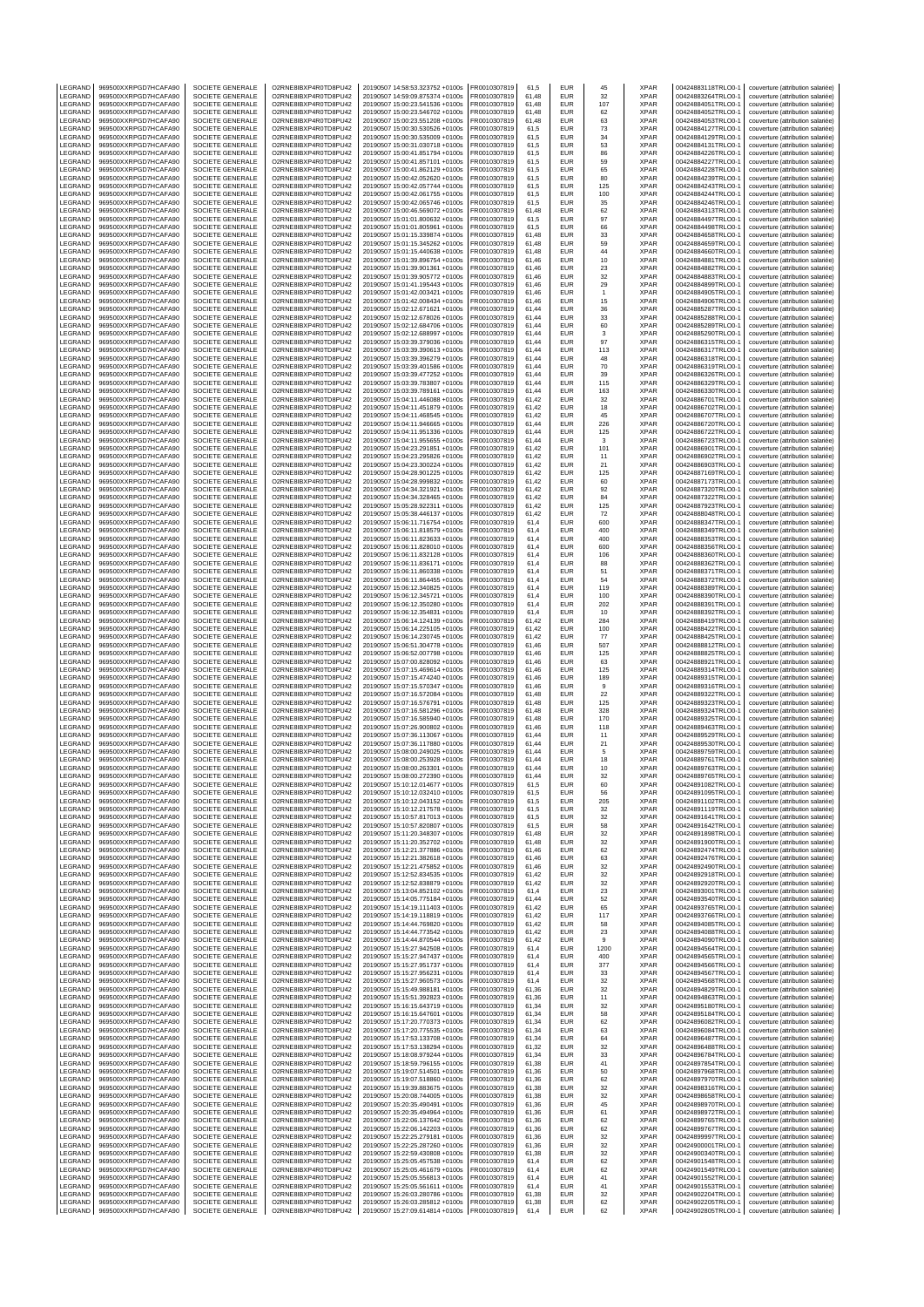| LEGRAND                   | 969500XXRPGD7HCAFA90                         | SOCIETE GENERALE                     | O2RNE8IBXP4R0TD8PU42                         | 20190507 15:27:09.619871 +0100s                                    | FR0010307819                 | 61,4           | EUR                      |                      | XPAR                       | 00424902806TRLO0-1                       | couverture (attribution salariée)                                      |
|---------------------------|----------------------------------------------|--------------------------------------|----------------------------------------------|--------------------------------------------------------------------|------------------------------|----------------|--------------------------|----------------------|----------------------------|------------------------------------------|------------------------------------------------------------------------|
| LEGRAND<br>LEGRAND        | 969500XXRPGD7HCAFA90<br>969500XXRPGD7HCAFA90 | SOCIETE GENERALE<br>SOCIETE GENERALE | O2RNE8IBXP4R0TD8PU42<br>O2RNE8IBXP4R0TD8PU42 | 20190507 15:27:19.731640 +0100s<br>20190507 15:37:35.000167 +0100s | FR0010307819<br>R0010307819  | 61.4<br>61,5   | <b>EUR</b><br>EUR        | 55<br>126            | <b>XPAR</b><br>XPAR        | 00424902889TRLO0-1<br>00424909954TRLO0-1 | couverture (attribution salariée)<br>couverture (attribution salariée) |
| LEGRAND                   | 969500XXRPGD7HCAFA90                         | SOCIETE GENERALE                     | O2RNE8IBXP4R0TD8PU42                         | 20190507 15:37:35.003976 +0100s                                    | FR0010307819                 | 61.5           | <b>EUR</b>               | 43                   | <b>XPAR</b>                | 00424909956TRLO0-1                       | couverture (attribution salariée)                                      |
| LEGRAND                   | 969500XXRPGD7HCAFA90                         | SOCIETE GENERALE                     | O2RNE8IBXP4R0TD8PU42                         | 20190507 15:37:35.007943 +0100s                                    | FR0010307819                 | 61,5           | EUR                      | 71                   | <b>XPAR</b>                | 00424909957TRLO0-1                       | couverture (attribution salariée)                                      |
| LEGRAND<br>LEGRAND        | 969500XXRPGD7HCAFA90<br>969500XXRPGD7HCAFA90 | SOCIETE GENERALE<br>SOCIETE GENERALE | O2RNE8IBXP4R0TD8PU42<br>O2RNE8IBXP4R0TD8PU42 | 20190507 15:37:35.100627 +0100s<br>20190507 15:37:35.105978 +0100s | FR0010307819<br>FR0010307819 | 61,5<br>61,5   | EUR<br>EUR               | 3<br>79              | <b>XPAR</b><br>XPAR        | 00424909959TRLO0-1<br>00424909960TRLO0-1 | couverture (attribution salariée)<br>couverture (attribution salariée) |
| LEGRAND                   | 969500XXRPGD7HCAFA90                         | SOCIETE GENERALE                     | O2RNE8IBXP4R0TD8PU42                         | 20190507 15:39:05.489500 +0100s                                    | FR0010307819                 | 61,48          | EUR                      | 91                   | <b>XPAR</b>                | 00424910970TRLO0-1                       | couverture (attribution salariée)                                      |
| LEGRAND<br>LEGRAND        | 969500XXRPGD7HCAFA90<br>969500XXRPGD7HCAFA90 | SOCIETE GENERALE<br>SOCIETE GENERALE | O2RNE8IBXP4R0TD8PU42<br>O2RNE8IBXP4R0TD8PU42 | 20190507 15:39:06.497862 +0100s                                    | R0010307819<br>FR0010307819  | 61,48<br>61,48 | EUR<br>EUR               | 27<br>29             | <b>XPAR</b><br><b>XPAR</b> | 00424910988TRLO0-1<br>00424911011TRLO0-  | couverture (attribution salariée)<br>couverture (attribution salariée) |
| LEGRAND                   | 969500XXRPGD7HCAFA90                         | SOCIETE GENERALE                     | O2RNE8IBXP4R0TD8PU42                         | 20190507 15:39:07.886913 +0100s<br>20190507 15:39:14.999357 +0100s | R0010307819                  | 61,46          | EUR                      | 64                   | XPAR                       | 00424911063TRLO0-1                       | couverture (attribution salariée)                                      |
| LEGRAND<br>LEGRAND        | 969500XXRPGD7HCAFA90                         | SOCIETE GENERALE                     | O2RNE8IBXP4R0TD8PU42<br>O2RNE8IBXP4R0TD8PU42 | 20190507 15:40:18.129188 +0100s                                    | FR0010307819                 | 61,48          | <b>EUR</b><br>EUR        | 63                   | <b>XPAR</b>                | 00424911741TRLO0-                        | couverture (attribution salariée)                                      |
| LEGRAND                   | 969500XXRPGD7HCAFA90<br>969500XXRPGD7HCAFA90 | SOCIETE GENERALE<br>SOCIETE GENERALE | O2RNE8IBXP4R0TD8PU42                         | 20190507 15:40:18.141072 +0100s<br>20190507 15:40:18.147854 +0100s | R0010307819<br>FR0010307819  | 61,48<br>61,48 | EUR                      | 53<br>67             | XPAR<br><b>XPAR</b>        | 00424911743TRLO0-1<br>00424911744TRLO0-  | couverture (attribution salariée)<br>couverture (attribution salariée) |
| LEGRAND                   | 969500XXRPGD7HCAFA90                         | SOCIETE GENERALE                     | O2RNE8IBXP4R0TD8PU42                         | 20190507 15:40:21.131420 +0100s                                    | FR0010307819                 | 61,48          | EUR                      | 32                   | XPAR                       | 00424911760TRLO0-1                       | couverture (attribution salariée)                                      |
| LEGRAND<br>LEGRAND        | 969500XXRPGD7HCAFA90<br>969500XXRPGD7HCAFA90 | SOCIETE GENERALE<br>SOCIETE GENERALE | O2RNE8IBXP4R0TD8PU42<br>O2RNE8IBXP4R0TD8PU42 | 20190507 15:41:07.516229 +0100s<br>20190507 15:41:50.800044 +0100s | R0010307819<br>FR0010307819  | 61,46<br>61.46 | EUR<br>EUR               | 63<br>62             | XPAR<br><b>XPAR</b>        | 00424912193TRLO0-1<br>00424912700TRLO0-  | couverture (attribution salariée)<br>couverture (attribution salariée) |
| LEGRAND                   | 969500XXRPGD7HCAFA90                         | SOCIETE GENERALE                     | O2RNE8IBXP4R0TD8PU42                         | 20190507 15:41:50.811224 +0100s                                    | FR0010307819                 | 61,46          | EUR                      | 63                   | XPAR                       | 00424912710TRLO0-                        | couverture (attribution salariée)                                      |
| LEGRAND                   | 969500XXRPGD7HCAFA90                         | SOCIETE GENERALE                     | O2RNE8IBXP4R0TD8PU42                         | 20190507 15:41:51.002000 +0100s                                    | FR0010307819                 | 61.46          | <b>EUR</b>               | 42                   | <b>XPAR</b>                | 00424912752TRLO0-1                       | couverture (attribution salariée)                                      |
| LEGRAND<br>LEGRAND        | 969500XXRPGD7HCAFA90<br>969500XXRPGD7HCAFA90 | SOCIETE GENERALE<br>SOCIETE GENERALE | O2RNE8IBXP4R0TD8PU42<br>O2RNE8IBXP4R0TD8PU42 | 20190507 15:42:12.256591 +0100s<br>20190507 15:42:20.169094 +0100s | R0010307819<br>FR0010307819  | 61,48<br>61.46 | EUR<br>EUR               | 32<br>27             | XPAR<br><b>XPAR</b>        | 00424912974TRLO0-1<br>00424913059TRLO0-1 | couverture (attribution salariée)<br>couverture (attribution salariée) |
| LEGRAND                   | 969500XXRPGD7HCAFA90                         | SOCIETE GENERALE                     | O2RNE8IBXP4R0TD8PU42                         | 20190507 15:42:20.174909 +0100s                                    | FR0010307819                 | 61,46          | EUR                      | 5                    | XPAR                       | 00424913060TRLO0-                        | couverture (attribution salariée)                                      |
| LEGRAND<br>LEGRAND        | 969500XXRPGD7HCAFA90<br>969500XXRPGD7HCAFA90 | SOCIETE GENERALE<br>SOCIETE GENERALE | O2RNE8IBXP4R0TD8PU42<br>O2RNE8IBXP4R0TD8PU42 | 20190507 15:43:29.011708 +0100s<br>20190507 15:43:35.127726 +0100s | FR0010307819<br>R0010307819  | 61.48<br>61,46 | EUR<br>EUR               | 63<br>52             | <b>XPAR</b><br>XPAR        | 00424913726TRLO0-1<br>00424913780TRLO0-1 | couverture (attribution salariée)<br>couverture (attribution salariée) |
| LEGRAND                   | 969500XXRPGD7HCAFA90                         | SOCIETE GENERALE                     | O2RNE8IBXP4R0TD8PU42                         | 20190507 15:43:35.135119 +0100s                                    | FR0010307819                 | 61.46          | EUR                      | 64                   | <b>XPAR</b>                | 00424913781TRLO0-                        | couverture (attribution salariée)                                      |
| LEGRAND<br>LEGRAND        | 969500XXRPGD7HCAFA90<br>969500XXRPGD7HCAFA90 | SOCIETE GENERALE<br>SOCIETE GENERALE | O2RNE8IBXP4R0TD8PU42<br>O2RNE8IBXP4R0TD8PU42 | 20190507 15:44:00.459751 +0100s<br>20190507 15:44:00.467379 +0100s | R0010307819<br>FR0010307819  | 61,46<br>61,46 | EUR<br><b>EUR</b>        | 11<br>21             | XPAR<br><b>XPAR</b>        | 00424914053TRLO0-<br>00424914056TRLO0-1  | couverture (attribution salariée)<br>couverture (attribution salariée) |
| LEGRAND                   | 969500XXRPGD7HCAFA90                         | SOCIETE GENERALE                     | O2RNE8IBXP4R0TD8PU42                         | 20190507 15:44:00.476732 +0100s                                    | FR0010307819                 | 61,46          | EUR                      | 32                   | XPAR                       | 00424914057TRLO0-1                       | couverture (attribution salariée)                                      |
| LEGRAND                   | 969500XXRPGD7HCAFA90                         | SOCIETE GENERALE                     | O2RNE8IBXP4R0TD8PU42                         | 20190507 15:45:02.331249 +0100s                                    | FR0010307819                 | 61,5           | EUR                      | 63                   | <b>XPAR</b>                | 00424915211TRLO0-                        | couverture (attribution salariée)                                      |
| LEGRAND<br>LEGRAND        | 969500XXRPGD7HCAFA90<br>969500XXRPGD7HCAFA90 | SOCIETE GENERALE<br>SOCIETE GENERALE | O2RNE8IBXP4R0TD8PU42<br>O2RNE8IBXP4R0TD8PU42 | 20190507 15:45:02.351932 +0100s<br>20190507 15:45:05.330373 +0100s | R0010307819<br>FR0010307819  | 61,5<br>61,5   | EUR<br>EUR               | 63<br>32             | <b>XPAR</b><br><b>XPAR</b> | 00424915226TRLO0-1<br>00424915301TRLO0-  | couverture (attribution salariée)<br>couverture (attribution salariée) |
| LEGRAND                   | 969500XXRPGD7HCAFA90                         | SOCIETE GENERALE                     | O2RNE8IBXP4R0TD8PU42                         | 20190507 15:53:28.572916 +0100s                                    | FR0010307819                 | 61,5           | EUR                      | 63                   | XPAR                       | 00424921845TRLO0-1                       | couverture (attribution salariée)                                      |
| LEGRAND<br>LEGRAND        | 969500XXRPGD7HCAFA90<br>969500XXRPGD7HCAFA90 | SOCIETE GENERALE<br>SOCIETE GENERALE | O2RNE8IBXP4R0TD8PU42<br>O2RNE8IBXP4R0TD8PU42 | 20190507 15:53:28.579280 +0100s<br>20190507 15:53:28.614567 +0100s | FR0010307819<br>R0010307819  | 61,5<br>61,5   | EUR<br>EUR               | 59<br>35             | <b>XPAR</b><br><b>XPAR</b> | 00424921848TRLO0-<br>00424921861TRLO0-1  | couverture (attribution salariée)<br>couverture (attribution salariée) |
| LEGRAND                   | 969500XXRPGD7HCAFA90                         | SOCIETE GENERALE                     | O2RNE8IBXP4R0TD8PU42                         | 20190507 15:53:28.673276 +0100s                                    | FR0010307819                 | 61,5           | EUR                      | 41                   | <b>XPAR</b>                | 00424921862TRLO0-                        | couverture (attribution salariée)                                      |
| LEGRAND<br>LEGRAND        | 969500XXRPGD7HCAFA90<br>969500XXRPGD7HCAFA90 | SOCIETE GENERALE<br>SOCIETE GENERALE | O2RNE8IBXP4R0TD8PU42<br>O2RNE8IBXP4R0TD8PU42 | 20190507 15:54:25.415020 +0100s<br>20190507 16:00:12.899547 +0100s | R0010307819<br>FR0010307819  | 61,5<br>61,5   | EUR<br><b>EUR</b>        | 58<br>161            | XPAR<br><b>XPAR</b>        | 00424922481TRLO0-1<br>00424926936TRLO0-  | couverture (attribution salariée)<br>couverture (attribution salariée) |
| LEGRAND                   | 969500XXRPGD7HCAFA90                         | SOCIETE GENERALE                     | O2RNE8IBXP4R0TD8PU42                         | 20190507 16:00:12.903806 +0100s                                    | R0010307819                  | 61,5           | EUR                      | 21                   | XPAR                       | 00424926940TRLO0-                        | couverture (attribution salariée)                                      |
| LEGRAND<br>LEGRAND        | 969500XXRPGD7HCAFA90<br>969500XXRPGD7HCAFA90 | SOCIETE GENERALE<br>SOCIETE GENERALE | O2RNE8IBXP4R0TD8PU42<br>O2RNE8IBXP4R0TD8PU42 | 20190507 16:00:12.907997 +0100s<br>20190507 16:00:13.002000 +0100s | FR0010307819<br>FR0010307819 | 61,5<br>61.5   | EUR<br>EUR               | 139<br>35            | <b>XPAR</b><br><b>XPAR</b> | 00424926944TRLO0-<br>00424926956TRLO0-1  | couverture (attribution salariée)<br>couverture (attribution salariée) |
| LEGRAND                   | 969500XXRPGD7HCAFA90                         | SOCIETE GENERALE                     | O2RNE8IBXP4R0TD8PU42                         | 20190507 16:00:13.006707 +0100s                                    | R0010307819                  | 61,5           | EUR                      | 36                   | XPAR                       | 00424926958TRLO0-1                       | couverture (attribution salariée)                                      |
| LEGRAND                   | 969500XXRPGD7HCAFA90                         | SOCIETE GENERALE                     | O2RNE8IBXP4R0TD8PU42                         | 20190507 16:00:47.098409 +0100s                                    | FR0010307819                 | 61.48          | EUR                      | 64                   | <b>XPAR</b>                | 00424927507TRLO0-                        | couverture (attribution salariée)                                      |
| LEGRAND<br>LEGRAND        | 969500XXRPGD7HCAFA90<br>969500XXRPGD7HCAFA90 | SOCIETE GENERALE<br>SOCIETE GENERALE | O2RNE8IBXP4R0TD8PU42<br>O2RNE8IBXP4R0TD8PU42 | 20190507 16:00:47.102949 +0100s<br>20190507 16:01:33.513484 +0100s | FR0010307819<br>FR0010307819 | 61,48<br>61.48 | EUR<br><b>EUR</b>        | 60<br>124            | XPAR<br><b>XPAR</b>        | 00424927510TRLO0-<br>00424928162TRLO0-1  | couverture (attribution salariée)<br>couverture (attribution salariée) |
| LEGRAND                   | 969500XXRPGD7HCAFA90                         | SOCIETE GENERALE                     | O2RNE8IBXP4R0TD8PU42                         | 20190507 16:01:59.565075 +0100s                                    | R0010307819                  | 61,48          | EUR                      | 100                  | XPAR                       | 00424928587TRLO0-1                       | couverture (attribution salariée)                                      |
| LEGRAND<br>LEGRAND        | 969500XXRPGD7HCAFA90<br>969500XXRPGD7HCAFA90 | SOCIETE GENERALE<br>SOCIETE GENERALE | O2RNE8IBXP4R0TD8PU42<br>O2RNE8IBXP4R0TD8PU42 | 20190507 16:03:04.835968 +0100s<br>20190507 16:03:04.841822 +0100s | FR0010307819<br>FR0010307819 | 61.48<br>61,48 | EUR<br>EUR               | $\overline{2}$<br>91 | <b>XPAR</b><br>XPAR        | 00424929418TRLO0-1<br>00424929422TRLO0-  | couverture (attribution salariée)<br>couverture (attribution salariée) |
| LEGRAND                   | 969500XXRPGD7HCAFA90                         | SOCIETE GENERALE                     | O2RNE8IBXP4R0TD8PU42                         | 20190507 16:03:27.485418 +0100s                                    | FR0010307819                 | 61.5           | EUR                      | 84                   | <b>XPAR</b>                | 00424929731TRLO0-1                       | couverture (attribution salariée)                                      |
| LEGRAND<br>LEGRAND        | 969500XXRPGD7HCAFA90<br>969500XXRPGD7HCAFA90 | SOCIETE GENERALE<br>SOCIETE GENERALE | O2RNE8IBXP4R0TD8PU42<br>O2RNE8IBXP4R0TD8PU42 | 20190507 16:03:54.860169 +0100s<br>20190507 16:03:54.865857 +0100s | R0010307819<br>FR0010307819  | 61,48<br>61.48 | EUR<br>EUR               | 83<br>78             | XPAR<br><b>XPAR</b>        | 00424930211TRLO0-1<br>00424930212TRLO0-  | couverture (attribution salariée)<br>couverture (attribution salariée) |
| LEGRAND                   | 969500XXRPGD7HCAFA90                         | SOCIETE GENERALE                     | O2RNE8IBXP4R0TD8PU42                         | 20190507 16:03:54.871172 +0100s                                    | FR0010307819                 | 61,48          | EUR                      | 106                  | XPAR                       | 00424930213TRLO0-                        | couverture (attribution salariée)                                      |
| LEGRAND                   | 969500XXRPGD7HCAFA90                         | SOCIETE GENERALE                     | O2RNE8IBXP4R0TD8PU42                         | 20190507 16:03:54.959866 +0100s                                    | FR0010307819                 | 61,48          | <b>EUR</b>               | 43                   | XPAR                       | 00424930216TRLO0-                        | couverture (attribution salariée)                                      |
| LEGRAND<br>LEGRAND        | 969500XXRPGD7HCAFA90<br>969500XXRPGD7HCAFA90 | SOCIETE GENERALE<br>SOCIETE GENERALE | O2RNE8IBXP4R0TD8PU42<br>O2RNE8IBXP4R0TD8PU42 | 20190507 16:04:23.939280 +0100s<br>20190507 16:04:23.943672 +0100s | R0010307819<br>FR0010307819  | 61,46<br>61,46 | EUR<br><b>EUR</b>        | 58<br>33             | XPAR<br><b>XPAR</b>        | 00424930779TRLO0-1<br>00424930781TRLO0-1 | couverture (attribution salariée)<br>couverture (attribution salariée) |
| LEGRAND                   | 969500XXRPGD7HCAFA90                         | SOCIETE GENERALE                     | O2RNE8IBXP4R0TD8PU42                         | 20190507 16:04:26.344803 +0100s                                    | R0010307819                  | 61,44          | EUR                      | 31                   | XPAR                       | 00424930816TRLO0-1                       | couverture (attribution salariée)                                      |
| LEGRAND<br>LEGRAND        | 969500XXRPGD7HCAFA90<br>969500XXRPGD7HCAFA90 | SOCIETE GENERALE<br>SOCIETE GENERALE | O2RNE8IBXP4R0TD8PU42<br>O2RNE8IBXP4R0TD8PU42 | 20190507 16:04:26.349952 +0100s<br>20190507 16:05:15.191177 +0100s | FR0010307819<br>FR0010307819 | 61,44<br>61,44 | EUR<br>EUR               | $\overline{1}$<br>31 | <b>XPAR</b><br>XPAR        | 00424930819TRLO0-<br>00424931670TRLO0-1  | couverture (attribution salariée)<br>couverture (attribution salariée) |
| LEGRAND                   | 969500XXRPGD7HCAFA90                         | SOCIETE GENERALE                     | O2RNE8IBXP4R0TD8PU42                         | 20190507 16:05:35.134403 +0100s                                    | FR0010307819                 | 61,44          | EUR                      | 30                   | <b>XPAR</b>                | 00424931911TRLO0-1                       | couverture (attribution salariée)                                      |
| LEGRAND<br>LEGRAND        | 969500XXRPGD7HCAFA90<br>969500XXRPGD7HCAFA90 | SOCIETE GENERALE<br>SOCIETE GENERALE | O2RNE8IBXP4R0TD8PU42<br>O2RNE8IBXP4R0TD8PU42 | 20190507 16:05:35.139637 +0100s                                    | R0010307819<br>FR0010307819  | 61,42<br>61,46 | EUR<br>EUR               | 66<br>44             | <b>XPAR</b><br><b>XPAR</b> | 00424931913TRLO0-1<br>00424932146TRLO0-  | couverture (attribution salariée)                                      |
| LEGRAND                   | 969500XXRPGD7HCAFA90                         | SOCIETE GENERALE                     | O2RNE8IBXP4R0TD8PU42                         | 20190507 16:05:46.273284 +0100s<br>20190507 16:05:52.089768 +0100s | R0010307819                  | 61,46          | EUR                      | 34                   | XPAR                       | 00424932239TRLO0-1                       | couverture (attribution salariée)<br>couverture (attribution salariée) |
| LEGRAND                   | 969500XXRPGD7HCAFA90                         | SOCIETE GENERALE                     | O2RNE8IBXP4R0TD8PU42                         | 20190507 16:06:21.652573 +0100s                                    | FR0010307819                 | 61,46          | <b>EUR</b>               | 46                   | XPAR                       | 00424932646TRLO0-1                       | couverture (attribution salariée)                                      |
| LEGRAND<br>LEGRAND        | 969500XXRPGD7HCAFA90<br>969500XXRPGD7HCAFA90 | SOCIETE GENERALE<br>SOCIETE GENERALE | O2RNE8IBXP4R0TD8PU42<br>O2RNE8IBXP4R0TD8PU42 | 20190507 16:06:35.383256 +0100s<br>20190507 16:07:05.261305 +0100s | R0010307819<br>R0010307819   | 61,46<br>61,46 | EUR<br>EUR               | 29<br>101            | XPAR<br>XPAR               | 00424932827TRLO0-1<br>00424933236TRLO0-1 | couverture (attribution salariée)<br>couverture (attribution salariée) |
| LEGRAND                   | 969500XXRPGD7HCAFA90                         | SOCIETE GENERALE                     | O2RNE8IBXP4R0TD8PU42                         | 20190507 16:07:05.267166 +0100s                                    | FR0010307819                 | 61.46          | EUR                      | 99                   | <b>XPAR</b>                | 00424933239TRLO0-1                       | couverture (attribution salariée)                                      |
| LEGRAND<br>LEGRAND        | 969500XXRPGD7HCAFA90<br>969500XXRPGD7HCAFA90 | SOCIETE GENERALE<br>SOCIETE GENERALE | O2RNE8IBXP4R0TD8PU42<br>O2RNE8IBXP4R0TD8PU42 | 20190507 16:07:05.273528 +0100s<br>20190507 16:07:31.639809 +0100s | FR0010307819<br>FR0010307819 | 61,46<br>61.48 | EUR<br>EUR               | 88<br>58             | XPAR<br><b>XPAR</b>        | 00424933241TRLO0-1<br>00424933746TRLO0-  | couverture (attribution salariée)<br>couverture (attribution salariée) |
| LEGRAND                   | 969500XXRPGD7HCAFA90                         | SOCIETE GENERALE                     | O2RNE8IBXP4R0TD8PU42                         | 20190507 16:07:42.481176 +0100s                                    | FR0010307819                 | 61,5           | EUR                      | 37                   | XPAR                       | 00424933972TRLO0-                        | couverture (attribution salariée)                                      |
| LEGRAND<br>LEGRAND        | 969500XXRPGD7HCAFA90<br>969500XXRPGD7HCAFA90 | SOCIETE GENERALE<br>SOCIETE GENERALE | O2RNE8IBXP4R0TD8PU42<br>O2RNE8IBXP4R0TD8PU42 | 20190507 16:08:07.452816 +0100s<br>20190507 16:08:13.274898 +0100s | FR0010307819<br>R0010307819  | 61.5<br>61,5   | EUR<br>EUR               | 30<br>30             | <b>XPAR</b><br>XPAR        | 00424934309TRLO0-1<br>00424934407TRLO0-1 | couverture (attribution salariée)<br>couverture (attribution salariée) |
| LEGRAND                   | 969500XXRPGD7HCAFA90                         | SOCIETE GENERALE                     | O2RNE8IBXP4R0TD8PU42                         | 20190507 16:08:14.377238 +0100s                                    | FR0010307819                 | 61.5           | EUR                      | 34                   | <b>XPAR</b>                | 00424934438TRLO0-                        | couverture (attribution salariée)                                      |
| LEGRAND<br>LEGRAND        | 969500XXRPGD7HCAFA90<br>969500XXRPGD7HCAFA90 | SOCIETE GENERALE<br>SOCIETE GENERALE | O2RNE8IBXP4R0TD8PU42<br>O2RNE8IBXP4R0TD8PU42 | 20190507 16:08:27.815322 +0100s<br>20190507 16:08:38.646522 +0100s | FR0010307819<br>FR0010307819 | 61,5<br>61.5   | EUR<br>EUR               | 33<br>29             | XPAR<br><b>XPAR</b>        | 00424934651TRLO0-<br>00424934779TRLO0-1  | couverture (attribution salariée)                                      |
| LEGRAND                   | 969500XXRPGD7HCAFA90                         | SOCIETE GENERALE                     | O2RNE8IBXP4R0TD8PU42                         | 20190507 16:08:38.650587 +0100s                                    | FR0010307819                 | 61,5           | EUR                      | 45                   | XPAR                       | 00424934781TRLO0-1                       | couverture (attribution salariée)<br>couverture (attribution salariée) |
| LEGRAND                   | 969500XXRPGD7HCAFA90                         | SOCIETE GENERALE                     | O2RNE8IBXP4R0TD8PU42                         | 20190507 16:09:50.335432 +0100s                                    | FR0010307819                 | 61,5           | <b>EUR</b>               | 139                  | <b>XPAR</b>                | 00424935714TRLO0-1                       | couverture (attribution salariée)                                      |
| LEGRAND<br>LEGRAND        | 969500XXRPGD7HCAFA90<br>969500XXRPGD7HCAFA90 | SOCIETE GENERALE<br>SOCIETE GENERALE | O2RNE8IBXP4R0TD8PU42<br>O2RNE8IBXP4R0TD8PU42 | 20190507 16:09:50.340310 +0100s<br>20190507 16:10:30.179545 +0100s | FR0010307819<br>FR0010307819 | 61,5<br>61,5   | EUR<br><b>EUR</b>        | 125<br>72            | <b>XPAR</b><br><b>XPAR</b> | 00424935716TRLO0-1<br>00424936302TRLO0-  | couverture (attribution salariée)<br>couverture (attribution salariée) |
| LEGRAND                   | 969500XXRPGD7HCAFA90                         | SOCIETE GENERALE                     | O2RNE8IBXP4R0TD8PU42                         | 20190507 16:10:30.183584 +0100s                                    | R0010307819                  | 61,5           | EUR                      | 60                   | XPAR                       | 00424936304TRLO0-1                       | couverture (attribution salariée)                                      |
| LEGRAND<br>LEGRAND        | 969500XXRPGD7HCAFA90<br>969500XXRPGD7HCAFA90 | SOCIETE GENERALE<br>SOCIETE GENERALE | O2RNE8IBXP4R0TD8PU42<br>O2RNE8IBXP4R0TD8PU42 | 20190507 16:10:30.281602 +0100s<br>20190507 16:11:05.382509 +0100s | FR0010307819<br>R0010307819  | 61,5<br>61,48  | <b>EUR</b><br>EUR        | 53<br>64             | <b>XPAR</b><br>XPAR        | 00424936306TRLO0-<br>00424936686TRLO0-1  | couverture (attribution salariée)<br>couverture (attribution salariée) |
| LEGRAND                   | 969500XXRPGD7HCAFA90                         | SOCIETE GENERALE                     | O2RNE8IBXP4R0TD8PU42                         | 20190507 16:11:05.387670 +0100s                                    | FR0010307819                 | 61.48          | EUR                      | 39                   | <b>XPAR</b>                | 00424936688TRLO0-1                       | couverture (attribution salariée)                                      |
| LEGRAND<br>LEGRAND        | 969500XXRPGD7HCAFA90<br>969500XXRPGD7HCAFA90 | SOCIETE GENERALE<br>SOCIETE GENERALE | O2RNE8IBXP4R0TD8PU42<br>O2RNE8IBXP4R0TD8PU42 | 20190507 16:11:05.392566 +0100s<br>20190507 16:11:36.483102 +0100s | R0010307819<br>FR0010307819  | 61.48<br>61.48 | EUR<br>EUR               | 21<br>31             | <b>XPAR</b><br><b>XPAR</b> | 00424936689TRLO0-1<br>00424937060TRLO0-1 | couverture (attribution salariée)<br>couverture (attribution salariée) |
| LEGRAND                   | 969500XXRPGD7HCAFA90                         | SOCIETE GENERALE                     | O2RNE8IBXP4R0TD8PU42                         | 20190507 16:11:46.833078 +0100s                                    | FR0010307819                 | 61,46          | <b>EUR</b>               | 64                   | <b>XPAR</b>                | 00424937188TRLO0-1                       | couverture (attribution salariée)                                      |
| LEGRAND<br><b>IFGRAND</b> | 969500XXRPGD7HCAFA90<br>969500XXRPGD7HCAFA90 | SOCIETE GENERALE<br>SOCIETE GENERALE | O2RNE8IBXP4R0TD8PU42<br>O2RNE8IBXP4R0TD8PU42 | 20190507 16:11:46.837028 +0100s<br>20190507 16:12:12.991653 +0100s | FR0010307819<br>FR0010307819 | 61,46<br>61.42 | EUR<br><b>EUR</b>        | 115<br>61            | <b>XPAR</b><br><b>XPAR</b> | 00424937192TRLO0-1<br>00424937591TRLO0-1 | couverture (attribution salariée)<br>couverture (attribution salariée) |
| LEGRAND                   | 969500XXRPGD7HCAFA90                         | SOCIETE GENERALE                     | O2RNE8IBXP4R0TD8PU42                         | 20190507 16:12:12.996520 +0100s                                    | FR0010307819                 | 61,42          | <b>EUR</b>               | 60                   | <b>XPAR</b>                | 00424937595TRLO0-1                       | couverture (attribution salariée)                                      |
| LEGRAND                   | 969500XXRPGD7HCAFA90                         | SOCIETE GENERALE                     | O2RNE8IBXP4R0TD8PU42                         | 20190507 16:12:25.640880 +0100s                                    | FR0010307819                 | 61.4           | <b>EUR</b>               | 643                  | <b>XPAR</b>                | 00424937807TRLO0-1                       | couverture (attribution salariée)                                      |
| LEGRAND<br>LEGRAND        | 969500XXRPGD7HCAFA90<br>969500XXRPGD7HCAFA90 | SOCIETE GENERALE<br>SOCIETE GENERALE | O2RNE8IBXP4R0TD8PU42<br>O2RNE8IBXP4R0TD8PU42 | 20190507 16:12:25.646988 +0100s<br>20190507 16:12:25.652029 +0100s | FR0010307819<br>FR0010307819 | 61,4<br>61.4   | EUR<br><b>EUR</b>        | 400<br>400           | <b>XPAR</b><br><b>XPAR</b> | 00424937808TRLO0-1<br>00424937810TRLO0-1 | couverture (attribution salariée)<br>couverture (attribution salariée) |
| LEGRAND                   | 969500XXRPGD7HCAFA90                         | SOCIETE GENERALE                     | O2RNE8IBXP4R0TD8PU42<br>O2RNE8IBXP4R0TD8PU42 | 20190507 16:12:25.742601 +0100s                                    | FR0010307819                 | 61,4           | EUR                      | 400                  | <b>XPAR</b>                | 00424937820TRLO0-1<br>00424937823TRLO0-1 | couverture (attribution salariée)                                      |
| LEGRAND<br>LEGRAND        | 969500XXRPGD7HCAFA90<br>969500XXRPGD7HCAFA90 | SOCIETE GENERALE<br>SOCIETE GENERALE | O2RNE8IBXP4R0TD8PU42                         | 20190507 16:12:25.753704 +0100s<br>20190507 16:12:25.758849 +0100s | FR0010307819<br>FR0010307819 | 61.4<br>61,4   | <b>EUR</b><br>EUR        | 500<br>400           | <b>XPAR</b><br><b>XPAR</b> | 00424937824TRLO0-1                       | couverture (attribution salariée)<br>couverture (attribution salariée) |
| LEGRAND                   | 969500XXRPGD7HCAFA90                         | SOCIETE GENERALE                     | O2RNE8IBXP4R0TD8PU42                         | 20190507 16:12:25.763838 +0100s                                    | FR0010307819                 | 61.4           | <b>EUR</b>               | 125                  | <b>XPAR</b>                | 00424937825TRLO0-1                       | couverture (attribution salariée)                                      |
| LEGRAND<br>LEGRAND        | 969500XXRPGD7HCAFA90<br>969500XXRPGD7HCAFA90 | SOCIETE GENERALE<br>SOCIETE GENERALE | O2RNE8IBXP4R0TD8PU42<br>O2RNE8IBXP4R0TD8PU42 | 20190507 16:12:25.768984 +0100s<br>20190507 16:12:25.773788 +0100s | FR0010307819<br>FR0010307819 | 61,4<br>61.4   | EUR<br><b>EUR</b>        | 132<br>2000          | <b>XPAR</b><br><b>XPAR</b> | 00424937826TRLO0-1<br>00424937827TRLO0-1 | couverture (attribution salariée)<br>couverture (attribution salariée) |
| LEGRAND                   | 969500XXRPGD7HCAFA90                         | SOCIETE GENERALE                     | O2RNE8IBXP4R0TD8PU42                         | 20190507 16:12:25.778787 +0100s                                    | FR0010307819                 | 61,4           | EUR                      | 60                   | <b>XPAR</b>                | 00424937828TRLO0-1                       | couverture (attribution salariée)                                      |
| LEGRAND<br>LEGRAND        | 969500XXRPGD7HCAFA90<br>969500XXRPGD7HCAFA90 | SOCIETE GENERALE<br>SOCIETE GENERALE | O2RNE8IBXP4R0TD8PU42<br>O2RNE8IBXP4R0TD8PU42 | 20190507 16:12:25.783786 +0100s<br>20190507 16:12:42.679459 +0100s | FR0010307819<br>FR0010307819 | 61.4<br>61,42  | <b>EUR</b><br>EUR        | 33<br>$\overline{4}$ | <b>XPAR</b><br><b>XPAR</b> | 00424937829TRLO0-1<br>00424938159TRLO0-1 | couverture (attribution salariée)<br>couverture (attribution salariée) |
| LEGRAND                   | 969500XXRPGD7HCAFA90                         | SOCIETE GENERALE                     | O2RNE8IBXP4R0TD8PU42                         | 20190507 16:13:11.359632 +0100s                                    | FR0010307819                 | 61.44          | <b>EUR</b>               | 38                   | <b>XPAR</b>                | 00424938560TRLO0-1                       | couverture (attribution salariée)                                      |
| LEGRAND<br>LEGRAND        | 969500XXRPGD7HCAFA90<br>969500XXRPGD7HCAFA90 | SOCIETE GENERALE<br>SOCIETE GENERALE | O2RNE8IBXP4R0TD8PU42<br>O2RNE8IBXP4R0TD8PU42 | 20190507 16:13:12.964322 +0100s<br>20190507 16:13:22.493034 +0100s | FR0010307819<br>FR0010307819 | 61,44<br>61,44 | <b>EUR</b><br><b>EUR</b> | 3<br>58              | <b>XPAR</b><br><b>XPAR</b> | 00424938584TRLO0-1<br>00424938735TRLO0-1 | couverture (attribution salariée)<br>couverture (attribution salariée) |
| LEGRAND                   | 969500XXRPGD7HCAFA90                         | SOCIETE GENERALE                     | O2RNE8IBXP4R0TD8PU42                         | 20190507 16:13:22.498918 +0100s                                    | FR0010307819                 | 61.44          | <b>EUR</b>               | 119                  | <b>XPAR</b>                | 00424938738TRLO0-1                       | couverture (attribution salariée)                                      |
| LEGRAND<br>LEGRAND        | 969500XXRPGD7HCAFA90<br>969500XXRPGD7HCAFA90 | SOCIETE GENERALE<br>SOCIETE GENERALE | O2RNE8IBXP4R0TD8PU42<br>O2RNE8IBXP4R0TD8PU42 | 20190507 16:14:04.202752 +0100s<br>20190507 16:14:07.009406 +0100s | FR0010307819<br>FR0010307819 | 61.46<br>61,46 | <b>EUR</b><br><b>EUR</b> | 46<br>55             | <b>XPAR</b><br><b>XPAR</b> | 00424939254TRLO0-1<br>00424939298TRLO0-1 | couverture (attribution salariée)<br>couverture (attribution salariée) |
| LEGRAND                   | 969500XXRPGD7HCAFA90                         | SOCIETE GENERALE                     | O2RNE8IBXP4R0TD8PU42                         | 20190507 16:14:30.570131 +0100s                                    | FR0010307819                 | 61,46          | <b>EUR</b>               | 41                   | <b>XPAR</b>                | 00424939541TRLO0-1                       | couverture (attribution salariée)                                      |
| LEGRAND<br>LEGRAND        | 969500XXRPGD7HCAFA90<br>969500XXRPGD7HCAFA90 | SOCIETE GENERALE<br>SOCIETE GENERALE | O2RNE8IBXP4R0TD8PU42<br>O2RNE8IBXP4R0TD8PU42 | 20190507 16:14:32.176633 +0100s<br>20190507 16:14:40.003308 +0100s | FR0010307819<br>FR0010307819 | 61,46<br>61.46 | <b>EUR</b><br><b>FUR</b> | 50<br>55             | <b>XPAR</b><br><b>XPAR</b> | 00424939587TRLO0-1<br>00424939667TRLO0-1 | couverture (attribution salariée)                                      |
| LEGRAND                   | 969500XXRPGD7HCAFA90                         | SOCIETE GENERALE                     | O2RNE8IBXP4R0TD8PU42                         | 20190507 16:14:40.097320 +0100s                                    | FR0010307819                 | 61,46          | <b>EUR</b>               | 34                   | <b>XPAR</b>                | 00424939669TRLO0-1                       | couverture (attribution salariée)<br>couverture (attribution salariée) |
| LEGRAND                   | 969500XXRPGD7HCAFA90                         | SOCIETE GENERALE                     | O2RNE8IBXP4R0TD8PU42                         | 20190507 16:15:15.201895 +0100s                                    | FR0010307819                 | 61,46          | <b>EUR</b>               | 33                   | <b>XPAR</b>                | 00424940114TRLO0-1                       | couverture (attribution salariée)                                      |
| LEGRAND<br>LEGRAND        | 969500XXRPGD7HCAFA90<br>969500XXRPGD7HCAFA90 | SOCIETE GENERALE<br>SOCIETE GENERALE | O2RNE8IBXP4R0TD8PU42<br>O2RNE8IBXP4R0TD8PU42 | 20190507 16:15:20.620000 +0100s<br>20190507 16:15:22.325965 +0100s | FR0010307819<br>FR0010307819 | 61.46<br>61,46 | <b>EUR</b><br>EUR        | 29<br>30             | <b>XPAR</b><br>XPAR        | 00424940180TRLO0-1<br>00424940207TRLO0-1 | couverture (attribution salariée)<br>couverture (attribution salariée) |
| LEGRAND                   |                                              | SOCIETE GENERALE                     | O2RNE8IBXP4R0TD8PU42                         | 20190507 16:15:23.833613 +0100s<br>20190507 16:15:23.840088 +0100s | FR0010307819                 | 61.46<br>61,46 | EUR                      | 33                   | <b>XPAR</b>                | 00424940243TRLO0-1                       | couverture (attribution salariée)                                      |
| LEGRAND<br>LEGRAND        | 969500XXRPGD7HCAFA90                         |                                      |                                              |                                                                    | FR0010307819                 |                |                          |                      |                            | 00424940244TRLO0-1                       | couverture (attribution salariée)                                      |
| LEGRAND                   | 969500XXRPGD7HCAFA90<br>969500XXRPGD7HCAFA90 | SOCIETE GENERALE<br>SOCIETE GENERALE | O2RNE8IBXP4R0TD8PU42<br>O2RNE8IBXP4R0TD8PU42 | 20190507 16:15:42.695411 +0100s                                    | FR0010307819                 | 61.46          | EUR<br><b>EUR</b>        | $\sqrt{2}$<br>31     | <b>XPAR</b><br><b>XPAR</b> | 00424940468TRLO0-1                       | couverture (attribution salariée)                                      |
| LEGRAND                   | 969500XXRPGD7HCAFA90                         | SOCIETE GENERALE                     | O2RNE8IBXP4R0TD8PU42                         | 20190507 16:15:57.542540 +0100s                                    | FR0010307819                 | 61,46          | EUR                      | 33                   | <b>XPAR</b>                | 00424940754TRLO0-1                       | couverture (attribution salariée)                                      |
|                           | 969500XXRPGD7HCAFA90                         | SOCIETE GENERALE                     | O2RNE8IBXP4R0TD8PU42                         | 20190507 16:16:02.762518 +0100s                                    | FR0010307819                 | 61.46          | <b>EUR</b>               | 76                   | <b>XPAR</b>                | 00424940919TRLO0-1                       | couverture (attribution salariée)                                      |
| LEGRAND<br>LEGRAND        | 969500XXRPGD7HCAFA90<br>969500XXRPGD7HCAFA90 | SOCIETE GENERALE<br>SOCIETE GENERALE | O2RNE8IBXP4R0TD8PU42<br>O2RNE8IBXP4R0TD8PU42 | 20190507 16:16:02.768295 +0100s<br>20190507 16:16:02.963801 +0100s | FR0010307819<br>FR0010307819 | 61,46<br>61.46 | EUR<br><b>EUR</b>        | 11<br>118            | <b>XPAR</b><br><b>XPAR</b> | 00424940920TRLO0-1<br>00424940923TRLO0-1 | couverture (attribution salariée)<br>couverture (attribution salariée) |
| LEGRAND<br>LEGRAND        | 969500XXRPGD7HCAFA90<br>969500XXRPGD7HCAFA90 | SOCIETE GENERALE                     | O2RNE8IBXP4R0TD8PU42<br>O2RNE8IBXP4R0TD8PU42 | 20190507 16:16:20.210442 +0100s<br>20190507 16:16:20.215792 +0100s | FR0010307819<br>FR0010307819 | 61,46<br>61.46 | EUR<br><b>EUR</b>        | 75                   | XPAR<br><b>XPAR</b>        | 00424941149TRLO0-1<br>00424941153TRLO0-1 | couverture (attribution salariée)                                      |
| LEGRAND                   | 969500XXRPGD7HCAFA90                         | SOCIETE GENERALE<br>SOCIETE GENERALE | O2RNE8IBXP4R0TD8PU42                         | 20190507 16:16:20.220950 +0100s                                    | FR0010307819                 | 61,46          | EUR                      | 22<br>74             | <b>XPAR</b>                | 00424941155TRLO0-1                       | couverture (attribution salariée)<br>couverture (attribution salariée) |
| LEGRAND                   | 969500XXRPGD7HCAFA90                         | SOCIETE GENERALE                     | O2RNE8IBXP4R0TD8PU42                         | 20190507 16:16:20.231594 +0100s                                    | FR0010307819                 | 61.46          | <b>EUR</b>               | 53                   | <b>XPAR</b>                | 00424941159TRLO0-1                       | couverture (attribution salariée)                                      |
| LEGRAND<br>LEGRAND        | 969500XXRPGD7HCAFA90<br>969500XXRPGD7HCAFA90 | SOCIETE GENERALE<br>SOCIETE GENERALE | O2RNE8IBXP4R0TD8PU42<br>O2RNE8IBXP4R0TD8PU42 | 20190507 16:16:53.424491 +0100s<br>20190507 16:17:33.947573 +0100s | FR0010307819<br>FR0010307819 | 61,46<br>61,46 | <b>EUR</b><br><b>EUR</b> | 33<br>39             | <b>XPAR</b><br><b>XPAR</b> | 00424941871TRLO0-1<br>00424942387TRLO0-1 | couverture (attribution salariée)<br>couverture (attribution salariée) |
| LEGRAND                   | 969500XXRPGD7HCAFA90                         | SOCIETE GENERALE                     | O2RNE8IBXP4R0TD8PU42                         | 20190507 16:17:34.150876 +0100s                                    | FR0010307819                 | 61,46          | <b>EUR</b>               | 66                   | <b>XPAR</b>                | 00424942389TRLO0-1                       | couverture (attribution salariée)                                      |
| LEGRAND<br>LEGRAND        | 969500XXRPGD7HCAFA90<br>969500XXRPGD7HCAFA90 | SOCIETE GENERALE<br>SOCIETE GENERALE | O2RNE8IBXP4R0TD8PU42<br>O2RNE8IBXP4R0TD8PU42 | 20190507 16:17:34.249394 +0100s<br>20190507 16:17:37.262530 +0100s | FR0010307819<br>FR0010307819 | 61,46<br>61,46 | <b>EUR</b><br><b>EUR</b> | 41<br>32             | <b>XPAR</b><br><b>XPAR</b> | 00424942392TRLO0-1<br>00424942424TRLO0-1 | couverture (attribution salariée)<br>couverture (attribution salariée) |
| LEGRAND                   | 969500XXRPGD7HCAFA90                         | SOCIETE GENERALE                     | O2RNE8IBXP4R0TD8PU42                         | 20190507 16:17:37.563140 +0100s                                    | FR0010307819                 | 61,46          | <b>EUR</b>               | 44                   | <b>XPAR</b>                | 00424942427TRLO0-1                       | couverture (attribution salariée)                                      |
| LEGRAND<br>LEGRAND        | 969500XXRPGD7HCAFA90<br>969500XXRPGD7HCAFA90 | SOCIETE GENERALE<br>SOCIETE GENERALE | O2RNE8IBXP4R0TD8PU42<br>O2RNE8IBXP4R0TD8PU42 | 20190507 16:17:44.079365 +0100s<br>20190507 16:17:44.280111 +0100s | FR0010307819<br>FR0010307819 | 61,46<br>61,46 | <b>EUR</b><br><b>EUR</b> | 35<br>34             | <b>XPAR</b><br><b>XPAR</b> | 00424942494TRLO0-1<br>00424942498TRLO0-1 | couverture (attribution salariée)                                      |
| LEGRAND                   | 969500XXRPGD7HCAFA90                         | SOCIETE GENERALE                     | O2RNE8IBXP4R0TD8PU42                         | 20190507 16:17:44.480464 +0100s                                    | FR0010307819                 | 61,46          | <b>EUR</b>               | $\overline{1}$       | <b>XPAR</b>                | 00424942503TRLO0-1                       | couverture (attribution salariée)<br>couverture (attribution salariée) |
| LEGRAND                   | 969500XXRPGD7HCAFA90                         | SOCIETE GENERALE                     | O2RNE8IBXP4R0TD8PU42                         | 20190507 16:18:09.260823 +0100s                                    | FR0010307819                 | 61.46          | <b>FUR</b><br><b>EUR</b> | 34                   | <b>XPAR</b>                | 00424942905TRLO0-1                       | couverture (attribution salariée)                                      |
| LEGRAND<br>LEGRAND        | 969500XXRPGD7HCAFA90<br>969500XXRPGD7HCAFA90 | SOCIETE GENERALE<br>SOCIETE GENERALE | O2RNE8IBXP4R0TD8PU42<br>O2RNE8IBXP4R0TD8PU42 | 20190507 16:18:39.261977 +0100s<br>20190507 16:18:39.457745 +0100s | FR0010307819<br>FR0010307819 | 61,46<br>61,46 | EUR                      | 134<br>78            | <b>XPAR</b><br><b>XPAR</b> | 00424943232TRLO0-1<br>00424943243TRLO0-1 | couverture (attribution salariée)<br>couverture (attribution salariée) |
| LEGRAND<br>LEGRAND        | 969500XXRPGD7HCAFA90<br>969500XXRPGD7HCAFA90 | SOCIETE GENERALE<br>SOCIETE GENERALE | O2RNE8IBXP4R0TD8PU42<br>O2RNE8IBXP4R0TD8PU42 | 20190507 16:18:54.214678 +0100s<br>20190507 16:19:01.339906 +0100s | FR0010307819<br>FR0010307819 | 61.46<br>61,46 | <b>EUR</b><br>EUR        | 42<br>39             | <b>XPAR</b><br>XPAR        | 00424943496TRLO0-1<br>00424943603TRLO0-1 | couverture (attribution salariée)<br>couverture (attribution salariée) |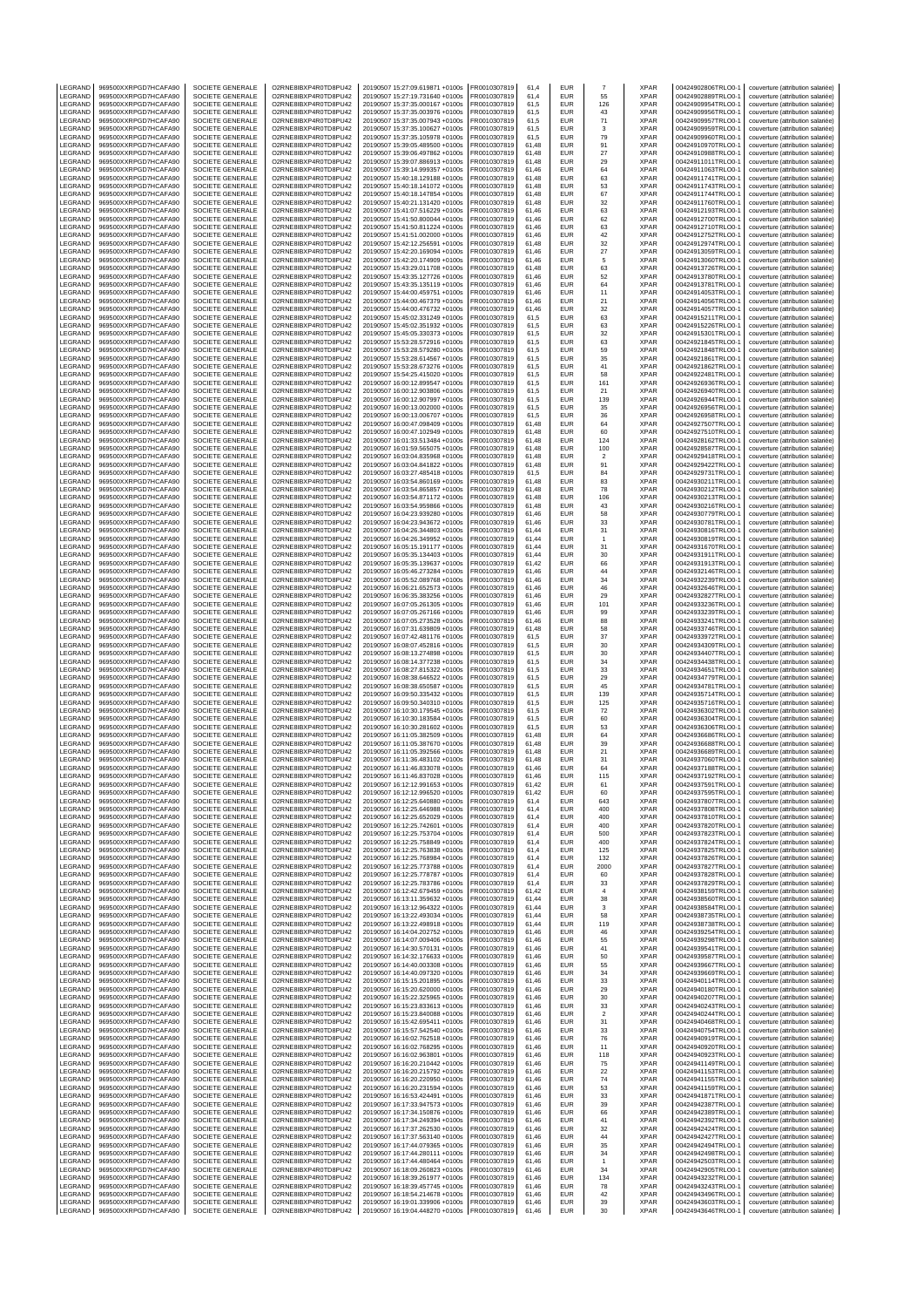| LEGRAND            | 969500XXRPGD7HCAFA90                         | SOCIETE GENERALE                     | O2RNE8IBXP4R0TD8PU42                         | 20190507 16:19:45.900373 +0100s                                    | FR0010307819                 | 61.48          | EUR                      | 135                           | <b>XPAR</b>                | 00424944418TRLO0-1                       | couverture (attribution salariée)                                      |
|--------------------|----------------------------------------------|--------------------------------------|----------------------------------------------|--------------------------------------------------------------------|------------------------------|----------------|--------------------------|-------------------------------|----------------------------|------------------------------------------|------------------------------------------------------------------------|
| LEGRAND<br>LEGRAND | 969500XXRPGD7HCAFA90<br>969500XXRPGD7HCAFA90 | SOCIETE GENERALE<br>SOCIETE GENERALE | O2RNE8IBXP4R0TD8PU42<br>O2RNE8IBXP4R0TD8PU42 | 20190507 16:19:45.905377 +0100s<br>20190507 16:19:45.910006 +0100s | FR0010307819<br>R0010307819  | 61.48<br>61,48 | <b>FUR</b><br>EUR        | 58<br>69                      | <b>XPAR</b><br>XPAR        | 00424944420TRLO0-1<br>00424944421TRLO0-1 | couverture (attribution salariée)<br>couverture (attribution salariée) |
| LEGRAND            | 969500XXRPGD7HCAFA90                         | SOCIETE GENERALE                     | O2RNE8IBXP4R0TD8PU42                         | 20190507 16:19:51.515710 +0100s                                    | FR0010307819                 | 61,48          | <b>EUR</b>               | 34                            | <b>XPAR</b>                | 00424944460TRLO0-1                       | couverture (attribution salariée)                                      |
| LEGRAND            | 969500XXRPGD7HCAFA90                         | SOCIETE GENERALE                     | O2RNE8IBXP4R0TD8PU42                         | 20190507 16:19:54.624924 +0100s                                    | FR0010307819                 | 61.48          | <b>EUR</b>               | 29                            | <b>XPAR</b>                | 00424944494TRLO0-1                       | couverture (attribution salariée)                                      |
| LEGRAND            | 969500XXRPGD7HCAFA90                         | SOCIETE GENERALE                     | O2RNE8IBXP4R0TD8PU42                         | 20190507 16:19:59.037716 +0100s                                    | FR0010307819                 | 61,48          | EUR                      | 34                            | XPAR                       | 00424944543TRLO0-1                       | couverture (attribution salariée)                                      |
| LEGRAND            | 969500XXRPGD7HCAFA90                         | SOCIETE GENERALE                     | O2RNE8IBXP4R0TD8PU42                         | 20190507 16:20:16.296973 +0100s                                    | FR0010307819                 | 61.48          | EUR                      | 33                            | <b>XPAR</b>                | 00424944802TRLO0-1                       | couverture (attribution salariée)                                      |
| LEGRAND<br>LEGRAND | 969500XXRPGD7HCAFA90<br>969500XXRPGD7HCAFA90 | SOCIETE GENERALE<br>SOCIETE GENERALE | O2RNE8IBXP4R0TD8PU42<br>O2RNE8IBXP4R0TD8PU42 | 20190507 16:20:24.319937 +0100s<br>20190507 16:20:24.323782 +0100s | R0010307819<br>FR0010307819  | 61,48<br>61.48 | EUR<br><b>EUR</b>        | 1<br>30                       | XPAR<br><b>XPAR</b>        | 00424944935TRLO0-1<br>00424944937TRLO0-  | couverture (attribution salariée)<br>couverture (attribution salariée) |
| LEGRAND            | 969500XXRPGD7HCAFA90                         | SOCIETE GENERALE                     | O2RNE8IBXP4R0TD8PU42                         | 20190507 16:20:35.556644 +0100s                                    | FR0010307819                 | 61,48          | EUR                      | 30                            | XPAR                       | 00424945093TRLO0-                        | couverture (attribution salariée)                                      |
| LEGRAND            | 969500XXRPGD7HCAFA90                         | SOCIETE GENERALE                     | O2RNE8IBXP4R0TD8PU42                         | 20190507 16:20:35 754064 +0100s                                    | FR0010307819                 | 61.48          | <b>EUR</b>               | 37                            | <b>XPAR</b>                | 00424945095TRLO0-1                       | couverture (attribution salariée)                                      |
| LEGRAND            | 969500XXRPGD7HCAFA90                         | SOCIETE GENERALE                     | O2RNE8IBXP4R0TD8PU42                         | 20190507 16:20:44.180136 +0100s                                    | R0010307819                  | 61,48          | EUR                      | 31                            | XPAR                       | 00424945180TRLO0-1                       | couverture (attribution salariée)                                      |
| LEGRAND<br>LEGRAND | 969500XXRPGD7HCAFA90<br>969500XXRPGD7HCAFA90 | SOCIETE GENERALE<br>SOCIETE GENERALE | O2RNE8IBXP4R0TD8PU42<br>O2RNE8IBXP4R0TD8PU42 | 20190507 16:20:46.689960 +0100s<br>20190507 16:20:49.597034 +0100s | FR0010307819<br>R0010307819  | 61.48<br>61,46 | EUR<br>EUR               | 36<br>57                      | <b>XPAR</b><br>XPAR        | 00424945215TRLO0-1<br>00424945241TRLO0-1 | couverture (attribution salariée)<br>couverture (attribution salariée) |
| LEGRAND            | 969500XXRPGD7HCAFA90                         | SOCIETE GENERALE                     | O2RNE8IBXP4R0TD8PU42                         | 20190507 16:21:37.536841 +0100s                                    | FR0010307819                 | 61.48          | EUR                      | 96                            | <b>XPAR</b>                | 00424946030TRLO0-1                       | couverture (attribution salariée)                                      |
| LEGRAND            | 969500XXRPGD7HCAFA90                         | SOCIETE GENERALE                     | O2RNE8IBXP4R0TD8PU42                         | 20190507 16:21:37.638460 +0100s                                    | FR0010307819                 | 61,48          | EUR                      | 71                            | XPAR                       | 00424946034TRLO0-1                       | couverture (attribution salariée)                                      |
| LEGRAND            | 969500XXRPGD7HCAFA90                         | SOCIETE GENERALE                     | O2RNE8IBXP4R0TD8PU42                         | 20190507 16:21:37.839273 +0100s                                    | FR0010307819                 | 61,48          | EUR                      | 96                            | <b>XPAR</b>                | 00424946037TRLO0-                        | couverture (attribution salariée)                                      |
| LEGRAND            | 969500XXRPGD7HCAFA90                         | SOCIETE GENERALE                     | O2RNE8IBXP4R0TD8PU42                         | 20190507 16:21:45.871240 +0100s                                    | R0010307819                  | 61,48          | EUR                      | 35                            | XPAR                       | 00424946137TRLO0-1                       | couverture (attribution salariée)                                      |
| LEGRAND<br>LEGRAND | 969500XXRPGD7HCAFA90<br>969500XXRPGD7HCAFA90 | SOCIETE GENERALE<br>SOCIETE GENERALE | O2RNE8IBXP4R0TD8PU42<br>O2RNE8IBXP4R0TD8PU42 | 20190507 16:21:53.392557 +0100s<br>20190507 16:22:29.392782 +0100s | FR0010307819<br>FR0010307819 | 61,48<br>61,46 | EUR<br>EUR               | 29<br>32                      | <b>XPAR</b><br>XPAR        | 00424946257TRLO0-<br>00424946763TRLO0-1  | couverture (attribution salariée)<br>couverture (attribution salariée) |
| LEGRAND            | 969500XXRPGD7HCAFA90                         | SOCIETE GENERALE                     | O2RNE8IBXP4R0TD8PU42                         | 20190507 16:22:29.399682 +0100s                                    | FR0010307819                 | 61,46          | <b>EUR</b>               | 32                            | XPAR                       | 00424946767TRLO0-1                       | couverture (attribution salariée)                                      |
| <b>FGRAND</b>      | 969500XXRPGD7HCAFA90                         | SOCIETE GENERALE                     | O2RNE8IBXP4R0TD8PU42                         | 20190507 16:23:11.719491 +0100s                                    | R0010307819                  | 61,44          | EUR                      | 13                            | <b>XPAR</b>                | 00424947512TRLO0-1                       | couverture (attribution salariée)                                      |
| LEGRAND            | 969500XXRPGD7HCAFA90                         | SOCIETE GENERALE                     | O2RNE8IBXP4R0TD8PU42                         | 20190507 16:23:11.725017 +0100s                                    | FR0010307819                 | 61,44          | <b>EUR</b>               | 19                            | <b>XPAR</b>                | 00424947515TRLO0-                        | couverture (attribution salariée)                                      |
| LEGRAND<br>LEGRAND | 969500XXRPGD7HCAFA90<br>969500XXRPGD7HCAFA90 | SOCIETE GENERALE<br>SOCIETE GENERALE | O2RNE8IBXP4R0TD8PU42<br>O2RNE8IBXP4R0TD8PU42 | 20190507 16:23:11.731982 +0100s<br>20190507 16:23:18.845020 +0100s | FR0010307819<br>FR0010307819 | 61,44<br>61,44 | EUR<br>EUR               | 58<br>32                      | XPAR<br><b>XPAR</b>        | 00424947516TRLO0-1<br>00424947639TRLO0-1 | couverture (attribution salariée)<br>couverture (attribution salariée) |
| LEGRAND            | 969500XXRPGD7HCAFA90                         | SOCIETE GENERALE                     | O2RNE8IBXP4R0TD8PU42                         | 20190507 16:23:36.294008 +0100s                                    | R0010307819                  | 61,44          | EUR                      | 33                            | XPAR                       | 00424947899TRLO0-                        | couverture (attribution salariée)                                      |
| LEGRAND            | 969500XXRPGD7HCAFA90                         | SOCIETE GENERALE                     | O2RNE8IBXP4R0TD8PU42                         | 20190507 16:23:44.809517 +0100s                                    | FR0010307819                 | 61,44          | EUR                      | 30                            | <b>XPAR</b>                | 00424948032TRLO0-                        | couverture (attribution salariée)                                      |
| LEGRAND            | 969500XXRPGD7HCAFA90                         | SOCIETE GENERALE                     | O2RNE8IBXP4R0TD8PU42                         | 20190507 16:23:45.708677 +0100s                                    | FR0010307819                 | 61.44          | <b>EUR</b>               | 29                            | <b>XPAR</b>                | 00424948037TRLO0-1                       | couverture (attribution salariée)                                      |
| LEGRAND<br>LEGRAND | 969500XXRPGD7HCAFA90<br>969500XXRPGD7HCAFA90 | SOCIETE GENERALE<br>SOCIETE GENERALE | O2RNE8IBXP4R0TD8PU42<br>O2RNE8IBXP4R0TD8PU42 | 20190507 16:24:03.960473 +0100s<br>20190507 16:24:04.365455 +0100s | R0010307819<br>FR0010307819  | 61,42<br>61.4  | EUR<br>EUR               | 32<br>1109                    | XPAR<br><b>XPAR</b>        | 00424948311TRLO0-1<br>00424948343TRLO0-  | couverture (attribution salariée)<br>couverture (attribution salariée) |
| LEGRAND            | 969500XXRPGD7HCAFA90                         | SOCIETE GENERALE                     | O2RNE8IBXP4R0TD8PU42                         | 20190507 16:24:04.374434 +0100s                                    | FR0010307819                 | 61,4           | EUR                      | 891                           | XPAR                       | 00424948344TRLO0-                        | couverture (attribution salariée)                                      |
| LEGRAND            | 969500XXRPGD7HCAFA90                         | SOCIETE GENERALE                     | O2RNE8IBXP4R0TD8PU42                         | 20190507 16:24:04.462170 +0100s                                    | FR0010307819                 | 61.4           | EUR                      | 32                            | <b>XPAR</b>                | 00424948347TRLO0-1                       | couverture (attribution salariée)                                      |
| LEGRAND            | 969500XXRPGD7HCAFA90                         | SOCIETE GENERALE                     | O2RNE8IBXP4R0TD8PU42                         | 20190507 16:24:36.177815 +0100s                                    | R0010307819                  | 61,4           | EUR                      | 33                            | XPAR                       | 00424948969TRLO0-1                       | couverture (attribution salariée)                                      |
| LEGRAND<br>LEGRAND | 969500XXRPGD7HCAFA90<br>969500XXRPGD7HCAFA90 | SOCIETE GENERALE<br>SOCIETE GENERALE | O2RNE8IBXP4R0TD8PU42<br>O2RNE8IBXP4R0TD8PU42 | 20190507 16:25:29.427371 +0100s<br>20190507 16:25:29.431570 +0100s | FR0010307819<br>FR0010307819 | 61.42<br>61,42 | EUR<br>EUR               | 125<br>45                     | <b>XPAR</b><br>XPAR        | 00424949947TRLO0-<br>00424949949TRLO0-   | couverture (attribution salariée)<br>couverture (attribution salariée) |
| LEGRAND            | 969500XXRPGD7HCAFA90                         | SOCIETE GENERALE                     | O2RNE8IBXP4R0TD8PU42                         | 20190507 16:25:29.435620 +0100s                                    | FR0010307819                 | 61.42          | <b>EUR</b>               | 50                            | <b>XPAR</b>                | 00424949950TRLO0-1                       | couverture (attribution salariée)                                      |
| LEGRAND            | 969500XXRPGD7HCAFA90                         | SOCIETE GENERALE                     | O2RNE8IBXP4R0TD8PU42                         | 20190507 16:25:58.507571 +0100s                                    | R0010307819                  | 61,4           | EUR                      | 160                           | XPAR                       | 00424950425TRLO0-1                       | couverture (attribution salariée)                                      |
| LEGRAND            | 969500XXRPGD7HCAFA90                         | SOCIETE GENERALE                     | O2RNE8IBXP4R0TD8PU42<br>O2RNE8IBXP4R0TD8PU42 | 20190508 08:00:09.117814 +0100s<br>20190508 08:03:57.777808 +0100s | FR0010307819                 | 61.3           | EUR                      | 32                            | <b>XPAR</b>                | 00424984045TRLO0-                        | couverture (attribution salariée)                                      |
| LEGRAND<br>LEGRAND | 969500XXRPGD7HCAFA90<br>969500XXRPGD7HCAFA90 | SOCIETE GENERALE<br>SOCIETE GENERALE | O2RNE8IBXP4R0TD8PU42                         | 20190508 08:03:57.781479 +0100s                                    | FR0010307819<br>FR0010307819 | 61,5<br>61,5   | EUR<br>EUR               | 132<br>54                     | XPAR<br><b>XPAR</b>        | 00424987655TRLO0-<br>00424987657TRLO0-1  | couverture (attribution salariée)<br>couverture (attribution salariée) |
| LEGRAND            | 969500XXRPGD7HCAFA90                         | SOCIETE GENERALE                     | O2RNE8IBXP4R0TD8PU42                         | 20190508 08:04:17.815310 +0100s                                    | FR0010307819                 | 61,56          | EUR                      | 125                           | XPAR                       | 00424987828TRLO0-1                       | couverture (attribution salariée)                                      |
| LEGRAND            | 969500XXRPGD7HCAFA90                         | SOCIETE GENERALE                     | O2RNE8IBXP4R0TD8PU42                         | 20190508 08:04:36.742716 +0100s                                    | FR0010307819                 | 61,54          | EUR                      | 128                           | <b>XPAR</b>                | 00424987930TRLO0-1                       | couverture (attribution salariée)                                      |
| LEGRAND            | 969500XXRPGD7HCAFA90                         | SOCIETE GENERALE<br>SOCIETE GENERALE | O2RNE8IBXP4R0TD8PU42                         | 20190508 08:04:36.747318 +0100s                                    | R0010307819                  | 61,54          | EUR                      | 150                           | XPAR<br><b>XPAR</b>        | 00424987932TRLO0-1                       | couverture (attribution salariée)                                      |
| LEGRAND<br>LEGRAND | 969500XXRPGD7HCAFA90<br>969500XXRPGD7HCAFA90 | SOCIETE GENERALE                     | O2RNE8IBXP4R0TD8PU42<br>O2RNE8IBXP4R0TD8PU42 | 20190508 08:05:56.523539 +0100s<br>20190508 08:05:56.623377 +0100s | FR0010307819<br>R0010307819  | 61,62<br>61,62 | EUR<br>EUR               | 52<br>68                      | XPAR                       | 00424988768TRLO0-<br>00424988769TRLO0-1  | couverture (attribution salariée)<br>couverture (attribution salariée) |
| LEGRAND            | 969500XXRPGD7HCAFA90                         | SOCIETE GENERALE                     | O2RNE8IBXP4R0TD8PU42                         | 20190508 08:06:17.587859 +0100s                                    | FR0010307819                 | 61,58          | <b>EUR</b>               | 99                            | XPAR                       | 00424989048TRLO0-1                       | couverture (attribution salariée)                                      |
| LEGRAND            | 969500XXRPGD7HCAFA90                         | SOCIETE GENERALE                     | O2RNE8IBXP4R0TD8PU42                         | 20190508 08:06:23.702429 +0100s                                    | R0010307819                  | 61,58          | EUR                      | 52                            | <b>XPAR</b>                | 00424989086TRLO0-1                       | couverture (attribution salariée)                                      |
| LEGRAND            | 969500XXRPGD7HCAFA90                         | SOCIETE GENERALE                     | O2RNE8IBXP4R0TD8PU42<br>O2RNE8IBXP4R0TD8PU42 | 20190508 08:06:40.442351 +0100s                                    | FR0010307819                 | 61,6           | EUR                      | 33                            | <b>XPAR</b>                | 00424989246TRLO0-                        | couverture (attribution salariée)                                      |
| LEGRAND<br>LEGRAND | 969500XXRPGD7HCAFA90<br>969500XXRPGD7HCAFA90 | SOCIETE GENERALE<br>SOCIETE GENERALE | O2RNE8IBXP4R0TD8PU42                         | 20190508 08:08:04.513875 +0100s<br>20190508 08:08:04.518706 +0100s | FR0010307819<br>FR0010307819 | 61,62<br>61,62 | EUR<br>EUR               | 40<br>108                     | XPAR<br><b>XPAR</b>        | 00424989833TRLO0-1<br>00424989836TRLO0-1 | couverture (attribution salariée)<br>couverture (attribution salariée) |
| LEGRAND            | 969500XXRPGD7HCAFA90                         | SOCIETE GENERALE                     | O2RNE8IBXP4R0TD8PU42                         | 20190508 08:08:04.523403 +0100s                                    | R0010307819                  | 61,62          | EUR                      | 66                            | XPAR                       | 00424989838TRLO0-1                       | couverture (attribution salariée)                                      |
| LEGRAND            | 969500XXRPGD7HCAFA90                         | SOCIETE GENERALE                     | O2RNE8IBXP4R0TD8PU42                         | 20190508 08:08:37.474302 +0100s                                    | R0010307819                  | 61,58          | EUR                      | 55                            | XPAR                       | 00424990021TRLO0-                        | couverture (attribution salariée)                                      |
| LEGRAND            | 969500XXRPGD7HCAFA90                         | SOCIETE GENERALE                     | O2RNE8IBXP4R0TD8PU42                         | 20190508 08:09:27.052283 +0100s                                    | FR0010307819                 | 61.56          | <b>EUR</b>               | 65                            | <b>XPAR</b>                | 00424990391TRLO0-1                       | couverture (attribution salariée)                                      |
| LEGRAND<br>LEGRAND | 969500XXRPGD7HCAFA90<br>969500XXRPGD7HCAFA90 | SOCIETE GENERALE<br>SOCIETE GENERALE | O2RNE8IBXP4R0TD8PU42                         | 20190508 08:09:28.355299 +0100s                                    | R0010307819<br>FR0010307819  | 61,56<br>61.58 | EUR<br>EUR               | 35<br>33                      | XPAR<br><b>XPAR</b>        | 00424990407TRLO0-1<br>00424990513TRLO0-1 | couverture (attribution salariée)<br>couverture (attribution salariée) |
| LEGRAND            | 969500XXRPGD7HCAFA90                         | SOCIETE GENERALE                     | O2RNE8IBXP4R0TD8PU42<br>O2RNE8IBXP4R0TD8PU42 | 20190508 08:09:48.981648 +0100s<br>20190508 08:10:13.327398 +0100s | FR0010307819                 | 61,54          | EUR                      | 33                            | XPAR                       | 00424990740TRLO0-1                       | couverture (attribution salariée)                                      |
| LEGRAND            | 969500XXRPGD7HCAFA90                         | SOCIETE GENERALE                     | O2RNE8IBXP4R0TD8PU42                         | 20190508 08:10:28.856266 +0100s                                    | FR0010307819                 | 61.52          | EUR                      | 32                            | <b>XPAR</b>                | 00424990881TRLO0-1                       | couverture (attribution salariée)                                      |
| LEGRAND            | 969500XXRPGD7HCAFA90                         | SOCIETE GENERALE                     | O2RNE8IBXP4R0TD8PU42                         | 20190508 08:10:52.199725 +0100s                                    | R0010307819                  | 61,5           | EUR                      | 19                            | XPAR                       | 00424991079TRLO0-1                       | couverture (attribution salariée)                                      |
| LEGRAND            | 969500XXRPGD7HCAFA90                         | SOCIETE GENERALE                     | O2RNE8IBXP4R0TD8PU42                         | 20190508 08:10:52.203382 +0100s                                    | FR0010307819                 | 61.5           | EUR                      | 14                            | <b>XPAR</b>                | 00424991081TRLO0-                        | couverture (attribution salariée)                                      |
| LEGRAND<br>LEGRAND | 969500XXRPGD7HCAFA90<br>969500XXRPGD7HCAFA90 | SOCIETE GENERALE<br>SOCIETE GENERALE | O2RNE8IBXP4R0TD8PU42<br>O2RNE8IBXP4R0TD8PU42 | 20190508 08:11:02.116052 +0100s<br>20190508 08:11:32.451275 +0100s | FR0010307819<br>FR0010307819 | 61,46<br>61.44 | EUR<br><b>EUR</b>        | 33<br>32                      | XPAR<br><b>XPAR</b>        | 00424991158TRLO0-<br>00424991342TRLO0-1  | couverture (attribution salariée)<br>couverture (attribution salariée) |
| LEGRAND            | 969500XXRPGD7HCAFA90                         | SOCIETE GENERALE                     | O2RNE8IBXP4R0TD8PU42                         | 20190508 08:13:14.101021 +0100s                                    | R0010307819                  | 61,5           | EUR                      | 45                            | XPAR                       | 00424991904TRLO0-1                       | couverture (attribution salariée)                                      |
| LEGRAND            | 969500XXRPGD7HCAFA90                         | SOCIETE GENERALE                     | O2RNE8IBXP4R0TD8PU42                         | 20190508 08:13:14.105432 +0100s                                    | FR0010307819                 | 61,5           | <b>EUR</b>               | 56                            | <b>XPAR</b>                | 00424991905TRLO0-1                       | couverture (attribution salariée)                                      |
| LEGRAND            | 969500XXRPGD7HCAFA90                         | SOCIETE GENERALE                     | O2RNE8IBXP4R0TD8PU42                         | 20190508 08:14:03.259397 +0100s                                    | R0010307819                  | 61,56          | EUR                      | 74                            | <b>XPAR</b>                | 00424992150TRLO0-1                       | couverture (attribution salariée)                                      |
| LEGRAND<br>LEGRAND | 969500XXRPGD7HCAFA90<br>969500XXRPGD7HCAFA90 | SOCIETE GENERALE<br>SOCIETE GENERALE | O2RNE8IBXP4R0TD8PU42<br>O2RNE8IBXP4R0TD8PU42 | 20190508 08:14:03.361734 +0100s<br>20190508 08:14:34.593698 +0100s | FR0010307819<br>FR0010307819 | 61,56<br>61,52 | EUR<br>EUR               | 79<br>32                      | <b>XPAR</b><br>XPAR        | 00424992151TRLO0-<br>00424992302TRLO0-1  | couverture (attribution salariée)<br>couverture (attribution salariée) |
| LEGRAND            | 969500XXRPGD7HCAFA90                         | SOCIETE GENERALE                     | O2RNE8IBXP4R0TD8PU42                         | 20190508 08:15:27.773732 +0100s                                    | FR0010307819                 | 61,56          | EUR                      | 71                            | <b>XPAR</b>                | 00424992573TRLO0-1                       | couverture (attribution salariée)                                      |
| LEGRAND            | 969500XXRPGD7HCAFA90                         | SOCIETE GENERALE                     | O2RNE8IBXP4R0TD8PU42                         | 20190508 08:15:37.588802 +0100s                                    | R0010307819                  | 61,56          | EUR                      | 54                            | XPAR                       | 00424992638TRLO0-1                       | couverture (attribution salariée)                                      |
| LEGRAND            | 969500XXRPGD7HCAFA90                         | SOCIETE GENERALE                     | O2RNE8IBXP4R0TD8PU42<br>O2RNE8IBXP4R0TD8PU42 | 20190508 08:15:40.992376 +0100s                                    | FR0010307819                 | 61,56          | EUR<br>EUR               | 32                            | <b>XPAR</b>                | 00424992652TRLO0-                        | couverture (attribution salariée)                                      |
| LEGRAND<br>LEGRAND | 969500XXRPGD7HCAFA90<br>969500XXRPGD7HCAFA90 | SOCIETE GENERALE<br>SOCIETE GENERALE | O2RNE8IBXP4R0TD8PU42                         | 20190508 08:16:57.369427 +0100s<br>20190508 08:17:06.081978 +0100s | R0010307819<br>FR0010307819  | 61,58<br>61,58 | EUR                      | 136<br>41                     | XPAR<br><b>XPAR</b>        | 00424992995TRLO0-1<br>00424993035TRLO0-1 | couverture (attribution salariée)<br>couverture (attribution salariée) |
| LEGRAND            | 969500XXRPGD7HCAFA90                         | SOCIETE GENERALE                     | O2RNE8IBXP4R0TD8PU42                         | 20190508 08:17:14.391296 +0100s                                    | R0010307819                  | 61,56          | EUR                      | 34                            | <b>XPAR</b>                | 00424993068TRLO0-1                       | couverture (attribution salariée)                                      |
| LEGRAND            | 969500XXRPGD7HCAFA90                         | SOCIETE GENERALE                     | O2RNE8IBXP4R0TD8PU42                         | 20190508 08:17:37.315922 +0100s                                    | FR0010307819                 | 61,56          | EUR                      | 59                            | <b>XPAR</b>                | 00424993142TRLO0-                        | couverture (attribution salariée)                                      |
| LEGRAND<br>LEGRAND | 969500XXRPGD7HCAFA90<br>969500XXRPGD7HCAFA90 | SOCIETE GENERALE<br>SOCIETE GENERALE | O2RNE8IBXP4R0TD8PU42<br>O2RNE8IBXP4R0TD8PU42 | 20190508 08:17:55.340554 +0100s<br>20190508 08:19:54.269825 +0100s | FR0010307819<br>FR0010307819 | 61,54<br>61,52 | EUR<br>EUR               | 60<br>146                     | XPAR<br><b>XPAR</b>        | 00424993233TRLO0-1<br>00424993678TRLO0-1 | couverture (attribution salariée)<br>couverture (attribution salariée) |
| LEGRAND            | 969500XXRPGD7HCAFA90                         | SOCIETE GENERALE                     | O2RNE8IBXP4R0TD8PU42                         | 20190508 08:19:54.273562 +0100s                                    | FR0010307819                 | 61.52          | EUR                      | 16                            | <b>XPAR</b>                | 00424993680TRLO0-                        | couverture (attribution salariée)                                      |
| LEGRAND            | 969500XXRPGD7HCAFA90                         | SOCIETE GENERALE                     | O2RNE8IBXP4R0TD8PU42                         | 20190508 08:19:54.369529 +0100s                                    | FR0010307819                 | 61,52          | EUR                      | 111                           | XPAR                       | 00424993684TRLO0-                        | couverture (attribution salariée)                                      |
| LEGRAND            | 969500XXRPGD7HCAFA90                         | SOCIETE GENERALE                     | O2RNE8IBXP4R0TD8PU42                         | 20190508 08:20:29.107328 +0100s                                    | FR0010307819                 | 61,5           | <b>EUR</b>               | 72                            | <b>XPAR</b>                | 00424993836TRLO0-1                       | couverture (attribution salariée)                                      |
| LEGRAND<br>LEGRAND | 969500XXRPGD7HCAFA90<br>969500XXRPGD7HCAFA90 | SOCIETE GENERALE<br>SOCIETE GENERALE | O2RNE8IBXP4R0TD8PU42<br>O2RNE8IBXP4R0TD8PU42 | 20190508 08:20:51.231494 +0100s<br>20190508 08:22:21.624291 +0100s | R0010307819<br>FR0010307819  | 61,5<br>61.52  | EUR<br><b>EUR</b>        | 63<br>102                     | XPAR<br><b>XPAR</b>        | 00424993926TRLO0-1<br>00424994354TRLO0-1 | couverture (attribution salariée)<br>couverture (attribution salariée) |
| LEGRAND            | 969500XXRPGD7HCAFA90                         | SOCIETE GENERALE                     | O2RNE8IBXP4R0TD8PU42                         | 20190508 08:22:21.720859 +0100s                                    | FR0010307819                 | 61,52          | EUR                      | 76                            | XPAR                       | 00424994359TRLO0-1                       | couverture (attribution salariée)                                      |
| LEGRAND            | 969500XXRPGD7HCAFA90                         | SOCIETE GENERALE                     | O2RNE8IBXP4R0TD8PU42                         | 20190508 08:22:48.352795 +0100s                                    | FR0010307819                 | 61.5           | <b>EUR</b>               | 32                            | <b>XPAR</b>                | 00424994454TRLO0-1                       | couverture (attribution salariée)                                      |
| LEGRAND<br>LEGRAND | 969500XXRPGD7HCAFA90<br>969500XXRPGD7HCAFA90 | SOCIETE GENERALE<br>SOCIETE GENERALE | O2RNE8IBXP4R0TD8PU42<br>O2RNE8IBXP4R0TD8PU42 | 20190508 08:23:14.194115 +0100s<br>20190508 08:23:26.299109 +0100s | R0010307819<br>FR0010307819  | 61,48<br>61.5  | EUR<br><b>EUR</b>        | 59<br>32                      | XPAR<br><b>XPAR</b>        | 00424994617TRLO0-1<br>00424994643TRLO0-1 | couverture (attribution salariée)<br>couverture (attribution salariée) |
| LEGRAND            | 969500XXRPGD7HCAFA90                         | SOCIETE GENERALE                     | O2RNE8IBXP4R0TD8PU42                         | 20190508 08:23:56.829811 +0100s                                    | FR0010307819                 | 61,5           | EUR                      | 42                            | <b>XPAR</b>                | 00424994776TRLO0-1                       | couverture (attribution salariée)                                      |
| LEGRAND            | 969500XXRPGD7HCAFA90                         | SOCIETE GENERALE                     | O2RNE8IBXP4R0TD8PU42                         | 20190508 08:26:47.130731 +0100s                                    | FR0010307819                 | 61.56          | EUR                      | 215                           | <b>XPAR</b>                | 00424995666TRLO0-1                       | couverture (attribution salariée)                                      |
| LEGRAND            | 969500XXRPGD7HCAFA90                         | SOCIETE GENERALE                     | O2RNE8IBXP4R0TD8PU42                         | 20190508 08:27:00.132845 +0100s                                    | FR0010307819                 | 61,56          | EUR                      | 120                           | XPAR                       | 00424995706TRLO0-1                       | couverture (attribution salariée)                                      |
| LEGRAND<br>LEGRAND | 969500XXRPGD7HCAFA90<br>969500XXRPGD7HCAFA90 | SOCIETE GENERALE<br>SOCIETE GENERALE | O2RNE8IBXP4R0TD8PU42<br>O2RNE8IBXP4R0TD8PU42 | 20190508 08:27:10.944269 +0100s<br>20190508 08:29:45.414574 +0100s | FR0010307819<br>FR0010307819 | 61.56<br>61.56 | <b>FUR</b><br><b>EUR</b> | 32<br>219                     | <b>XPAR</b><br><b>XPAR</b> | 00424995745TRLO0-1<br>00424996404TRLO0-1 | couverture (attribution salariée)<br>couverture (attribution salariée) |
| LEGRAND            | 969500XXRPGD7HCAFA90                         | SOCIETE GENERALE                     | O2RNE8IBXP4R0TD8PU42                         | 20190508 08:29:45.418633 +0100s                                    | FR0010307819                 | 61,56          | <b>EUR</b>               | 48                            | <b>XPAR</b>                | 00424996405TRLO0-1                       | couverture (attribution salariée)                                      |
| LEGRAND            | 969500XXRPGD7HCAFA90                         | SOCIETE GENERALE                     | O2RNE8IBXP4R0TD8PU42                         | 20190508 08:32:36.524941 +0100s                                    | FR0010307819                 | 61,64          | <b>EUR</b>               | 186                           | <b>XPAR</b>                | 00424997178TRLO0-1                       | couverture (attribution salariée)                                      |
| LEGRAND            | 969500XXRPGD7HCAFA90                         | SOCIETE GENERALE                     | O2RNE8IBXP4R0TD8PU42                         | 20190508 08:32:36.635759 +0100s                                    | FR0010307819                 | 61,64          | <b>FUR</b>               | 47                            | <b>XPAR</b>                | 00424997186TRLO0-1                       | couverture (attribution salariée)                                      |
| LEGRAND<br>LEGRAND | 969500XXRPGD7HCAFA90<br>969500XXRPGD7HCAFA90 | SOCIETE GENERALE<br>SOCIETE GENERALE | O2RNE8IBXP4R0TD8PU42<br>O2RNE8IBXP4R0TD8PU42 | 20190508 08:33:09.067691 +0100s<br>20190508 08:34:24.684396 +0100s | FR0010307819<br>FR0010307819 | 61,62<br>61,58 | <b>EUR</b><br><b>EUR</b> | 33<br>64                      | <b>XPAR</b><br><b>XPAR</b> | 00424997382TRLO0-1<br>00424997927TRLO0-1 | couverture (attribution salariée)<br>couverture (attribution salariée) |
| LEGRAND            | 969500XXRPGD7HCAFA90                         | SOCIETE GENERALE                     | O2RNE8IBXP4R0TD8PU42                         | 20190508 08:34:27.288563 +0100s                                    | FR0010307819                 | 61,62          | <b>EUR</b>               | 32                            | XPAR                       | 00424997959TRLO0-1                       | couverture (attribution salariée)                                      |
| LEGRAND            | 969500XXRPGD7HCAFA90                         | SOCIETE GENERALE                     | O2RNE8IBXP4R0TD8PU42                         | 20190508 08:35:16.670365 +0100s                                    | FR0010307819                 | 61.66          | <b>FUR</b>               | 32                            | <b>XPAR</b>                | 00424998368TRLO0-1                       | couverture (attribution salariée)                                      |
| LEGRAND<br>LEGRAND | 969500XXRPGD7HCAFA90<br>969500XXRPGD7HCAFA90 | SOCIETE GENERALE<br>SOCIETE GENERALE | O2RNE8IBXP4R0TD8PU42<br>O2RNE8IBXP4R0TD8PU42 | 20190508 08:36:31.079236 +0100s<br>20190508 08:40:17.059867 +0100s | FR0010307819<br>FR0010307819 | 61,66<br>61,7  | <b>EUR</b><br><b>EUR</b> | 63<br>194                     | <b>XPAR</b><br><b>XPAR</b> | 00424998925TRLO0-1<br>00425000197TRLO0-1 | couverture (attribution salariée)<br>couverture (attribution salariée) |
| LEGRAND            | 969500XXRPGD7HCAFA90                         | SOCIETE GENERALE                     | O2RNE8IBXP4R0TD8PU42                         | 20190508 08:40:19.664221 +0100s                                    | FR0010307819                 | 61,7           | <b>EUR</b>               | 94                            | <b>XPAR</b>                | 00425000210TRLO0-1                       | couverture (attribution salariée)                                      |
| LEGRAND            | 969500XXRPGD7HCAFA90                         | SOCIETE GENERALE                     | O2RNE8IBXP4R0TD8PU42                         | 20190508 08:42:04.617549 +0100s                                    | FR0010307819                 | 61,66          | EUR                      | 115                           | <b>XPAR</b>                | 00425000819TRLO0-1                       | couverture (attribution salariée)                                      |
| LEGRAND            | 969500XXRPGD7HCAFA90                         | SOCIETE GENERALE                     | O2RNE8IBXP4R0TD8PU42<br>O2RNE8IBXP4R0TD8PU42 | 20190508 08:43:41.117111 +0100s                                    | FR0010307819                 | 61.68          | <b>EUR</b>               | 114                           | <b>XPAR</b>                | 00425001325TRLO0-1                       | couverture (attribution salariée)                                      |
| LEGRAND<br>LEGRAND | 969500XXRPGD7HCAFA90<br>969500XXRPGD7HCAFA90 | SOCIETE GENERALE<br>SOCIETE GENERALE | O2RNE8IBXP4R0TD8PU42                         | 20190508 08:45:17.545735 +0100s<br>20190508 08:45:19 450859 +0100s | FR0010307819<br>FR0010307819 | 61,7<br>61.68  | EUR<br><b>EUR</b>        | 92<br>50                      | <b>XPAR</b><br><b>XPAR</b> | 00425001955TRLO0-1<br>00425001998TRLO0-1 | couverture (attribution salariée)<br>couverture (attribution salariée) |
| LEGRAND            | 969500XXRPGD7HCAFA90                         | SOCIETE GENERALE                     | O2RNE8IBXP4R0TD8PU42                         | 20190508 08:47:26.997326 +0100s                                    | FR0010307819                 | 61,68          | EUR                      | 123                           | <b>XPAR</b>                | 00425002571TRLO0-1                       | couverture (attribution salariée)                                      |
| LEGRAND            | 969500XXRPGD7HCAFA90                         | SOCIETE GENERALE                     | O2RNE8IBXP4R0TD8PU42                         | 20190508 08:47:27.091044 +0100s                                    | FR0010307819                 | 61.68          | EUR                      | 80                            | <b>XPAR</b>                | 00425002572TRLO0-1                       | couverture (attribution salariée)                                      |
| LEGRAND<br>LEGRAND | 969500XXRPGD7HCAFA90<br>969500XXRPGD7HCAFA90 | SOCIETE GENERALE<br>SOCIETE GENERALE | O2RNE8IBXP4R0TD8PU42<br>O2RNE8IBXP4R0TD8PU42 | 20190508 08:48:33.789066 +0100s<br>20190508 08:48:33 792808 +0100s | FR0010307819<br>FR0010307819 | 61,62<br>61.62 | EUR<br><b>EUR</b>        | 65<br>30                      | <b>XPAR</b><br><b>XPAR</b> | 00425003075TRLO0-1<br>00425003076TRLO0-1 | couverture (attribution salariée)<br>couverture (attribution salariée) |
| LEGRAND            | 969500XXRPGD7HCAFA90                         | SOCIETE GENERALE                     | O2RNE8IBXP4R0TD8PU42                         | 20190508 08:48:55.004871 +0100s                                    | FR0010307819                 | 61,6           | EUR                      | 33                            | <b>XPAR</b>                | 00425003136TRLO0-1                       | couverture (attribution salariée)                                      |
| LEGRAND            | 969500XXRPGD7HCAFA90                         | SOCIETE GENERALE                     | O2RNE8IBXP4R0TD8PU42                         | 20190508 08:50:11 833371 +0100s                                    | FR0010307819                 | 61.6           | <b>EUR</b>               | 112                           | <b>XPAR</b>                | 00425003535TRLO0-1                       | couverture (attribution salariée)                                      |
| LEGRAND            | 969500XXRPGD7HCAFA90                         | SOCIETE GENERALE                     | O2RNE8IBXP4R0TD8PU42                         | 20190508 08:55:04.556447 +0100s                                    | FR0010307819                 | 61,72          | EUR                      | 6                             | <b>XPAR</b>                | 00425005002TRLO0-1                       | couverture (attribution salariée)                                      |
| LEGRAND<br>LEGRAND | 969500XXRPGD7HCAFA90<br>969500XXRPGD7HCAFA90 | SOCIETE GENERALE<br>SOCIETE GENERALE | O2RNE8IBXP4R0TD8PU42<br>O2RNE8IBXP4R0TD8PU42 | 20190508 08:55:21.184666 +0100s<br>20190508 08:56:08.835649 +0100s | FR0010307819<br>FR0010307819 | 61,72<br>61,72 | <b>EUR</b><br><b>EUR</b> | $\overline{\mathbf{2}}$<br>18 | <b>XPAR</b><br><b>XPAR</b> | 00425005124TRLO0-1<br>00425005303TRLO0-1 | couverture (attribution salariée)<br>couverture (attribution salariée) |
| LEGRAND            | 969500XXRPGD7HCAFA90                         | SOCIETE GENERALE                     | O2RNE8IBXP4R0TD8PU42                         | 20190508 08:56:19.852439 +0100s                                    | FR0010307819                 | 61,72          | <b>EUR</b>               | 55                            | <b>XPAR</b>                | 00425005354TRLO0-1                       | couverture (attribution salariée)                                      |
| LEGRAND            | 969500XXRPGD7HCAFA90                         | SOCIETE GENERALE                     | O2RNE8IBXP4R0TD8PU42                         | 20190508 08:56:33.768908 +0100s                                    | FR0010307819                 | 61,7           | <b>EUR</b>               | 125                           | <b>XPAR</b>                | 00425005408TRLO0-1                       | couverture (attribution salariée)                                      |
| LEGRAND<br>LEGRAND | 969500XXRPGD7HCAFA90<br>969500XXRPGD7HCAFA90 | SOCIETE GENERALE<br>SOCIETE GENERALE | O2RNE8IBXP4R0TD8PU42<br>O2RNE8IBXP4R0TD8PU42 | 20190508 08:56:33.773153 +0100s<br>20190508 08:56:33.781614 +0100s | FR0010307819<br>FR0010307819 | 61,7<br>61,7   | <b>EUR</b><br><b>EUR</b> | 79<br>38                      | <b>XPAR</b><br><b>XPAR</b> | 00425005409TRLO0-1<br>00425005411TRLO0-1 | couverture (attribution salariée)<br>couverture (attribution salariée) |
| LEGRAND            | 969500XXRPGD7HCAFA90                         | SOCIETE GENERALE                     | O2RNE8IBXP4R0TD8PU42                         | 20190508 08:58:14.997248 +0100s                                    | FR0010307819                 | 61,74          | <b>EUR</b>               | 62                            | <b>XPAR</b>                | 00425005841TRLO0-1                       | couverture (attribution salariée)                                      |
| LEGRAND            | 969500XXRPGD7HCAFA90                         | SOCIETE GENERALE                     | O2RNE8IBXP4R0TD8PU42                         | 20190508 08:58:45.736862 +0100s                                    | FR0010307819                 | 61,72          | <b>EUR</b>               | 32                            | <b>XPAR</b>                | 00425006072TRLO0-1                       | couverture (attribution salariée)                                      |
| LEGRAND            | 969500XXRPGD7HCAFA90                         | SOCIETE GENERALE                     | O2RNE8IBXP4R0TD8PU42                         | 20190508 08:59:03.166052 +0100s                                    | FR0010307819                 | 61,7           | <b>EUR</b><br><b>EUR</b> | 32                            | <b>XPAR</b>                | 00425006208TRLO0-1                       | couverture (attribution salariée)                                      |
| LEGRAND<br>LEGRAND | 969500XXRPGD7HCAFA90<br>969500XXRPGD7HCAFA90 | SOCIETE GENERALE<br>SOCIETE GENERALE | O2RNE8IBXP4R0TD8PU42<br>O2RNE8IBXP4R0TD8PU42 | 20190508 09:00:07.049577 +0100s<br>20190508 09:00:31.486026 +0100s | FR0010307819<br>FR0010307819 | 61,72<br>61,7  | <b>FUR</b>               | 63<br>32                      | XPAR<br><b>XPAR</b>        | 00425006777TRLO0-1<br>00425006931TRLO0-1 | couverture (attribution salariée)<br>couverture (attribution salariée) |
| LEGRAND            | 969500XXRPGD7HCAFA90                         | SOCIETE GENERALE                     | O2RNE8IBXP4R0TD8PU42                         | 20190508 09:00:53.021433 +0100s                                    | FR0010307819                 | 61,66          | <b>EUR</b>               | 33                            | <b>XPAR</b>                | 00425007100TRLO0-1                       | couverture (attribution salariée)                                      |
| LEGRAND            | 969500XXRPGD7HCAFA90                         | SOCIETE GENERALE                     | O2RNE8IBXP4R0TD8PU42                         | 20190508 09:01:20.555697 +0100s                                    | FR0010307819                 | 61,66          | EUR                      | 32                            | <b>XPAR</b>                | 00425007217TRLO0-1                       | couverture (attribution salariée)                                      |
| LEGRAND            | 969500XXRPGD7HCAFA90                         | SOCIETE GENERALE                     | O2RNE8IBXP4R0TD8PU42                         | 20190508 09:01:49.787128 +0100s                                    | FR0010307819                 | 61.68          | <b>EUR</b>               | 61                            | <b>XPAR</b>                | 00425007360TRLO0-1                       | couverture (attribution salariée)                                      |
|                    |                                              | SOCIETE GENERALE                     | O2RNE8IBXP4R0TD8PU42<br>O2RNE8IBXP4R0TD8PU42 | 20190508 09:02:43.039571 +0100s<br>20190508 09:02:51.147534 +0100s | FR0010307819<br>FR0010307819 | 61,7<br>61.7   | EUR<br><b>EUR</b>        | 52<br>39                      | <b>XPAR</b><br><b>XPAR</b> | 00425007581TRLO0-1<br>00425007610TRLO0-1 | couverture (attribution salariée)<br>couverture (attribution salariée) |
| LEGRAND<br>LEGRAND | 969500XXRPGD7HCAFA90<br>969500XXRPGD7HCAFA90 | SOCIETE GENERALE                     |                                              |                                                                    | FR0010307819                 | 61,7           | EUR                      | 58                            | <b>XPAR</b>                | 00425007750TRLO0-1                       |                                                                        |
| LEGRAND            | 969500XXRPGD7HCAFA90                         | SOCIETE GENERALE                     | O2RNE8IBXP4R0TD8PU42                         | 20190508 09:03:24.478399 +0100s                                    |                              |                |                          |                               |                            |                                          | couverture (attribution salariée)                                      |
| LEGRAND            | 969500XXRPGD7HCAFA90                         | SOCIETE GENERALE                     | O2RNE8IBXP4R0TD8PU42                         | 20190508 09:03:42.203126 +0100s                                    | FR0010307819                 | 61.72          | <b>EUR</b>               | 33                            | <b>XPAR</b>                | 00425007888TRLO0-1                       | couverture (attribution salariée)                                      |
| LEGRAND            | 969500XXRPGD7HCAFA90                         | SOCIETE GENERALE                     | O2RNE8IBXP4R0TD8PU42                         | 20190508 09:04:06.531690 +0100s                                    | FR0010307819                 | 61,7           | EUR                      | 32                            | XPAR                       | 00425008034TRLO0-1                       | couverture (attribution salariée)                                      |
| LEGRAND<br>LEGRAND | 969500XXRPGD7HCAFA90<br>969500XXRPGD7HCAFA90 | SOCIETE GENERALE<br>SOCIETE GENERALE | O2RNE8IBXP4R0TD8PU42<br>O2RNE8IBXP4R0TD8PU42 | 20190508 09:04:55.603970 +0100s<br>20190508 09:04:55.607814 +0100s | FR0010307819<br>FR0010307819 | 61.7<br>61,7   | EUR<br>EUR               | 65<br>33                      | <b>XPAR</b><br><b>XPAR</b> | 00425008286TRLO0-1<br>00425008288TRLO0-1 | couverture (attribution salariée)<br>couverture (attribution salariée) |
| LEGRAND            | 969500XXRPGD7HCAFA90                         | SOCIETE GENERALE                     | O2RNE8IBXP4R0TD8PU42                         | 20190508 09:06:21.533316 +0100s                                    | FR0010307819                 | 61.68          | <b>EUR</b>               | 62                            | <b>XPAR</b>                | 00425008737TRLO0-1                       | couverture (attribution salariée)                                      |
| LEGRAND            | 969500XXRPGD7HCAFA90                         | SOCIETE GENERALE                     | O2RNE8IBXP4R0TD8PU42                         | 20190508 09:12:32.706648 +0100s                                    | FR0010307819                 | 61,76          | EUR                      | 271                           | <b>XPAR</b>                | 00425010726TRLO0-1                       | couverture (attribution salariée)                                      |
| LEGRAND            | 969500XXRPGD7HCAFA90                         | SOCIETE GENERALE                     | O2RNE8IBXP4R0TD8PU42                         | 20190508 09:17:20.196495 +0100s                                    | FR0010307819                 | 61.84          | EUR                      | 242                           | <b>XPAR</b>                | 00425012447TRLO0-1                       | couverture (attribution salariée)                                      |
| LEGRAND<br>LEGRAND | 969500XXRPGD7HCAFA90<br>969500XXRPGD7HCAFA90 | SOCIETE GENERALE<br>SOCIETE GENERALE | O2RNE8IBXP4R0TD8PU42<br>O2RNE8IBXP4R0TD8PU42 | 20190508 09:17:20.200560 +0100s<br>20190508 09:17:40.518166 +0100s | R0010307819<br>FR0010307819  | 61,84<br>61,84 | <b>EUR</b><br><b>EUR</b> | 95<br>$\overline{4}$          | <b>XPAR</b><br><b>XPAR</b> | 00425012448TRLO0-1<br>00425012524TRLO0-1 | couverture (attribution salariée)<br>couverture (attribution salariée) |
| LEGRAND<br>LEGRAND | 969500XXRPGD7HCAFA90<br>969500XXRPGD7HCAFA90 | SOCIETE GENERALE<br>SOCIETE GENERALE | O2RNE8IBXP4R0TD8PU42<br>O2RNE8IBXP4R0TD8PU42 | 20190508 09:17:51.328682 +0100s<br>20190508 09:19:52.863250 +0100s | FR0010307819<br>FR0010307819 | 61.82<br>61,84 | <b>EUR</b><br>EUR        | 37<br>33                      | <b>XPAR</b><br><b>XPAR</b> | 00425012579TRLO0-1<br>00425013249TRLO0-1 | couverture (attribution salariée)<br>couverture (attribution salariée) |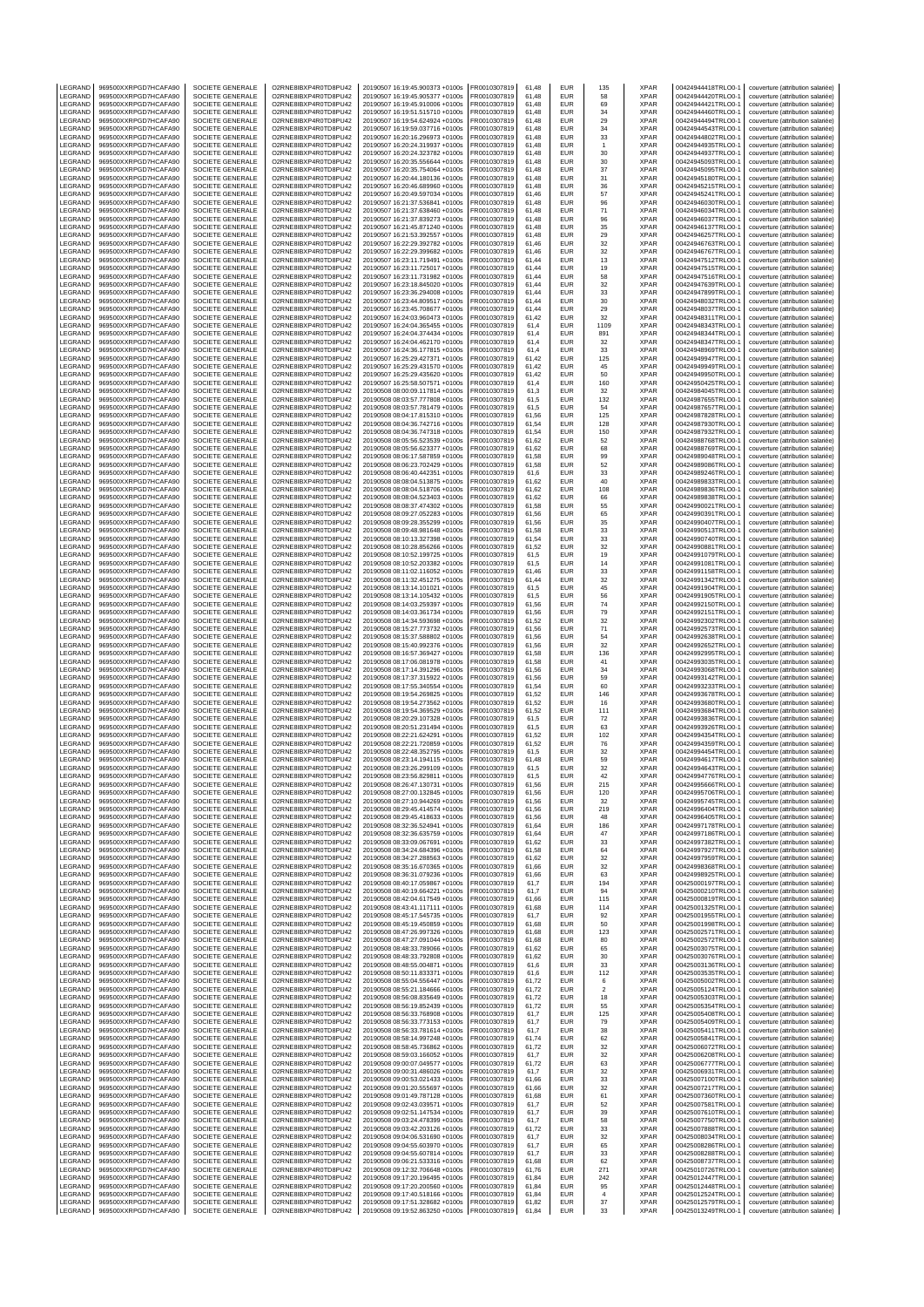| LEGRAND            | 969500XXRPGD7HCAFA90                         | SOCIETE GENERALE                            | O2RNE8IBXP4R0TD8PU42                         | 20190508 09:20:15.424498 +0100s                                    | FR0010307819                 | 61,8           | EUR                      |              | XPAR                       | 00425013401TRLO0-1                       | couverture (attribution salariée)                                      |
|--------------------|----------------------------------------------|---------------------------------------------|----------------------------------------------|--------------------------------------------------------------------|------------------------------|----------------|--------------------------|--------------|----------------------------|------------------------------------------|------------------------------------------------------------------------|
| LEGRAND<br>LEGRAND | 969500XXRPGD7HCAFA90<br>969500XXRPGD7HCAFA90 | SOCIETE GENERALE<br>SOCIETE GENERALE        | O2RNE8IBXP4R0TD8PU42<br>O2RNE8IBXP4R0TD8PU42 | 20190508 09:27:25.880017 +0100s<br>20190508 09:29:02.873363 +0100s | FR0010307819<br>R0010307819  | 61.94<br>61,96 | <b>EUR</b><br>EUR        | 117<br>139   | <b>XPAR</b><br>XPAR        | 00425015989TRLO0-1<br>00425016407TRLO0-1 | couverture (attribution salariée)<br>couverture (attribution salariée) |
| LEGRAND            | 969500XXRPGD7HCAFA90                         | SOCIETE GENERALE                            | O2RNE8IBXP4R0TD8PU42                         | 20190508 09:29:38.123326 +0100s                                    | FR0010307819                 | 61.92          | <b>EUR</b>               | 59           | <b>XPAR</b>                | 00425016686TRLO0-1                       | couverture (attribution salariée)                                      |
| LEGRAND            | 969500XXRPGD7HCAFA90                         | SOCIETE GENERALE                            | O2RNE8IBXP4R0TD8PU42                         | 20190508 09:30:28.590989 +0100s                                    | FR0010307819                 | 61,92          | EUR                      | 61           | <b>XPAR</b>                | 00425016970TRLO0-1                       | couverture (attribution salariée)                                      |
| LEGRAND<br>LEGRAND | 969500XXRPGD7HCAFA90<br>969500XXRPGD7HCAFA90 | SOCIETE GENERALE<br>SOCIETE GENERALE        | O2RNE8IBXP4R0TD8PU42<br>O2RNE8IBXP4R0TD8PU42 | 20190508 09:30:50.414000 +0100s<br>20190508 09:30:50.417843 +0100s | FR0010307819<br>FR0010307819 | 61,9<br>61,9   | EUR<br>EUR               | 6<br>26      | <b>XPAR</b><br><b>XPAR</b> | 00425017042TRLO0-1<br>00425017045TRLO0-1 | couverture (attribution salariée)<br>couverture (attribution salariée) |
| LEGRAND            | 969500XXRPGD7HCAFA90                         | SOCIETE GENERALE                            | O2RNE8IBXP4R0TD8PU42                         | 20190508 09:32:31.842671 +0100s                                    | FR0010307819                 | 61,86          | EUR                      | 114          | <b>XPAR</b>                | 00425017590TRLO0-1                       | couverture (attribution salariée)                                      |
| LEGRAND            | 969500XXRPGD7HCAFA90                         | SOCIETE GENERALE                            | O2RNE8IBXP4R0TD8PU42                         | 20190508 09:35:57.027337 +0100s                                    | R0010307819                  | 61,9           | EUR                      | 32           | <b>XPAR</b>                | 00425018553TRLO0-1<br>00425020213TRLO0-  | couverture (attribution salariée)                                      |
| LEGRAND<br>LEGRAND | 969500XXRPGD7HCAFA90<br>969500XXRPGD7HCAFA90 | SOCIETE GENERALE<br>SOCIETE GENERALE        | O2RNE8IBXP4R0TD8PU42<br>O2RNE8IBXP4R0TD8PU42 | 20190508 09:42:01.108604 +0100s<br>20190508 09:42:01.113272 +0100s | FR0010307819<br>R0010307819  | 61,86<br>61,86 | EUR<br>EUR               | 10<br>22     | <b>XPAR</b><br>XPAR        | 00425020217TRLO0-1                       | couverture (attribution salariée)<br>couverture (attribution salariée) |
| LEGRAND            | 969500XXRPGD7HCAFA90                         | SOCIETE GENERALE                            | O2RNE8IBXP4R0TD8PU42                         | 20190508 09:44:35.557822 +0100s                                    | FR0010307819                 | 61,84          | <b>EUR</b>               | $\mathbf{1}$ | <b>XPAR</b>                | 00425020883TRLO0-1                       | couverture (attribution salariée)                                      |
| LEGRAND<br>LEGRAND | 969500XXRPGD7HCAFA90<br>969500XXRPGD7HCAFA90 | SOCIETE GENERALE<br><b>SOCIETE GENERALE</b> | O2RNE8IBXP4R0TD8PU42<br>O2RNE8IBXP4R0TD8PU42 | 20190508 09:46:54.018667 +0100s<br>20190508 09:53:55.401533 +0100s | R0010307819<br>FR0010307819  | 61,78<br>61,78 | EUR<br>EUR               | 32           | XPAR<br><b>XPAR</b>        | 00425021794TRLO0-1<br>00425024375TRLO0-  | couverture (attribution salariée)<br>couverture (attribution salariée) |
| LEGRAND            | 969500XXRPGD7HCAFA90                         | SOCIETE GENERALE                            | O2RNE8IBXP4R0TD8PU42                         | 20190508 09:53:55.501432 +0100s                                    | FR0010307819                 | 61,78          | EUR                      | 27<br>5      | XPAR                       | 00425024377TRLO0-1                       | couverture (attribution salariée)                                      |
| LEGRAND            | 969500XXRPGD7HCAFA90                         | SOCIETE GENERALE                            | O2RNE8IBXP4R0TD8PU42                         | 20190508 10:00:15.085038 +0100s                                    | R0010307819                  | 61,8           | EUR                      | 32           | XPAR                       | 00425026311TRLO0-1                       | couverture (attribution salariée)                                      |
| LEGRAND<br>LEGRAND | 969500XXRPGD7HCAFA90<br>969500XXRPGD7HCAFA90 | <b>SOCIETE GENERALE</b><br>SOCIETE GENERALE | O2RNE8IBXP4R0TD8PU42<br>O2RNE8IBXP4R0TD8PU42 | 20190508 10:33:34.399567 +0100s<br>20190508 10:35:35.805659 +0100s | FR0010307819<br>FR0010307819 | 61.64<br>61,56 | EUR<br>EUR               | 32<br>31     | <b>XPAR</b><br>XPAR        | 00425036929TRLO0-<br>00425037425TRLO0-   | couverture (attribution salariée)<br>couverture (attribution salariée) |
| LEGRAND            | 969500XXRPGD7HCAFA90                         | <b>SOCIETE GENERALE</b>                     | O2RNE8IBXP4R0TD8PU42                         | 20190508 10:37:15.576775 +0100s                                    | FR0010307819                 | 61.58          | <b>EUR</b>               | 19           | <b>XPAR</b>                | 00425037774TRLO0-1                       | couverture (attribution salariée)                                      |
| LEGRAND            | 969500XXRPGD7HCAFA90                         | SOCIETE GENERALE                            | O2RNE8IBXP4R0TD8PU42                         | 20190508 10:39:25.889222 +0100s                                    | R0010307819                  | 61,6           | EUR                      | 88           | XPAR                       | 00425038233TRLO0-1                       | couverture (attribution salariée)                                      |
| LEGRAND<br>LEGRAND | 969500XXRPGD7HCAFA90<br>969500XXRPGD7HCAFA90 | SOCIETE GENERALE<br>SOCIETE GENERALE        | O2RNE8IBXP4R0TD8PU42<br>O2RNE8IBXP4R0TD8PU42 | 20190508 10:39:25.893119 +0100s<br>20190508 10:39:52.606156 +0100s | FR0010307819<br>FR0010307819 | 61.6<br>61,58  | EUR<br>EUR               | 15<br>32     | <b>XPAR</b><br>XPAR        | 00425038237TRLO0-<br>00425038326TRLO0-   | couverture (attribution salariée)<br>couverture (attribution salariée) |
| LEGRAND            | 969500XXRPGD7HCAFA90                         | <b>SOCIETE GENERALE</b>                     | O2RNE8IBXP4R0TD8PU42                         | 20190508 10:40:15 235863 +0100s                                    | FR0010307819                 | 61.58          | EUR                      | 32           | <b>XPAR</b>                | 00425038420TRLO0-1                       | couverture (attribution salariée)                                      |
| LEGRAND            | 969500XXRPGD7HCAFA90                         | SOCIETE GENERALE                            | O2RNE8IBXP4R0TD8PU42                         | 20190508 10:41:33.932746 +0100s                                    | FR0010307819<br>FR0010307819 | 61,58          | EUR                      | 60           | XPAR                       | 00425038834TRLO0-1                       | couverture (attribution salariée)                                      |
| LEGRAND<br>LEGRAND | 969500XXRPGD7HCAFA90<br>969500XXRPGD7HCAFA90 | SOCIETE GENERALE<br>SOCIETE GENERALE        | O2RNE8IBXP4R0TD8PU42<br>O2RNE8IBXP4R0TD8PU42 | 20190508 10:43:46.846859 +0100s<br>20190508 10:45:06.233812 +0100s | FR0010307819                 | 61.6<br>61,56  | EUR<br>EUR               | 64<br>32     | <b>XPAR</b><br>XPAR        | 00425039292TRLO0-<br>00425039720TRLO0-   | couverture (attribution salariée)<br>couverture (attribution salariée) |
| LEGRAND            | 969500XXRPGD7HCAFA90                         | SOCIETE GENERALE                            | O2RNE8IBXP4R0TD8PU42                         | 20190508 10:45:06.238020 +0100s                                    | FR0010307819                 | 61,56          | <b>EUR</b>               | 32           | <b>XPAR</b>                | 00425039721TRLO0-1                       | couverture (attribution salariée)                                      |
| LEGRAND<br>LEGRAND | 969500XXRPGD7HCAFA90<br>969500XXRPGD7HCAFA90 | SOCIETE GENERALE<br>SOCIETE GENERALE        | O2RNE8IBXP4R0TD8PU42<br>O2RNE8IBXP4R0TD8PU42 | 20190508 10:46:57.912561 +0100s<br>20190508 10:46:57.917768 +0100s | FR0010307819<br>FR0010307819 | 61,56<br>61,56 | EUR<br>EUR               | 38<br>24     | XPAR<br><b>XPAR</b>        | 00425040096TRLO0-1<br>00425040097TRLO0-1 | couverture (attribution salariée)                                      |
| LEGRAND            | 969500XXRPGD7HCAFA90                         | SOCIETE GENERALE                            | O2RNE8IBXP4R0TD8PU42                         | 20190508 10:47:17.726998 +0100s                                    | R0010307819                  | 61,54          | EUR                      | 32           | <b>XPAR</b>                | 00425040145TRLO0-1                       | couverture (attribution salariée)<br>couverture (attribution salariée) |
| LEGRAND            | 969500XXRPGD7HCAFA90                         | SOCIETE GENERALE                            | O2RNE8IBXP4R0TD8PU42                         | 20190508 10:48:10.069906 +0100s                                    | FR0010307819                 | 61,56          | EUR                      | 32           | <b>XPAR</b>                | 00425040286TRLO0-                        | couverture (attribution salariée)                                      |
| LEGRAND<br>LEGRAND | 969500XXRPGD7HCAFA90<br>969500XXRPGD7HCAFA90 | SOCIETE GENERALE<br>SOCIETE GENERALE        | O2RNE8IBXP4R0TD8PU42<br>O2RNE8IBXP4R0TD8PU42 | 20190508 10:49:37.643361 +0100s<br>20190508 10:49:37.647172 +0100s | FR0010307819<br>FR0010307819 | 61,56<br>61,56 | EUR<br>EUR               | 32<br>32     | XPAR<br><b>XPAR</b>        | 00425040626TRLO0-1<br>00425040627TRLO0-1 | couverture (attribution salariée)<br>couverture (attribution salariée) |
| LEGRAND            | 969500XXRPGD7HCAFA90                         | SOCIETE GENERALE                            | O2RNE8IBXP4R0TD8PU42                         | 20190508 10:51:39.156409 +0100s                                    | R0010307819                  | 61,58          | EUR                      | 62           | <b>XPAR</b>                | 00425041098TRLO0-1                       | couverture (attribution salariée)                                      |
| LEGRAND            | 969500XXRPGD7HCAFA90                         | SOCIETE GENERALE                            | O2RNE8IBXP4R0TD8PU42                         | 20190508 10:52:01.277781 +0100s                                    | FR0010307819                 | 61,58          | EUR                      | 32           | <b>XPAR</b>                | 00425041227TRLO0-1                       | couverture (attribution salariée)                                      |
| LEGRAND<br>LEGRAND | 969500XXRPGD7HCAFA90<br>969500XXRPGD7HCAFA90 | SOCIETE GENERALE<br>SOCIETE GENERALE        | O2RNE8IBXP4R0TD8PU42<br>O2RNE8IBXP4R0TD8PU42 | 20190508 10:53:04.548290 +0100s<br>20190508 10:53:16.359033 +0100s | R0010307819<br>FR0010307819  | 61,56<br>61,56 | EUR<br><b>EUR</b>        | 60<br>32     | XPAR<br><b>XPAR</b>        | 00425041517TRLO0-1<br>00425041541TRLO0-  | couverture (attribution salariée)<br>couverture (attribution salariée) |
| LEGRAND            | 969500XXRPGD7HCAFA90                         | SOCIETE GENERALE                            | O2RNE8IBXP4R0TD8PU42                         | 20190508 10:55:00.763757 +0100s                                    | R0010307819                  | 61,54          | EUR                      | 56           | XPAR                       | 00425042109TRLO0-                        | couverture (attribution salariée)                                      |
| LEGRAND<br>LEGRAND | 969500XXRPGD7HCAFA90<br>969500XXRPGD7HCAFA90 | SOCIETE GENERALE<br>SOCIETE GENERALE        | O2RNE8IBXP4R0TD8PU42<br>O2RNE8IBXP4R0TD8PU42 | 20190508 10:55:00.768464 +0100s<br>20190508 10:57:55.341605 +0100s | FR0010307819<br>FR0010307819 | 61,54<br>61.54 | EUR<br>EUR               | 6<br>32      | <b>XPAR</b><br><b>XPAR</b> | 00425042113TRLO0-<br>00425042852TRLO0-1  | couverture (attribution salariée)<br>couverture (attribution salariée) |
| LEGRAND            | 969500XXRPGD7HCAFA90                         | SOCIETE GENERALE                            | O2RNE8IBXP4R0TD8PU42                         | 20190508 10:57:55.345693 +0100s                                    | R0010307819                  | 61,54          | EUR                      | 62           | XPAR                       | 00425042854TRLO0-1                       | couverture (attribution salariée)                                      |
| LEGRAND            | 969500XXRPGD7HCAFA90                         | SOCIETE GENERALE                            | O2RNE8IBXP4R0TD8PU42                         | 20190508 11:01:06.257903 +0100s                                    | FR0010307819                 | 61.5           | EUR                      | 17           | <b>XPAR</b>                | 00425043657TRLO0-                        | couverture (attribution salariée)                                      |
| LEGRAND<br>LEGRAND | 969500XXRPGD7HCAFA90<br>969500XXRPGD7HCAFA90 | SOCIETE GENERALE<br><b>SOCIETE GENERALE</b> | O2RNE8IBXP4R0TD8PU42<br>O2RNE8IBXP4R0TD8PU42 | 20190508 11:01:06.262356 +0100s<br>20190508 11:01:06 266740 +0100s | FR0010307819<br>FR0010307819 | 61,5<br>61.5   | EUR<br>EUR               | 50<br>145    | XPAR<br><b>XPAR</b>        | 00425043661TRLO0-<br>00425043663TRLO0-1  | couverture (attribution salariée)<br>couverture (attribution salariée) |
| LEGRAND            | 969500XXRPGD7HCAFA90                         | SOCIETE GENERALE                            | O2RNE8IBXP4R0TD8PU42                         | 20190508 11:01:06.271807 +0100s                                    | R0010307819                  | 61,5           | EUR                      | 62           | XPAR                       | 00425043665TRLO0-1                       | couverture (attribution salariée)                                      |
| LEGRAND            | 969500XXRPGD7HCAFA90                         | SOCIETE GENERALE                            | O2RNE8IBXP4R0TD8PU42                         | 20190508 11:01:06.275839 +0100s                                    | FR0010307819                 | 61.5           | EUR                      | 519          | <b>XPAR</b>                | 00425043667TRLO0-1                       | couverture (attribution salariée)                                      |
| LEGRAND<br>LEGRAND | 969500XXRPGD7HCAFA90<br>969500XXRPGD7HCAFA90 | SOCIETE GENERALE<br><b>SOCIETE GENERALE</b> | O2RNE8IBXP4R0TD8PU42<br>O2RNE8IBXP4R0TD8PU42 | 20190508 11:01:06.279913 +0100s<br>20190508 11:01:06 283509 +0100s | FR0010307819<br>FR0010307819 | 61,5<br>61.5   | EUR<br>EUR               | 106<br>106   | XPAR<br><b>XPAR</b>        | 00425043669TRLO0-<br>00425043671TRLO0-1  | couverture (attribution salariée)<br>couverture (attribution salariée) |
| LEGRAND            | 969500XXRPGD7HCAFA90                         | SOCIETE GENERALE                            | O2RNE8IBXP4R0TD8PU42                         | 20190508 11:01:06.288783 +0100s                                    | R0010307819                  | 61,5           | EUR                      | 809          | XPAR                       | 00425043672TRLO0-1                       | couverture (attribution salariée)                                      |
| LEGRAND            | 969500XXRPGD7HCAFA90                         | SOCIETE GENERALE<br>SOCIETE GENERALE        | O2RNE8IBXP4R0TD8PU42                         | 20190508 11:01:06.293736 +0100s                                    | FR0010307819                 | 61.5           | EUR                      | 212          | <b>XPAR</b>                | 00425043674TRLO0-1                       | couverture (attribution salariée)                                      |
| LEGRAND<br>LEGRAND | 969500XXRPGD7HCAFA90<br>969500XXRPGD7HCAFA90 | <b>SOCIETE GENERALE</b>                     | O2RNE8IBXP4R0TD8PU42<br>O2RNE8IBXP4R0TD8PU42 | 20190508 11:01:06.297570 +0100s<br>20190508 11:01:58.404636 +0100s | FR0010307819<br>FR0010307819 | 61,5<br>61,44  | EUR<br><b>EUR</b>        | 36<br>32     | XPAR<br>XPAR               | 00425043675TRLO0-<br>00425043950TRLO0-   | couverture (attribution salariée)<br>couverture (attribution salariée) |
| LEGRAND            | 969500XXRPGD7HCAFA90                         | SOCIETE GENERALE                            | O2RNE8IBXP4R0TD8PU42                         | 20190508 11:01:58.408516 +0100s                                    | R0010307819                  | 61,44          | EUR                      | 32           | XPAR                       | 00425043951TRLO0-1                       | couverture (attribution salariée)                                      |
| LEGRAND<br>LEGRAND | 969500XXRPGD7HCAFA90<br>969500XXRPGD7HCAFA90 | SOCIETE GENERALE<br>SOCIETE GENERALE        | O2RNE8IBXP4R0TD8PU42<br>O2RNE8IBXP4R0TD8PU42 | 20190508 11:02:42.333687 +0100s                                    | FR0010307819                 | 61,44          | EUR<br>EUR               | 32           | <b>XPAR</b>                | 00425044097TRLO0-1                       | couverture (attribution salariée)                                      |
| LEGRAND            | 969500XXRPGD7HCAFA90                         | SOCIETE GENERALE                            | O2RNE8IBXP4R0TD8PU42                         | 20190508 11:05:17.471947 +0100s<br>20190508 11:06:45.935412 +0100s | R0010307819<br>FR0010307819  | 61,48<br>61,46 | EUR                      | 62<br>6      | XPAR<br><b>XPAR</b>        | 00425044641TRLO0-1<br>00425044876TRLO0-1 | couverture (attribution salariée)<br>couverture (attribution salariée) |
| LEGRAND            | 969500XXRPGD7HCAFA90                         | SOCIETE GENERALE                            | O2RNE8IBXP4R0TD8PU42                         | 20190508 11:06:45.939481 +0100s                                    | FR0010307819                 | 61,46          | EUR                      | 26           | XPAR                       | 00425044878TRLO0-1                       | couverture (attribution salariée)                                      |
| LEGRAND<br>LEGRAND | 969500XXRPGD7HCAFA90<br>969500XXRPGD7HCAFA90 | SOCIETE GENERALE<br>SOCIETE GENERALE        | O2RNE8IBXP4R0TD8PU42<br>O2RNE8IBXP4R0TD8PU42 | 20190508 11:06:45.943626 +0100s<br>20190508 11:09:38.703504 +0100s | FR0010307819<br>R0010307819  | 61,46<br>61,46 | EUR<br>EUR               | 32<br>62     | <b>XPAR</b><br><b>XPAR</b> | 00425044879TRLO0-1<br>00425045631TRLO0-1 | couverture (attribution salariée)<br>couverture (attribution salariée) |
| LEGRAND            | 969500XXRPGD7HCAFA90                         | SOCIETE GENERALE                            | O2RNE8IBXP4R0TD8PU42                         | 20190508 11:10:56.755372 +0100s                                    | FR0010307819                 | 61,46          | EUR                      | 32           | <b>XPAR</b>                | 00425045858TRLO0-                        | couverture (attribution salariée)                                      |
| LEGRAND            | 969500XXRPGD7HCAFA90                         | SOCIETE GENERALE                            | O2RNE8IBXP4R0TD8PU42                         | 20190508 11:12:05.104107 +0100s                                    | R0010307819                  | 61,44          | EUR                      | 32           | XPAR                       | 00425046063TRLO0-1                       | couverture (attribution salariée)                                      |
| LEGRAND<br>LEGRAND | 969500XXRPGD7HCAFA90<br>969500XXRPGD7HCAFA90 | SOCIETE GENERALE<br>SOCIETE GENERALE        | O2RNE8IBXP4R0TD8PU42<br>O2RNE8IBXP4R0TD8PU42 | 20190508 11:12:58.647002 +0100s<br>20190508 11:13:29.174033 +0100s | FR0010307819<br>R0010307819  | 61,42<br>61,4  | <b>EUR</b><br>EUR        | 32<br>2000   | XPAR<br>XPAR               | 00425046239TRLO0-1<br>00425046362TRLO0-1 | couverture (attribution salariée)<br>couverture (attribution salariée) |
| LEGRAND            | 969500XXRPGD7HCAFA90                         | SOCIETE GENERALE                            | O2RNE8IBXP4R0TD8PU42                         | 20190508 11:13:29.179213 +0100s                                    | R0010307819                  | 61,4           | EUR                      | 32           | XPAR                       | 00425046366TRLO0-1                       | couverture (attribution salariée)                                      |
| LEGRAND            | 969500XXRPGD7HCAFA90                         | <b>SOCIETE GENERALE</b>                     | O2RNE8IBXP4R0TD8PU42                         | 20190508 11:13:29.184380 +0100s                                    | FR0010307819                 | 61.4           | EUR                      | 32           | <b>XPAR</b>                | 00425046367TRLO0-1                       | couverture (attribution salariée)                                      |
| LEGRAND<br>LEGRAND | 969500XXRPGD7HCAFA90<br>969500XXRPGD7HCAFA90 | SOCIETE GENERALE<br>SOCIETE GENERALE        | O2RNE8IBXP4R0TD8PU42<br>O2RNE8IBXP4R0TD8PU42 | 20190508 11:13:29.375231 +0100s<br>20190508 11:13:29.379179 +0100s | R0010307819<br>FR0010307819  | 61,38<br>61.38 | EUR<br>EUR               | 190<br>125   | XPAR<br><b>XPAR</b>        | 00425046372TRLO0-1<br>00425046373TRLO0-1 | couverture (attribution salariée)<br>couverture (attribution salariée) |
| LEGRAND            | 969500XXRPGD7HCAFA90                         | SOCIETE GENERALE                            | O2RNE8IBXP4R0TD8PU42                         | 20190508 11:13:29.382983 +0100s                                    | FR0010307819                 | 61,38          | EUR                      | 50           | XPAR                       | 00425046374TRLO0-                        | couverture (attribution salariée)                                      |
| LEGRAND<br>LEGRAND | 969500XXRPGD7HCAFA90<br>969500XXRPGD7HCAFA90 | SOCIETE GENERALE<br>SOCIETE GENERALE        | O2RNE8IBXP4R0TD8PU42<br>O2RNE8IBXP4R0TD8PU42 | 20190508 11:13:29.386646 +0100s<br>20190508 11:13:29.474812 +0100s | FR0010307819<br>R0010307819  | 61.38<br>61,38 | EUR<br>EUR               | 3<br>18      | <b>XPAR</b><br>XPAR        | 00425046375TRLO0-1<br>00425046376TRLO0-1 | couverture (attribution salariée)<br>couverture (attribution salariée) |
| LEGRAND            | 969500XXRPGD7HCAFA90                         | SOCIETE GENERALE                            | O2RNE8IBXP4R0TD8PU42                         | 20190508 11:13:29.479640 +0100s                                    | FR0010307819                 | 61.38          | EUR                      | 125          | <b>XPAR</b>                | 00425046377TRLO0-                        | couverture (attribution salariée)                                      |
| LEGRAND            | 969500XXRPGD7HCAFA90                         | SOCIETE GENERALE                            | O2RNE8IBXP4R0TD8PU42                         | 20190508 11:13:29.485255 +0100s                                    | FR0010307819                 | 61,38          | EUR                      | 50           | XPAR                       | 00425046378TRLO0-                        | couverture (attribution salariée)                                      |
| LEGRAND<br>LEGRAND | 969500XXRPGD7HCAFA90<br>969500XXRPGD7HCAFA90 | SOCIETE GENERALE<br>SOCIETE GENERALE        | O2RNE8IBXP4R0TD8PU42<br>O2RNE8IBXP4R0TD8PU42 | 20190508 11:13:29.490957 +0100s<br>20190508 11:13:29.496680 +0100s | FR0010307819<br>R0010307819  | 61.38<br>61,38 | <b>EUR</b><br>EUR        | 50<br>56     | <b>XPAR</b><br>XPAR        | 00425046379TRLO0-1<br>00425046380TRLO0-1 | couverture (attribution salariée)<br>couverture (attribution salariée) |
| LEGRAND            | 969500XXRPGD7HCAFA90                         | SOCIETE GENERALE                            | O2RNE8IBXP4R0TD8PU42                         | 20190508 11:13:29.501655 +0100s                                    | FR0010307819                 | 61.38          | <b>EUR</b>               | 56           | <b>XPAR</b>                | 00425046381TRLO0-1                       | couverture (attribution salariée)                                      |
| LEGRAND            | 969500XXRPGD7HCAFA90                         | SOCIETE GENERALE                            | O2RNE8IBXP4R0TD8PU42                         | 20190508 11:13:30.276809 +0100s                                    | FR0010307819                 | 61,4           | EUR                      | 50           | <b>XPAR</b>                | 00425046391TRLO0-1                       | couverture (attribution salariée)                                      |
| LEGRAND<br>LEGRAND | 969500XXRPGD7HCAFA90<br>969500XXRPGD7HCAFA90 | SOCIETE GENERALE<br>SOCIETE GENERALE        | O2RNE8IBXP4R0TD8PU42<br>O2RNE8IBXP4R0TD8PU42 | 20190508 11:13:30.281018 +0100s<br>20190508 11:14:20.311110 +0100s | FR0010307819<br>R0010307819  | 61,4<br>61,38  | EUR<br>EUR               | 9<br>9       | <b>XPAR</b><br>XPAR        | 00425046392TRLO0-<br>00425046498TRLO0-1  | couverture (attribution salariée)<br>couverture (attribution salariée) |
| LEGRAND            | 969500XXRPGD7HCAFA90                         | SOCIETE GENERALE                            | O2RNE8IBXP4R0TD8PU42                         | 20190508 11:14:20.315122 +0100s                                    | FR0010307819                 | 61,38          | <b>EUR</b>               | 10           | <b>XPAR</b>                | 00425046499TRLO0-                        | couverture (attribution salariée)                                      |
| LEGRAND<br>LEGRAND | 969500XXRPGD7HCAFA90<br>969500XXRPGD7HCAFA90 | SOCIETE GENERALE<br>SOCIETE GENERALE        | O2RNE8IBXP4R0TD8PU42<br>O2RNE8IBXP4R0TD8PU42 | 20190508 11:14:20.711643 +0100s<br>20190508 11:14:48.828134 +0100s | R0010307819<br>FR0010307819  | 61,38<br>61.36 | EUR<br>EUR               | 53           | XPAR<br><b>XPAR</b>        | 00425046503TRLO0-1<br>00425046585TRLO0-1 | couverture (attribution salariée)<br>couverture (attribution salariée) |
| LEGRAND            | 969500XXRPGD7HCAFA90                         | SOCIETE GENERALE                            | O2RNE8IBXP4R0TD8PU42                         | 20190508 11:14:58.440206 +0100s                                    | R0010307819                  | 61.38          | EUR                      | 15<br>8      | <b>XPAR</b>                | 00425046653TRLO0-1                       | couverture (attribution salariée)                                      |
| LEGRAND            | 969500XXRPGD7HCAFA90                         | SOCIETE GENERALE                            | O2RNE8IBXP4R0TD8PU42                         | 20190508 11:14:58.445771 +0100s                                    | FR0010307819                 | 61.38          | EUR                      | 34           | <b>XPAR</b>                | 00425046654TRLO0-1                       | couverture (attribution salariée)                                      |
| LEGRAND<br>LEGRAND | 969500XXRPGD7HCAFA90<br>969500XXRPGD7HCAFA90 | SOCIETE GENERALE<br>SOCIETE GENERALE        | O2RNE8IBXP4R0TD8PU42<br>O2RNE8IBXP4R0TD8PU42 | 20190508 11:14:58.841163 +0100s<br>20190508 11:15:05.253381 +0100s | FR0010307819<br>FR0010307819 | 61,38<br>61,4  | <b>EUR</b><br>EUR        | 91<br>97     | <b>XPAR</b><br><b>XPAR</b> | 00425046657TRLO0-1<br>00425046694TRLO0-1 | couverture (attribution salariée)<br>couverture (attribution salariée) |
| <b>IFGRAND</b>     | 969500XXRPGD7HCAFA90                         | SOCIETE GENERALE                            | O2RNE8IBXP4R0TD8PU42                         | 20190508 11:15:09.055578 +0100s                                    | FR0010307819                 | 61.4           | EUR                      | 50           | <b>XPAR</b>                | 00425046709TRLO0-1                       | couverture (attribution salariée)                                      |
| LEGRAND<br>LEGRAND | 969500XXRPGD7HCAFA90<br>969500XXRPGD7HCAFA90 | SOCIETE GENERALE<br>SOCIETE GENERALE        | O2RNE8IBXP4R0TD8PU42<br>O2RNE8IBXP4R0TD8PU42 | 20190508 11:18:01.176086 +0100s<br>20190508 11:19:27.534939 +0100s | FR0010307819<br>FR0010307819 | 61,48<br>61.5  | <b>EUR</b><br><b>EUR</b> | 84<br>32     | <b>XPAR</b><br><b>XPAR</b> | 00425047130TRLO0-1<br>00425047401TRLO0-1 | couverture (attribution salariée)<br>couverture (attribution salariée) |
| LEGRAND            | 969500XXRPGD7HCAFA90                         | SOCIETE GENERALE                            | O2RNE8IBXP4R0TD8PU42                         | 20190508 11:19:27.541000 +0100s                                    | FR0010307819                 | 61,5           | EUR                      | 32           | <b>XPAR</b>                | 00425047403TRLO0-1                       | couverture (attribution salariée)                                      |
| LEGRAND            | 969500XXRPGD7HCAFA90                         | SOCIETE GENERALE                            | O2RNE8IBXP4R0TD8PU42                         | 20190508 11:22:12.351155 +0100s                                    | FR0010307819                 | 61.5           | <b>EUR</b>               | 58           | <b>XPAR</b>                | 00425047871TRLO0-1                       | couverture (attribution salariée)                                      |
| LEGRAND<br>LEGRAND | 969500XXRPGD7HCAFA90<br>969500XXRPGD7HCAFA90 | SOCIETE GENERALE<br>SOCIETE GENERALE        | O2RNE8IBXP4R0TD8PU42<br>O2RNE8IBXP4R0TD8PU42 | 20190508 11:23:15.199457 +0100s<br>20190508 11:27:22.910176 +0100s | FR0010307819<br>FR0010307819 | 61,48<br>61.52 | EUR<br><b>EUR</b>        | 33<br>34     | <b>XPAR</b><br><b>XPAR</b> | 00425048073TRLO0-1<br>00425048906TRLO0-1 | couverture (attribution salariée)<br>couverture (attribution salariée) |
| LEGRAND            | 969500XXRPGD7HCAFA90                         | SOCIETE GENERALE                            | O2RNE8IBXP4R0TD8PU42                         | 20190508 11:27:29.215928 +0100s                                    | FR0010307819                 | 61,52          | EUR                      | 110          | <b>XPAR</b>                | 00425048933TRLO0-1                       | couverture (attribution salariée)                                      |
| LEGRAND            | 969500XXRPGD7HCAFA90                         | SOCIETE GENERALE                            | O2RNE8IBXP4R0TD8PU42                         | 20190508 11:27:29.219636 +0100s                                    | FR0010307819                 | 61.52          | <b>EUR</b>               | 32           | <b>XPAR</b>                | 00425048934TRLO0-1                       | couverture (attribution salariée)                                      |
| LEGRAND<br>LEGRAND | 969500XXRPGD7HCAFA90<br>969500XXRPGD7HCAFA90 | SOCIETE GENERALE<br>SOCIETE GENERALE        | O2RNE8IBXP4R0TD8PU42<br>O2RNE8IBXP4R0TD8PU42 | 20190508 11:30:01.944059 +0100s<br>20190508 11:32:09.236423 +0100s | FR0010307819<br>FR0010307819 | 61,56<br>61.54 | EUR<br><b>EUR</b>        | 45<br>62     | XPAR<br><b>XPAR</b>        | 00425049458TRLO0-1<br>00425049770TRLO0-1 | couverture (attribution salariée)<br>couverture (attribution salariée) |
| LEGRAND            | 969500XXRPGD7HCAFA90                         | SOCIETE GENERALE                            | O2RNE8IBXP4R0TD8PU42                         | 20190508 11:33:09.186851 +0100s                                    | FR0010307819                 | 61,52          | EUR                      | 19           | <b>XPAR</b>                | 00425049964TRLO0-1                       | couverture (attribution salariée)                                      |
| LEGRAND<br>LEGRAND | 969500XXRPGD7HCAFA90<br>969500XXRPGD7HCAFA90 | SOCIETE GENERALE<br>SOCIETE GENERALE        | O2RNE8IBXP4R0TD8PU42<br>O2RNE8IBXP4R0TD8PU42 | 20190508 11:34:13.128033 +0100s<br>20190508 11:35:24.480996 +0100s | FR0010307819<br>FR0010307819 | 61.52<br>61,52 | <b>EUR</b><br>EUR        | 32<br>32     | <b>XPAR</b><br><b>XPAR</b> | 00425050095TRLO0-1<br>00425050316TRLO0-1 | couverture (attribution salariée)<br>couverture (attribution salariée) |
| LEGRAND            | 969500XXRPGD7HCAFA90                         | SOCIETE GENERALE                            | O2RNE8IBXP4R0TD8PU42                         | 20190508 11:38:23.519964 +0100s                                    | FR0010307819                 | 61.48          | <b>EUR</b>               | 32           | <b>XPAR</b>                | 00425050885TRLO0-1                       | couverture (attribution salariée)                                      |
| LEGRAND<br>LEGRAND | 969500XXRPGD7HCAFA90                         | SOCIETE GENERALE<br>SOCIETE GENERALE        | O2RNE8IBXP4R0TD8PU42                         | 20190508 11:40:15.718264 +0100s                                    | FR0010307819<br>FR0010307819 | 61,5           | <b>EUR</b>               | 62           | <b>XPAR</b><br><b>XPAR</b> | 00425051264TRLO0-1                       | couverture (attribution salariée)                                      |
| LEGRAND            | 969500XXRPGD7HCAFA90<br>969500XXRPGD7HCAFA90 | SOCIETE GENERALE                            | O2RNE8IBXP4R0TD8PU42<br>O2RNE8IBXP4R0TD8PU42 | 20190508 11:41:08.858080 +0100s<br>20190508 11:41:19.365738 +0100s | FR0010307819                 | 61,5<br>61,5   | <b>EUR</b><br><b>EUR</b> | 18<br>32     | <b>XPAR</b>                | 00425051378TRLO0-1<br>00425051408TRLO0-1 | couverture (attribution salariée)<br>couverture (attribution salariée) |
| LEGRAND            | 969500XXRPGD7HCAFA90                         | SOCIETE GENERALE                            | O2RNE8IBXP4R0TD8PU42                         | 20190508 11:44:57.804381 +0100s                                    | FR0010307819                 | 61.54          | <b>EUR</b>               | 40           | <b>XPAR</b>                | 00425051820TRLO0-1                       | couverture (attribution salariée)                                      |
| LEGRAND<br>LEGRAND | 969500XXRPGD7HCAFA90<br>969500XXRPGD7HCAFA90 | SOCIETE GENERALE<br>SOCIETE GENERALE        | O2RNE8IBXP4R0TD8PU42<br>O2RNE8IBXP4R0TD8PU42 | 20190508 11:49:51.606496 +0100s<br>20190508 11:49:51.706706 +0100s | FR0010307819<br>FR0010307819 | 61.56<br>61,56 | <b>EUR</b><br><b>EUR</b> | 59<br>39     | <b>XPAR</b><br><b>XPAR</b> | 00425052511TRLO0-1<br>00425052512TRLO0-1 | couverture (attribution salariée)<br>couverture (attribution salariée) |
| LEGRAND            | 969500XXRPGD7HCAFA90                         | SOCIETE GENERALE                            | O2RNE8IBXP4R0TD8PU42                         | 20190508 11:52:06.994986 +0100s                                    | FR0010307819                 | 61,54          | <b>EUR</b>               | 60           | <b>XPAR</b>                | 00425052968TRLO0-1                       | couverture (attribution salariée)                                      |
| LEGRAND<br>LEGRAND | 969500XXRPGD7HCAFA90<br>969500XXRPGD7HCAFA90 | SOCIETE GENERALE<br>SOCIETE GENERALE        | O2RNE8IBXP4R0TD8PU42<br>O2RNE8IBXP4R0TD8PU42 | 20190508 11:59:06.669999 +0100s<br>20190508 11:59:06.676264 +0100s | FR0010307819<br>FR0010307819 | 61.56<br>61,56 | <b>FUR</b><br><b>EUR</b> | 108<br>6     | <b>XPAR</b><br><b>XPAR</b> | 00425054025TRLO0-1<br>00425054027TRLO0-1 | couverture (attribution salariée)<br>couverture (attribution salariée) |
| LEGRAND            | 969500XXRPGD7HCAFA90                         | SOCIETE GENERALE                            | O2RNE8IBXP4R0TD8PU42                         | 20190508 11:59:40.005121 +0100s                                    | FR0010307819                 | 61,54          | <b>EUR</b>               | 32           | <b>XPAR</b>                | 00425054137TRLO0-1                       | couverture (attribution salariée)                                      |
| LEGRAND            | 969500XXRPGD7HCAFA90                         | SOCIETE GENERALE                            | O2RNE8IBXP4R0TD8PU42                         | 20190508 11:59:40.010113 +0100s                                    | FR0010307819                 | 61.54          | <b>EUR</b>               | 20           | <b>XPAR</b>                | 00425054139TRLO0-1                       | couverture (attribution salariée)                                      |
| LEGRAND<br>LEGRAND | 969500XXRPGD7HCAFA90<br>969500XXRPGD7HCAFA90 | SOCIETE GENERALE<br>SOCIETE GENERALE        | O2RNE8IBXP4R0TD8PU42<br>O2RNE8IBXP4R0TD8PU42 | 20190508 12:00:34.157316 +0100s<br>20190508 12:00:59.085576 +0100s | FR0010307819<br>FR0010307819 | 61,54<br>61.52 | EUR<br>EUR               | 32<br>32     | XPAR<br><b>XPAR</b>        | 00425054525TRLO0-1<br>00425054625TRLO0-1 | couverture (attribution salariée)<br>couverture (attribution salariée) |
| LEGRAND            | 969500XXRPGD7HCAFA90                         | SOCIETE GENERALE                            | O2RNE8IBXP4R0TD8PU42                         | 20190508 12:01:54.925461 +0100s                                    | FR0010307819                 | 61,48          | EUR                      | 32           | <b>XPAR</b>                | 00425054808TRLO0-1                       | couverture (attribution salariée)                                      |
| LEGRAND<br>LEGRAND | 969500XXRPGD7HCAFA90<br>969500XXRPGD7HCAFA90 | SOCIETE GENERALE<br>SOCIETE GENERALE        | O2RNE8IBXP4R0TD8PU42<br>O2RNE8IBXP4R0TD8PU42 | 20190508 12:07:35.623115 +0100s<br>20190508 12:07:35.627043 +0100s | FR0010307819<br>FR0010307819 | 61.48<br>61,48 | <b>EUR</b><br>EUR        | 32<br>52     | <b>XPAR</b><br><b>XPAR</b> | 00425055918TRLO0-1<br>00425055919TRLO0-1 | couverture (attribution salariée)<br>couverture (attribution salariée) |
| LEGRAND            | 969500XXRPGD7HCAFA90                         | SOCIETE GENERALE                            | O2RNE8IBXP4R0TD8PU42                         | 20190508 12:08:20.049741 +0100s                                    | FR0010307819                 | 61.48          | <b>EUR</b>               | 69           | <b>XPAR</b>                | 00425056029TRLO0-1                       | couverture (attribution salariée)                                      |
| LEGRAND            | 969500XXRPGD7HCAFA90                         | SOCIETE GENERALE                            | O2RNE8IBXP4R0TD8PU42                         | 20190508 12:09:53.329226 +0100s                                    | FR0010307819                 | 61,48          | EUR                      | 32           | <b>XPAR</b>                | 00425056389TRLO0-1                       | couverture (attribution salariée)                                      |
| LEGRAND<br>LEGRAND | 969500XXRPGD7HCAFA90<br>969500XXRPGD7HCAFA90 | SOCIETE GENERALE<br>SOCIETE GENERALE        | O2RNE8IBXP4R0TD8PU42<br>O2RNE8IBXP4R0TD8PU42 | 20190508 12:11:01.182744 +0100s<br>20190508 12:12:40.130510 +0100s | FR0010307819<br>FR0010307819 | 61.46<br>61,44 | <b>EUR</b><br>EUR        | 32<br>32     | <b>XPAR</b><br>XPAR        | 00425056613TRLO0-1<br>00425056827TRLO0-1 | couverture (attribution salariée)<br>couverture (attribution salariée) |
| LEGRAND            | 969500XXRPGD7HCAFA90                         | SOCIETE GENERALE                            | O2RNE8IBXP4R0TD8PU42                         | 20190508 12:13:51.700499 +0100s                                    | FR0010307819                 | 61.42          | <b>EUR</b>               | 32           | <b>XPAR</b>                | 00425057087TRLO0-1                       | couverture (attribution salariée)                                      |
| LEGRAND            | 969500XXRPGD7HCAFA90                         | SOCIETE GENERALE                            | O2RNE8IBXP4R0TD8PU42<br>O2RNE8IBXP4R0TD8PU42 | 20190508 12:13:51.705501 +0100s                                    | FR0010307819                 | 61,42          | EUR<br><b>EUR</b>        | 32           | <b>XPAR</b><br><b>XPAR</b> | 00425057090TRLO0-1                       | couverture (attribution salariée)                                      |
| LEGRAND<br>LEGRAND | 969500XXRPGD7HCAFA90<br>969500XXRPGD7HCAFA90 | SOCIETE GENERALE<br>SOCIETE GENERALE        | O2RNE8IBXP4R0TD8PU42                         | 20190508 12:15:13.155158 +0100s<br>20190508 12:16:49.029413 +0100s | FR0010307819<br>FR0010307819 | 61.42<br>61,4  | <b>EUR</b>               | 54<br>45     | <b>XPAR</b>                | 00425057398TRLO0-1<br>00425057658TRLO0-1 | couverture (attribution salariée)<br>couverture (attribution salariée) |
| LEGRAND            | 969500XXRPGD7HCAFA90                         | SOCIETE GENERALE                            | O2RNE8IBXP4R0TD8PU42                         | 20190508 12:16:49.033398 +0100s                                    | FR0010307819                 | 61,4           | <b>EUR</b>               | 1000         | <b>XPAR</b>                | 00425057659TRLO0-1                       | couverture (attribution salariée)                                      |
| LEGRAND<br>LEGRAND | 969500XXRPGD7HCAFA90<br>969500XXRPGD7HCAFA90 | SOCIETE GENERALE<br>SOCIETE GENERALE        | O2RNE8IBXP4R0TD8PU42<br>O2RNE8IBXP4R0TD8PU42 | 20190508 12:16:49.229254 +0100s<br>20190508 12:17:03.438631 +0100s | FR0010307819<br>FR0010307819 | 61,4<br>61,4   | <b>EUR</b><br><b>EUR</b> | 125<br>125   | <b>XPAR</b><br><b>XPAR</b> | 00425057660TRLO0-1<br>00425057687TRLO0-1 | couverture (attribution salariée)<br>couverture (attribution salariée) |
| LEGRAND            | 969500XXRPGD7HCAFA90                         | SOCIETE GENERALE                            | O2RNE8IBXP4R0TD8PU42                         | 20190508 12:17:03.443124 +0100s                                    | FR0010307819                 | 61,4           | <b>EUR</b>               | 50           | <b>XPAR</b>                | 00425057688TRLO0-1                       | couverture (attribution salariée)                                      |
| LEGRAND            | 969500XXRPGD7HCAFA90                         | SOCIETE GENERALE                            | O2RNE8IBXP4R0TD8PU42                         | 20190508 12:17:18.154890 +0100s                                    | FR0010307819                 | 61,4           | <b>EUR</b>               | 76           | <b>XPAR</b>                | 00425057739TRLO0-1                       | couverture (attribution salariée)                                      |
| LEGRAND<br>LEGRAND | 969500XXRPGD7HCAFA90<br>969500XXRPGD7HCAFA90 | SOCIETE GENERALE<br>SOCIETE GENERALE        | O2RNE8IBXP4R0TD8PU42<br>O2RNE8IBXP4R0TD8PU42 | 20190508 12:17:31.967811 +0100s<br>20190508 12:21:08.496684 +0100s | FR0010307819<br>FR0010307819 | 61,4<br>61,42  | <b>EUR</b><br><b>EUR</b> | 29<br>32     | <b>XPAR</b><br><b>XPAR</b> | 00425057784TRLO0-1<br>00425058279TRLO0-1 | couverture (attribution salariée)<br>couverture (attribution salariée) |
| LEGRAND            | 969500XXRPGD7HCAFA90                         | SOCIETE GENERALE                            | O2RNE8IBXP4R0TD8PU42                         | 20190508 12:22:49.847092 +0100s                                    | FR0010307819                 | 61,4           | <b>EUR</b>               | 67           | <b>XPAR</b>                | 00425058431TRLO0-1                       | couverture (attribution salariée)                                      |
| LEGRAND<br>LEGRAND | 969500XXRPGD7HCAFA90<br>969500XXRPGD7HCAFA90 | SOCIETE GENERALE<br>SOCIETE GENERALE        | O2RNE8IBXP4R0TD8PU42<br>O2RNE8IBXP4R0TD8PU42 | 20190508 12:22:49.946708 +0100s<br>20190508 12:24:54.129336 +0100s | FR0010307819<br>FR0010307819 | 61.4<br>61,44  | <b>FUR</b><br>EUR        | 49<br>32     | <b>XPAR</b><br><b>XPAR</b> | 00425058433TRLO0-1<br>00425058753TRLO0-1 | couverture (attribution salariée)<br>couverture (attribution salariée) |
| LEGRAND            | 969500XXRPGD7HCAFA90                         | SOCIETE GENERALE                            | O2RNE8IBXP4R0TD8PU42                         | 20190508 12:26:57.217970 +0100s                                    | FR0010307819                 | 61,5           | EUR                      | 32           | <b>XPAR</b>                | 00425059069TRLO0-1                       | couverture (attribution salariée)                                      |
| LEGRAND            | 969500XXRPGD7HCAFA90                         | SOCIETE GENERALE                            | O2RNE8IBXP4R0TD8PU42                         | 20190508 12:29:15.174531 +0100s                                    | FR0010307819                 | 61.5           | <b>EUR</b>               | 60           | <b>XPAR</b>                | 00425059287TRLO0-1                       | couverture (attribution salariée)                                      |
|                    |                                              |                                             |                                              |                                                                    |                              |                |                          |              |                            |                                          |                                                                        |
| LEGRAND<br>LEGRAND | 969500XXRPGD7HCAFA90<br>969500XXRPGD7HCAFA90 | SOCIETE GENERALE<br>SOCIETE GENERALE        | O2RNE8IBXP4R0TD8PU42<br>O2RNE8IBXP4R0TD8PU42 | 20190508 12:29:53.090493 +0100s<br>20190508 12:31:42.170365 +0100s | FR0010307819<br>FR0010307819 | 61,5<br>61,5   | EUR<br>EUR               | 1<br>59      | XPAR<br><b>XPAR</b>        | 00425059339TRLO0-1<br>00425059595TRLO0-1 | couverture (attribution salariée)<br>couverture (attribution salariée) |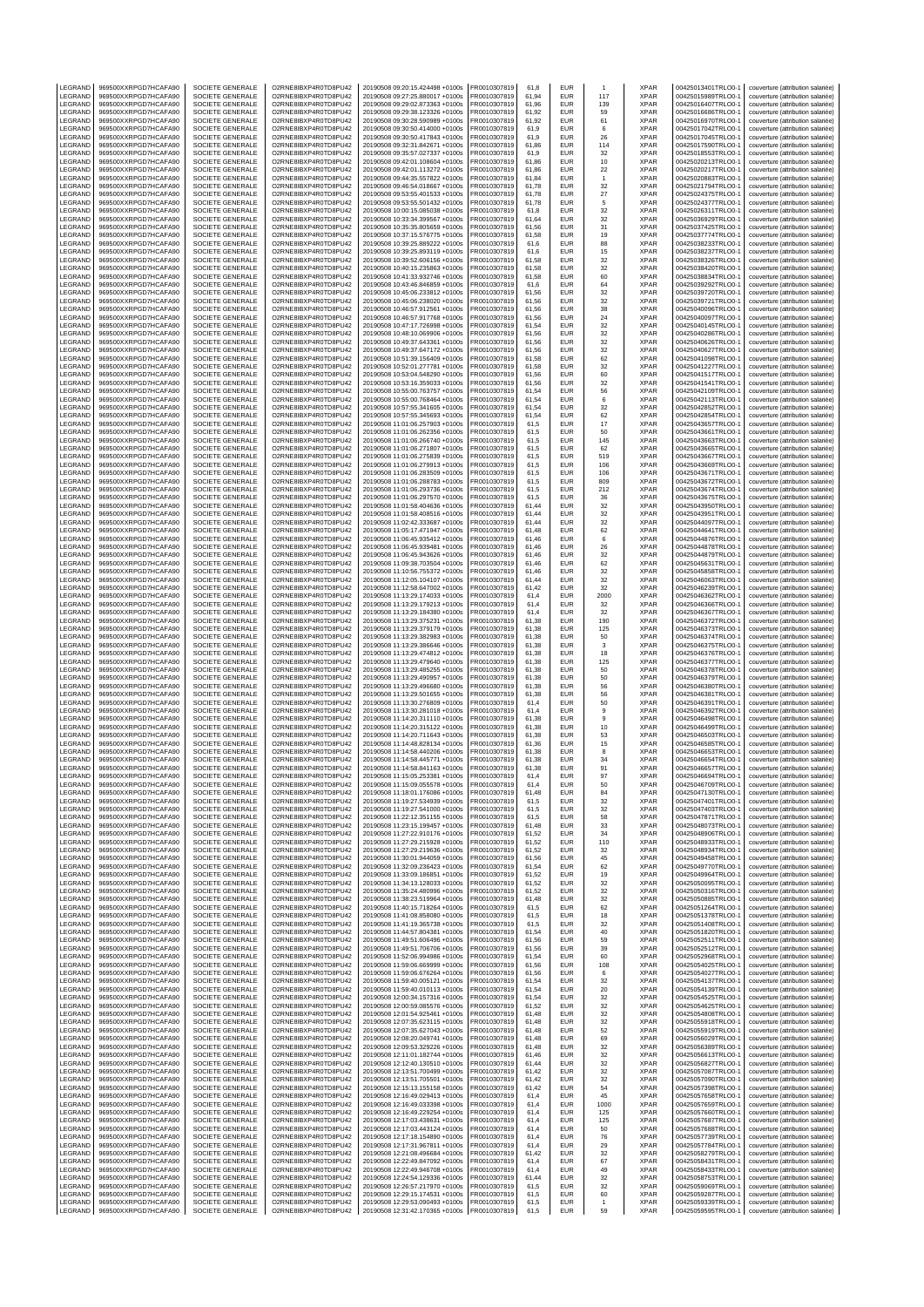| LEGRAND                       | 969500XXRPGD7HCAFA90                                                 | SOCIETE GENERALE                                         | O2RNE8IBXP4R0TD8PU42                                                 | 20190508 12:33:58.240069 +0100s                                    | FR0010307819                                 | 61,5                    | EUR                             | 33                   | <b>XPAR</b>                               | 00425059870TRLO0-1                                             | couverture (attribution salariée)                                      |
|-------------------------------|----------------------------------------------------------------------|----------------------------------------------------------|----------------------------------------------------------------------|--------------------------------------------------------------------|----------------------------------------------|-------------------------|---------------------------------|----------------------|-------------------------------------------|----------------------------------------------------------------|------------------------------------------------------------------------|
| LEGRAND<br>LEGRAND            | 969500XXRPGD7HCAFA90<br>969500XXRPGD7HCAFA90                         | SOCIETE GENERALE<br>SOCIETE GENERALE                     | O2RNE8IBXP4R0TD8PU42<br>O2RNE8IBXP4R0TD8PU42                         | 20190508 12:34:52.074561 +0100s<br>20190508 12:37:02.774270 +0100s | FR0010307819<br>FR0010307819                 | 61,5<br>61,5            | <b>EUR</b><br><b>EUR</b>        | 33<br>33             | <b>XPAR</b><br><b>XPAR</b>                | 00425060026TRLO0-1<br>00425060401TRLO0-1                       | couverture (attribution salariée)<br>couverture (attribution salariée) |
| LEGRAND                       | 969500XXRPGD7HCAFA90                                                 | SOCIETE GENERALE                                         | O2RNE8IBXP4R0TD8PU42                                                 | 20190508 12:40:31.278242 +0100s                                    | FR0010307819                                 | 61,5                    | <b>EUR</b>                      | 32                   | <b>XPAR</b>                               | 00425060770TRLO0-1                                             | couverture (attribution salariée)                                      |
| LEGRAND                       | 969500XXRPGD7HCAFA90                                                 | SOCIETE GENERALE                                         | O2RNE8IBXP4R0TD8PU42                                                 | 20190508 12:40:31.284049 +0100s                                    | FR0010307819                                 | 61.5                    | EUR                             | 62                   | <b>XPAR</b>                               | 00425060775TRLO0-1                                             | couverture (attribution salariée)                                      |
| LEGRAND<br>LEGRAND            | 969500XXRPGD7HCAFA90<br>969500XXRPGD7HCAFA90                         | SOCIETE GENERALE<br>SOCIETE GENERALE                     | O2RNE8IBXP4R0TD8PU42<br>O2RNE8IBXP4R0TD8PU42                         | 20190508 12:41:01.197495 +0100s<br>20190508 12:41:01.201612 +0100s | FR0010307819<br>FR0010307819                 | 61,5<br>61.5            | EUR<br>EUR                      | 32<br>32             | XPAR<br><b>XPAR</b>                       | 00425060863TRLO0-1<br>00425060864TRLO0-1                       | couverture (attribution salariée)<br>couverture (attribution salariée) |
| LEGRAND                       | 969500XXRPGD7HCAFA90                                                 | SOCIETE GENERALE                                         | O2RNE8IBXP4R0TD8PU42                                                 | 20190508 12:47:16.419500 +0100s                                    | FR0010307819                                 | 61,46                   | EUR                             | 59                   | <b>XPAR</b>                               | 00425062266TRLO0-1                                             | couverture (attribution salariée)                                      |
| LEGRAND                       | 969500XXRPGD7HCAFA90<br>969500XXRPGD7HCAFA90                         | <b>SOCIETE GENERALE</b>                                  | O2RNE8IBXP4R0TD8PU42                                                 | 20190508 12:47:16.424148 +0100s                                    | FR0010307819                                 | 61.46                   | EUR                             | 32                   | <b>XPAR</b>                               | 00425062268TRLO0-1                                             | couverture (attribution salariée)                                      |
| LEGRAND<br>LEGRAND            | 969500XXRPGD7HCAFA90                                                 | SOCIETE GENERALE<br><b>SOCIETE GENERALE</b>              | O2RNE8IBXP4R0TD8PU42<br>O2RNE8IBXP4R0TD8PU42                         | 20190508 12:50:08.347230 +0100s<br>20190508 12:52:14.532853 +0100s | FR0010307819<br>FR0010307819                 | 61,44<br>61.46          | EUR<br>EUR                      | 33<br>$10$           | <b>XPAR</b><br><b>XPAR</b>                | 00425062676TRLO0-1<br>00425062958TRLO0-1                       | couverture (attribution salariée)<br>couverture (attribution salariée) |
| LEGRAND                       | 969500XXRPGD7HCAFA90                                                 | SOCIETE GENERALE                                         | O2RNE8IBXP4R0TD8PU42                                                 | 20190508 12:55:35.537613 +0100s                                    | FR0010307819                                 | 61,46                   | EUR                             | 30                   | <b>XPAR</b>                               | 00425063332TRLO0-1                                             | couverture (attribution salariée)                                      |
| LEGRAND<br>LEGRAND            | 969500XXRPGD7HCAFA90<br>969500XXRPGD7HCAFA90                         | <b>SOCIETE GENERALE</b><br>SOCIETE GENERALE              | O2RNE8IBXP4R0TD8PU42<br>O2RNE8IBXP4R0TD8PU42                         | 20190508 12:58:00.411750 +0100s<br>20190508 12:58:02.514442 +0100s | FR0010307819<br>FR0010307819                 | 61.48<br>61,48          | EUR<br>EUR                      | 32<br>$\mathbf{1}$   | <b>XPAR</b><br><b>XPAR</b>                | 00425063607TRLO0-1<br>00425063610TRLO0-1                       | couverture (attribution salariée)<br>couverture (attribution salariée) |
| LEGRAND                       | 969500XXRPGD7HCAFA90                                                 | SOCIETE GENERALE                                         | O2RNE8IBXP4R0TD8PU42                                                 | 20190508 13:01:13.815071 +0100s                                    | FR0010307819                                 | 61,5                    | EUR                             | 31                   | <b>XPAR</b>                               | 00425063979TRLO0-1                                             | couverture (attribution salariée)                                      |
| LEGRAND                       | 969500XXRPGD7HCAFA90                                                 | SOCIETE GENERALE                                         | O2RNE8IBXP4R0TD8PU42                                                 | 20190508 13:01:41.040130 +0100s                                    | FR0010307819                                 | 61,5                    | EUR                             | 34                   | XPAR                                      | 00425064044TRLO0-1                                             | couverture (attribution salariée)                                      |
| LEGRAND<br>LEGRAND            | 969500XXRPGD7HCAFA90<br>969500XXRPGD7HCAFA90                         | SOCIETE GENERALE<br>SOCIETE GENERALE                     | O2RNE8IBXP4R0TD8PU42<br>O2RNE8IBXP4R0TD8PU42                         | 20190508 13:02:50.889519 +0100s<br>20190508 13:09:10.520588 +0100s | FR0010307819<br>FR0010307819                 | 61,48<br>61,5           | EUR<br><b>EUR</b>               | 74<br>29             | <b>XPAR</b><br><b>XPAR</b>                | 00425064204TRLO0-1<br>00425064988TRLO0-1                       | couverture (attribution salariée)<br>couverture (attribution salariée) |
| LEGRAND                       | 969500XXRPGD7HCAFA90                                                 | <b>SOCIETE GENERALE</b>                                  | O2RNE8IBXP4R0TD8PU42                                                 | 20190508 13:11:07.681684 +0100s                                    | FR0010307819                                 | 61,52                   | EUR                             | 34                   | <b>XPAR</b>                               | 00425065172TRLO0-1                                             | couverture (attribution salariée)                                      |
| LEGRAND                       | 969500XXRPGD7HCAFA90                                                 | SOCIETE GENERALE                                         | O2RNE8IBXP4R0TD8PU42                                                 | 20190508 13:11:07.781606 +0100s                                    | FR0010307819                                 | 61,52                   | EUR                             | 32                   | XPAR                                      | 00425065173TRLO0-1                                             | couverture (attribution salariée)                                      |
| LEGRAND<br>LEGRAND            | 969500XXRPGD7HCAFA90<br>969500XXRPGD7HCAFA90                         | SOCIETE GENERALE<br>SOCIETE GENERALE                     | O2RNE8IBXP4R0TD8PU42<br>O2RNE8IBXP4R0TD8PU42                         | 20190508 13:11:12.384937 +0100s<br>20190508 13:11:13.186006 +0100s | FR0010307819<br>FR0010307819                 | 61.52<br>61,52          | <b>EUR</b><br>EUR               | 55<br>18             | <b>XPAR</b><br><b>XPAR</b>                | 00425065204TRLO0-1<br>00425065205TRLO0-1                       | couverture (attribution salariée)<br>couverture (attribution salariée) |
| LEGRAND                       | 969500XXRPGD7HCAFA90                                                 | SOCIETE GENERALE                                         | O2RNE8IBXP4R0TD8PU42                                                 | 20190508 13:17:49.303884 +0100s                                    | FR0010307819                                 | 61,52                   | <b>EUR</b>                      | 32                   | <b>XPAR</b>                               | 00425066012TRLO0-1                                             | couverture (attribution salariée)                                      |
| LEGRAND                       | 969500XXRPGD7HCAFA90                                                 | SOCIETE GENERALE<br><b>SOCIETE GENERALE</b>              | O2RNE8IBXP4R0TD8PU42                                                 | 20190508 13:17:49.308117 +0100s                                    | FR0010307819                                 | 61,52                   | EUR                             | 69                   | XPAR<br><b>XPAR</b>                       | 00425066013TRLO0-1                                             | couverture (attribution salariée)                                      |
| LEGRAND<br>LEGRAND            | 969500XXRPGD7HCAFA90<br>969500XXRPGD7HCAFA90                         | SOCIETE GENERALE                                         | O2RNE8IBXP4R0TD8PU42<br>O2RNE8IBXP4R0TD8PU42                         | 20190508 13:39:30.491856 +0100s<br>20190508 13:41:00.154076 +0100s | FR0010307819<br>FR0010307819                 | 61,52<br>61,5           | EUR<br>EUR                      | 58<br>32             | <b>XPAR</b>                               | 00425069747TRLO0-1<br>00425069980TRLO0-1                       | couverture (attribution salariée)<br>couverture (attribution salariée) |
| LEGRAND                       | 969500XXRPGD7HCAFA90                                                 | SOCIETE GENERALE                                         | O2RNE8IBXP4R0TD8PU42                                                 | 20190508 13:41:42.378888 +0100s                                    | FR0010307819                                 | 61,44                   | EUR                             | 32                   | XPAR                                      | 00425070059TRLO0-1                                             | couverture (attribution salariée)                                      |
| LEGRAND                       | 969500XXRPGD7HCAFA90                                                 | SOCIETE GENERALE                                         | O2RNE8IBXP4R0TD8PU42                                                 | 20190508 13:41:42.383463 +0100s                                    | FR0010307819                                 | 61.44                   | EUR                             | 32                   | <b>XPAR</b>                               | 00425070060TRLO0-1                                             | couverture (attribution salariée)                                      |
| LEGRAND<br>LEGRAND            | 969500XXRPGD7HCAFA90<br>969500XXRPGD7HCAFA90                         | SOCIETE GENERALE<br><b>SOCIETE GENERALE</b>              | O2RNE8IBXP4R0TD8PU42<br>O2RNE8IBXP4R0TD8PU42                         | 20190508 13:41:59.391834 +0100s<br>20190508 13:41:59.395960 +0100s | FR0010307819<br>FR0010307819                 | 61,4<br>61.4            | EUR<br>EUR                      | 162<br>55            | <b>XPAR</b><br><b>XPAR</b>                | 00425070099TRLO0-1<br>00425070100TRLO0-1                       | couverture (attribution salariée)<br>couverture (attribution salariée) |
| LEGRAND                       | 969500XXRPGD7HCAFA90                                                 | SOCIETE GENERALE                                         | O2RNE8IBXP4R0TD8PU42                                                 | 20190508 13:42:17.303161 +0100s                                    | FR0010307819                                 | 61,4                    | EUR                             | 945                  | <b>XPAR</b>                               | 00425070123TRLO0-1                                             | couverture (attribution salariée)                                      |
| LEGRAND<br>LEGRAND            | 969500XXRPGD7HCAFA90<br>969500XXRPGD7HCAFA90                         | <b>SOCIETE GENERALE</b><br>SOCIETE GENERALE              | O2RNE8IBXP4R0TD8PU42<br>O2RNE8IBXP4R0TD8PU42                         | 20190508 13:42:17.599492 +0100s<br>20190508 13:42:17.603469 +0100s | FR0010307819<br>FR0010307819                 | 61.4<br>61,4            | EUR<br>EUR                      | 125<br>50            | <b>XPAR</b><br><b>XPAR</b>                | 00425070126TRLO0-1<br>00425070127TRLO0-1                       | couverture (attribution salariée)<br>couverture (attribution salariée) |
| LEGRAND                       | 969500XXRPGD7HCAFA90                                                 | <b>SOCIETE GENERALE</b>                                  | O2RNE8IBXP4R0TD8PU42                                                 | 20190508 13:42:17.607466 +0100s                                    | FR0010307819                                 | 61.4                    | <b>EUR</b>                      | 87                   | <b>XPAR</b>                               | 00425070128TRLO0-1                                             | couverture (attribution salariée)                                      |
| LEGRAND                       | 969500XXRPGD7HCAFA90                                                 | SOCIETE GENERALE                                         | O2RNE8IBXP4R0TD8PU42                                                 | 20190508 13:42:17.611765 +0100s                                    | FR0010307819                                 | 61,4                    | EUR                             | 25                   | XPAR                                      | 00425070129TRLO0-1                                             | couverture (attribution salariée)                                      |
| LEGRAND<br>LEGRAND            | 969500XXRPGD7HCAFA90<br>969500XXRPGD7HCAFA90                         | <b>SOCIETE GENERALE</b><br>SOCIETE GENERALE              | O2RNE8IBXP4R0TD8PU42<br>O2RNE8IBXP4R0TD8PU42                         | 20190508 13:42:29.604717 +0100s<br>20190508 13:42:49.618950 +0100s | FR0010307819<br>FR0010307819                 | 61.38<br>61,36          | EUR<br>EUR                      | 69<br>59             | <b>XPAR</b><br><b>XPAR</b>                | 00425070139TRLO0-1<br>00425070190TRLO0-1                       | couverture (attribution salariée)<br>couverture (attribution salariée) |
| LEGRAND                       | 969500XXRPGD7HCAFA90                                                 | SOCIETE GENERALE                                         | O2RNE8IBXP4R0TD8PU42                                                 | 20190508 13:42:57.223990 +0100s                                    | FR0010307819                                 | 61.36                   | EUR                             | 3                    | <b>XPAR</b>                               | 00425070201TRLO0-1                                             | couverture (attribution salariée)                                      |
| LEGRAND                       | 969500XXRPGD7HCAFA90                                                 | SOCIETE GENERALE                                         | O2RNE8IBXP4R0TD8PU42                                                 | 20190508 13:43:30.149878 +0100s                                    | FR0010307819                                 | 61,36                   | EUR                             | 80                   | XPAR                                      | 00425070277TRLO0-1                                             | couverture (attribution salariée)                                      |
| LEGRAND<br>LEGRAND            | 969500XXRPGD7HCAFA90<br>969500XXRPGD7HCAFA90                         | SOCIETE GENERALE<br>SOCIETE GENERALE                     | O2RNE8IBXP4R0TD8PU42<br>O2RNE8IBXP4R0TD8PU42                         | 20190508 13:43:30.249309 +0100s<br>20190508 13:43:30.253451 +0100s | FR0010307819<br>FR0010307819                 | 61,36<br>61,36          | EUR<br>EUR                      | 6<br>32              | <b>XPAR</b><br>XPAR                       | 00425070278TRLO0-1<br>00425070279TRLO0-1                       | couverture (attribution salariée)<br>couverture (attribution salariée) |
| LEGRAND                       | 969500XXRPGD7HCAFA90                                                 | SOCIETE GENERALE                                         | O2RNE8IBXP4R0TD8PU42                                                 | 20190508 13:45:00.519316 +0100s                                    | FR0010307819                                 | 61,36                   | EUR                             | 64                   | <b>XPAR</b>                               | 00425070526TRLO0-1                                             | couverture (attribution salariée)                                      |
| LEGRAND                       | 969500XXRPGD7HCAFA90                                                 | SOCIETE GENERALE                                         | O2RNE8IBXP4R0TD8PU42                                                 | 20190508 13:45:00.523474 +0100s                                    | FR0010307819                                 | 61,36                   | <b>EUR</b><br><b>EUR</b>        | 32<br>67             | <b>XPAR</b><br><b>XPAR</b>                | 00425070527TRLO0-1                                             | couverture (attribution salariée)                                      |
| LEGRAND<br>LEGRAND            | 969500XXRPGD7HCAFA90<br>969500XXRPGD7HCAFA90                         | SOCIETE GENERALE<br>SOCIETE GENERALE                     | O2RNE8IBXP4R0TD8PU42<br>O2RNE8IBXP4R0TD8PU42                         | 20190508 13:45:06.322261 +0100s<br>20190508 13:45:31.939176 +0100s | FR0010307819<br>FR0010307819                 | 61,36<br>61,36          | EUR                             | 125                  | XPAR                                      | 00425070542TRLO0-1<br>00425070601TRLO0-1                       | couverture (attribution salariée)<br>couverture (attribution salariée) |
| LEGRAND                       | 969500XXRPGD7HCAFA90                                                 | SOCIETE GENERALE                                         | O2RNE8IBXP4R0TD8PU42                                                 | 20190508 13:45:31.943098 +0100s                                    | FR0010307819                                 | 61,36                   | <b>EUR</b>                      | 69                   | <b>XPAR</b>                               | 00425070603TRLO0-1                                             | couverture (attribution salariée)                                      |
| LEGRAND<br>LEGRAND            | 969500XXRPGD7HCAFA90<br>969500XXRPGD7HCAFA90                         | SOCIETE GENERALE<br>SOCIETE GENERALE                     | O2RNE8IBXP4R0TD8PU42<br>O2RNE8IBXP4R0TD8PU42                         | 20190508 13:45:32.941353 +0100s<br>20190508 13:46:02.371204 +0100s | FR0010307819<br>FR0010307819                 | 61,36<br>61,34          | EUR<br>EUR                      | 85                   | <b>XPAR</b><br><b>XPAR</b>                | 00425070610TRLO0-1<br>00425070696TRLO0-1                       | couverture (attribution salariée)<br>couverture (attribution salariée) |
| LEGRAND                       | 969500XXRPGD7HCAFA90                                                 | SOCIETE GENERALE                                         | O2RNE8IBXP4R0TD8PU42                                                 | 20190508 13:46:03.070387 +0100s                                    | FR0010307819                                 | 61,34                   | EUR                             | 32<br>55             | XPAR                                      | 00425070741TRLO0-1                                             | couverture (attribution salariée)                                      |
| LEGRAND                       | 969500XXRPGD7HCAFA90                                                 | SOCIETE GENERALE                                         | O2RNE8IBXP4R0TD8PU42                                                 | 20190508 13:46:13.585268 +0100s                                    | FR0010307819                                 | 61,34                   | <b>EUR</b>                      | 67                   | <b>XPAR</b>                               | 00425070815TRLO0-1                                             | couverture (attribution salariée)                                      |
| LEGRAND<br>LEGRAND            | 969500XXRPGD7HCAFA90<br>969500XXRPGD7HCAFA90                         | SOCIETE GENERALE<br>SOCIETE GENERALE                     | O2RNE8IBXP4R0TD8PU42<br>O2RNE8IBXP4R0TD8PU42                         | 20190508 13:46:13.591628 +0100s<br>20190508 13:48:00.253503 +0100s | FR0010307819<br>FR0010307819                 | 61,34<br>61,34          | EUR<br>EUR                      | 68<br>202            | XPAR<br>XPAR                              | 00425070816TRLO0-1<br>00425071068TRLO0-1                       | couverture (attribution salariée)<br>couverture (attribution salariée) |
| LEGRAND                       | 969500XXRPGD7HCAFA90                                                 | <b>SOCIETE GENERALE</b>                                  | O2RNE8IBXP4R0TD8PU42                                                 | 20190508 13:48:00 257570 +0100s                                    | FR0010307819                                 | 61.34                   | <b>EUR</b>                      | 62                   | <b>XPAR</b>                               | 00425071069TRLO0-1                                             | couverture (attribution salariée)                                      |
| LEGRAND                       | 969500XXRPGD7HCAFA90                                                 | SOCIETE GENERALE                                         | O2RNE8IBXP4R0TD8PU42                                                 | 20190508 13:48:00.554229 +0100s                                    | FR0010307819                                 | 61,34                   | EUR                             | 72                   | <b>XPAR</b>                               | 00425071070TRLO0-1                                             | couverture (attribution salariée)                                      |
| LEGRAND<br>LEGRAND            | 969500XXRPGD7HCAFA90<br>969500XXRPGD7HCAFA90                         | <b>SOCIETE GENERALE</b><br>SOCIETE GENERALE              | O2RNE8IBXP4R0TD8PU42<br>O2RNE8IBXP4R0TD8PU42                         | 20190508 13:48:10.961239 +0100s<br>20190508 13:48:39.400340 +0100s | FR0010307819<br>FR0010307819                 | 61.34<br>61,34          | EUR<br>EUR                      | 86<br>115            | <b>XPAR</b><br><b>XPAR</b>                | 00425071100TRLO0-1<br>00425071285TRLO0-1                       | couverture (attribution salariée)<br>couverture (attribution salariée) |
| LEGRAND                       | 969500XXRPGD7HCAFA90                                                 | <b>SOCIETE GENERALE</b>                                  | O2RNE8IBXP4R0TD8PU42                                                 | 20190508 13:48:40.000638 +0100s                                    | FR0010307819                                 | 61.34                   | EUR                             | 56                   | <b>XPAR</b>                               | 00425071286TRLO0-1                                             | couverture (attribution salariée)                                      |
| LEGRAND                       | 969500XXRPGD7HCAFA90                                                 | SOCIETE GENERALE                                         | O2RNE8IBXP4R0TD8PU42                                                 | 20190508 13:48:47.409434 +0100s                                    | FR0010307819                                 | 61,32                   | EUR                             | 125                  | <b>XPAR</b>                               | 00425071311TRLO0-1                                             | couverture (attribution salariée)                                      |
| LEGRAND<br>LEGRAND            | 969500XXRPGD7HCAFA90<br>969500XXRPGD7HCAFA90                         | <b>SOCIETE GENERALE</b><br>SOCIETE GENERALE              | O2RNE8IBXP4R0TD8PU42<br>O2RNE8IBXP4R0TD8PU42                         | 20190508 13:49:17.172173 +0100s<br>20190508 13:50:11.471407 +0100s | FR0010307819<br>FR0010307819                 | 61.44<br>61,48          | EUR<br>EUR                      | 73<br>29             | <b>XPAR</b><br><b>XPAR</b>                | 00425071651TRLO0-1<br>00425072228TRLO0-1                       | couverture (attribution salariée)<br>couverture (attribution salariée) |
| LEGRAND                       | 969500XXRPGD7HCAFA90                                                 | <b>SOCIETE GENERALE</b>                                  | O2RNE8IBXP4R0TD8PU42                                                 | 20190508 13:50:35.601886 +0100s                                    | FR0010307819                                 | 61,5                    | <b>EUR</b>                      | 32                   | <b>XPAR</b>                               | 00425072331TRLO0-1                                             | couverture (attribution salariée)                                      |
| LEGRAND<br>LEGRAND            | 969500XXRPGD7HCAFA90<br>969500XXRPGD7HCAFA90                         | SOCIETE GENERALE<br>SOCIETE GENERALE                     | O2RNE8IBXP4R0TD8PU42<br>O2RNE8IBXP4R0TD8PU42                         | 20190508 13:50:39.105385 +0100s<br>20190508 13:50:51.818958 +0100s | FR0010307819<br>FR0010307819                 | 61,5<br>61,5            | EUR<br>EUR                      | 88<br>$\overline{1}$ | <b>XPAR</b><br><b>XPAR</b>                | 00425072378TRLO0-1<br>00425072421TRLO0-1                       | couverture (attribution salariée)<br>couverture (attribution salariée) |
| LEGRAND                       | 969500XXRPGD7HCAFA90                                                 | SOCIETE GENERALE                                         | O2RNE8IBXP4R0TD8PU42                                                 | 20190508 13:51:41.672892 +0100s                                    | FR0010307819                                 | 61,5                    | EUR                             | 31                   | <b>XPAR</b>                               | 00425072652TRLO0-1                                             | couverture (attribution salariée)                                      |
| LEGRAND                       | 969500XXRPGD7HCAFA90                                                 | SOCIETE GENERALE                                         | O2RNE8IBXP4R0TD8PU42                                                 | 20190508 13:51:41.677528 +0100s                                    | FR0010307819                                 | 61,5                    | EUR                             | 32                   | <b>XPAR</b>                               | 00425072656TRLO0-1                                             | couverture (attribution salariée)                                      |
| LEGRAND<br>LEGRAND            | 969500XXRPGD7HCAFA90<br>969500XXRPGD7HCAFA90                         | SOCIETE GENERALE<br>SOCIETE GENERALE                     | O2RNE8IBXP4R0TD8PU42<br>O2RNE8IBXP4R0TD8PU42                         | 20190508 13:54:02.509954 +0100s<br>20190508 13:54:33.134375 +0100s | FR0010307819<br>FR0010307819                 | 61,44<br>61,4           | EUR<br><b>EUR</b>               | 46<br>375            | <b>XPAR</b><br><b>XPAR</b>                | 00425073266TRLO0-1<br>00425073340TRLO0-1                       | couverture (attribution salariée)<br>couverture (attribution salariée) |
| LEGRAND                       | 969500XXRPGD7HCAFA90                                                 | SOCIETE GENERALE                                         | O2RNE8IBXP4R0TD8PU42                                                 | 20190508 13:54:33.138686 +0100s                                    | FR0010307819                                 | 61,4                    | EUR                             | 153                  | <b>XPAR</b>                               | 00425073341TRLO0-1                                             | couverture (attribution salariée)                                      |
| LEGRAND                       | 969500XXRPGD7HCAFA90                                                 | SOCIETE GENERALE                                         | O2RNE8IBXP4R0TD8PU42                                                 | 20190508 13:54:33.142829 +0100s                                    | FR0010307819                                 | 61,4                    | <b>EUR</b>                      | 33                   | <b>XPAR</b>                               | 00425073342TRLO0-1                                             | couverture (attribution salariée)                                      |
| LEGRAND<br>LEGRAND            | 969500XXRPGD7HCAFA90<br>969500XXRPGD7HCAFA90                         | SOCIETE GENERALE<br>SOCIETE GENERALE                     | O2RNE8IBXP4R0TD8PU42<br>O2RNE8IBXP4R0TD8PU42                         | 20190508 13:54:33.434019 +0100s<br>20190508 13:54:33.437933 +0100s | FR0010307819<br>FR0010307819                 | 61,4<br>61,4            | EUR<br><b>EUR</b>               | 70<br>117            | XPAR<br><b>XPAR</b>                       | 00425073344TRLO0-1<br>00425073345TRLO0-1                       | couverture (attribution salariée)<br>couverture (attribution salariée) |
| LEGRAND                       | 969500XXRPGD7HCAFA90                                                 | SOCIETE GENERALE                                         | O2RNE8IBXP4R0TD8PU42                                                 | 20190508 13:54:55.146799 +0100s                                    | FR0010307819                                 | 61,4                    | <b>EUR</b>                      | 47                   | <b>XPAR</b>                               | 00425073388TRLO0-1                                             | couverture (attribution salariée)                                      |
| LEGRAND                       | 969500XXRPGD7HCAFA90<br>969500XXRPGD7HCAFA90                         | SOCIETE GENERALE                                         | O2RNE8IBXP4R0TD8PU42<br>O2RNE8IBXP4R0TD8PU42                         | 20190508 13:56:05.904833 +0100s                                    | FR0010307819                                 | 61,4                    | <b>EUR</b><br>EUR               | 106                  | <b>XPAR</b>                               | 00425073585TRLO0-1                                             | couverture (attribution salariée)                                      |
| LEGRAND<br>LEGRAND            | 969500XXRPGD7HCAFA90                                                 | SOCIETE GENERALE<br>SOCIETE GENERALE                     | O2RNE8IBXP4R0TD8PU42                                                 | 20190508 13:56:25.418133 +0100s<br>20190508 13:56:30.824970 +0100s | FR0010307819<br>FR0010307819                 | 61,4<br>61,38           | EUR                             | 50<br>33             | XPAR<br><b>XPAR</b>                       | 00425073611TRLO0-1<br>00425073630TRLO0-1                       | couverture (attribution salariée)<br>couverture (attribution salariée) |
| LEGRAND                       | 969500XXRPGD7HCAFA90                                                 | <b>SOCIETE GENERALE</b>                                  | O2RNE8IBXP4R0TD8PU42                                                 | 20190508 13:57:10.544460 +0100s                                    | FR0010307819                                 | 61.38                   | EUR                             | 13                   | <b>XPAR</b>                               | 00425073684TRLO0-                                              | couverture (attribution salariée)                                      |
| LEGRAND<br>LEGRAND            | 969500XXRPGD7HCAFA90                                                 | SOCIETE GENERALE<br><b>SOCIETE GENERALE</b>              | O2RNE8IBXP4R0TD8PU42<br>O2RNE8IBXP4R0TD8PU42                         | 20190508 13:57:34.157695 +0100s<br>20190508 13:57:34 161965 +0100s | FR0010307819<br>FR0010307819                 | 61,38<br>61.38          | EUR<br><b>EUR</b>               | 38                   | XPAR<br><b>XPAR</b>                       | 00425073716TRLO0-1<br>00425073717TRLO0-1                       | couverture (attribution salariée)                                      |
| LEGRAND                       | 969500XXRPGD7HCAFA90<br>969500XXRPGD7HCAFA90                         | SOCIETE GENERALE                                         | O2RNE8IBXP4R0TD8PU42                                                 | 20190508 13:57:34.166335 +0100s                                    | FR0010307819                                 | 61,38                   | EUR                             | 33<br>32             | <b>XPAR</b>                               | 00425073718TRLO0-1                                             | couverture (attribution salariée)<br>couverture (attribution salariée) |
| LEGRAND                       | 969500XXRPGD7HCAFA90                                                 | <b>SOCIETE GENERALE</b>                                  | O2RNE8IBXP4R0TD8PU42                                                 | 20190508 13:57:34.858856 +0100s                                    | FR0010307819                                 | 61.38                   | EUR                             | 29                   | <b>XPAR</b>                               | 00425073719TRLO0-1                                             | couverture (attribution salariée)                                      |
| LEGRAND<br>LEGRAND            | 969500XXRPGD7HCAFA90<br>969500XXRPGD7HCAFA90                         | SOCIETE GENERALE<br>SOCIETE GENERALE                     | O2RNE8IBXP4R0TD8PU42<br>O2RNE8IBXP4R0TD8PU42                         | 20190508 13:58:00.075671 +0100s<br>20190508 13:58:00.081130 +0100s | FR0010307819<br>FR0010307819                 | 61,34<br>61.34          | EUR<br>EUR                      | 125<br>23            | <b>XPAR</b><br><b>XPAR</b>                | 00425073758TRLO0-1<br>00425073759TRLO0-1                       | couverture (attribution salariée)<br>couverture (attribution salariée) |
| LEGRAND                       | 969500XXRPGD7HCAFA90                                                 | SOCIETE GENERALE                                         | O2RNE8IBXP4R0TD8PU42                                                 | 20190508 13:58:00.085404 +0100s                                    | FR0010307819                                 | 61,34                   | EUR                             | 566                  | <b>XPAR</b>                               | 00425073760TRLO0-1                                             | couverture (attribution salariée)                                      |
| LEGRAND                       | 969500XXRPGD7HCAFA90                                                 | SOCIETE GENERALE                                         | O2RNE8IBXP4R0TD8PU42                                                 | 20190508 13:58:00.091124 +0100s                                    | FR0010307819                                 | 61.34                   | EUR                             | 286                  | <b>XPAR</b>                               | 00425073761TRLO0-1                                             | couverture (attribution salariée)                                      |
| LEGRAND<br>LEGRAND            | 969500XXRPGD7HCAFA90<br>969500XXRPGD7HCAFA90                         | SOCIETE GENERALE<br>SOCIETE GENERALE                     | O2RNE8IBXP4R0TD8PU42<br>O2RNE8IBXP4R0TD8PU42                         | 20190508 13:58:00.373781 +0100s<br>20190508 13:58:00.378077 +0100s | FR0010307819<br>FR0010307819                 | 61,34<br>61,34          | EUR<br>EUR                      | 110<br>125           | XPAR<br><b>XPAR</b>                       | 00425073762TRLO0-1<br>00425073763TRLO0-1                       | couverture (attribution salariée)<br>couverture (attribution salariée) |
| LEGRAND                       | 969500XXRPGD7HCAFA90                                                 | SOCIETE GENERALE                                         | O2RNE8IBXP4R0TD8PU42                                                 | 20190508 13:58:00.382367 +0100s                                    | FR0010307819                                 | 61,34                   | EUR                             | 8                    | XPAR                                      | 00425073764TRLO0-1                                             | couverture (attribution salariée)                                      |
| LEGRAND                       | 969500XXRPGD7HCAFA90                                                 | SOCIETE GENERALE                                         | O2RNE8IBXP4R0TD8PU42<br>O2RNE8IBXP4R0TD8PU42                         | 20190508 13:58:00 975310 +0100s                                    | FR0010307819                                 | 61.34                   | EUR                             | 60                   | <b>XPAR</b>                               | 00425073767TRLO0-1                                             | couverture (attribution salariée)                                      |
| LEGRAND<br>LEGRAND            | 969500XXRPGD7HCAFA90<br>969500XXRPGD7HCAFA90                         | SOCIETE GENERALE<br>SOCIETE GENERALE                     | O2RNE8IBXP4R0TD8PU42                                                 | 20190508 13:58:00.980971 +0100s<br>20190508 13:58:00.985810 +0100s | FR0010307819<br>FR0010307819                 | 61.34<br>61,34          | <b>EUR</b><br><b>EUR</b>        | 22<br>$\overline{4}$ | <b>XPAR</b><br><b>XPAR</b>                | 00425073768TRLO0-1<br>00425073769TRLO0-1                       | couverture (attribution salariée)<br>couverture (attribution salariée) |
| LEGRAND                       | 969500XXRPGD7HCAFA90                                                 | SOCIETE GENERALE                                         | O2RNE8IBXP4R0TD8PU42                                                 | 20190508 14:00:18.773879 +0100s                                    | FR0010307819                                 | 61,4                    | <b>EUR</b>                      | 156                  | <b>XPAR</b>                               | 00425074122TRLO0-1                                             | couverture (attribution salariée)                                      |
| LEGRAND<br>LEGRAND            | 969500XXRPGD7HCAFA90<br>969500XXRPGD7HCAFA90                         | SOCIETE GENERALE<br>SOCIETE GENERALE                     | O2RNE8IBXP4R0TD8PU42<br>O2RNE8IBXP4R0TD8PU42                         | 20190508 14:00:18.778245 +0100s<br>20190508 14:00:18.874559 +0100s | FR0010307819<br>FR0010307819                 | 61,4<br>61,4            | <b>EUR</b><br><b>EUR</b>        | 33<br>71             | <b>XPAR</b><br><b>XPAR</b>                | 00425074124TRLO0-1<br>00425074126TRLO0-1                       | couverture (attribution salariée)<br>couverture (attribution salariée) |
| LEGRAND                       | 969500XXRPGD7HCAFA90                                                 | SOCIETE GENERALE                                         | O2RNE8IBXP4R0TD8PU42                                                 | 20190508 14:00:19.576016 +0100s                                    | FR0010307819                                 | 61,4                    | <b>EUR</b>                      | $\overline{2}$       | <b>XPAR</b>                               | 00425074127TRLO0-1                                             | couverture (attribution salariée)                                      |
| LEGRAND                       | 969500XXRPGD7HCAFA90                                                 | SOCIETE GENERALE                                         | O2RNE8IBXP4R0TD8PU42                                                 | 20190508 14:01:08.628378 +0100s                                    | FR0010307819                                 | 61,38                   | <b>EUR</b>                      | 33                   | <b>XPAR</b>                               | 00425074327TRLO0-1                                             | couverture (attribution salariée)                                      |
| LEGRAND<br>LEGRAND            | 969500XXRPGD7HCAFA90<br>969500XXRPGD7HCAFA90                         | SOCIETE GENERALE<br>SOCIETE GENERALE                     | O2RNE8IBXP4R0TD8PU42<br>O2RNE8IBXP4R0TD8PU42                         | 20190508 14:02:45.812697 +0100s<br>20190508 14:03:43.066156 +0100s | FR0010307819<br>FR0010307819                 | 61.38<br>61,38          | <b>EUR</b><br><b>EUR</b>        | 27<br>$\overline{4}$ | <b>XPAR</b><br><b>XPAR</b>                | 00425074594TRLO0-1<br>00425074755TRLO0-1                       | couverture (attribution salariée)<br>couverture (attribution salariée) |
| LEGRAND                       | 969500XXRPGD7HCAFA90                                                 | SOCIETE GENERALE                                         | O2RNE8IBXP4R0TD8PU42                                                 | 20190508 14:04:21.094386 +0100s                                    | FR0010307819                                 | 61,38                   | <b>EUR</b>                      | 57                   | <b>XPAR</b>                               | 00425074863TRLO0-1                                             | couverture (attribution salariée)                                      |
| LEGRAND                       | 969500XXRPGD7HCAFA90                                                 | SOCIETE GENERALE                                         | O2RNE8IBXP4R0TD8PU42                                                 | 20190508 14:04:21.099389 +0100s                                    | FR0010307819<br>FR0010307819                 | 61,38                   | <b>EUR</b>                      | 32                   | <b>XPAR</b>                               | 00425074864TRLO0-1                                             | couverture (attribution salariée)                                      |
| LEGRAND<br>LEGRAND            | 969500XXRPGD7HCAFA90<br>969500XXRPGD7HCAFA90                         | SOCIETE GENERALE<br>SOCIETE GENERALE                     | O2RNE8IBXP4R0TD8PU42<br>O2RNE8IBXP4R0TD8PU42                         | 20190508 14:06:55.751541 +0100s<br>20190508 14:07:03.656450 +0100s | FR0010307819                                 | 61,38<br>61,38          | EUR<br>EUR                      | 32<br>62             | XPAR<br><b>XPAR</b>                       | 00425075476TRLO0-1<br>00425075492TRLO0-1                       | couverture (attribution salariée)<br>couverture (attribution salariée) |
| LEGRAND                       | 969500XXRPGD7HCAFA90                                                 | SOCIETE GENERALE                                         | O2RNE8IBXP4R0TD8PU42                                                 | 20190508 14:09:57.393843 +0100s                                    | FR0010307819<br>FR0010307819                 | 61,38                   | EUR                             | 62                   | XPAR                                      | 00425075898TRLO0-1                                             | couverture (attribution salariée)                                      |
| LEGRAND<br>LEGRAND            | 969500XXRPGD7HCAFA90<br>969500XXRPGD7HCAFA90                         | SOCIETE GENERALE<br>SOCIETE GENERALE                     | O2RNE8IBXP4R0TD8PU42<br>O2RNE8IBXP4R0TD8PU42                         | 20190508 14:11:15.963692 +0100s<br>20190508 14:12:18.722544 +0100s | FR0010307819                                 | 61.32<br>61,3           | EUR<br>EUR                      | 32<br>140            | <b>XPAR</b><br>XPAR                       | 00425076159TRLO0-1<br>00425076364TRLO0-1                       | couverture (attribution salariée)<br>couverture (attribution salariée) |
| LEGRAND                       | 969500XXRPGD7HCAFA90                                                 | SOCIETE GENERALE                                         | O2RNE8IBXP4R0TD8PU42                                                 | 20190508 14:12:18.727055 +0100s                                    | FR0010307819                                 | 61.3                    | EUR                             | 400                  | <b>XPAR</b>                               | 00425076365TRLO0-1                                             | couverture (attribution salariée)                                      |
| LEGRAND<br>LEGRAND            | 969500XXRPGD7HCAFA90<br>969500XXRPGD7HCAFA90                         | SOCIETE GENERALE<br>SOCIETE GENERALE                     | O2RNE8IBXP4R0TD8PU42<br>O2RNE8IBXP4R0TD8PU42                         | 20190508 14:12:18.731493 +0100s<br>20190508 14:12:18.735779 +0100s | FR0010307819<br>FR0010307819                 | 61,3<br>61.3            | EUR<br>EUR                      | 400<br>400           | XPAR<br><b>XPAR</b>                       | 00425076366TRLO0-1<br>00425076367TRLO0-1                       | couverture (attribution salariée)<br>couverture (attribution salariée) |
| LEGRAND                       | 969500XXRPGD7HCAFA90                                                 | SOCIETE GENERALE                                         | O2RNE8IBXP4R0TD8PU42                                                 | 20190508 14:12:18.739735 +0100s                                    | FR0010307819                                 | 61,3                    | EUR                             | 400                  | XPAR                                      | 00425076368TRLO0-1                                             | couverture (attribution salariée)                                      |
| LEGRAND                       | 969500XXRPGD7HCAFA90                                                 | SOCIETE GENERALE                                         | O2RNE8IBXP4R0TD8PU42                                                 | 20190508 14:12:18.743790 +0100s                                    | FR0010307819                                 | 61,3                    | EUR                             | 400                  | <b>XPAR</b>                               | 00425076369TRLO0-1                                             | couverture (attribution salariée)                                      |
| LEGRAND<br>LEGRAND            | 969500XXRPGD7HCAFA90<br>969500XXRPGD7HCAFA90                         | SOCIETE GENERALE<br>SOCIETE GENERALE                     | O2RNE8IBXP4R0TD8PU42<br>O2RNE8IBXP4R0TD8PU42                         | 20190508 14:12:18.747843 +0100s<br>20190508 14:12:18.751932 +0100s | FR0010307819<br>FR0010307819                 | 61,3<br>61,3            | EUR<br><b>EUR</b>               | 178<br>263           | XPAR<br><b>XPAR</b>                       | 00425076370TRLO0-1<br>00425076371TRLO0-1                       | couverture (attribution salariée)<br>couverture (attribution salariée) |
| LEGRAND                       | 969500XXRPGD7HCAFA90                                                 | SOCIETE GENERALE                                         | O2RNE8IBXP4R0TD8PU42                                                 | 20190508 14:12:18.756492 +0100s                                    | FR0010307819                                 | 61,3                    | <b>EUR</b>                      | 303                  | <b>XPAR</b>                               | 00425076372TRLO0-1                                             | couverture (attribution salariée)                                      |
| LEGRAND<br>LEGRAND            | 969500XXRPGD7HCAFA90<br>969500XXRPGD7HCAFA90                         | SOCIETE GENERALE<br>SOCIETE GENERALE                     | O2RNE8IBXP4R0TD8PU42<br>O2RNE8IBXP4R0TD8PU42                         | 20190508 14:12:18.760832 +0100s<br>20190508 14:12:18.765655 +0100s | FR0010307819<br>FR0010307819                 | 61,3<br>61,3            | <b>EUR</b><br><b>EUR</b>        | 116<br>9             | <b>XPAR</b><br><b>XPAR</b>                | 00425076373TRLO0-1<br>00425076374TRLO0-1                       | couverture (attribution salariée)<br>couverture (attribution salariée) |
| LEGRAND                       | 969500XXRPGD7HCAFA90                                                 | SOCIETE GENERALE                                         | O2RNE8IBXP4R0TD8PU42                                                 | 20190508 14:12:18.770939 +0100s                                    | FR0010307819                                 | 61,3                    | <b>EUR</b>                      | 23                   | <b>XPAR</b>                               | 00425076375TRLO0-1                                             | couverture (attribution salariée)                                      |
| LEGRAND                       | 969500XXRPGD7HCAFA90                                                 | SOCIETE GENERALE                                         | O2RNE8IBXP4R0TD8PU42                                                 | 20190508 14:12:39.746766 +0100s                                    | FR0010307819                                 | 61,26                   | <b>EUR</b>                      | 32                   | <b>XPAR</b>                               | 00425076447TRLO0-1                                             | couverture (attribution salariée)                                      |
| LEGRAND<br>LEGRAND            | 969500XXRPGD7HCAFA90<br>969500XXRPGD7HCAFA90                         | SOCIETE GENERALE<br>SOCIETE GENERALE                     | O2RNE8IBXP4R0TD8PU42<br>O2RNE8IBXP4R0TD8PU42                         | 20190508 14:13:08.877234 +0100s<br>20190508 14:13:14.781094 +0100s | FR0010307819<br>FR0010307819                 | 61.24<br>61,24          | <b>EUR</b><br><b>EUR</b>        | 32<br>104            | <b>XPAR</b><br><b>XPAR</b>                | 00425076545TRLO0-1<br>00425076558TRLO0-1                       | couverture (attribution salariée)<br>couverture (attribution salariée) |
| LEGRAND                       | 969500XXRPGD7HCAFA90                                                 | SOCIETE GENERALE                                         | O2RNE8IBXP4R0TD8PU42                                                 | 20190508 14:14:17.730541 +0100s                                    | FR0010307819                                 | 61,24                   | <b>EUR</b>                      | 60                   | <b>XPAR</b>                               | 00425076706TRLO0-1                                             | couverture (attribution salariée)                                      |
| LEGRAND<br>LEGRAND            | 969500XXRPGD7HCAFA90                                                 | SOCIETE GENERALE                                         | O2RNE8IBXP4R0TD8PU42                                                 | 20190508 14:14:17.734903 +0100s                                    | FR0010307819                                 | 61,24                   | <b>EUR</b><br><b>EUR</b>        | 32                   | <b>XPAR</b><br><b>XPAR</b>                | 00425076707TRLO0-1                                             | couverture (attribution salariée)                                      |
| LEGRAND                       | 969500XXRPGD7HCAFA90<br>969500XXRPGD7HCAFA90                         | SOCIETE GENERALE<br>SOCIETE GENERALE                     | O2RNE8IBXP4R0TD8PU42<br>O2RNE8IBXP4R0TD8PU42                         | 20190508 14:14:18.031857 +0100s<br>20190508 14:14:42.345342 +0100s | FR0010307819<br>FR0010307819                 | 61,24<br>61,24          | <b>EUR</b>                      | 155<br>234           | <b>XPAR</b>                               | 00425076709TRLO0-1<br>00425076747TRLO0-1                       | couverture (attribution salariée)<br>couverture (attribution salariée) |
| LEGRAND                       | 969500XXRPGD7HCAFA90                                                 | SOCIETE GENERALE                                         | O2RNE8IBXP4R0TD8PU42                                                 | 20190508 14:14:53.157940 +0100s                                    | FR0010307819                                 | 61,24                   | EUR                             | 149                  | XPAR                                      | 00425076790TRLO0-1                                             | couverture (attribution salariée)                                      |
| LEGRAND<br>LEGRAND            | 969500XXRPGD7HCAFA90<br>969500XXRPGD7HCAFA90                         | SOCIETE GENERALE<br>SOCIETE GENERALE                     | O2RNE8IBXP4R0TD8PU42<br>O2RNE8IBXP4R0TD8PU42                         | 20190508 14:14:58.563231 +0100s<br>20190508 14:14:58.567903 +0100s | FR0010307819<br>FR0010307819                 | 61.24<br>61,24          | EUR<br>EUR                      | 16<br>31             | <b>XPAR</b><br>XPAR                       | 00425076819TRLO0-1<br>00425076820TRLO0-1                       | couverture (attribution salariée)<br>couverture (attribution salariée) |
| LEGRAND                       | 969500XXRPGD7HCAFA90                                                 | SOCIETE GENERALE                                         | O2RNE8IBXP4R0TD8PU42                                                 | 20190508 14:16:07.037362 +0100s                                    | FR0010307819                                 | 61,26                   | EUR                             | 89                   | <b>XPAR</b>                               | 00425077051TRLO0-1                                             | couverture (attribution salariée)                                      |
| LEGRAND                       |                                                                      | SOCIETE GENERALE<br>SOCIETE GENERALE                     | O2RNE8IBXP4R0TD8PU42<br>O2RNE8IBXP4R0TD8PU42                         | 20190508 14:16:10.640628 +0100s<br>20190508 14:16:10.645095 +0100s | FR0010307819                                 | 61,26                   | EUR                             | 59                   | XPAR                                      | 00425077061TRLO0-1                                             | couverture (attribution salariée)                                      |
| LEGRAND                       | 969500XXRPGD7HCAFA90                                                 |                                                          |                                                                      |                                                                    | FR0010307819                                 | 61.26                   | EUR                             | 14                   | <b>XPAR</b>                               | 00425077062TRLO0-1                                             | couverture (attribution salariée)                                      |
|                               | 969500XXRPGD7HCAFA90                                                 |                                                          |                                                                      |                                                                    |                                              |                         |                                 |                      |                                           |                                                                |                                                                        |
| LEGRAND<br>LEGRAND            | 969500XXRPGD7HCAFA90<br>969500XXRPGD7HCAFA90                         | SOCIETE GENERALE<br>SOCIETE GENERALE                     | O2RNE8IBXP4R0TD8PU42<br>O2RNE8IBXP4R0TD8PU42                         | 20190508 14:18:04.428998 +0100s<br>20190508 14:18:04.433390 +0100s | FR0010307819<br>FR0010307819                 | 61,26<br>61,26          | EUR<br>EUR                      | 3<br>86              | XPAR<br><b>XPAR</b>                       | 00425077370TRLO0-1<br>00425077371TRLO0-1                       | couverture (attribution salariée)<br>couverture (attribution salariée) |
| LEGRAND                       | 969500XXRPGD7HCAFA90                                                 | SOCIETE GENERALE                                         | O2RNE8IBXP4R0TD8PU42                                                 | 20190508 14:18:04.438032 +0100s                                    | FR0010307819                                 | 61,26                   | EUR                             | 84                   | XPAR                                      | 00425077372TRLO0-1                                             | couverture (attribution salariée)                                      |
| LEGRAND                       | 969500XXRPGD7HCAFA90                                                 | SOCIETE GENERALE                                         | O2RNE8IBXP4R0TD8PU42                                                 | 20190508 14:18:37.452880 +0100s                                    | FR0010307819                                 | 61.26                   | <b>EUR</b>                      | 50                   | <b>XPAR</b>                               | 00425077467TRLO0-1                                             | couverture (attribution salariée)                                      |
| LEGRAND<br>LEGRAND            | 969500XXRPGD7HCAFA90<br>969500XXRPGD7HCAFA90                         | SOCIETE GENERALE<br>SOCIETE GENERALE                     | O2RNE8IBXP4R0TD8PU42<br>O2RNE8IBXP4R0TD8PU42                         | 20190508 14:20:25.043925 +0100s<br>20190508 14:20:25.047865 +0100s | FR0010307819<br>FR0010307819                 | 61,26<br>61,26          | EUR<br>EUR                      | 21<br>11             | XPAR<br><b>XPAR</b>                       | 00425077736TRLO0-1<br>00425077737TRLO0-1                       | couverture (attribution salariée)<br>couverture (attribution salariée) |
| LEGRAND                       | 969500XXRPGD7HCAFA90                                                 | SOCIETE GENERALE                                         | O2RNE8IBXP4R0TD8PU42                                                 | 20190508 14:20:25.051860 +0100s                                    | FR0010307819                                 | 61,26                   | EUR                             | 32                   | <b>XPAR</b>                               | 00425077738TRLO0-1                                             | couverture (attribution salariée)                                      |
| LEGRAND<br>LEGRAND<br>LEGRAND | 969500XXRPGD7HCAFA90<br>969500XXRPGD7HCAFA90<br>969500XXRPGD7HCAFA90 | SOCIETE GENERALE<br>SOCIETE GENERALE<br>SOCIETE GENERALE | O2RNE8IBXP4R0TD8PU42<br>O2RNE8IBXP4R0TD8PU42<br>O2RNE8IBXP4R0TD8PU42 | 20190508 14:20:25.244383 +0100s<br>20190508 14:20:43.071728 +0100s | FR0010307819<br>FR0010307819<br>FR0010307819 | 61,26<br>61,26<br>61,26 | <b>EUR</b><br><b>EUR</b><br>EUR | 80<br>9<br>25        | <b>XPAR</b><br><b>XPAR</b><br><b>XPAR</b> | 00425077739TRLO0-1<br>00425077886TRLO0-1<br>00425077887TRLO0-1 | couverture (attribution salariée)<br>couverture (attribution salariée) |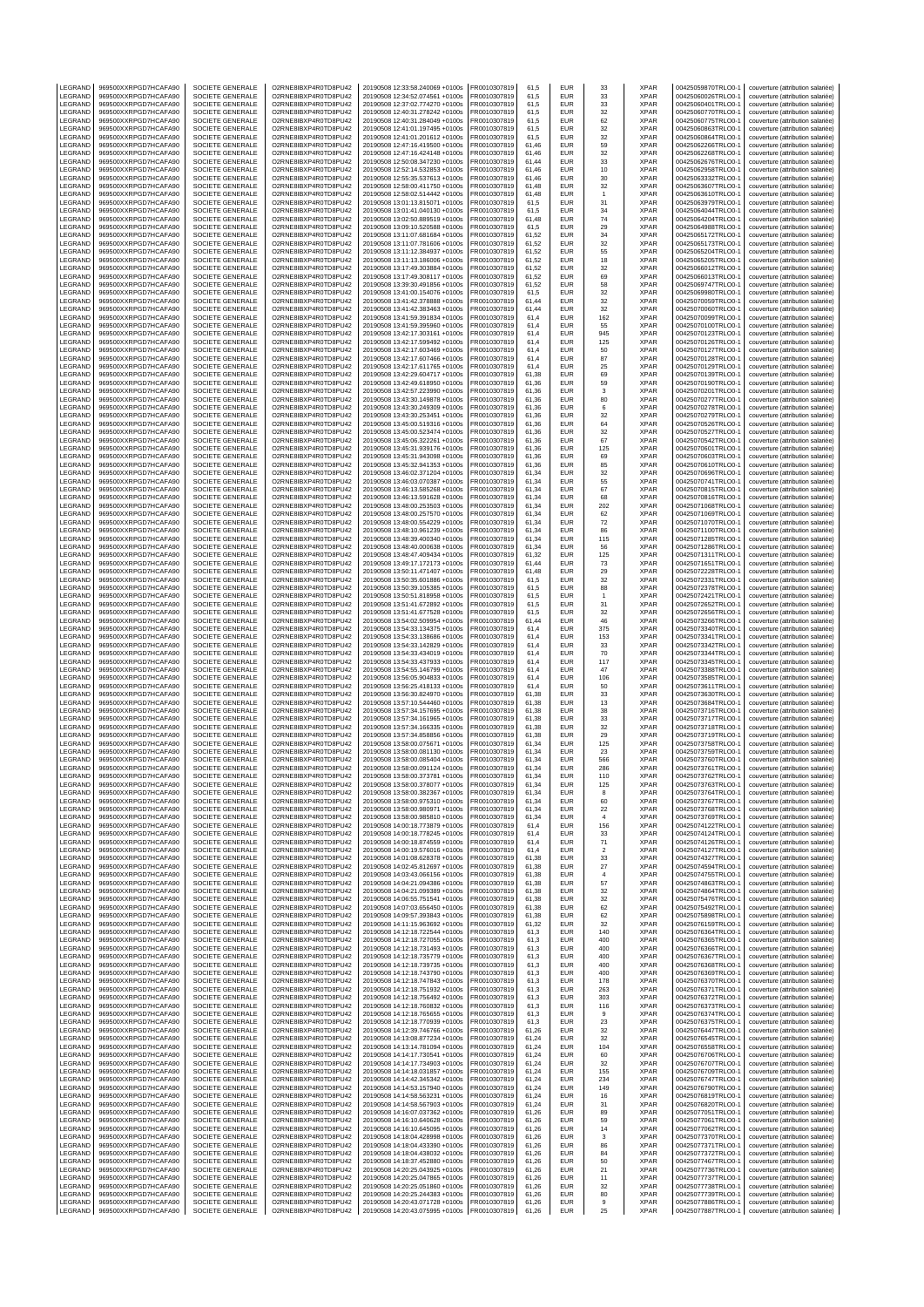| LEGRAND            | 969500XXRPGD7HCAFA90                         | SOCIETE GENERALE                     | O2RNE8IBXP4R0TD8PU42                         | 20190508 14:22:25.445265 +0100s                                    | FR0010307819                 | 61,3           | EUR                      | 50                   | <b>XPAR</b>                | 00425078143TRLO0-1                       | couverture (attribution salariée)                                      |
|--------------------|----------------------------------------------|--------------------------------------|----------------------------------------------|--------------------------------------------------------------------|------------------------------|----------------|--------------------------|----------------------|----------------------------|------------------------------------------|------------------------------------------------------------------------|
| LEGRAND<br>LEGRAND | 969500XXRPGD7HCAFA90<br>969500XXRPGD7HCAFA90 | SOCIETE GENERALE<br>SOCIETE GENERALE | O2RNE8IBXP4R0TD8PU42<br>O2RNE8IBXP4R0TD8PU42 | 20190508 14:25:51.605228 +0100s<br>20190508 14:27:12.077798 +0100s | FR0010307819<br>R0010307819  | 61,28<br>61,28 | <b>FUR</b><br>EUR        | 32<br>62             | <b>XPAR</b><br>XPAR        | 00425078709TRLO0-1<br>00425078956TRLO0-1 | couverture (attribution salariée)<br>couverture (attribution salariée) |
| LEGRAND            | 969500XXRPGD7HCAFA90                         | SOCIETE GENERALE                     | O2RNE8IBXP4R0TD8PU42                         | 20190508 14:27:44.919701 +0100s                                    | FR0010307819                 | 61,28          | <b>EUR</b>               | 32                   | <b>XPAR</b>                | 00425079089TRLO0-1                       | couverture (attribution salariée)                                      |
| LEGRAND            | 969500XXRPGD7HCAFA90                         | SOCIETE GENERALE                     | O2RNE8IBXP4R0TD8PU42                         | 20190508 14:28:00.539209 +0100s                                    | FR0010307819                 | 61.26          | EUR                      | 59                   | <b>XPAR</b>                | 00425079150TRLO0-1                       | couverture (attribution salariée)                                      |
| LEGRAND            | 969500XXRPGD7HCAFA90                         | SOCIETE GENERALE                     | O2RNE8IBXP4R0TD8PU42                         | 20190508 14:28:00.740702 +0100s                                    | FR0010307819                 | 61,26          | EUR                      | 125                  | XPAR                       | 00425079153TRLO0-1                       | couverture (attribution salariée)                                      |
| LEGRAND            | 969500XXRPGD7HCAFA90                         | SOCIETE GENERALE                     | O2RNE8IBXP4R0TD8PU42                         | 20190508 14:28:00.748437 +0100s                                    | FR0010307819                 | 61.26          | EUR                      | 100                  | <b>XPAR</b>                | 00425079155TRLO0-1                       | couverture (attribution salariée)                                      |
| LEGRAND<br>LEGRAND | 969500XXRPGD7HCAFA90<br>969500XXRPGD7HCAFA90 | SOCIETE GENERALE<br>SOCIETE GENERALE | O2RNE8IBXP4R0TD8PU42<br>O2RNE8IBXP4R0TD8PU42 | 20190508 14:28:00.754593 +0100s<br>20190508 14:28:00.759259 +0100s | R0010307819<br>FR0010307819  | 61,26<br>61.26 | EUR<br>EUR               | 125<br>22            | XPAR<br><b>XPAR</b>        | 00425079156TRLO0-1<br>00425079157TRLO0-  | couverture (attribution salariée)<br>couverture (attribution salariée) |
| LEGRAND            | 969500XXRPGD7HCAFA90                         | SOCIETE GENERALE                     | O2RNE8IBXP4R0TD8PU42                         | 20190508 14:28:10.652825 +0100s                                    | R0010307819                  | 61,24          | EUR                      | 25                   | XPAR                       | 00425079222TRLO0-                        | couverture (attribution salariée)                                      |
| LEGRAND            | 969500XXRPGD7HCAFA90                         | SOCIETE GENERALE                     | O2RNE8IBXP4R0TD8PU42                         | 20190508 14:28:46.587383 +0100s                                    | FR0010307819                 | 61.26          | EUR                      | 3                    | <b>XPAR</b>                | 00425079356TRLO0-1                       | couverture (attribution salariée)                                      |
| LEGRAND            | 969500XXRPGD7HCAFA90                         | SOCIETE GENERALE                     | O2RNE8IBXP4R0TD8PU42                         | 20190508 14:28:46.591282 +0100s                                    | R0010307819                  | 61,26          | EUR                      | 38                   | XPAR                       | 00425079358TRLO0-1                       | couverture (attribution salariée)                                      |
| LEGRAND<br>LEGRAND | 969500XXRPGD7HCAFA90<br>969500XXRPGD7HCAFA90 | SOCIETE GENERALE<br>SOCIETE GENERALE | O2RNE8IBXP4R0TD8PU42<br>O2RNE8IBXP4R0TD8PU42 | 20190508 14:28:47.487517 +0100s<br>20190508 14:29:03.311656 +0100s | FR0010307819<br>FR0010307819 | 61.26<br>61,24 | EUR<br>EUR               | 78<br>6              | <b>XPAR</b><br>XPAR        | 00425079372TRLO0-<br>00425079482TRLO0-1  | couverture (attribution salariée)<br>couverture (attribution salariée) |
| LEGRAND            | 969500XXRPGD7HCAFA90                         | SOCIETE GENERALE                     | O2RNE8IBXP4R0TD8PU42                         | 20190508 14:29:03.315881 +0100s                                    | FR0010307819                 | 61.24          | EUR                      | 227                  | <b>XPAR</b>                | 00425079484TRLO0-1                       | couverture (attribution salariée)                                      |
| LEGRAND            | 969500XXRPGD7HCAFA90                         | SOCIETE GENERALE                     | O2RNE8IBXP4R0TD8PU42                         | 20190508 14:29:05.514196 +0100s                                    | FR0010307819                 | 61,24          | EUR                      | 31                   | XPAR                       | 00425079495TRLO0-1                       | couverture (attribution salariée)                                      |
| LEGRAND            | 969500XXRPGD7HCAFA90                         | SOCIETE GENERALE                     | O2RNE8IBXP4R0TD8PU42                         | 20190508 14:29:30.345398 +0100s                                    | FR0010307819                 | 61,24          | EUR                      | 89                   | <b>XPAR</b>                | 00425079575TRLO0-                        | couverture (attribution salariée)                                      |
| LEGRAND            | 969500XXRPGD7HCAFA90<br>969500XXRPGD7HCAFA90 | SOCIETE GENERALE<br>SOCIETE GENERALE | O2RNE8IBXP4R0TD8PU42                         | 20190508 14:29:30.438133 +0100s<br>20190508 14:29:30.442604 +0100s | R0010307819                  | 61,26          | EUR<br>EUR               | 25                   | XPAR<br><b>XPAR</b>        | 00425079577TRLO0-1                       | couverture (attribution salariée)                                      |
| LEGRAND<br>LEGRAND | 969500XXRPGD7HCAFA90                         | SOCIETE GENERALE                     | O2RNE8IBXP4R0TD8PU42<br>O2RNE8IBXP4R0TD8PU42 | 20190508 14:29:31.338960 +0100s                                    | FR0010307819<br>FR0010307819 | 61,26<br>61,24 | EUR                      | 41<br>19             | XPAR                       | 00425079578TRLO0-<br>00425079579TRLO0-1  | couverture (attribution salariée)<br>couverture (attribution salariée) |
| LEGRAND            | 969500XXRPGD7HCAFA90                         | SOCIETE GENERALE                     | O2RNE8IBXP4R0TD8PU42                         | 20190508 14:29:31.343709 +0100s                                    | FR0010307819                 | 61,24          | <b>EUR</b>               | 420                  | XPAR                       | 00425079580TRLO0-1                       | couverture (attribution salariée)                                      |
| <b>FGRAND</b>      | 969500XXRPGD7HCAFA90                         | SOCIETE GENERALE                     | O2RNE8IBXP4R0TD8PU42                         | 20190508 14:29:31.348188 +0100s                                    | R0010307819                  | 61,24          | EUR                      | 125                  | <b>XPAR</b>                | 00425079581TRLO0-1                       | couverture (attribution salariée)                                      |
| LEGRAND<br>LEGRAND | 969500XXRPGD7HCAFA90<br>969500XXRPGD7HCAFA90 | SOCIETE GENERALE<br>SOCIETE GENERALE | O2RNE8IBXP4R0TD8PU42<br>O2RNE8IBXP4R0TD8PU42 | 20190508 14:29:31.352500 +0100s<br>20190508 14:29:31.356728 +0100s | FR0010307819<br>FR0010307819 | 61,24<br>61,24 | <b>EUR</b><br>EUR        | 100<br>100           | <b>XPAR</b><br>XPAR        | 00425079582TRLO0-<br>00425079583TRLO0-1  | couverture (attribution salariée)<br>couverture (attribution salariée) |
| LEGRAND            | 969500XXRPGD7HCAFA90                         | SOCIETE GENERALE                     | O2RNE8IBXP4R0TD8PU42                         | 20190508 14:29:31.361292 +0100s                                    | FR0010307819                 | 61,24          | EUR                      | 69                   | <b>XPAR</b>                | 00425079584TRLO0-1                       | couverture (attribution salariée)                                      |
| LEGRAND            | 969500XXRPGD7HCAFA90                         | SOCIETE GENERALE                     | O2RNE8IBXP4R0TD8PU42                         | 20190508 14:29:31.365658 +0100s                                    | R0010307819                  | 61,24          | EUR                      | 59                   | XPAR                       | 00425079585TRLO0-                        | couverture (attribution salariée)                                      |
| LEGRAND            | 969500XXRPGD7HCAFA90                         | SOCIETE GENERALE                     | O2RNE8IBXP4R0TD8PU42                         | 20190508 14:29:35.144442 +0100s                                    | FR0010307819                 | 61,24          | EUR                      | 17                   | <b>XPAR</b>                | 00425079597TRLO0-                        | couverture (attribution salariée)                                      |
| LEGRAND<br>LEGRAND | 969500XXRPGD7HCAFA90<br>969500XXRPGD7HCAFA90 | SOCIETE GENERALE<br>SOCIETE GENERALE | O2RNE8IBXP4R0TD8PU42<br>O2RNE8IBXP4R0TD8PU42 | 20190508 14:29:35.148834 +0100s<br>20190508 14:30:24.807556 +0100s | FR0010307819<br>R0010307819  | 61.24<br>61,24 | <b>EUR</b><br>EUR        | 60<br>121            | <b>XPAR</b><br>XPAR        | 00425079598TRLO0-<br>00425080110TRLO0-1  | couverture (attribution salariée)<br>couverture (attribution salariée) |
| LEGRAND            | 969500XXRPGD7HCAFA90                         | SOCIETE GENERALE                     | O2RNE8IBXP4R0TD8PU42                         | 20190508 14:30:25.208097 +0100s                                    | FR0010307819                 | 61.24          | EUR                      | 30                   | <b>XPAR</b>                | 00425080115TRLO0-                        | couverture (attribution salariée)                                      |
| LEGRAND            | 969500XXRPGD7HCAFA90                         | SOCIETE GENERALE                     | O2RNE8IBXP4R0TD8PU42                         | 20190508 14:30:25.609779 +0100s                                    | FR0010307819                 | 61,24          | EUR                      | 16                   | XPAR                       | 00425080120TRLO0-                        | couverture (attribution salariée)                                      |
| LEGRAND            | 969500XXRPGD7HCAFA90                         | SOCIETE GENERALE                     | O2RNE8IBXP4R0TD8PU42                         | 20190508 14:30:25.614866 +0100s                                    | FR0010307819                 | 61.24          | EUR                      | 13                   | <b>XPAR</b>                | 00425080122TRLO0-1                       | couverture (attribution salariée)                                      |
| LEGRAND<br>LEGRAND | 969500XXRPGD7HCAFA90<br>969500XXRPGD7HCAFA90 | SOCIETE GENERALE<br>SOCIETE GENERALE | O2RNE8IBXP4R0TD8PU42<br>O2RNE8IBXP4R0TD8PU42 | 20190508 14:30:38.424485 +0100s<br>20190508 14:30:52.244420 +0100s | R0010307819<br>FR0010307819  | 61,26<br>61.26 | EUR<br>EUR               | 239<br>125           | XPAR<br><b>XPAR</b>        | 00425080204TRLO0-1<br>00425080349TRLO0-  | couverture (attribution salariée)<br>couverture (attribution salariée) |
| LEGRAND            | 969500XXRPGD7HCAFA90                         | SOCIETE GENERALE                     | O2RNE8IBXP4R0TD8PU42                         | 20190508 14:30:52.248852 +0100s                                    | FR0010307819                 | 61,24          | EUR                      | 32                   | XPAR                       | 00425080350TRLO0-                        | couverture (attribution salariée)                                      |
| LEGRAND            | 969500XXRPGD7HCAFA90                         | SOCIETE GENERALE                     | O2RNE8IBXP4R0TD8PU42                         | 20190508 14:30:52.253061 +0100s                                    | FR0010307819                 | 61.26          | <b>EUR</b>               | 101                  | <b>XPAR</b>                | 00425080351TRLO0-1                       | couverture (attribution salariée)                                      |
| LEGRAND            | 969500XXRPGD7HCAFA90                         | SOCIETE GENERALE                     | O2RNE8IBXP4R0TD8PU42                         | 20190508 14:30:53.145827 +0100s                                    | R0010307819                  | 61,26          | EUR                      | 35                   | XPAR                       | 00425080358TRLO0-1                       | couverture (attribution salariée)                                      |
| LEGRAND<br>LEGRAND | 969500XXRPGD7HCAFA90<br>969500XXRPGD7HCAFA90 | SOCIETE GENERALE<br>SOCIETE GENERALE | O2RNE8IBXP4R0TD8PU42<br>O2RNE8IBXP4R0TD8PU42 | 20190508 14:30:53.150281 +0100s<br>20190508 14:30:53.154614 +0100s | FR0010307819<br>FR0010307819 | 61.26<br>61,26 | EUR<br>EUR               | 125<br>100           | <b>XPAR</b><br>XPAR        | 00425080359TRLO0-<br>00425080360TRLO0-   | couverture (attribution salariée)<br>couverture (attribution salariée) |
| LEGRAND            | 969500XXRPGD7HCAFA90                         | SOCIETE GENERALE                     | O2RNE8IBXP4R0TD8PU42                         | 20190508 14:30:53.158850 +0100s                                    | FR0010307819                 | 61,26          | EUR                      | 162                  | <b>XPAR</b>                | 00425080361TRLO0-1                       | couverture (attribution salariée)                                      |
| LEGRAND            | 969500XXRPGD7HCAFA90                         | SOCIETE GENERALE                     | O2RNE8IBXP4R0TD8PU42                         | 20190508 14:30:53.163039 +0100s                                    | FR0010307819                 | 61,26          | EUR                      | 79                   | XPAR                       | 00425080362TRLO0-1                       | couverture (attribution salariée)                                      |
| LEGRAND            | 969500XXRPGD7HCAFA90                         | SOCIETE GENERALE                     | O2RNE8IBXP4R0TD8PU42                         | 20190508 14:30:53.247235 +0100s                                    | FR0010307819                 | 61,26          | EUR                      | 25                   | <b>XPAR</b>                | 00425080363TRLO0-1                       | couverture (attribution salariée)                                      |
| LEGRAND<br>LEGRAND | 969500XXRPGD7HCAFA90<br>969500XXRPGD7HCAFA90 | SOCIETE GENERALE<br>SOCIETE GENERALE | O2RNE8IBXP4R0TD8PU42<br>O2RNE8IBXP4R0TD8PU42 | 20190508 14:30:54.146251 +0100s<br>20190508 14:30:54.150742 +0100s | R0010307819<br>FR0010307819  | 61,26<br>61,26 | EUR<br>EUR               | 84<br>$\overline{4}$ | XPAR<br><b>XPAR</b>        | 00425080366TRLO0-1<br>00425080367TRLO0-1 | couverture (attribution salariée)<br>couverture (attribution salariée) |
| LEGRAND            | 969500XXRPGD7HCAFA90                         | SOCIETE GENERALE                     | O2RNE8IBXP4R0TD8PU42                         | 20190508 14:30:55.048395 +0100s                                    | R0010307819                  | 61,26          | EUR                      | 5                    | XPAR                       | 00425080377TRLO0-1                       | couverture (attribution salariée)                                      |
| LEGRAND            | 969500XXRPGD7HCAFA90                         | SOCIETE GENERALE                     | O2RNE8IBXP4R0TD8PU42                         | 20190508 14:30:55.052594 +0100s                                    | FR0010307819                 | 61,26          | <b>EUR</b>               | 17                   | <b>XPAR</b>                | 00425080378TRLO0-                        | couverture (attribution salariée)                                      |
| LEGRAND            | 969500XXRPGD7HCAFA90                         | SOCIETE GENERALE                     | O2RNE8IBXP4R0TD8PU42                         | 20190508 14:30:55.056764 +0100s                                    | R0010307819                  | 61,26          | EUR                      | 92                   | <b>XPAR</b>                | 00425080379TRLO0-1                       | couverture (attribution salariée)                                      |
| LEGRAND<br>LEGRAND | 969500XXRPGD7HCAFA90<br>969500XXRPGD7HCAFA90 | SOCIETE GENERALE<br>SOCIETE GENERALE | O2RNE8IBXP4R0TD8PU42<br>O2RNE8IBXP4R0TD8PU42 | 20190508 14:30:55.060950 +0100s<br>20190508 14:30:55.148757 +0100s | FR0010307819<br>FR0010307819 | 61,26<br>61,26 | <b>EUR</b><br>EUR        | 19<br>10             | <b>XPAR</b><br>XPAR        | 00425080380TRLO0-<br>00425080381TRLO0-1  | couverture (attribution salariée)<br>couverture (attribution salariée) |
| LEGRAND            | 969500XXRPGD7HCAFA90                         | SOCIETE GENERALE                     | O2RNE8IBXP4R0TD8PU42                         | 20190508 14:30:55.850742 +0100s                                    | FR0010307819                 | 61,26          | EUR                      | 79                   | <b>XPAR</b>                | 00425080386TRLO0-1                       | couverture (attribution salariée)                                      |
| LEGRAND            | 969500XXRPGD7HCAFA90                         | SOCIETE GENERALE                     | O2RNE8IBXP4R0TD8PU42                         | 20190508 14:30:55.855666 +0100s                                    | R0010307819                  | 61,26          | EUR                      | 92                   | XPAR                       | 00425080388TRLO0-1                       | couverture (attribution salariée)                                      |
| LEGRAND            | 969500XXRPGD7HCAFA90                         | SOCIETE GENERALE                     | O2RNE8IBXP4R0TD8PU42                         | 20190508 14:30:59.960001 +0100s                                    | R0010307819                  | 61,26          | EUR                      | 79                   | XPAR                       | 00425080450TRLO0-                        | couverture (attribution salariée)                                      |
| LEGRAND            | 969500XXRPGD7HCAFA90                         | SOCIETE GENERALE                     | O2RNE8IBXP4R0TD8PU42                         | 20190508 14:30:59.966540 +0100s<br>20190508 14:31:00.657908 +0100s | FR0010307819                 | 61.26          | <b>EUR</b>               | 70                   | <b>XPAR</b>                | 00425080451TRLO0-<br>00425080458TRLO0-1  | couverture (attribution salariée)                                      |
| LEGRAND<br>LEGRAND | 969500XXRPGD7HCAFA90<br>969500XXRPGD7HCAFA90 | SOCIETE GENERALE<br>SOCIETE GENERALE | O2RNE8IBXP4R0TD8PU42<br>O2RNE8IBXP4R0TD8PU42 | 20190508 14:31:00.662374 +0100s                                    | R0010307819<br>FR0010307819  | 61,26<br>61.26 | EUR<br>EUR               | 92<br>6              | XPAR<br><b>XPAR</b>        | 00425080460TRLO0-1                       | couverture (attribution salariée)<br>couverture (attribution salariée) |
| LEGRAND            | 969500XXRPGD7HCAFA90                         | SOCIETE GENERALE                     | O2RNE8IBXP4R0TD8PU42                         | 20190508 14:31:00.959155 +0100s                                    | FR0010307819                 | 61,26          | EUR                      | 36                   | XPAR                       | 00425080462TRLO0-                        | couverture (attribution salariée)                                      |
| LEGRAND            | 969500XXRPGD7HCAFA90                         | SOCIETE GENERALE                     | O2RNE8IBXP4R0TD8PU42                         | 20190508 14:31:16.468712 +0100s                                    | FR0010307819                 | 61.26          | EUR                      | 119                  | <b>XPAR</b>                | 00425080524TRLO0-1                       | couverture (attribution salariée)                                      |
| LEGRAND<br>LEGRAND | 969500XXRPGD7HCAFA90<br>969500XXRPGD7HCAFA90 | SOCIETE GENERALE<br>SOCIETE GENERALE | O2RNE8IBXP4R0TD8PU42<br>O2RNE8IBXP4R0TD8PU42 | 20190508 14:31:17.471560 +0100s<br>20190508 14:31:30.200788 +0100s | R0010307819<br>FR0010307819  | 61,26<br>61.26 | EUR<br>EUR               | 108<br>149           | XPAR<br><b>XPAR</b>        | 00425080545TRLO0-1<br>00425080683TRLO0-  | couverture (attribution salariée)<br>couverture (attribution salariée) |
| LEGRAND            | 969500XXRPGD7HCAFA90                         | SOCIETE GENERALE                     | O2RNE8IBXP4R0TD8PU42                         | 20190508 14:31:30.207162 +0100s                                    | FR0010307819                 | 61,26          | EUR                      | 99                   | XPAR                       | 00425080685TRLO0-                        | couverture (attribution salariée)                                      |
| LEGRAND            | 969500XXRPGD7HCAFA90                         | SOCIETE GENERALE                     | O2RNE8IBXP4R0TD8PU42                         | 20190508 14:31:31.802904 +0100s                                    | FR0010307819                 | 61.26          | <b>EUR</b>               | 150                  | <b>XPAR</b>                | 00425080696TRLO0-1                       | couverture (attribution salariée)                                      |
| LEGRAND            | 969500XXRPGD7HCAFA90                         | SOCIETE GENERALE                     | O2RNE8IBXP4R0TD8PU42                         | 20190508 14:31:46.723665 +0100s                                    | R0010307819                  | 61,26          | EUR                      | 161                  | XPAR                       | 00425080800TRLO0-1                       | couverture (attribution salariée)                                      |
| LEGRAND<br>LEGRAND | 969500XXRPGD7HCAFA90<br>969500XXRPGD7HCAFA90 | SOCIETE GENERALE                     | O2RNE8IBXP4R0TD8PU42<br>O2RNE8IBXP4R0TD8PU42 | 20190508 14:31:46.728519 +0100s<br>20190508 14:31:46.733215 +0100s | FR0010307819<br>FR0010307819 | 61.26          | <b>EUR</b><br>EUR        | 32                   | <b>XPAR</b><br><b>XPAR</b> | 00425080803TRLO0-1<br>00425080804TRLO0-  | couverture (attribution salariée)                                      |
| LEGRAND            | 969500XXRPGD7HCAFA90                         | SOCIETE GENERALE<br>SOCIETE GENERALE | O2RNE8IBXP4R0TD8PU42                         | 20190508 14:31:47.228463 +0100s                                    | FR0010307819                 | 61,26<br>61,26 | EUR                      | 50<br>68             | <b>XPAR</b>                | 00425080809TRLO0-                        | couverture (attribution salariée)<br>couverture (attribution salariée) |
| LEGRAND            | 969500XXRPGD7HCAFA90                         | SOCIETE GENERALE                     | O2RNE8IBXP4R0TD8PU42                         | 20190508 14:31:48.028111 +0100s                                    | FR0010307819                 | 61,26          | EUR                      | 121                  | XPAR                       | 00425080821TRLO0-1                       | couverture (attribution salariée)                                      |
| LEGRAND            | 969500XXRPGD7HCAFA90                         | SOCIETE GENERALE                     | O2RNE8IBXP4R0TD8PU42                         | 20190508 14:31:55.036507 +0100s                                    | FR0010307819                 | 61,24          | EUR                      | 94                   | <b>XPAR</b>                | 00425080849TRLO0-1                       | couverture (attribution salariée)                                      |
| LEGRAND            | 969500XXRPGD7HCAFA90                         | SOCIETE GENERALE                     | O2RNE8IBXP4R0TD8PU42                         | 20190508 14:32:13.871074 +0100s                                    | R0010307819                  | 61,2           | EUR<br>EUR               | 542                  | XPAR<br><b>XPAR</b>        | 00425080990TRLO0-1                       | couverture (attribution salariée)                                      |
| LEGRAND<br>LEGRAND | 969500XXRPGD7HCAFA90<br>969500XXRPGD7HCAFA90 | SOCIETE GENERALE<br>SOCIETE GENERALE | O2RNE8IBXP4R0TD8PU42<br>O2RNE8IBXP4R0TD8PU42 | 20190508 14:32:13.875017 +0100s<br>20190508 14:32:24.288728 +0100s | FR0010307819<br>R0010307819  | 61,2<br>61,16  | EUR                      | 1458<br>32           | XPAR                       | 00425080991TRLO0-1<br>00425081080TRLO0-1 | couverture (attribution salariée)<br>couverture (attribution salariée) |
| LEGRAND            | 969500XXRPGD7HCAFA90                         | SOCIETE GENERALE                     | O2RNE8IBXP4R0TD8PU42                         | 20190508 14:32:59.836661 +0100s                                    | FR0010307819                 | 61,14          | <b>EUR</b>               | 32                   | <b>XPAR</b>                | 00425081364TRLO0-                        | couverture (attribution salariée)                                      |
| LEGRAND            | 969500XXRPGD7HCAFA90                         | SOCIETE GENERALE                     | O2RNE8IBXP4R0TD8PU42                         | 20190508 14:33:31.878396 +0100s                                    | R0010307819                  | 61,12          | EUR                      | 32                   | <b>XPAR</b>                | 00425081632TRLO0-1                       | couverture (attribution salariée)                                      |
| LEGRAND<br>LEGRAND | 969500XXRPGD7HCAFA90<br>969500XXRPGD7HCAFA90 | SOCIETE GENERALE<br>SOCIETE GENERALE | O2RNE8IBXP4R0TD8PU42<br>O2RNE8IBXP4R0TD8PU42 | 20190508 14:33:55.401099 +0100s<br>20190508 14:33:55.408052 +0100s | FR0010307819<br>FR0010307819 | 61,12<br>61,12 | EUR<br>EUR               | 76<br>$\overline{7}$ | <b>XPAR</b><br>XPAR        | 00425081801TRLO0-<br>00425081802TRLO0-1  | couverture (attribution salariée)<br>couverture (attribution salariée) |
| LEGRAND            | 969500XXRPGD7HCAFA90                         | SOCIETE GENERALE                     | O2RNE8IBXP4R0TD8PU42                         | 20190508 14:33:55.904188 +0100s                                    | FR0010307819                 | 61,12          | EUR                      | 34                   | <b>XPAR</b>                | 00425081804TRLO0-1                       | couverture (attribution salariée)                                      |
| LEGRAND            | 969500XXRPGD7HCAFA90                         | SOCIETE GENERALE                     | O2RNE8IBXP4R0TD8PU42                         | 20190508 14:34:20.422692 +0100s                                    | FR0010307819                 | 61.12          | EUR                      | 35                   | <b>XPAR</b>                | 00425081998TRLO0-                        | couverture (attribution salariée)                                      |
| LEGRAND            | 969500XXRPGD7HCAFA90                         | SOCIETE GENERALE                     | O2RNE8IBXP4R0TD8PU42                         | 20190508 14:34:20.426778 +0100s                                    | FR0010307819                 | 61,12          | EUR                      | 45                   | XPAR                       | 00425081999TRLO0-                        | couverture (attribution salariée)                                      |
| LEGRAND<br>LEGRAND | 969500XXRPGD7HCAFA90<br>969500XXRPGD7HCAFA90 | SOCIETE GENERALE<br>SOCIETE GENERALE | O2RNE8IBXP4R0TD8PU42<br>O2RNE8IBXP4R0TD8PU42 | 20190508 14:34:20.430850 +0100s<br>20190508 14:34:20.434970 +0100s | FR0010307819<br>R0010307819  | 61.12<br>61,12 | <b>EUR</b><br>EUR        | 45<br>83             | <b>XPAR</b><br>XPAR        | 00425082001TRLO0-<br>00425082002TRLO0-   | couverture (attribution salariée)<br>couverture (attribution salariée) |
| LEGRAND            | 969500XXRPGD7HCAFA90                         | SOCIETE GENERALE                     | O2RNE8IBXP4R0TD8PU42                         | 20190508 14:34:21.325493 +0100s                                    | FR0010307819                 | 61.12          | <b>EUR</b>               | 42                   | <b>XPAR</b>                | 00425082025TRLO0-                        | couverture (attribution salariée)                                      |
| LEGRAND            | 969500XXRPGD7HCAFA90                         | SOCIETE GENERALE                     | O2RNE8IBXP4R0TD8PU42                         | 20190508 14:34:41.946889 +0100s                                    | FR0010307819                 | 61,12          | EUR                      | 289                  | XPAR                       | 00425082155TRLO0-1                       | couverture (attribution salariée)                                      |
| LEGRAND            | 969500XXRPGD7HCAFA90                         | SOCIETE GENERALE                     | O2RNE8IBXP4R0TD8PU42                         | 20190508 14:34:41.951718 +0100s                                    | FR0010307819                 | 61.12          | EUR                      | 32                   | <b>XPAR</b>                | 00425082156TRLO0-1                       | couverture (attribution salariée)                                      |
| LEGRAND<br>LEGRAND | 969500XXRPGD7HCAFA90<br>969500XXRPGD7HCAFA90 | SOCIETE GENERALE<br>SOCIETE GENERALE | O2RNE8IBXP4R0TD8PU42<br>O2RNE8IBXP4R0TD8PU42 | 20190508 14:34:42.047491 +0100s<br>20190508 14:34:42.052933 +0100s | R0010307819<br>FR0010307819  | 61,12<br>61.12 | EUR<br><b>EUR</b>        | 125<br>125           | XPAR<br><b>XPAR</b>        | 00425082157TRLO0-1<br>00425082159TRLO0-1 | couverture (attribution salariée)<br>couverture (attribution salariée) |
| LEGRAND            | 969500XXRPGD7HCAFA90                         | SOCIETE GENERALE                     | O2RNE8IBXP4R0TD8PU42                         | 20190508 14:34:42.058060 +0100s                                    | FR0010307819                 | 61,12          | EUR                      | 78                   | <b>XPAR</b>                | 00425082161TRLO0-1                       | couverture (attribution salariée)                                      |
| LEGRAND            | 969500XXRPGD7HCAFA90                         | SOCIETE GENERALE                     | O2RNE8IBXP4R0TD8PU42                         | 20190508 14:34:42.062670 +0100s                                    | FR0010307819                 | 61.12          | EUR                      | 70                   | <b>XPAR</b>                | 00425082162TRLO0-1                       | couverture (attribution salariée)                                      |
| LEGRAND            | 969500XXRPGD7HCAFA90                         | SOCIETE GENERALE                     | O2RNE8IBXP4R0TD8PU42                         | 20190508 14:35:26.385697 +0100s                                    | FR0010307819<br>FR0010307819 | 61,12          | EUR<br><b>FUR</b>        | 32                   | XPAR                       | 00425082309TRLO0-1                       | couverture (attribution salariée)                                      |
| LEGRAND<br>LEGRAND | 969500XXRPGD7HCAFA90<br>969500XXRPGD7HCAFA90 | SOCIETE GENERALE<br>SOCIETE GENERALE | O2RNE8IBXP4R0TD8PU42<br>O2RNE8IBXP4R0TD8PU42 | 20190508 14:35:26.391493 +0100s<br>20190508 14:35:26.395988 +0100s | FR0010307819                 | 61,12<br>61.12 | <b>EUR</b>               | 35<br>46             | <b>XPAR</b><br><b>XPAR</b> | 00425082310TRLO0-1<br>00425082311TRLO0-1 | couverture (attribution salariée)<br>couverture (attribution salariée) |
| LEGRAND            | 969500XXRPGD7HCAFA90                         | SOCIETE GENERALE                     | O2RNE8IBXP4R0TD8PU42                         | 20190508 14:35:34.596476 +0100s                                    | FR0010307819                 | 61,12          | <b>EUR</b>               | 33                   | <b>XPAR</b>                | 00425082369TRLO0-1                       | couverture (attribution salariée)                                      |
| LEGRAND            | 969500XXRPGD7HCAFA90                         | SOCIETE GENERALE                     | O2RNE8IBXP4R0TD8PU42                         | 20190508 14:35:34.600887 +0100s                                    | FR0010307819                 | 61,12          | <b>EUR</b>               | 153                  | <b>XPAR</b>                | 00425082370TRLO0-1                       | couverture (attribution salariée)                                      |
| LEGRAND            | 969500XXRPGD7HCAFA90<br>969500XXRPGD7HCAFA90 | SOCIETE GENERALE                     | O2RNE8IBXP4R0TD8PU42                         | 20190508 14:35:34.696552 +0100s                                    | FR0010307819                 | 61,12          | <b>EUR</b><br><b>EUR</b> | 64                   | <b>XPAR</b><br><b>XPAR</b> | 00425082371TRLO0-1                       | couverture (attribution salariée)<br>couverture (attribution salariée) |
| LEGRAND<br>LEGRAND | 969500XXRPGD7HCAFA90                         | SOCIETE GENERALE<br>SOCIETE GENERALE | O2RNE8IBXP4R0TD8PU42<br>O2RNE8IBXP4R0TD8PU42 | 20190508 14:35:34.797693 +0100s<br>20190508 14:35:34.803014 +0100s | FR0010307819<br>FR0010307819 | 61,12<br>61,12 | <b>EUR</b>               | 130<br>100           | <b>XPAR</b>                | 00425082372TRLO0-1<br>00425082373TRLO0-1 | couverture (attribution salariée)                                      |
| LEGRAND            | 969500XXRPGD7HCAFA90                         | SOCIETE GENERALE                     | O2RNE8IBXP4R0TD8PU42                         | 20190508 14:35:34.808273 +0100s                                    | FR0010307819                 | 61,12          | <b>EUR</b>               | 125                  | XPAR                       | 00425082374TRLO0-1                       | couverture (attribution salariée)                                      |
| LEGRAND<br>LEGRAND | 969500XXRPGD7HCAFA90<br>969500XXRPGD7HCAFA90 | SOCIETE GENERALE<br>SOCIETE GENERALE | O2RNE8IBXP4R0TD8PU42<br>O2RNE8IBXP4R0TD8PU42 | 20190508 14:35:34.813560 +0100s<br>20190508 14:35:34.818817 +0100s | FR0010307819<br>FR0010307819 | 61,12<br>61,12 | <b>EUR</b><br><b>EUR</b> | 100<br>90            | <b>XPAR</b><br><b>XPAR</b> | 00425082375TRLO0-1<br>00425082376TRLO0-1 | couverture (attribution salariée)<br>couverture (attribution salariée) |
| LEGRAND            | 969500XXRPGD7HCAFA90                         | SOCIETE GENERALE                     | O2RNE8IBXP4R0TD8PU42                         | 20190508 14:35:35.599729 +0100s                                    | FR0010307819                 | 61,12          |                          |                      |                            |                                          |                                                                        |
| LEGRAND            | 969500XXRPGD7HCAFA90                         |                                      | O2RNE8IBXP4R0TD8PU42                         | 20190508 14:36:19.054901 +0100s                                    |                              |                | <b>EUR</b>               | 32                   | <b>XPAR</b>                | 00425082378TRLO0-1                       |                                                                        |
| LEGRAND            | 969500XXRPGD7HCAFA90                         | SOCIETE GENERALE                     |                                              |                                                                    | FR0010307819                 | 61,12          | <b>EUR</b>               | 167                  | <b>XPAR</b>                | 00425082659TRLO0-1                       | couverture (attribution salariée)<br>couverture (attribution salariée) |
| LEGRAND<br>LEGRAND |                                              | SOCIETE GENERALE                     | O2RNE8IBXP4R0TD8PU42                         | 20190508 14:36:19.255295 +0100s                                    | FR0010307819                 | 61,12          | EUR                      | 91                   | <b>XPAR</b>                | 00425082660TRLO0-1                       | couverture (attribution salariée)                                      |
| LEGRAND            | 969500XXRPGD7HCAFA90                         | SOCIETE GENERALE                     | O2RNE8IBXP4R0TD8PU42                         | 20190508 14:36:21.555598 +0100s                                    | FR0010307819                 | 61,12          | EUR                      | 39                   | <b>XPAR</b>                | 00425082673TRLO0-1                       | couverture (attribution salariée)                                      |
|                    | 969500XXRPGD7HCAFA90<br>969500XXRPGD7HCAFA90 | SOCIETE GENERALE<br>SOCIETE GENERALE | O2RNE8IBXP4R0TD8PU42<br>O2RNE8IBXP4R0TD8PU42 | 20190508 14:36:21.855840 +0100s<br>20190508 14:36:25 861703 +0100s | FR0010307819<br>FR0010307819 | 61,12<br>61.12 | EUR<br><b>EUR</b>        | 43<br>32             | <b>XPAR</b><br><b>XPAR</b> | 00425082674TRLO0-1<br>00425082701TRLO0-1 | couverture (attribution salariée)<br>couverture (attribution salariée) |
| LEGRAND            | 969500XXRPGD7HCAFA90                         | SOCIETE GENERALE                     | O2RNE8IBXP4R0TD8PU42                         | 20190508 14:36:25.865951 +0100s                                    | FR0010307819                 | 61,12          | EUR                      | 45                   | <b>XPAR</b>                | 00425082702TRLO0-1                       | couverture (attribution salariée)                                      |
| LEGRAND            | 969500XXRPGD7HCAFA90                         | SOCIETE GENERALE                     | O2RNE8IBXP4R0TD8PU42                         | 20190508 14:37:19.409314 +0100s                                    | FR0010307819                 | 61.12          | EUR                      | 32                   | <b>XPAR</b>                | 00425082989TRLO0-1                       | couverture (attribution salariée)                                      |
| LEGRAND<br>LEGRAND | 969500XXRPGD7HCAFA90<br>969500XXRPGD7HCAFA90 | SOCIETE GENERALE<br>SOCIETE GENERALE | O2RNE8IBXP4R0TD8PU42<br>O2RNE8IBXP4R0TD8PU42 | 20190508 14:37:19.413770 +0100s<br>20190508 14:37:19.908722 +0100s | FR0010307819<br>FR0010307819 | 61,12<br>61.12 | EUR<br><b>EUR</b>        | 153<br>47            | <b>XPAR</b><br><b>XPAR</b> | 00425082993TRLO0-1<br>00425082996TRLO0-1 | couverture (attribution salariée)                                      |
| LEGRAND            | 969500XXRPGD7HCAFA90                         | SOCIETE GENERALE                     | O2RNE8IBXP4R0TD8PU42                         | 20190508 14:37:42.027236 +0100s                                    | FR0010307819                 | 61,1           | EUR                      | 2000                 | <b>XPAR</b>                | 00425083094TRLO0-1                       | couverture (attribution salariée)<br>couverture (attribution salariée) |
| LEGRAND            | 969500XXRPGD7HCAFA90                         | SOCIETE GENERALE                     | O2RNE8IBXP4R0TD8PU42                         | 20190508 14:37:42.127575 +0100s                                    | FR0010307819                 | 61.1           | <b>EUR</b>               | 32                   | <b>XPAR</b>                | 00425083095TRLO0-1                       | couverture (attribution salariée)                                      |
| LEGRAND            | 969500XXRPGD7HCAFA90                         | SOCIETE GENERALE                     | O2RNE8IBXP4R0TD8PU42                         | 20190508 14:37:42.428396 +0100s                                    | FR0010307819                 | 61,1           | EUR                      | 100                  | <b>XPAR</b>                | 00425083096TRLO0-1                       | couverture (attribution salariée)                                      |
| LEGRAND<br>LEGRAND | 969500XXRPGD7HCAFA90<br>969500XXRPGD7HCAFA90 | SOCIETE GENERALE<br>SOCIETE GENERALE | O2RNE8IBXP4R0TD8PU42<br>O2RNE8IBXP4R0TD8PU42 | 20190508 14:37:42.432893 +0100s<br>20190508 14:37:42.437115 +0100s | FR0010307819<br>FR0010307819 | 61.1<br>61,1   | <b>EUR</b><br><b>EUR</b> | 100<br>125           | <b>XPAR</b><br><b>XPAR</b> | 00425083097TRLO0-1<br>00425083098TRLO0-1 | couverture (attribution salariée)<br>couverture (attribution salariée) |
| LEGRAND            | 969500XXRPGD7HCAFA90                         | SOCIETE GENERALE                     | O2RNE8IBXP4R0TD8PU42                         | 20190508 14:37:42.441258 +0100s                                    | FR0010307819                 | 61,1           | <b>EUR</b>               | 260                  | <b>XPAR</b>                | 00425083099TRLO0-1                       | couverture (attribution salariée)                                      |
| LEGRAND            | 969500XXRPGD7HCAFA90                         | SOCIETE GENERALE                     | O2RNE8IBXP4R0TD8PU42                         | 20190508 14:37:42.445381 +0100s                                    | FR0010307819                 | 61,1           | <b>EUR</b>               | 214                  | <b>XPAR</b>                | 00425083100TRLO0-1                       | couverture (attribution salariée)                                      |
| LEGRAND            | 969500XXRPGD7HCAFA90<br>969500XXRPGD7HCAFA90 | SOCIETE GENERALE                     | O2RNE8IBXP4R0TD8PU42<br>O2RNE8IBXP4R0TD8PU42 | 20190508 14:37:45.430521 +0100s                                    | FR0010307819                 | 61,08          | <b>EUR</b><br><b>EUR</b> | 260                  | <b>XPAR</b><br><b>XPAR</b> | 00425083118TRLO0-1                       | couverture (attribution salariée)                                      |
| LEGRAND<br>LEGRAND | 969500XXRPGD7HCAFA90                         | SOCIETE GENERALE<br>SOCIETE GENERALE | O2RNE8IBXP4R0TD8PU42                         | 20190508 14:37:45.434767 +0100s<br>20190508 14:37:46.032458 +0100s | FR0010307819<br>FR0010307819 | 61,08<br>61,08 | <b>EUR</b>               | 21<br>39             | <b>XPAR</b>                | 00425083119TRLO0-1<br>00425083121TRLO0-1 | couverture (attribution salariée)<br>couverture (attribution salariée) |
| LEGRAND            | 969500XXRPGD7HCAFA90                         | SOCIETE GENERALE                     | O2RNE8IBXP4R0TD8PU42                         | 20190508 14:37:48.337289 +0100s                                    | FR0010307819                 | 61,08          | <b>EUR</b>               | 58                   | <b>XPAR</b>                | 00425083148TRLO0-1                       | couverture (attribution salariée)                                      |
| LEGRAND            | 969500XXRPGD7HCAFA90                         | SOCIETE GENERALE                     | O2RNE8IBXP4R0TD8PU42                         | 20190508 14:37:57.749174 +0100s                                    | FR0010307819                 | 61,06          | <b>EUR</b>               | 45                   | <b>XPAR</b>                | 00425083178TRLO0-1                       | couverture (attribution salariée)                                      |
| LEGRAND<br>LEGRAND | 969500XXRPGD7HCAFA90<br>969500XXRPGD7HCAFA90 | SOCIETE GENERALE<br>SOCIETE GENERALE | O2RNE8IBXP4R0TD8PU42<br>O2RNE8IBXP4R0TD8PU42 | 20190508 14:37:58.951281 +0100s<br>20190508 14:37:58.956415 +0100s | FR0010307819<br>FR0010307819 | 61,08<br>61.08 | <b>EUR</b><br><b>FUR</b> | 125<br>100           | XPAR<br><b>XPAR</b>        | 00425083194TRLO0-1                       | couverture (attribution salariée)                                      |
| LEGRAND            | 969500XXRPGD7HCAFA90                         | SOCIETE GENERALE                     | O2RNE8IBXP4R0TD8PU42                         | 20190508 14:37:58.962482 +0100s                                    | FR0010307819                 | 61,08          | <b>EUR</b>               | 54                   | <b>XPAR</b>                | 00425083195TRLO0-1<br>00425083196TRLO0-1 | couverture (attribution salariée)<br>couverture (attribution salariée) |
| LEGRAND            | 969500XXRPGD7HCAFA90                         | SOCIETE GENERALE                     | O2RNE8IBXP4R0TD8PU42                         | 20190508 14:38:46.906148 +0100s                                    | FR0010307819                 | 61,04          | EUR                      | 32                   | <b>XPAR</b>                | 00425083422TRLO0-1                       | couverture (attribution salariée)                                      |
| LEGRAND            | 969500XXRPGD7HCAFA90                         | SOCIETE GENERALE                     | O2RNE8IBXP4R0TD8PU42                         | 20190508 14:38:46.911298 +0100s                                    | FR0010307819                 | 61.04          | <b>EUR</b>               | 32                   | <b>XPAR</b>                | 00425083423TRLO0-1                       | couverture (attribution salariée)                                      |
| LEGRAND<br>LEGRAND | 969500XXRPGD7HCAFA90<br>969500XXRPGD7HCAFA90 | SOCIETE GENERALE<br>SOCIETE GENERALE | O2RNE8IBXP4R0TD8PU42<br>O2RNE8IBXP4R0TD8PU42 | 20190508 14:39:41.261242 +0100s<br>20190508 14:39:45.767537 +0100s | FR0010307819<br>FR0010307819 | 61,04<br>61.04 | EUR<br>EUR               | 32<br>29             | <b>XPAR</b><br><b>XPAR</b> | 00425083703TRLO0-1<br>00425083714TRLO0-1 | couverture (attribution salariée)<br>couverture (attribution salariée) |
| LEGRAND            | 969500XXRPGD7HCAFA90                         | SOCIETE GENERALE                     | O2RNE8IBXP4R0TD8PU42                         | 20190508 14:40:10.094719 +0100s                                    | FR0010307819                 | 61,02          | EUR                      | 32                   | <b>XPAR</b>                | 00425083813TRLO0-1                       | couverture (attribution salariée)                                      |
| LEGRAND            | 969500XXRPGD7HCAFA90                         | SOCIETE GENERALE                     | O2RNE8IBXP4R0TD8PU42                         | 20190508 14:40:10.099774 +0100s                                    | FR0010307819                 | 61.02          | <b>EUR</b>               | 32                   | <b>XPAR</b>                | 00425083814TRLO0-1                       | couverture (attribution salariée)                                      |
| LEGRAND<br>LEGRAND | 969500XXRPGD7HCAFA90<br>969500XXRPGD7HCAFA90 | SOCIETE GENERALE<br>SOCIETE GENERALE | O2RNE8IBXP4R0TD8PU42<br>O2RNE8IBXP4R0TD8PU42 | 20190508 14:40:47.530761 +0100s<br>20190508 14:40:58.537220 +0100s | FR0010307819<br>FR0010307819 | 61,04<br>61.04 | EUR<br>EUR               | 49<br>33             | XPAR<br><b>XPAR</b>        | 00425083957TRLO0-1<br>00425084004TRLO0-1 | couverture (attribution salariée)                                      |
| LEGRAND            | 969500XXRPGD7HCAFA90                         | SOCIETE GENERALE                     | O2RNE8IBXP4R0TD8PU42                         | 20190508 14:40:58.542064 +0100s                                    | FR0010307819                 | 61,04          | EUR                      | 45                   | <b>XPAR</b>                | 00425084006TRLO0-1                       | couverture (attribution salariée)<br>couverture (attribution salariée) |
| LEGRAND            | 969500XXRPGD7HCAFA90                         | SOCIETE GENERALE                     | O2RNE8IBXP4R0TD8PU42                         | 20190508 14:40:58.938728 +0100s                                    | FR0010307819                 | 61.04          | <b>EUR</b>               | 17                   | <b>XPAR</b>                | 00425084011TRLO0-1                       | couverture (attribution salariée)                                      |
| LEGRAND            | 969500XXRPGD7HCAFA90                         | SOCIETE GENERALE                     | O2RNE8IBXP4R0TD8PU42                         | 20190508 14:40:58.943294 +0100s                                    | FR0010307819                 | 61,04          | EUR                      | 5                    | <b>XPAR</b>                | 00425084012TRLO0-1                       | couverture (attribution salariée)                                      |
| LEGRAND<br>LEGRAND | 969500XXRPGD7HCAFA90<br>969500XXRPGD7HCAFA90 | SOCIETE GENERALE                     | O2RNE8IBXP4R0TD8PU42                         | 20190508 14:41:17.365551 +0100s                                    | FR0010307819                 | 61,08          | <b>EUR</b><br><b>EUR</b> | 18                   | <b>XPAR</b><br><b>XPAR</b> | 00425084196TRLO0-1<br>00425084389TRLO0-1 | couverture (attribution salariée)                                      |
| LEGRAND            | 969500XXRPGD7HCAFA90                         | SOCIETE GENERALE<br>SOCIETE GENERALE | O2RNE8IBXP4R0TD8PU42<br>O2RNE8IBXP4R0TD8PU42 | 20190508 14:41:47.208882 +0100s<br>20190508 14:41:50.110619 +0100s | R0010307819<br>FR0010307819  | 61,08<br>61,08 | <b>EUR</b>               | 29<br>32             | <b>XPAR</b>                | 00425084411TRLO0-1                       | couverture (attribution salariée)<br>couverture (attribution salariée) |
| LEGRAND<br>LEGRAND | 969500XXRPGD7HCAFA90<br>969500XXRPGD7HCAFA90 | SOCIETE GENERALE<br>SOCIETE GENERALE | O2RNE8IBXP4R0TD8PU42<br>O2RNE8IBXP4R0TD8PU42 | 20190508 14:42:05.842269 +0100s<br>20190508 14:42:06.446822 +0100s | FR0010307819<br>FR0010307819 | 61.08<br>61,06 | <b>EUR</b><br>EUR        | 32<br>125            | <b>XPAR</b><br><b>XPAR</b> | 00425084557TRLO0-1<br>00425084569TRLO0-1 | couverture (attribution salariée)<br>couverture (attribution salariée) |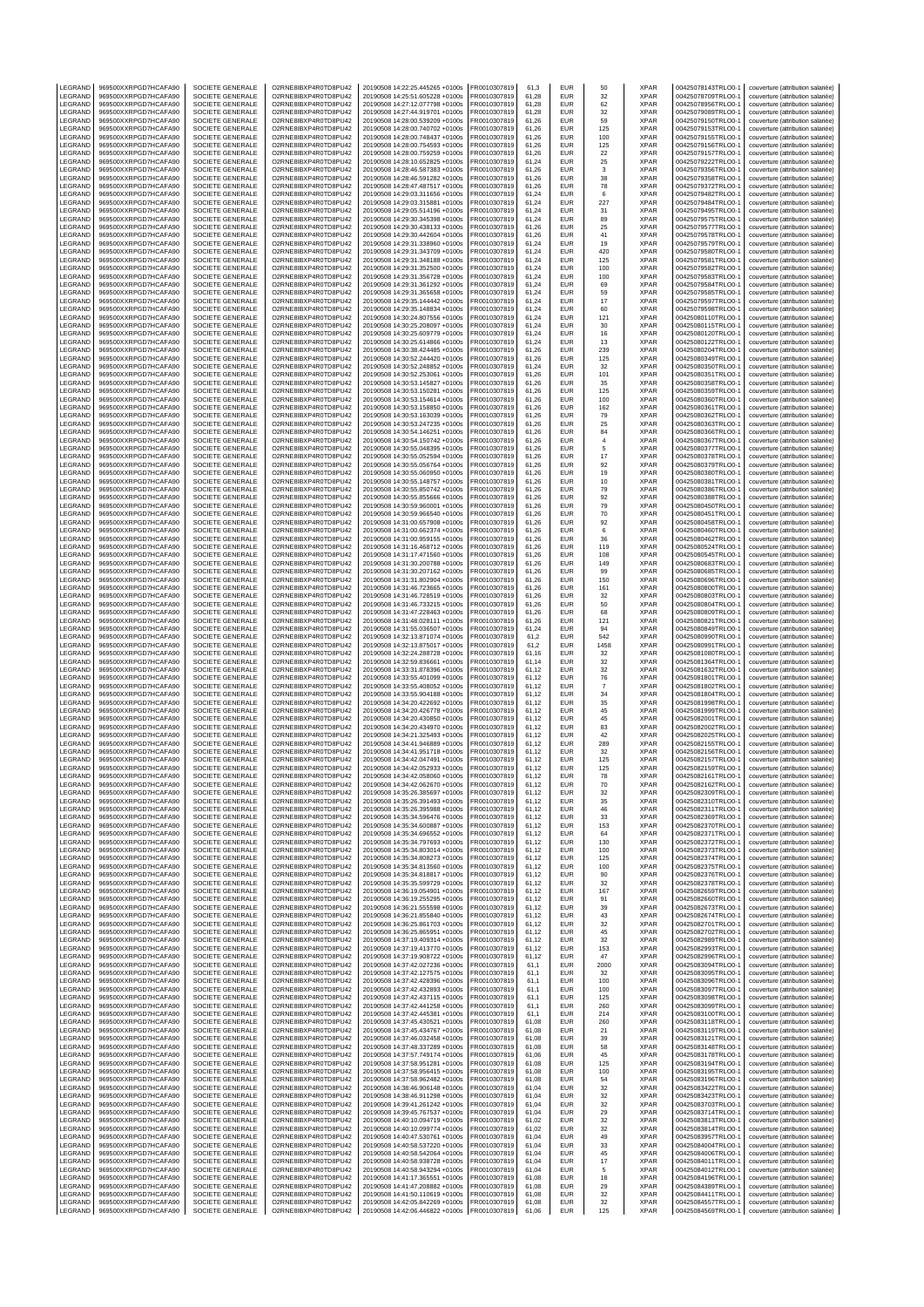| LEGRAND                   | 969500XXRPGD7HCAFA90                         | SOCIETE GENERALE                     | O2RNE8IBXP4R0TD8PU42                         | 20190508 14:42:06.452532 +0100s                                    | FR0010307819                 | 61,06          | EUR                      | 223            | XPAR                       | 00425084570TRLO0-1                       | couverture (attribution salariée)                                      |
|---------------------------|----------------------------------------------|--------------------------------------|----------------------------------------------|--------------------------------------------------------------------|------------------------------|----------------|--------------------------|----------------|----------------------------|------------------------------------------|------------------------------------------------------------------------|
| LEGRAND<br>LEGRAND        | 969500XXRPGD7HCAFA90<br>969500XXRPGD7HCAFA90 | SOCIETE GENERALE<br>SOCIETE GENERALE | O2RNE8IBXP4R0TD8PU42<br>O2RNE8IBXP4R0TD8PU42 | 20190508 14:42:07.248707 +0100s<br>20190508 14:42:10.953938 +0100s | FR0010307819<br>R0010307819  | 61.06<br>61,06 | <b>EUR</b><br>EUR        | 35<br>73       | <b>XPAR</b><br>XPAR        | 00425084576TRLO0-1<br>00425084597TRLO0-1 | couverture (attribution salariée)<br>couverture (attribution salariée) |
| LEGRAND                   | 969500XXRPGD7HCAFA90                         | SOCIETE GENERALE                     | O2RNE8IBXP4R0TD8PU42                         | 20190508 14:42:13.557283 +0100s                                    | FR0010307819                 | 61.04          | <b>EUR</b>               | 46             | <b>XPAR</b>                | 00425084622TRLO0-1                       | couverture (attribution salariée)                                      |
| LEGRAND                   | 969500XXRPGD7HCAFA90                         | SOCIETE GENERALE                     | O2RNE8IBXP4R0TD8PU42                         | 20190508 14:42:24.572649 +0100s                                    | FR0010307819                 | 61,04          | EUR                      | 153            | <b>XPAR</b>                | 00425084688TRLO0-1                       | couverture (attribution salariée)                                      |
| LEGRAND                   | 969500XXRPGD7HCAFA90                         | SOCIETE GENERALE                     | O2RNE8IBXP4R0TD8PU42                         | 20190508 14:42:59.599962 +0100s                                    | FR0010307819                 | 61,04          | EUR                      | 63             | <b>XPAR</b>                | 00425084856TRLO0-1                       | couverture (attribution salariée)                                      |
| LEGRAND<br>LEGRAND        | 969500XXRPGD7HCAFA90<br>969500XXRPGD7HCAFA90 | SOCIETE GENERALE<br>SOCIETE GENERALE | O2RNE8IBXP4R0TD8PU42<br>O2RNE8IBXP4R0TD8PU42 | 20190508 14:42:59.699480 +0100s<br>20190508 14:42:59.703961 +0100s | FR0010307819<br>FR0010307819 | 61,04<br>61,06 | EUR<br>EUR               | 24<br>36       | XPAR<br><b>XPAR</b>        | 00425084857TRLO0-1<br>00425084860TRLO0-1 | couverture (attribution salariée)<br>couverture (attribution salariée) |
| LEGRAND                   | 969500XXRPGD7HCAFA90                         | SOCIETE GENERALE                     | O2RNE8IBXP4R0TD8PU42                         | 20190508 14:44:05.669246 +0100s                                    | R0010307819                  | 61,06          | EUR                      | 135            | <b>XPAR</b>                | 00425085284TRLO0-1                       | couverture (attribution salariée)                                      |
| LEGRAND                   | 969500XXRPGD7HCAFA90                         | SOCIETE GENERALE                     | O2RNE8IBXP4R0TD8PU42                         | 20190508 14:44:05.674162 +0100s                                    | FR0010307819                 | 61,06          | EUR                      | 19             | <b>XPAR</b>                | 00425085285TRLO0-                        | couverture (attribution salariée)                                      |
| LEGRAND                   | 969500XXRPGD7HCAFA90                         | SOCIETE GENERALE                     | O2RNE8IBXP4R0TD8PU42<br>O2RNE8IBXP4R0TD8PU42 | 20190508 14:44:06.771420 +0100s                                    | R0010307819                  | 61,06          | EUR                      | 58             | XPAR                       | 00425085289TRLO0-1                       | couverture (attribution salariée)                                      |
| LEGRAND<br>LEGRAND        | 969500XXRPGD7HCAFA90<br>969500XXRPGD7HCAFA90 | SOCIETE GENERALE<br>SOCIETE GENERALE | O2RNE8IBXP4R0TD8PU42                         | 20190508 14:44:10.773470 +0100s<br>20190508 14:44:10.777301 +0100s | FR0010307819<br>R0010307819  | 61,06<br>61,06 | <b>EUR</b><br>EUR        | 59<br>18       | <b>XPAR</b><br>XPAR        | 00425085319TRLO0-<br>00425085320TRLO0-1  | couverture (attribution salariée)<br>couverture (attribution salariée) |
| LEGRAND                   | 969500XXRPGD7HCAFA90                         | SOCIETE GENERALE                     | O2RNE8IBXP4R0TD8PU42                         | 20190508 14:44:14.576757 +0100s                                    | FR0010307819                 | 61,06          | EUR                      | $\overline{1}$ | <b>XPAR</b>                | 00425085324TRLO0-                        | couverture (attribution salariée)                                      |
| LEGRAND                   | 969500XXRPGD7HCAFA90                         | SOCIETE GENERALE                     | O2RNE8IBXP4R0TD8PU42                         | 20190508 14:44:14.584081 +0100s                                    | FR0010307819                 | 61,06          | EUR                      | 29             | XPAR                       | 00425085325TRLO0-1                       | couverture (attribution salariée)                                      |
| LEGRAND                   | 969500XXRPGD7HCAFA90                         | SOCIETE GENERALE                     | O2RNE8IBXP4R0TD8PU42                         | 20190508 14:44:20.182192 +0100s                                    | R0010307819                  | 61,06          | EUR                      | 6              | XPAR                       | 00425085337TRLO0-1                       | couverture (attribution salariée)                                      |
| LEGRAND                   | 969500XXRPGD7HCAFA90                         | SOCIETE GENERALE                     | O2RNE8IBXP4R0TD8PU42                         | 20190508 14:44:20.188878 +0100s                                    | FR0010307819                 | 61.06          | EUR                      | 13             | <b>XPAR</b>                | 00425085338TRLO0-                        | couverture (attribution salariée)                                      |
| LEGRAND<br>LEGRAND        | 969500XXRPGD7HCAFA90<br>969500XXRPGD7HCAFA90 | SOCIETE GENERALE<br>SOCIETE GENERALE | O2RNE8IBXP4R0TD8PU42<br>O2RNE8IBXP4R0TD8PU42 | 20190508 14:44:20.196151 +0100s<br>20190508 14:44:20.479871 +0100s | FR0010307819<br>FR0010307819 | 61,06<br>61.06 | EUR<br><b>EUR</b>        | 21<br>73       | XPAR<br><b>XPAR</b>        | 00425085339TRLO0-<br>00425085340TRLO0-1  | couverture (attribution salariée)<br>couverture (attribution salariée) |
| LEGRAND                   | 969500XXRPGD7HCAFA90                         | SOCIETE GENERALE                     | O2RNE8IBXP4R0TD8PU42                         | 20190508 14:45:33.871313 +0100s                                    | R0010307819                  | 61,08          | EUR                      | 62             | XPAR                       | 00425085824TRLO0-1                       | couverture (attribution salariée)                                      |
| LEGRAND                   | 969500XXRPGD7HCAFA90                         | SOCIETE GENERALE                     | O2RNE8IBXP4R0TD8PU42                         | 20190508 14:45:34.173424 +0100s                                    | FR0010307819                 | 61.08          | EUR                      | 111            | <b>XPAR</b>                | 00425085849TRLO0-                        | couverture (attribution salariée)                                      |
| LEGRAND                   | 969500XXRPGD7HCAFA90                         | SOCIETE GENERALE                     | O2RNE8IBXP4R0TD8PU42                         | 20190508 14:45:34.874532 +0100s                                    | FR0010307819                 | 61,08          | EUR                      | 125            | XPAR                       | 00425085862TRLO0-                        | couverture (attribution salariée)                                      |
| LEGRAND<br>LEGRAND        | 969500XXRPGD7HCAFA90<br>969500XXRPGD7HCAFA90 | SOCIETE GENERALE<br>SOCIETE GENERALE | O2RNE8IBXP4R0TD8PU42<br>O2RNE8IBXP4R0TD8PU42 | 20190508 14:45:34.878465 +0100s<br>20190508 14:45:35.274998 +0100s | FR0010307819<br>R0010307819  | 61.08<br>61,08 | EUR<br>EUR               | 9<br>26        | <b>XPAR</b><br>XPAR        | 00425085865TRLO0-1<br>00425085878TRLO0-1 | couverture (attribution salariée)<br>couverture (attribution salariée) |
| LEGRAND                   | 969500XXRPGD7HCAFA90                         | SOCIETE GENERALE                     | O2RNE8IBXP4R0TD8PU42                         | 20190508 14:45:35.775599 +0100s                                    | FR0010307819                 | 61.08          | EUR                      | 38             | <b>XPAR</b>                | 00425085883TRLO0-                        | couverture (attribution salariée)                                      |
| LEGRAND                   | 969500XXRPGD7HCAFA90                         | SOCIETE GENERALE                     | O2RNE8IBXP4R0TD8PU42                         | 20190508 14:45:51.304714 +0100s                                    | R0010307819                  | 61,06          | EUR                      | 126            | XPAR                       | 00425086003TRLO0-1                       | couverture (attribution salariée)                                      |
| LEGRAND                   | 969500XXRPGD7HCAFA90                         | SOCIETE GENERALE                     | O2RNE8IBXP4R0TD8PU42                         | 20190508 14:45:51.405128 +0100s                                    | FR0010307819                 | 61,06          | <b>EUR</b>               | 45             | <b>XPAR</b>                | 00425086004TRLO0-1                       | couverture (attribution salariée)                                      |
| LEGRAND<br>LEGRAND        | 969500XXRPGD7HCAFA90<br>969500XXRPGD7HCAFA90 | SOCIETE GENERALE<br>SOCIETE GENERALE | O2RNE8IBXP4R0TD8PU42<br>O2RNE8IBXP4R0TD8PU42 | 20190508 14:46:03.524446 +0100s<br>20190508 14:46:03.530642 +0100s | FR0010307819<br>FR0010307819 | 61,06<br>61,06 | EUR<br>EUR               | 85<br>22       | XPAR<br><b>XPAR</b>        | 00425086092TRLO0-1<br>00425086093TRLO0-1 | couverture (attribution salariée)<br>couverture (attribution salariée) |
| LEGRAND                   | 969500XXRPGD7HCAFA90                         | SOCIETE GENERALE                     | O2RNE8IBXP4R0TD8PU42                         | 20190508 14:46:04.125970 +0100s                                    | R0010307819                  | 61,06          | EUR                      | 37             | <b>XPAR</b>                | 00425086100TRLO0-1                       | couverture (attribution salariée)                                      |
| LEGRAND                   | 969500XXRPGD7HCAFA90                         | SOCIETE GENERALE                     | O2RNE8IBXP4R0TD8PU42                         | 20190508 14:46:04.527811 +0100s                                    | FR0010307819                 | 61,06          | EUR                      | 66             | <b>XPAR</b>                | 00425086111TRLO0-                        | couverture (attribution salariée)                                      |
| LEGRAND                   | 969500XXRPGD7HCAFA90                         | SOCIETE GENERALE                     | O2RNE8IBXP4R0TD8PU42                         | 20190508 14:46:04.532885 +0100s                                    | FR0010307819                 | 61,06          | EUR                      | 36             | XPAR                       | 00425086114TRLO0-1                       | couverture (attribution salariée)                                      |
| LEGRAND<br>LEGRAND        | 969500XXRPGD7HCAFA90<br>969500XXRPGD7HCAFA90 | SOCIETE GENERALE<br>SOCIETE GENERALE | O2RNE8IBXP4R0TD8PU42<br>O2RNE8IBXP4R0TD8PU42 | 20190508 14:46:04.537962 +0100s<br>20190508 14:46:04.544073 +0100s | FR0010307819<br>R0010307819  | 61,06<br>61,06 | EUR<br>EUR               | 70<br>39       | <b>XPAR</b><br><b>XPAR</b> | 00425086116TRLO0-<br>00425086117TRLO0-1  | couverture (attribution salariée)<br>couverture (attribution salariée) |
| LEGRAND                   | 969500XXRPGD7HCAFA90                         | SOCIETE GENERALE                     | O2RNE8IBXP4R0TD8PU42                         | 20190508 14:46:04.549182 +0100s                                    | FR0010307819                 | 61,06          | EUR                      | 88             | <b>XPAR</b>                | 00425086118TRLO0-1                       | couverture (attribution salariée)                                      |
| LEGRAND                   | 969500XXRPGD7HCAFA90                         | SOCIETE GENERALE                     | O2RNE8IBXP4R0TD8PU42                         | 20190508 14:46:05.428960 +0100s                                    | R0010307819                  | 61,04          | EUR                      | 139            | XPAR                       | 00425086123TRLO0-1                       | couverture (attribution salariée)                                      |
| LEGRAND<br>LEGRAND        | 969500XXRPGD7HCAFA90<br>969500XXRPGD7HCAFA90 | SOCIETE GENERALE<br>SOCIETE GENERALE | O2RNE8IBXP4R0TD8PU42                         | 20190508 14:46:21.148656 +0100s                                    | FR0010307819                 | 61,02          | <b>EUR</b><br>EUR        | 3              | <b>XPAR</b>                | 00425086207TRLO0-                        | couverture (attribution salariée)                                      |
| LEGRAND                   | 969500XXRPGD7HCAFA90                         | SOCIETE GENERALE                     | O2RNE8IBXP4R0TD8PU42<br>O2RNE8IBXP4R0TD8PU42 | 20190508 14:46:21.350042 +0100s<br>20190508 14:46:38.465209 +0100s | R0010307819<br>FR0010307819  | 61,02<br>61,02 | EUR                      | 118<br>157     | XPAR<br><b>XPAR</b>        | 00425086210TRLO0-<br>00425086284TRLO0-   | couverture (attribution salariée)<br>couverture (attribution salariée) |
| LEGRAND                   | 969500XXRPGD7HCAFA90                         | SOCIETE GENERALE                     | O2RNE8IBXP4R0TD8PU42                         | 20190508 14:46:40.267993 +0100s                                    | FR0010307819                 | 61.04          | EUR                      | 90             | <b>XPAR</b>                | 00425086295TRLO0-1                       | couverture (attribution salariée)                                      |
| LEGRAND                   | 969500XXRPGD7HCAFA90                         | SOCIETE GENERALE                     | O2RNE8IBXP4R0TD8PU42                         | 20190508 14:46:40.272264 +0100s                                    | R0010307819                  | 61,04          | EUR                      | $\sqrt{2}$     | XPAR                       | 00425086296TRLO0-1                       | couverture (attribution salariée)                                      |
| LEGRAND                   | 969500XXRPGD7HCAFA90                         | SOCIETE GENERALE<br>SOCIETE GENERALE | O2RNE8IBXP4R0TD8PU42                         | 20190508 14:46:40.768794 +0100s<br>20190508 14:47:02.407865 +0100s | FR0010307819                 | 61.04          | EUR                      | 75             | <b>XPAR</b>                | 00425086303TRLO0-                        | couverture (attribution salariée)                                      |
| LEGRAND<br>LEGRAND        | 969500XXRPGD7HCAFA90<br>969500XXRPGD7HCAFA90 | SOCIETE GENERALE                     | O2RNE8IBXP4R0TD8PU42<br>O2RNE8IBXP4R0TD8PU42 | 20190508 14:47:02.413160 +0100s                                    | FR0010307819<br>FR0010307819 | 61,06<br>61.06 | EUR<br>EUR               | 133<br>49      | XPAR<br><b>XPAR</b>        | 00425086486TRLO0-<br>00425086487TRLO0-1  | couverture (attribution salariée)<br>couverture (attribution salariée) |
| LEGRAND                   | 969500XXRPGD7HCAFA90                         | SOCIETE GENERALE                     | O2RNE8IBXP4R0TD8PU42                         | 20190508 14:47:03.108806 +0100s                                    | R0010307819                  | 61,06          | EUR                      | 35             | XPAR                       | 00425086488TRLO0-1                       | couverture (attribution salariée)                                      |
| LEGRAND                   | 969500XXRPGD7HCAFA90                         | SOCIETE GENERALE                     | O2RNE8IBXP4R0TD8PU42                         | 20190508 14:47:03.113617 +0100s                                    | FR0010307819                 | 61.06          | EUR                      | 300            | <b>XPAR</b>                | 00425086489TRLO0-                        | couverture (attribution salariée)                                      |
| LEGRAND<br>LEGRAND        | 969500XXRPGD7HCAFA90<br>969500XXRPGD7HCAFA90 | SOCIETE GENERALE<br>SOCIETE GENERALE | O2RNE8IBXP4R0TD8PU42<br>O2RNE8IBXP4R0TD8PU42 | 20190508 14:47:03.118102 +0100s<br>20190508 14:47:05 211448 +0100s | FR0010307819<br>FR0010307819 | 61,06<br>61.06 | EUR<br>EUR               | 46             | XPAR<br><b>XPAR</b>        | 00425086490TRLO0-<br>00425086494TRLO0-1  | couverture (attribution salariée)                                      |
| LEGRAND                   | 969500XXRPGD7HCAFA90                         | SOCIETE GENERALE                     | O2RNE8IBXP4R0TD8PU42                         | 20190508 14:47:15.726884 +0100s                                    | FR0010307819                 | 61,06          | EUR                      | 130<br>44      | XPAR                       | 00425086544TRLO0-1                       | couverture (attribution salariée)<br>couverture (attribution salariée) |
| LEGRAND                   | 969500XXRPGD7HCAFA90                         | SOCIETE GENERALE                     | O2RNE8IBXP4R0TD8PU42                         | 20190508 14:47:15.828612 +0100s                                    | FR0010307819                 | 61.06          | EUR                      | 19             | <b>XPAR</b>                | 00425086545TRLO0-1                       | couverture (attribution salariée)                                      |
| LEGRAND                   | 969500XXRPGD7HCAFA90                         | SOCIETE GENERALE                     | O2RNE8IBXP4R0TD8PU42                         | 20190508 14:47:22.643703 +0100s                                    | FR0010307819                 | 61,08          | EUR                      | 202            | XPAR                       | 00425086657TRLO0-                        | couverture (attribution salariée)                                      |
| LEGRAND                   | 969500XXRPGD7HCAFA90                         | SOCIETE GENERALE                     | O2RNE8IBXP4R0TD8PU42                         | 20190508 14:47:22.648614 +0100s                                    | FR0010307819                 | 61,08          | EUR                      | 130            | XPAR                       | 00425086658TRLO0-                        | couverture (attribution salariée)                                      |
| LEGRAND<br>LEGRAND        | 969500XXRPGD7HCAFA90<br>969500XXRPGD7HCAFA90 | SOCIETE GENERALE<br>SOCIETE GENERALE | O2RNE8IBXP4R0TD8PU42<br>O2RNE8IBXP4R0TD8PU42 | 20190508 14:47:24.447368 +0100s<br>20190508 14:47:26.954915 +0100s | FR0010307819<br>FR0010307819 | 61,1<br>61,1   | EUR<br>EUR               | 64<br>61       | XPAR<br><b>XPAR</b>        | 00425086674TRLO0-1<br>00425086709TRLO0-1 | couverture (attribution salariée)<br>couverture (attribution salariée) |
| LEGRAND                   | 969500XXRPGD7HCAFA90                         | SOCIETE GENERALE                     | O2RNE8IBXP4R0TD8PU42                         | 20190508 14:47:27.754815 +0100s                                    | R0010307819                  | 61,08          | EUR                      | 74             | XPAR                       | 00425086720TRLO0-1                       | couverture (attribution salariée)                                      |
| LEGRAND                   | 969500XXRPGD7HCAFA90                         | SOCIETE GENERALE                     | O2RNE8IBXP4R0TD8PU42                         | 20190508 14:47:30.159164 +0100s                                    | FR0010307819                 | 61,08          | EUR                      | 61             | <b>XPAR</b>                | 00425086743TRLO0-1                       | couverture (attribution salariée)                                      |
| LEGRAND                   | 969500XXRPGD7HCAFA90                         | SOCIETE GENERALE                     | O2RNE8IBXP4R0TD8PU42                         | 20190508 14:47:36.069125 +0100s                                    | FR0010307819                 | 61,08          | EUR                      | 137            | XPAR                       | 00425086772TRLO0-1                       | couverture (attribution salariée)                                      |
| LEGRAND<br>LEGRAND        | 969500XXRPGD7HCAFA90<br>969500XXRPGD7HCAFA90 | SOCIETE GENERALE<br>SOCIETE GENERALE | O2RNE8IBXP4R0TD8PU42<br>O2RNE8IBXP4R0TD8PU42 | 20190508 14:47:36.471979 +0100s<br>20190508 14:47:36.477910 +0100s | FR0010307819<br>R0010307819  | 61,08<br>61,08 | EUR<br>EUR               | 3<br>33        | <b>XPAR</b><br><b>XPAR</b> | 00425086775TRLO0-1<br>00425086776TRLO0-1 | couverture (attribution salariée)<br>couverture (attribution salariée) |
| LEGRAND                   | 969500XXRPGD7HCAFA90                         | SOCIETE GENERALE                     | O2RNE8IBXP4R0TD8PU42                         | 20190508 14:47:40.777248 +0100s                                    | FR0010307819                 | 61,08          | EUR                      | 153            | <b>XPAR</b>                | 00425086809TRLO0-                        | couverture (attribution salariée)                                      |
| LEGRAND                   | 969500XXRPGD7HCAFA90                         | SOCIETE GENERALE                     | O2RNE8IBXP4R0TD8PU42                         | 20190508 14:47:50.489487 +0100s                                    | R0010307819                  | 61,1           | EUR                      | 277            | XPAR                       | 00425086854TRLO0-1                       | couverture (attribution salariée)                                      |
| LEGRAND                   | 969500XXRPGD7HCAFA90                         | SOCIETE GENERALE                     | O2RNE8IBXP4R0TD8PU42                         | 20190508 14:47:50.493817 +0100s                                    | FR0010307819                 | 61,1           | <b>EUR</b>               | $\overline{4}$ | <b>XPAR</b>                | 00425086855TRLO0-                        | couverture (attribution salariée)                                      |
| LEGRAND<br>LEGRAND        | 969500XXRPGD7HCAFA90<br>969500XXRPGD7HCAFA90 | SOCIETE GENERALE<br>SOCIETE GENERALE | O2RNE8IBXP4R0TD8PU42<br>O2RNE8IBXP4R0TD8PU42 | 20190508 14:47:50.790115 +0100s<br>20190508 14:48:00.106165 +0100s | R0010307819<br>R0010307819   | 61,1<br>61,1   | EUR<br>EUR               | 128<br>189     | XPAR<br>XPAR               | 00425086856TRLO0-1<br>00425086899TRLO0-1 | couverture (attribution salariée)<br>couverture (attribution salariée) |
| LEGRAND                   | 969500XXRPGD7HCAFA90                         | SOCIETE GENERALE                     | O2RNE8IBXP4R0TD8PU42                         | 20190508 14:48:42.858178 +0100s                                    | FR0010307819                 | 61.16          | EUR                      | 50             | <b>XPAR</b>                | 00425087095TRLO0-1                       | couverture (attribution salariée)                                      |
| LEGRAND                   | 969500XXRPGD7HCAFA90                         | SOCIETE GENERALE                     | O2RNE8IBXP4R0TD8PU42                         | 20190508 14:49:12.195016 +0100s                                    | R0010307819                  | 61,18          | EUR                      | 33             | XPAR                       | 00425087245TRLO0-1                       | couverture (attribution salariée)                                      |
| LEGRAND                   | 969500XXRPGD7HCAFA90                         | SOCIETE GENERALE                     | O2RNE8IBXP4R0TD8PU42                         | 20190508 14:49:27.209763 +0100s                                    | FR0010307819                 | 61.18          | EUR                      | 32             | <b>XPAR</b>                | 00425087304TRLO0-                        | couverture (attribution salariée)                                      |
| LEGRAND<br>LEGRAND        | 969500XXRPGD7HCAFA90<br>969500XXRPGD7HCAFA90 | SOCIETE GENERALE<br>SOCIETE GENERALE | O2RNE8IBXP4R0TD8PU42<br>O2RNE8IBXP4R0TD8PU42 | 20190508 14:50:01.649416 +0100s<br>20190508 14:50:23.785282 +0100s | FR0010307819<br>FR0010307819 | 61,18<br>61.16 | EUR<br><b>EUR</b>        | 30<br>32       | XPAR<br><b>XPAR</b>        | 00425087507TRLO0-<br>00425087667TRLO0-1  | couverture (attribution salariée)<br>couverture (attribution salariée) |
| LEGRAND                   | 969500XXRPGD7HCAFA90                         | SOCIETE GENERALE                     | O2RNE8IBXP4R0TD8PU42                         | 20190508 14:50:23.790463 +0100s                                    | R0010307819                  | 61,16          | <b>EUR</b>               | 48             | XPAR                       | 00425087671TRLO0-1                       | couverture (attribution salariée)                                      |
| LEGRAND                   | 969500XXRPGD7HCAFA90                         | SOCIETE GENERALE                     | O2RNE8IBXP4R0TD8PU42                         | 20190508 14:50:23.795594 +0100s                                    | FR0010307819                 | 61.16          | EUR                      | 32             | <b>XPAR</b>                | 00425087673TRLO0-                        | couverture (attribution salariée)                                      |
| LEGRAND                   | 969500XXRPGD7HCAFA90                         | SOCIETE GENERALE                     | O2RNE8IBXP4R0TD8PU42                         | 20190508 14:50:38.898185 +0100s                                    | FR0010307819                 | 61,16          | EUR                      | 32             | XPAR                       | 00425087741TRLO0-                        | couverture (attribution salariée)                                      |
| LEGRAND<br>LEGRAND        | 969500XXRPGD7HCAFA90<br>969500XXRPGD7HCAFA90 | SOCIETE GENERALE<br>SOCIETE GENERALE | O2RNE8IBXP4R0TD8PU42<br>O2RNE8IBXP4R0TD8PU42 | 20190508 14:51:52.082315 +0100s<br>20190508 14:51:52.086916 +0100s | FR0010307819<br>R0010307819  | 61.16<br>61,16 | <b>EUR</b><br>EUR        | 62<br>62       | <b>XPAR</b><br>XPAR        | 00425088107TRLO0-1<br>00425088108TRLO0-1 | couverture (attribution salariée)<br>couverture (attribution salariée) |
| LEGRAND                   | 969500XXRPGD7HCAFA90                         | SOCIETE GENERALE                     | O2RNE8IBXP4R0TD8PU42                         | 20190508 14:52:31.920721 +0100s                                    | FR0010307819                 | 61.12          | <b>EUR</b>               | 32             | <b>XPAR</b>                | 00425088352TRLO0-1                       | couverture (attribution salariée)                                      |
| LEGRAND                   | 969500XXRPGD7HCAFA90                         | SOCIETE GENERALE                     | O2RNE8IBXP4R0TD8PU42                         | 20190508 14:53:09.363787 +0100s                                    | FR0010307819                 | 61,1           | EUR                      | 32             | <b>XPAR</b>                | 00425088534TRLO0-1                       | couverture (attribution salariée)                                      |
| LEGRAND                   | 969500XXRPGD7HCAFA90                         | SOCIETE GENERALE                     | O2RNE8IBXP4R0TD8PU42                         | 20190508 14:53:35.201858 +0100s                                    | FR0010307819                 | 61,1           | EUR                      | 38             | <b>XPAR</b>                | 00425088740TRLO0-1                       | couverture (attribution salariée)                                      |
| LEGRAND<br>LEGRAND        | 969500XXRPGD7HCAFA90<br>969500XXRPGD7HCAFA90 | SOCIETE GENERALE<br>SOCIETE GENERALE | O2RNE8IBXP4R0TD8PU42<br>O2RNE8IBXP4R0TD8PU42 | 20190508 14:53:35.299337 +0100s<br>20190508 14:53:40.612207 +0100s | R0010307819<br>FR0010307819  | 61,1<br>61,08  | EUR<br><b>EUR</b>        | 42<br>33       | XPAR<br><b>XPAR</b>        | 00425088746TRLO0-1<br>00425088784TRLO0-  | couverture (attribution salariée)<br>couverture (attribution salariée) |
| LEGRAND                   | 969500XXRPGD7HCAFA90                         | SOCIETE GENERALE                     | O2RNE8IBXP4R0TD8PU42                         | 20190508 14:54:14.654483 +0100s                                    | R0010307819                  | 61,08          | EUR                      | 32             | <b>XPAR</b>                | 00425088963TRLO0-1                       | couverture (attribution salariée)                                      |
| LEGRAND                   | 969500XXRPGD7HCAFA90                         | SOCIETE GENERALE                     | O2RNE8IBXP4R0TD8PU42                         | 20190508 14:54:14.658832 +0100s                                    | FR0010307819                 | 61,08          | EUR                      | 32             | <b>XPAR</b>                | 00425088965TRLO0-1                       | couverture (attribution salariée)                                      |
| LEGRAND                   | 969500XXRPGD7HCAFA90<br>969500XXRPGD7HCAFA90 | SOCIETE GENERALE                     | O2RNE8IBXP4R0TD8PU42                         | 20190508 14:55:17.142840 +0100s                                    | R0010307819                  | 61.08          | EUR                      | 38             | <b>XPAR</b><br><b>XPAR</b> | 00425089329TRLO0-1                       |                                                                        |
| LEGRAND<br>LEGRAND        | 969500XXRPGD7HCAFA90                         | SOCIETE GENERALE<br>SOCIETE GENERALE | O2RNE8IBXP4R0TD8PU42<br>O2RNE8IBXP4R0TD8PU42 | 20190508 14:55:17.147609 +0100s<br>20190508 14:56:30.745829 +0100s | FR0010307819                 | 61,08          |                          |                |                            |                                          | couverture (attribution salariée)                                      |
| LEGRAND                   | 969500XXRPGD7HCAFA90                         |                                      |                                              |                                                                    |                              |                | EUR                      | 39             |                            | 00425089330TRLO0-1                       | couverture (attribution salariée)                                      |
| <b>IFGRAND</b>            | 969500XXRPGD7HCAFA90                         |                                      | O2RNE8IBXP4R0TD8PU42                         |                                                                    | FR0010307819                 | 61,1           | <b>EUR</b><br>EUR        | 62<br>62       | <b>XPAR</b><br><b>XPAR</b> | 00425089839TRLO0-1<br>00425089961TRLO0-1 | couverture (attribution salariée)                                      |
| LEGRAND<br>LEGRAND        | 969500XXRPGD7HCAFA90                         | SOCIETE GENERALE<br>SOCIETE GENERALE | O2RNE8IBXP4R0TD8PU42                         | 20190508 14:56:59.277646 +0100s<br>20190508 14:57:09.892920 +0100s | FR0010307819<br>FR0010307819 | 61,08<br>61.06 | <b>EUR</b>               | 12             | <b>XPAR</b>                | 00425090056TRLO0-1                       | couverture (attribution salariée)<br>couverture (attribution salariée) |
| LEGRAND                   |                                              | SOCIETE GENERALE                     | O2RNE8IBXP4R0TD8PU42                         | 20190508 14:58:29.973816 +0100s                                    | FR0010307819                 | 61,08          | <b>EUR</b>               | 28             | <b>XPAR</b>                | 00425090374TRLO0-1                       | couverture (attribution salariée)                                      |
|                           | 969500XXRPGD7HCAFA90<br>969500XXRPGD7HCAFA90 | SOCIETE GENERALE                     | O2RNE8IBXP4R0TD8PU42                         | 20190508 14:58:29.980822 +0100s                                    | FR0010307819                 | 61.08          | <b>EUR</b>               | $\overline{4}$ | <b>XPAR</b>                | 00425090375TRLO0-1                       | couverture (attribution salariée)                                      |
| LEGRAND                   | 969500XXRPGD7HCAFA90                         | SOCIETE GENERALE<br>SOCIETE GENERALE | O2RNE8IBXP4R0TD8PU42<br>O2RNE8IBXP4R0TD8PU42 | 20190508 14:58:42.388752 +0100s<br>20190508 14:58:51.196971 +0100s | FR0010307819<br>FR0010307819 | 61,06<br>61.06 | EUR<br><b>EUR</b>        | 12<br>6        | <b>XPAR</b><br><b>XPAR</b> | 00425090410TRLO0-1<br>00425090438TRLO0-1 | couverture (attribution salariée)<br>couverture (attribution salariée) |
| LEGRAND                   | 969500XXRPGD7HCAFA90                         | SOCIETE GENERALE                     | O2RNE8IBXP4R0TD8PU42                         | 20190508 14:59:05.513524 +0100s                                    | FR0010307819                 | 61,08          | EUR                      | 41             | <b>XPAR</b>                | 00425090523TRLO0-1                       | couverture (attribution salariée)                                      |
| LEGRAND                   | 969500XXRPGD7HCAFA90                         | SOCIETE GENERALE                     | O2RNE8IBXP4R0TD8PU42                         | 20190508 14:59:05.614631 +0100s                                    | FR0010307819                 | 61.08          | <b>EUR</b>               | 32             | <b>XPAR</b>                | 00425090525TRLO0-1                       | couverture (attribution salariée)                                      |
| LEGRAND<br>LEGRAND        | 969500XXRPGD7HCAFA90<br>969500XXRPGD7HCAFA90 | SOCIETE GENERALE<br>SOCIETE GENERALE | O2RNE8IBXP4R0TD8PU42<br>O2RNE8IBXP4R0TD8PU42 | 20190508 14:59:06.016452 +0100s<br>20190508 14:59:06.022177 +0100s | FR0010307819<br>FR0010307819 | 61,08<br>61.08 | EUR<br><b>EUR</b>        | 9<br>23        | <b>XPAR</b><br><b>XPAR</b> | 00425090527TRLO0-1<br>00425090528TRLO0-1 | couverture (attribution salariée)<br>couverture (attribution salariée) |
| LEGRAND                   | 969500XXRPGD7HCAFA90                         | SOCIETE GENERALE                     | O2RNE8IBXP4R0TD8PU42                         | 20190508 14:59:14.230005 +0100s                                    | FR0010307819                 | 61,08          | EUR                      | 35             | XPAR                       | 00425090573TRLO0-1                       | couverture (attribution salariée)                                      |
| LEGRAND                   | 969500XXRPGD7HCAFA90                         | SOCIETE GENERALE                     | O2RNE8IBXP4R0TD8PU42                         | 20190508 14:59:38.045208 +0100s                                    | FR0010307819                 | 61.08          | EUR                      | 31             | <b>XPAR</b>                | 00425090619TRLO0-1                       | couverture (attribution salariée)                                      |
| LEGRAND<br>LEGRAND        | 969500XXRPGD7HCAFA90<br>969500XXRPGD7HCAFA90 | SOCIETE GENERALE<br>SOCIETE GENERALE | O2RNE8IBXP4R0TD8PU42<br>O2RNE8IBXP4R0TD8PU42 | 20190508 15:00:03.975537 +0100s<br>20190508 15:00:03.979755 +0100s | FR0010307819<br>FR0010307819 | 61,06<br>61.06 | EUR<br><b>EUR</b>        | 912<br>32      | <b>XPAR</b><br><b>XPAR</b> | 00425090730TRLO0-1<br>00425090731TRLO0-1 | couverture (attribution salariée)<br>couverture (attribution salariée) |
| LEGRAND                   | 969500XXRPGD7HCAFA90                         | SOCIETE GENERALE                     | O2RNE8IBXP4R0TD8PU42                         | 20190508 15:00:36.814371 +0100s                                    | FR0010307819                 | 61,06          | EUR                      | 63             | <b>XPAR</b>                | 00425090905TRLO0-1                       | couverture (attribution salariée)                                      |
| LEGRAND                   | 969500XXRPGD7HCAFA90                         | SOCIETE GENERALE                     | O2RNE8IBXP4R0TD8PU42                         | 20190508 15:01:03.040125 +0100s                                    | FR0010307819                 | 61.04          | <b>EUR</b>               | 32             | <b>XPAR</b>                | 00425091052TRLO0-1                       | couverture (attribution salariée)                                      |
| LEGRAND                   | 969500XXRPGD7HCAFA90                         | SOCIETE GENERALE                     | O2RNE8IBXP4R0TD8PU42                         | 20190508 15:01:25.955084 +0100s                                    | FR0010307819                 | 61,02          | <b>EUR</b>               | 32             | <b>XPAR</b>                | 00425091109TRLO0-1                       | couverture (attribution salariée)                                      |
| LEGRAND<br>LEGRAND        | 969500XXRPGD7HCAFA90<br>969500XXRPGD7HCAFA90 | SOCIETE GENERALE<br>SOCIETE GENERALE | O2RNE8IBXP4R0TD8PU42<br>O2RNE8IBXP4R0TD8PU42 | 20190508 15:02:36.439823 +0100s<br>20190508 15:02:36.444167 +0100s | FR0010307819<br>FR0010307819 | 61,02<br>61,02 | <b>EUR</b><br><b>EUR</b> | 63<br>62       | <b>XPAR</b><br><b>XPAR</b> | 00425091428TRLO0-1<br>00425091429TRLO0-1 | couverture (attribution salariée)<br>couverture (attribution salariée) |
| LEGRAND                   | 969500XXRPGD7HCAFA90                         | SOCIETE GENERALE                     | O2RNE8IBXP4R0TD8PU42                         | 20190508 15:03:15.680812 +0100s                                    | FR0010307819                 | 61.02          | <b>EUR</b>               | 29             | <b>XPAR</b>                | 00425091550TRLO0-1                       | couverture (attribution salariée)                                      |
| LEGRAND                   | 969500XXRPGD7HCAFA90                         | SOCIETE GENERALE                     | O2RNE8IBXP4R0TD8PU42                         | 20190508 15:03:20.484744 +0100s                                    | FR0010307819                 | 61,02          | <b>EUR</b>               | 29             | <b>XPAR</b>                | 00425091564TRLO0-1                       | couverture (attribution salariée)                                      |
| LEGRAND                   | 969500XXRPGD7HCAFA90                         | SOCIETE GENERALE<br>SOCIETE GENERALE | O2RNE8IBXP4R0TD8PU42                         | 20190508 15:03:20.584737 +0100s                                    | FR0010307819                 | 61,02          | <b>EUR</b><br><b>EUR</b> | 33             | <b>XPAR</b>                | 00425091565TRLO0-1                       | couverture (attribution salariée)                                      |
| LEGRAND<br><b>IFGRAND</b> | 969500XXRPGD7HCAFA90<br>969500XXRPGD7HCAFA90 | SOCIETE GENERALE                     | O2RNE8IBXP4R0TD8PU42<br>O2RNE8IBXP4R0TD8PU42 | 20190508 15:04:00.124421 +0100s<br>20190508 15:04:00.223214 +0100s | FR0010307819<br>FR0010307819 | 61,02<br>61.02 | <b>FUR</b>               | 32<br>20       | <b>XPAR</b><br><b>XPAR</b> | 00425091723TRLO0-1<br>00425091724TRLO0-1 | couverture (attribution salariée)<br>couverture (attribution salariée) |
| LEGRAND                   | 969500XXRPGD7HCAFA90                         | SOCIETE GENERALE                     | O2RNE8IBXP4R0TD8PU42                         | 20190508 15:04:00.228094 +0100s                                    | FR0010307819                 | 61,02          | <b>EUR</b>               | 13             | <b>XPAR</b>                | 00425091726TRLO0-1                       | couverture (attribution salariée)                                      |
| LEGRAND                   | 969500XXRPGD7HCAFA90                         | SOCIETE GENERALE                     | O2RNE8IBXP4R0TD8PU42                         | 20190508 15:04:38.569769 +0100s                                    | FR0010307819                 | 61             | <b>EUR</b>               | 183            | <b>XPAR</b>                | 00425091915TRLO0-1                       | couverture (attribution salariée)                                      |
| LEGRAND<br>LEGRAND        | 969500XXRPGD7HCAFA90<br>969500XXRPGD7HCAFA90 | SOCIETE GENERALE<br>SOCIETE GENERALE | O2RNE8IBXP4R0TD8PU42<br>O2RNE8IBXP4R0TD8PU42 | 20190508 15:04:38.574952 +0100s<br>20190508 15:05:13.405716 +0100s | FR0010307819<br>FR0010307819 | 61<br>61,02    | <b>EUR</b><br>EUR        | 374<br>39      | <b>XPAR</b><br>XPAR        | 00425091920TRLO0-1<br>00425092094TRLO0-1 | couverture (attribution salariée)<br>couverture (attribution salariée) |
| LEGRAND                   | 969500XXRPGD7HCAFA90                         | SOCIETE GENERALE                     | O2RNE8IBXP4R0TD8PU42                         | 20190508 15:05:16.110217 +0100s                                    | FR0010307819                 | 61,02          | EUR                      | 30             | <b>XPAR</b>                | 00425092108TRLO0-1                       | couverture (attribution salariée)                                      |
| LEGRAND                   | 969500XXRPGD7HCAFA90                         | SOCIETE GENERALE                     | O2RNE8IBXP4R0TD8PU42                         | 20190508 15:05:22.122674 +0100s                                    | FR0010307819                 | 61,02          | EUR                      | 31             | <b>XPAR</b>                | 00425092160TRLO0-1                       | couverture (attribution salariée)                                      |
| LEGRAND                   | 969500XXRPGD7HCAFA90                         | SOCIETE GENERALE                     | O2RNE8IBXP4R0TD8PU42                         | 20190508 15:05:28.128317 +0100s                                    | FR0010307819                 | 61.02          | <b>EUR</b>               | 30             | <b>XPAR</b>                | 00425092191TRLO0-1                       | couverture (attribution salariée)                                      |
| LEGRAND<br>LEGRAND        | 969500XXRPGD7HCAFA90<br>969500XXRPGD7HCAFA90 | SOCIETE GENERALE<br>SOCIETE GENERALE | O2RNE8IBXP4R0TD8PU42<br>O2RNE8IBXP4R0TD8PU42 | 20190508 15:05:29.028575 +0100s<br>20190508 15:05:56.457475 +0100s | FR0010307819<br>FR0010307819 | 61,02<br>61,02 | EUR<br><b>EUR</b>        | 29<br>34       | <b>XPAR</b><br><b>XPAR</b> | 00425092192TRLO0-1<br>00425092329TRLO0-1 | couverture (attribution salariée)<br>couverture (attribution salariée) |
| LEGRAND                   | 969500XXRPGD7HCAFA90                         | SOCIETE GENERALE                     | O2RNE8IBXP4R0TD8PU42                         | 20190508 15:05:56.462031 +0100s                                    | FR0010307819                 | 61,02          | EUR                      | 30             | <b>XPAR</b>                | 00425092330TRLO0-1                       | couverture (attribution salariée)                                      |
| LEGRAND                   | 969500XXRPGD7HCAFA90                         | SOCIETE GENERALE                     | O2RNE8IBXP4R0TD8PU42                         | 20190508 15:06:06.672397 +0100s                                    | FR0010307819                 | 61             | <b>EUR</b>               | 1443           | <b>XPAR</b>                | 00425092400TRLO0-1                       | couverture (attribution salariée)                                      |
| LEGRAND<br>LEGRAND        | 969500XXRPGD7HCAFA90<br>969500XXRPGD7HCAFA90 | SOCIETE GENERALE<br>SOCIETE GENERALE | O2RNE8IBXP4R0TD8PU42<br>O2RNE8IBXP4R0TD8PU42 | 20190508 15:06:06.676622 +0100s<br>20190508 15:06:50.229809 +0100s | FR0010307819<br>FR0010307819 | 61<br>60.96    | EUR<br><b>EUR</b>        | 2000<br>41     | XPAR<br><b>XPAR</b>        | 00425092401TRLO0-1<br>00425092604TRLO0-1 | couverture (attribution salariée)<br>couverture (attribution salariée) |
| LEGRAND                   | 969500XXRPGD7HCAFA90                         | SOCIETE GENERALE                     | O2RNE8IBXP4R0TD8PU42                         | 20190508 15:06:51.731546 +0100s                                    | FR0010307819                 | 60,96          | EUR                      | 29             | <b>XPAR</b>                | 00425092607TRLO0-1                       | couverture (attribution salariée)                                      |
| LEGRAND                   | 969500XXRPGD7HCAFA90                         | SOCIETE GENERALE                     | O2RNE8IBXP4R0TD8PU42                         | 20190508 15:07:15.154074 +0100s                                    | FR0010307819                 | 60.94          | <b>EUR</b>               | 32             | <b>XPAR</b>                | 00425092688TRLO0-1                       | couverture (attribution salariée)                                      |
| LEGRAND                   | 969500XXRPGD7HCAFA90                         | SOCIETE GENERALE                     | O2RNE8IBXP4R0TD8PU42                         | 20190508 15:07:29.380448 +0100s                                    | FR0010307819                 | 60,96          | <b>EUR</b>               | 30             | <b>XPAR</b>                | 00425092809TRLO0-1                       | couverture (attribution salariée)                                      |
| LEGRAND<br>LEGRAND        | 969500XXRPGD7HCAFA90<br>969500XXRPGD7HCAFA90 | SOCIETE GENERALE<br>SOCIETE GENERALE | O2RNE8IBXP4R0TD8PU42<br>O2RNE8IBXP4R0TD8PU42 | 20190508 15:07:46.999863 +0100s<br>20190508 15:07:52.605203 +0100s | FR0010307819<br>FR0010307819 | 60.96<br>60,96 | <b>EUR</b><br><b>EUR</b> | 33<br>50       | <b>XPAR</b><br><b>XPAR</b> | 00425092910TRLO0-1<br>00425092922TRLO0-1 | couverture (attribution salariée)<br>couverture (attribution salariée) |
| LEGRAND                   | 969500XXRPGD7HCAFA90                         | SOCIETE GENERALE                     | O2RNE8IBXP4R0TD8PU42                         | 20190508 15:07:52.906836 +0100s                                    | FR0010307819                 | 60,96          | <b>EUR</b>               | 5              | <b>XPAR</b>                | 00425092927TRLO0-1                       | couverture (attribution salariée)                                      |
| LEGRAND                   | 969500XXRPGD7HCAFA90                         | SOCIETE GENERALE                     | O2RNE8IBXP4R0TD8PU42                         | 20190508 15:07:52.913036 +0100s                                    | FR0010307819                 | 60,96          | <b>EUR</b>               | 44             | <b>XPAR</b>                | 00425092929TRLO0-1                       | couverture (attribution salariée)                                      |
| LEGRAND<br>LEGRAND        | 969500XXRPGD7HCAFA90<br>969500XXRPGD7HCAFA90 | SOCIETE GENERALE                     | O2RNE8IBXP4R0TD8PU42                         | 20190508 15:08:00.413741 +0100s                                    | FR0010307819                 | 60.98          | <b>EUR</b><br><b>EUR</b> | 43             | <b>XPAR</b><br><b>XPAR</b> | 00425092975TRLO0-1                       | couverture (attribution salariée)                                      |
| LEGRAND                   | 969500XXRPGD7HCAFA90                         | SOCIETE GENERALE<br>SOCIETE GENERALE | O2RNE8IBXP4R0TD8PU42<br>O2RNE8IBXP4R0TD8PU42 | 20190508 15:08:00.417915 +0100s<br>20190508 15:09:50.024099 +0100s | FR0010307819<br>FR0010307819 | 60,98<br>61,02 | <b>EUR</b>               | 67<br>10       | <b>XPAR</b>                | 00425092977TRLO0-1<br>00425093534TRLO0-1 | couverture (attribution salariée)<br>couverture (attribution salariée) |
| LEGRAND                   | 969500XXRPGD7HCAFA90                         | SOCIETE GENERALE                     | O2RNE8IBXP4R0TD8PU42                         | 20190508 15:09:50.028652 +0100s                                    | FR0010307819                 | 61,02          | <b>EUR</b>               | 35             | <b>XPAR</b>                | 00425093535TRLO0-1                       | couverture (attribution salariée)                                      |
| LEGRAND                   | 969500XXRPGD7HCAFA90                         | SOCIETE GENERALE                     | O2RNE8IBXP4R0TD8PU42                         | 20190508 15:09:50.033008 +0100s                                    | FR0010307819                 | 61.02          | <b>FUR</b>               | 30             | <b>XPAR</b>                | 00425093536TRLO0-1                       | couverture (attribution salariée)                                      |
| LEGRAND                   | 969500XXRPGD7HCAFA90                         | SOCIETE GENERALE                     | O2RNE8IBXP4R0TD8PU42                         | 20190508 15:10:10.759991 +0100s                                    | FR0010307819                 | 61             | <b>EUR</b>               | 176            | <b>XPAR</b>                | 00425093698TRLO0-1                       | couverture (attribution salariée)                                      |
| LEGRAND<br>LEGRAND        | 969500XXRPGD7HCAFA90<br>969500XXRPGD7HCAFA90 | SOCIETE GENERALE<br>SOCIETE GENERALE | O2RNE8IBXP4R0TD8PU42<br>O2RNE8IBXP4R0TD8PU42 | 20190508 15:10:10.764365 +0100s<br>20190508 15:10:10.768490 +0100s | FR0010307819<br>FR0010307819 | 61<br>61       | EUR<br><b>EUR</b>        | 49<br>35       | <b>XPAR</b><br><b>XPAR</b> | 00425093702TRLO0-1<br>00425093705TRLO0-1 | couverture (attribution salariée)<br>couverture (attribution salariée) |
| LEGRAND<br>LEGRAND        | 969500XXRPGD7HCAFA90<br>969500XXRPGD7HCAFA90 | SOCIETE GENERALE<br>SOCIETE GENERALE | O2RNE8IBXP4R0TD8PU42<br>O2RNE8IBXP4R0TD8PU42 | 20190508 15:10:10.772524 +0100s<br>20190508 15:10:11.360641 +0100s | FR0010307819<br>FR0010307819 | 61<br>61       | <b>EUR</b><br>EUR        | 33<br>92       | <b>XPAR</b><br><b>XPAR</b> | 00425093706TRLO0-1<br>00425093722TRLO0-1 | couverture (attribution salariée)<br>couverture (attribution salariée) |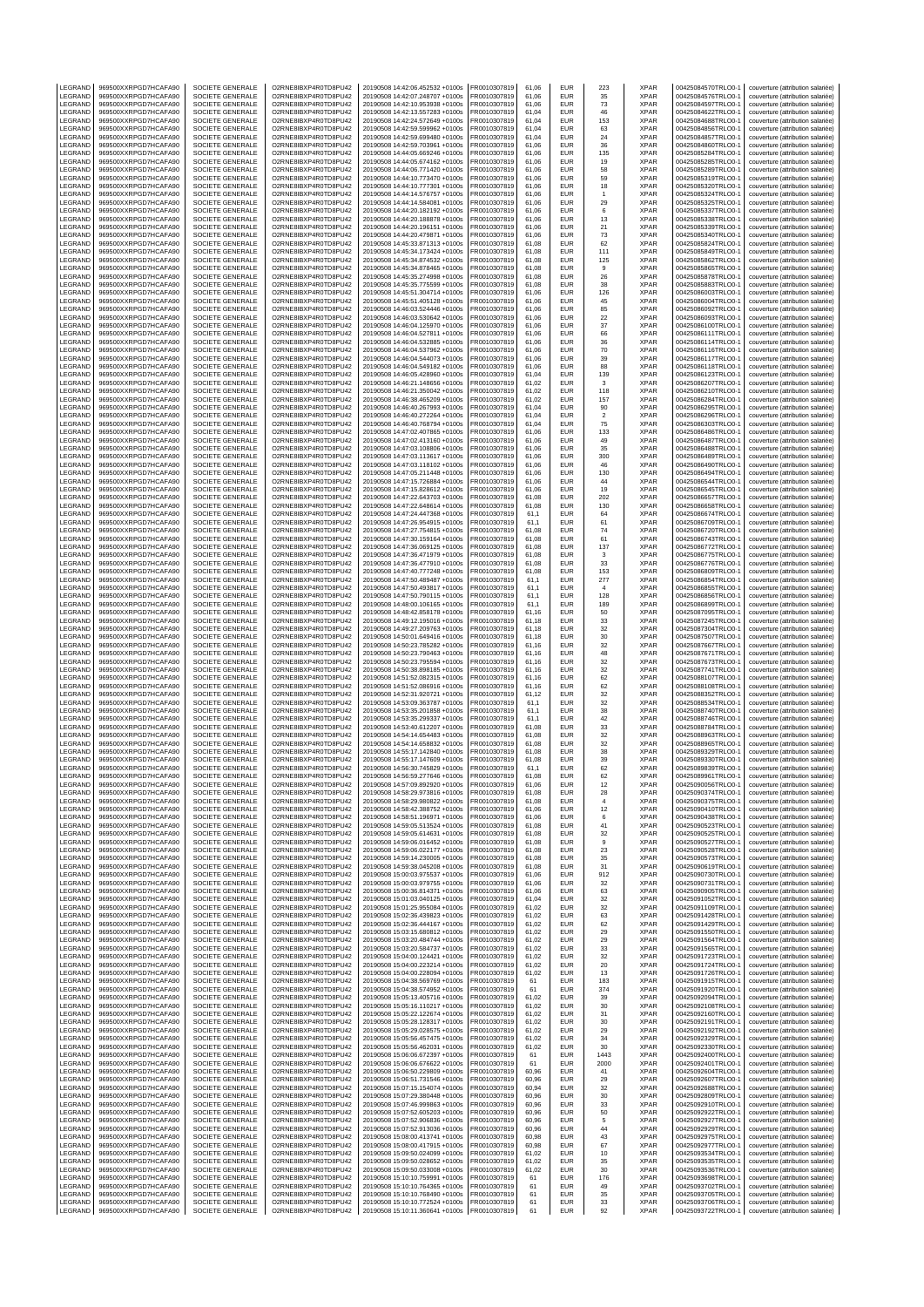| LEGRAND                   | 969500XXRPGD7HCAFA90                         | SOCIETE GENERALE                            | O2RNE8IBXP4R0TD8PU42                         | 20190508 15:10:11.365214 +0100s                                    | FR0010307819                 | 61             | EUR                      | 33                      | <b>XPAR</b>                | 00425093723TRLO0-1                       | couverture (attribution salariée)                                      |
|---------------------------|----------------------------------------------|---------------------------------------------|----------------------------------------------|--------------------------------------------------------------------|------------------------------|----------------|--------------------------|-------------------------|----------------------------|------------------------------------------|------------------------------------------------------------------------|
| LEGRAND<br>LEGRAND        | 969500XXRPGD7HCAFA90<br>969500XXRPGD7HCAFA90 | <b>SOCIETE GENERALE</b><br>SOCIETE GENERALE | O2RNE8IBXP4R0TD8PU42<br>O2RNE8IBXP4R0TD8PU42 | 20190508 15:10:15.670396 +0100s<br>20190508 15:10:23.087460 +0100s | FR0010307819<br>FR0010307819 | 61<br>60,98    | <b>EUR</b><br>EUR        | 54<br>32                | <b>XPAR</b><br><b>XPAR</b> | 00425093780TRLO0-1<br>00425093878TRLO0-1 | couverture (attribution salariée)<br>couverture (attribution salariée) |
| LEGRAND                   | 969500XXRPGD7HCAFA90                         | SOCIETE GENERALE                            | O2RNE8IBXP4R0TD8PU42                         | 20190508 15:10:23.287582 +0100s                                    | FR0010307819                 | 60.98          | EUR                      | 68                      | <b>XPAR</b>                | 00425093880TRLO0-1                       | couverture (attribution salariée)                                      |
| LEGRAND                   | 969500XXRPGD7HCAFA90                         | SOCIETE GENERALE                            | O2RNE8IBXP4R0TD8PU42                         | 20190508 15:10:55.126264 +0100s                                    | FR0010307819                 | 61             | EUR                      | $\overline{1}$          | <b>XPAR</b>                | 00425094077TRLO0-1                       | couverture (attribution salariée)                                      |
| LEGRAND<br>LEGRAND        | 969500XXRPGD7HCAFA90<br>969500XXRPGD7HCAFA90 | SOCIETE GENERALE<br>SOCIETE GENERALE        | O2RNE8IBXP4R0TD8PU42<br>O2RNE8IBXP4R0TD8PU42 | 20190508 15:10:55.131440 +0100s<br>20190508 15:10:55.135809 +0100s | FR0010307819<br>FR0010307819 | 61<br>61       | EUR<br>EUR               | 92<br>3                 | <b>XPAR</b><br>XPAR        | 00425094078TRLO0-1<br>00425094079TRLO0-1 | couverture (attribution salariée)<br>couverture (attribution salariée) |
| LEGRAND                   | 969500XXRPGD7HCAFA90                         | SOCIETE GENERALE                            | O2RNE8IBXP4R0TD8PU42                         | 20190508 15:10:55.627040 +0100s                                    | FR0010307819                 | 61             | EUR                      | 92                      | <b>XPAR</b>                | 00425094082TRLO0-1                       | couverture (attribution salariée)                                      |
| LEGRAND                   | 969500XXRPGD7HCAFA90                         | SOCIETE GENERALE                            | O2RNE8IBXP4R0TD8PU42<br>O2RNE8IBXP4R0TD8PU42 | 20190508 15:10:55.631947 +0100s                                    | FR0010307819                 | 61             | EUR                      | $\mathbf{1}$<br>$77\,$  | <b>XPAR</b><br><b>XPAR</b> | 00425094083TRLO0-1                       | couverture (attribution salariée)<br>couverture (attribution salariée) |
| LEGRAND<br>LEGRAND        | 969500XXRPGD7HCAFA90<br>969500XXRPGD7HCAFA90 | SOCIETE GENERALE<br>SOCIETE GENERALE        | O2RNE8IBXP4R0TD8PU42                         | 20190508 15:10:56.328970 +0100s<br>20190508 15:11:08.538643 +0100s | FR0010307819<br>FR0010307819 | 61<br>61       | EUR<br>EUR               | 15                      | XPAR                       | 00425094086TRLO0-1<br>00425094128TRLO0-1 | couverture (attribution salariée)                                      |
| LEGRAND                   | 969500XXRPGD7HCAFA90                         | SOCIETE GENERALE                            | O2RNE8IBXP4R0TD8PU42                         | 20190508 15:11:08.543089 +0100s                                    | FR0010307819                 | 61             | EUR                      | $\overline{7}$          | <b>XPAR</b>                | 00425094129TRLO0-1                       | couverture (attribution salariée)                                      |
| LEGRAND<br>LEGRAND        | 969500XXRPGD7HCAFA90<br>969500XXRPGD7HCAFA90 | SOCIETE GENERALE<br>SOCIETE GENERALE        | O2RNE8IBXP4R0TD8PU42<br>O2RNE8IBXP4R0TD8PU42 | 20190508 15:11:23.950187 +0100s<br>20190508 15:11:48.271730 +0100s | FR0010307819<br>FR0010307819 | 61<br>61       | EUR<br>EUR               | 36<br>14                | <b>XPAR</b><br><b>XPAR</b> | 00425094168TRLO0-1<br>00425094227TRLO0-1 | couverture (attribution salariée)<br>couverture (attribution salariée) |
| LEGRAND                   | 969500XXRPGD7HCAFA90                         | SOCIETE GENERALE                            | O2RNE8IBXP4R0TD8PU42                         | 20190508 15:11:48.278187 +0100s                                    | FR0010307819                 | 61             | EUR                      | $\overline{7}$          | XPAR                       | 00425094228TRLO0-1                       | couverture (attribution salariée)                                      |
| LEGRAND                   | 969500XXRPGD7HCAFA90                         | SOCIETE GENERALE                            | O2RNE8IBXP4R0TD8PU42                         | 20190508 15:12:04.686045 +0100s                                    | FR0010307819                 | 61             | EUR                      | 30                      | <b>XPAR</b>                | 00425094287TRLO0-1                       | couverture (attribution salariée)                                      |
| LEGRAND<br>LEGRAND        | 969500XXRPGD7HCAFA90<br>969500XXRPGD7HCAFA90 | <b>SOCIETE GENERALE</b><br>SOCIETE GENERALE | O2RNE8IBXP4R0TD8PU42<br>O2RNE8IBXP4R0TD8PU42 | 20190508 15:13:11.156022 +0100s<br>20190508 15:13:11.255864 +0100s | FR0010307819<br>FR0010307819 | 61.06<br>61,06 | <b>EUR</b><br>EUR        | 45<br>30                | <b>XPAR</b><br>XPAR        | 00425094584TRLO0-<br>00425094585TRLO0-1  | couverture (attribution salariée)<br>couverture (attribution salariée) |
| LEGRAND                   | 969500XXRPGD7HCAFA90                         | SOCIETE GENERALE                            | O2RNE8IBXP4R0TD8PU42                         | 20190508 15:13:15.661444 +0100s                                    | FR0010307819                 | 61.06          | EUR                      | 61                      | <b>XPAR</b>                | 00425094603TRLO0-1                       | couverture (attribution salariée)                                      |
| LEGRAND                   | 969500XXRPGD7HCAFA90                         | SOCIETE GENERALE                            | O2RNE8IBXP4R0TD8PU42                         | 20190508 15:14:04.810322 +0100s                                    | FR0010307819                 | 61,1           | EUR                      | 54                      | <b>XPAR</b>                | 00425094798TRLO0-1<br>00425094801TRLO0-1 | couverture (attribution salariée)                                      |
| LEGRAND<br>LEGRAND        | 969500XXRPGD7HCAFA90<br>969500XXRPGD7HCAFA90 | <b>SOCIETE GENERALE</b><br>SOCIETE GENERALE | O2RNE8IBXP4R0TD8PU42<br>O2RNE8IBXP4R0TD8PU42 | 20190508 15:14:05.910167 +0100s<br>20190508 15:14:06.011341 +0100s | FR0010307819<br>FR0010307819 | 61.1<br>61,1   | EUR<br>EUR               | 31<br>$\scriptstyle{7}$ | <b>XPAR</b><br><b>XPAR</b> | 00425094802TRLO0-1                       | couverture (attribution salariée)<br>couverture (attribution salariée) |
| LEGRAND                   | 969500XXRPGD7HCAFA90                         | <b>SOCIETE GENERALE</b>                     | O2RNE8IBXP4R0TD8PU42                         | 20190508 15:14:06.016342 +0100s                                    | FR0010307819                 | 61.1           | EUR                      | 14                      | <b>XPAR</b>                | 00425094805TRLO0-1                       | couverture (attribution salariée)                                      |
| LEGRAND<br>LEGRAND        | 969500XXRPGD7HCAFA90<br>969500XXRPGD7HCAFA90 | SOCIETE GENERALE<br><b>SOCIETE GENERALE</b> | O2RNE8IBXP4R0TD8PU42<br>O2RNE8IBXP4R0TD8PU42 | 20190508 15:14:36.452543 +0100s<br>20190508 15:14:36.456925 +0100s | FR0010307819<br>FR0010307819 | 61,08<br>61.08 | EUR<br><b>EUR</b>        | 46<br>32                | <b>XPAR</b><br><b>XPAR</b> | 00425095005TRLO0-1<br>00425095006TRLO0-1 | couverture (attribution salariée)<br>couverture (attribution salariée) |
| LEGRAND                   | 969500XXRPGD7HCAFA90                         | SOCIETE GENERALE                            | O2RNE8IBXP4R0TD8PU42                         | 20190508 15:15:37.826330 +0100s                                    | FR0010307819                 | 61,1           | EUR                      | 36                      | <b>XPAR</b>                | 00425095291TRLO0-1                       | couverture (attribution salariée)                                      |
| LEGRAND                   | 969500XXRPGD7HCAFA90                         | SOCIETE GENERALE                            | O2RNE8IBXP4R0TD8PU42                         | 20190508 15:16:29.390433 +0100s                                    | FR0010307819                 | 61.1           | <b>EUR</b>               | 62                      | XPAR                       | 00425095588TRLO0-1                       | couverture (attribution salariée)                                      |
| LEGRAND<br>LEGRAND        | 969500XXRPGD7HCAFA90<br>969500XXRPGD7HCAFA90 | SOCIETE GENERALE<br>SOCIETE GENERALE        | O2RNE8IBXP4R0TD8PU42<br>O2RNE8IBXP4R0TD8PU42 | 20190508 15:16:29.395667 +0100s<br>20190508 15:16:29.401689 +0100s | FR0010307819<br>FR0010307819 | 61,1<br>61,1   | EUR<br><b>EUR</b>        | 47<br>37                | <b>XPAR</b><br><b>XPAR</b> | 00425095589TRLO0-1<br>00425095590TRLO0-1 | couverture (attribution salariée)<br>couverture (attribution salariée) |
| LEGRAND                   | 969500XXRPGD7HCAFA90                         | SOCIETE GENERALE                            | O2RNE8IBXP4R0TD8PU42                         | 20190508 15:18:26.793638 +0100s                                    | FR0010307819                 | 61,1           | EUR                      | 30                      | <b>XPAR</b>                | 00425096012TRLO0-1                       | couverture (attribution salariée)                                      |
| LEGRAND                   | 969500XXRPGD7HCAFA90                         | SOCIETE GENERALE                            | O2RNE8IBXP4R0TD8PU42<br>O2RNE8IBXP4R0TD8PU42 | 20190508 15:18:27.194283 +0100s                                    | FR0010307819                 | 61,1           | EUR                      | 29                      | <b>XPAR</b>                | 00425096014TRLO0-1                       | couverture (attribution salariée)                                      |
| LEGRAND<br>LEGRAND        | 969500XXRPGD7HCAFA90<br>969500XXRPGD7HCAFA90 | SOCIETE GENERALE<br>SOCIETE GENERALE        | O2RNE8IBXP4R0TD8PU42                         | 20190508 15:18:37.203265 +0100s<br>20190508 15:19:35.878234 +0100s | FR0010307819<br>FR0010307819 | 61,1<br>61,18  | EUR<br><b>EUR</b>        | 30<br>21                | <b>XPAR</b><br><b>XPAR</b> | 00425096054TRLO0-1<br>00425096349TRLO0-1 | couverture (attribution salariée)<br>couverture (attribution salariée) |
| LEGRAND                   | 969500XXRPGD7HCAFA90                         | SOCIETE GENERALE                            | O2RNE8IBXP4R0TD8PU42                         | 20190508 15:19:37.179376 +0100s                                    | FR0010307819                 | 61,16          | EUR                      | 32                      | <b>XPAR</b>                | 00425096357TRLO0-1                       | couverture (attribution salariée)                                      |
| LEGRAND<br>LEGRAND        | 969500XXRPGD7HCAFA90<br>969500XXRPGD7HCAFA90 | SOCIETE GENERALE<br>SOCIETE GENERALE        | O2RNE8IBXP4R0TD8PU42<br>O2RNE8IBXP4R0TD8PU42 | 20190508 15:20:04.617691 +0100s<br>20190508 15:20:24.552487 +0100s | FR0010307819<br>FR0010307819 | 61,22<br>61,24 | <b>EUR</b><br>EUR        | 30<br>69                | <b>XPAR</b><br>XPAR        | 00425096515TRLO0-1<br>00425096667TRLO0-1 | couverture (attribution salariée)<br>couverture (attribution salariée) |
| LEGRAND                   | 969500XXRPGD7HCAFA90                         | SOCIETE GENERALE                            | O2RNE8IBXP4R0TD8PU42                         | 20190508 15:20:59.696411 +0100s                                    | FR0010307819                 | 61,2           | EUR                      | 98                      | <b>XPAR</b>                | 00425096849TRLO0-1                       | couverture (attribution salariée)                                      |
| LEGRAND<br>LEGRAND        | 969500XXRPGD7HCAFA90                         | SOCIETE GENERALE<br><b>SOCIETE GENERALE</b> | O2RNE8IBXP4R0TD8PU42<br>O2RNE8IBXP4R0TD8PU42 | 20190508 15:20:59.701150 +0100s                                    | FR0010307819                 | 61,2           | EUR                      | 32                      | <b>XPAR</b><br><b>XPAR</b> | 00425096854TRLO0-1                       | couverture (attribution salariée)                                      |
| LEGRAND                   | 969500XXRPGD7HCAFA90<br>969500XXRPGD7HCAFA90 | SOCIETE GENERALE                            | O2RNE8IBXP4R0TD8PU42                         | 20190508 15:22:16.092037 +0100s<br>20190508 15:22:59.040574 +0100s | FR0010307819<br>FR0010307819 | 61,18<br>61.2  | EUR<br>EUR               | 32<br>62                | <b>XPAR</b>                | 00425097295TRLO0-1<br>00425097501TRLO0-1 | couverture (attribution salariée)<br>couverture (attribution salariée) |
| LEGRAND                   | 969500XXRPGD7HCAFA90                         | SOCIETE GENERALE                            | O2RNE8IBXP4R0TD8PU42                         | 20190508 15:22:59.045519 +0100s                                    | FR0010307819                 | 61,2           | EUR                      | 26                      | <b>XPAR</b>                | 00425097502TRLO0-1                       | couverture (attribution salariée)                                      |
| LEGRAND<br>LEGRAND        | 969500XXRPGD7HCAFA90<br>969500XXRPGD7HCAFA90 | <b>SOCIETE GENERALE</b><br>SOCIETE GENERALE | O2RNE8IBXP4R0TD8PU42<br>O2RNE8IBXP4R0TD8PU42 | 20190508 15:22:59.050204 +0100s<br>20190508 15:24:15.807087 +0100s | FR0010307819<br>FR0010307819 | 61.2<br>61,2   | EUR<br>EUR               | 6<br>32                 | <b>XPAR</b><br><b>XPAR</b> | 00425097503TRLO0-1<br>00425097734TRLO0-1 | couverture (attribution salariée)<br>couverture (attribution salariée) |
| LEGRAND                   | 969500XXRPGD7HCAFA90                         | SOCIETE GENERALE                            | O2RNE8IBXP4R0TD8PU42                         | 20190508 15:24:15.811770 +0100s                                    | FR0010307819                 | 61,2           | <b>EUR</b>               | 32                      | <b>XPAR</b>                | 00425097738TRLO0-1                       | couverture (attribution salariée)                                      |
| LEGRAND                   | 969500XXRPGD7HCAFA90                         | SOCIETE GENERALE                            | O2RNE8IBXP4R0TD8PU42                         | 20190508 15:24:15.816823 +0100s                                    | FR0010307819                 | 61,2           | EUR                      | 32                      | <b>XPAR</b>                | 00425097741TRLO0-1                       | couverture (attribution salariée)                                      |
| LEGRAND<br>LEGRAND        | 969500XXRPGD7HCAFA90<br>969500XXRPGD7HCAFA90 | <b>SOCIETE GENERALE</b><br>SOCIETE GENERALE | O2RNE8IBXP4R0TD8PU42<br>O2RNE8IBXP4R0TD8PU42 | 20190508 15:24:55.446678 +0100s<br>20190508 15:26:03.231585 +0100s | FR0010307819<br>FR0010307819 | 61.2<br>61,2   | EUR<br>EUR               | 32<br>29                | <b>XPAR</b><br>XPAR        | 00425097889TRLO0-1<br>00425098241TRLO0-1 | couverture (attribution salariée)<br>couverture (attribution salariée) |
| LEGRAND                   | 969500XXRPGD7HCAFA90                         | <b>SOCIETE GENERALE</b>                     | O2RNE8IBXP4R0TD8PU42                         | 20190508 15:26:25.558967 +0100s                                    | FR0010307819                 | 61.18          | EUR                      | 51                      | <b>XPAR</b>                | 00425098343TRLO0-1                       | couverture (attribution salariée)                                      |
| LEGRAND                   | 969500XXRPGD7HCAFA90                         | SOCIETE GENERALE                            | O2RNE8IBXP4R0TD8PU42<br>O2RNE8IBXP4R0TD8PU42 | 20190508 15:26:25.564000 +0100s                                    | FR0010307819                 | 61,18          | EUR                      | $\scriptstyle{7}$       | <b>XPAR</b>                | 00425098344TRLO0-1                       | couverture (attribution salariée)                                      |
| LEGRAND<br>LEGRAND        | 969500XXRPGD7HCAFA90<br>969500XXRPGD7HCAFA90 | <b>SOCIETE GENERALE</b><br>SOCIETE GENERALE | O2RNE8IBXP4R0TD8PU42                         | 20190508 15:26:25.658350 +0100s<br>20190508 15:26:25.662773 +0100s | FR0010307819<br>FR0010307819 | 61.18<br>61,18 | EUR<br>EUR               | 32<br>32                | <b>XPAR</b><br>XPAR        | 00425098345TRLO0-1<br>00425098347TRLO0-1 | couverture (attribution salariée)<br>couverture (attribution salariée) |
| LEGRAND                   | 969500XXRPGD7HCAFA90                         | SOCIETE GENERALE                            | O2RNE8IBXP4R0TD8PU42                         | 20190508 15:27:12.299050 +0100s                                    | FR0010307819                 | 61,16          | <b>EUR</b>               | 32                      | <b>XPAR</b>                | 00425098490TRLO0-1                       | couverture (attribution salariée)                                      |
| LEGRAND                   | 969500XXRPGD7HCAFA90                         | SOCIETE GENERALE                            | O2RNE8IBXP4R0TD8PU42                         | 20190508 15:27:12.303493 +0100s                                    | FR0010307819                 | 61,16          | EUR                      | 32                      | XPAR                       | 00425098491TRLO0-1                       | couverture (attribution salariée)                                      |
| LEGRAND<br>LEGRAND        | 969500XXRPGD7HCAFA90<br>969500XXRPGD7HCAFA90 | SOCIETE GENERALE<br>SOCIETE GENERALE        | O2RNE8IBXP4R0TD8PU42<br>O2RNE8IBXP4R0TD8PU42 | 20190508 15:28:10.866909 +0100s<br>20190508 15:28:10.872691 +0100s | FR0010307819<br>FR0010307819 | 61,14<br>61,14 | <b>EUR</b><br>EUR        | $32\,$<br>32            | <b>XPAR</b><br><b>XPAR</b> | 00425098809TRLO0-1<br>00425098810TRLO0-1 | couverture (attribution salariée)<br>couverture (attribution salariée) |
| LEGRAND                   | 969500XXRPGD7HCAFA90                         | SOCIETE GENERALE                            | O2RNE8IBXP4R0TD8PU42                         | 20190508 15:28:10.880502 +0100s                                    | FR0010307819                 | 61,14          | <b>EUR</b>               | $32\,$                  | <b>XPAR</b>                | 00425098811TRLO0-1                       | couverture (attribution salariée)                                      |
| LEGRAND<br>LEGRAND        | 969500XXRPGD7HCAFA90<br>969500XXRPGD7HCAFA90 | SOCIETE GENERALE                            | O2RNE8IBXP4R0TD8PU42<br>O2RNE8IBXP4R0TD8PU42 | 20190508 15:29:54.956188 +0100s<br>20190508 15:29:54.960797 +0100s | FR0010307819<br>FR0010307819 | 61,12<br>61,12 | EUR<br><b>EUR</b>        | 32                      | XPAR<br><b>XPAR</b>        | 00425099219TRLO0-1<br>00425099223TRLO0-1 | couverture (attribution salariée)<br>couverture (attribution salariée) |
| LEGRAND                   | 969500XXRPGD7HCAFA90                         | SOCIETE GENERALE<br>SOCIETE GENERALE        | O2RNE8IBXP4R0TD8PU42                         | 20190508 15:29:54.965926 +0100s                                    | FR0010307819                 | 61,12          | EUR                      | 32<br>62                | <b>XPAR</b>                | 00425099225TRLO0-1                       | couverture (attribution salariée)                                      |
| LEGRAND                   | 969500XXRPGD7HCAFA90                         | SOCIETE GENERALE                            | O2RNE8IBXP4R0TD8PU42                         | 20190508 15:30:34.300104 +0100s                                    | FR0010307819                 | 61,12          | <b>EUR</b>               | $32\,$                  | <b>XPAR</b>                | 00425099424TRLO0-1                       | couverture (attribution salariée)                                      |
| LEGRAND<br>LEGRAND        | 969500XXRPGD7HCAFA90<br>969500XXRPGD7HCAFA90 | SOCIETE GENERALE<br>SOCIETE GENERALE        | O2RNE8IBXP4R0TD8PU42<br>O2RNE8IBXP4R0TD8PU42 | 20190508 15:31:05.330147 +0100s<br>20190508 15:31:05.431366 +0100s | FR0010307819<br>FR0010307819 | 61,12<br>61,12 | EUR<br><b>EUR</b>        | 29<br>31                | XPAR<br><b>XPAR</b>        | 00425099553TRLO0-1<br>00425099554TRLO0-1 | couverture (attribution salariée)<br>couverture (attribution salariée) |
| LEGRAND                   | 969500XXRPGD7HCAFA90                         | SOCIETE GENERALE                            | O2RNE8IBXP4R0TD8PU42                         | 20190508 15:32:30.828115 +0100s                                    | FR0010307819                 | 61,1           | EUR                      | 32                      | <b>XPAR</b>                | 00425099957TRLO0-1                       | couverture (attribution salariée)                                      |
| LEGRAND                   | 969500XXRPGD7HCAFA90                         | SOCIETE GENERALE                            | O2RNE8IBXP4R0TD8PU42                         | 20190508 15:32:30.833076 +0100s                                    | FR0010307819                 | 61,1           | EUR                      | 55                      | <b>XPAR</b>                | 00425099958TRLO0-1                       | couverture (attribution salariée)                                      |
| LEGRAND<br>LEGRAND        | 969500XXRPGD7HCAFA90<br>969500XXRPGD7HCAFA90 | <b>SOCIETE GENERALE</b><br>SOCIETE GENERALE | O2RNE8IBXP4R0TD8PU42<br>O2RNE8IBXP4R0TD8PU42 | 20190508 15:32:30.837985 +0100s<br>20190508 15:32:37.337454 +0100s | FR0010307819<br>FR0010307819 | 61.1<br>61,08  | EUR<br>EUR               | 32<br>34                | <b>XPAR</b><br><b>XPAR</b> | 00425099959TRLO0-1<br>00425100016TRLO0-1 | couverture (attribution salariée)<br>couverture (attribution salariée) |
| LEGRAND                   | 969500XXRPGD7HCAFA90                         | <b>SOCIETE GENERALE</b>                     | O2RNE8IBXP4R0TD8PU42                         | 20190508 15:33:29.601324 +0100s                                    | FR0010307819                 | 61.06          | EUR                      | 32                      | <b>XPAR</b>                | 00425100294TRLO0-1                       | couverture (attribution salariée)                                      |
| LEGRAND<br>LEGRAND        | 969500XXRPGD7HCAFA90<br>969500XXRPGD7HCAFA90 | SOCIETE GENERALE<br><b>SOCIETE GENERALE</b> | O2RNE8IBXP4R0TD8PU42<br>O2RNE8IBXP4R0TD8PU42 | 20190508 15:33:29.605893 +0100s<br>20190508 15:33:42.619388 +0100s | FR0010307819<br>FR0010307819 | 61,06<br>61.04 | EUR<br>EUR               | 32<br>33                | XPAR<br><b>XPAR</b>        | 00425100296TRLO0-1<br>00425100353TRLO0-1 | couverture (attribution salariée)<br>couverture (attribution salariée) |
| LEGRAND                   | 969500XXRPGD7HCAFA90                         | SOCIETE GENERALE                            | O2RNE8IBXP4R0TD8PU42                         | 20190508 15:34:08.943864 +0100s                                    | FR0010307819                 | 61,02          | EUR                      | 33                      | <b>XPAR</b>                | 00425100470TRLO0-1                       | couverture (attribution salariée)                                      |
| LEGRAND                   | 969500XXRPGD7HCAFA90                         | <b>SOCIETE GENERALE</b>                     | O2RNE8IBXP4R0TD8PU42                         | 20190508 15:34:08.948673 +0100s                                    | FR0010307819                 | 61.02          | EUR                      | 32                      | <b>XPAR</b>                | 00425100473TRLO0-1                       | couverture (attribution salariée)                                      |
| LEGRAND<br>LEGRAND        | 969500XXRPGD7HCAFA90<br>969500XXRPGD7HCAFA90 | SOCIETE GENERALE<br><b>SOCIETE GENERALE</b> | O2RNE8IBXP4R0TD8PU42<br>O2RNE8IBXP4R0TD8PU42 | 20190508 15:34:08.953949 +0100s<br>20190508 15:35:04.113180 +0100s | FR0010307819<br>FR0010307819 | 61,02<br>61    | EUR<br>EUR               | 32<br>24                | <b>XPAR</b><br><b>XPAR</b> | 00425100477TRLO0-1<br>00425100811TRLO0-1 | couverture (attribution salariée)<br>couverture (attribution salariée) |
| LEGRAND                   | 969500XXRPGD7HCAFA90                         | SOCIETE GENERALE                            | O2RNE8IBXP4R0TD8PU42                         | 20190508 15:35:04.313422 +0100s                                    | FR0010307819                 | 61,02          | EUR                      | 48                      | <b>XPAR</b>                | 00425100812TRLO0-1                       | couverture (attribution salariée)                                      |
| LEGRAND                   | 969500XXRPGD7HCAFA90                         | SOCIETE GENERALE                            | O2RNE8IBXP4R0TD8PU42                         | 20190508 15:35:09.922512 +0100s                                    | FR0010307819                 | 61             | <b>EUR</b>               | $\overline{4}$          | <b>XPAR</b>                | 00425100851TRLO0-1                       | couverture (attribution salariée)                                      |
| LEGRAND<br>LEGRAND        | 969500XXRPGD7HCAFA90<br>969500XXRPGD7HCAFA90 | SOCIETE GENERALE<br>SOCIETE GENERALE        | O2RNE8IBXP4R0TD8PU42<br>O2RNE8IBXP4R0TD8PU42 | 20190508 15:35:50.579731 +0100s<br>20190508 15:35:50.585688 +0100s | FR0010307819<br>FR0010307819 | 61,02<br>61,02 | <b>EUR</b><br><b>EUR</b> | 51<br>65                | <b>XPAR</b><br><b>XPAR</b> | 00425101119TRLO0-<br>00425101123TRLO0-1  | couverture (attribution salariée)<br>couverture (attribution salariée) |
| LEGRAND                   | 969500XXRPGD7HCAFA90                         | SOCIETE GENERALE                            | O2RNE8IBXP4R0TD8PU42                         | 20190508 15:35:56.688327 +0100s                                    | FR0010307819                 | 61,02          | EUR                      | 30                      | XPAR                       | 00425101154TRLO0-1                       | couverture (attribution salariée)                                      |
| LEGRAND<br>LEGRAND        | 969500XXRPGD7HCAFA90<br>969500XXRPGD7HCAFA90 | SOCIETE GENERALE<br>SOCIETE GENERALE        | O2RNE8IBXP4R0TD8PU42<br>O2RNE8IBXP4R0TD8PU42 | 20190508 15:36:11.404305 +0100s<br>20190508 15:36:11.409215 +0100s | FR0010307819<br>FR0010307819 | 61,02<br>61,02 | <b>EUR</b><br><b>EUR</b> | 32<br>32                | <b>XPAR</b><br><b>XPAR</b> | 00425101207TRLO0-1<br>00425101211TRLO0-1 | couverture (attribution salariée)<br>couverture (attribution salariée) |
| LEGRAND                   | 969500XXRPGD7HCAFA90                         | SOCIETE GENERALE                            | O2RNE8IBXP4R0TD8PU42                         | 20190508 15:36:11.414514 +0100s                                    | FR0010307819                 | 61.02          | <b>EUR</b>               | 58                      | <b>XPAR</b>                | 00425101215TRLO0-1                       | couverture (attribution salariée)                                      |
| LEGRAND                   | 969500XXRPGD7HCAFA90                         | SOCIETE GENERALE                            | O2RNE8IBXP4R0TD8PU42                         | 20190508 15:36:59.753505 +0100s                                    | FR0010307819                 | 61,06          | EUR                      | 45                      | <b>XPAR</b>                | 00425101350TRLO0-1                       | couverture (attribution salariée)                                      |
| LEGRAND<br>LEGRAND        | 969500XXRPGD7HCAFA90<br>969500XXRPGD7HCAFA90 | SOCIETE GENERALE<br>SOCIETE GENERALE        | O2RNE8IBXP4R0TD8PU42<br>O2RNE8IBXP4R0TD8PU42 | 20190508 15:36:59.757565 +0100s<br>20190508 15:36:59.761611 +0100s | FR0010307819<br>FR0010307819 | 61.06<br>61.06 | <b>EUR</b><br><b>EUR</b> | 64<br>32                | <b>XPAR</b><br><b>XPAR</b> | 00425101352TRLO0-1<br>00425101354TRLO0-1 | couverture (attribution salariée)<br>couverture (attribution salariée) |
| LEGRAND                   | 969500XXRPGD7HCAFA90                         | SOCIETE GENERALE                            | O2RNE8IBXP4R0TD8PU42                         | 20190508 15:37:56.522622 +0100s                                    | FR0010307819                 | 61,08          | EUR                      | 32                      | <b>XPAR</b>                | 00425101589TRLO0-1                       | couverture (attribution salariée)                                      |
| <b>IFGRAND</b><br>LEGRAND | 969500XXRPGD7HCAFA90<br>969500XXRPGD7HCAFA90 | <b>SOCIETE GENERALE</b>                     | O2RNE8IBXP4R0TD8PU42                         | 20190508 15:37:56.527422 +0100s                                    | FR0010307819<br>FR0010307819 | 61.08          | EUR                      | 58                      | <b>XPAR</b><br><b>XPAR</b> | 00425101591TRLO0-1                       | couverture (attribution salariée)                                      |
| LEGRAND                   | 969500XXRPGD7HCAFA90                         | SOCIETE GENERALE<br>SOCIETE GENERALE        | O2RNE8IBXP4R0TD8PU42<br>O2RNE8IBXP4R0TD8PU42 | 20190508 15:37:56.532113 +0100s<br>20190508 15:38:56.192992 +0100s | FR0010307819                 | 61,08<br>61.08 | EUR<br>EUR               | 32<br>63                | <b>XPAR</b>                | 00425101592TRLO0-1<br>00425101917TRLO0-1 | couverture (attribution salariée)<br>couverture (attribution salariée) |
| LEGRAND                   | 969500XXRPGD7HCAFA90                         | SOCIETE GENERALE                            | O2RNE8IBXP4R0TD8PU42                         | 20190508 15:38:56.198562 +0100s                                    | FR0010307819                 | 61,08          | EUR                      | 62                      | XPAR                       | 00425101918TRLO0-1                       | couverture (attribution salariée)                                      |
| LEGRAND<br>LEGRAND        | 969500XXRPGD7HCAFA90<br>969500XXRPGD7HCAFA90 | SOCIETE GENERALE<br>SOCIETE GENERALE        | O2RNE8IBXP4R0TD8PU42<br>O2RNE8IBXP4R0TD8PU42 | 20190508 15:38:56.204025 +0100s<br>20190508 15:39:17.412190 +0100s | FR0010307819<br>FR0010307819 | 61.08<br>61,08 | <b>EUR</b><br>EUR        | 32<br>29                | <b>XPAR</b><br>XPAR        | 00425101919TRLO0-1<br>00425101984TRLO0-1 | couverture (attribution salariée)<br>couverture (attribution salariée) |
| LEGRAND                   | 969500XXRPGD7HCAFA90                         | SOCIETE GENERALE                            | O2RNE8IBXP4R0TD8PU42                         | 20190508 15:39:21.627973 +0100s                                    | FR0010307819                 | 61,08          | EUR                      | 43                      | <b>XPAR</b>                | 00425102030TRLO0-1                       | couverture (attribution salariée)                                      |
| LEGRAND                   | 969500XXRPGD7HCAFA90                         | SOCIETE GENERALE                            | O2RNE8IBXP4R0TD8PU42                         | 20190508 15:39:47.553481 +0100s                                    | FR0010307819                 | 61,08          | EUR                      | 29                      | XPAR                       | 00425102155TRLO0-1                       | couverture (attribution salariée)                                      |
| LEGRAND<br>LEGRAND        | 969500XXRPGD7HCAFA90<br>969500XXRPGD7HCAFA90 | SOCIETE GENERALE<br>SOCIETE GENERALE        | O2RNE8IBXP4R0TD8PU42<br>O2RNE8IBXP4R0TD8PU42 | 20190508 15:39:47.754033 +0100s<br>20190508 15:39:48.255649 +0100s | FR0010307819<br>FR0010307819 | 61.08<br>61,08 | <b>EUR</b><br>EUR        | 29<br>30                | <b>XPAR</b><br>XPAR        | 00425102156TRLO0-1<br>00425102161TRLO0-1 | couverture (attribution salariée)<br>couverture (attribution salariée) |
| LEGRAND                   | 969500XXRPGD7HCAFA90                         | SOCIETE GENERALE                            | O2RNE8IBXP4R0TD8PU42                         | 20190508 15:39:48.356932 +0100s                                    | FR0010307819                 | 61.08          | EUR                      | $\overline{4}$          | <b>XPAR</b>                | 00425102164TRLO0-1                       | couverture (attribution salariée)                                      |
| LEGRAND<br>LEGRAND        | 969500XXRPGD7HCAFA90<br>969500XXRPGD7HCAFA90 | SOCIETE GENERALE<br>SOCIETE GENERALE        | O2RNE8IBXP4R0TD8PU42<br>O2RNE8IBXP4R0TD8PU42 | 20190508 15:39:48.362064 +0100s<br>20190508 15:40:37.619448 +0100s | FR0010307819<br>FR0010307819 | 61,08<br>61.08 | EUR<br><b>EUR</b>        | 13<br>31                | XPAR<br><b>XPAR</b>        | 00425102165TRLO0-1<br>00425102429TRLO0-1 | couverture (attribution salariée)<br>couverture (attribution salariée) |
| LEGRAND                   | 969500XXRPGD7HCAFA90                         | SOCIETE GENERALE                            | O2RNE8IBXP4R0TD8PU42                         | 20190508 15:40:48.033635 +0100s                                    | FR0010307819                 | 61,08          | EUR                      | 31                      | XPAR                       | 00425102492TRLO0-1                       | couverture (attribution salariée)                                      |
| LEGRAND                   | 969500XXRPGD7HCAFA90                         | SOCIETE GENERALE                            | O2RNE8IBXP4R0TD8PU42<br>O2RNE8IBXP4R0TD8PU42 | 20190508 15:41:27.799761 +0100s                                    | FR0010307819                 | 61,1           | EUR                      | 39                      | <b>XPAR</b>                | 00425102758TRLO0-1                       | couverture (attribution salariée)                                      |
| LEGRAND<br>LEGRAND        | 969500XXRPGD7HCAFA90<br>969500XXRPGD7HCAFA90 | SOCIETE GENERALE<br>SOCIETE GENERALE        | O2RNE8IBXP4R0TD8PU42                         | 20190508 15:41:35.204972 +0100s<br>20190508 15:41:35.211119 +0100s | FR0010307819<br>FR0010307819 | 61,1<br>61,1   | <b>EUR</b><br><b>EUR</b> | 49<br>55                | <b>XPAR</b><br><b>XPAR</b> | 00425102776TRLO0-1<br>00425102778TRLO0-1 | couverture (attribution salariée)<br>couverture (attribution salariée) |
| LEGRAND                   | 969500XXRPGD7HCAFA90                         | SOCIETE GENERALE                            | O2RNE8IBXP4R0TD8PU42                         | 20190508 15:41:56.020708 +0100s                                    | FR0010307819                 | 61,1           | <b>EUR</b>               | 39                      | <b>XPAR</b>                | 00425102856TRLO0-1                       | couverture (attribution salariée)                                      |
| LEGRAND<br>LEGRAND        | 969500XXRPGD7HCAFA90<br>969500XXRPGD7HCAFA90 | SOCIETE GENERALE<br>SOCIETE GENERALE        | O2RNE8IBXP4R0TD8PU42<br>O2RNE8IBXP4R0TD8PU42 | 20190508 15:41:56.025343 +0100s<br>20190508 15:41:56.121481 +0100s | FR0010307819<br>FR0010307819 | 61,1<br>61,1   | <b>EUR</b><br><b>EUR</b> | 40<br>31                | <b>XPAR</b><br><b>XPAR</b> | 00425102857TRLO0-1<br>00425102859TRLO0-1 | couverture (attribution salariée)<br>couverture (attribution salariée) |
| LEGRAND                   | 969500XXRPGD7HCAFA90                         | SOCIETE GENERALE                            | O2RNE8IBXP4R0TD8PU42                         | 20190508 15:42:38.858740 +0100s                                    | FR0010307819                 | 61,1           | EUR                      | 32                      | <b>XPAR</b>                | 00425102993TRLO0-1                       | couverture (attribution salariée)                                      |
| LEGRAND<br><b>IFGRAND</b> | 969500XXRPGD7HCAFA90<br>969500XXRPGD7HCAFA90 | SOCIETE GENERALE<br>SOCIETE GENERALE        | O2RNE8IBXP4R0TD8PU42<br>O2RNE8IBXP4R0TD8PU42 | 20190508 15:42:48.072203 +0100s<br>20190508 15:45:04.202129 +0100s | FR0010307819<br>FR0010307819 | 61,1<br>61,1   | <b>EUR</b><br><b>EUR</b> | 95<br>25                | <b>XPAR</b><br><b>XPAR</b> | 00425103032TRLO0-1<br>00425103614TRLO0-1 | couverture (attribution salariée)<br>couverture (attribution salariée) |
| LEGRAND                   | 969500XXRPGD7HCAFA90                         | SOCIETE GENERALE                            | O2RNE8IBXP4R0TD8PU42                         | 20190508 15:45:04.206844 +0100s                                    | FR0010307819                 | 61,1           | <b>EUR</b>               | 37                      | <b>XPAR</b>                | 00425103616TRLO0-1                       | couverture (attribution salariée)                                      |
| LEGRAND                   | 969500XXRPGD7HCAFA90                         | SOCIETE GENERALE                            | O2RNE8IBXP4R0TD8PU42                         | 20190508 15:45:04.211920 +0100s                                    | FR0010307819                 | 61,1           | EUR                      | 117                     | <b>XPAR</b>                | 00425103617TRLO0-1                       | couverture (attribution salariée)                                      |
| LEGRAND<br>LEGRAND        | 969500XXRPGD7HCAFA90<br>969500XXRPGD7HCAFA90 | SOCIETE GENERALE<br>SOCIETE GENERALE        | O2RNE8IBXP4R0TD8PU42<br>O2RNE8IBXP4R0TD8PU42 | 20190508 15:45:04.218896 +0100s<br>20190508 15:45:04.302164 +0100s | FR0010307819<br>FR0010307819 | 61.1<br>61,1   | EUR<br>EUR               | 114<br>41               | <b>XPAR</b><br>XPAR        | 00425103618TRLO0-1<br>00425103619TRLO0-1 | couverture (attribution salariée)<br>couverture (attribution salariée) |
| LEGRAND                   | 969500XXRPGD7HCAFA90                         | SOCIETE GENERALE                            | O2RNE8IBXP4R0TD8PU42                         | 20190508 15:45:04.306826 +0100s                                    | FR0010307819                 | 61.1           | EUR                      | 58                      | <b>XPAR</b>                | 00425103620TRLO0-1                       | couverture (attribution salariée)                                      |
| LEGRAND<br>LEGRAND        | 969500XXRPGD7HCAFA90<br>969500XXRPGD7HCAFA90 | SOCIETE GENERALE<br>SOCIETE GENERALE        | O2RNE8IBXP4R0TD8PU42<br>O2RNE8IBXP4R0TD8PU42 | 20190508 15:45:48.749735 +0100s<br>20190508 15:46:06.471891 +0100s | FR0010307819<br>FR0010307819 | 61,08<br>61.08 | EUR<br><b>EUR</b>        | 29<br>31                | XPAR<br><b>XPAR</b>        | 00425103812TRLO0-1<br>00425103906TRLO0-1 | couverture (attribution salariée)<br>couverture (attribution salariée) |
| LEGRAND                   | 969500XXRPGD7HCAFA90                         | SOCIETE GENERALE                            | O2RNE8IBXP4R0TD8PU42                         | 20190508 15:47:02.831941 +0100s                                    | FR0010307819                 | 61,12          | EUR                      | 65                      | XPAR                       | 00425104166TRLO0-1                       | couverture (attribution salariée)                                      |
| LEGRAND                   | 969500XXRPGD7HCAFA90                         | SOCIETE GENERALE                            | O2RNE8IBXP4R0TD8PU42                         | 20190508 15:47:02.837171 +0100s                                    | FR0010307819                 | 61.12          | EUR                      | 33                      | <b>XPAR</b>                | 00425104170TRLO0-1                       | couverture (attribution salariée)                                      |
| LEGRAND<br>LEGRAND        | 969500XXRPGD7HCAFA90<br>969500XXRPGD7HCAFA90 | SOCIETE GENERALE<br>SOCIETE GENERALE        | O2RNE8IBXP4R0TD8PU42<br>O2RNE8IBXP4R0TD8PU42 | 20190508 15:47:03.036180 +0100s<br>20190508 15:47:03.040331 +0100s | FR0010307819<br>FR0010307819 | 61,1<br>61.1   | EUR<br><b>EUR</b>        | 72<br>76                | XPAR<br><b>XPAR</b>        | 00425104174TRLO0-1<br>00425104176TRLO0-1 | couverture (attribution salariée)<br>couverture (attribution salariée) |
| LEGRAND                   | 969500XXRPGD7HCAFA90                         | SOCIETE GENERALE                            | O2RNE8IBXP4R0TD8PU42                         | 20190508 15:47:03.044467 +0100s                                    | FR0010307819                 | 61,1           | EUR                      | 34                      | XPAR                       | 00425104180TRLO0-1                       | couverture (attribution salariée)                                      |
| LEGRAND<br>LEGRAND        | 969500XXRPGD7HCAFA90<br>969500XXRPGD7HCAFA90 | SOCIETE GENERALE<br>SOCIETE GENERALE        | O2RNE8IBXP4R0TD8PU42<br>O2RNE8IBXP4R0TD8PU42 | 20190508 15:47:55.794759 +0100s<br>20190508 15:48:38.936413 +0100s | FR0010307819<br>FR0010307819 | 61.1<br>61,1   | EUR<br>EUR               | 29<br>31                | <b>XPAR</b><br>XPAR        | 00425104426TRLO0-1<br>00425104601TRLO0-1 | couverture (attribution salariée)<br>couverture (attribution salariée) |
| LEGRAND                   | 969500XXRPGD7HCAFA90                         | SOCIETE GENERALE                            | O2RNE8IBXP4R0TD8PU42                         | 20190508 15:48:47.650400 +0100s                                    | FR0010307819                 | 61,1           | <b>EUR</b>               | 29                      | <b>XPAR</b>                | 00425104660TRLO0-1                       | couverture (attribution salariée)                                      |
| LEGRAND                   | 969500XXRPGD7HCAFA90                         | SOCIETE GENERALE                            | O2RNE8IBXP4R0TD8PU42                         | 20190508 15:48:47.851521 +0100s                                    | FR0010307819                 | 61,1           | <b>EUR</b>               | 30                      | <b>XPAR</b>                | 00425104661TRLO0-1                       | couverture (attribution salariée)                                      |
| LEGRAND<br>LEGRAND        | 969500XXRPGD7HCAFA90<br>969500XXRPGD7HCAFA90 | SOCIETE GENERALE<br>SOCIETE GENERALE        | O2RNE8IBXP4R0TD8PU42<br>O2RNE8IBXP4R0TD8PU42 | 20190508 15:48:54.156324 +0100s<br>20190508 15:48:54.160786 +0100s | FR0010307819<br>FR0010307819 | 61.08<br>61.08 | <b>EUR</b><br><b>EUR</b> | 32<br>69                | <b>XPAR</b><br><b>XPAR</b> | 00425104680TRLO0-1<br>00425104681TRLO0-1 | couverture (attribution salariée)<br>couverture (attribution salariée) |
| LEGRAND                   | 969500XXRPGD7HCAFA90                         | SOCIETE GENERALE                            | O2RNE8IBXP4R0TD8PU42                         | 20190508 15:48:54.165211 +0100s                                    | FR0010307819                 | 61,08          | EUR                      | 54                      | <b>XPAR</b>                | 00425104682TRLO0-1                       | couverture (attribution salariée)                                      |
| LEGRAND                   | 969500XXRPGD7HCAFA90                         | SOCIETE GENERALE                            | O2RNE8IBXP4R0TD8PU42                         | 20190508 15:48:54.169568 +0100s                                    | FR0010307819                 | 61,08          | <b>EUR</b>               | 13                      | <b>XPAR</b>                | 00425104683TRLO0-1                       | couverture (attribution salariée)                                      |
| LEGRAND<br>LEGRAND        | 969500XXRPGD7HCAFA90<br>969500XXRPGD7HCAFA90 | SOCIETE GENERALE<br>SOCIETE GENERALE        | O2RNE8IBXP4R0TD8PU42<br>O2RNE8IBXP4R0TD8PU42 | 20190508 15:50:03.231593 +0100s<br>20190508 15:50:09.039522 +0100s | FR0010307819<br>FR0010307819 | 61.08<br>61,08 | <b>EUR</b><br><b>EUR</b> | 29<br>29                | <b>XPAR</b><br><b>XPAR</b> | 00425104961TRLO0-1<br>00425104998TRLO0-1 | couverture (attribution salariée)<br>couverture (attribution salariée) |
| LEGRAND                   | 969500XXRPGD7HCAFA90                         | SOCIETE GENERALE                            | O2RNE8IBXP4R0TD8PU42                         | 20190508 15:50:19.856205 +0100s                                    | FR0010307819                 | 61,08          | EUR                      | 30                      | <b>XPAR</b>                | 00425105076TRLO0-1                       | couverture (attribution salariée)                                      |
| LEGRAND<br>LEGRAND        | 969500XXRPGD7HCAFA90<br>969500XXRPGD7HCAFA90 | SOCIETE GENERALE<br>SOCIETE GENERALE        | O2RNE8IBXP4R0TD8PU42<br>O2RNE8IBXP4R0TD8PU42 | 20190508 15:51:13.724778 +0100s<br>20190508 15:51:13.730151 +0100s | FR0010307819<br>FR0010307819 | 61,08<br>61.08 | <b>EUR</b><br><b>EUR</b> | 62<br>106               | <b>XPAR</b><br><b>XPAR</b> | 00425105353TRLO0-1<br>00425105355TRLO0-1 | couverture (attribution salariée)                                      |
| LEGRAND                   |                                              |                                             |                                              |                                                                    |                              |                |                          |                         |                            |                                          |                                                                        |
|                           | 969500XXRPGD7HCAFA90                         | SOCIETE GENERALE                            | O2RNE8IBXP4R0TD8PU42                         | 20190508 15:51:13.734899 +0100s                                    | FR0010307819                 | 61,08          | <b>EUR</b>               | 114                     | <b>XPAR</b>                | 00425105356TRLO0-1                       | couverture (attribution salariée)<br>couverture (attribution salariée) |
| LEGRAND                   | 969500XXRPGD7HCAFA90                         | SOCIETE GENERALE                            | O2RNE8IBXP4R0TD8PU42                         | 20190508 15:51:33.150921 +0100s                                    | FR0010307819                 | 61,08          | EUR                      | 32                      | XPAR                       | 00425105453TRLO0-1                       | couverture (attribution salariée)                                      |
| LEGRAND<br>LEGRAND        | 969500XXRPGD7HCAFA90<br>969500XXRPGD7HCAFA90 | SOCIETE GENERALE<br>SOCIETE GENERALE        | O2RNE8IBXP4R0TD8PU42<br>O2RNE8IBXP4R0TD8PU42 | 20190508 15:51:33.155862 +0100s<br>20190508 15:52:28.999875 +0100s | FR0010307819<br>FR0010307819 | 61.08<br>61,1  | <b>EUR</b><br>EUR        | 32<br>32                | <b>XPAR</b><br>XPAR        | 00425105454TRLO0-1<br>00425105701TRLO0-1 | couverture (attribution salariée)<br>couverture (attribution salariée) |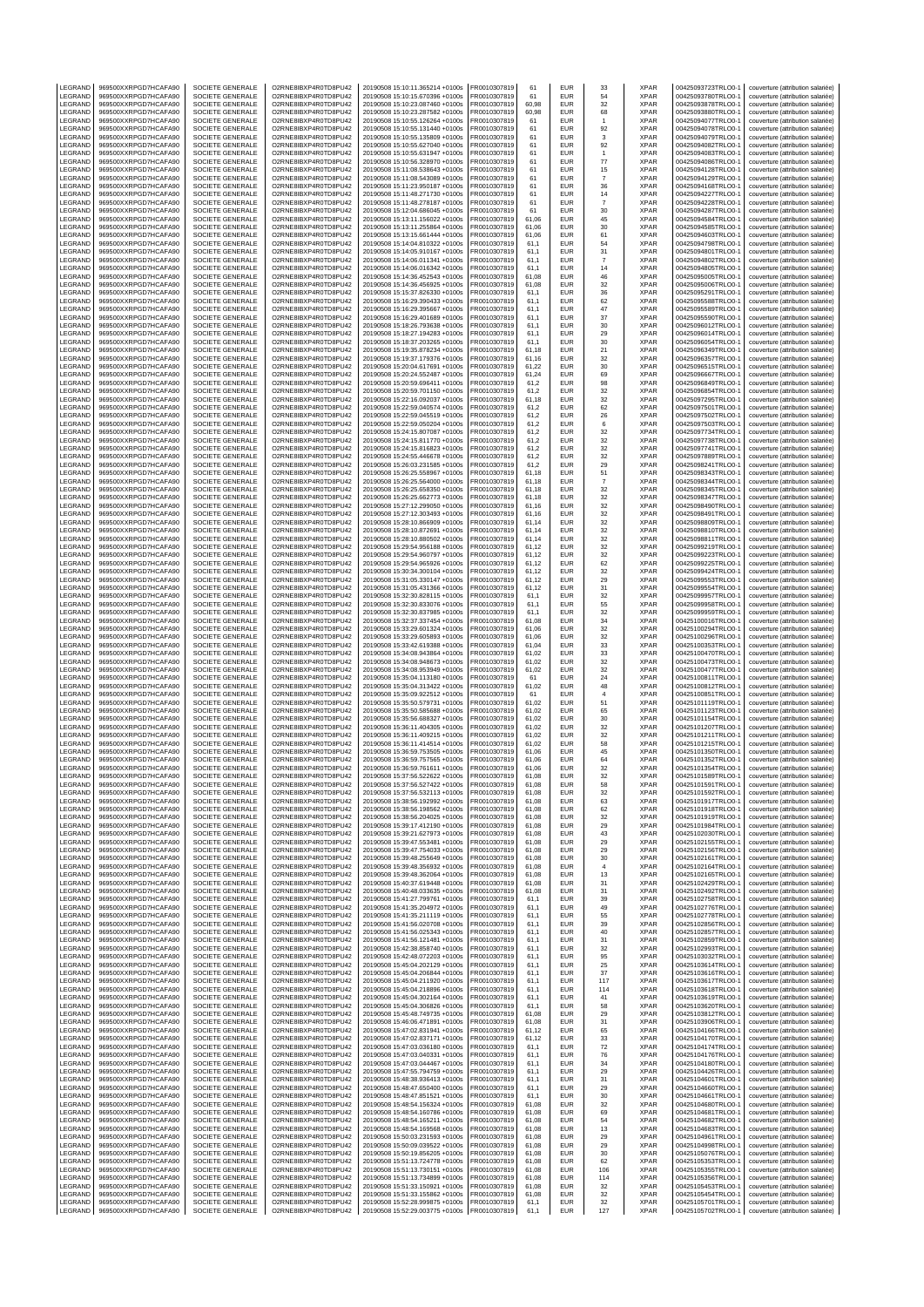| LEGRAND            | 969500XXRPGD7HCAFA90                         | SOCIETE GENERALE                                         | O2RNE8IBXP4R0TD8PU42                         | 20190508 15:52:29.008319 +0100s                                                                       | FR0010307819                 | 61,1                    | EUR                      | 32                            | <b>XPAR</b>                | 00425105703TRLO0-1                                             | couverture (attribution salariée)                                                                           |
|--------------------|----------------------------------------------|----------------------------------------------------------|----------------------------------------------|-------------------------------------------------------------------------------------------------------|------------------------------|-------------------------|--------------------------|-------------------------------|----------------------------|----------------------------------------------------------------|-------------------------------------------------------------------------------------------------------------|
| LEGRAND<br>LEGRAND | 969500XXRPGD7HCAFA90<br>969500XXRPGD7HCAFA90 | SOCIETE GENERALE<br>SOCIETE GENERALE                     | O2RNE8IBXP4R0TD8PU42<br>O2RNE8IBXP4R0TD8PU42 | 20190508 15:54:28.324777 +0100s<br>20190508 15:54:28.330613 +0100s                                    | FR0010307819<br>R0010307819  | 61.1<br>61.1            | EUR<br>EUR               | 62<br>114                     | <b>XPAR</b><br>XPAR        | 00425106239TRLO0-1<br>00425106240TRLO0-1                       | couverture (attribution salariée)<br>couverture (attribution salariée)                                      |
| LEGRAND            | 969500XXRPGD7HCAFA90                         | SOCIETE GENERALE                                         | O2RNE8IBXP4R0TD8PU42                         | 20190508 15:54:39.138655 +0100s                                                                       | FR0010307819                 | 61,1                    | <b>EUR</b>               | 30                            | <b>XPAR</b>                | 00425106300TRLO0-1                                             | couverture (attribution salariée)                                                                           |
| LEGRAND            | 969500XXRPGD7HCAFA90                         | <b>SOCIETE GENERALE</b>                                  | O2RNE8IBXP4R0TD8PU42                         | 20190508 15:54:50.159486 +0100s                                                                       | FR0010307819                 | 61.1                    | EUR                      | 51                            | <b>XPAR</b>                | 00425106388TRLO0-1                                             | couverture (attribution salariée)                                                                           |
| LEGRAND            | 969500XXRPGD7HCAFA90                         | SOCIETE GENERALE                                         | O2RNE8IBXP4R0TD8PU42                         | 20190508 15:54:55.869662 +0100s                                                                       | FR0010307819                 | 61,1                    | EUR                      | 31                            | XPAR                       | 00425106436TRLO0-1                                             | couverture (attribution salariée)                                                                           |
| LEGRAND            | 969500XXRPGD7HCAFA90                         | <b>SOCIETE GENERALE</b>                                  | O2RNE8IBXP4R0TD8PU42                         | 20190508 15:54:55.971229 +0100s                                                                       | FR0010307819                 | 61.1                    | EUR                      | 30                            | <b>XPAR</b>                | 00425106437TRLO0-1                                             | couverture (attribution salariée)                                                                           |
| LEGRAND<br>LEGRAND | 969500XXRPGD7HCAFA90<br>969500XXRPGD7HCAFA90 | SOCIETE GENERALE<br>SOCIETE GENERALE                     | O2RNE8IBXP4R0TD8PU42<br>O2RNE8IBXP4R0TD8PU42 | 20190508 15:54:56.070118 +0100s<br>20190508 15:54:56.074853 +0100s                                    | R0010307819<br>FR0010307819  | 61,1<br>61.1            | EUR<br>EUR               | 31<br>$\overline{2}$          | XPAR<br><b>XPAR</b>        | 00425106439TRLO0-1<br>00425106440TRLO0-                        | couverture (attribution salariée)<br>couverture (attribution salariée)                                      |
| LEGRAND            | 969500XXRPGD7HCAFA90                         | SOCIETE GENERALE                                         | O2RNE8IBXP4R0TD8PU42                         | 20190508 15:55:08.290325 +0100s                                                                       | FR0010307819                 | 61,1                    | EUR                      | 10                            | XPAR                       | 00425106518TRLO0-                                              | couverture (attribution salariée)                                                                           |
| LEGRAND            | 969500XXRPGD7HCAFA90                         | <b>SOCIETE GENERALE</b>                                  | O2RNE8IBXP4R0TD8PU42                         | 20190508 15:55:32 428525 +0100s                                                                       | FR0010307819                 | 61.08                   | <b>EUR</b>               | 32                            | <b>XPAR</b>                | 00425106663TRLO0-1                                             | couverture (attribution salariée)                                                                           |
| LEGRAND<br>LEGRAND | 969500XXRPGD7HCAFA90<br>969500XXRPGD7HCAFA90 | SOCIETE GENERALE<br>SOCIETE GENERALE                     | O2RNE8IBXP4R0TD8PU42<br>O2RNE8IBXP4R0TD8PU42 | 20190508 15:55:32.434056 +0100s<br>20190508 15:56:00.374596 +0100s                                    | FR0010307819<br>FR0010307819 | 61,08<br>61.06          | EUR<br>EUR               | 72<br>32                      | XPAR<br><b>XPAR</b>        | 00425106664TRLO0-1<br>00425106878TRLO0-                        | couverture (attribution salariée)<br>couverture (attribution salariée)                                      |
| LEGRAND            | 969500XXRPGD7HCAFA90                         | SOCIETE GENERALE                                         | O2RNE8IBXP4R0TD8PU42                         | 20190508 15:56:00.379423 +0100s                                                                       | FR0010307819                 | 61,06                   | EUR                      | 26                            | XPAR                       | 00425106879TRLO0-1                                             | couverture (attribution salariée)                                                                           |
| LEGRAND            | 969500XXRPGD7HCAFA90                         | SOCIETE GENERALE                                         | O2RNE8IBXP4R0TD8PU42                         | 20190508 15:56:00.384275 +0100s                                                                       | FR0010307819                 | 61.06                   | EUR                      | 6                             | <b>XPAR</b>                | 00425106880TRLO0-1                                             | couverture (attribution salariée)                                                                           |
| LEGRAND            | 969500XXRPGD7HCAFA90                         | SOCIETE GENERALE                                         | O2RNE8IBXP4R0TD8PU42                         | 20190508 15:57:12.470140 +0100s                                                                       | FR0010307819                 | 61,06                   | EUR                      | 25                            | XPAR                       | 00425107212TRLO0-1                                             | couverture (attribution salariée)                                                                           |
| LEGRAND<br>LEGRAND | 969500XXRPGD7HCAFA90                         | SOCIETE GENERALE                                         | O2RNE8IBXP4R0TD8PU42                         | 20190508 15:57:12.474210 +0100s                                                                       | FR0010307819                 | 61,06                   | EUR<br>EUR               | $\overline{7}$                | <b>XPAR</b>                | 00425107214TRLO0-                                              | couverture (attribution salariée)                                                                           |
| LEGRAND            | 969500XXRPGD7HCAFA90<br>969500XXRPGD7HCAFA90 | SOCIETE GENERALE<br><b>SOCIETE GENERALE</b>              | O2RNE8IBXP4R0TD8PU42<br>O2RNE8IBXP4R0TD8PU42 | 20190508 15:57:12.478090 +0100s<br>20190508 15:57:12.481993 +0100s                                    | R0010307819<br>FR0010307819  | 61,06<br>61,06          | EUR                      | 126<br>111                    | XPAR<br><b>XPAR</b>        | 00425107217TRLO0-1<br>00425107220TRLO0-                        | couverture (attribution salariée)<br>couverture (attribution salariée)                                      |
| LEGRAND            | 969500XXRPGD7HCAFA90                         | SOCIETE GENERALE                                         | O2RNE8IBXP4R0TD8PU42                         | 20190508 15:57:12.490025 +0100s                                                                       | FR0010307819                 | 61,06                   | EUR                      | 57                            | XPAR                       | 00425107222TRLO0-1                                             | couverture (attribution salariée)                                                                           |
| LEGRAND            | 969500XXRPGD7HCAFA90                         | SOCIETE GENERALE                                         | O2RNE8IBXP4R0TD8PU42                         | 20190508 15:57:31.075959 +0100s                                                                       | FR0010307819                 | 61,06                   | <b>EUR</b>               | 165                           | XPAR                       | 00425107317TRLO0-1                                             | couverture (attribution salariée)                                                                           |
| <b>FGRAND</b>      | 969500XXRPGD7HCAFA90<br>969500XXRPGD7HCAFA90 | SOCIETE GENERALE<br>SOCIETE GENERALE                     | O2RNE8IBXP4R0TD8PU42<br>O2RNE8IBXP4R0TD8PU42 | 20190508 15:57:31.080832 +0100s                                                                       | R0010307819                  | 61,06                   | EUR<br>EUR               | 165                           | <b>XPAR</b><br><b>XPAR</b> | 00425107318TRLO0-1                                             | couverture (attribution salariée)                                                                           |
| LEGRAND<br>LEGRAND | 969500XXRPGD7HCAFA90                         | SOCIETE GENERALE                                         | O2RNE8IBXP4R0TD8PU42                         | 20190508 15:57:35.280149 +0100s<br>20190508 15:57:35.284855 +0100s                                    | FR0010307819<br>FR0010307819 | 61,06<br>61,06          | EUR                      | 170<br>119                    | XPAR                       | 00425107335TRLO0-1<br>00425107336TRLO0-1                       | couverture (attribution salariée)<br>couverture (attribution salariée)                                      |
| LEGRAND            | 969500XXRPGD7HCAFA90                         | SOCIETE GENERALE                                         | O2RNE8IBXP4R0TD8PU42                         | 20190508 15:57:35.289583 +0100s                                                                       | FR0010307819                 | 61,06                   | EUR                      | 60                            | <b>XPAR</b>                | 00425107337TRLO0-1                                             | couverture (attribution salariée)                                                                           |
| LEGRAND            | 969500XXRPGD7HCAFA90                         | SOCIETE GENERALE                                         | O2RNE8IBXP4R0TD8PU42                         | 20190508 15:58:26.635741 +0100s                                                                       | R0010307819                  | 61,02                   | EUR                      | 64                            | XPAR                       | 00425107608TRLO0-                                              | couverture (attribution salariée)                                                                           |
| LEGRAND<br>LEGRAND | 969500XXRPGD7HCAFA90<br>969500XXRPGD7HCAFA90 | SOCIETE GENERALE<br>SOCIETE GENERALE                     | O2RNE8IBXP4R0TD8PU42<br>O2RNE8IBXP4R0TD8PU42 | 20190508 15:58:26.641212 +0100s<br>20190508 15:58:34.350788 +0100s                                    | FR0010307819<br>FR0010307819 | 61,02<br>61.02          | EUR<br><b>EUR</b>        | 61                            | <b>XPAR</b><br><b>XPAR</b> | 00425107609TRLO0-1<br>00425107641TRLO0-                        | couverture (attribution salariée)                                                                           |
| LEGRAND            | 969500XXRPGD7HCAFA90                         | SOCIETE GENERALE                                         | O2RNE8IBXP4R0TD8PU42                         | 20190508 15:58:34.354846 +0100s                                                                       | R0010307819                  | 61,02                   | EUR                      | 54<br>37                      | XPAR                       | 00425107643TRLO0-1                                             | couverture (attribution salariée)<br>couverture (attribution salariée)                                      |
| LEGRAND            | 969500XXRPGD7HCAFA90                         | SOCIETE GENERALE                                         | O2RNE8IBXP4R0TD8PU42                         | 20190508 15:58:46.357396 +0100s                                                                       | FR0010307819                 | 61.02                   | EUR                      | 125                           | <b>XPAR</b>                | 00425107722TRLO0-                                              | couverture (attribution salariée)                                                                           |
| LEGRAND            | 969500XXRPGD7HCAFA90                         | SOCIETE GENERALE                                         | O2RNE8IBXP4R0TD8PU42                         | 20190508 15:58:46.362357 +0100s                                                                       | FR0010307819                 | 61,02                   | EUR                      | 81                            | XPAR                       | 00425107723TRLO0-                                              | couverture (attribution salariée)                                                                           |
| LEGRAND<br>LEGRAND | 969500XXRPGD7HCAFA90<br>969500XXRPGD7HCAFA90 | <b>SOCIETE GENERALE</b><br>SOCIETE GENERALE              | O2RNE8IBXP4R0TD8PU42<br>O2RNE8IBXP4R0TD8PU42 | 20190508 15:58:46.367264 +0100s<br>20190508 15:58:46.371227 +0100s                                    | FR0010307819<br>R0010307819  | 61.02<br>61,02          | EUR<br>EUR               | 19<br>92                      | <b>XPAR</b><br>XPAR        | 00425107724TRLO0-1<br>00425107725TRLO0-1                       | couverture (attribution salariée)<br>couverture (attribution salariée)                                      |
| LEGRAND            | 969500XXRPGD7HCAFA90                         | SOCIETE GENERALE                                         | O2RNE8IBXP4R0TD8PU42                         | 20190508 15:58:46.374971 +0100s                                                                       | FR0010307819                 | 61.02                   | EUR                      | 295                           | <b>XPAR</b>                | 00425107726TRLO0-                                              | couverture (attribution salariée)                                                                           |
| LEGRAND            | 969500XXRPGD7HCAFA90                         | SOCIETE GENERALE                                         | O2RNE8IBXP4R0TD8PU42                         | 20190508 15:58:46.379549 +0100s                                                                       | FR0010307819                 | 61,02                   | EUR                      | 40                            | XPAR                       | 00425107727TRLO0-                                              | couverture (attribution salariée)                                                                           |
| LEGRAND<br>LEGRAND | 969500XXRPGD7HCAFA90<br>969500XXRPGD7HCAFA90 | <b>SOCIETE GENERALE</b><br>SOCIETE GENERALE              | O2RNE8IBXP4R0TD8PU42<br>O2RNE8IBXP4R0TD8PU42 | 20190508 15:58:57.265382 +0100s<br>20190508 15:59:20.906251 +0100s                                    | FR0010307819<br>R0010307819  | 61<br>61,04             | <b>EUR</b><br><b>EUR</b> | 278<br>54                     | <b>XPAR</b><br>XPAR        | 00425107770TRLO0-1<br>00425107939TRLO0-1                       | couverture (attribution salariée)<br>couverture (attribution salariée)                                      |
| LEGRAND            | 969500XXRPGD7HCAFA90                         | SOCIETE GENERALE                                         | O2RNE8IBXP4R0TD8PU42                         | 20190508 15:59:21.002971 +0100s                                                                       | FR0010307819                 | 61.04                   | <b>EUR</b>               | 52                            | <b>XPAR</b>                | 00425107941TRLO0-1                                             | couverture (attribution salariée)                                                                           |
| LEGRAND            | 969500XXRPGD7HCAFA90                         | SOCIETE GENERALE                                         | O2RNE8IBXP4R0TD8PU42                         | 20190508 15:59:21.405276 +0100s                                                                       | FR0010307819                 | 61,04                   | EUR                      | 52                            | XPAR                       | 00425107950TRLO0-1                                             | couverture (attribution salariée)                                                                           |
| LEGRAND            | 969500XXRPGD7HCAFA90                         | <b>SOCIETE GENERALE</b>                                  | O2RNE8IBXP4R0TD8PU42                         | 20190508 15:59:21.509094 +0100s                                                                       | FR0010307819                 | 61,04                   | EUR                      | 55                            | <b>XPAR</b>                | 00425107957TRLO0-1                                             | couverture (attribution salariée)                                                                           |
| LEGRAND<br>LEGRAND | 969500XXRPGD7HCAFA90<br>969500XXRPGD7HCAFA90 | SOCIETE GENERALE<br>SOCIETE GENERALE                     | O2RNE8IBXP4R0TD8PU42<br>O2RNE8IBXP4R0TD8PU42 | 20190508 15:59:21.517529 +0100s<br>20190508 15:59:23.211974 +0100s                                    | FR0010307819<br>FR0010307819 | 61,04<br>61,04          | EUR<br>EUR               | $\sqrt{2}$<br>35              | XPAR<br><b>XPAR</b>        | 00425107959TRLO0-1<br>00425107989TRLO0-1                       | couverture (attribution salariée)<br>couverture (attribution salariée)                                      |
| LEGRAND            | 969500XXRPGD7HCAFA90                         | SOCIETE GENERALE                                         | O2RNE8IBXP4R0TD8PU42                         | 20190508 15:59:23.714549 +0100s                                                                       | R0010307819                  | 61,04                   | EUR                      | 35                            | XPAR                       | 00425108005TRLO0-1                                             | couverture (attribution salariée)                                                                           |
| LEGRAND            | 969500XXRPGD7HCAFA90                         | SOCIETE GENERALE                                         | O2RNE8IBXP4R0TD8PU42                         | 20190508 15:59:35.860185 +0100s                                                                       | FR0010307819                 | 61,08                   | EUR                      | 33                            | <b>XPAR</b>                | 00425108392TRLO0-                                              | couverture (attribution salariée)                                                                           |
| LEGRAND            | 969500XXRPGD7HCAFA90                         | SOCIETE GENERALE                                         | O2RNE8IBXP4R0TD8PU42<br>O2RNE8IBXP4R0TD8PU42 | 20190508 15:59:36.061127 +0100s<br>20190508 15:59:48.190798 +0100s                                    | R0010307819                  | 61,08                   | EUR                      | 30                            | XPAR                       | 00425108395TRLO0-1                                             | couverture (attribution salariée)                                                                           |
| LEGRAND<br>LEGRAND | 969500XXRPGD7HCAFA90<br>969500XXRPGD7HCAFA90 | SOCIETE GENERALE<br>SOCIETE GENERALE                     | O2RNE8IBXP4R0TD8PU42                         | 20190508 15:59:50.094441 +0100s                                                                       | FR0010307819<br>R0010307819  | 61,08<br>61,08          | <b>EUR</b><br>EUR        | 29<br>30                      | <b>XPAR</b><br><b>XPAR</b> | 00425108569TRLO0-1<br>00425108588TRLO0-1                       | couverture (attribution salariée)<br>couverture (attribution salariée)                                      |
| LEGRAND            | 969500XXRPGD7HCAFA90                         | SOCIETE GENERALE                                         | O2RNE8IBXP4R0TD8PU42                         | 20190508 16:00:01.108975 +0100s                                                                       | FR0010307819                 | 61,04                   | EUR                      | 29                            | <b>XPAR</b>                | 00425108671TRLO0-                                              | couverture (attribution salariée)                                                                           |
| LEGRAND            | 969500XXRPGD7HCAFA90                         | SOCIETE GENERALE                                         | O2RNE8IBXP4R0TD8PU42                         | 20190508 16:00:04.114136 +0100s                                                                       | FR0010307819                 | 61,04                   | EUR                      | 30                            | XPAR                       | 00425108700TRLO0-1                                             | couverture (attribution salariée)                                                                           |
| LEGRAND<br>LEGRAND | 969500XXRPGD7HCAFA90<br>969500XXRPGD7HCAFA90 | SOCIETE GENERALE<br>SOCIETE GENERALE                     | O2RNE8IBXP4R0TD8PU42<br>O2RNE8IBXP4R0TD8PU42 | 20190508 16:00:13.121041 +0100s<br>20190508 16:00:13.221752 +0100s                                    | FR0010307819<br>R0010307819  | 61,02<br>61,02          | EUR<br>EUR               | 60<br>29                      | <b>XPAR</b><br>XPAR        | 00425108742TRLO0-1<br>00425108744TRLO0-1                       | couverture (attribution salariée)<br>couverture (attribution salariée)                                      |
| LEGRAND            | 969500XXRPGD7HCAFA90                         | SOCIETE GENERALE                                         | O2RNE8IBXP4R0TD8PU42                         | 20190508 16:00:17.829217 +0100s                                                                       | R0010307819                  | 61,02                   | EUR                      | 63                            | XPAR                       | 00425108759TRLO0-1                                             | couverture (attribution salariée)                                                                           |
| LEGRAND            | 969500XXRPGD7HCAFA90                         | <b>SOCIETE GENERALE</b>                                  | O2RNE8IBXP4R0TD8PU42                         | 20190508 16:00:25.138030 +0100s                                                                       | FR0010307819                 | 61.02                   | <b>EUR</b>               | 29                            | <b>XPAR</b>                | 00425108814TRLO0-1                                             | couverture (attribution salariée)                                                                           |
| LEGRAND            | 969500XXRPGD7HCAFA90                         | SOCIETE GENERALE                                         | O2RNE8IBXP4R0TD8PU42                         | 20190508 16:00:29.046343 +0100s                                                                       | R0010307819                  | 61,02                   | <b>EUR</b>               | 29                            | XPAR                       | 00425108864TRLO0-1                                             | couverture (attribution salariée)                                                                           |
| LEGRAND<br>LEGRAND | 969500XXRPGD7HCAFA90<br>969500XXRPGD7HCAFA90 | SOCIETE GENERALE<br>SOCIETE GENERALE                     | O2RNE8IBXP4R0TD8PU42<br>O2RNE8IBXP4R0TD8PU42 | 20190508 16:00:39 463432 +0100s<br>20190508 16:00:40.163564 +0100s                                    | FR0010307819<br>FR0010307819 | 61.06<br>61,06          | EUR<br>EUR               | 33<br>29                      | <b>XPAR</b><br>XPAR        | 00425108957TRLO0-<br>00425108963TRLO0-1                        | couverture (attribution salariée)<br>couverture (attribution salariée)                                      |
| LEGRAND            | 969500XXRPGD7HCAFA90                         | <b>SOCIETE GENERALE</b>                                  | O2RNE8IBXP4R0TD8PU42                         | 20190508 16:01:03.700528 +0100s                                                                       | FR0010307819                 | 61.08                   | EUR                      | 52                            | <b>XPAR</b>                | 00425109143TRLO0-1                                             | couverture (attribution salariée)                                                                           |
| LEGRAND            | 969500XXRPGD7HCAFA90                         | SOCIETE GENERALE                                         | O2RNE8IBXP4R0TD8PU42                         | 20190508 16:01:03.705843 +0100s                                                                       | R0010307819                  | 61,08                   | EUR                      | 53                            | XPAR                       | 00425109144TRLO0-1                                             | couverture (attribution salariée)                                                                           |
| LEGRAND            | 969500XXRPGD7HCAFA90                         | SOCIETE GENERALE                                         | O2RNE8IBXP4R0TD8PU42                         | 20190508 16:01:39.649002 +0100s                                                                       | FR0010307819                 | 61.06                   | EUR                      | 59                            | <b>XPAR</b>                | 00425109368TRLO0-1                                             | couverture (attribution salariée)                                                                           |
| LEGRAND<br>LEGRAND | 969500XXRPGD7HCAFA90<br>969500XXRPGD7HCAFA90 | SOCIETE GENERALE<br><b>SOCIETE GENERALE</b>              | O2RNE8IBXP4R0TD8PU42<br>O2RNE8IBXP4R0TD8PU42 | 20190508 16:01:39.653523 +0100s<br>20190508 16:01:52.961618 +0100s                                    | FR0010307819<br>FR0010307819 | 61,06<br>61.04          | EUR<br><b>EUR</b>        | 62<br>33                      | XPAR<br><b>XPAR</b>        | 00425109370TRLO0-<br>00425109464TRLO0-1                        | couverture (attribution salariée)<br>couverture (attribution salariée)                                      |
| LEGRAND            | 969500XXRPGD7HCAFA90                         | SOCIETE GENERALE                                         | O2RNE8IBXP4R0TD8PU42                         | 20190508 16:01:52.966130 +0100s                                                                       | R0010307819                  | 61,04                   | <b>EUR</b>               | 34                            | XPAR                       | 00425109468TRLO0-1                                             | couverture (attribution salariée)                                                                           |
| LEGRAND            | 969500XXRPGD7HCAFA90                         | SOCIETE GENERALE                                         | O2RNE8IBXP4R0TD8PU42                         | 20190508 16:02:08.279308 +0100s                                                                       | FR0010307819                 | 61.04                   | <b>EUR</b>               | $22\,$                        | <b>XPAR</b>                | 00425109600TRLO0-1                                             | couverture (attribution salariée)                                                                           |
| LEGRAND            | 969500XXRPGD7HCAFA90                         | SOCIETE GENERALE                                         | O2RNE8IBXP4R0TD8PU42                         | 20190508 16:02:08.285432 +0100s                                                                       | R0010307819                  | 61,04                   | EUR                      | 10                            | <b>XPAR</b>                | 00425109601TRLO0-                                              | couverture (attribution salariée)                                                                           |
| LEGRAND<br>LEGRAND | 969500XXRPGD7HCAFA90<br>969500XXRPGD7HCAFA90 | SOCIETE GENERALE<br>SOCIETE GENERALE                     | O2RNE8IBXP4R0TD8PU42<br>O2RNE8IBXP4R0TD8PU42 | 20190508 16:02:08.291547 +0100s<br>20190508 16:02:08.296301 +0100s                                    | FR0010307819<br>FR0010307819 | 61,04<br>61,04          | EUR<br>EUR               | 33<br>32                      | <b>XPAR</b><br>XPAR        | 00425109602TRLO0-<br>00425109603TRLO0-1                        | couverture (attribution salariée)<br>couverture (attribution salariée)                                      |
| LEGRAND            | 969500XXRPGD7HCAFA90                         | SOCIETE GENERALE                                         | O2RNE8IBXP4R0TD8PU42                         | 20190508 16:02:37.416787 +0100s                                                                       | FR0010307819                 | 61,06                   | EUR                      | 32                            | <b>XPAR</b>                | 00425109777TRLO0-1                                             | couverture (attribution salariée)                                                                           |
| LEGRAND            | 969500XXRPGD7HCAFA90                         | SOCIETE GENERALE                                         | O2RNE8IBXP4R0TD8PU42                         | 20190508 16:02:37.421044 +0100s                                                                       | R0010307819                  | 61,06                   | EUR                      | 28                            | XPAR                       | 00425109779TRLO0-1                                             | couverture (attribution salariée)                                                                           |
| LEGRAND            | 969500XXRPGD7HCAFA90                         | SOCIETE GENERALE                                         | O2RNE8IBXP4R0TD8PU42<br>O2RNE8IBXP4R0TD8PU42 | 20190508 16:02:37.425117 +0100s                                                                       | FR0010307819                 | 61,06                   | EUR<br>EUR               | 70                            | <b>XPAR</b>                | 00425109780TRLO0-                                              | couverture (attribution salariée)                                                                           |
| LEGRAND<br>LEGRAND | 969500XXRPGD7HCAFA90<br>969500XXRPGD7HCAFA90 | SOCIETE GENERALE<br>SOCIETE GENERALE                     | O2RNE8IBXP4R0TD8PU42                         | 20190508 16:02:37.429182 +0100s<br>20190508 16:02:50.131295 +0100s                                    | R0010307819<br>FR0010307819  | 61,06<br>61,06          | <b>EUR</b>               | 67<br>18                      | XPAR<br><b>XPAR</b>        | 00425109781TRLO0-1<br>00425109844TRLO0-1                       | couverture (attribution salariée)<br>couverture (attribution salariée)                                      |
| LEGRAND            | 969500XXRPGD7HCAFA90                         | SOCIETE GENERALE                                         | O2RNE8IBXP4R0TD8PU42                         | 20190508 16:02:50.137052 +0100s                                                                       | R0010307819                  | 61,06                   | EUR                      | 19                            | <b>XPAR</b>                | 00425109845TRLO0-1                                             | couverture (attribution salariée)                                                                           |
| LEGRAND            | 969500XXRPGD7HCAFA90                         | SOCIETE GENERALE                                         | O2RNE8IBXP4R0TD8PU42                         | 20190508 16:02:50.144291 +0100s                                                                       | FR0010307819                 | 61,06                   | EUR                      | 19                            | <b>XPAR</b>                | 00425109846TRLO0-                                              | couverture (attribution salariée)                                                                           |
| LEGRAND<br>LEGRAND | 969500XXRPGD7HCAFA90<br>969500XXRPGD7HCAFA90 | SOCIETE GENERALE<br>SOCIETE GENERALE                     | O2RNE8IBXP4R0TD8PU42<br>O2RNE8IBXP4R0TD8PU42 | 20190508 16:03:26.999810 +0100s<br>20190508 16:03:27.097243 +0100s                                    | FR0010307819<br>FR0010307819 | 61.1<br>61,1            | EUR<br>EUR               | 56<br>81                      | XPAR<br><b>XPAR</b>        | 00425110135TRLO0-1<br>00425110136TRLO0-1                       | couverture (attribution salariée)<br>couverture (attribution salariée)                                      |
| LEGRAND            | 969500XXRPGD7HCAFA90                         | SOCIETE GENERALE                                         | O2RNE8IBXP4R0TD8PU42                         | 20190508 16:03:27.102162 +0100s                                                                       | FR0010307819                 | 61.1                    | EUR                      | 23                            | <b>XPAR</b>                | 00425110138TRLO0-                                              | couverture (attribution salariée)                                                                           |
| LEGRAND            | 969500XXRPGD7HCAFA90                         | SOCIETE GENERALE                                         | O2RNE8IBXP4R0TD8PU42                         | 20190508 16:03:27.106821 +0100s                                                                       | FR0010307819                 | 61,1                    | EUR                      | 49                            | XPAR                       | 00425110139TRLO0-                                              | couverture (attribution salariée)                                                                           |
| LEGRAND            | 969500XXRPGD7HCAFA90                         | <b>SOCIETE GENERALE</b>                                  | O2RNE8IBXP4R0TD8PU42                         | 20190508 16:03:27.111442 +0100s                                                                       | FR0010307819                 | 61.1                    | <b>EUR</b>               | 3                             | <b>XPAR</b>                | 00425110140TRLO0-1                                             | couverture (attribution salariée)                                                                           |
| LEGRAND<br>LEGRAND | 969500XXRPGD7HCAFA90<br>969500XXRPGD7HCAFA90 | SOCIETE GENERALE<br>SOCIETE GENERALE                     | O2RNE8IBXP4R0TD8PU42<br>O2RNE8IBXP4R0TD8PU42 | 20190508 16:03:31.306548 +0100s<br>20190508 16:04:30.194947 +0100s                                    | R0010307819<br>FR0010307819  | 61,1<br>61.1            | EUR<br><b>EUR</b>        | 40<br>59                      | XPAR<br><b>XPAR</b>        | 00425110171TRLO0-1<br>00425110480TRLO0-                        | couverture (attribution salariée)<br>couverture (attribution salariée)                                      |
| LEGRAND            | 969500XXRPGD7HCAFA90                         | SOCIETE GENERALE                                         | O2RNE8IBXP4R0TD8PU42                         | 20190508 16:04:39.411405 +0100s                                                                       | FR0010307819                 | 61,12                   | EUR                      | 82                            | XPAR                       | 00425110576TRLO0-1                                             | couverture (attribution salariée)                                                                           |
| LEGRAND            | 969500XXRPGD7HCAFA90                         | SOCIETE GENERALE                                         | O2RNE8IBXP4R0TD8PU42                         | 20190508 16:04:39.415342 +0100s                                                                       | FR0010307819                 | 61.12                   | <b>EUR</b>               | $\overline{1}$                | <b>XPAR</b>                | 00425110578TRLO0-1                                             | couverture (attribution salariée)                                                                           |
| LEGRAND<br>LEGRAND | 969500XXRPGD7HCAFA90<br>969500XXRPGD7HCAFA90 | SOCIETE GENERALE<br>SOCIETE GENERALE                     | O2RNE8IBXP4R0TD8PU42<br>O2RNE8IBXP4R0TD8PU42 | 20190508 16:04:39.419224 +0100s<br>20190508 16:04:40.015609 +0100s                                    | R0010307819<br>FR0010307819  | 61,12<br>61.12          | EUR<br><b>EUR</b>        | 85<br>14                      | XPAR<br><b>XPAR</b>        | 00425110579TRLO0-1<br>00425110602TRLO0-1                       | couverture (attribution salariée)<br>couverture (attribution salariée)                                      |
| LEGRAND            | 969500XXRPGD7HCAFA90                         | SOCIETE GENERALE                                         | O2RNE8IBXP4R0TD8PU42                         | 20190508 16:04:40.020613 +0100s                                                                       | FR0010307819                 | 61,12                   | EUR                      | 28                            | <b>XPAR</b>                | 00425110604TRLO0-1                                             | couverture (attribution salariée)                                                                           |
| LEGRAND            | 969500XXRPGD7HCAFA90                         | SOCIETE GENERALE                                         | O2RNE8IBXP4R0TD8PU42                         | 20190508 16:04:40.025671 +0100s                                                                       | FR0010307819                 | 61.12                   | EUR                      | 30                            | <b>XPAR</b>                | 00425110605TRLO0-1                                             | couverture (attribution salariée)                                                                           |
| LEGRAND<br>LEGRAND | 969500XXRPGD7HCAFA90<br>969500XXRPGD7HCAFA90 | SOCIETE GENERALE<br>SOCIETE GENERALE                     | O2RNE8IBXP4R0TD8PU42<br>O2RNE8IBXP4R0TD8PU42 | 20190508 16:04:40.115720 +0100s<br>20190508 16:04:40.119966 +0100s                                    | FR0010307819<br>FR0010307819 | 61,12                   | <b>EUR</b><br><b>FUR</b> | 13                            | XPAR<br><b>XPAR</b>        | 00425110607TRLO0-1<br>00425110609TRLO0-1                       | couverture (attribution salariée)                                                                           |
| LEGRAND            | 969500XXRPGD7HCAFA90                         | SOCIETE GENERALE                                         | O2RNE8IBXP4R0TD8PU42                         | 20190508 16:04:41.818696 +0100s                                                                       | FR0010307819                 | 61,12<br>61.12          | <b>EUR</b>               | 115<br>14                     | <b>XPAR</b>                | 00425110625TRLO0-1                                             | couverture (attribution salariée)<br>couverture (attribution salariée)                                      |
| LEGRAND            | 969500XXRPGD7HCAFA90                         | SOCIETE GENERALE                                         | O2RNE8IBXP4R0TD8PU42                         | 20190508 16:04:41.823641 +0100s                                                                       | FR0010307819                 | 61,12                   | <b>EUR</b>               | 22                            | <b>XPAR</b>                | 00425110626TRLO0-1                                             | couverture (attribution salariée)                                                                           |
| LEGRAND<br>LEGRAND | 969500XXRPGD7HCAFA90                         | SOCIETE GENERALE                                         | O2RNE8IBXP4R0TD8PU42                         | 20190508 16:04:41.828306 +0100s                                                                       | FR0010307819<br>FR0010307819 | 61,12                   | <b>EUR</b><br><b>FUR</b> | 10                            | <b>XPAR</b><br><b>XPAR</b> | 00425110627TRLO0-1                                             | couverture (attribution salariée)                                                                           |
| LEGRAND            | 969500XXRPGD7HCAFA90<br>969500XXRPGD7HCAFA90 | SOCIETE GENERALE<br>SOCIETE GENERALE                     | O2RNE8IBXP4R0TD8PU42<br>O2RNE8IBXP4R0TD8PU42 | 20190508 16:04:56.041760 +0100s<br>20190508 16:04:59.245822 +0100s                                    | FR0010307819                 | 61,12<br>61,12          | <b>EUR</b>               | 34<br>29                      | <b>XPAR</b>                | 00425110722TRLO0-1<br>00425110741TRLO0-1                       | couverture (attribution salariée)<br>couverture (attribution salariée)                                      |
| LEGRAND            | 969500XXRPGD7HCAFA90                         | SOCIETE GENERALE                                         | O2RNE8IBXP4R0TD8PU42                         | 20190508 16:05:00.047002 +0100s                                                                       | FR0010307819                 | 61,1                    | <b>EUR</b>               | 33                            | <b>XPAR</b>                | 00425110747TRLO0-1                                             | couverture (attribution salariée)                                                                           |
| LEGRAND            | 969500XXRPGD7HCAFA90                         | SOCIETE GENERALE                                         | O2RNE8IBXP4R0TD8PU42                         | 20190508 16:05:00.649874 +0100s                                                                       | FR0010307819                 | 61,1                    | <b>EUR</b>               | 42                            | <b>XPAR</b>                | 00425110761TRLO0-1                                             | couverture (attribution salariée)                                                                           |
| LEGRAND<br>LEGRAND | 969500XXRPGD7HCAFA90<br>969500XXRPGD7HCAFA90 | SOCIETE GENERALE<br>SOCIETE GENERALE                     | O2RNE8IBXP4R0TD8PU42<br>O2RNE8IBXP4R0TD8PU42 | 20190508 16:05:09.464802 +0100s<br>20190508 16:05:09.470535 +0100s                                    | FR0010307819<br>FR0010307819 | 61,08<br>61,08          | <b>FUR</b><br><b>EUR</b> | 30<br>3                       | <b>XPAR</b><br><b>XPAR</b> | 00425110847TRLO0-1<br>00425110848TRLO0-1                       | couverture (attribution salariée)<br>couverture (attribution salariée)                                      |
| LEGRAND            | 969500XXRPGD7HCAFA90                         | <b>SOCIETE GENERALE</b>                                  | O2RNE8IBXP4R0TD8PU42                         | 20190508 16:05:09.476157 +0100s                                                                       | FR0010307819                 | 61,08                   | <b>EUR</b>               | 34                            | <b>XPAR</b>                | 00425110849TRLO0-1                                             | couverture (attribution salariée)                                                                           |
| LEGRAND            | 969500XXRPGD7HCAFA90                         | SOCIETE GENERALE                                         | O2RNE8IBXP4R0TD8PU42                         | 20190508 16:05:24.788814 +0100s                                                                       | FR0010307819                 | 61,08                   | <b>EUR</b>               | 63                            | <b>XPAR</b>                | 00425110978TRLO0-1                                             | couverture (attribution salariée)                                                                           |
| LEGRAND<br>LEGRAND | 969500XXRPGD7HCAFA90<br>969500XXRPGD7HCAFA90 | SOCIETE GENERALE<br>SOCIETE GENERALE                     | O2RNE8IBXP4R0TD8PU42<br>O2RNE8IBXP4R0TD8PU42 | 20190508 16:05:25.690998 +0100s<br>20190508 16:05:25.791233 +0100s                                    | FR0010307819<br>FR0010307819 | 61,08<br>61.08          | EUR<br><b>EUR</b>        | 30<br>36                      | <b>XPAR</b><br><b>XPAR</b> | 00425110999TRLO0-1<br>00425111000TRLO0-1                       | couverture (attribution salariée)<br>couverture (attribution salariée)                                      |
| LEGRAND            | 969500XXRPGD7HCAFA90                         | SOCIETE GENERALE                                         | O2RNE8IBXP4R0TD8PU42                         | 20190508 16:05:36.708791 +0100s                                                                       | FR0010307819                 | 61,1                    | EUR                      | 35                            | <b>XPAR</b>                | 00425111087TRLO0-1                                             | couverture (attribution salariée)                                                                           |
| LEGRAND            | 969500XXRPGD7HCAFA90                         | SOCIETE GENERALE                                         | O2RNE8IBXP4R0TD8PU42                         | 20190508 16:05:36.713927 +0100s                                                                       | FR0010307819                 | 61.1                    | <b>EUR</b>               | 35                            | <b>XPAR</b>                | 00425111088TRLO0-1                                             | couverture (attribution salariée)                                                                           |
| LEGRAND<br>LEGRAND | 969500XXRPGD7HCAFA90<br>969500XXRPGD7HCAFA90 | SOCIETE GENERALE<br>SOCIETE GENERALE                     | O2RNE8IBXP4R0TD8PU42<br>O2RNE8IBXP4R0TD8PU42 | 20190508 16:05:36.809245 +0100s<br>20190508 16:05:36.814145 +0100s                                    | FR0010307819<br>FR0010307819 | 61,1<br>61.1            | EUR<br>EUR               | 16<br>$\overline{7}$          | <b>XPAR</b><br><b>XPAR</b> | 00425111089TRLO0-1<br>00425111090TRLO0-1                       | couverture (attribution salariée)<br>couverture (attribution salariée)                                      |
| LEGRAND            | 969500XXRPGD7HCAFA90                         | SOCIETE GENERALE                                         | O2RNE8IBXP4R0TD8PU42                         | 20190508 16:05:37.110260 +0100s                                                                       | FR0010307819                 | 61,1                    | EUR                      | 25                            | <b>XPAR</b>                | 00425111092TRLO0-1                                             | couverture (attribution salariée)                                                                           |
| LEGRAND            | 969500XXRPGD7HCAFA90                         | SOCIETE GENERALE                                         | O2RNE8IBXP4R0TD8PU42                         | 20190508 16:05:37.115572 +0100s                                                                       | FR0010307819                 | 61.1                    | <b>EUR</b>               | 6                             | <b>XPAR</b>                | 00425111093TRLO0-1                                             | couverture (attribution salariée)                                                                           |
| LEGRAND<br>LEGRAND | 969500XXRPGD7HCAFA90<br>969500XXRPGD7HCAFA90 | SOCIETE GENERALE<br>SOCIETE GENERALE                     | O2RNE8IBXP4R0TD8PU42<br>O2RNE8IBXP4R0TD8PU42 | 20190508 16:05:43.219559 +0100s<br>20190508 16:06:17.581414 +0100s                                    | FR0010307819<br>FR0010307819 | 61,08<br>61.1           | EUR<br><b>EUR</b>        | 33<br>102                     | <b>XPAR</b><br><b>XPAR</b> | 00425111128TRLO0-1<br>00425111407TRLO0-1                       | couverture (attribution salariée)<br>couverture (attribution salariée)                                      |
| LEGRAND            | 969500XXRPGD7HCAFA90                         | SOCIETE GENERALE                                         | O2RNE8IBXP4R0TD8PU42                         | 20190508 16:06:17.588372 +0100s                                                                       | FR0010307819                 | 61,1                    | EUR                      | 108                           | <b>XPAR</b>                | 00425111408TRLO0-1                                             | couverture (attribution salariée)                                                                           |
| LEGRAND            | 969500XXRPGD7HCAFA90                         | SOCIETE GENERALE                                         | O2RNE8IBXP4R0TD8PU42                         | 20190508 16:06:17.594613 +0100s                                                                       | FR0010307819                 | 61,1                    | <b>EUR</b>               | 32                            | <b>XPAR</b>                | 00425111409TRLO0-1                                             | couverture (attribution salariée)                                                                           |
| LEGRAND            | 969500XXRPGD7HCAFA90                         | SOCIETE GENERALE                                         | O2RNE8IBXP4R0TD8PU42                         | 20190508 16:06:17.601269 +0100s                                                                       | FR0010307819                 | 61,1                    | <b>EUR</b>               | 91                            | <b>XPAR</b>                | 00425111410TRLO0-1                                             | couverture (attribution salariée)                                                                           |
| LEGRAND<br>LEGRAND | 969500XXRPGD7HCAFA90<br>969500XXRPGD7HCAFA90 | SOCIETE GENERALE<br>SOCIETE GENERALE                     | O2RNE8IBXP4R0TD8PU42<br>O2RNE8IBXP4R0TD8PU42 | 20190508 16:06:17.683132 +0100s<br>20190508 16:06:29.103055 +0100s                                    | FR0010307819<br>FR0010307819 | 61,1<br>61,08           | <b>EUR</b><br><b>EUR</b> | $\overline{\mathbf{2}}$<br>32 | <b>XPAR</b><br><b>XPAR</b> | 00425111411TRLO0-1<br>00425111495TRLO0-1                       | couverture (attribution salariée)<br>couverture (attribution salariée)                                      |
| LEGRAND            | 969500XXRPGD7HCAFA90                         | SOCIETE GENERALE                                         | O2RNE8IBXP4R0TD8PU42                         | 20190508 16:06:44.733035 +0100s                                                                       | FR0010307819                 | 61,08                   | <b>EUR</b>               | 35                            | <b>XPAR</b>                | 00425111646TRLO0-1                                             | couverture (attribution salariée)                                                                           |
| LEGRAND            | 969500XXRPGD7HCAFA90                         | SOCIETE GENERALE                                         | O2RNE8IBXP4R0TD8PU42                         | 20190508 16:06:44.737820 +0100s                                                                       | FR0010307819                 | 61,08                   | <b>EUR</b>               | 24                            | <b>XPAR</b>                | 00425111647TRLO0-1                                             | couverture (attribution salariée)                                                                           |
| LEGRAND<br>LEGRAND | 969500XXRPGD7HCAFA90<br>969500XXRPGD7HCAFA90 | SOCIETE GENERALE<br>SOCIETE GENERALE                     | O2RNE8IBXP4R0TD8PU42<br>O2RNE8IBXP4R0TD8PU42 | 20190508 16:06:44.742501 +0100s<br>20190508 16:06:44.747434 +0100s                                    | FR0010307819<br>FR0010307819 | 61,08<br>61,08          | <b>EUR</b><br><b>EUR</b> | 61<br>40                      | <b>XPAR</b><br><b>XPAR</b> | 00425111648TRLO0-1<br>00425111649TRLO0-1                       | couverture (attribution salariée)<br>couverture (attribution salariée)                                      |
| LEGRAND            | 969500XXRPGD7HCAFA90                         | SOCIETE GENERALE                                         | O2RNE8IBXP4R0TD8PU42                         | 20190508 16:06:44.752073 +0100s                                                                       | FR0010307819                 | 61,08                   | <b>EUR</b>               | 23                            | <b>XPAR</b>                | 00425111650TRLO0-1                                             | couverture (attribution salariée)                                                                           |
| LEGRAND            | 969500XXRPGD7HCAFA90                         | SOCIETE GENERALE                                         | O2RNE8IBXP4R0TD8PU42                         | 20190508 16:06:56.646026 +0100s                                                                       | FR0010307819                 | 61,08                   | <b>EUR</b>               | 30                            | <b>XPAR</b>                | 00425111703TRLO0-1                                             | couverture (attribution salariée)                                                                           |
| LEGRAND            | 969500XXRPGD7HCAFA90                         | SOCIETE GENERALE                                         | O2RNE8IBXP4R0TD8PU42                         | 20190508 16:06:59.051187 +0100s                                                                       | FR0010307819                 | 61.08                   | <b>FUR</b><br><b>EUR</b> | 29                            | <b>XPAR</b><br><b>XPAR</b> | 00425111710TRLO0-1                                             | couverture (attribution salariée)                                                                           |
| LEGRAND<br>LEGRAND | 969500XXRPGD7HCAFA90<br>969500XXRPGD7HCAFA90 | SOCIETE GENERALE<br>SOCIETE GENERALE                     | O2RNE8IBXP4R0TD8PU42<br>O2RNE8IBXP4R0TD8PU42 | 20190508 16:06:59.249986 +0100s<br>20190508 16:06:59.254819 +0100s                                    | FR0010307819<br>FR0010307819 | 61,08<br>61,08          | EUR                      | 12<br>18                      | <b>XPAR</b>                | 00425111713TRLO0-1<br>00425111714TRLO0-1                       | couverture (attribution salariée)<br>couverture (attribution salariée)                                      |
| LEGRAND            | 969500XXRPGD7HCAFA90                         | SOCIETE GENERALE                                         | O2RNE8IBXP4R0TD8PU42                         | 20190508 16:07:00.652272 +0100s                                                                       | FR0010307819                 | 61.08                   | <b>EUR</b>               | 33                            | <b>XPAR</b>                | 00425111727TRLO0-1                                             | couverture (attribution salariée)                                                                           |
| LEGRAND            | 969500XXRPGD7HCAFA90                         | SOCIETE GENERALE                                         | O2RNE8IBXP4R0TD8PU42                         | 20190508 16:07:03.360376 +0100s                                                                       | FR0010307819                 | 61,08                   | EUR                      | 31                            | <b>XPAR</b>                | 00425111774TRLO0-1                                             | couverture (attribution salariée)                                                                           |
| LEGRAND<br>LEGRAND | 969500XXRPGD7HCAFA90<br>969500XXRPGD7HCAFA90 | SOCIETE GENERALE<br>SOCIETE GENERALE                     | O2RNE8IBXP4R0TD8PU42<br>O2RNE8IBXP4R0TD8PU42 | 20190508 16:07:05.062471 +0100s<br>20190508 16:07:05.161097 +0100s                                    | FR0010307819<br>FR0010307819 | 61.08<br>61,08          | <b>EUR</b><br>EUR        | 29<br>29                      | <b>XPAR</b><br><b>XPAR</b> | 00425111777TRLO0-1<br>00425111778TRLO0-1                       | couverture (attribution salariée)<br>couverture (attribution salariée)                                      |
| LEGRAND            | 969500XXRPGD7HCAFA90                         | SOCIETE GENERALE                                         | O2RNE8IBXP4R0TD8PU42                         | 20190508 16:07:16.674637 +0100s                                                                       | FR0010307819                 | 61.08                   | <b>EUR</b>               | 29                            | <b>XPAR</b>                | 00425111817TRLO0-1                                             | couverture (attribution salariée)                                                                           |
| LEGRAND            | 969500XXRPGD7HCAFA90                         | SOCIETE GENERALE                                         | O2RNE8IBXP4R0TD8PU42                         | 20190508 16:07:18.377037 +0100s                                                                       | FR0010307819                 | 61,08                   | EUR                      | 35                            | <b>XPAR</b>                | 00425111828TRLO0-1                                             | couverture (attribution salariée)                                                                           |
| LEGRAND<br>LEGRAND | 969500XXRPGD7HCAFA90<br>969500XXRPGD7HCAFA90 | SOCIETE GENERALE<br>SOCIETE GENERALE                     | O2RNE8IBXP4R0TD8PU42<br>O2RNE8IBXP4R0TD8PU42 | 20190508 16:07:18.381815 +0100s<br>20190508 16:07:21.784410 +0100s                                    | FR0010307819<br>FR0010307819 | 61.08<br>61,08          | EUR<br>EUR               | 30<br>$\sqrt{2}$              | <b>XPAR</b><br><b>XPAR</b> | 00425111829TRLO0-1<br>00425111854TRLO0-1                       | couverture (attribution salariée)<br>couverture (attribution salariée)                                      |
| LEGRAND            | 969500XXRPGD7HCAFA90                         | SOCIETE GENERALE                                         | O2RNE8IBXP4R0TD8PU42                         | 20190508 16:07:21.789203 +0100s                                                                       | FR0010307819                 | 61.08                   | <b>EUR</b>               | 28                            | <b>XPAR</b>                | 00425111858TRLO0-1                                             | couverture (attribution salariée)                                                                           |
| LEGRAND            | 969500XXRPGD7HCAFA90                         | SOCIETE GENERALE                                         | O2RNE8IBXP4R0TD8PU42                         | 20190508 16:07:26.088786 +0100s                                                                       | FR0010307819                 | 61,08                   | EUR                      | 12                            | <b>XPAR</b>                | 00425111886TRLO0-1                                             | couverture (attribution salariée)                                                                           |
| LEGRAND<br>LEGRAND | 969500XXRPGD7HCAFA90                         | SOCIETE GENERALE                                         | O2RNE8IBXP4R0TD8PU42                         | 20190508 16:07:26.093404 +0100s                                                                       | FR0010307819                 | 61.08                   | <b>EUR</b>               | 17                            | <b>XPAR</b>                | 00425111887TRLO0-1                                             | couverture (attribution salariée)                                                                           |
|                    |                                              |                                                          |                                              |                                                                                                       |                              |                         |                          |                               |                            |                                                                |                                                                                                             |
| LEGRAND            | 969500XXRPGD7HCAFA90<br>969500XXRPGD7HCAFA90 | SOCIETE GENERALE                                         | O2RNE8IBXP4R0TD8PU42<br>O2RNE8IBXP4R0TD8PU42 | 20190508 16:07:26.097907 +0100s                                                                       | R0010307819<br>FR0010307819  | 61,08                   | <b>EUR</b><br><b>EUR</b> | 10                            | <b>XPAR</b><br><b>XPAR</b> | 00425111888TRLO0-1                                             | couverture (attribution salariée)                                                                           |
| LEGRAND<br>LEGRAND | 969500XXRPGD7HCAFA90<br>969500XXRPGD7HCAFA90 | SOCIETE GENERALE<br>SOCIETE GENERALE<br>SOCIETE GENERALE | O2RNE8IBXP4R0TD8PU42<br>O2RNE8IBXP4R0TD8PU42 | 20190508 16:07:26.102353 +0100s<br>20190508 16:07:26.388548 +0100s<br>20190508 16:08:02.856491 +0100s | FR0010307819<br>FR0010307819 | 61,08<br>61.08<br>61,08 | <b>EUR</b><br>EUR        | 21<br>29<br>64                | <b>XPAR</b><br><b>XPAR</b> | 00425111889TRLO0-1<br>00425111891TRLO0-1<br>00425112146TRLO0-1 | couverture (attribution salariée)<br>couverture (attribution salariée)<br>couverture (attribution salariée) |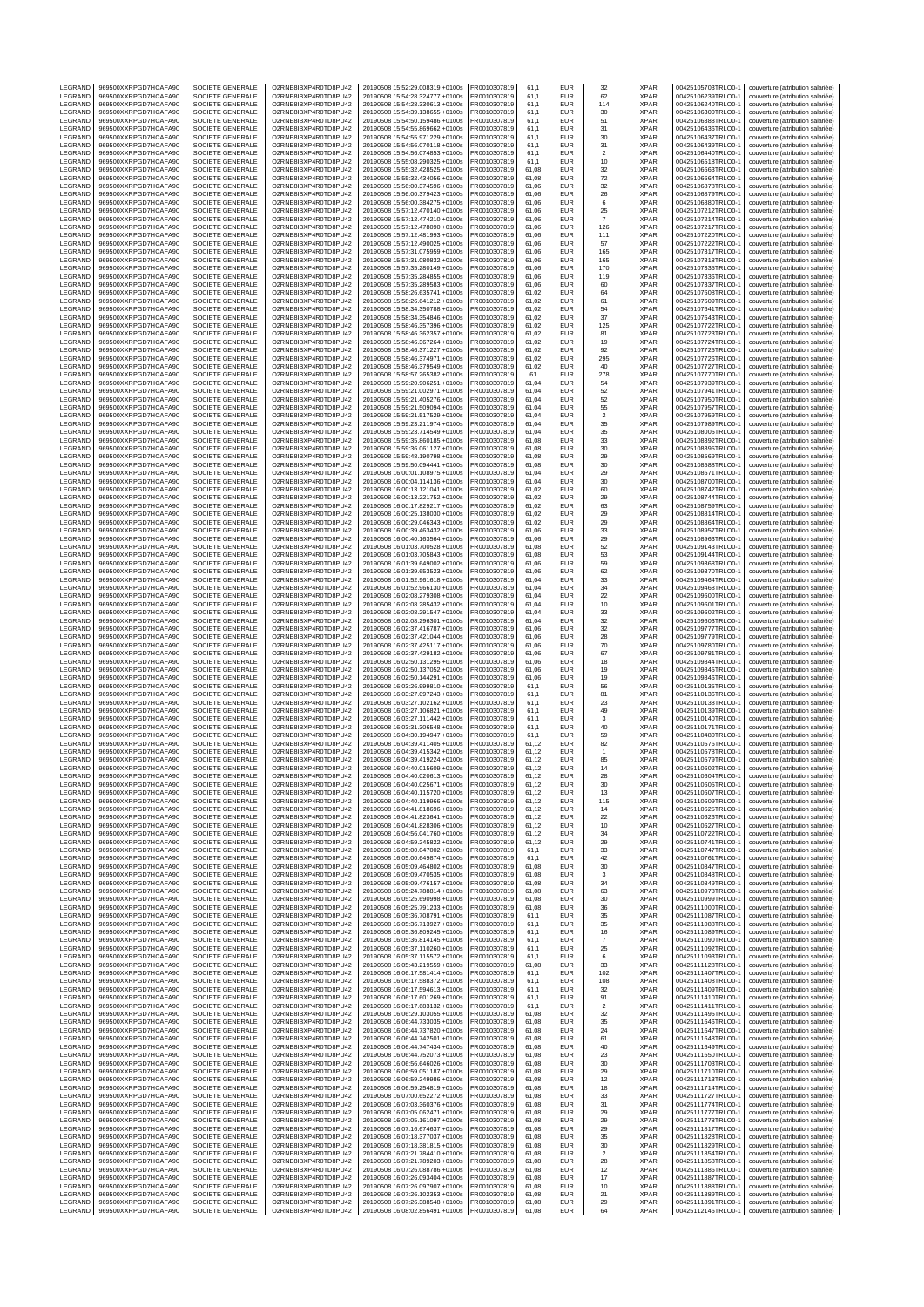| LEGRAND                       | 969500XXRPGD7HCAFA90                                                 | SOCIETE GENERALE                                         | O2RNE8IBXP4R0TD8PU42                                                 | 20190508 16:08:16.783694 +0100s                                                                       | FR0010307819                                 | 61.08                   | EUR               | 63                            | <b>XPAR</b>                        | 00425112258TRLO0-1                                             | couverture (attribution salariée)                                                                           |
|-------------------------------|----------------------------------------------------------------------|----------------------------------------------------------|----------------------------------------------------------------------|-------------------------------------------------------------------------------------------------------|----------------------------------------------|-------------------------|-------------------|-------------------------------|------------------------------------|----------------------------------------------------------------|-------------------------------------------------------------------------------------------------------------|
| LEGRAND<br>LEGRAND            | 969500XXRPGD7HCAFA90<br>969500XXRPGD7HCAFA90                         | SOCIETE GENERALE<br>SOCIETE GENERALE                     | O2RNE8IBXP4R0TD8PU42<br>O2RNE8IBXP4R0TD8PU42                         | 20190508 16:08:16.788885 +0100s<br>20190508 16:08:16 793667 +0100s                                    | FR0010307819<br>FR0010307819                 | 61,08<br>61.08          | EUR<br>EUR        | 61<br>36                      | <b>XPAR</b><br><b>XPAR</b>         | 00425112262TRLO0-1<br>00425112265TRLO0-1                       | couverture (attribution salariée)<br>couverture (attribution salariée)                                      |
| LEGRAND                       | 969500XXRPGD7HCAFA90                                                 | SOCIETE GENERALE                                         | O2RNE8IBXP4R0TD8PU42                                                 | 20190508 16:08:16.798354 +0100s                                                                       | FR0010307819                                 | 61,08                   | EUR               | 33                            | <b>XPAR</b>                        | 00425112266TRLO0-1                                             | couverture (attribution salariée)                                                                           |
| LEGRAND                       | 969500XXRPGD7HCAFA90                                                 | SOCIETE GENERALE                                         | O2RNE8IBXP4R0TD8PU42                                                 | 20190508 16:08:16.803064 +0100s                                                                       | FR0010307819                                 | 61,08                   | EUR               | 39                            | <b>XPAR</b>                        | 00425112267TRLO0-1                                             | couverture (attribution salariée)                                                                           |
| LEGRAND<br>LEGRAND            | 969500XXRPGD7HCAFA90<br>969500XXRPGD7HCAFA90                         | SOCIETE GENERALE<br><b>SOCIETE GENERALE</b>              | O2RNE8IBXP4R0TD8PU42<br>O2RNE8IBXP4R0TD8PU42                         | 20190508 16:08:40.816706 +0100s<br>20190508 16:08:40.821715 +0100s                                    | FR0010307819<br>FR0010307819                 | 61,08<br>61,08          | EUR<br>EUR        | 60<br>33                      | <b>XPAR</b><br><b>XPAR</b>         | 00425112415TRLO0-1<br>00425112416TRLO0-1                       | couverture (attribution salariée)<br>couverture (attribution salariée)                                      |
| LEGRAND                       | 969500XXRPGD7HCAFA90                                                 | SOCIETE GENERALE                                         | O2RNE8IBXP4R0TD8PU42                                                 | 20190508 16:08:40.827985 +0100s                                                                       | FR0010307819                                 | 61,08                   | EUR               | 66                            | <b>XPAR</b>                        | 00425112417TRLO0-1                                             | couverture (attribution salariée)                                                                           |
| LEGRAND                       | 969500XXRPGD7HCAFA90                                                 | SOCIETE GENERALE                                         | O2RNE8IBXP4R0TD8PU42                                                 | 20190508 16:08:52.829599 +0100s                                                                       | FR0010307819                                 | 61,08                   | EUR               | 32                            | <b>XPAR</b>                        | 00425112477TRLO0-1                                             | couverture (attribution salariée)                                                                           |
| LEGRAND<br>LEGRAND            | 969500XXRPGD7HCAFA90<br>969500XXRPGD7HCAFA90                         | SOCIETE GENERALE<br>SOCIETE GENERALE                     | O2RNE8IBXP4R0TD8PU42<br>O2RNE8IBXP4R0TD8PU42                         | 20190508 16:09:19.674002 +0100s<br>20190508 16:09:19.679099 +0100s                                    | FR0010307819<br>FR0010307819                 | 61,08<br>61,08          | EUR<br>EUR        | 66<br>97                      | <b>XPAR</b><br><b>XPAR</b>         | 00425112634TRLO0-1<br>00425112638TRLO0-1                       | couverture (attribution salariée)<br>couverture (attribution salariée)                                      |
| LEGRAND                       | 969500XXRPGD7HCAFA90                                                 | SOCIETE GENERALE                                         | O2RNE8IBXP4R0TD8PU42                                                 | 20190508 16:09:19.684113 +0100s                                                                       | FR0010307819                                 | 61,08                   | EUR               | 103                           | <b>XPAR</b>                        | 00425112642TRLO0-1                                             | couverture (attribution salariée)                                                                           |
| LEGRAND                       | 969500XXRPGD7HCAFA90                                                 | <b>SOCIETE GENERALE</b>                                  | O2RNE8IBXP4R0TD8PU42                                                 | 20190508 16:09:19.777676 +0100s                                                                       | FR0010307819                                 | 61,08                   | EUR               | 52                            | <b>XPAR</b>                        | 00425112650TRLO0-1                                             | couverture (attribution salariée)                                                                           |
| LEGRAND<br>LEGRAND            | 969500XXRPGD7HCAFA90<br>969500XXRPGD7HCAFA90                         | SOCIETE GENERALE<br>SOCIETE GENERALE                     | O2RNE8IBXP4R0TD8PU42<br>O2RNE8IBXP4R0TD8PU42                         | 20190508 16:09:37.820423 +0100s<br>20190508 16:09:37.824316 +0100s                                    | FR0010307819<br>FR0010307819                 | 61,06<br>61,06          | EUR<br>EUR        | 32<br>33                      | <b>XPAR</b><br><b>XPAR</b>         | 00425112887TRLO0-1<br>00425112888TRLO0-1                       | couverture (attribution salariée)<br>couverture (attribution salariée)                                      |
| LEGRAND                       | 969500XXRPGD7HCAFA90                                                 | SOCIETE GENERALE                                         | O2RNE8IBXP4R0TD8PU42                                                 | 20190508 16:09:37.828056 +0100s                                                                       | FR0010307819                                 | 61.06                   | EUR               | 63                            | <b>XPAR</b>                        | 00425112890TRLO0-1                                             | couverture (attribution salariée)                                                                           |
| LEGRAND                       | 969500XXRPGD7HCAFA90                                                 | SOCIETE GENERALE                                         | O2RNE8IBXP4R0TD8PU42                                                 | 20190508 16:09:56.752354 +0100s                                                                       | FR0010307819                                 | 61,04                   | EUR               | 34                            | <b>XPAR</b>                        | 00425113027TRLO0-1                                             | couverture (attribution salariée)                                                                           |
| LEGRAND<br>LEGRAND            | 969500XXRPGD7HCAFA90<br>969500XXRPGD7HCAFA90                         | SOCIETE GENERALE<br>SOCIETE GENERALE                     | O2RNE8IBXP4R0TD8PU42<br>O2RNE8IBXP4R0TD8PU42                         | 20190508 16:09:56.756765 +0100s<br>20190508 16:09:56.853969 +0100s                                    | FR0010307819<br>FR0010307819                 | 61.04<br>61,04          | EUR<br>EUR        | 32<br>34                      | <b>XPAR</b><br><b>XPAR</b>         | 00425113030TRLO0-1<br>00425113032TRLO0-1                       | couverture (attribution salariée)<br>couverture (attribution salariée)                                      |
| LEGRAND                       | 969500XXRPGD7HCAFA90                                                 | SOCIETE GENERALE                                         | O2RNE8IBXP4R0TD8PU42                                                 | 20190508 16:09:56 858065 +0100s                                                                       | FR0010307819                                 | 61.04                   | EUR               | -1                            | <b>XPAR</b>                        | 00425113035TRLO0-1                                             | couverture (attribution salariée)                                                                           |
| LEGRAND<br>LEGRAND            | 969500XXRPGD7HCAFA90<br>969500XXRPGD7HCAFA90                         | SOCIETE GENERALE<br>SOCIETE GENERALE                     | O2RNE8IBXP4R0TD8PU42<br>O2RNE8IBXP4R0TD8PU42                         | 20190508 16:10:13.077632 +0100s<br>20190508 16:10:14.178720 +0100s                                    | FR0010307819<br>FR0010307819                 | 61,04<br>61.04          | EUR<br>EUR        | 32<br>19                      | XPAR<br><b>XPAR</b>                | 00425113139TRLO0-1<br>00425113146TRLO0-1                       | couverture (attribution salariée)<br>couverture (attribution salariée)                                      |
| LEGRAND                       | 969500XXRPGD7HCAFA90                                                 | SOCIETE GENERALE                                         | O2RNE8IBXP4R0TD8PU42                                                 | 20190508 16:10:14.183314 +0100s                                                                       | FR0010307819                                 | 61,04                   | EUR               | 11                            | <b>XPAR</b>                        | 00425113147TRLO0-1                                             | couverture (attribution salariée)                                                                           |
| LEGRAND                       | 969500XXRPGD7HCAFA90                                                 | SOCIETE GENERALE                                         | O2RNE8IBXP4R0TD8PU42                                                 | 20190508 16:10:15.080528 +0100s                                                                       | FR0010307819                                 | 61.04                   | EUR               | 21                            | <b>XPAR</b>                        | 00425113152TRLO0-1                                             | couverture (attribution salariée)                                                                           |
| LEGRAND<br>LEGRAND            | 969500XXRPGD7HCAFA90<br>969500XXRPGD7HCAFA90                         | SOCIETE GENERALE<br>SOCIETE GENERALE                     | O2RNE8IBXP4R0TD8PU42<br>O2RNE8IBXP4R0TD8PU42                         | 20190508 16:10:15.085974 +0100s<br>20190508 16:10:20.188657 +0100s                                    | FR0010307819<br>FR0010307819                 | 61,04<br>61.04          | EUR<br>EUR        | 10<br>31                      | <b>XPAR</b><br><b>XPAR</b>         | 00425113153TRLO0-1<br>00425113171TRLO0-1                       | couverture (attribution salariée)<br>couverture (attribution salariée)                                      |
| LEGRAND                       | 969500XXRPGD7HCAFA90                                                 | SOCIETE GENERALE                                         | O2RNE8IBXP4R0TD8PU42                                                 | 20190508 16:10:27.298722 +0100s                                                                       | FR0010307819                                 | 61,04                   | EUR               | 30                            | <b>XPAR</b>                        | 00425113221TRLO0-1                                             | couverture (attribution salariée)                                                                           |
| LEGRAND                       | 969500XXRPGD7HCAFA90                                                 | SOCIETE GENERALE                                         | O2RNE8IBXP4R0TD8PU42                                                 | 20190508 16:10:27.799389 +0100s                                                                       | FR0010307819                                 | 61,04                   | EUR               | 10                            | <b>XPAR</b>                        | 00425113225TRLO0-1                                             | couverture (attribution salariée)                                                                           |
| LEGRAND<br>LEGRAND            | 969500XXRPGD7HCAFA90<br>969500XXRPGD7HCAFA90                         | SOCIETE GENERALE<br>SOCIETE GENERALE                     | O2RNE8IBXP4R0TD8PU42<br>O2RNE8IBXP4R0TD8PU42                         | 20190508 16:10:27.804255 +0100s<br>20190508 16:10:27.809187 +0100s                                    | FR0010307819<br>FR0010307819                 | 61,04<br>61,04          | EUR<br>EUR        | 25<br>29                      | <b>XPAR</b><br><b>XPAR</b>         | 00425113226TRLO0-1<br>00425113227TRLO0-1                       | couverture (attribution salariée)<br>couverture (attribution salariée)                                      |
| LEGRAND                       | 969500XXRPGD7HCAFA90                                                 | SOCIETE GENERALE                                         | O2RNE8IBXP4R0TD8PU42                                                 | 20190508 16:10:34.113695 +0100s                                                                       | FR0010307819                                 | 61,04                   | EUR               | 31                            | <b>XPAR</b>                        | 00425113272TRLO0-1                                             | couverture (attribution salariée)                                                                           |
| LEGRAND                       | 969500XXRPGD7HCAFA90                                                 | SOCIETE GENERALE                                         | O2RNE8IBXP4R0TD8PU42<br>O2RNE8IBXP4R0TD8PU42                         | 20190508 16:10:35.415312 +0100s                                                                       | FR0010307819                                 | 61,04                   | EUR               | 29                            | <b>XPAR</b>                        | 00425113292TRLO0-1                                             | couverture (attribution salariée)                                                                           |
| LEGRAND<br>LEGRAND            | 969500XXRPGD7HCAFA90<br>969500XXRPGD7HCAFA90                         | SOCIETE GENERALE<br>SOCIETE GENERALE                     | O2RNE8IBXP4R0TD8PU42                                                 | 20190508 16:10:37.716894 +0100s<br>20190508 16:10:41.120761 +0100s                                    | FR0010307819<br>FR0010307819                 | 61,04<br>61,04          | EUR<br>EUR        | 29<br>31                      | <b>XPAR</b><br><b>XPAR</b>         | 00425113305TRLO0-1<br>00425113314TRLO0-1                       | couverture (attribution salariée)<br>couverture (attribution salariée)                                      |
| LEGRAND                       | 969500XXRPGD7HCAFA90                                                 | SOCIETE GENERALE                                         | O2RNE8IBXP4R0TD8PU42                                                 | 20190508 16:10:49.038383 +0100s                                                                       | FR0010307819                                 | 61,04                   | EUR               | 30                            | <b>XPAR</b>                        | 00425113375TRLO0-1                                             | couverture (attribution salariée)                                                                           |
| LEGRAND<br>LEGRAND            | 969500XXRPGD7HCAFA90<br>969500XXRPGD7HCAFA90                         | SOCIETE GENERALE<br>SOCIETE GENERALE                     | O2RNE8IBXP4R0TD8PU42<br>O2RNE8IBXP4R0TD8PU42                         | 20190508 16:10:50.141798 +0100s<br>20190508 16:10:51.644014 +0100s                                    | FR0010307819<br>FR0010307819                 | 61,04<br>61,04          | EUR<br>EUR        | 31<br>30                      | <b>XPAR</b><br><b>XPAR</b>         | 00425113393TRLO0-1<br>00425113399TRLO0-1                       | couverture (attribution salariée)<br>couverture (attribution salariée)                                      |
| LEGRAND                       | 969500XXRPGD7HCAFA90                                                 | <b>SOCIETE GENERALE</b>                                  | O2RNE8IBXP4R0TD8PU42                                                 | 20190508 16:10:54.147445 +0100s                                                                       | FR0010307819                                 | 61,04                   | EUR               | 31                            | <b>XPAR</b>                        | 00425113418TRLO0-1                                             | couverture (attribution salariée)                                                                           |
| LEGRAND                       | 969500XXRPGD7HCAFA90                                                 | SOCIETE GENERALE                                         | O2RNE8IBXP4R0TD8PU42                                                 | 20190508 16:10:56.152423 +0100s                                                                       | FR0010307819                                 | 61,04                   | EUR               | 30                            | <b>XPAR</b>                        | 00425113446TRLO0-1                                             | couverture (attribution salariée)                                                                           |
| LEGRAND<br>LEGRAND            | 969500XXRPGD7HCAFA90<br>969500XXRPGD7HCAFA90                         | SOCIETE GENERALE<br>SOCIETE GENERALE                     | O2RNE8IBXP4R0TD8PU42<br>O2RNE8IBXP4R0TD8PU42                         | 20190508 16:10:58.054272 +0100s<br>20190508 16:11:13.975317 +0100s                                    | FR0010307819<br>FR0010307819                 | 61,04<br>61.04          | EUR<br>EUR        | 30<br>29                      | <b>XPAR</b><br><b>XPAR</b>         | 00425113451TRLO0-1<br>00425113585TRLO0-1                       | couverture (attribution salariée)<br>couverture (attribution salariée)                                      |
| LEGRAND                       | 969500XXRPGD7HCAFA90                                                 | SOCIETE GENERALE                                         | O2RNE8IBXP4R0TD8PU42                                                 | 20190508 16:11:13.980152 +0100s                                                                       | FR0010307819                                 | 61,04                   | EUR               | 11                            | <b>XPAR</b>                        | 00425113586TRLO0-1                                             | couverture (attribution salariée)                                                                           |
| LEGRAND                       | 969500XXRPGD7HCAFA90                                                 | SOCIETE GENERALE                                         | O2RNE8IBXP4R0TD8PU42<br>O2RNE8IBXP4R0TD8PU42                         | 20190508 16:11:21.486202 +0100s<br>20190508 16:11:21.887417 +0100s                                    | FR0010307819                                 | 61.04                   | EUR               | 30                            | <b>XPAR</b>                        | 00425113633TRLO0-1                                             | couverture (attribution salariée)<br>couverture (attribution salariée)                                      |
| LEGRAND<br>LEGRAND            | 969500XXRPGD7HCAFA90<br>969500XXRPGD7HCAFA90                         | SOCIETE GENERALE<br>SOCIETE GENERALE                     | O2RNE8IBXP4R0TD8PU42                                                 | 20190508 16:11:21.892517 +0100s                                                                       | FR0010307819<br>FR0010307819                 | 61,04<br>61.04          | EUR<br>EUR        | 24<br>8                       | <b>XPAR</b><br><b>XPAR</b>         | 00425113639TRLO0-1<br>00425113641TRLO0-1                       | couverture (attribution salariée)                                                                           |
| LEGRAND                       | 969500XXRPGD7HCAFA90                                                 | SOCIETE GENERALE                                         | O2RNE8IBXP4R0TD8PU42                                                 | 20190508 16:11:22.589790 +0100s                                                                       | FR0010307819                                 | 61,04                   | EUR               | 66                            | XPAR                               | 00425113659TRLO0-1                                             | couverture (attribution salariée)                                                                           |
| LEGRAND                       | 969500XXRPGD7HCAFA90                                                 | SOCIETE GENERALE                                         | O2RNE8IBXP4R0TD8PU42                                                 | 20190508 16:11:22.791837 +0100s                                                                       | FR0010307819<br>FR0010307819                 | 61.04                   | EUR               | 18                            | <b>XPAR</b>                        | 00425113664TRLO0-1                                             | couverture (attribution salariée)                                                                           |
| LEGRAND<br>LEGRAND            | 969500XXRPGD7HCAFA90<br>969500XXRPGD7HCAFA90                         | SOCIETE GENERALE<br>SOCIETE GENERALE                     | O2RNE8IBXP4R0TD8PU42<br>O2RNE8IBXP4R0TD8PU42                         | 20190508 16:11:22.797244 +0100s<br>20190508 16:11:23.192616 +0100s                                    | FR0010307819                                 | 61,04<br>61.04          | EUR<br>EUR        | 14<br>32                      | <b>XPAR</b><br><b>XPAR</b>         | 00425113665TRLO0-1<br>00425113666TRLO0-1                       | couverture (attribution salariée)<br>couverture (attribution salariée)                                      |
| LEGRAND                       | 969500XXRPGD7HCAFA90                                                 | SOCIETE GENERALE                                         | O2RNE8IBXP4R0TD8PU42                                                 | 20190508 16:11:32.101556 +0100s                                                                       | FR0010307819                                 | 61,04                   | EUR               | 41                            | <b>XPAR</b>                        | 00425113710TRLO0-1                                             | couverture (attribution salariée)                                                                           |
| LEGRAND<br>LEGRAND            | 969500XXRPGD7HCAFA90<br>969500XXRPGD7HCAFA90                         | SOCIETE GENERALE                                         | O2RNE8IBXP4R0TD8PU42<br>O2RNE8IBXP4R0TD8PU42                         | 20190508 16:11:37.911393 +0100s                                                                       | FR0010307819<br>FR0010307819                 | 61.02                   | EUR<br>EUR        | 92                            | <b>XPAR</b><br><b>XPAR</b>         | 00425113738TRLO0-1                                             | couverture (attribution salariée)                                                                           |
| LEGRAND                       | 969500XXRPGD7HCAFA90                                                 | SOCIETE GENERALE<br>SOCIETE GENERALE                     | O2RNE8IBXP4R0TD8PU42                                                 | 20190508 16:11:37.915933 +0100s<br>20190508 16:12:41.685493 +0100s                                    | FR0010307819                                 | 61,02<br>61,02          | EUR               | 15<br>162                     | <b>XPAR</b>                        | 00425113739TRLO0-1<br>00425114071TRLO0-1                       | couverture (attribution salariée)<br>couverture (attribution salariée)                                      |
| LEGRAND                       | 969500XXRPGD7HCAFA90                                                 | SOCIETE GENERALE                                         | O2RNE8IBXP4R0TD8PU42                                                 | 20190508 16:12:41.690791 +0100s                                                                       | FR0010307819                                 | 61,02                   | EUR               | 36                            | <b>XPAR</b>                        | 00425114072TRLO0-1                                             | couverture (attribution salariée)                                                                           |
| LEGRAND<br>LEGRAND            | 969500XXRPGD7HCAFA90<br>969500XXRPGD7HCAFA90                         | SOCIETE GENERALE<br>SOCIETE GENERALE                     | O2RNE8IBXP4R0TD8PU42<br>O2RNE8IBXP4R0TD8PU42                         | 20190508 16:12:47.590028 +0100s<br>20190508 16:12:47.594740 +0100s                                    | FR0010307819<br>FR0010307819                 | 61,02<br>61,02          | EUR<br>EUR        | 178<br>238                    | <b>XPAR</b><br><b>XPAR</b>         | 00425114116TRLO0-1<br>00425114117TRLO0-1                       | couverture (attribution salariée)<br>couverture (attribution salariée)                                      |
| LEGRAND                       | 969500XXRPGD7HCAFA90                                                 | SOCIETE GENERALE                                         | O2RNE8IBXP4R0TD8PU42                                                 | 20190508 16:12:47.600447 +0100s                                                                       | FR0010307819                                 | 61,02                   | EUR               | 35                            | <b>XPAR</b>                        | 00425114118TRLO0-1                                             | couverture (attribution salariée)                                                                           |
| LEGRAND                       | 969500XXRPGD7HCAFA90                                                 | SOCIETE GENERALE                                         | O2RNE8IBXP4R0TD8PU42                                                 | 20190508 16:13:25.333498 +0100s                                                                       | FR0010307819                                 | 61,02                   | EUR               | 166                           | <b>XPAR</b>                        | 00425114382TRLO0-1                                             | couverture (attribution salariée)                                                                           |
| LEGRAND<br>LEGRAND            | 969500XXRPGD7HCAFA90<br>969500XXRPGD7HCAFA90                         | SOCIETE GENERALE<br>SOCIETE GENERALE                     | O2RNE8IBXP4R0TD8PU42<br>O2RNE8IBXP4R0TD8PU42                         | 20190508 16:13:25.340797 +0100s<br>20190508 16:13:25.346253 +0100s                                    | FR0010307819<br>FR0010307819                 | 61,02<br>61,02          | EUR<br>EUR        | 149<br>175                    | <b>XPAR</b><br><b>XPAR</b>         | 00425114383TRLO0-1<br>00425114384TRLO0-1                       | couverture (attribution salariée)<br>couverture (attribution salariée)                                      |
| LEGRAND                       | 969500XXRPGD7HCAFA90                                                 | SOCIETE GENERALE                                         | O2RNE8IBXP4R0TD8PU42                                                 | 20190508 16:13:25.433156 +0100s                                                                       | FR0010307819                                 | 61,02                   | EUR               | 13                            | <b>XPAR</b>                        | 00425114385TRLO0-1                                             | couverture (attribution salariée)                                                                           |
| LEGRAND                       | 969500XXRPGD7HCAFA90                                                 | SOCIETE GENERALE                                         | O2RNE8IBXP4R0TD8PU42                                                 | 20190508 16:13:25.436945 +0100s                                                                       | FR0010307819                                 | 61,02                   | EUR               | 41                            | <b>XPAR</b>                        | 00425114387TRLO0-1                                             | couverture (attribution salariée)                                                                           |
| LEGRAND<br>LEGRAND            | 969500XXRPGD7HCAFA90<br>969500XXRPGD7HCAFA90                         | SOCIETE GENERALE<br>SOCIETE GENERALE                     | O2RNE8IBXP4R0TD8PU42<br>O2RNE8IBXP4R0TD8PU42                         | 20190508 16:13:25.440670 +0100s<br>20190508 16:13:25.444393 +0100s                                    | FR0010307819<br>FR0010307819                 | 61,02<br>61.02          | EUR<br>EUR        | 28<br>58                      | <b>XPAR</b><br><b>XPAR</b>         | 00425114388TRLO0-1<br>00425114389TRLO0-1                       | couverture (attribution salariée)<br>couverture (attribution salariée)                                      |
| LEGRAND                       | 969500XXRPGD7HCAFA90                                                 | SOCIETE GENERALE                                         | O2RNE8IBXP4R0TD8PU42                                                 | 20190508 16:13:25.448087 +0100s                                                                       | FR0010307819                                 | 61,02                   | EUR               | 42                            | <b>XPAR</b>                        | 00425114390TRLO0-1                                             | couverture (attribution salariée)                                                                           |
| LEGRAND                       | 969500XXRPGD7HCAFA90                                                 | SOCIETE GENERALE                                         | O2RNE8IBXP4R0TD8PU42                                                 | 20190508 16:13:25.451818 +0100s                                                                       | FR0010307819                                 | 61.02                   | EUR               | 88                            | <b>XPAR</b>                        | 00425114391TRLO0-1                                             | couverture (attribution salariée)                                                                           |
| LEGRAND<br>LEGRAND            | 969500XXRPGD7HCAFA90<br>969500XXRPGD7HCAFA90                         | SOCIETE GENERALE<br>SOCIETE GENERALE                     | O2RNE8IBXP4R0TD8PU42<br>O2RNE8IBXP4R0TD8PU42                         | 20190508 16:13:25.455546 +0100s<br>20190508 16:13:25.459290 +0100s                                    | FR0010307819<br>FR0010307819                 | 61,02<br>61.02          | EUR<br>EUR        | 37<br>80                      | <b>XPAR</b><br><b>XPAR</b>         | 00425114392TRLO0-1<br>00425114393TRLO0-1                       | couverture (attribution salariée)<br>couverture (attribution salariée)                                      |
| LEGRAND                       | 969500XXRPGD7HCAFA90                                                 | SOCIETE GENERALE                                         | O2RNE8IBXP4R0TD8PU42                                                 | 20190508 16:13:53.771211 +0100s                                                                       | FR0010307819                                 | 61                      | EUR               | 33                            | <b>XPAR</b>                        | 00425114582TRLO0-1                                             | couverture (attribution salariée)                                                                           |
| LEGRAND<br>LEGRAND            | 969500XXRPGD7HCAFA90<br>969500XXRPGD7HCAFA90                         | SOCIETE GENERALE<br>SOCIETE GENERALE                     | O2RNE8IBXP4R0TD8PU42<br>O2RNE8IBXP4R0TD8PU42                         | 20190508 16:13:54.774570 +0100s<br>20190508 16:14:06.592743 +0100s                                    | FR0010307819<br>FR0010307819                 | 61<br>61                | EUR<br>EUR        | 37<br>3                       | <b>XPAR</b><br>XPAR                | 00425114608TRLO0-1<br>00425114703TRLO0-1                       | couverture (attribution salariée)<br>couverture (attribution salariée)                                      |
| LEGRAND                       | 969500XXRPGD7HCAFA90                                                 | SOCIETE GENERALE                                         | O2RNE8IBXP4R0TD8PU42                                                 | 20190508 16:14:06.598042 +0100s                                                                       | FR0010307819                                 | 61                      | EUR               | 30                            | <b>XPAR</b>                        | 00425114705TRLO0-1                                             | couverture (attribution salariée)                                                                           |
| LEGRAND                       | 969500XXRPGD7HCAFA90                                                 | SOCIETE GENERALE<br>SOCIETE GENERALE                     | O2RNE8IBXP4R0TD8PU42<br>O2RNE8IBXP4R0TD8PU42                         | 20190508 16:14:06.693353 +0100s                                                                       | FR0010307819                                 | 61                      | EUR               | 28                            | <b>XPAR</b>                        | 00425114706TRLO0-1<br>00425114707TRLO0-1                       | couverture (attribution salariée)                                                                           |
| LEGRAND<br>LEGRAND            | 969500XXRPGD7HCAFA90<br>969500XXRPGD7HCAFA90                         | SOCIETE GENERALE                                         | O2RNE8IBXP4R0TD8PU42                                                 | 20190508 16:14:06.698164 +0100s<br>20190508 16:14:10.099059 +0100s                                    | FR0010307819<br>FR0010307819                 | 61<br>61                | EUR<br>EUR        | $\overline{2}$<br>33          | <b>XPAR</b><br><b>XPAR</b>         | 00425114744TRLO0-1                                             | couverture (attribution salariée)<br>couverture (attribution salariée)                                      |
| LEGRAND                       | 969500XXRPGD7HCAFA90                                                 | SOCIETE GENERALE                                         | O2RNE8IBXP4R0TD8PU42                                                 | 20190508 16:14:10.300457 +0100s                                                                       | FR0010307819                                 | 61                      | EUR               | 20                            | <b>XPAR</b>                        | 00425114747TRLO0-1                                             | couverture (attribution salariée)                                                                           |
| LEGRAND                       | 969500XXRPGD7HCAFA90                                                 | SOCIETE GENERALE                                         | O2RNE8IBXP4R0TD8PU42<br>O2RNE8IBXP4R0TD8PU42                         | 20190508 16:14:10.304506 +0100s<br>20190508 16:14:10.401116 +0100s                                    | FR0010307819                                 | 61                      | EUR               | 10                            | <b>XPAR</b>                        | 00425114750TRLO0-1                                             | couverture (attribution salariée)                                                                           |
| LEGRAND<br>LEGRAND            | 969500XXRPGD7HCAFA90<br>969500XXRPGD7HCAFA90                         | SOCIETE GENERALE<br>SOCIETE GENERALE                     | O2RNE8IBXP4R0TD8PU42                                                 | 20190508 16:14:10.804089 +0100s                                                                       | FR0010307819<br>FR0010307819                 | 61<br>61                | EUR<br>EUR        | 43<br>12                      | <b>XPAR</b><br><b>XPAR</b>         | 00425114751TRLO0-1<br>00425114759TRLO0-1                       | couverture (attribution salariée)<br>couverture (attribution salariée)                                      |
| LEGRAND                       | 969500XXRPGD7HCAFA90                                                 | SOCIETE GENERALE                                         | O2RNE8IBXP4R0TD8PU42                                                 | 20190508 16:14:10.809786 +0100s                                                                       | FR0010307819                                 | 61                      | EUR               | 10                            | <b>XPAR</b>                        | 00425114760TRLO0-1                                             | couverture (attribution salariée)                                                                           |
| LEGRAND<br><b>IFGRAND</b>     | 969500XXRPGD7HCAFA90<br>969500XXRPGD7HCAFA90                         | SOCIETE GENERALE<br>SOCIETE GENERALE                     | O2RNE8IBXP4R0TD8PU42<br>O2RNE8IBXP4R0TD8PU42                         | 20190508 16:14:17.417641 +0100s<br>20190508 16:14:17.424972 +0100s                                    | FR0010307819<br>FR0010307819                 | 61<br>61                | EUR<br>EUR        | 38<br>17                      | <b>XPAR</b><br><b>XPAR</b>         | 00425114834TRLO0-1<br>00425114836TRLO0-1                       | couverture (attribution salariée)<br>couverture (attribution salariée)                                      |
| LEGRAND                       | 969500XXRPGD7HCAFA90                                                 | SOCIETE GENERALE                                         | O2RNE8IBXP4R0TD8PU42                                                 | 20190508 16:14:17.437233 +0100s                                                                       | FR0010307819                                 | 61                      | EUR               | 35                            | <b>XPAR</b>                        | 00425114837TRLO0-1                                             | couverture (attribution salariée)                                                                           |
| LEGRAND                       | 969500XXRPGD7HCAFA90                                                 | SOCIETE GENERALE                                         | O2RNE8IBXP4R0TD8PU42<br>O2RNE8IBXP4R0TD8PU42                         | 20190508 16:14:17.515341 +0100s                                                                       | FR0010307819                                 | 61<br>61                | EUR               | 20                            | <b>XPAR</b>                        | 00425114838TRLO0-1                                             | couverture (attribution salariée)                                                                           |
| LEGRAND<br>LEGRAND            | 969500XXRPGD7HCAFA90<br>969500XXRPGD7HCAFA90                         | SOCIETE GENERALE<br>SOCIETE GENERALE                     | O2RNE8IBXP4R0TD8PU42                                                 | 20190508 16:14:17.520225 +0100s<br>20190508 16:14:21.023127 +0100s                                    | FR0010307819<br>FR0010307819                 | 61                      | EUR<br>EUR        | 3                             | <b>XPAR</b><br><b>XPAR</b>         | 00425114839TRLO0-1<br>00425114879TRLO0-1                       | couverture (attribution salariée)<br>couverture (attribution salariée)                                      |
| LEGRAND                       | 969500XXRPGD7HCAFA90                                                 | SOCIETE GENERALE                                         | O2RNE8IBXP4R0TD8PU42                                                 | 20190508 16:14:27.336694 +0100s                                                                       | FR0010307819                                 | 61                      | EUR               | 34                            | <b>XPAR</b>                        | 00425114928TRLO0-1                                             | couverture (attribution salariée)                                                                           |
| LEGRAND<br>LEGRAND            | 969500XXRPGD7HCAFA90<br>969500XXRPGD7HCAFA90                         | SOCIETE GENERALE<br>SOCIETE GENERALE                     | O2RNE8IBXP4R0TD8PU42<br>O2RNE8IBXP4R0TD8PU42                         | 20190508 16:14:28.040040 +0100s<br>20190508 16:14:28.238923 +0100s                                    | FR0010307819<br>FR0010307819                 | 61<br>61                | EUR<br>EUR        | 29<br>27                      | <b>XPAR</b><br><b>XPAR</b>         | 00425114946TRLO0-1<br>00425114949TRLO0-1                       | couverture (attribution salariée)<br>couverture (attribution salariée)                                      |
| LEGRAND                       | 969500XXRPGD7HCAFA90                                                 | SOCIETE GENERALE                                         | O2RNE8IBXP4R0TD8PU42                                                 | 20190508 16:14:28.243760 +0100s                                                                       | FR0010307819                                 | 61                      | EUR               | 1                             | <b>XPAR</b>                        | 00425114950TRLO0-1                                             | couverture (attribution salariée)                                                                           |
| LEGRAND                       | 969500XXRPGD7HCAFA90                                                 | SOCIETE GENERALE                                         | O2RNE8IBXP4R0TD8PU42                                                 | 20190508 16:14:32.048410 +0100s                                                                       | FR0010307819                                 | 61                      | EUR               | 29                            | <b>XPAR</b>                        | 00425114976TRLO0-1                                             | couverture (attribution salariée)                                                                           |
| LEGRAND<br>LEGRAND            | 969500XXRPGD7HCAFA90<br>969500XXRPGD7HCAFA90                         | SOCIETE GENERALE<br>SOCIETE GENERALE                     | O2RNE8IBXP4R0TD8PU42<br>O2RNE8IBXP4R0TD8PU42                         | 20190508 16:14:35.954242 +0100s<br>20190508 16:14:39.057820 +0100s                                    | FR0010307819<br>FR0010307819                 | 61<br>61                | EUR<br>EUR        | 26<br>29                      | <b>XPAR</b><br><b>XPAR</b>         | 00425115043TRLO0-1<br>00425115059TRLO0-1                       | couverture (attribution salariée)<br>couverture (attribution salariée)                                      |
| LEGRAND                       | 969500XXRPGD7HCAFA90                                                 | SOCIETE GENERALE                                         | O2RNE8IBXP4R0TD8PU42                                                 | 20190508 16:14:43.366527 +0100s                                                                       | FR0010307819                                 | 61                      | EUR               | 32                            | <b>XPAR</b>                        | 00425115108TRLO0-1                                             | couverture (attribution salariée)                                                                           |
| LEGRAND<br>LEGRAND            | 969500XXRPGD7HCAFA90<br>969500XXRPGD7HCAFA90                         | SOCIETE GENERALE<br>SOCIETE GENERALE                     | O2RNE8IBXP4R0TD8PU42<br>O2RNE8IBXP4R0TD8PU42                         | 20190508 16:14:47.271419 +0100s<br>20190508 16:14:47.469606 +0100s                                    | FR0010307819<br>FR0010307819                 | 61<br>61                | EUR<br>EUR        | 29<br>23                      | <b>XPAR</b><br><b>XPAR</b>         | 00425115129TRLO0-1<br>00425115130TRLO0-1                       | couverture (attribution salariée)<br>couverture (attribution salariée)                                      |
| LEGRAND                       | 969500XXRPGD7HCAFA90                                                 | SOCIETE GENERALE                                         | O2RNE8IBXP4R0TD8PU42                                                 | 20190508 16:14:47.477049 +0100s                                                                       | FR0010307819                                 | 61                      | EUR               | 9                             | <b>XPAR</b>                        | 00425115131TRLO0-1                                             | couverture (attribution salariée)                                                                           |
| LEGRAND<br>LEGRAND            | 969500XXRPGD7HCAFA90<br>969500XXRPGD7HCAFA90                         | SOCIETE GENERALE<br>SOCIETE GENERALE                     | O2RNE8IBXP4R0TD8PU42<br>O2RNE8IBXP4R0TD8PU42                         | 20190508 16:14:49.172264 +0100s<br>20190508 16:14:49.177889 +0100s                                    | FR0010307819<br>FR0010307819                 | 61<br>61                | EUR<br>EUR        | $\overline{\mathbf{c}}$<br>29 | <b>XPAR</b><br><b>XPAR</b>         | 00425115136TRLO0-1<br>00425115138TRLO0-1                       | couverture (attribution salariée)                                                                           |
| <b>IFGRAND</b>                | 969500XXRPGD7HCAFA90                                                 | SOCIETE GENERALE                                         | O2RNE8IBXP4R0TD8PU42                                                 | 20190508 16:14:57.581631 +0100s                                                                       | FR0010307819                                 | 61                      | EUR               | 29                            | <b>XPAR</b>                        | 00425115183TRLO0-1                                             | couverture (attribution salariée)<br>couverture (attribution salariée)                                      |
| <b>IFGRAND</b>                | 969500XXRPGD7HCAFA90                                                 | SOCIETE GENERALE                                         | O2RNE8IBXP4R0TD8PU42                                                 | 20190508 16:14:57.682475 +0100s                                                                       | FR0010307819                                 | 61                      | EUR               | 28                            | <b>XPAR</b>                        | 00425115184TRLO0-1                                             | couverture (attribution salariée)                                                                           |
| LEGRAND<br>LEGRAND            | 969500XXRPGD7HCAFA90<br>969500XXRPGD7HCAFA90                         | SOCIETE GENERALE<br>SOCIETE GENERALE                     | O2RNE8IBXP4R0TD8PU42<br>O2RNE8IBXP4R0TD8PU42                         | 20190508 16:15:04.298298 +0100s<br>20190508 16:15:04.397816 +0100s                                    | FR0010307819<br>FR0010307819                 | 61<br>61                | EUR<br>EUR        | 31<br>26                      | <b>XPAR</b><br><b>XPAR</b>         | 00425115248TRLO0-1<br>00425115250TRLO0-1                       | couverture (attribution salariée)<br>couverture (attribution salariée)                                      |
| LEGRAND                       | 969500XXRPGD7HCAFA90                                                 | SOCIETE GENERALE                                         | O2RNE8IBXP4R0TD8PU42                                                 | 20190508 16:15:04.403002 +0100s                                                                       | FR0010307819                                 | 61                      | EUR               | $\overline{\mathbf{c}}$       | <b>XPAR</b>                        | 00425115253TRLO0-1                                             | couverture (attribution salariée)                                                                           |
| LEGRAND<br>LEGRAND            | 969500XXRPGD7HCAFA90<br>969500XXRPGD7HCAFA90                         | SOCIETE GENERALE                                         | O2RNE8IBXP4R0TD8PU42<br>O2RNE8IBXP4R0TD8PU42                         | 20190508 16:15:05.503090 +0100s                                                                       | FR0010307819<br>FR0010307819                 | 61                      | EUR<br>EUR        | 22                            | <b>XPAR</b><br><b>XPAR</b>         | 00425115258TRLO0-1                                             | couverture (attribution salariée)                                                                           |
| LEGRAND                       | 969500XXRPGD7HCAFA90                                                 | SOCIETE GENERALE<br>SOCIETE GENERALE                     | O2RNE8IBXP4R0TD8PU42                                                 | 20190508 16:15:06.206096 +0100s<br>20190508 16:15:06.304447 +0100s                                    | FR0010307819                                 | 61<br>61                | EUR               | 29<br>6                       | <b>XPAR</b>                        | 00425115263TRLO0-1<br>00425115265TRLO0-1                       | couverture (attribution salariée)<br>couverture (attribution salariée)                                      |
| LEGRAND                       | 969500XXRPGD7HCAFA90                                                 | SOCIETE GENERALE                                         | O2RNE8IBXP4R0TD8PU42                                                 | 20190508 16:15:06.309306 +0100s                                                                       | FR0010307819                                 | 61                      | EUR               | 11                            | <b>XPAR</b>                        | 00425115266TRLO0-1                                             | couverture (attribution salariée)                                                                           |
| <b>IFGRAND</b><br>LEGRAND     | 969500XXRPGD7HCAFA90<br>969500XXRPGD7HCAFA90                         | SOCIETE GENERALE<br>SOCIETE GENERALE                     | O2RNE8IBXP4R0TD8PU42<br>O2RNE8IBXP4R0TD8PU42                         | 20190508 16:15:11.813045 +0100s<br>20190508 16:15:11.818376 +0100s                                    | FR0010307819<br>FR0010307819                 | 61<br>61                | EUR<br>EUR        | 30<br>15                      | <b>XPAR</b><br><b>XPAR</b>         | 00425115300TRLO0-1<br>00425115302TRLO0-1                       | couverture (attribution salariée)<br>couverture (attribution salariée)                                      |
| LEGRAND                       | 969500XXRPGD7HCAFA90                                                 | SOCIETE GENERALE                                         | O2RNE8IBXP4R0TD8PU42                                                 | 20190508 16:15:11.912921 +0100s                                                                       | FR0010307819                                 | 61                      | EUR               | 24                            | XPAR                               | 00425115303TRLO0-1                                             | couverture (attribution salariée)                                                                           |
| LEGRAND                       | 969500XXRPGD7HCAFA90                                                 | SOCIETE GENERALE                                         | O2RNE8IBXP4R0TD8PU42                                                 | 20190508 16:15:11.918856 +0100s                                                                       | FR0010307819                                 | 61                      | EUR               | 8                             | <b>XPAR</b>                        | 00425115305TRLO0-1                                             | couverture (attribution salariée)                                                                           |
| LEGRAND<br>LEGRAND            | 969500XXRPGD7HCAFA90<br>969500XXRPGD7HCAFA90                         | SOCIETE GENERALE<br>SOCIETE GENERALE                     | O2RNE8IBXP4R0TD8PU42<br>O2RNE8IBXP4R0TD8PU42                         | 20190508 16:15:15.120516 +0100s<br>20190508 16:15:15.125414 +0100s                                    | FR0010307819<br>FR0010307819                 | 61<br>61                | EUR<br>EUR        | 25<br>$\overline{2}$          | <b>XPAR</b><br><b>XPAR</b>         | 00425115331TRLO0-1<br>00425115332TRLO0-1                       | couverture (attribution salariée)<br>couverture (attribution salariée)                                      |
| LEGRAND                       | 969500XXRPGD7HCAFA90                                                 | SOCIETE GENERALE                                         | O2RNE8IBXP4R0TD8PU42                                                 | 20190508 16:15:18.126650 +0100s                                                                       | FR0010307819                                 | 61                      | EUR               | 30                            | <b>XPAR</b>                        | 00425115368TRLO0-1                                             | couverture (attribution salariée)                                                                           |
| LEGRAND<br>LEGRAND            | 969500XXRPGD7HCAFA90<br>969500XXRPGD7HCAFA90                         | SOCIETE GENERALE<br>SOCIETE GENERALE                     | O2RNE8IBXP4R0TD8PU42<br>O2RNE8IBXP4R0TD8PU42                         | 20190508 16:15:37.753162 +0100s<br>20190508 16:15:37.759554 +0100s                                    | FR0010307819<br>FR0010307819                 | 61.04<br>61,04          | EUR<br>EUR        | 55<br>66                      | <b>XPAR</b><br><b>XPAR</b>         | 00425115467TRLO0-1<br>00425115468TRLO0-1                       | couverture (attribution salariée)<br>couverture (attribution salariée)                                      |
| LEGRAND                       | 969500XXRPGD7HCAFA90                                                 | SOCIETE GENERALE                                         | O2RNE8IBXP4R0TD8PU42                                                 | 20190508 16:15:37.851362 +0100s                                                                       | FR0010307819                                 | 61.04                   | EUR               | 32                            | <b>XPAR</b>                        | 00425115471TRLO0-1                                             | couverture (attribution salariée)                                                                           |
| LEGRAND                       | 969500XXRPGD7HCAFA90                                                 | SOCIETE GENERALE                                         | O2RNE8IBXP4R0TD8PU42                                                 | 20190508 16:15:44.166579 +0100s                                                                       | FR0010307819                                 | 61,04                   | EUR               | 35                            | <b>XPAR</b>                        | 00425115506TRLO0-1                                             | couverture (attribution salariée)                                                                           |
| LEGRAND<br>LEGRAND            | 969500XXRPGD7HCAFA90<br>969500XXRPGD7HCAFA90                         | SOCIETE GENERALE<br>SOCIETE GENERALE                     | O2RNE8IBXP4R0TD8PU42<br>O2RNE8IBXP4R0TD8PU42                         | 20190508 16:15:44.467158 +0100s<br>20190508 16:15:44.566406 +0100s                                    | FR0010307819<br>FR0010307819                 | 61.04<br>61,04          | EUR<br>EUR        | 29<br>33                      | <b>XPAR</b><br><b>XPAR</b>         | 00425115508TRLO0-1<br>00425115509TRLO0-1                       | couverture (attribution salariée)<br>couverture (attribution salariée)                                      |
| LEGRAND                       | 969500XXRPGD7HCAFA90                                                 | SOCIETE GENERALE                                         | O2RNE8IBXP4R0TD8PU42                                                 | 20190508 16:15:49.275665 +0100s                                                                       | FR0010307819                                 | 61.04                   | EUR               | 56                            | <b>XPAR</b>                        | 00425115594TRLO0-1                                             | couverture (attribution salariée)                                                                           |
| LEGRAND                       |                                                                      | SOCIETE GENERALE                                         | O2RNE8IBXP4R0TD8PU42                                                 | 20190508 16:15:56.587959 +0100s                                                                       | FR0010307819                                 | 61,02                   | EUR               | 32                            | <b>XPAR</b>                        | 00425115660TRLO0-1                                             | couverture (attribution salariée)                                                                           |
|                               | 969500XXRPGD7HCAFA90                                                 |                                                          | O2RNE8IBXP4R0TD8PU42                                                 | 20190508 16:15:56.592610 +0100s                                                                       | FR0010307819<br>FR0010307819                 | 61,02<br>61,02          | EUR<br>EUR        | 34<br>33                      | <b>XPAR</b><br><b>XPAR</b>         | 00425115664TRLO0-1<br>00425115667TRLO0-1                       | couverture (attribution salariée)<br>couverture (attribution salariée)                                      |
| LEGRAND                       | 969500XXRPGD7HCAFA90                                                 | SOCIETE GENERALE                                         |                                                                      |                                                                                                       |                                              |                         |                   |                               |                                    |                                                                |                                                                                                             |
| LEGRAND<br>LEGRAND            | 969500XXRPGD7HCAFA90<br>969500XXRPGD7HCAFA90                         | SOCIETE GENERALE<br>SOCIETE GENERALE                     | O2RNE8IBXP4R0TD8PU42<br>O2RNE8IBXP4R0TD8PU42                         | 20190508 16:15:56.596911 +0100s<br>20190508 16:16:30.271875 +0100s                                    | FR0010307819                                 | 61.06                   | EUR               | 115                           | <b>XPAR</b>                        | 00425116005TRLO0-1                                             | couverture (attribution salariée)                                                                           |
| LEGRAND                       | 969500XXRPGD7HCAFA90                                                 | SOCIETE GENERALE                                         | O2RNE8IBXP4R0TD8PU42                                                 | 20190508 16:16:30.276642 +0100s                                                                       | FR0010307819                                 | 61,06                   | EUR               | 118                           | <b>XPAR</b>                        | 00425116007TRLO0-1                                             | couverture (attribution salariée)                                                                           |
| LEGRAND<br>LEGRAND            | 969500XXRPGD7HCAFA90<br>969500XXRPGD7HCAFA90                         | SOCIETE GENERALE<br>SOCIETE GENERALE                     | O2RNE8IBXP4R0TD8PU42<br>O2RNE8IBXP4R0TD8PU42                         | 20190508 16:17:09.630695 +0100s<br>20190508 16:17:09.634546 +0100s                                    | FR0010307819<br>FR0010307819                 | 61,08<br>61,08          | EUR<br>EUR        | 92<br>91                      | <b>XPAR</b><br><b>XPAR</b>         | 00425116257TRLO0-1<br>00425116258TRLO0-1                       | couverture (attribution salariée)<br>couverture (attribution salariée)                                      |
| LEGRAND                       | 969500XXRPGD7HCAFA90                                                 | SOCIETE GENERALE                                         | O2RNE8IBXP4R0TD8PU42                                                 | 20190508 16:17:09.638745 +0100s                                                                       | FR0010307819                                 | 61,08                   | EUR               | 9                             | <b>XPAR</b>                        | 00425116259TRLO0-1                                             | couverture (attribution salariée)                                                                           |
| LEGRAND                       | 969500XXRPGD7HCAFA90<br>969500XXRPGD7HCAFA90                         | SOCIETE GENERALE                                         | O2RNE8IBXP4R0TD8PU42<br>O2RNE8IBXP4R0TD8PU42                         | 20190508 16:17:09.642612 +0100s                                                                       | FR0010307819                                 | 61,08                   | EUR<br>EUR        | 79                            | <b>XPAR</b><br><b>XPAR</b>         | 00425116260TRLO0-1                                             | couverture (attribution salariée)                                                                           |
| LEGRAND<br>LEGRAND            | 969500XXRPGD7HCAFA90                                                 | SOCIETE GENERALE<br>SOCIETE GENERALE                     | O2RNE8IBXP4R0TD8PU42                                                 | 20190508 16:17:10.234042 +0100s<br>20190508 16:17:10.238894 +0100s                                    | FR0010307819<br>FR0010307819                 | 61,08<br>61,08          | EUR               | 13<br>108                     | <b>XPAR</b>                        | 00425116263TRLO0-1<br>00425116265TRLO0-1                       | couverture (attribution salariée)<br>couverture (attribution salariée)                                      |
| LEGRAND                       | 969500XXRPGD7HCAFA90                                                 | SOCIETE GENERALE                                         | O2RNE8IBXP4R0TD8PU42                                                 | 20190508 16:17:10.243491 +0100s                                                                       | FR0010307819                                 | 61,08                   | EUR               | 42                            | <b>XPAR</b>                        | 00425116266TRLO0-1                                             | couverture (attribution salariée)                                                                           |
| LEGRAND                       | 969500XXRPGD7HCAFA90                                                 | SOCIETE GENERALE                                         | O2RNE8IBXP4R0TD8PU42                                                 | 20190508 16:17:10.248096 +0100s                                                                       | FR0010307819                                 | 61,08                   | EUR               | 83                            | <b>XPAR</b>                        | 00425116267TRLO0-1                                             | couverture (attribution salariée)                                                                           |
| LEGRAND<br>LEGRAND<br>LEGRAND | 969500XXRPGD7HCAFA90<br>969500XXRPGD7HCAFA90<br>969500XXRPGD7HCAFA90 | SOCIETE GENERALE<br>SOCIETE GENERALE<br>SOCIETE GENERALE | O2RNE8IBXP4R0TD8PU42<br>O2RNE8IBXP4R0TD8PU42<br>O2RNE8IBXP4R0TD8PU42 | 20190508 16:17:10.252807 +0100s<br>20190508 16:17:10.535360 +0100s<br>20190508 16:17:16.044963 +0100s | FR0010307819<br>FR0010307819<br>FR0010307819 | 61,08<br>61.08<br>61,08 | EUR<br>EUR<br>EUR | 90<br>43<br>32                | XPAR<br><b>XPAR</b><br><b>XPAR</b> | 00425116268TRLO0-1<br>00425116270TRLO0-1<br>00425116321TRLO0-1 | couverture (attribution salariée)<br>couverture (attribution salariée)<br>couverture (attribution salariée) |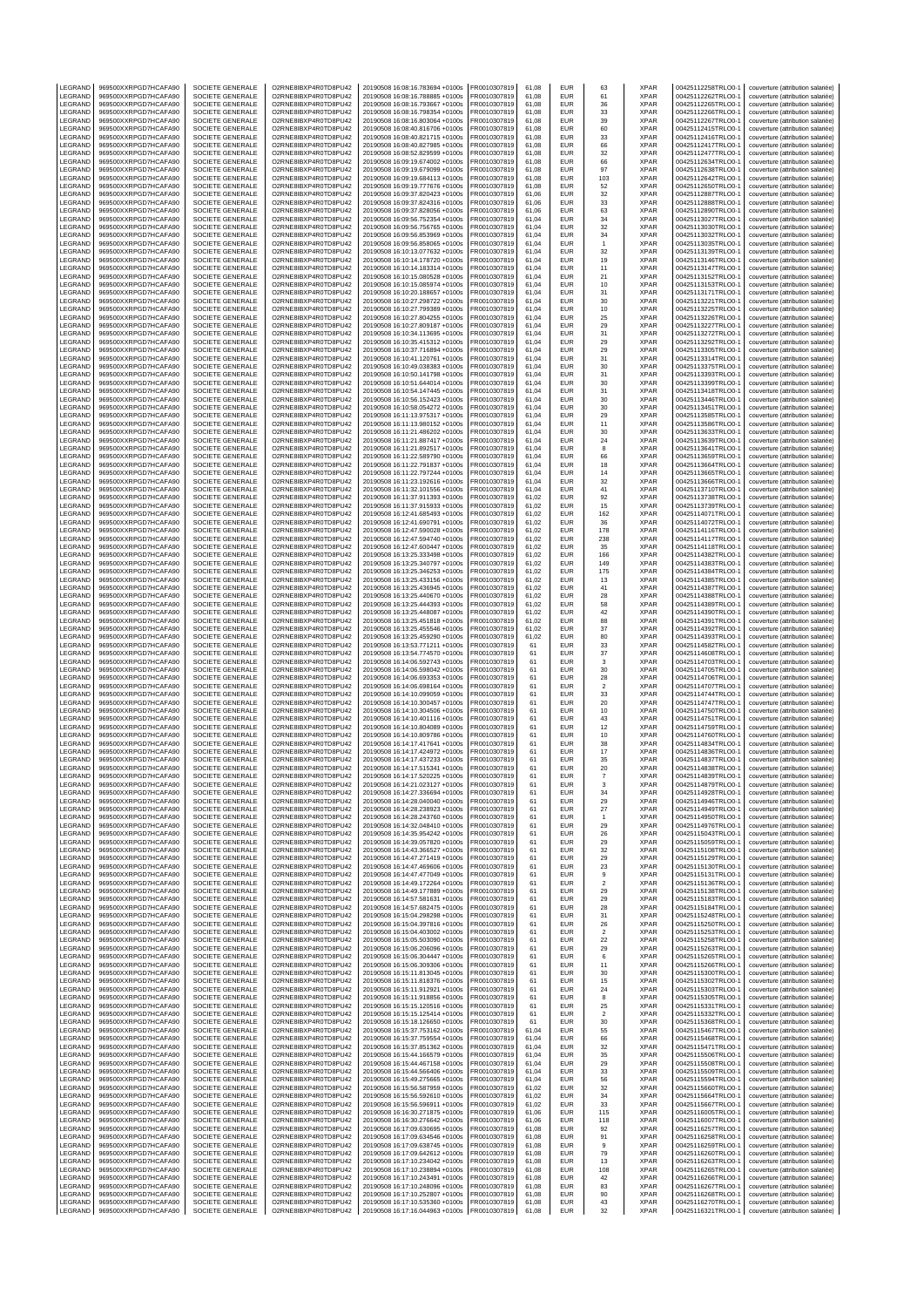| LEGRAND            | 969500XXRPGD7HCAFA90                         | SOCIETE GENERALE                            | O2RNE8IBXP4R0TD8PU42                         | 20190508 16:17:18.148331 +0100s                                    | FR0010307819                 | 61.08          | EUR                      | 32                           | <b>XPAR</b>                | 00425116333TRLO0-1                       | couverture (attribution salariée)                                      |
|--------------------|----------------------------------------------|---------------------------------------------|----------------------------------------------|--------------------------------------------------------------------|------------------------------|----------------|--------------------------|------------------------------|----------------------------|------------------------------------------|------------------------------------------------------------------------|
| LEGRAND<br>LEGRAND | 969500XXRPGD7HCAFA90<br>969500XXRPGD7HCAFA90 | SOCIETE GENERALE<br>SOCIETE GENERALE        | O2RNE8IBXP4R0TD8PU42<br>O2RNE8IBXP4R0TD8PU42 | 20190508 16:17:18.154409 +0100s<br>20190508 16:17:23.157241 +0100s | FR0010307819<br>R0010307819  | 61.08<br>61.08 | <b>FUR</b><br>EUR        | 30<br>30                     | <b>XPAR</b><br>XPAR        | 00425116335TRLO0-1<br>00425116389TRLO0-1 | couverture (attribution salariée)<br>couverture (attribution salariée) |
| LEGRAND            | 969500XXRPGD7HCAFA90                         | SOCIETE GENERALE                            | O2RNE8IBXP4R0TD8PU42                         | 20190508 16:17:23.163723 +0100s                                    | FR0010307819                 | 61,08          | <b>EUR</b>               | $\overline{1}$               | <b>XPAR</b>                | 00425116390TRLO0-1                       | couverture (attribution salariée)                                      |
| LEGRAND            | 969500XXRPGD7HCAFA90                         | SOCIETE GENERALE                            | O2RNE8IBXP4R0TD8PU42                         | 20190508 16:17:26.760026 +0100s                                    | FR0010307819                 | 61.06          | <b>EUR</b>               | 32                           | <b>XPAR</b>                | 00425116404TRLO0-1                       | couverture (attribution salariée)                                      |
| LEGRAND            | 969500XXRPGD7HCAFA90                         | SOCIETE GENERALE                            | O2RNE8IBXP4R0TD8PU42                         | 20190508 16:17:26.764512 +0100s                                    | FR0010307819                 | 61,06          | EUR                      | 33                           | XPAR                       | 00425116406TRLO0-1                       | couverture (attribution salariée)                                      |
| LEGRAND            | 969500XXRPGD7HCAFA90                         | SOCIETE GENERALE                            | O2RNE8IBXP4R0TD8PU42                         | 20190508 16:17:26.768343 +0100s                                    | FR0010307819                 | 61.06          | EUR                      | 51                           | <b>XPAR</b>                | 00425116408TRLO0-1                       | couverture (attribution salariée)                                      |
| LEGRAND<br>LEGRAND | 969500XXRPGD7HCAFA90<br>969500XXRPGD7HCAFA90 | SOCIETE GENERALE<br>SOCIETE GENERALE        | O2RNE8IBXP4R0TD8PU42<br>O2RNE8IBXP4R0TD8PU42 | 20190508 16:17:35.571587 +0100s<br>20190508 16:17:37.074707 +0100s | R0010307819<br>FR0010307819  | 61,06<br>61.06 | EUR<br>EUR               | 29<br>31                     | XPAR<br><b>XPAR</b>        | 00425116480TRLO0-1<br>00425116490TRLO0-  | couverture (attribution salariée)<br>couverture (attribution salariée) |
| LEGRAND            | 969500XXRPGD7HCAFA90                         | SOCIETE GENERALE                            | O2RNE8IBXP4R0TD8PU42                         | 20190508 16:17:37.079838 +0100s                                    | R0010307819                  | 61,06          | EUR                      | 33                           | XPAR                       | 00425116492TRLO0-                        | couverture (attribution salariée)                                      |
| LEGRAND            | 969500XXRPGD7HCAFA90                         | SOCIETE GENERALE                            | O2RNE8IBXP4R0TD8PU42                         | 20190508 16:17:42.881203 +0100s                                    | FR0010307819                 | 61.06          | <b>EUR</b>               | 32                           | <b>XPAR</b>                | 00425116528TRLO0-1                       | couverture (attribution salariée)                                      |
| LEGRAND            | 969500XXRPGD7HCAFA90                         | SOCIETE GENERALE                            | O2RNE8IBXP4R0TD8PU42                         | 20190508 16:17:42.885972 +0100s                                    | R0010307819                  | 61,06          | EUR                      | 10                           | XPAR                       | 00425116529TRLO0-1                       | couverture (attribution salariée)                                      |
| LEGRAND            | 969500XXRPGD7HCAFA90                         | SOCIETE GENERALE                            | O2RNE8IBXP4R0TD8PU42                         | 20190508 16:17:42.890944 +0100s                                    | FR0010307819                 | 61.06          | EUR                      | 34                           | <b>XPAR</b>                | 00425116530TRLO0-                        | couverture (attribution salariée)                                      |
| LEGRAND<br>LEGRAND | 969500XXRPGD7HCAFA90<br>969500XXRPGD7HCAFA90 | SOCIETE GENERALE<br>SOCIETE GENERALE        | O2RNE8IBXP4R0TD8PU42<br>O2RNE8IBXP4R0TD8PU42 | 20190508 16:17:43.081928 +0100s<br>20190508 16:17:48.088456 +0100s | R0010307819<br>FR0010307819  | 61,06<br>61.06 | EUR<br>EUR               | 31<br>34                     | XPAR<br><b>XPAR</b>        | 00425116531TRLO0-1<br>00425116551TRLO0-1 | couverture (attribution salariée)<br>couverture (attribution salariée) |
| LEGRAND            | 969500XXRPGD7HCAFA90                         | SOCIETE GENERALE                            | O2RNE8IBXP4R0TD8PU42                         | 20190508 16:17:50.490663 +0100s                                    | FR0010307819                 | 61,06          | EUR                      | 29                           | XPAR                       | 00425116557TRLO0-1                       | couverture (attribution salariée)                                      |
| LEGRAND            | 969500XXRPGD7HCAFA90                         | SOCIETE GENERALE                            | O2RNE8IBXP4R0TD8PU42                         | 20190508 16:17:56.600679 +0100s                                    | FR0010307819                 | 61,04          | EUR                      | 33                           | <b>XPAR</b>                | 00425116594TRLO0-1                       | couverture (attribution salariée)                                      |
| LEGRAND            | 969500XXRPGD7HCAFA90                         | SOCIETE GENERALE                            | O2RNE8IBXP4R0TD8PU42                         | 20190508 16:17:56.604734 +0100s                                    | R0010307819                  | 61,04          | EUR                      | 62                           | XPAR                       | 00425116596TRLO0-1                       | couverture (attribution salariée)                                      |
| LEGRAND<br>LEGRAND | 969500XXRPGD7HCAFA90<br>969500XXRPGD7HCAFA90 | SOCIETE GENERALE<br>SOCIETE GENERALE        | O2RNE8IBXP4R0TD8PU42<br>O2RNE8IBXP4R0TD8PU42 | 20190508 16:17:56.608883 +0100s<br>20190508 16:19:11.721565 +0100s | FR0010307819<br>FR0010307819 | 61,04<br>61,06 | EUR<br>EUR               | 61<br>164                    | <b>XPAR</b><br>XPAR        | 00425116597TRLO0-1<br>00425117037TRLO0-1 | couverture (attribution salariée)<br>couverture (attribution salariée) |
| LEGRAND            | 969500XXRPGD7HCAFA90                         | SOCIETE GENERALE                            | O2RNE8IBXP4R0TD8PU42                         | 20190508 16:19:11.726615 +0100s                                    | FR0010307819                 | 61,06          | <b>EUR</b>               | 26                           | XPAR                       | 00425117042TRLO0-1                       | couverture (attribution salariée)                                      |
| <b>FGRAND</b>      | 969500XXRPGD7HCAFA90                         | SOCIETE GENERALE                            | O2RNE8IBXP4R0TD8PU42                         | 20190508 16:19:11.731670 +0100s                                    | R0010307819                  | 61,06          | EUR                      | 78                           | <b>XPAR</b>                | 00425117046TRLO0-1                       | couverture (attribution salariée)                                      |
| LEGRAND            | 969500XXRPGD7HCAFA90                         | SOCIETE GENERALE                            | O2RNE8IBXP4R0TD8PU42                         | 20190508 16:19:11.736371 +0100s                                    | FR0010307819                 | 61,06          | <b>EUR</b>               | 87                           | <b>XPAR</b>                | 00425117048TRLO0-1                       | couverture (attribution salariée)                                      |
| LEGRAND<br>LEGRAND | 969500XXRPGD7HCAFA90<br>969500XXRPGD7HCAFA90 | SOCIETE GENERALE<br>SOCIETE GENERALE        | O2RNE8IBXP4R0TD8PU42<br>O2RNE8IBXP4R0TD8PU42 | 20190508 16:19:11.820292 +0100s<br>20190508 16:19:13.427687 +0100s | FR0010307819<br>FR0010307819 | 61,06<br>61,06 | EUR<br>EUR               | 38<br>125                    | XPAR<br><b>XPAR</b>        | 00425117049TRLO0-1<br>00425117059TRLO0-1 | couverture (attribution salariée)<br>couverture (attribution salariée) |
| LEGRAND            | 969500XXRPGD7HCAFA90                         | SOCIETE GENERALE                            | O2RNE8IBXP4R0TD8PU42                         | 20190508 16:19:13.435836 +0100s                                    | R0010307819                  | 61,06          | EUR                      | 90                           | XPAR                       | 00425117060TRLO0-1                       | couverture (attribution salariée)                                      |
| LEGRAND            | 969500XXRPGD7HCAFA90                         | SOCIETE GENERALE                            | O2RNE8IBXP4R0TD8PU42                         | 20190508 16:19:13.443737 +0100s                                    | FR0010307819                 | 61,06          | EUR                      | 104                          | <b>XPAR</b>                | 00425117061TRLO0-1                       | couverture (attribution salariée)                                      |
| LEGRAND            | 969500XXRPGD7HCAFA90                         | SOCIETE GENERALE                            | O2RNE8IBXP4R0TD8PU42                         | 20190508 16:19:13 452799 +0100s                                    | FR0010307819                 | 61.06          | <b>EUR</b>               | 100                          | <b>XPAR</b>                | 00425117062TRLO0-1                       | couverture (attribution salariée)                                      |
| LEGRAND<br>LEGRAND | 969500XXRPGD7HCAFA90<br>969500XXRPGD7HCAFA90 | SOCIETE GENERALE<br>SOCIETE GENERALE        | O2RNE8IBXP4R0TD8PU42<br>O2RNE8IBXP4R0TD8PU42 | 20190508 16:19:13.459918 +0100s<br>20190508 16:19:13.524370 +0100s | R0010307819<br>FR0010307819  | 61,06<br>61.06 | EUR<br>EUR               | $\sqrt{2}$<br>$\overline{4}$ | XPAR<br><b>XPAR</b>        | 00425117063TRLO0-1<br>00425117064TRLO0-  | couverture (attribution salariée)<br>couverture (attribution salariée) |
| LEGRAND            | 969500XXRPGD7HCAFA90                         | SOCIETE GENERALE                            | O2RNE8IBXP4R0TD8PU42                         | 20190508 16:19:22.647138 +0100s                                    | FR0010307819                 | 61,04          | EUR                      | 73                           | XPAR                       | 00425117144TRLO0-1                       | couverture (attribution salariée)                                      |
| LEGRAND            | 969500XXRPGD7HCAFA90                         | SOCIETE GENERALE                            | O2RNE8IBXP4R0TD8PU42                         | 20190508 16:19:22.652137 +0100s                                    | FR0010307819                 | 61.04          | EUR                      | 52                           | <b>XPAR</b>                | 00425117146TRLO0-1                       | couverture (attribution salariée)                                      |
| LEGRAND            | 969500XXRPGD7HCAFA90                         | SOCIETE GENERALE                            | O2RNE8IBXP4R0TD8PU42                         | 20190508 16:19:22.657376 +0100s                                    | R0010307819                  | 61,04          | EUR                      | 16                           | XPAR                       | 00425117147TRLO0-1                       | couverture (attribution salariée)                                      |
| LEGRAND<br>LEGRAND | 969500XXRPGD7HCAFA90<br>969500XXRPGD7HCAFA90 | SOCIETE GENERALE<br>SOCIETE GENERALE        | O2RNE8IBXP4R0TD8PU42<br>O2RNE8IBXP4R0TD8PU42 | 20190508 16:19:22.662213 +0100s<br>20190508 16:19:40.591083 +0100s | FR0010307819<br>R0010307819  | 61.04<br>61,04 | EUR<br>EUR               | 66<br>31                     | <b>XPAR</b><br>XPAR        | 00425117148TRLO0-1<br>00425117359TRLO0-  | couverture (attribution salariée)<br>couverture (attribution salariée) |
| LEGRAND            | 969500XXRPGD7HCAFA90                         | <b>SOCIETE GENERALE</b>                     | O2RNE8IBXP4R0TD8PU42                         | 20190508 16:19:40.691686 +0100s                                    | FR0010307819                 | 61.04          | <b>EUR</b>               | 29                           | <b>XPAR</b>                | 00425117360TRLO0-1                       | couverture (attribution salariée)                                      |
| LEGRAND            | 969500XXRPGD7HCAFA90                         | SOCIETE GENERALE                            | O2RNE8IBXP4R0TD8PU42                         | 20190508 16:19:43.293309 +0100s                                    | R0010307819                  | 61,04          | EUR                      | 32                           | XPAR                       | 00425117381TRLO0-1                       | couverture (attribution salariée)                                      |
| LEGRAND            | 969500XXRPGD7HCAFA90                         | SOCIETE GENERALE                            | O2RNE8IBXP4R0TD8PU42                         | 20190508 16:19:47.200704 +0100s                                    | FR0010307819                 | 61.04          | <b>EUR</b>               | 30                           | <b>XPAR</b>                | 00425117414TRLO0-1                       | couverture (attribution salariée)                                      |
| LEGRAND<br>LEGRAND | 969500XXRPGD7HCAFA90<br>969500XXRPGD7HCAFA90 | SOCIETE GENERALE<br><b>SOCIETE GENERALE</b> | O2RNE8IBXP4R0TD8PU42<br>O2RNE8IBXP4R0TD8PU42 | 20190508 16:19:47.205513 +0100s<br>20190508 16:19:47.300425 +0100s | FR0010307819<br>FR0010307819 | 61,04<br>61,04 | EUR<br>EUR               | 29<br>29                     | XPAR<br><b>XPAR</b>        | 00425117415TRLO0-1<br>00425117417TRLO0-1 | couverture (attribution salariée)                                      |
| LEGRAND            | 969500XXRPGD7HCAFA90                         | SOCIETE GENERALE                            | O2RNE8IBXP4R0TD8PU42                         | 20190508 16:19:47.502708 +0100s                                    | FR0010307819                 | 61,04          | EUR                      | 36                           | XPAR                       | 00425117422TRLO0-1                       | couverture (attribution salariée)<br>couverture (attribution salariée) |
| LEGRAND            | 969500XXRPGD7HCAFA90                         | SOCIETE GENERALE                            | O2RNE8IBXP4R0TD8PU42                         | 20190508 16:19:47.903501 +0100s                                    | FR0010307819                 | 61,04          | EUR                      | $\overline{7}$               | <b>XPAR</b>                | 00425117424TRLO0-1                       | couverture (attribution salariée)                                      |
| LEGRAND            | 969500XXRPGD7HCAFA90                         | SOCIETE GENERALE                            | O2RNE8IBXP4R0TD8PU42                         | 20190508 16:19:47.908797 +0100s                                    | R0010307819                  | 61,04          | EUR                      | 20                           | XPAR                       | 00425117425TRLO0-1                       | couverture (attribution salariée)                                      |
| LEGRAND<br>LEGRAND | 969500XXRPGD7HCAFA90<br>969500XXRPGD7HCAFA90 | <b>SOCIETE GENERALE</b><br>SOCIETE GENERALE | O2RNE8IBXP4R0TD8PU42<br>O2RNE8IBXP4R0TD8PU42 | 20190508 16:19:47.913522 +0100s<br>20190508 16:19:51.509744 +0100s | FR0010307819<br>R0010307819  | 61,04<br>61,04 | EUR<br>EUR               | 12<br>$\sqrt{4}$             | <b>XPAR</b><br>XPAR        | 00425117426TRLO0-<br>00425117457TRLO0-1  | couverture (attribution salariée)<br>couverture (attribution salariée) |
| LEGRAND            | 969500XXRPGD7HCAFA90                         | SOCIETE GENERALE                            | O2RNE8IBXP4R0TD8PU42                         | 20190508 16:19:51.515658 +0100s                                    | FR0010307819                 | 61,04          | <b>EUR</b>               | 25                           | <b>XPAR</b>                | 00425117458TRLO0-1                       | couverture (attribution salariée)                                      |
| LEGRAND            | 969500XXRPGD7HCAFA90                         | SOCIETE GENERALE                            | O2RNE8IBXP4R0TD8PU42                         | 20190508 16:19:54.013863 +0100s                                    | R0010307819                  | 61,04          | EUR                      | 29                           | <b>XPAR</b>                | 00425117482TRLO0-1                       | couverture (attribution salariée)                                      |
| LEGRAND            | 969500XXRPGD7HCAFA90                         | <b>SOCIETE GENERALE</b>                     | O2RNE8IBXP4R0TD8PU42                         | 20190508 16:19:56.220985 +0100s                                    | FR0010307819                 | 61,04          | EUR                      | 31                           | <b>XPAR</b>                | 00425117505TRLO0-1                       | couverture (attribution salariée)                                      |
| LEGRAND            | 969500XXRPGD7HCAFA90                         | SOCIETE GENERALE                            | O2RNE8IBXP4R0TD8PU42                         | 20190508 16:19:56.227261 +0100s                                    | FR0010307819                 | 61,04          | EUR                      | $\overline{7}$               | <b>XPAR</b>                | 00425117506TRLO0-1                       | couverture (attribution salariée)                                      |
| LEGRAND<br>LEGRAND | 969500XXRPGD7HCAFA90<br>969500XXRPGD7HCAFA90 | SOCIETE GENERALE<br>SOCIETE GENERALE        | O2RNE8IBXP4R0TD8PU42<br>O2RNE8IBXP4R0TD8PU42 | 20190508 16:19:56.233130 +0100s<br>20190508 16:20:02.432210 +0100s | FR0010307819<br>R0010307819  | 61,04<br>61,04 | EUR<br><b>EUR</b>        | 23<br>32                     | <b>XPAR</b><br>XPAR        | 00425117507TRLO0-1<br>00425117570TRLO0-1 | couverture (attribution salariée)<br>couverture (attribution salariée) |
| LEGRAND            | 969500XXRPGD7HCAFA90                         | SOCIETE GENERALE                            | O2RNE8IBXP4R0TD8PU42                         | 20190508 16:20:08.841667 +0100s                                    | R0010307819                  | 61,04          | EUR                      | 30                           | XPAR                       | 00425117649TRLO0-1                       | couverture (attribution salariée)                                      |
| LEGRAND            | 969500XXRPGD7HCAFA90                         | <b>SOCIETE GENERALE</b>                     | O2RNE8IBXP4R0TD8PU42                         | 20190508 16:20:09.542076 +0100s                                    | FR0010307819                 | 61.04          | <b>EUR</b>               | 42                           | <b>XPAR</b>                | 00425117656TRLO0-1                       | couverture (attribution salariée)                                      |
| LEGRAND            | 969500XXRPGD7HCAFA90                         | SOCIETE GENERALE                            | O2RNE8IBXP4R0TD8PU42                         | 20190508 16:20:09.641093 +0100s                                    | R0010307819                  | 61,04          | <b>EUR</b>               | 33                           | XPAR                       | 00425117658TRLO0-1                       | couverture (attribution salariée)                                      |
| LEGRAND<br>LEGRAND | 969500XXRPGD7HCAFA90<br>969500XXRPGD7HCAFA90 | SOCIETE GENERALE<br>SOCIETE GENERALE        | O2RNE8IBXP4R0TD8PU42<br>O2RNE8IBXP4R0TD8PU42 | 20190508 16:20:09.742601 +0100s<br>20190508 16:20:09.747246 +0100s | FR0010307819<br>FR0010307819 | 61.04<br>61,04 | EUR<br>EUR               | $17\,$<br>6                  | <b>XPAR</b><br>XPAR        | 00425117659TRLO0-<br>00425117660TRLO0-1  | couverture (attribution salariée)<br>couverture (attribution salariée) |
| LEGRAND            | 969500XXRPGD7HCAFA90                         | <b>SOCIETE GENERALE</b>                     | O2RNE8IBXP4R0TD8PU42                         | 20190508 16:20:09.843215 +0100s                                    | FR0010307819                 | 61.04          | EUR                      | 22                           | <b>XPAR</b>                | 00425117661TRLO0-1                       | couverture (attribution salariée)                                      |
| LEGRAND            | 969500XXRPGD7HCAFA90                         | SOCIETE GENERALE                            | O2RNE8IBXP4R0TD8PU42                         | 20190508 16:20:12.347832 +0100s                                    | R0010307819                  | 61,04          | EUR                      | 41                           | XPAR                       | 00425117691TRLO0-1                       | couverture (attribution salariée)                                      |
| LEGRAND            | 969500XXRPGD7HCAFA90                         | SOCIETE GENERALE                            | O2RNE8IBXP4R0TD8PU42                         | 20190508 16:20:12.352563 +0100s                                    | FR0010307819                 | 61.04          | EUR                      | 35                           | <b>XPAR</b>                | 00425117692TRLO0-1                       | couverture (attribution salariée)                                      |
| LEGRAND<br>LEGRAND | 969500XXRPGD7HCAFA90<br>969500XXRPGD7HCAFA90 | SOCIETE GENERALE<br><b>SOCIETE GENERALE</b> | O2RNE8IBXP4R0TD8PU42<br>O2RNE8IBXP4R0TD8PU42 | 20190508 16:20:12.357260 +0100s<br>20190508 16:20:12.648455 +0100s | FR0010307819<br>FR0010307819 | 61,04<br>61.04 | EUR<br><b>EUR</b>        | 35<br>32                     | XPAR<br><b>XPAR</b>        | 00425117693TRLO0-<br>00425117694TRLO0-1  | couverture (attribution salariée)<br>couverture (attribution salariée) |
| LEGRAND            | 969500XXRPGD7HCAFA90                         | SOCIETE GENERALE                            | O2RNE8IBXP4R0TD8PU42                         | 20190508 16:20:13.148016 +0100s                                    | R0010307819                  | 61,04          | <b>EUR</b>               | 21                           | XPAR                       | 00425117697TRLO0-1                       | couverture (attribution salariée)                                      |
| LEGRAND            | 969500XXRPGD7HCAFA90                         | SOCIETE GENERALE                            | O2RNE8IBXP4R0TD8PU42                         | 20190508 16:22:02.088665 +0100s                                    | FR0010307819                 | 61.06          | <b>EUR</b>               | 153                          | <b>XPAR</b>                | 00425118370TRLO0-1                       | couverture (attribution salariée)                                      |
| LEGRAND            | 969500XXRPGD7HCAFA90                         | SOCIETE GENERALE                            | O2RNE8IBXP4R0TD8PU42                         | 20190508 16:22:24.928554 +0100s                                    | FR0010307819                 | 61,06          | EUR                      | 25                           | <b>XPAR</b>                | 00425118540TRLO0-1                       | couverture (attribution salariée)                                      |
| LEGRAND            | 969500XXRPGD7HCAFA90                         | SOCIETE GENERALE                            | O2RNE8IBXP4R0TD8PU42                         | 20190508 16:22:24.933355 +0100s                                    | FR0010307819                 | 61,06          | EUR                      | 284                          | <b>XPAR</b>                | 00425118544TRLO0-                        | couverture (attribution salariée)                                      |
| LEGRAND<br>LEGRAND | 969500XXRPGD7HCAFA90<br>969500XXRPGD7HCAFA90 | SOCIETE GENERALE<br>SOCIETE GENERALE        | O2RNE8IBXP4R0TD8PU42<br>O2RNE8IBXP4R0TD8PU42 | 20190508 16:22:24.938140 +0100s<br>20190508 16:22:24.942265 +0100s | FR0010307819<br>FR0010307819 | 61,06<br>61,06 | EUR<br>EUR               | 312<br>312                   | XPAR<br><b>XPAR</b>        | 00425118546TRLO0-1<br>00425118548TRLO0-1 | couverture (attribution salariée)<br>couverture (attribution salariée) |
| LEGRAND            | 969500XXRPGD7HCAFA90                         | SOCIETE GENERALE                            | O2RNE8IBXP4R0TD8PU42                         | 20190508 16:22:24.946948 +0100s                                    | R0010307819                  | 61,06          | EUR                      | 515                          | XPAR                       | 00425118549TRLO0-1                       | couverture (attribution salariée)                                      |
| LEGRAND            | 969500XXRPGD7HCAFA90                         | SOCIETE GENERALE                            | O2RNE8IBXP4R0TD8PU42                         | 20190508 16:22:24.952868 +0100s                                    | FR0010307819                 | 61,06          | EUR                      | 125                          | <b>XPAR</b>                | 00425118550TRLO0-                        | couverture (attribution salariée)                                      |
| LEGRAND<br>LEGRAND | 969500XXRPGD7HCAFA90<br>969500XXRPGD7HCAFA90 | SOCIETE GENERALE<br>SOCIETE GENERALE        | O2RNE8IBXP4R0TD8PU42<br>O2RNE8IBXP4R0TD8PU42 | 20190508 16:22:24.958714 +0100s<br>20190508 16:22:25.027414 +0100s | R0010307819<br>FR0010307819  | 61,06<br>61,06 | EUR<br>EUR               | 39<br>64                     | XPAR<br><b>XPAR</b>        | 00425118551TRLO0-1<br>00425118553TRLO0-1 | couverture (attribution salariée)<br>couverture (attribution salariée) |
| LEGRAND            | 969500XXRPGD7HCAFA90                         | SOCIETE GENERALE                            | O2RNE8IBXP4R0TD8PU42                         | 20190508 16:22:25.034653 +0100s                                    | R0010307819                  | 61,06          | EUR                      | 19                           | <b>XPAR</b>                | 00425118556TRLO0-1                       | couverture (attribution salariée)                                      |
| LEGRAND            | 969500XXRPGD7HCAFA90                         | SOCIETE GENERALE                            | O2RNE8IBXP4R0TD8PU42                         | 20190508 16:22:25.040661 +0100s                                    | FR0010307819                 | 61,06          | EUR                      | 30                           | <b>XPAR</b>                | 00425118558TRLO0-                        | couverture (attribution salariée)                                      |
| LEGRAND            | 969500XXRPGD7HCAFA90                         | SOCIETE GENERALE                            | O2RNE8IBXP4R0TD8PU42                         | 20190508 16:22:25.046055 +0100s                                    | FR0010307819                 | 61,06          | EUR                      | 60                           | XPAR                       | 00425118559TRLO0-1                       | couverture (attribution salariée)                                      |
| LEGRAND<br>LEGRAND | 969500XXRPGD7HCAFA90<br>969500XXRPGD7HCAFA90 | SOCIETE GENERALE<br>SOCIETE GENERALE        | O2RNE8IBXP4R0TD8PU42<br>O2RNE8IBXP4R0TD8PU42 | 20190508 16:22:25.050937 +0100s<br>20190508 16:22:25.055672 +0100s | FR0010307819<br>FR0010307819 | 61,06<br>61.06 | EUR<br>EUR               | 100<br>30                    | <b>XPAR</b><br><b>XPAR</b> | 00425118560TRLO0-1<br>00425118561TRLO0-  | couverture (attribution salariée)                                      |
| LEGRAND            | 969500XXRPGD7HCAFA90                         | SOCIETE GENERALE                            | O2RNE8IBXP4R0TD8PU42                         | 20190508 16:22:25.060459 +0100s                                    | FR0010307819                 | 61,06          | EUR                      | 92                           | XPAR                       | 00425118562TRLO0-                        | couverture (attribution salariée)<br>couverture (attribution salariée) |
| LEGRAND            | 969500XXRPGD7HCAFA90                         | <b>SOCIETE GENERALE</b>                     | O2RNE8IBXP4R0TD8PU42                         | 20190508 16:22:25.065171 +0100s                                    | FR0010307819                 | 61.06          | <b>EUR</b>               | 3                            | <b>XPAR</b>                | 00425118563TRLO0-1                       | couverture (attribution salariée)                                      |
| LEGRAND            | 969500XXRPGD7HCAFA90                         | SOCIETE GENERALE                            | O2RNE8IBXP4R0TD8PU42                         | 20190508 16:22:25.069883 +0100s                                    | R0010307819                  | 61,06          | EUR                      | 30                           | XPAR                       | 00425118564TRLO0-1                       | couverture (attribution salariée)                                      |
| LEGRAND<br>LEGRAND | 969500XXRPGD7HCAFA90<br>969500XXRPGD7HCAFA90 | SOCIETE GENERALE<br>SOCIETE GENERALE        | O2RNE8IBXP4R0TD8PU42<br>O2RNE8IBXP4R0TD8PU42 | 20190508 16:22:25.628465 +0100s<br>20190508 16:22:31.138177 +0100s | FR0010307819<br>FR0010307819 | 61.06<br>61,06 | EUR<br>EUR               | 34<br>33                     | <b>XPAR</b><br>XPAR        | 00425118570TRLO0-1<br>00425118611TRLO0-1 | couverture (attribution salariée)<br>couverture (attribution salariée) |
| LEGRAND            | 969500XXRPGD7HCAFA90                         | SOCIETE GENERALE                            | O2RNE8IBXP4R0TD8PU42                         | 20190508 16:23:05.294078 +0100s                                    | FR0010307819                 | 61.08          | EUR                      | 71                           | <b>XPAR</b>                | 00425118890TRLO0-1                       | couverture (attribution salariée)                                      |
| LEGRAND            | 969500XXRPGD7HCAFA90                         | SOCIETE GENERALE                            | O2RNE8IBXP4R0TD8PU42                         | 20190508 16:23:05.298871 +0100s                                    | FR0010307819                 | 61,08          | EUR                      | 51                           | XPAR                       | 00425118891TRLO0-1                       | couverture (attribution salariée)                                      |
| LEGRAND            | 969500XXRPGD7HCAFA90                         | SOCIETE GENERALE                            | O2RNE8IBXP4R0TD8PU42                         | 20190508 16:23:05.303646 +0100s                                    | FR0010307819                 | 61.08          | <b>EUR</b>               | 128                          | <b>XPAR</b>                | 00425118892TRLO0-1                       | couverture (attribution salariée)                                      |
| LEGRAND<br>LEGRAND | 969500XXRPGD7HCAFA90<br>969500XXRPGD7HCAFA90 | SOCIETE GENERALE<br>SOCIETE GENERALE        | O2RNE8IBXP4R0TD8PU42<br>O2RNE8IBXP4R0TD8PU42 | 20190508 16:23:08.299282 +0100s<br>20190508 16:23:10.101607 +0100s | FR0010307819<br>FR0010307819 | 61,08<br>61.08 | EUR<br>EUR               | 29<br>32                     | <b>XPAR</b><br><b>XPAR</b> | 00425118922TRLO0-1<br>00425118932TRLO0-1 | couverture (attribution salariée)<br>couverture (attribution salariée) |
| LEGRAND            | 969500XXRPGD7HCAFA90                         | SOCIETE GENERALE                            | O2RNE8IBXP4R0TD8PU42                         | 20190508 16:23:26.123292 +0100s                                    | FR0010307819                 | 61,08          | EUR                      |                              |                            | 00425119082TRLO0-1                       |                                                                        |
| LEGRAND            | 969500XXRPGD7HCAFA90                         | SOCIETE GENERALE                            | O2RNE8IBXP4R0TD8PU42                         | 20190508 16:23:27.225945 +0100s                                    | FR0010307819                 |                |                          |                              |                            |                                          |                                                                        |
| LEGRAND            | 969500XXRPGD7HCAFA90                         | SOCIETE GENERALE                            | O2RNE8IBXP4R0TD8PU42                         | 20190508 16:23:29.229550 +0100s                                    |                              | 61.08          | <b>FUR</b>               | 29<br>30                     | XPAR<br><b>XPAR</b>        | 00425119088TRLO0-1                       | couverture (attribution salariée)<br>couverture (attribution salariée) |
| LEGRAND<br>LEGRAND | 969500XXRPGD7HCAFA90<br>969500XXRPGD7HCAFA90 | SOCIETE GENERALE                            | O2RNE8IBXP4R0TD8PU42                         |                                                                    | FR0010307819                 | 61.08          | <b>EUR</b>               | 29                           | <b>XPAR</b>                | 00425119101TRLO0-1                       | couverture (attribution salariée)                                      |
| LEGRAND            | 969500XXRPGD7HCAFA90                         |                                             |                                              | 20190508 16:23:32.032830 +0100s                                    | FR0010307819                 | 61,08          | <b>EUR</b>               | 32                           | <b>XPAR</b>                | 00425119119TRLO0-1                       | couverture (attribution salariée)                                      |
| LEGRAND            | 969500XXRPGD7HCAFA90                         | SOCIETE GENERALE<br>SOCIETE GENERALE        | O2RNE8IBXP4R0TD8PU42<br>O2RNE8IBXP4R0TD8PU42 | 20190508 16:23:33.937255 +0100s<br>20190508 16:23:37.144154 +0100s | FR0010307819<br>FR0010307819 | 61,08<br>61,08 | <b>EUR</b><br><b>FUR</b> | 29<br>29                     | <b>XPAR</b><br><b>XPAR</b> | 00425119149TRLO0-1<br>00425119177TRLO0-1 | couverture (attribution salariée)<br>couverture (attribution salariée) |
| LEGRAND            |                                              | SOCIETE GENERALE                            | O2RNE8IBXP4R0TD8PU42                         | 20190508 16:23:39.648651 +0100s                                    | FR0010307819                 | 61,06          | <b>EUR</b>               | 52                           | <b>XPAR</b>                | 00425119188TRLO0-1                       | couverture (attribution salariée)                                      |
| LEGRAND<br>LEGRAND | 969500XXRPGD7HCAFA90                         | SOCIETE GENERALE                            | O2RNE8IBXP4R0TD8PU42                         | 20190508 16:23:39.653386 +0100s                                    | FR0010307819                 | 61,06          | <b>EUR</b>               | 171                          | <b>XPAR</b>                | 00425119189TRLO0-1                       | couverture (attribution salariée)                                      |
|                    | 969500XXRPGD7HCAFA90<br>969500XXRPGD7HCAFA90 | SOCIETE GENERALE<br>SOCIETE GENERALE        | O2RNE8IBXP4R0TD8PU42<br>O2RNE8IBXP4R0TD8PU42 | 20190508 16:23:43.358156 +0100s<br>20190508 16:23:43.364912 +0100s | FR0010307819<br>FR0010307819 | 61,04<br>61.04 | <b>EUR</b><br><b>FUR</b> | 35<br>33                     | XPAR<br><b>XPAR</b>        | 00425119217TRLO0-1<br>00425119219TRLO0-1 | couverture (attribution salariée)                                      |
| LEGRAND            | 969500XXRPGD7HCAFA90                         | SOCIETE GENERALE                            | O2RNE8IBXP4R0TD8PU42                         | 20190508 16:23:43.370823 +0100s                                    | FR0010307819                 | 61,04          | <b>EUR</b>               | 32                           | <b>XPAR</b>                | 00425119221TRLO0-1                       | couverture (attribution salariée)<br>couverture (attribution salariée) |
| LEGRAND            | 969500XXRPGD7HCAFA90                         | <b>SOCIETE GENERALE</b>                     | O2RNE8IBXP4R0TD8PU42                         | 20190508 16:23:43.375004 +0100s                                    | FR0010307819                 | 61,04          | <b>EUR</b>               | 32                           | <b>XPAR</b>                | 00425119223TRLO0-1                       | couverture (attribution salariée)                                      |
| LEGRAND            | 969500XXRPGD7HCAFA90                         | SOCIETE GENERALE                            | O2RNE8IBXP4R0TD8PU42                         | 20190508 16:23:52.071422 +0100s                                    | FR0010307819                 | 61,04          | <b>EUR</b>               | 33                           | <b>XPAR</b>                | 00425119289TRLO0-1                       | couverture (attribution salariée)                                      |
| LEGRAND<br>LEGRAND | 969500XXRPGD7HCAFA90<br>969500XXRPGD7HCAFA90 | SOCIETE GENERALE<br>SOCIETE GENERALE        | O2RNE8IBXP4R0TD8PU42<br>O2RNE8IBXP4R0TD8PU42 | 20190508 16:23:56.275540 +0100s<br>20190508 16:25:32.528948 +0100s | FR0010307819<br>FR0010307819 | 61,04<br>61.04 | EUR<br><b>EUR</b>        | 25<br>50                     | <b>XPAR</b><br><b>XPAR</b> | 00425119302TRLO0-1<br>00425120033TRLO0-1 | couverture (attribution salariée)<br>couverture (attribution salariée) |
| LEGRAND            | 969500XXRPGD7HCAFA90                         | SOCIETE GENERALE                            | O2RNE8IBXP4R0TD8PU42                         | 20190508 16:25:32.538279 +0100s                                    | FR0010307819                 | 61,04          | EUR                      | 67                           | <b>XPAR</b>                | 00425120034TRLO0-1                       | couverture (attribution salariée)                                      |
| LEGRAND            | 969500XXRPGD7HCAFA90                         | SOCIETE GENERALE                            | O2RNE8IBXP4R0TD8PU42                         | 20190508 16:25:32 544143 +0100s                                    | FR0010307819                 | 61.04          | <b>EUR</b>               | 117                          | <b>XPAR</b>                | 00425120035TRLO0-1                       | couverture (attribution salariée)                                      |
| LEGRAND<br>LEGRAND | 969500XXRPGD7HCAFA90<br>969500XXRPGD7HCAFA90 | SOCIETE GENERALE<br>SOCIETE GENERALE        | O2RNE8IBXP4R0TD8PU42<br>O2RNE8IBXP4R0TD8PU42 | 20190508 16:25:32.549355 +0100s<br>20190508 16:25:32.554667 +0100s | FR0010307819<br>FR0010307819 | 61,04<br>61.04 | EUR<br>EUR               | 469<br>424                   | <b>XPAR</b><br><b>XPAR</b> | 00425120036TRLO0-1<br>00425120037TRLO0-1 | couverture (attribution salariée)                                      |
| LEGRAND            | 969500XXRPGD7HCAFA90                         | SOCIETE GENERALE                            | O2RNE8IBXP4R0TD8PU42                         | 20190508 16:25:32.829339 +0100s                                    | FR0010307819                 | 61,04          | EUR                      | 44                           | <b>XPAR</b>                | 00425120039TRLO0-1                       | couverture (attribution salariée)<br>couverture (attribution salariée) |
| LEGRAND            | 969500XXRPGD7HCAFA90                         | SOCIETE GENERALE                            | O2RNE8IBXP4R0TD8PU42                         | 20190508 16:25:32.932277 +0100s                                    | FR0010307819                 | 61.04          | <b>EUR</b>               | 19                           | <b>XPAR</b>                | 00425120042TRLO0-1                       | couverture (attribution salariée)                                      |
| LEGRAND            | 969500XXRPGD7HCAFA90                         | SOCIETE GENERALE                            | O2RNE8IBXP4R0TD8PU42                         | 20190508 16:25:32.941173 +0100s                                    | FR0010307819                 | 61,04          | EUR                      | 25                           | <b>XPAR</b>                | 00425120044TRLO0-1                       | couverture (attribution salariée)                                      |
| LEGRAND<br>LEGRAND | 969500XXRPGD7HCAFA90<br>969500XXRPGD7HCAFA90 | SOCIETE GENERALE<br>SOCIETE GENERALE        | O2RNE8IBXP4R0TD8PU42<br>O2RNE8IBXP4R0TD8PU42 | 20190508 16:25:32.949251 +0100s<br>20190508 16:26:14.105542 +0100s | FR0010307819<br>FR0010307819 | 61.04<br>61,08 | <b>EUR</b><br>EUR        | 21<br>271                    | <b>XPAR</b><br><b>XPAR</b> | 00425120045TRLO0-1<br>00425120427TRLO0-1 | couverture (attribution salariée)                                      |
| LEGRAND            | 969500XXRPGD7HCAFA90                         | SOCIETE GENERALE                            | O2RNE8IBXP4R0TD8PU42                         | 20190508 16:26:14.110408 +0100s                                    | FR0010307819                 | 61,08          | <b>EUR</b>               | 25                           | <b>XPAR</b>                | 00425120429TRLO0-1                       | couverture (attribution salariée)<br>couverture (attribution salariée) |
| LEGRAND            | 969500XXRPGD7HCAFA90                         | SOCIETE GENERALE                            | O2RNE8IBXP4R0TD8PU42                         | 20190508 16:26:14.115105 +0100s                                    | FR0010307819                 | 61,08          | <b>EUR</b>               | 51                           | <b>XPAR</b>                | 00425120431TRLO0-1                       | couverture (attribution salariée)                                      |
| LEGRAND            | 969500XXRPGD7HCAFA90                         | SOCIETE GENERALE                            | O2RNE8IBXP4R0TD8PU42                         | 20190508 16:26:14.119725 +0100s                                    | FR0010307819                 | 61.08          | <b>EUR</b>               | $\overline{4}$               | <b>XPAR</b>                | 00425120432TRLO0-1                       | couverture (attribution salariée)                                      |
| LEGRAND<br>LEGRAND | 969500XXRPGD7HCAFA90<br>969500XXRPGD7HCAFA90 | SOCIETE GENERALE<br>SOCIETE GENERALE        | O2RNE8IBXP4R0TD8PU42<br>O2RNE8IBXP4R0TD8PU42 | 20190508 16:26:14.124282 +0100s<br>20190508 16:26:18.618518 +0100s | FR0010307819<br>FR0010307819 | 61,08<br>61,1  | <b>EUR</b><br><b>EUR</b> | 19<br>89                     | <b>XPAR</b><br><b>XPAR</b> | 00425120433TRLO0-1<br>00425120477TRLO0-1 | couverture (attribution salariée)<br>couverture (attribution salariée) |
| LEGRAND            | 969500XXRPGD7HCAFA90                         | SOCIETE GENERALE                            | O2RNE8IBXP4R0TD8PU42                         | 20190508 16:26:18.623907 +0100s                                    | FR0010307819                 | 61,1           | <b>EUR</b>               | 100                          | <b>XPAR</b>                | 00425120478TRLO0-1                       | couverture (attribution salariée)                                      |
| LEGRAND            | 969500XXRPGD7HCAFA90                         | SOCIETE GENERALE                            | O2RNE8IBXP4R0TD8PU42                         | 20190508 16:26:18.629758 +0100s                                    | FR0010307819                 | 61,1           | <b>EUR</b>               | 23                           | <b>XPAR</b>                | 00425120479TRLO0-1                       | couverture (attribution salariée)                                      |
| LEGRAND<br>LEGRAND | 969500XXRPGD7HCAFA90<br>969500XXRPGD7HCAFA90 | SOCIETE GENERALE<br>SOCIETE GENERALE        | O2RNE8IBXP4R0TD8PU42<br>O2RNE8IBXP4R0TD8PU42 | 20190508 16:26:23.221528 +0100s                                    | FR0010307819<br>FR0010307819 | 61,1<br>61,1   | <b>EUR</b><br><b>EUR</b> | 30<br>33                     | <b>XPAR</b><br><b>XPAR</b> | 00425120516TRLO0-1<br>00425120524TRLO0-1 | couverture (attribution salariée)                                      |
| LEGRAND            | 969500XXRPGD7HCAFA90                         | SOCIETE GENERALE                            | O2RNE8IBXP4R0TD8PU42                         | 20190508 16:26:24.025942 +0100s<br>20190508 16:26:28.037355 +0100s | FR0010307819                 | 61,1           | <b>EUR</b>               | 24                           | XPAR                       | 00425120556TRLO0-1                       | couverture (attribution salariée)<br>couverture (attribution salariée) |
| LEGRAND            | 969500XXRPGD7HCAFA90                         | SOCIETE GENERALE                            | O2RNE8IBXP4R0TD8PU42                         | 20190508 16:26:28.042703 +0100s                                    | FR0010307819                 | 61,1           | <b>FUR</b>               | 5                            | <b>XPAR</b>                | 00425120557TRLO0-1                       | couverture (attribution salariée)                                      |
| LEGRAND            | 969500XXRPGD7HCAFA90                         | SOCIETE GENERALE                            | O2RNE8IBXP4R0TD8PU42                         | 20190508 16:26:29.542784 +0100s                                    | FR0010307819                 | 61,1           | <b>EUR</b>               | 29                           | <b>XPAR</b>                | 00425120578TRLO0-1                       | couverture (attribution salariée)                                      |
| LEGRAND<br>LEGRAND | 969500XXRPGD7HCAFA90<br>969500XXRPGD7HCAFA90 | SOCIETE GENERALE                            | O2RNE8IBXP4R0TD8PU42                         | 20190508 16:26:31.044804 +0100s<br>20190508 16:26:31.049641 +0100s | FR0010307819<br>FR0010307819 | 61,08<br>61.08 | EUR<br><b>EUR</b>        | 109<br>34                    | <b>XPAR</b>                | 00425120590TRLO0-1                       | couverture (attribution salariée)                                      |
| LEGRAND            | 969500XXRPGD7HCAFA90                         | SOCIETE GENERALE<br>SOCIETE GENERALE        | O2RNE8IBXP4R0TD8PU42<br>O2RNE8IBXP4R0TD8PU42 | 20190508 16:26:31.053780 +0100s                                    | FR0010307819                 | 61,08          | EUR                      | 32                           | <b>XPAR</b><br><b>XPAR</b> | 00425120592TRLO0-1<br>00425120593TRLO0-1 | couverture (attribution salariée)<br>couverture (attribution salariée) |
| LEGRAND            | 969500XXRPGD7HCAFA90                         | SOCIETE GENERALE                            | O2RNE8IBXP4R0TD8PU42                         | 20190508 16:26:31.057846 +0100s                                    | FR0010307819                 | 61.06          | <b>EUR</b>               | 231                          | <b>XPAR</b>                | 00425120594TRLO0-1                       | couverture (attribution salariée)                                      |
| LEGRAND            | 969500XXRPGD7HCAFA90                         | SOCIETE GENERALE                            | O2RNE8IBXP4R0TD8PU42                         | 20190508 16:27:36.361738 +0100s                                    | FR0010307819                 | 61,08          | EUR                      | 39                           | <b>XPAR</b>                | 00425121163TRLO0-1                       | couverture (attribution salariée)                                      |
| LEGRAND            | 969500XXRPGD7HCAFA90                         | SOCIETE GENERALE                            | O2RNE8IBXP4R0TD8PU42                         | 20190508 16:27:36.366369 +0100s                                    | FR0010307819                 | 61.08          | <b>EUR</b>               | 100                          | <b>XPAR</b>                | 00425121165TRLO0-1                       | couverture (attribution salariée)                                      |
| LEGRAND<br>LEGRAND | 969500XXRPGD7HCAFA90<br>969500XXRPGD7HCAFA90 | SOCIETE GENERALE<br>SOCIETE GENERALE        | O2RNE8IBXP4R0TD8PU42<br>O2RNE8IBXP4R0TD8PU42 | 20190508 16:27:36.370950 +0100s<br>20190508 16:27:36.375335 +0100s | FR0010307819<br>FR0010307819 | 61,08<br>61.08 | EUR<br>EUR               | 40<br>125                    | <b>XPAR</b><br><b>XPAR</b> | 00425121166TRLO0-1<br>00425121167TRLO0-1 | couverture (attribution salariée)<br>couverture (attribution salariée) |
| LEGRAND            | 969500XXRPGD7HCAFA90                         | SOCIETE GENERALE                            | O2RNE8IBXP4R0TD8PU42                         | 20190508 16:27:36.379501 +0100s                                    | FR0010307819                 | 61,08          | EUR                      | 62                           | <b>XPAR</b>                | 00425121168TRLO0-1                       | couverture (attribution salariée)                                      |
| LEGRAND            | 969500XXRPGD7HCAFA90                         | SOCIETE GENERALE                            | O2RNE8IBXP4R0TD8PU42                         | 20190508 16:27:36.462958 +0100s                                    | FR0010307819                 | 61.08          | <b>EUR</b>               | 54                           | <b>XPAR</b>                | 00425121169TRLO0-1                       | couverture (attribution salariée)                                      |
| LEGRAND<br>LEGRAND | 969500XXRPGD7HCAFA90<br>969500XXRPGD7HCAFA90 | SOCIETE GENERALE<br>SOCIETE GENERALE        | O2RNE8IBXP4R0TD8PU42<br>O2RNE8IBXP4R0TD8PU42 | 20190508 16:27:44.879497 +0100s<br>20190508 16:27:44.885248 +0100s | FR0010307819<br>FR0010307819 | 61,08<br>61.08 | EUR<br><b>EUR</b>        | 72<br>32                     | <b>XPAR</b><br><b>XPAR</b> | 00425121247TRLO0-1<br>00425121248TRLO0-1 | couverture (attribution salariée)<br>couverture (attribution salariée) |
| LEGRAND            | 969500XXRPGD7HCAFA90                         | SOCIETE GENERALE                            | O2RNE8IBXP4R0TD8PU42                         | 20190508 16:28:01.516467 +0100s                                    | R0010307819                  | 61,08          | <b>EUR</b>               | $\sqrt{2}$                   | <b>XPAR</b>                | 00425121429TRLO0-1                       | couverture (attribution salariée)                                      |
| LEGRAND            | 969500XXRPGD7HCAFA90                         | SOCIETE GENERALE                            | O2RNE8IBXP4R0TD8PU42                         | 20190508 16:29:11.555770 +0100s                                    | FR0010307819                 | 61,1           | <b>EUR</b>               | 93                           | <b>XPAR</b>                | 00425122071TRLO0-1                       | couverture (attribution salariée)                                      |
| LEGRAND<br>LEGRAND | 969500XXRPGD7HCAFA90<br>969500XXRPGD7HCAFA90 | SOCIETE GENERALE<br>SOCIETE GENERALE        | O2RNE8IBXP4R0TD8PU42<br>O2RNE8IBXP4R0TD8PU42 | 20190508 16:29:11.561828 +0100s<br>20190508 16:29:11.566781 +0100s | FR0010307819<br>FR0010307819 | 61,1<br>61,1   | <b>EUR</b><br>EUR        | 108<br>$\overline{1}$        | <b>XPAR</b><br><b>XPAR</b> | 00425122072TRLO0-1<br>00425122073TRLO0-1 | couverture (attribution salariée)<br>couverture (attribution salariée) |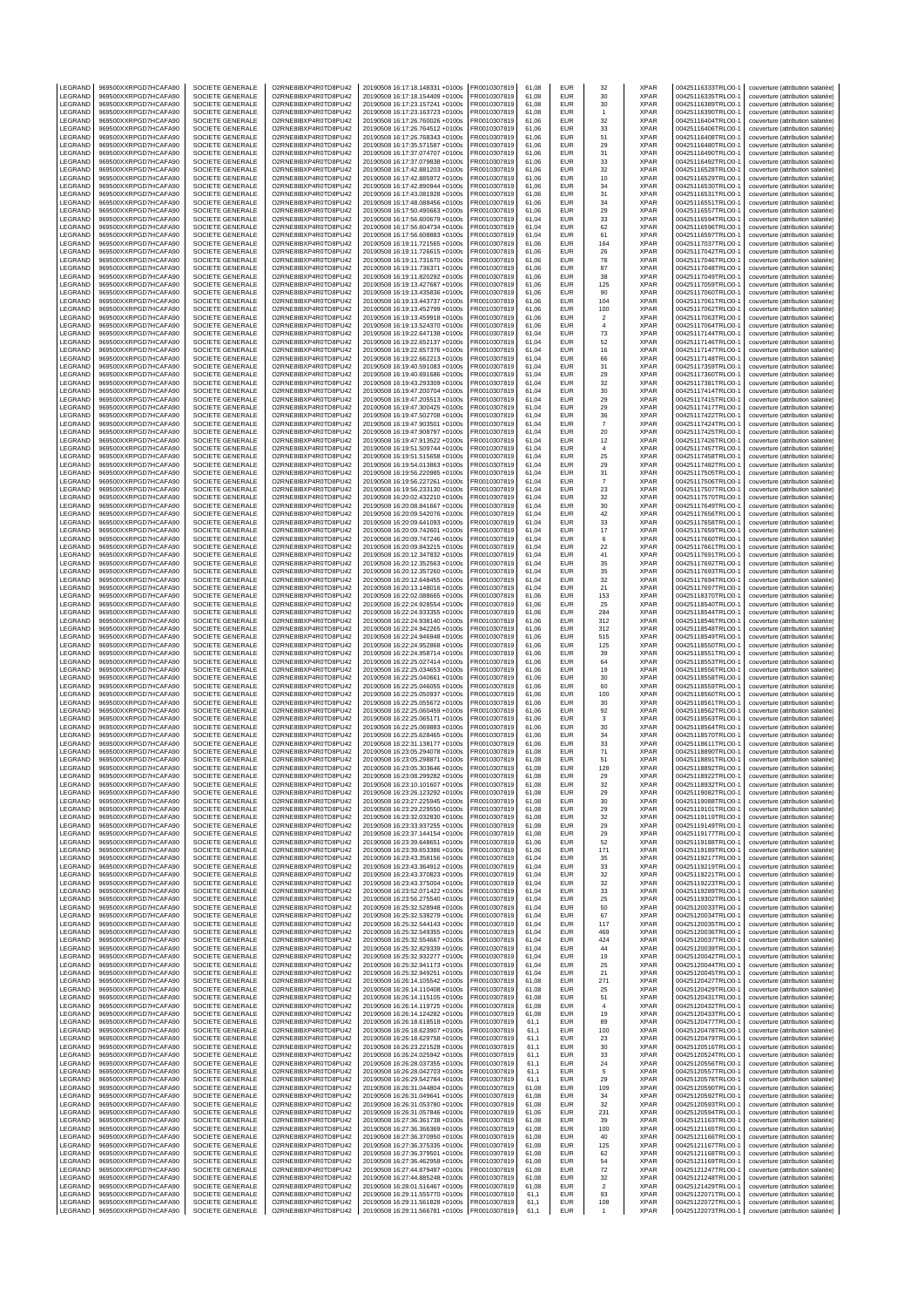| LEGRAND            | 969500XXRPGD7HCAFA90                         | SOCIETE GENERALE                            | O2RNE8IBXP4R0TD8PU42                         | 20190508 16:29:11.858114 +0100s                                    | FR0010307819                 | 61,1           | EUR                      | 55               | <b>XPAR</b>                | 00425122082TRLO0-1                       | couverture (attribution salariée)                                      |
|--------------------|----------------------------------------------|---------------------------------------------|----------------------------------------------|--------------------------------------------------------------------|------------------------------|----------------|--------------------------|------------------|----------------------------|------------------------------------------|------------------------------------------------------------------------|
| LEGRAND<br>LEGRAND | 969500XXRPGD7HCAFA90<br>969500XXRPGD7HCAFA90 | SOCIETE GENERALE<br>SOCIETE GENERALE        | O2RNE8IBXP4R0TD8PU42<br>O2RNE8IBXP4R0TD8PU42 | 20190508 16:29:17.068667 +0100s<br>20190508 16:29:21.077404 +0100s | FR0010307819<br>R0010307819  | 61.1<br>61,08  | <b>FUR</b><br>EUR        | 29<br>20         | <b>XPAR</b><br>XPAR        | 00425122117TRLO0-1<br>00425122166TRLO0-1 | couverture (attribution salariée)<br>couverture (attribution salariée) |
| LEGRAND            | 969500XXRPGD7HCAFA90                         | SOCIETE GENERALE                            | O2RNE8IBXP4R0TD8PU42                         | 20190508 16:29:45.239338 +0100s                                    | FR0010307819                 | 61,08          | <b>EUR</b>               | 34               | <b>XPAR</b>                | 00425122611TRLO0-1                       | couverture (attribution salariée)                                      |
| LEGRAND            | 969500XXRPGD7HCAFA90                         | <b>SOCIETE GENERALE</b>                     | O2RNE8IBXP4R0TD8PU42                         | 20190508 16:29:45.941208 +0100s                                    | FR0010307819                 | 61.08          | <b>EUR</b>               | 102              | <b>XPAR</b>                | 00425122617TRLO0-1                       | couverture (attribution salariée)                                      |
| LEGRAND            | 969500XXRPGD7HCAFA90                         | SOCIETE GENERALE                            | O2RNE8IBXP4R0TD8PU42                         | 20190508 16:29:45.946706 +0100s                                    | FR0010307819                 | 61,08          | EUR                      | 64               | XPAR                       | 00425122618TRLO0-1                       | couverture (attribution salariée)                                      |
| LEGRAND            | 969500XXRPGD7HCAFA90                         | <b>SOCIETE GENERALE</b>                     | O2RNE8IBXP4R0TD8PU42                         | 20190508 16:29:46.141757 +0100s                                    | FR0010307819                 | 61.08          | EUR                      | 44               | <b>XPAR</b>                | 00425122620TRLO0-1                       | couverture (attribution salariée)                                      |
| LEGRAND<br>LEGRAND | 969500XXRPGD7HCAFA90<br>969500XXRPGD7HCAFA90 | SOCIETE GENERALE<br>SOCIETE GENERALE        | O2RNE8IBXP4R0TD8PU42<br>O2RNE8IBXP4R0TD8PU42 | 20190509 08:00:10.265841 +0100s<br>20190509 08:01:05.340572 +0100s | FR0010307819<br>FR0010307819 | 60,5<br>60.5   | EUR<br>EUR               | 33<br>33         | XPAR<br><b>XPAR</b>        | 00425135224TRLO0-1<br>00425136960TRLO0-  | couverture (attribution salariée)<br>couverture (attribution salariée) |
| LEGRAND            | 969500XXRPGD7HCAFA90                         | SOCIETE GENERALE                            | O2RNE8IBXP4R0TD8PU42                         | 20190509 08:02:09.977887 +0100s                                    | R0010307819                  | 60,46          | EUR                      | 60               | XPAR                       | 00425137575TRLO0-                        | couverture (attribution salariée)                                      |
| LEGRAND            | 969500XXRPGD7HCAFA90                         | <b>SOCIETE GENERALE</b>                     | O2RNE8IBXP4R0TD8PU42                         | 20190509 08:02:09.981628 +0100s                                    | FR0010307819                 | 60.46          | EUR                      | 33               | <b>XPAR</b>                | 00425137576TRLO0-1                       | couverture (attribution salariée)                                      |
| LEGRAND<br>LEGRAND | 969500XXRPGD7HCAFA90<br>969500XXRPGD7HCAFA90 | SOCIETE GENERALE<br>SOCIETE GENERALE        | O2RNE8IBXP4R0TD8PU42<br>O2RNE8IBXP4R0TD8PU42 | 20190509 08:04:21.991933 +0100s<br>20190509 08:04:21.995474 +0100s | R0010307819<br>FR0010307819  | 60,46<br>60.46 | EUR<br>EUR               | 71<br>106        | XPAR<br><b>XPAR</b>        | 00425138621TRLO0-1<br>00425138622TRLO0-  | couverture (attribution salariée)<br>couverture (attribution salariée) |
| LEGRAND            | 969500XXRPGD7HCAFA90                         | SOCIETE GENERALE                            | O2RNE8IBXP4R0TD8PU42                         | 20190509 08:04:48.839067 +0100s                                    | FR0010307819                 | 60,44          | EUR                      | 33               | XPAR                       | 00425138772TRLO0-1                       | couverture (attribution salariée)                                      |
| LEGRAND            | 969500XXRPGD7HCAFA90                         | SOCIETE GENERALE                            | O2RNE8IBXP4R0TD8PU42                         | 20190509 08:05:38.552042 +0100s                                    | FR0010307819                 | 60.46          | EUR                      | $\overline{1}$   | <b>XPAR</b>                | 00425139390TRLO0-1                       | couverture (attribution salariée)                                      |
| LEGRAND            | 969500XXRPGD7HCAFA90                         | SOCIETE GENERALE                            | O2RNE8IBXP4R0TD8PU42                         | 20190509 08:05:57.603651 +0100s                                    | FR0010307819                 | 60,44          | EUR                      | 75               | XPAR                       | 00425139538TRLO0-1                       | couverture (attribution salariée)                                      |
| LEGRAND            | 969500XXRPGD7HCAFA90                         | SOCIETE GENERALE                            | O2RNE8IBXP4R0TD8PU42                         | 20190509 08:06:36.195900 +0100s                                    | FR0010307819                 | 60,46          | EUR                      | 64               | <b>XPAR</b>                | 00425139882TRLO0-1                       | couverture (attribution salariée)                                      |
| LEGRAND<br>LEGRAND | 969500XXRPGD7HCAFA90<br>969500XXRPGD7HCAFA90 | SOCIETE GENERALE<br><b>SOCIETE GENERALE</b> | O2RNE8IBXP4R0TD8PU42<br>O2RNE8IBXP4R0TD8PU42 | 20190509 08:07:00.148549 +0100s<br>20190509 08:08:36.852548 +0100s | R0010307819<br>FR0010307819  | 60,46<br>60,52 | EUR<br>EUR               | 62<br>116        | XPAR<br><b>XPAR</b>        | 00425140046TRLO0-1<br>00425140785TRLO0-  | couverture (attribution salariée)<br>couverture (attribution salariée) |
| LEGRAND            | 969500XXRPGD7HCAFA90                         | SOCIETE GENERALE                            | O2RNE8IBXP4R0TD8PU42                         | 20190509 08:10:02.437598 +0100s                                    | FR0010307819                 | 60,52          | EUR                      | 63               | XPAR                       | 00425141329TRLO0-1                       | couverture (attribution salariée)                                      |
| LEGRAND            | 969500XXRPGD7HCAFA90                         | SOCIETE GENERALE                            | O2RNE8IBXP4R0TD8PU42                         | 20190509 08:11:51.436638 +0100s                                    | FR0010307819                 | 60,52          | <b>EUR</b>               | 116              | XPAR                       | 00425141955TRLO0-1                       | couverture (attribution salariée)                                      |
| <b>FGRAND</b>      | 969500XXRPGD7HCAFA90                         | SOCIETE GENERALE                            | O2RNE8IBXP4R0TD8PU42                         | 20190509 08:12:20.290653 +0100s                                    | R0010307819                  | 60,5           | EUR                      | 33               | <b>XPAR</b>                | 00425142151TRLO0-1                       | couverture (attribution salariée)                                      |
| LEGRAND<br>LEGRAND | 969500XXRPGD7HCAFA90<br>969500XXRPGD7HCAFA90 | SOCIETE GENERALE<br>SOCIETE GENERALE        | O2RNE8IBXP4R0TD8PU42<br>O2RNE8IBXP4R0TD8PU42 | 20190509 08:12:59.554570 +0100s<br>20190509 08:14:07.525337 +0100s | FR0010307819<br>FR0010307819 | 60,5<br>60,5   | <b>EUR</b><br>EUR        | 33<br>63         | <b>XPAR</b><br>XPAR        | 00425142395TRLO0-1<br>00425142920TRLO0-1 | couverture (attribution salariée)<br>couverture (attribution salariée) |
| LEGRAND            | 969500XXRPGD7HCAFA90                         | SOCIETE GENERALE                            | O2RNE8IBXP4R0TD8PU42                         | 20190509 08:15:16.485408 +0100s                                    | FR0010307819                 | 60,5           | EUR                      | 63               | <b>XPAR</b>                | 00425143651TRLO0-1                       | couverture (attribution salariée)                                      |
| LEGRAND            | 969500XXRPGD7HCAFA90                         | SOCIETE GENERALE                            | O2RNE8IBXP4R0TD8PU42                         | 20190509 08:15:48.972522 +0100s                                    | R0010307819                  | 60,5           | EUR                      | 33               | XPAR                       | 00425144035TRLO0-                        | couverture (attribution salariée)                                      |
| LEGRAND            | 969500XXRPGD7HCAFA90                         | SOCIETE GENERALE                            | O2RNE8IBXP4R0TD8PU42                         | 20190509 08:16:24.343529 +0100s                                    | FR0010307819                 | 60,56          | EUR                      | 64               | XPAR                       | 00425144281TRLO0-1                       | couverture (attribution salariée)                                      |
| LEGRAND<br>LEGRAND | 969500XXRPGD7HCAFA90<br>969500XXRPGD7HCAFA90 | SOCIETE GENERALE<br>SOCIETE GENERALE        | O2RNE8IBXP4R0TD8PU42<br>O2RNE8IBXP4R0TD8PU42 | 20190509 08:17:03.429519 +0100s<br>20190509 08:17:44.107667 +0100s | FR0010307819<br>R0010307819  | 60.5<br>60,5   | <b>EUR</b><br>EUR        | 33<br>64         | <b>XPAR</b><br>XPAR        | 00425144551TRLO0-<br>00425144769TRLO0-1  | couverture (attribution salariée)<br>couverture (attribution salariée) |
| LEGRAND            | 969500XXRPGD7HCAFA90                         | SOCIETE GENERALE                            | O2RNE8IBXP4R0TD8PU42                         | 20190509 08:18:00.133988 +0100s                                    | FR0010307819                 | 60.52          | EUR                      | 33               | <b>XPAR</b>                | 00425144839TRLO0-                        | couverture (attribution salariée)                                      |
| LEGRAND            | 969500XXRPGD7HCAFA90                         | SOCIETE GENERALE                            | O2RNE8IBXP4R0TD8PU42                         | 20190509 08:18:31.191441 +0100s                                    | FR0010307819                 | 60,52          | EUR                      | 33               | XPAR                       | 00425145068TRLO0-                        | couverture (attribution salariée)                                      |
| LEGRAND            | 969500XXRPGD7HCAFA90                         | <b>SOCIETE GENERALE</b>                     | O2RNE8IBXP4R0TD8PU42                         | 20190509 08:18:56.236411 +0100s                                    | FR0010307819                 | 60.48          | EUR                      | 33               | <b>XPAR</b>                | 00425145183TRLO0-1                       | couverture (attribution salariée)                                      |
| LEGRAND<br>LEGRAND | 969500XXRPGD7HCAFA90<br>969500XXRPGD7HCAFA90 | SOCIETE GENERALE<br>SOCIETE GENERALE        | O2RNE8IBXP4R0TD8PU42<br>O2RNE8IBXP4R0TD8PU42 | 20190509 08:20:39.773549 +0100s<br>20190509 08:20:43.981184 +0100s | R0010307819<br>FR0010307819  | 60,48<br>60.48 | EUR<br>EUR               | 118<br>41        | XPAR<br><b>XPAR</b>        | 00425145969TRLO0-1<br>00425145998TRLO0-  | couverture (attribution salariée)<br>couverture (attribution salariée) |
| LEGRAND            | 969500XXRPGD7HCAFA90                         | SOCIETE GENERALE                            | O2RNE8IBXP4R0TD8PU42                         | 20190509 08:22:55.128514 +0100s                                    | FR0010307819                 | 60,4           | EUR                      | 117              | XPAR                       | 00425146690TRLO0-                        | couverture (attribution salariée)                                      |
| LEGRAND            | 969500XXRPGD7HCAFA90                         | <b>SOCIETE GENERALE</b>                     | O2RNE8IBXP4R0TD8PU42                         | 20190509 08:22:55.230236 +0100s                                    | FR0010307819                 | 60.4           | <b>EUR</b>               | 39               | <b>XPAR</b>                | 00425146692TRLO0-1                       | couverture (attribution salariée)                                      |
| LEGRAND            | 969500XXRPGD7HCAFA90                         | SOCIETE GENERALE                            | O2RNE8IBXP4R0TD8PU42                         | 20190509 08:23:40.393771 +0100s                                    | R0010307819                  | 60,4           | EUR                      | 33               | XPAR                       | 00425146890TRLO0-1                       | couverture (attribution salariée)                                      |
| LEGRAND<br>LEGRAND | 969500XXRPGD7HCAFA90<br>969500XXRPGD7HCAFA90 | SOCIETE GENERALE<br>SOCIETE GENERALE        | O2RNE8IBXP4R0TD8PU42<br>O2RNE8IBXP4R0TD8PU42 | 20190509 08:24:01.827483 +0100s<br>20190509 08:25:00.234251 +0100s | FR0010307819<br>FR0010307819 | 60.36<br>60,36 | EUR<br>EUR               | 33<br>63         | <b>XPAR</b><br>XPAR        | 00425146991TRLO0-<br>00425147362TRLO0-1  | couverture (attribution salariée)<br>couverture (attribution salariée) |
| LEGRAND            | 969500XXRPGD7HCAFA90                         | <b>SOCIETE GENERALE</b>                     | O2RNE8IBXP4R0TD8PU42                         | 20190509 08:25:29.888737 +0100s                                    | FR0010307819                 | 60,36          | EUR                      | 33               | <b>XPAR</b>                | 00425147539TRLO0-1                       | couverture (attribution salariée)                                      |
| LEGRAND            | 969500XXRPGD7HCAFA90                         | SOCIETE GENERALE                            | O2RNE8IBXP4R0TD8PU42                         | 20190509 08:27:07.052947 +0100s                                    | FR0010307819                 | 60,34          | EUR                      | 49               | XPAR                       | 00425148760TRLO0-1                       | couverture (attribution salariée)                                      |
| LEGRAND            | 969500XXRPGD7HCAFA90                         | SOCIETE GENERALE                            | O2RNE8IBXP4R0TD8PU42                         | 20190509 08:27:09.863122 +0100s                                    | FR0010307819                 | 60,34          | EUR                      | 57               | <b>XPAR</b>                | 00425148815TRLO0-1                       | couverture (attribution salariée)                                      |
| LEGRAND<br>LEGRAND | 969500XXRPGD7HCAFA90<br>969500XXRPGD7HCAFA90 | SOCIETE GENERALE<br><b>SOCIETE GENERALE</b> | O2RNE8IBXP4R0TD8PU42<br>O2RNE8IBXP4R0TD8PU42 | 20190509 08:27:21.587912 +0100s<br>20190509 08:28:06.924557 +0100s | R0010307819<br>FR0010307819  | 60,34<br>60,38 | EUR<br>EUR               | 23<br>33         | XPAR<br><b>XPAR</b>        | 00425148894TRLO0-1<br>00425149426TRLO0-  | couverture (attribution salariée)<br>couverture (attribution salariée) |
| LEGRAND            | 969500XXRPGD7HCAFA90                         | SOCIETE GENERALE                            | O2RNE8IBXP4R0TD8PU42                         | 20190509 08:32:51.652415 +0100s                                    | FR0010307819                 | 60,44          | EUR                      | 210              | XPAR                       | 00425152126TRLO0-1                       | couverture (attribution salariée)                                      |
| LEGRAND            | 969500XXRPGD7HCAFA90                         | SOCIETE GENERALE                            | O2RNE8IBXP4R0TD8PU42                         | 20190509 08:34:11.453158 +0100s                                    | FR0010307819                 | 60,44          | <b>EUR</b>               | 70               | <b>XPAR</b>                | 00425152937TRLO0-1                       | couverture (attribution salariée)                                      |
| LEGRAND            | 969500XXRPGD7HCAFA90                         | SOCIETE GENERALE                            | O2RNE8IBXP4R0TD8PU42                         | 20190509 08:34:57.767250 +0100s                                    | R0010307819                  | 60,4           | EUR                      | 33               | <b>XPAR</b>                | 00425153370TRLO0-1                       | couverture (attribution salariée)                                      |
| LEGRAND            | 969500XXRPGD7HCAFA90<br>969500XXRPGD7HCAFA90 | SOCIETE GENERALE                            | O2RNE8IBXP4R0TD8PU42<br>O2RNE8IBXP4R0TD8PU42 | 20190509 08:37:53.784981 +0100s                                    | FR0010307819                 | 60,4           | <b>EUR</b><br>EUR        | 116              | <b>XPAR</b>                | 00425154884TRLO0-1                       | couverture (attribution salariée)                                      |
| LEGRAND<br>LEGRAND | 969500XXRPGD7HCAFA90                         | SOCIETE GENERALE<br>SOCIETE GENERALE        | O2RNE8IBXP4R0TD8PU42                         | 20190509 08:39:35.502951 +0100s<br>20190509 08:41:32.778504 +0100s | FR0010307819<br>FR0010307819 | 60,4<br>60,36  | EUR                      | 63<br>63         | XPAR<br><b>XPAR</b>        | 00425155781TRLO0-1<br>00425156844TRLO0-1 | couverture (attribution salariée)<br>couverture (attribution salariée) |
| LEGRAND            | 969500XXRPGD7HCAFA90                         | SOCIETE GENERALE                            | O2RNE8IBXP4R0TD8PU42                         | 20190509 08:43:01.410088 +0100s                                    | R0010307819                  | 60,34          | EUR                      | 63               | XPAR                       | 00425157730TRLO0-1                       | couverture (attribution salariée)                                      |
| LEGRAND            | 969500XXRPGD7HCAFA90                         | SOCIETE GENERALE                            | O2RNE8IBXP4R0TD8PU42                         | 20190509 08:43:34.903435 +0100s                                    | R0010307819                  | 60,34          | EUR                      | 33               | XPAR                       | 00425158025TRLO0-1                       | couverture (attribution salariée)                                      |
| LEGRAND            | 969500XXRPGD7HCAFA90                         | <b>SOCIETE GENERALE</b>                     | O2RNE8IBXP4R0TD8PU42                         | 20190509 08:45:06.311466 +0100s                                    | FR0010307819                 | 60.36          | <b>EUR</b>               | 63               | <b>XPAR</b>                | 00425158663TRLO0-1                       | couverture (attribution salariée)                                      |
| LEGRAND<br>LEGRAND | 969500XXRPGD7HCAFA90<br>969500XXRPGD7HCAFA90 | SOCIETE GENERALE<br>SOCIETE GENERALE        | O2RNE8IBXP4R0TD8PU42<br>O2RNE8IBXP4R0TD8PU42 | 20190509 08:47:56.252792 +0100s<br>20190509 08:48:06.577067 +0100s | R0010307819<br>FR0010307819  | 60,4<br>60.4   | EUR<br>EUR               | 48<br>108        | XPAR<br><b>XPAR</b>        | 00425160238TRLO0-1<br>00425160337TRLO0-1 | couverture (attribution salariée)<br>couverture (attribution salariée) |
| LEGRAND            | 969500XXRPGD7HCAFA90                         | SOCIETE GENERALE                            | O2RNE8IBXP4R0TD8PU42                         | 20190509 08:48:34.159278 +0100s                                    | FR0010307819                 | 60,34          | EUR                      | 33               | XPAR                       | 00425160701TRLO0-1                       | couverture (attribution salariée)                                      |
| LEGRAND            | 969500XXRPGD7HCAFA90                         | <b>SOCIETE GENERALE</b>                     | O2RNE8IBXP4R0TD8PU42                         | 20190509 08:49:10.931580 +0100s                                    | FR0010307819                 | 60.32          | EUR                      | 33               | <b>XPAR</b>                | 00425161006TRLO0-1                       | couverture (attribution salariée)                                      |
| LEGRAND            | 969500XXRPGD7HCAFA90                         | SOCIETE GENERALE                            | O2RNE8IBXP4R0TD8PU42                         | 20190509 08:50:01.102355 +0100s                                    | FR0010307819                 | 60,24          | EUR                      | 33               | XPAR                       | 00425162096TRLO0-1                       | couverture (attribution salariée)                                      |
| LEGRAND<br>LEGRAND | 969500XXRPGD7HCAFA90<br>969500XXRPGD7HCAFA90 | SOCIETE GENERALE<br>SOCIETE GENERALE        | O2RNE8IBXP4R0TD8PU42<br>O2RNE8IBXP4R0TD8PU42 | 20190509 08:52:45.450445 +0100s<br>20190509 08:55:54.594431 +0100s | FR0010307819<br>FR0010307819 | 60.36<br>60,4  | EUR<br>EUR               | 95<br>30         | <b>XPAR</b><br>XPAR        | 00425163648TRLO0-1<br>00425165444TRLO0-  | couverture (attribution salariée)<br>couverture (attribution salariée) |
| LEGRAND            | 969500XXRPGD7HCAFA90                         | <b>SOCIETE GENERALE</b>                     | O2RNE8IBXP4R0TD8PU42                         | 20190509 08:55:55.396992 +0100s                                    | FR0010307819                 | 60.4           | <b>EUR</b>               | 18               | <b>XPAR</b>                | 00425165449TRLO0-1                       | couverture (attribution salariée)                                      |
| LEGRAND            | 969500XXRPGD7HCAFA90                         | SOCIETE GENERALE                            | O2RNE8IBXP4R0TD8PU42                         | 20190509 08:57:16.685975 +0100s                                    | R0010307819                  | 60,4           | EUR                      | 69               | XPAR                       | 00425166054TRLO0-1                       | couverture (attribution salariée)                                      |
| LEGRAND            | 969500XXRPGD7HCAFA90                         | SOCIETE GENERALE                            | O2RNE8IBXP4R0TD8PU42                         | 20190509 08:58:04.466250 +0100s                                    | FR0010307819                 | 60,4           | <b>EUR</b>               | 33               | <b>XPAR</b>                | 00425166356TRLO0-1                       | couverture (attribution salariée)                                      |
| LEGRAND<br>LEGRAND | 969500XXRPGD7HCAFA90<br>969500XXRPGD7HCAFA90 | SOCIETE GENERALE<br>SOCIETE GENERALE        | O2RNE8IBXP4R0TD8PU42<br>O2RNE8IBXP4R0TD8PU42 | 20190509 08:59:23.114391 +0100s<br>20190509 09:01:44.576270 +0100s | R0010307819<br>FR0010307819  | 60,4<br>60,46  | EUR<br><b>EUR</b>        | 33               | <b>XPAR</b><br><b>XPAR</b> | 00425166813TRLO0-1<br>00425167774TRLO0-  | couverture (attribution salariée)                                      |
| LEGRAND            | 969500XXRPGD7HCAFA90                         | SOCIETE GENERALE                            | O2RNE8IBXP4R0TD8PU42                         | 20190509 09:01:47.786258 +0100s                                    | FR0010307819                 | 60,46          | EUR                      | 26<br>11         | XPAR                       | 00425167822TRLO0-1                       | couverture (attribution salariée)<br>couverture (attribution salariée) |
| LEGRAND            | 969500XXRPGD7HCAFA90                         | SOCIETE GENERALE                            | O2RNE8IBXP4R0TD8PU42                         | 20190509 09:04:45.151201 +0100s                                    | FR0010307819                 | 60,52          | EUR                      | 43               | <b>XPAR</b>                | 00425169216TRLO0-1                       | couverture (attribution salariée)                                      |
| LEGRAND            | 969500XXRPGD7HCAFA90                         | SOCIETE GENERALE                            | O2RNE8IBXP4R0TD8PU42                         | 20190509 09:04:45.155854 +0100s                                    | R0010307819                  | 60,52          | EUR                      | 8                | XPAR                       | 00425169218TRLO0-1                       | couverture (attribution salariée)                                      |
| LEGRAND<br>LEGRAND | 969500XXRPGD7HCAFA90<br>969500XXRPGD7HCAFA90 | SOCIETE GENERALE<br>SOCIETE GENERALE        | O2RNE8IBXP4R0TD8PU42<br>O2RNE8IBXP4R0TD8PU42 | 20190509 09:04:45.159722 +0100s<br>20190509 09:08:47.277043 +0100s | FR0010307819<br>R0010307819  | 60,52<br>60,52 | EUR<br>EUR               | 91<br>154        | <b>XPAR</b><br>XPAR        | 00425169219TRLO0-<br>00425170976TRLO0-1  | couverture (attribution salariée)<br>couverture (attribution salariée) |
| LEGRAND            | 969500XXRPGD7HCAFA90                         | SOCIETE GENERALE                            | O2RNE8IBXP4R0TD8PU42                         | 20190509 09:08:47.377587 +0100s                                    | FR0010307819                 | 60,52          | EUR                      | 63               | <b>XPAR</b>                | 00425170978TRLO0-1                       | couverture (attribution salariée)                                      |
| LEGRAND            | 969500XXRPGD7HCAFA90                         | SOCIETE GENERALE                            | O2RNE8IBXP4R0TD8PU42                         | 20190509 09:10:34.848445 +0100s                                    | R0010307819                  | 60,48          | EUR                      | 33               | <b>XPAR</b>                | 00425171733TRLO0-1                       | couverture (attribution salariée)                                      |
| LEGRAND            | 969500XXRPGD7HCAFA90                         | SOCIETE GENERALE                            | O2RNE8IBXP4R0TD8PU42                         | 20190509 09:11:15.515011 +0100s                                    | FR0010307819                 | 60,46          | EUR                      | 33               | <b>XPAR</b>                | 00425171965TRLO0-                        | couverture (attribution salariée)                                      |
| LEGRAND<br>LEGRAND | 969500XXRPGD7HCAFA90<br>969500XXRPGD7HCAFA90 | SOCIETE GENERALE<br>SOCIETE GENERALE        | O2RNE8IBXP4R0TD8PU42<br>O2RNE8IBXP4R0TD8PU42 | 20190509 09:12:55.484020 +0100s                                    | FR0010307819                 | 60,46<br>60,46 | EUR<br>EUR               | 23<br>40         | XPAR<br><b>XPAR</b>        | 00425172602TRLO0-1                       | couverture (attribution salariée)                                      |
| LEGRAND            | 969500XXRPGD7HCAFA90                         | SOCIETE GENERALE                            | O2RNE8IBXP4R0TD8PU42                         | 20190509 09:12:55.488907 +0100s<br>20190509 09:14:20 121440 +0100s | FR0010307819<br>FR0010307819 | 60.44          | <b>EUR</b>               | 33               | <b>XPAR</b>                | 00425172606TRLO0-1<br>00425173164TRLO0-  | couverture (attribution salariée)<br>couverture (attribution salariée) |
| LEGRAND            | 969500XXRPGD7HCAFA90                         | SOCIETE GENERALE                            | O2RNE8IBXP4R0TD8PU42                         | 20190509 09:16:35.965099 +0100s                                    | FR0010307819                 | 60,46          | EUR                      | 95               | XPAR                       | 00425173916TRLO0-                        | couverture (attribution salariée)                                      |
| LEGRAND            | 969500XXRPGD7HCAFA90                         | <b>SOCIETE GENERALE</b>                     | O2RNE8IBXP4R0TD8PU42                         | 20190509 09:18:52 658695 +0100s                                    | FR0010307819                 | 60.44          | <b>EUR</b>               | 63               | <b>XPAR</b>                | 00425174517TRLO0-1                       | couverture (attribution salariée)                                      |
| LEGRAND<br>LEGRAND | 969500XXRPGD7HCAFA90<br>969500XXRPGD7HCAFA90 | SOCIETE GENERALE<br>SOCIETE GENERALE        | O2RNE8IBXP4R0TD8PU42<br>O2RNE8IBXP4R0TD8PU42 | 20190509 09:19:21.411305 +0100s<br>20190509 09:19:46.155642 +0100s | R0010307819<br>FR0010307819  | 60,42<br>60.4  | EUR<br><b>EUR</b>        | 36<br>33         | XPAR<br><b>XPAR</b>        | 00425174707TRLO0-1<br>00425174906TRLO0-1 | couverture (attribution salariée)<br>couverture (attribution salariée) |
| LEGRAND            | 969500XXRPGD7HCAFA90                         | SOCIETE GENERALE                            | O2RNE8IBXP4R0TD8PU42                         | 20190509 09:22:23.439566 +0100s                                    | FR0010307819                 | 60,38          | EUR                      | 63               | XPAR                       | 00425175915TRLO0-1                       | couverture (attribution salariée)                                      |
| LEGRAND            | 969500XXRPGD7HCAFA90                         | SOCIETE GENERALE                            | O2RNE8IBXP4R0TD8PU42                         | 20190509 09:27:19.178237 +0100s                                    | FR0010307819                 | 60.44          | <b>EUR</b>               | 156              | <b>XPAR</b>                | 00425177885TRLO0-1                       | couverture (attribution salariée)                                      |
| LEGRAND            | 969500XXRPGD7HCAFA90<br>969500XXRPGD7HCAFA90 | SOCIETE GENERALE                            | O2RNE8IBXP4R0TD8PU42                         | 20190509 09:31:36.144185 +0100s                                    | R0010307819                  | 60,48          | EUR                      | 172              | XPAR                       | 00425179003TRLO0-1                       | couverture (attribution salariée)                                      |
| LEGRAND<br>LEGRAND | 969500XXRPGD7HCAFA90                         | SOCIETE GENERALE<br>SOCIETE GENERALE        | O2RNE8IBXP4R0TD8PU42<br>O2RNE8IBXP4R0TD8PU42 | 20190509 09:33:10.869766 +0100s<br>20190509 09:33:58.333217 +0100s | FR0010307819<br>FR0010307819 | 60.46<br>60,46 | <b>EUR</b><br>EUR        | 63<br>33         | <b>XPAR</b><br><b>XPAR</b> | 00425179334TRLO0-1<br>00425179511TRLO0-1 | couverture (attribution salariée)<br>couverture (attribution salariée) |
| LEGRAND            | 969500XXRPGD7HCAFA90                         | SOCIETE GENERALE                            | O2RNE8IBXP4R0TD8PU42                         | 20190509 09:36:23.341883 +0100s                                    | FR0010307819                 | 60.48          | EUR                      | 63               | <b>XPAR</b>                | 00425180150TRLO0-1                       | couverture (attribution salariée)                                      |
| LEGRAND            | 969500XXRPGD7HCAFA90                         | SOCIETE GENERALE                            | O2RNE8IBXP4R0TD8PU42                         | 20190509 09:37:23.924468 +0100s                                    | FR0010307819                 | 60,48          | EUR                      | 13               | XPAR                       | 00425180371TRLO0-1                       | couverture (attribution salariée)                                      |
| LEGRAND<br>LEGRAND | 969500XXRPGD7HCAFA90<br>969500XXRPGD7HCAFA90 | SOCIETE GENERALE                            | O2RNE8IBXP4R0TD8PU42<br>O2RNE8IBXP4R0TD8PU42 | 20190509 09:37:56.058349 +0100s                                    | FR0010307819<br>FR0010307819 | 60.48<br>60.46 | <b>FUR</b><br><b>EUR</b> | 56               | <b>XPAR</b><br><b>XPAR</b> | 00425180464TRLO0-1<br>00425180629TRLO0-1 | couverture (attribution salariée)<br>couverture (attribution salariée) |
| LEGRAND            | 969500XXRPGD7HCAFA90                         | SOCIETE GENERALE<br>SOCIETE GENERALE        | O2RNE8IBXP4R0TD8PU42                         | 20190509 09:38:39.820033 +0100s<br>20190509 09:45:02.204908 +0100s | FR0010307819                 | 60.44          | EUR                      | 33<br>210        | <b>XPAR</b>                | 00425182382TRLO0-1                       | couverture (attribution salariée)                                      |
| LEGRAND            | 969500XXRPGD7HCAFA90                         | SOCIETE GENERALE                            | O2RNE8IBXP4R0TD8PU42                         | 20190509 09:46:24.920136 +0100s                                    | FR0010307819                 | 60,4           | <b>EUR</b>               | 13               | <b>XPAR</b>                | 00425182795TRLO0-1                       | couverture (attribution salariée)                                      |
| LEGRAND            | 969500XXRPGD7HCAFA90                         | SOCIETE GENERALE                            | O2RNE8IBXP4R0TD8PU42                         | 20190509 09:46:24.924432 +0100s                                    | FR0010307819                 | 60,4           | <b>EUR</b>               | 50               | <b>XPAR</b>                | 00425182799TRLO0-1                       | couverture (attribution salariée)                                      |
| LEGRAND<br>LEGRAND | 969500XXRPGD7HCAFA90<br>969500XXRPGD7HCAFA90 | SOCIETE GENERALE<br>SOCIETE GENERALE        | O2RNE8IBXP4R0TD8PU42<br>O2RNE8IBXP4R0TD8PU42 | 20190509 09:47:20.203388 +0100s<br>20190509 09:52:22.032443 +0100s | FR0010307819<br>FR0010307819 | 60,38<br>60,46 | <b>EUR</b><br><b>EUR</b> | 33<br>125        | <b>XPAR</b><br><b>XPAR</b> | 00425183095TRLO0-1<br>00425184476TRLO0-1 | couverture (attribution salariée)<br>couverture (attribution salariée) |
| LEGRAND            | 969500XXRPGD7HCAFA90                         | SOCIETE GENERALE                            | O2RNE8IBXP4R0TD8PU42                         | 20190509 09:52:34.953299 +0100s                                    | FR0010307819                 | 60,46          | <b>EUR</b>               | 42               | <b>XPAR</b>                | 00425184552TRLO0-1                       | couverture (attribution salariée)                                      |
| LEGRAND            | 969500XXRPGD7HCAFA90                         | SOCIETE GENERALE                            | O2RNE8IBXP4R0TD8PU42                         | 20190509 09:56:45.682688 +0100s                                    | FR0010307819                 | 60.48          | <b>FUR</b>               | 74               | <b>XPAR</b>                | 00425185545TRLO0-1                       | couverture (attribution salariée)                                      |
| LEGRAND<br>LEGRAND | 969500XXRPGD7HCAFA90<br>969500XXRPGD7HCAFA90 | SOCIETE GENERALE<br>SOCIETE GENERALE        | O2RNE8IBXP4R0TD8PU42<br>O2RNE8IBXP4R0TD8PU42 | 20190509 09:56:45.686599 +0100s<br>20190509 09:56:45.690428 +0100s | FR0010307819<br>FR0010307819 | 60,48<br>60.48 | <b>EUR</b><br><b>EUR</b> | $\sqrt{4}$<br>38 | <b>XPAR</b><br><b>XPAR</b> | 00425185549TRLO0-1<br>00425185552TRLO0-1 | couverture (attribution salariée)                                      |
| LEGRAND            | 969500XXRPGD7HCAFA90                         | SOCIETE GENERALE                            | O2RNE8IBXP4R0TD8PU42                         | 20190509 10:02:35.794262 +0100s                                    | FR0010307819                 | 60,54          | <b>EUR</b>               | 30               | <b>XPAR</b>                | 00425187123TRLO0-1                       | couverture (attribution salariée)<br>couverture (attribution salariée) |
| LEGRAND            | 969500XXRPGD7HCAFA90                         | SOCIETE GENERALE                            | O2RNE8IBXP4R0TD8PU42                         | 20190509 10:02:41.198180 +0100s                                    | FR0010307819                 | 60,54          | EUR                      | $\overline{7}$   | <b>XPAR</b>                | 00425187152TRLO0-1                       | couverture (attribution salariée)                                      |
| LEGRAND            | 969500XXRPGD7HCAFA90                         | SOCIETE GENERALE                            | O2RNE8IBXP4R0TD8PU42                         | 20190509 10:04:05.514600 +0100s                                    | FR0010307819                 | 60.54          | EUR                      | 121              | <b>XPAR</b>                | 00425187500TRLO0-1                       | couverture (attribution salariée)                                      |
| LEGRAND<br>LEGRAND | 969500XXRPGD7HCAFA90<br>969500XXRPGD7HCAFA90 | SOCIETE GENERALE<br>SOCIETE GENERALE        | O2RNE8IBXP4R0TD8PU42<br>O2RNE8IBXP4R0TD8PU42 | 20190509 10:04:05.518233 +0100s<br>20190509 10:05:21.650097 +0100s | FR0010307819<br>FR0010307819 | 60,54<br>60.56 | EUR<br><b>EUR</b>        | 83<br>33         | <b>XPAR</b><br><b>XPAR</b> | 00425187501TRLO0-1<br>00425187932TRLO0-1 | couverture (attribution salariée)<br>couverture (attribution salariée) |
| LEGRAND            | 969500XXRPGD7HCAFA90                         | SOCIETE GENERALE                            | O2RNE8IBXP4R0TD8PU42                         | 20190509 10:08:41.588280 +0100s                                    | FR0010307819                 | 60,56          | EUR                      | 85               | <b>XPAR</b>                | 00425189289TRLO0-1                       | couverture (attribution salariée)                                      |
| LEGRAND            | 969500XXRPGD7HCAFA90                         | SOCIETE GENERALE                            | O2RNE8IBXP4R0TD8PU42                         | 20190509 10:08:41.687294 +0100s                                    | FR0010307819                 | 60.56          | EUR                      | 50               | <b>XPAR</b>                | 00425189294TRLO0-1                       | couverture (attribution salariée)                                      |
| LEGRAND<br>LEGRAND | 969500XXRPGD7HCAFA90<br>969500XXRPGD7HCAFA90 | SOCIETE GENERALE<br>SOCIETE GENERALE        | O2RNE8IBXP4R0TD8PU42<br>O2RNE8IBXP4R0TD8PU42 | 20190509 10:08:41.691310 +0100s<br>20190509 10:13:42 747720 +0100s | FR0010307819<br>FR0010307819 | 60,56<br>60.58 | EUR<br><b>EUR</b>        | 5<br>108         | <b>XPAR</b><br><b>XPAR</b> | 00425189295TRLO0-1<br>00425191311TRLO0-1 | couverture (attribution salariée)                                      |
| LEGRAND            | 969500XXRPGD7HCAFA90                         | SOCIETE GENERALE                            | O2RNE8IBXP4R0TD8PU42                         | 20190509 10:13:56.869800 +0100s                                    | FR0010307819                 | 60,58          | EUR                      | 83               | <b>XPAR</b>                | 00425191448TRLO0-1                       | couverture (attribution salariée)<br>couverture (attribution salariée) |
| LEGRAND            | 969500XXRPGD7HCAFA90                         | SOCIETE GENERALE                            | O2RNE8IBXP4R0TD8PU42                         | 20190509 10:15:39.345129 +0100s                                    | FR0010307819                 | 60,58          | EUR                      | 63               | <b>XPAR</b>                | 00425192109TRLO0-1                       | couverture (attribution salariée)                                      |
| LEGRAND            | 969500XXRPGD7HCAFA90                         | SOCIETE GENERALE                            | O2RNE8IBXP4R0TD8PU42                         | 20190509 10:16:32.131159 +0100s                                    | FR0010307819                 | 60,56          | EUR                      | 33               | <b>XPAR</b>                | 00425192385TRLO0-1                       | couverture (attribution salariée)                                      |
| LEGRAND            | 969500XXRPGD7HCAFA90                         | SOCIETE GENERALE                            | O2RNE8IBXP4R0TD8PU42                         | 20190509 10:21:39.628610 +0100s                                    | FR0010307819                 | 60.56<br>60.56 | <b>EUR</b><br><b>EUR</b> | 28               | <b>XPAR</b><br><b>XPAR</b> | 00425193754TRLO0-1                       | couverture (attribution salariée)                                      |
| LEGRAND<br>LEGRAND | 969500XXRPGD7HCAFA90<br>969500XXRPGD7HCAFA90 | SOCIETE GENERALE<br>SOCIETE GENERALE        | O2RNE8IBXP4R0TD8PU42<br>O2RNE8IBXP4R0TD8PU42 | 20190509 10:21:39.633593 +0100s<br>20190509 10:21:39.638003 +0100s | FR0010307819<br>FR0010307819 | 60.56          | <b>EUR</b>               | 88<br>40         | <b>XPAR</b>                | 00425193755TRLO0-1<br>00425193756TRLO0-1 | couverture (attribution salariée)<br>couverture (attribution salariée) |
| LEGRAND            | 969500XXRPGD7HCAFA90                         | SOCIETE GENERALE                            | O2RNE8IBXP4R0TD8PU42                         | 20190509 10:23:28.908867 +0100s                                    | FR0010307819                 | 60.46          | <b>EUR</b>               | 33               | <b>XPAR</b>                | 00425194346TRLO0-1                       | couverture (attribution salariée)                                      |
| LEGRAND            | 969500XXRPGD7HCAFA90                         | SOCIETE GENERALE                            | O2RNE8IBXP4R0TD8PU42                         | 20190509 10:25:20.152812 +0100s                                    | FR0010307819                 | 60.44          | <b>EUR</b>               | 33               | <b>XPAR</b>                | 00425195134TRLO0-1                       | couverture (attribution salariée)                                      |
| LEGRAND<br>LEGRAND | 969500XXRPGD7HCAFA90<br>969500XXRPGD7HCAFA90 | SOCIETE GENERALE<br>SOCIETE GENERALE        | O2RNE8IBXP4R0TD8PU42<br>O2RNE8IBXP4R0TD8PU42 | 20190509 10:26:38.102995 +0100s<br>20190509 10:27:21.513729 +0100s | FR0010307819<br>FR0010307819 | 60,42<br>60,4  | <b>EUR</b><br><b>EUR</b> | 33<br>33         | <b>XPAR</b><br><b>XPAR</b> | 00425195701TRLO0-1<br>00425195970TRLO0-1 | couverture (attribution salariée)<br>couverture (attribution salariée) |
| LEGRAND            | 969500XXRPGD7HCAFA90                         | SOCIETE GENERALE                            | O2RNE8IBXP4R0TD8PU42                         | 20190509 10:29:26.194855 +0100s                                    | FR0010307819                 | 60,34          | <b>EUR</b>               | 33               | <b>XPAR</b>                | 00425196708TRLO0-1                       | couverture (attribution salariée)                                      |
| LEGRAND            | 969500XXRPGD7HCAFA90                         | SOCIETE GENERALE                            | O2RNE8IBXP4R0TD8PU42                         | 20190509 10:30:00.459714 +0100s                                    | FR0010307819                 | 60.32          | <b>EUR</b>               | 33               | <b>XPAR</b>                | 00425196937TRLO0-1                       | couverture (attribution salariée)                                      |
| LEGRAND            | 969500XXRPGD7HCAFA90                         | SOCIETE GENERALE                            | O2RNE8IBXP4R0TD8PU42                         | 20190509 10:30:45.743869 +0100s                                    | FR0010307819                 | 60,3           | <b>EUR</b>               | 33               | XPAR                       | 00425197242TRLO0-1                       | couverture (attribution salariée)                                      |
| LEGRAND<br>LEGRAND | 969500XXRPGD7HCAFA90<br>969500XXRPGD7HCAFA90 | SOCIETE GENERALE<br>SOCIETE GENERALE        | O2RNE8IBXP4R0TD8PU42<br>O2RNE8IBXP4R0TD8PU42 | 20190509 10:32:27.526887 +0100s<br>20190509 10:32:27.531080 +0100s | FR0010307819<br>FR0010307819 | 60.28<br>60,28 | <b>FUR</b><br><b>EUR</b> | 33<br>33         | <b>XPAR</b><br><b>XPAR</b> | 00425197784TRLO0-1<br>00425197785TRLO0-1 | couverture (attribution salariée)<br>couverture (attribution salariée) |
|                    |                                              | SOCIETE GENERALE                            | O2RNE8IBXP4R0TD8PU42                         | 20190509 10:33:03.815740 +0100s                                    | FR0010307819                 | 60,3           | EUR                      | 33               | <b>XPAR</b>                | 00425198148TRLO0-1                       | couverture (attribution salariée)                                      |
| LEGRAND            | 969500XXRPGD7HCAFA90                         |                                             |                                              | 20190509 10:33:04.317732 +0100s                                    | FR0010307819                 | 60.3           | <b>EUR</b>               | 46               | <b>XPAR</b>                | 00425198155TRLO0-1                       | couverture (attribution salariée)                                      |
| LEGRAND            | 969500XXRPGD7HCAFA90                         | SOCIETE GENERALE                            | O2RNE8IBXP4R0TD8PU42                         |                                                                    |                              | 60,3           | EUR                      | 47               |                            |                                          |                                                                        |
| LEGRAND            | 969500XXRPGD7HCAFA90                         | SOCIETE GENERALE                            | O2RNE8IBXP4R0TD8PU42                         | 20190509 10:33:04.321559 +0100s                                    | FR0010307819                 |                |                          |                  | <b>XPAR</b>                | 00425198156TRLO0-1                       | couverture (attribution salariée)                                      |
| LEGRAND            | 969500XXRPGD7HCAFA90                         | SOCIETE GENERALE                            | O2RNE8IBXP4R0TD8PU42                         | 20190509 10:33:05.218758 +0100s                                    | FR0010307819                 | 60.3           | <b>EUR</b>               | $\overline{1}$   | <b>XPAR</b>                | 00425198165TRLO0-1                       | couverture (attribution salariée)                                      |
| LEGRAND<br>LEGRAND | 969500XXRPGD7HCAFA90<br>969500XXRPGD7HCAFA90 | SOCIETE GENERALE<br>SOCIETE GENERALE        | O2RNE8IBXP4R0TD8PU42<br>O2RNE8IBXP4R0TD8PU42 | 20190509 10:33:05.222536 +0100s<br>20190509 10:33:05.226245 +0100s | FR0010307819<br>FR0010307819 | 60,3<br>60.3   | EUR<br><b>EUR</b>        | 17<br>15         | <b>XPAR</b><br><b>XPAR</b> | 00425198166TRLO0-1<br>00425198167TRLO0-1 | couverture (attribution salariée)<br>couverture (attribution salariée) |
| LEGRAND            | 969500XXRPGD7HCAFA90                         | SOCIETE GENERALE                            | O2RNE8IBXP4R0TD8PU42                         | 20190509 10:33:05.820237 +0100s                                    | FR0010307819                 | 60,3           | EUR                      | 31               | <b>XPAR</b>                | 00425198172TRLO0-1                       | couverture (attribution salariée)                                      |
| LEGRAND            | 969500XXRPGD7HCAFA90                         | SOCIETE GENERALE                            | O2RNE8IBXP4R0TD8PU42                         | 20190509 10:33:06.021231 +0100s                                    | FR0010307819                 | 60.3           | EUR                      | 10               | <b>XPAR</b>                | 00425198173TRLO0-1                       | couverture (attribution salariée)                                      |
| LEGRAND<br>LEGRAND | 969500XXRPGD7HCAFA90<br>969500XXRPGD7HCAFA90 | SOCIETE GENERALE<br>SOCIETE GENERALE        | O2RNE8IBXP4R0TD8PU42<br>O2RNE8IBXP4R0TD8PU42 | 20190509 10:33:06.122670 +0100s<br>20190509 10:38:57.433648 +0100s | FR0010307819<br>FR0010307819 | 60,3<br>60.28  | EUR<br><b>EUR</b>        | 10<br>121        | <b>XPAR</b><br><b>XPAR</b> | 00425198174TRLO0-1<br>00425199842TRLO0-1 | couverture (attribution salariée)                                      |
| LEGRAND            | 969500XXRPGD7HCAFA90                         | SOCIETE GENERALE                            | O2RNE8IBXP4R0TD8PU42                         | 20190509 10:38:57.437466 +0100s                                    | FR0010307819                 | 60,28          | EUR                      | 77               | <b>XPAR</b>                | 00425199843TRLO0-1                       | couverture (attribution salariée)<br>couverture (attribution salariée) |
| LEGRAND            | 969500XXRPGD7HCAFA90                         | SOCIETE GENERALE                            | O2RNE8IBXP4R0TD8PU42                         | 20190509 10:38:57.441245 +0100s                                    | FR0010307819                 | 60.28          | <b>EUR</b>               | 34               | <b>XPAR</b>                | 00425199844TRLO0-1                       | couverture (attribution salariée)                                      |
| LEGRAND            | 969500XXRPGD7HCAFA90                         | SOCIETE GENERALE                            | O2RNE8IBXP4R0TD8PU42                         | 20190509 10:41:52.928767 +0100s                                    | FR0010307819                 | 60,3           | <b>EUR</b>               | 76               | <b>XPAR</b>                | 00425200719TRLO0-1                       | couverture (attribution salariée)                                      |
| LEGRAND<br>LEGRAND | 969500XXRPGD7HCAFA90<br>969500XXRPGD7HCAFA90 | SOCIETE GENERALE<br>SOCIETE GENERALE        | O2RNE8IBXP4R0TD8PU42<br>O2RNE8IBXP4R0TD8PU42 | 20190509 10:41:53.016780 +0100s<br>20190509 10:41:53.021192 +0100s | FR0010307819<br>FR0010307819 | 60,3<br>60,3   | <b>EUR</b><br><b>EUR</b> | 113<br>50        | <b>XPAR</b><br><b>XPAR</b> | 00425200725TRLO0-1<br>00425200729TRLO0-1 | couverture (attribution salariée)<br>couverture (attribution salariée) |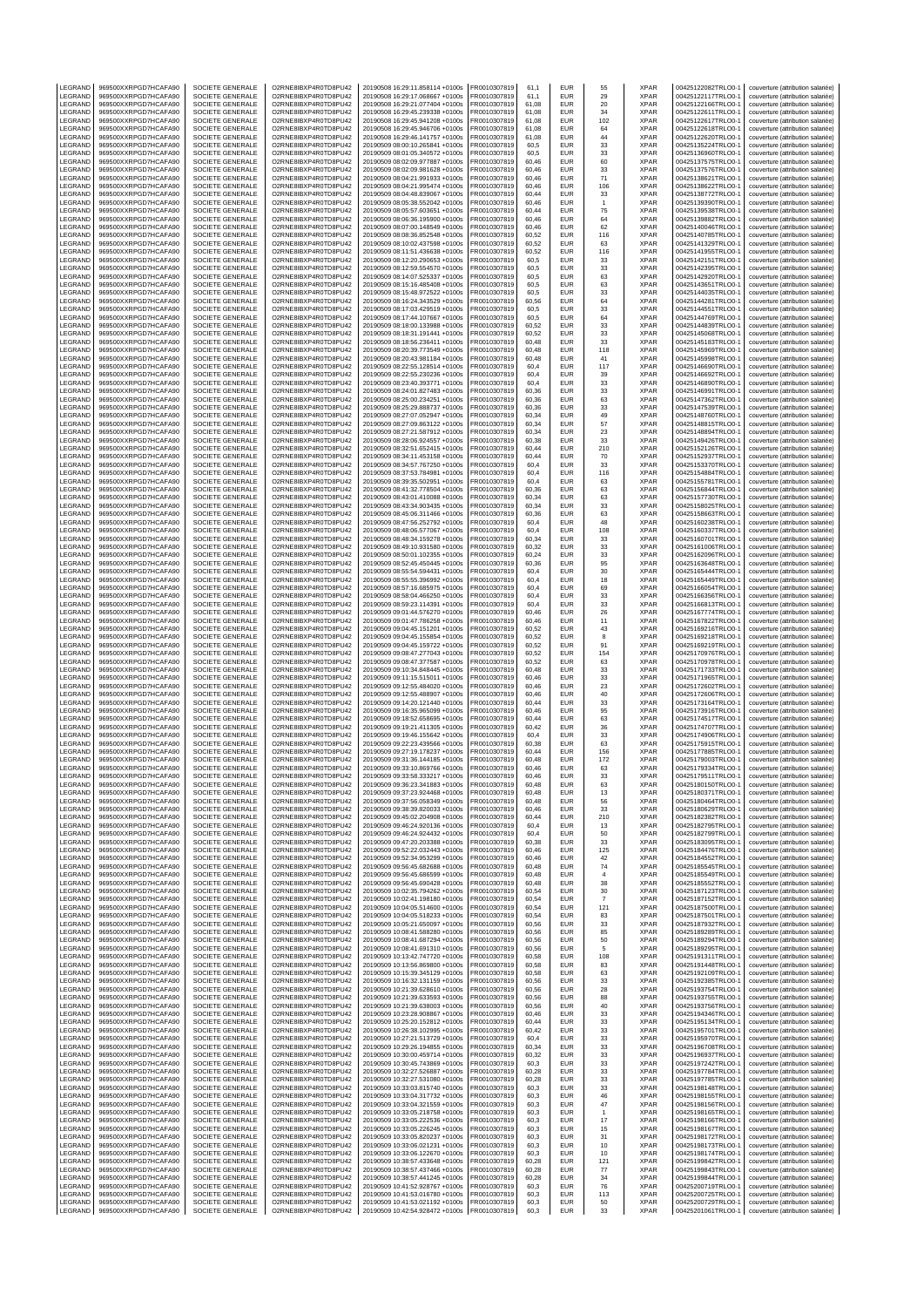| LEGRAND                   | 969500XXRPGD7HCAFA90                         | SOCIETE GENERALE                            | O2RNE8IBXP4R0TD8PU42                         | 20190509 10:42:54.934129 +0100s                                    | FR0010307819                 | 60,3           | EUR                      | 33                | <b>XPAR</b>                | 00425201062TRLO0-1                       | couverture (attribution salariée)                                      |
|---------------------------|----------------------------------------------|---------------------------------------------|----------------------------------------------|--------------------------------------------------------------------|------------------------------|----------------|--------------------------|-------------------|----------------------------|------------------------------------------|------------------------------------------------------------------------|
| LEGRAND<br>LEGRAND        | 969500XXRPGD7HCAFA90<br>969500XXRPGD7HCAFA90 | <b>SOCIETE GENERALE</b><br>SOCIETE GENERALE | O2RNE8IBXP4R0TD8PU42<br>O2RNE8IBXP4R0TD8PU42 | 20190509 10:43:32.785883 +0100s<br>20190509 10:47:45.993560 +0100s | FR0010307819<br>FR0010307819 | 60.28<br>60,28 | <b>EUR</b><br>EUR        | 33<br>10          | <b>XPAR</b><br><b>XPAR</b> | 00425201309TRLO0-1<br>00425202572TRLO0-1 | couverture (attribution salariée)<br>couverture (attribution salariée) |
| LEGRAND                   | 969500XXRPGD7HCAFA90                         | SOCIETE GENERALE                            | O2RNE8IBXP4R0TD8PU42                         | 20190509 10:47:45.997772 +0100s                                    | FR0010307819                 | 60.28          | <b>EUR</b>               | 28                | <b>XPAR</b>                | 00425202574TRLO0-1                       | couverture (attribution salariée)                                      |
| LEGRAND                   | 969500XXRPGD7HCAFA90                         | SOCIETE GENERALE                            | O2RNE8IBXP4R0TD8PU42                         | 20190509 10:47:46.394120 +0100s                                    | FR0010307819                 | 60.28          | EUR                      | 61                | <b>XPAR</b>                | 00425202577TRLO0-1                       | couverture (attribution salariée)                                      |
| LEGRAND<br>LEGRAND        | 969500XXRPGD7HCAFA90<br>969500XXRPGD7HCAFA90 | SOCIETE GENERALE<br>SOCIETE GENERALE        | O2RNE8IBXP4R0TD8PU42<br>O2RNE8IBXP4R0TD8PU42 | 20190509 10:47:49.500491 +0100s<br>20190509 10:47:55.312502 +0100s | FR0010307819<br>FR0010307819 | 60,28<br>60,28 | <b>EUR</b><br>EUR        | 57<br>16          | <b>XPAR</b><br>XPAR        | 00425202595TRLO0-1<br>00425202622TRLO0-1 | couverture (attribution salariée)<br>couverture (attribution salariée) |
| LEGRAND                   | 969500XXRPGD7HCAFA90                         | SOCIETE GENERALE                            | O2RNE8IBXP4R0TD8PU42                         | 20190509 10:47:55.320452 +0100s                                    | FR0010307819                 | 60,28          | EUR                      | 25                | <b>XPAR</b>                | 00425202624TRLO0-1                       | couverture (attribution salariée)                                      |
| LEGRAND                   | 969500XXRPGD7HCAFA90<br>969500XXRPGD7HCAFA90 | SOCIETE GENERALE                            | O2RNE8IBXP4R0TD8PU42                         | 20190509 10:47:55.412319 +0100s<br>20190509 10:47:55.713013 +0100s | FR0010307819                 | 60,28          | <b>EUR</b><br><b>EUR</b> | 8                 | <b>XPAR</b><br><b>XPAR</b> | 00425202625TRLO0-1                       | couverture (attribution salariée)                                      |
| LEGRAND<br>LEGRAND        | 969500XXRPGD7HCAFA90                         | SOCIETE GENERALE<br>SOCIETE GENERALE        | O2RNE8IBXP4R0TD8PU42<br>O2RNE8IBXP4R0TD8PU42 | 20190509 10:49:22.530767 +0100s                                    | FR0010307819<br>FR0010307819 | 60,28<br>60,28 | EUR                      | 31<br>31          | XPAR                       | 00425202627TRLO0-1<br>00425203016TRLO0-1 | couverture (attribution salariée)<br>couverture (attribution salariée) |
| LEGRAND                   | 969500XXRPGD7HCAFA90                         | SOCIETE GENERALE                            | O2RNE8IBXP4R0TD8PU42                         | 20190509 10:49:33.145023 +0100s                                    | FR0010307819                 | 60,28          | <b>EUR</b>               | 63                | <b>XPAR</b>                | 00425203048TRLO0-1                       | couverture (attribution salariée)                                      |
| LEGRAND<br>LEGRAND        | 969500XXRPGD7HCAFA90<br>969500XXRPGD7HCAFA90 | SOCIETE GENERALE                            | O2RNE8IBXP4R0TD8PU42<br>O2RNE8IBXP4R0TD8PU42 | 20190509 10:49:33.244671 +0100s                                    | FR0010307819                 | 60.28          | EUR<br>EUR               | 36                | <b>XPAR</b><br><b>XPAR</b> | 00425203052TRLO0-1                       | couverture (attribution salariée)                                      |
| LEGRAND                   | 969500XXRPGD7HCAFA90                         | SOCIETE GENERALE<br>SOCIETE GENERALE        | O2RNE8IBXP4R0TD8PU42                         | 20190509 10:49:38.752302 +0100s<br>20190509 10:50:16.114941 +0100s | FR0010307819<br>FR0010307819 | 60,28<br>60,3  | EUR                      | 16<br>20          | XPAR                       | 00425203068TRLO0-1<br>00425203226TRLO0-1 | couverture (attribution salariée)<br>couverture (attribution salariée) |
| LEGRAND                   | 969500XXRPGD7HCAFA90                         | SOCIETE GENERALE                            | O2RNE8IBXP4R0TD8PU42                         | 20190509 10:51:36.540766 +0100s                                    | FR0010307819                 | 60,3           | EUR                      | 171               | <b>XPAR</b>                | 00425203523TRLO0-1                       | couverture (attribution salariée)                                      |
| LEGRAND                   | 969500XXRPGD7HCAFA90                         | <b>SOCIETE GENERALE</b>                     | O2RNE8IBXP4R0TD8PU42                         | 20190509 10:51:36.544552 +0100s                                    | FR0010307819                 | 60.3           | <b>EUR</b>               | 69                | <b>XPAR</b>                | 00425203524TRLO0-1                       | couverture (attribution salariée)                                      |
| LEGRAND<br>LEGRAND        | 969500XXRPGD7HCAFA90<br>969500XXRPGD7HCAFA90 | SOCIETE GENERALE<br>SOCIETE GENERALE        | O2RNE8IBXP4R0TD8PU42<br>O2RNE8IBXP4R0TD8PU42 | 20190509 10:51:36.548269 +0100s<br>20190509 10:51:36.640498 +0100s | FR0010307819<br>FR0010307819 | 60,3<br>60.3   | EUR<br>EUR               | 9<br>37           | XPAR<br><b>XPAR</b>        | 00425203525TRLO0-1<br>00425203526TRLO0-1 | couverture (attribution salariée)<br>couverture (attribution salariée) |
| LEGRAND                   | 969500XXRPGD7HCAFA90                         | SOCIETE GENERALE                            | O2RNE8IBXP4R0TD8PU42                         | 20190509 10:52:38.341403 +0100s                                    | FR0010307819                 | 60,28          | EUR                      | 33                | <b>XPAR</b>                | 00425203836TRLO0-1                       | couverture (attribution salariée)                                      |
| LEGRAND<br>LEGRAND        | 969500XXRPGD7HCAFA90<br>969500XXRPGD7HCAFA90 | <b>SOCIETE GENERALE</b><br>SOCIETE GENERALE | O2RNE8IBXP4R0TD8PU42<br>O2RNE8IBXP4R0TD8PU42 | 20190509 10:52:38.346487 +0100s<br>20190509 10:53:08.195364 +0100s | FR0010307819<br>FR0010307819 | 60.28<br>60,28 | EUR<br>EUR               | 33<br>33          | <b>XPAR</b><br>XPAR        | 00425203838TRLO0-1<br>00425204024TRLO0-1 | couverture (attribution salariée)<br>couverture (attribution salariée) |
| LEGRAND                   | 969500XXRPGD7HCAFA90                         | SOCIETE GENERALE                            | O2RNE8IBXP4R0TD8PU42                         | 20190509 10:53:08.199219 +0100s                                    | FR0010307819                 | 60.28          | EUR                      | 33                | <b>XPAR</b>                | 00425204026TRLO0-1                       | couverture (attribution salariée)                                      |
| LEGRAND                   | 969500XXRPGD7HCAFA90                         | SOCIETE GENERALE                            | O2RNE8IBXP4R0TD8PU42                         | 20190509 10:54:23.718584 +0100s                                    | FR0010307819                 | 60,26          | EUR                      | 47                | <b>XPAR</b>                | 00425204341TRLO0-1                       | couverture (attribution salariée)                                      |
| LEGRAND<br>LEGRAND        | 969500XXRPGD7HCAFA90<br>969500XXRPGD7HCAFA90 | <b>SOCIETE GENERALE</b><br>SOCIETE GENERALE | O2RNE8IBXP4R0TD8PU42<br>O2RNE8IBXP4R0TD8PU42 | 20190509 10:54:23.722426 +0100s<br>20190509 10:54:23.726292 +0100s | FR0010307819<br>FR0010307819 | 60.26<br>60,26 | EUR<br>EUR               | 16<br>33          | <b>XPAR</b><br><b>XPAR</b> | 00425204342TRLO0-1<br>00425204343TRLO0-1 | couverture (attribution salariée)<br>couverture (attribution salariée) |
| LEGRAND                   | 969500XXRPGD7HCAFA90                         | SOCIETE GENERALE                            | O2RNE8IBXP4R0TD8PU42                         | 20190509 10:54:50.672229 +0100s                                    | FR0010307819                 | 60,24          | <b>EUR</b>               | 33                | <b>XPAR</b>                | 00425204491TRLO0-1                       | couverture (attribution salariée)                                      |
| LEGRAND                   | 969500XXRPGD7HCAFA90                         | SOCIETE GENERALE                            | O2RNE8IBXP4R0TD8PU42                         | 20190509 10:55:14.908058 +0100s                                    | FR0010307819                 | 60,24          | EUR                      | 33                | XPAR                       | 00425204620TRLO0-1                       | couverture (attribution salariée)                                      |
| LEGRAND<br>LEGRAND        | 969500XXRPGD7HCAFA90<br>969500XXRPGD7HCAFA90 | SOCIETE GENERALE<br>SOCIETE GENERALE        | O2RNE8IBXP4R0TD8PU42<br>O2RNE8IBXP4R0TD8PU42 | 20190509 10:55:59.608887 +0100s<br>20190509 10:57:12.237872 +0100s | FR0010307819<br>FR0010307819 | 60,26<br>60.26 | EUR<br>EUR               | 33<br>33          | <b>XPAR</b><br><b>XPAR</b> | 00425204970TRLO0-1<br>00425205481TRLO0-1 | couverture (attribution salariée)<br>couverture (attribution salariée) |
| LEGRAND                   | 969500XXRPGD7HCAFA90                         | SOCIETE GENERALE                            | O2RNE8IBXP4R0TD8PU42                         | 20190509 10:59:09.121391 +0100s                                    | FR0010307819                 | 60.24          | EUR                      | 63                | <b>XPAR</b>                | 00425205988TRLO0-1                       | couverture (attribution salariée)                                      |
| LEGRAND<br>LEGRAND        | 969500XXRPGD7HCAFA90<br>969500XXRPGD7HCAFA90 | SOCIETE GENERALE<br>SOCIETE GENERALE        | O2RNE8IBXP4R0TD8PU42<br>O2RNE8IBXP4R0TD8PU42 | 20190509 10:59:09.125520 +0100s<br>20190509 10:59:49.997157 +0100s | FR0010307819<br>FR0010307819 | 60,24<br>60,24 | EUR<br><b>EUR</b>        | 48<br>35          | XPAR<br><b>XPAR</b>        | 00425205989TRLO0-1<br>00425206182TRLO0-1 | couverture (attribution salariée)<br>couverture (attribution salariée) |
| LEGRAND                   | 969500XXRPGD7HCAFA90                         | SOCIETE GENERALE                            | O2RNE8IBXP4R0TD8PU42                         | 20190509 10:59:50.001171 +0100s                                    | FR0010307819                 | 60,24          | <b>EUR</b>               | 33                | <b>XPAR</b>                | 00425206183TRLO0-1                       | couverture (attribution salariée)                                      |
| LEGRAND                   | 969500XXRPGD7HCAFA90                         | SOCIETE GENERALE                            | O2RNE8IBXP4R0TD8PU42                         | 20190509 11:00:55.978288 +0100s                                    | FR0010307819                 | 60,2           | <b>EUR</b>               | 33                | <b>XPAR</b>                | 00425206472TRLO0-1                       | couverture (attribution salariée)                                      |
| LEGRAND<br>LEGRAND        | 969500XXRPGD7HCAFA90<br>969500XXRPGD7HCAFA90 | SOCIETE GENERALE<br>SOCIETE GENERALE        | O2RNE8IBXP4R0TD8PU42<br>O2RNE8IBXP4R0TD8PU42 | 20190509 11:00:55.982215 +0100s<br>20190509 11:01:44.050382 +0100s | FR0010307819<br>FR0010307819 | 60,2<br>60,18  | EUR<br><b>EUR</b>        | 33<br>33          | XPAR<br><b>XPAR</b>        | 00425206473TRLO0-1<br>00425206716TRLO0-1 | couverture (attribution salariée)<br>couverture (attribution salariée) |
| LEGRAND                   | 969500XXRPGD7HCAFA90                         | SOCIETE GENERALE                            | O2RNE8IBXP4R0TD8PU42                         | 20190509 11:01:44.054500 +0100s                                    | FR0010307819                 | 60.18          | <b>EUR</b>               | 33                | <b>XPAR</b>                | 00425206719TRLO0-1                       | couverture (attribution salariée)                                      |
| LEGRAND                   | 969500XXRPGD7HCAFA90                         | <b>SOCIETE GENERALE</b>                     | O2RNE8IBXP4R0TD8PU42                         | 20190509 11:02:57.279197 +0100s                                    | FR0010307819                 | 60,2           | EUR                      | 33                | <b>XPAR</b>                | 00425207147TRLO0-1                       | couverture (attribution salariée)                                      |
| LEGRAND<br>LEGRAND        | 969500XXRPGD7HCAFA90<br>969500XXRPGD7HCAFA90 | SOCIETE GENERALE<br>SOCIETE GENERALE        | O2RNE8IBXP4R0TD8PU42<br>O2RNE8IBXP4R0TD8PU42 | 20190509 11:02:57.283136 +0100s<br>20190509 11:02:57.287029 +0100s | FR0010307819<br>FR0010307819 | 60.2<br>60,2   | EUR<br>EUR               | 14<br>49          | <b>XPAR</b><br><b>XPAR</b> | 00425207148TRLO0-1<br>00425207149TRLO0-1 | couverture (attribution salariée)<br>couverture (attribution salariée) |
| LEGRAND                   | 969500XXRPGD7HCAFA90                         | <b>SOCIETE GENERALE</b>                     | O2RNE8IBXP4R0TD8PU42                         | 20190509 11:04:54.963943 +0100s                                    | FR0010307819                 | 60.18          | EUR                      | 33                | <b>XPAR</b>                | 00425207684TRLO0-1                       | couverture (attribution salariée)                                      |
| LEGRAND                   | 969500XXRPGD7HCAFA90                         | SOCIETE GENERALE                            | O2RNE8IBXP4R0TD8PU42                         | 20190509 11:04:54.967759 +0100s                                    | FR0010307819                 | 60,18          | EUR                      | 63                | <b>XPAR</b>                | 00425207686TRLO0-1                       | couverture (attribution salariée)                                      |
| LEGRAND<br>LEGRAND        | 969500XXRPGD7HCAFA90<br>969500XXRPGD7HCAFA90 | SOCIETE GENERALE<br>SOCIETE GENERALE        | O2RNE8IBXP4R0TD8PU42<br>O2RNE8IBXP4R0TD8PU42 | 20190509 11:07:17.775911 +0100s<br>20190509 11:07:17.780464 +0100s | FR0010307819<br>FR0010307819 | 60.18<br>60,18 | <b>EUR</b><br>EUR        | 63<br>63          | <b>XPAR</b><br><b>XPAR</b> | 00425208218TRLO0-1<br>00425208221TRLO0-1 | couverture (attribution salariée)<br>couverture (attribution salariée) |
| LEGRAND                   | 969500XXRPGD7HCAFA90                         | <b>SOCIETE GENERALE</b>                     | O2RNE8IBXP4R0TD8PU42                         | 20190509 11:12:50.257417 +0100s                                    | FR0010307819                 | 60.28          | EUR                      | 30                | <b>XPAR</b>                | 00425209451TRLO0-1                       | couverture (attribution salariée)                                      |
| LEGRAND                   | 969500XXRPGD7HCAFA90                         | SOCIETE GENERALE                            | O2RNE8IBXP4R0TD8PU42                         | 20190509 11:12:50.961110 +0100s                                    | FR0010307819                 | 60,28          | EUR                      | 22                | XPAR                       | 00425209457TRLO0-1                       | couverture (attribution salariée)                                      |
| LEGRAND<br>LEGRAND        | 969500XXRPGD7HCAFA90<br>969500XXRPGD7HCAFA90 | <b>SOCIETE GENERALE</b><br>SOCIETE GENERALE | O2RNE8IBXP4R0TD8PU42<br>O2RNE8IBXP4R0TD8PU42 | 20190509 11:12:50.965502 +0100s<br>20190509 11:13:27.813321 +0100s | FR0010307819<br>FR0010307819 | 60.28<br>60,3  | EUR<br>EUR               | 20<br>21          | <b>XPAR</b><br><b>XPAR</b> | 00425209458TRLO0-1<br>00425209597TRLO0-1 | couverture (attribution salariée)<br>couverture (attribution salariée) |
| LEGRAND                   | 969500XXRPGD7HCAFA90                         | <b>SOCIETE GENERALE</b>                     | O2RNE8IBXP4R0TD8PU42                         | 20190509 11:17:09.001301 +0100s                                    | FR0010307819                 | 60.36          | EUR                      | 33                | <b>XPAR</b>                | 00425210450TRLO0-1                       | couverture (attribution salariée)                                      |
| LEGRAND                   | 969500XXRPGD7HCAFA90                         | SOCIETE GENERALE                            | O2RNE8IBXP4R0TD8PU42                         | 20190509 11:17:15.413727 +0100s                                    | FR0010307819                 | 60,36          | EUR                      | 26                | XPAR                       | 00425210474TRLO0-1                       | couverture (attribution salariée)                                      |
| LEGRAND<br>LEGRAND        | 969500XXRPGD7HCAFA90<br>969500XXRPGD7HCAFA90 | SOCIETE GENERALE<br>SOCIETE GENERALE        | O2RNE8IBXP4R0TD8PU42<br>O2RNE8IBXP4R0TD8PU42 | 20190509 11:17:15.417677 +0100s<br>20190509 11:17:24.454102 +0100s | FR0010307819<br>FR0010307819 | 60,36<br>60,32 | EUR<br>EUR               | 9<br>168          | <b>XPAR</b><br>XPAR        | 00425210475TRLO0-1<br>00425210523TRLO0-1 | couverture (attribution salariée)<br>couverture (attribution salariée) |
| LEGRAND                   | 969500XXRPGD7HCAFA90                         | SOCIETE GENERALE                            | O2RNE8IBXP4R0TD8PU42                         | 20190509 11:17:28.942493 +0100s                                    | FR0010307819                 | 60,32          | <b>EUR</b>               | 20                | <b>XPAR</b>                | 00425210637TRLO0-1                       | couverture (attribution salariée)                                      |
| <b>FGRAND</b>             | 969500XXRPGD7HCAFA90                         | SOCIETE GENERALE                            | O2RNE8IBXP4R0TD8PU42<br>O2RNE8IBXP4R0TD8PU42 | 20190509 11:17:38.658190 +0100s                                    | FR0010307819                 | 60.32          | EUR<br><b>EUR</b>        | 33                | <b>XPAR</b><br><b>XPAR</b> | 00425210673TRLO0-1                       | couverture (attribution salariée)                                      |
| LEGRAND<br>LEGRAND        | 969500XXRPGD7HCAFA90<br>969500XXRPGD7HCAFA90 | SOCIETE GENERALE<br>SOCIETE GENERALE        | O2RNE8IBXP4R0TD8PU42                         | 20190509 11:19:12.780071 +0100s<br>20190509 11:20:07.949825 +0100s | FR0010307819<br>FR0010307819 | 60,34<br>60,32 | EUR                      | 33<br>33          | XPAR                       | 00425210944TRLO0-1<br>00425211119TRLO0-1 | couverture (attribution salariée)<br>couverture (attribution salariée) |
| LEGRAND                   | 969500XXRPGD7HCAFA90                         | SOCIETE GENERALE                            | O2RNE8IBXP4R0TD8PU42                         | 20190509 11:21:54.875330 +0100s                                    | FR0010307819                 | 60,3           | EUR                      | 125               | <b>XPAR</b>                | 00425211433TRLO0-1                       | couverture (attribution salariée)                                      |
| LEGRAND<br>LEGRAND        | 969500XXRPGD7HCAFA90<br>969500XXRPGD7HCAFA90 | SOCIETE GENERALE<br>SOCIETE GENERALE        | O2RNE8IBXP4R0TD8PU42<br>O2RNE8IBXP4R0TD8PU42 | 20190509 11:21:54.879816 +0100s<br>20190509 11:22:10.816230 +0100s | FR0010307819<br>FR0010307819 | 60,3<br>60,28  | EUR<br><b>EUR</b>        | 63<br>43          | <b>XPAR</b><br><b>XPAR</b> | 00425211435TRLO0-1<br>00425211581TRLO0-1 | couverture (attribution salariée)                                      |
| LEGRAND                   | 969500XXRPGD7HCAFA90                         | SOCIETE GENERALE                            | O2RNE8IBXP4R0TD8PU42                         | 20190509 11:24:10.202936 +0100s                                    | FR0010307819                 | 60,26          | EUR                      | 33                | XPAR                       | 00425212473TRLO0-1                       | couverture (attribution salariée)<br>couverture (attribution salariée) |
| LEGRAND                   | 969500XXRPGD7HCAFA90                         | SOCIETE GENERALE                            | O2RNE8IBXP4R0TD8PU42                         | 20190509 11:24:10.206956 +0100s                                    | FR0010307819                 | 60,26          | EUR                      | 33                | <b>XPAR</b>                | 00425212475TRLO0-1                       | couverture (attribution salariée)                                      |
| LEGRAND<br>LEGRAND        | 969500XXRPGD7HCAFA90<br>969500XXRPGD7HCAFA90 | SOCIETE GENERALE<br>SOCIETE GENERALE        | O2RNE8IBXP4R0TD8PU42<br>O2RNE8IBXP4R0TD8PU42 | 20190509 11:24:25.626624 +0100s<br>20190509 11:24:25.630440 +0100s | FR0010307819<br>FR0010307819 | 60,24<br>60,24 | EUR<br>EUR               | $\mathsf g$<br>24 | <b>XPAR</b><br><b>XPAR</b> | 00425212567TRLO0-1<br>00425212569TRLO0-1 | couverture (attribution salariée)<br>couverture (attribution salariée) |
| LEGRAND                   | 969500XXRPGD7HCAFA90                         | <b>SOCIETE GENERALE</b>                     | O2RNE8IBXP4R0TD8PU42                         | 20190509 11:27:49.604308 +0100s                                    | FR0010307819                 | 60.22          | EUR                      | 63                | <b>XPAR</b>                | 00425213283TRLO0-1                       | couverture (attribution salariée)                                      |
| LEGRAND                   | 969500XXRPGD7HCAFA90                         | SOCIETE GENERALE                            | O2RNE8IBXP4R0TD8PU42                         | 20190509 11:31:11.804034 +0100s                                    | FR0010307819                 | 60,26          | EUR                      | 52                | <b>XPAR</b>                | 00425214176TRLO0-1                       | couverture (attribution salariée)                                      |
| LEGRAND<br>LEGRAND        | 969500XXRPGD7HCAFA90<br>969500XXRPGD7HCAFA90 | <b>SOCIETE GENERALE</b><br>SOCIETE GENERALE | O2RNE8IBXP4R0TD8PU42<br>O2RNE8IBXP4R0TD8PU42 | 20190509 11:31:12.007756 +0100s<br>20190509 11:31:12.708577 +0100s | FR0010307819<br>FR0010307819 | 60.26<br>60,26 | EUR<br>EUR               | 53<br>41          | <b>XPAR</b><br>XPAR        | 00425214184TRLO0-1<br>00425214212TRLO0-1 | couverture (attribution salariée)<br>couverture (attribution salariée) |
| LEGRAND                   | 969500XXRPGD7HCAFA90                         | SOCIETE GENERALE                            | O2RNE8IBXP4R0TD8PU42                         | 20190509 11:31:12.713039 +0100s                                    | FR0010307819                 | 60.26          | EUR                      | 36                | <b>XPAR</b>                | 00425214215TRLO0-1                       | couverture (attribution salariée)                                      |
| LEGRAND<br>LEGRAND        | 969500XXRPGD7HCAFA90<br>969500XXRPGD7HCAFA90 | SOCIETE GENERALE<br><b>SOCIETE GENERALE</b> | O2RNE8IBXP4R0TD8PU42                         | 20190509 11:31:14.113111 +0100s                                    | FR0010307819<br>FR0010307819 | 60,24<br>60.24 | EUR<br>EUR               | $77\,$<br>23      | <b>XPAR</b><br><b>XPAR</b> | 00425214223TRLO0-1<br>00425214225TRLO0-1 | couverture (attribution salariée)                                      |
| LEGRAND                   | 969500XXRPGD7HCAFA90                         | SOCIETE GENERALE                            | O2RNE8IBXP4R0TD8PU42<br>O2RNE8IBXP4R0TD8PU42 | 20190509 11:31:14.116823 +0100s<br>20190509 11:31:14.120554 +0100s | FR0010307819                 | 60,24          | EUR                      | 82                | <b>XPAR</b>                | 00425214226TRLO0-1                       | couverture (attribution salariée)<br>couverture (attribution salariée) |
| LEGRAND                   | 969500XXRPGD7HCAFA90                         | <b>SOCIETE GENERALE</b>                     | O2RNE8IBXP4R0TD8PU42                         | 20190509 11:31:14.615276 +0100s                                    | FR0010307819                 | 60.24          | EUR                      | 16                | <b>XPAR</b>                | 00425214228TRLO0-1                       | couverture (attribution salariée)                                      |
| LEGRAND<br>LEGRAND        | 969500XXRPGD7HCAFA90<br>969500XXRPGD7HCAFA90 | SOCIETE GENERALE<br>SOCIETE GENERALE        | O2RNE8IBXP4R0TD8PU42<br>O2RNE8IBXP4R0TD8PU42 | 20190509 11:31:14.619403 +0100s<br>20190509 11:31:14.623985 +0100s | FR0010307819<br>FR0010307819 | 60,24<br>60.24 | EUR<br><b>EUR</b>        | 24<br>$\mathsf g$ | <b>XPAR</b><br><b>XPAR</b> | 00425214229TRLO0-1<br>00425214230TRLO0-1 | couverture (attribution salariée)<br>couverture (attribution salariée) |
| LEGRAND                   | 969500XXRPGD7HCAFA90                         | SOCIETE GENERALE                            | O2RNE8IBXP4R0TD8PU42                         | 20190509 11:33:51.335615 +0100s                                    | FR0010307819                 | 60.28          | <b>EUR</b>               | 33                | <b>XPAR</b>                | 00425214801TRLO0-1                       | couverture (attribution salariée)                                      |
| LEGRAND                   | 969500XXRPGD7HCAFA90                         | SOCIETE GENERALE                            | O2RNE8IBXP4R0TD8PU42                         | 20190509 11:33:51.339649 +0100s                                    | FR0010307819                 | 60,28          | EUR                      | 33                | <b>XPAR</b>                | 00425214802TRLO0-1                       | couverture (attribution salariée)                                      |
| LEGRAND<br>LEGRAND        | 969500XXRPGD7HCAFA90<br>969500XXRPGD7HCAFA90 | SOCIETE GENERALE<br>SOCIETE GENERALE        | O2RNE8IBXP4R0TD8PU42<br>O2RNE8IBXP4R0TD8PU42 | 20190509 11:35:28.959125 +0100s<br>20190509 11:38:46.928946 +0100s | FR0010307819<br>FR0010307819 | 60,36<br>60,3  | EUR<br><b>EUR</b>        | 63<br>33          | XPAR<br><b>XPAR</b>        | 00425215130TRLO0-1<br>00425215756TRLO0-1 | couverture (attribution salariée)<br>couverture (attribution salariée) |
| LEGRAND                   | 969500XXRPGD7HCAFA90                         | SOCIETE GENERALE                            | O2RNE8IBXP4R0TD8PU42                         | 20190509 11:38:46.932751 +0100s                                    | FR0010307819                 | 60,3           | EUR                      | 63                | <b>XPAR</b>                | 00425215757TRLO0-1                       | couverture (attribution salariée)                                      |
| LEGRAND                   | 969500XXRPGD7HCAFA90                         | SOCIETE GENERALE                            | O2RNE8IBXP4R0TD8PU42                         | 20190509 11:40:36.694784 +0100s                                    | FR0010307819                 | 60.26          | <b>EUR</b>               | 33                | <b>XPAR</b>                | 00425216204TRLO0-1                       | couverture (attribution salariée)                                      |
| LEGRAND<br>LEGRAND        | 969500XXRPGD7HCAFA90<br>969500XXRPGD7HCAFA90 | SOCIETE GENERALE<br>SOCIETE GENERALE        | O2RNE8IBXP4R0TD8PU42<br>O2RNE8IBXP4R0TD8PU42 | 20190509 11:40:36.699209 +0100s<br>20190509 11:42:43.458618 +0100s | FR0010307819<br>FR0010307819 | 60,26<br>60.26 | EUR<br><b>EUR</b>        | 30<br>33          | <b>XPAR</b><br><b>XPAR</b> | 00425216205TRLO0-1<br>00425216604TRLO0-1 | couverture (attribution salariée)<br>couverture (attribution salariée) |
| LEGRAND                   | 969500XXRPGD7HCAFA90                         | SOCIETE GENERALE                            | O2RNE8IBXP4R0TD8PU42                         | 20190509 11:42:43.462594 +0100s                                    | FR0010307819                 | 60.26          | <b>EUR</b>               | 33                | <b>XPAR</b>                | 00425216605TRLO0-1                       | couverture (attribution salariée)                                      |
| LEGRAND<br><b>IFGRAND</b> | 969500XXRPGD7HCAFA90<br>969500XXRPGD7HCAFA90 | SOCIETE GENERALE<br>SOCIETE GENERALE        | O2RNE8IBXP4R0TD8PU42<br>O2RNE8IBXP4R0TD8PU42 | 20190509 11:45:52.042424 +0100s<br>20190509 11:45:52.046385 +0100s | FR0010307819<br>FR0010307819 | 60,26<br>60.26 | EUR<br>EUR               | 33<br>63          | <b>XPAR</b><br><b>XPAR</b> | 00425217392TRLO0-1<br>00425217395TRLO0-1 | couverture (attribution salariée)                                      |
| LEGRAND                   | 969500XXRPGD7HCAFA90                         | SOCIETE GENERALE                            | O2RNE8IBXP4R0TD8PU42                         | 20190509 11:48:50.745611 +0100s                                    | FR0010307819                 | 60,24          | EUR                      | 33                | <b>XPAR</b>                | 00425217976TRLO0-1                       | couverture (attribution salariée)<br>couverture (attribution salariée) |
| LEGRAND                   | 969500XXRPGD7HCAFA90                         | SOCIETE GENERALE                            | O2RNE8IBXP4R0TD8PU42                         | 20190509 11:48:50.749795 +0100s                                    | FR0010307819                 | 60.24          | EUR                      | 33                | <b>XPAR</b>                | 00425217977TRLO0-1                       | couverture (attribution salariée)                                      |
| LEGRAND<br>LEGRAND        | 969500XXRPGD7HCAFA90<br>969500XXRPGD7HCAFA90 | SOCIETE GENERALE<br>SOCIETE GENERALE        | O2RNE8IBXP4R0TD8PU42<br>O2RNE8IBXP4R0TD8PU42 | 20190509 11:49:16.478747 +0100s<br>20190509 11:50:39.690543 +0100s | FR0010307819<br>FR0010307819 | 60,22<br>60.22 | EUR<br><b>EUR</b>        | 33<br>33          | XPAR<br><b>XPAR</b>        | 00425218060TRLO0-1<br>00425218331TRLO0-1 | couverture (attribution salariée)                                      |
| LEGRAND                   | 969500XXRPGD7HCAFA90                         | SOCIETE GENERALE                            | O2RNE8IBXP4R0TD8PU42                         | 20190509 11:51:19.145459 +0100s                                    | FR0010307819                 | 60,22          | EUR                      | 63                | XPAR                       | 00425218452TRLO0-1                       | couverture (attribution salariée)<br>couverture (attribution salariée) |
| LEGRAND                   | 969500XXRPGD7HCAFA90                         | SOCIETE GENERALE                            | O2RNE8IBXP4R0TD8PU42                         | 20190509 11:56:00.811970 +0100s                                    | FR0010307819                 | 60.34          | EUR                      | 116               | <b>XPAR</b>                | 00425219450TRLO0-1                       | couverture (attribution salariée)                                      |
| LEGRAND<br>LEGRAND        | 969500XXRPGD7HCAFA90<br>969500XXRPGD7HCAFA90 | SOCIETE GENERALE<br>SOCIETE GENERALE        | O2RNE8IBXP4R0TD8PU42<br>O2RNE8IBXP4R0TD8PU42 | 20190509 11:56:28.342578 +0100s<br>20190509 11:56:28.346689 +0100s | FR0010307819<br>FR0010307819 | 60,3<br>60.3   | EUR<br><b>EUR</b>        | 33<br>33          | XPAR<br><b>XPAR</b>        | 00425219525TRLO0-1<br>00425219528TRLO0-1 | couverture (attribution salariée)<br>couverture (attribution salariée) |
| LEGRAND                   | 969500XXRPGD7HCAFA90                         | SOCIETE GENERALE                            | O2RNE8IBXP4R0TD8PU42                         | 20190509 11:59:30.655887 +0100s                                    | FR0010307819                 | 60,36          | EUR                      | 57                | XPAR                       | 00425220233TRLO0-1                       | couverture (attribution salariée)                                      |
| LEGRAND<br>LEGRAND        | 969500XXRPGD7HCAFA90<br>969500XXRPGD7HCAFA90 | SOCIETE GENERALE<br>SOCIETE GENERALE        | O2RNE8IBXP4R0TD8PU42<br>O2RNE8IBXP4R0TD8PU42 | 20190509 12:00:58.998235 +0100s<br>20190509 12:02:24.328070 +0100s | FR0010307819<br>FR0010307819 | 60.36<br>60,38 | EUR<br>EUR               | 63<br>33          | <b>XPAR</b><br>XPAR        | 00425220749TRLO0-1<br>00425221229TRLO0-1 | couverture (attribution salariée)<br>couverture (attribution salariée) |
| LEGRAND                   | 969500XXRPGD7HCAFA90                         | SOCIETE GENERALE                            | O2RNE8IBXP4R0TD8PU42                         | 20190509 12:18:44.992076 +0100s                                    | FR0010307819                 | 60.38          | <b>EUR</b>               | 114               | <b>XPAR</b>                | 00425224703TRLO0-1                       | couverture (attribution salariée)                                      |
| LEGRAND                   | 969500XXRPGD7HCAFA90                         | SOCIETE GENERALE                            | O2RNE8IBXP4R0TD8PU42                         | 20190509 12:19:47.962644 +0100s                                    | FR0010307819                 | 60,38          | EUR                      | $\overline{7}$    | XPAR                       | 00425224913TRLO0-1                       | couverture (attribution salariée)                                      |
| LEGRAND<br>LEGRAND        | 969500XXRPGD7HCAFA90<br>969500XXRPGD7HCAFA90 | SOCIETE GENERALE<br>SOCIETE GENERALE        | O2RNE8IBXP4R0TD8PU42<br>O2RNE8IBXP4R0TD8PU42 | 20190509 12:20:11.705314 +0100s<br>20190509 12:25:51.424957 +0100s | FR0010307819<br>FR0010307819 | 60.38<br>60.38 | EUR<br><b>EUR</b>        | 42<br>141         | <b>XPAR</b><br><b>XPAR</b> | 00425225017TRLO0-1<br>00425226255TRLO0-1 | couverture (attribution salariée)<br>couverture (attribution salariée) |
| LEGRAND                   | 969500XXRPGD7HCAFA90                         | SOCIETE GENERALE                            | O2RNE8IBXP4R0TD8PU42                         | 20190509 12:29:31.849238 +0100s                                    | FR0010307819                 | 60,36          | <b>EUR</b>               | 63                | <b>XPAR</b>                | 00425227199TRLO0-1                       | couverture (attribution salariée)                                      |
| LEGRAND<br>LEGRAND        | 969500XXRPGD7HCAFA90                         | SOCIETE GENERALE                            | O2RNE8IBXP4R0TD8PU42                         | 20190509 12:34:40.428844 +0100s                                    | FR0010307819<br>FR0010307819 | 60.38          | <b>EUR</b><br><b>EUR</b> | 116               | <b>XPAR</b><br><b>XPAR</b> | 00425228621TRLO0-1                       | couverture (attribution salariée)                                      |
| LEGRAND                   | 969500XXRPGD7HCAFA90<br>969500XXRPGD7HCAFA90 | SOCIETE GENERALE<br>SOCIETE GENERALE        | O2RNE8IBXP4R0TD8PU42<br>O2RNE8IBXP4R0TD8PU42 | 20190509 12:38:03.894002 +0100s<br>20190509 12:40:17.478887 +0100s | FR0010307819                 | 60,36<br>60.34 | <b>EUR</b>               | 63<br>64          | <b>XPAR</b>                | 00425229386TRLO0-1<br>00425229911TRLO0-1 | couverture (attribution salariée)<br>couverture (attribution salariée) |
| LEGRAND                   | 969500XXRPGD7HCAFA90                         | SOCIETE GENERALE                            | O2RNE8IBXP4R0TD8PU42                         | 20190509 12:44:59.959168 +0100s                                    | FR0010307819                 | 60,36          | EUR                      | 116               | <b>XPAR</b>                | 00425230945TRLO0-1                       | couverture (attribution salariée)                                      |
| LEGRAND<br><b>IFGRAND</b> | 969500XXRPGD7HCAFA90<br>969500XXRPGD7HCAFA90 | SOCIETE GENERALE<br>SOCIETE GENERALE        | O2RNE8IBXP4R0TD8PU42<br>O2RNE8IBXP4R0TD8PU42 | 20190509 12:48:04.713519 +0100s<br>20190509 12:51:08.584713 +0100s | FR0010307819<br>FR0010307819 | 60.38<br>60.36 | <b>EUR</b><br>EUR        | 33<br>63          | <b>XPAR</b><br><b>XPAR</b> | 00425231612TRLO0-1<br>00425232348TRLO0-1 | couverture (attribution salariée)<br>couverture (attribution salariée) |
| LEGRAND                   | 969500XXRPGD7HCAFA90                         | SOCIETE GENERALE                            | O2RNE8IBXP4R0TD8PU42                         | 20190509 12:55:05.268807 +0100s                                    | FR0010307819                 | 60,32          | <b>EUR</b>               | 18                | <b>XPAR</b>                | 00425233978TRLO0-1                       | couverture (attribution salariée)                                      |
| LEGRAND                   | 969500XXRPGD7HCAFA90                         | SOCIETE GENERALE                            | O2RNE8IBXP4R0TD8PU42                         | 20190509 12:55:05.766292 +0100s                                    | FR0010307819                 | 60,32          | EUR                      | 45                | <b>XPAR</b>                | 00425233986TRLO0-1                       | couverture (attribution salariée)                                      |
| LEGRAND<br>LEGRAND        | 969500XXRPGD7HCAFA90<br>969500XXRPGD7HCAFA90 | SOCIETE GENERALE<br>SOCIETE GENERALE        | O2RNE8IBXP4R0TD8PU42<br>O2RNE8IBXP4R0TD8PU42 | 20190509 12:56:02.068946 +0100s<br>20190509 12:59:15.772479 +0100s | FR0010307819<br>FR0010307819 | 60.3<br>60,28  | EUR<br>EUR               | 46<br>28          | <b>XPAR</b><br>XPAR        | 00425234296TRLO0-1<br>00425235207TRLO0-1 | couverture (attribution salariée)<br>couverture (attribution salariée) |
| LEGRAND                   | 969500XXRPGD7HCAFA90                         | SOCIETE GENERALE                            | O2RNE8IBXP4R0TD8PU42                         | 20190509 13:04:50.374807 +0100s                                    | FR0010307819                 | 60.36          | EUR                      | 128               | <b>XPAR</b>                | 00425236690TRLO0-1                       | couverture (attribution salariée)                                      |
| LEGRAND<br>LEGRAND        | 969500XXRPGD7HCAFA90<br>969500XXRPGD7HCAFA90 | SOCIETE GENERALE<br>SOCIETE GENERALE        | O2RNE8IBXP4R0TD8PU42<br>O2RNE8IBXP4R0TD8PU42 | 20190509 13:04:50.379395 +0100s<br>20190509 13:07:38.252044 +0100s | FR0010307819<br>FR0010307819 | 60,36          | EUR<br><b>EUR</b>        | 44<br>63          | XPAR<br><b>XPAR</b>        | 00425236692TRLO0-1<br>00425237434TRLO0-1 | couverture (attribution salariée)                                      |
| LEGRAND                   | 969500XXRPGD7HCAFA90                         | SOCIETE GENERALE                            | O2RNE8IBXP4R0TD8PU42                         | 20190509 13:10:52.232687 +0100s                                    | FR0010307819                 | 60.34<br>60,34 | EUR                      | 63                | XPAR                       | 00425238248TRLO0-1                       | couverture (attribution salariée)<br>couverture (attribution salariée) |
| LEGRAND                   | 969500XXRPGD7HCAFA90                         | SOCIETE GENERALE                            | O2RNE8IBXP4R0TD8PU42                         | 20190509 13:15:03.257837 +0100s                                    | FR0010307819                 | 60.32          | EUR                      | 63                | <b>XPAR</b>                | 00425239365TRLO0-1                       | couverture (attribution salariée)                                      |
| LEGRAND<br>LEGRAND        | 969500XXRPGD7HCAFA90<br>969500XXRPGD7HCAFA90 | SOCIETE GENERALE<br>SOCIETE GENERALE        | O2RNE8IBXP4R0TD8PU42<br>O2RNE8IBXP4R0TD8PU42 | 20190509 13:15:03.353855 +0100s<br>20190509 13:18:06.993098 +0100s | FR0010307819<br>FR0010307819 | 60,32<br>60.36 | EUR<br><b>EUR</b>        | 40<br>63          | XPAR<br><b>XPAR</b>        | 00425239367TRLO0-1<br>00425240146TRLO0-1 | couverture (attribution salariée)<br>couverture (attribution salariée) |
| LEGRAND                   | 969500XXRPGD7HCAFA90                         | SOCIETE GENERALE                            | O2RNE8IBXP4R0TD8PU42                         | 20190509 13:21:16.959781 +0100s                                    | FR0010307819                 | 60,36          | EUR                      | 63                | XPAR                       | 00425240933TRLO0-1                       | couverture (attribution salariée)                                      |
| LEGRAND                   | 969500XXRPGD7HCAFA90                         | SOCIETE GENERALE                            | O2RNE8IBXP4R0TD8PU42                         | 20190509 13:23:53.181785 +0100s                                    | FR0010307819                 | 60.36          | EUR                      | $\overline{2}$    | <b>XPAR</b>                | 00425241711TRLO0-1                       | couverture (attribution salariée)                                      |
| LEGRAND<br>LEGRAND        | 969500XXRPGD7HCAFA90<br>969500XXRPGD7HCAFA90 | SOCIETE GENERALE<br>SOCIETE GENERALE        | O2RNE8IBXP4R0TD8PU42<br>O2RNE8IBXP4R0TD8PU42 | 20190509 13:23:53.186133 +0100s<br>20190509 13:24:14.100459 +0100s | FR0010307819<br>FR0010307819 | 60,36<br>60,36 | EUR<br><b>EUR</b>        | 8<br>53           | XPAR<br><b>XPAR</b>        | 00425241712TRLO0-1<br>00425241770TRLO0-1 | couverture (attribution salariée)<br>couverture (attribution salariée) |
| LEGRAND                   | 969500XXRPGD7HCAFA90                         | SOCIETE GENERALE                            | O2RNE8IBXP4R0TD8PU42                         | 20190509 13:31:42.069833 +0100s                                    | FR0010307819                 | 60.36          | <b>EUR</b>               | 116               | <b>XPAR</b>                | 00425244328TRLO0-1                       | couverture (attribution salariée)                                      |
| LEGRAND<br>LEGRAND        | 969500XXRPGD7HCAFA90<br>969500XXRPGD7HCAFA90 | SOCIETE GENERALE<br>SOCIETE GENERALE        | O2RNE8IBXP4R0TD8PU42<br>O2RNE8IBXP4R0TD8PU42 | 20190509 13:34:30.434295 +0100s<br>20190509 13:34:39.446402 +0100s | FR0010307819<br>FR0010307819 | 60.38<br>60.38 | <b>EUR</b><br><b>EUR</b> | 30<br>26          | <b>XPAR</b><br><b>XPAR</b> | 00425245235TRLO0-1<br>00425245288TRLO0-1 | couverture (attribution salariée)<br>couverture (attribution salariée) |
| LEGRAND                   | 969500XXRPGD7HCAFA90                         | SOCIETE GENERALE                            | O2RNE8IBXP4R0TD8PU42                         | 20190509 13:34:39.455043 +0100s                                    | FR0010307819                 | 60,38          | EUR                      | 5                 | <b>XPAR</b>                | 00425245290TRLO0-1                       | couverture (attribution salariée)                                      |
| LEGRAND                   | 969500XXRPGD7HCAFA90                         | SOCIETE GENERALE                            | O2RNE8IBXP4R0TD8PU42                         | 20190509 13:34:39.746513 +0100s                                    | FR0010307819                 | 60,38          | <b>EUR</b>               | 17                | <b>XPAR</b>                | 00425245291TRLO0-1                       | couverture (attribution salariée)                                      |
| LEGRAND<br>LEGRAND        | 969500XXRPGD7HCAFA90                         | SOCIETE GENERALE                            | O2RNE8IBXP4R0TD8PU42                         | 20190509 13:37:34.058794 +0100s<br>20190509 13:39:06.607491 +0100s | FR0010307819<br>FR0010307819 | 60.36<br>60.38 | <b>EUR</b><br><b>EUR</b> | 200<br>63         | <b>XPAR</b><br><b>XPAR</b> | 00425246294TRLO0-1<br>00425246814TRLO0-1 | couverture (attribution salariée)<br>couverture (attribution salariée) |
|                           | 969500XXRPGD7HCAFA90                         |                                             |                                              |                                                                    |                              |                |                          |                   |                            |                                          |                                                                        |
| LEGRAND                   | 969500XXRPGD7HCAFA90                         | SOCIETE GENERALE<br>SOCIETE GENERALE        | O2RNE8IBXP4R0TD8PU42<br>O2RNE8IBXP4R0TD8PU42 | 20190509 13:39:56.900441 +0100s                                    | FR0010307819                 | 60,34          | EUR                      | 33                | <b>XPAR</b>                | 00425247620TRLO0-1                       | couverture (attribution salariée)                                      |
| LEGRAND                   | 969500XXRPGD7HCAFA90                         | SOCIETE GENERALE                            | O2RNE8IBXP4R0TD8PU42                         | 20190509 13:42:27.500762 +0100s                                    | FR0010307819                 | 60.34          | <b>EUR</b>               | 63                | <b>XPAR</b>                | 00425248219TRLO0-1                       | couverture (attribution salariée)                                      |
| LEGRAND<br>LEGRAND        | 969500XXRPGD7HCAFA90<br>969500XXRPGD7HCAFA90 | SOCIETE GENERALE<br>SOCIETE GENERALE        | O2RNE8IBXP4R0TD8PU42<br>O2RNE8IBXP4R0TD8PU42 | 20190509 13:44:13.159219 +0100s<br>20190509 13:47:21.577806 +0100s | FR0010307819<br>FR0010307819 | 60.34<br>60,32 | <b>EUR</b><br><b>EUR</b> | 63<br>116         | <b>XPAR</b><br><b>XPAR</b> | 00425248658TRLO0-1<br>00425249707TRLO0-1 | couverture (attribution salariée)<br>couverture (attribution salariée) |
| LEGRAND                   | 969500XXRPGD7HCAFA90                         | SOCIETE GENERALE                            | O2RNE8IBXP4R0TD8PU42                         | 20190509 13:47:43.522385 +0100s                                    | FR0010307819                 | 60,3           | EUR                      | 111               | XPAR                       | 00425249924TRLO0-1                       | couverture (attribution salariée)                                      |
| LEGRAND<br>LEGRAND        | 969500XXRPGD7HCAFA90<br>969500XXRPGD7HCAFA90 | SOCIETE GENERALE<br>SOCIETE GENERALE        | O2RNE8IBXP4R0TD8PU42<br>O2RNE8IBXP4R0TD8PU42 | 20190509 13:48:09.787012 +0100s<br>20190509 13:48:09.791616 +0100s | FR0010307819<br>FR0010307819 | 60.3<br>60,3   | <b>EUR</b><br>EUR        | 33<br>10          | <b>XPAR</b><br>XPAR        | 00425250200TRLO0-1<br>00425250204TRLO0-1 | couverture (attribution salariée)<br>couverture (attribution salariée) |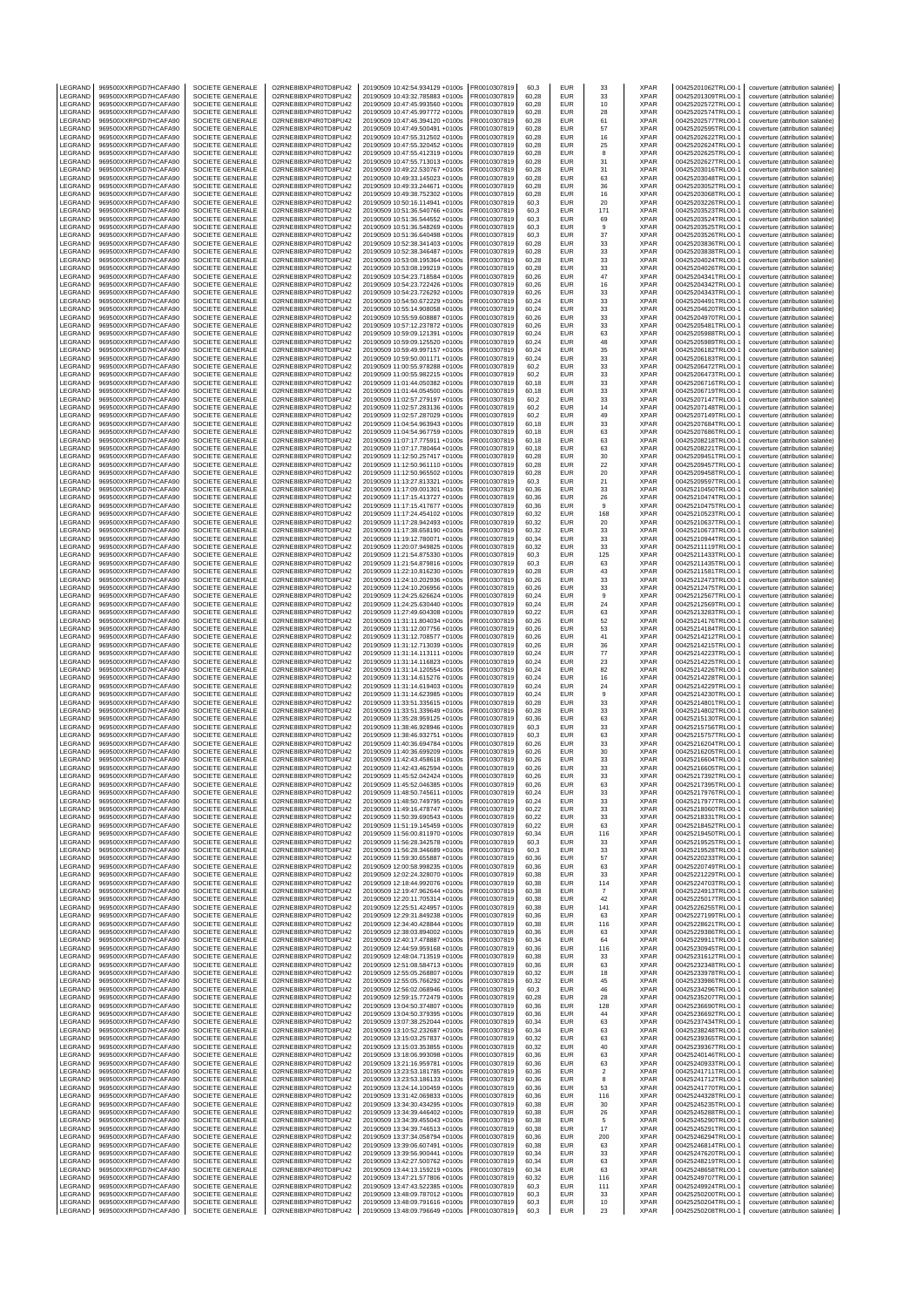| LEGRAND                   | 969500XXRPGD7HCAFA90                         | SOCIETE GENERALE                            | O2RNE8IBXP4R0TD8PU42                         | 20190509 13:49:29.435659 +0100s                                    | FR0010307819                 | 60,28          | EUR                      | 33                       | <b>XPAR</b>                | 00425250781TRLO0-1                       | couverture (attribution salariée)                                      |
|---------------------------|----------------------------------------------|---------------------------------------------|----------------------------------------------|--------------------------------------------------------------------|------------------------------|----------------|--------------------------|--------------------------|----------------------------|------------------------------------------|------------------------------------------------------------------------|
| LEGRAND<br>LEGRAND        | 969500XXRPGD7HCAFA90<br>969500XXRPGD7HCAFA90 | <b>SOCIETE GENERALE</b><br>SOCIETE GENERALE | O2RNE8IBXP4R0TD8PU42<br>O2RNE8IBXP4R0TD8PU42 | 20190509 13:49:29.439436 +0100s<br>20190509 13:50:00.093623 +0100s | FR0010307819<br>FR0010307819 | 60.28<br>60,26 | <b>EUR</b><br>EUR        | 63<br>33                 | <b>XPAR</b><br><b>XPAR</b> | 00425250784TRLO0-1<br>00425251119TRLO0-1 | couverture (attribution salariée)<br>couverture (attribution salariée) |
| LEGRAND                   | 969500XXRPGD7HCAFA90                         | SOCIETE GENERALE                            | O2RNE8IBXP4R0TD8PU42                         | 20190509 13:52:55.023785 +0100s                                    | FR0010307819                 | 60.26          | EUR                      | 116                      | <b>XPAR</b>                | 00425252254TRLO0-1                       | couverture (attribution salariée)                                      |
| LEGRAND                   | 969500XXRPGD7HCAFA90                         | SOCIETE GENERALE                            | O2RNE8IBXP4R0TD8PU42                         | 20190509 13:53:57.322093 +0100s                                    | FR0010307819                 | 60.26          | EUR                      | 20                       | <b>XPAR</b>                | 00425252661TRLO0-1                       | couverture (attribution salariée)                                      |
| LEGRAND<br>LEGRAND        | 969500XXRPGD7HCAFA90<br>969500XXRPGD7HCAFA90 | SOCIETE GENERALE<br>SOCIETE GENERALE        | O2RNE8IBXP4R0TD8PU42<br>O2RNE8IBXP4R0TD8PU42 | 20190509 13:53:58.223063 +0100s<br>20190509 13:56:02.151726 +0100s | FR0010307819<br>FR0010307819 | 60,26<br>60,26 | <b>EUR</b><br>EUR        | 18<br>116                | <b>XPAR</b><br>XPAR        | 00425252669TRLO0-1<br>00425253262TRLO0-1 | couverture (attribution salariée)<br>couverture (attribution salariée) |
| LEGRAND                   | 969500XXRPGD7HCAFA90                         | SOCIETE GENERALE                            | O2RNE8IBXP4R0TD8PU42                         | 20190509 13:56:41.495629 +0100s                                    | FR0010307819                 | 60,26          | <b>EUR</b>               | 125                      | <b>XPAR</b>                | 00425253541TRLO0-1                       | couverture (attribution salariée)                                      |
| LEGRAND                   | 969500XXRPGD7HCAFA90<br>969500XXRPGD7HCAFA90 | SOCIETE GENERALE                            | O2RNE8IBXP4R0TD8PU42                         | 20190509 13:56:41.499289 +0100s                                    | FR0010307819                 | 60,26          | <b>EUR</b><br><b>EUR</b> | 67                       | <b>XPAR</b><br><b>XPAR</b> | 00425253544TRLO0-1                       | couverture (attribution salariée)<br>couverture (attribution salariée) |
| LEGRAND<br>LEGRAND        | 969500XXRPGD7HCAFA90                         | SOCIETE GENERALE<br>SOCIETE GENERALE        | O2RNE8IBXP4R0TD8PU42<br>O2RNE8IBXP4R0TD8PU42 | 20190509 13:56:49.613610 +0100s<br>20190509 13:56:50.010048 +0100s | FR0010307819<br>FR0010307819 | 60,26<br>60,26 | EUR                      | 15<br>33                 | XPAR                       | 00425253593TRLO0-1<br>00425253609TRLO0-1 | couverture (attribution salariée)                                      |
| LEGRAND                   | 969500XXRPGD7HCAFA90                         | SOCIETE GENERALE                            | O2RNE8IBXP4R0TD8PU42                         | 20190509 13:58:03.562447 +0100s                                    | FR0010307819                 | 60,26          | <b>EUR</b>               | 53                       | <b>XPAR</b>                | 00425254071TRLO0-1                       | couverture (attribution salariée)                                      |
| LEGRAND<br>LEGRAND        | 969500XXRPGD7HCAFA90                         | SOCIETE GENERALE                            | O2RNE8IBXP4R0TD8PU42<br>O2RNE8IBXP4R0TD8PU42 | 20190509 13:58:31.021315 +0100s                                    | FR0010307819                 | 60.24          | EUR<br>EUR               | 33                       | <b>XPAR</b><br><b>XPAR</b> | 00425254321TRLO0-1                       | couverture (attribution salariée)                                      |
| LEGRAND                   | 969500XXRPGD7HCAFA90<br>969500XXRPGD7HCAFA90 | SOCIETE GENERALE<br>SOCIETE GENERALE        | O2RNE8IBXP4R0TD8PU42                         | 20190509 13:58:51.355902 +0100s<br>20190509 13:58:51.360152 +0100s | FR0010307819<br>FR0010307819 | 60,24<br>60,24 | EUR                      | 33<br>33                 | XPAR                       | 00425254540TRLO0-1<br>00425254543TRLO0-1 | couverture (attribution salariée)<br>couverture (attribution salariée) |
| LEGRAND                   | 969500XXRPGD7HCAFA90                         | SOCIETE GENERALE                            | O2RNE8IBXP4R0TD8PU42                         | 20190509 14:00:04.016854 +0100s                                    | FR0010307819                 | 60,22          | EUR                      | 33                       | <b>XPAR</b>                | 00425255009TRLO0-1                       | couverture (attribution salariée)                                      |
| LEGRAND                   | 969500XXRPGD7HCAFA90                         | <b>SOCIETE GENERALE</b>                     | O2RNE8IBXP4R0TD8PU42                         | 20190509 14:00:04.020871 +0100s                                    | FR0010307819                 | 60.22          | EUR                      | 33                       | <b>XPAR</b>                | 00425255011TRLO0-1                       | couverture (attribution salariée)                                      |
| LEGRAND<br>LEGRAND        | 969500XXRPGD7HCAFA90<br>969500XXRPGD7HCAFA90 | SOCIETE GENERALE<br><b>SOCIETE GENERALE</b> | O2RNE8IBXP4R0TD8PU42<br>O2RNE8IBXP4R0TD8PU42 | 20190509 14:04:40.648036 +0100s<br>20190509 14:04:40.652020 +0100s | FR0010307819<br>FR0010307819 | 60,24<br>60.24 | EUR<br>EUR               | 116<br>116               | XPAR<br><b>XPAR</b>        | 00425256550TRLO0-1<br>00425256553TRLO0-1 | couverture (attribution salariée)<br>couverture (attribution salariée) |
| LEGRAND                   | 969500XXRPGD7HCAFA90                         | SOCIETE GENERALE                            | O2RNE8IBXP4R0TD8PU42                         | 20190509 14:04:40.746722 +0100s                                    | FR0010307819                 | 60,24          | EUR                      | 40                       | <b>XPAR</b>                | 00425256560TRLO0-1                       | couverture (attribution salariée)                                      |
| LEGRAND<br>LEGRAND        | 969500XXRPGD7HCAFA90<br>969500XXRPGD7HCAFA90 | <b>SOCIETE GENERALE</b><br>SOCIETE GENERALE | O2RNE8IBXP4R0TD8PU42<br>O2RNE8IBXP4R0TD8PU42 | 20190509 14:04:40.751299 +0100s<br>20190509 14:05:45.271407 +0100s | FR0010307819<br>FR0010307819 | 60.24<br>60,24 | EUR<br>EUR               | 40<br>26                 | <b>XPAR</b><br>XPAR        | 00425256563TRLO0-1<br>00425257150TRLO0-1 | couverture (attribution salariée)<br>couverture (attribution salariée) |
| LEGRAND                   | 969500XXRPGD7HCAFA90                         | <b>SOCIETE GENERALE</b>                     | O2RNE8IBXP4R0TD8PU42                         | 20190509 14:07:46.804679 +0100s                                    | FR0010307819                 | 60.24          | EUR                      | 116                      | <b>XPAR</b>                | 00425257995TRLO0-1                       | couverture (attribution salariée)                                      |
| LEGRAND                   | 969500XXRPGD7HCAFA90                         | SOCIETE GENERALE                            | O2RNE8IBXP4R0TD8PU42                         | 20190509 14:11:42.604557 +0100s                                    | FR0010307819                 | 60,28          | EUR                      | 85                       | <b>XPAR</b>                | 00425259691TRLO0-1                       | couverture (attribution salariée)                                      |
| LEGRAND<br>LEGRAND        | 969500XXRPGD7HCAFA90<br>969500XXRPGD7HCAFA90 | <b>SOCIETE GENERALE</b><br>SOCIETE GENERALE | O2RNE8IBXP4R0TD8PU42<br>O2RNE8IBXP4R0TD8PU42 | 20190509 14:11:43.207723 +0100s<br>20190509 14:11:43.211506 +0100s | FR0010307819<br>FR0010307819 | 60.28<br>60,28 | EUR<br>EUR               | 13<br>24                 | <b>XPAR</b><br><b>XPAR</b> | 00425259710TRLO0-1<br>00425259713TRLO0-1 | couverture (attribution salariée)<br>couverture (attribution salariée) |
| LEGRAND                   | 969500XXRPGD7HCAFA90                         | SOCIETE GENERALE                            | O2RNE8IBXP4R0TD8PU42                         | 20190509 14:11:43.215369 +0100s                                    | FR0010307819                 | 60.28          | <b>EUR</b>               | $22\,$                   | <b>XPAR</b>                | 00425259715TRLO0-1                       | couverture (attribution salariée)                                      |
| LEGRAND                   | 969500XXRPGD7HCAFA90                         | SOCIETE GENERALE                            | O2RNE8IBXP4R0TD8PU42                         | 20190509 14:11:43.908468 +0100s                                    | FR0010307819                 | 60,28          | EUR                      | 23                       | <b>XPAR</b>                | 00425259726TRLO0-1                       | couverture (attribution salariée)                                      |
| LEGRAND<br>LEGRAND        | 969500XXRPGD7HCAFA90<br>969500XXRPGD7HCAFA90 | SOCIETE GENERALE<br>SOCIETE GENERALE        | O2RNE8IBXP4R0TD8PU42<br>O2RNE8IBXP4R0TD8PU42 | 20190509 14:11:44.008505 +0100s<br>20190509 14:11:44.108816 +0100s | FR0010307819<br>FR0010307819 | 60,28<br>60.28 | EUR<br>EUR               | $\overline{4}$<br>$20\,$ | <b>XPAR</b><br><b>XPAR</b> | 00425259728TRLO0-1<br>00425259730TRLO0-1 | couverture (attribution salariée)<br>couverture (attribution salariée) |
| LEGRAND                   | 969500XXRPGD7HCAFA90                         | SOCIETE GENERALE                            | O2RNE8IBXP4R0TD8PU42                         | 20190509 14:12:26.311501 +0100s                                    | FR0010307819                 | 60,28          | EUR                      | 82                       | <b>XPAR</b>                | 00425260053TRLO0-1                       | couverture (attribution salariée)                                      |
| LEGRAND<br>LEGRAND        | 969500XXRPGD7HCAFA90<br>969500XXRPGD7HCAFA90 | SOCIETE GENERALE<br>SOCIETE GENERALE        | O2RNE8IBXP4R0TD8PU42<br>O2RNE8IBXP4R0TD8PU42 | 20190509 14:12:57.680981 +0100s<br>20190509 14:13:01.489755 +0100s | FR0010307819<br>FR0010307819 | 60,3<br>60,3   | EUR<br><b>EUR</b>        | 51<br>17                 | XPAR<br><b>XPAR</b>        | 00425260288TRLO0-1<br>00425260322TRLO0-1 | couverture (attribution salariée)<br>couverture (attribution salariée) |
| LEGRAND                   | 969500XXRPGD7HCAFA90                         | SOCIETE GENERALE                            | O2RNE8IBXP4R0TD8PU42                         | 20190509 14:14:13.410740 +0100s                                    | FR0010307819                 | 60,28          | <b>EUR</b>               | 60                       | <b>XPAR</b>                | 00425260752TRLO0-1                       | couverture (attribution salariée)                                      |
| LEGRAND                   | 969500XXRPGD7HCAFA90                         | SOCIETE GENERALE                            | O2RNE8IBXP4R0TD8PU42                         | 20190509 14:14:36.850746 +0100s                                    | FR0010307819                 | 60,26          | <b>EUR</b>               | 91                       | <b>XPAR</b>                | 00425260881TRLO0-1                       | couverture (attribution salariée)                                      |
| LEGRAND<br>LEGRAND        | 969500XXRPGD7HCAFA90<br>969500XXRPGD7HCAFA90 | SOCIETE GENERALE<br>SOCIETE GENERALE        | O2RNE8IBXP4R0TD8PU42<br>O2RNE8IBXP4R0TD8PU42 | 20190509 14:14:37.156380 +0100s<br>20190509 14:17:51.334658 +0100s | FR0010307819<br>FR0010307819 | 60,26<br>60,3  | EUR<br><b>EUR</b>        | 62<br>22                 | XPAR<br><b>XPAR</b>        | 00425260918TRLO0-1<br>00425261998TRLO0-1 | couverture (attribution salariée)<br>couverture (attribution salariée) |
| <b>FGRAND</b>             | 969500XXRPGD7HCAFA90                         | SOCIETE GENERALE                            | O2RNE8IBXP4R0TD8PU42                         | 20190509 14:18:03.534079 +0100s                                    | FR0010307819                 | 60,3           | EUR                      | 70                       | <b>XPAR</b>                | 00425262163TRLO0-1                       | couverture (attribution salariée)                                      |
| LEGRAND                   | 969500XXRPGD7HCAFA90                         | <b>SOCIETE GENERALE</b>                     | O2RNE8IBXP4R0TD8PU42                         | 20190509 14:20:05.543514 +0100s                                    | FR0010307819                 | 60,28          | EUR                      | 100                      | <b>XPAR</b>                | 00425262840TRLO0-1                       | couverture (attribution salariée)                                      |
| LEGRAND<br>LEGRAND        | 969500XXRPGD7HCAFA90<br>969500XXRPGD7HCAFA90 | SOCIETE GENERALE<br>SOCIETE GENERALE        | O2RNE8IBXP4R0TD8PU42<br>O2RNE8IBXP4R0TD8PU42 | 20190509 14:21:48.511265 +0100s<br>20190509 14:21:48.515943 +0100s | FR0010307819<br>FR0010307819 | 60.28<br>60,28 | EUR<br>EUR               | 68<br>84                 | <b>XPAR</b><br><b>XPAR</b> | 00425263328TRLO0-1<br>00425263329TRLO0-1 | couverture (attribution salariée)<br>couverture (attribution salariée) |
| LEGRAND                   | 969500XXRPGD7HCAFA90                         | <b>SOCIETE GENERALE</b>                     | O2RNE8IBXP4R0TD8PU42                         | 20190509 14:21:48.520444 +0100s                                    | FR0010307819                 | 60.28          | EUR                      | 126                      | <b>XPAR</b>                | 00425263330TRLO0-1                       | couverture (attribution salariée)                                      |
| LEGRAND<br>LEGRAND        | 969500XXRPGD7HCAFA90<br>969500XXRPGD7HCAFA90 | SOCIETE GENERALE<br>SOCIETE GENERALE        | O2RNE8IBXP4R0TD8PU42<br>O2RNE8IBXP4R0TD8PU42 | 20190509 14:21:48.611279 +0100s                                    | FR0010307819<br>FR0010307819 | 60,28<br>60.26 | EUR<br><b>EUR</b>        | 45                       | <b>XPAR</b><br><b>XPAR</b> | 00425263331TRLO0-1<br>00425263757TRLO0-1 | couverture (attribution salariée)                                      |
| LEGRAND                   | 969500XXRPGD7HCAFA90                         | SOCIETE GENERALE                            | O2RNE8IBXP4R0TD8PU42                         | 20190509 14:23:18.051231 +0100s<br>20190509 14:23:18.056356 +0100s | FR0010307819                 | 60,26          | EUR                      | 33<br>$\overline{4}$     | <b>XPAR</b>                | 00425263758TRLO0-1                       | couverture (attribution salariée)<br>couverture (attribution salariée) |
| LEGRAND                   | 969500XXRPGD7HCAFA90                         | <b>SOCIETE GENERALE</b>                     | O2RNE8IBXP4R0TD8PU42                         | 20190509 14:24:02.250850 +0100s                                    | FR0010307819                 | 60.26          | EUR                      | 58                       | <b>XPAR</b>                | 00425264149TRLO0-1                       | couverture (attribution salariée)                                      |
| LEGRAND<br>LEGRAND        | 969500XXRPGD7HCAFA90<br>969500XXRPGD7HCAFA90 | SOCIETE GENERALE<br><b>SOCIETE GENERALE</b> | O2RNE8IBXP4R0TD8PU42<br>O2RNE8IBXP4R0TD8PU42 | 20190509 14:24:02.256967 +0100s<br>20190509 14:25:12.572957 +0100s | FR0010307819<br>FR0010307819 | 60,26<br>60.24 | EUR<br>EUR               | 33<br>125                | XPAR<br><b>XPAR</b>        | 00425264150TRLO0-1<br>00425264568TRLO0-1 | couverture (attribution salariée)<br>couverture (attribution salariée) |
| LEGRAND                   | 969500XXRPGD7HCAFA90                         | SOCIETE GENERALE                            | O2RNE8IBXP4R0TD8PU42                         | 20190509 14:25:12.578509 +0100s                                    | FR0010307819                 | 60,24          | EUR                      | 83                       | <b>XPAR</b>                | 00425264570TRLO0-1                       | couverture (attribution salariée)                                      |
| LEGRAND                   | 969500XXRPGD7HCAFA90                         | <b>SOCIETE GENERALE</b>                     | O2RNE8IBXP4R0TD8PU42                         | 20190509 14:25:12.583461 +0100s                                    | FR0010307819                 | 60.24          | EUR                      | 33                       | <b>XPAR</b>                | 00425264571TRLO0-1                       | couverture (attribution salariée)                                      |
| LEGRAND<br>LEGRAND        | 969500XXRPGD7HCAFA90<br>969500XXRPGD7HCAFA90 | SOCIETE GENERALE<br>SOCIETE GENERALE        | O2RNE8IBXP4R0TD8PU42<br>O2RNE8IBXP4R0TD8PU42 | 20190509 14:25:12.588037 +0100s<br>20190509 14:25:12.592546 +0100s | FR0010307819<br>FR0010307819 | 60,24<br>60.24 | EUR<br><b>EUR</b>        | 150<br>58                | XPAR<br><b>XPAR</b>        | 00425264572TRLO0-1<br>00425264573TRLO0-1 | couverture (attribution salariée)<br>couverture (attribution salariée) |
| LEGRAND                   | 969500XXRPGD7HCAFA90                         | SOCIETE GENERALE                            | O2RNE8IBXP4R0TD8PU42                         | 20190509 14:25:12.597288 +0100s                                    | FR0010307819                 | 60,24          | EUR                      | 84                       | XPAR                       | 00425264574TRLO0-1                       | couverture (attribution salariée)                                      |
| LEGRAND                   | 969500XXRPGD7HCAFA90                         | SOCIETE GENERALE                            | O2RNE8IBXP4R0TD8PU42                         | 20190509 14:26:42.021481 +0100s                                    | FR0010307819                 | 60,22          | <b>EUR</b>               | 33                       | <b>XPAR</b>                | 00425265067TRLO0-1                       | couverture (attribution salariée)                                      |
| <b>FGRAND</b><br>LEGRAND  | 969500XXRPGD7HCAFA90<br>969500XXRPGD7HCAFA90 | SOCIETE GENERALE<br>SOCIETE GENERALE        | O2RNE8IBXP4R0TD8PU42<br>O2RNE8IBXP4R0TD8PU42 | 20190509 14:29:59.577589 +0100s<br>20190509 14:30:01.487540 +0100s | FR0010307819<br>FR0010307819 | 60.22<br>60,22 | <b>EUR</b><br><b>EUR</b> | 116<br>28                | <b>XPAR</b><br><b>XPAR</b> | 00425266284TRLO0-1<br>00425266336TRLO0-1 | couverture (attribution salariée)<br>couverture (attribution salariée) |
| LEGRAND                   | 969500XXRPGD7HCAFA90                         | SOCIETE GENERALE                            | O2RNE8IBXP4R0TD8PU42                         | 20190509 14:30:01.492994 +0100s                                    | FR0010307819                 | 60,22          | EUR                      | 5                        | XPAR                       | 00425266338TRLO0-1                       | couverture (attribution salariée)                                      |
| LEGRAND                   | 969500XXRPGD7HCAFA90                         | SOCIETE GENERALE                            | O2RNE8IBXP4R0TD8PU42                         | 20190509 14:30:54.909716 +0100s                                    | FR0010307819                 | 60,24          | EUR                      | 64                       | <b>XPAR</b>                | 00425266965TRLO0-1                       | couverture (attribution salariée)                                      |
| LEGRAND<br>LEGRAND        | 969500XXRPGD7HCAFA90<br>969500XXRPGD7HCAFA90 | SOCIETE GENERALE<br>SOCIETE GENERALE        | O2RNE8IBXP4R0TD8PU42<br>O2RNE8IBXP4R0TD8PU42 | 20190509 14:31:58.256962 +0100s<br>20190509 14:33:39.162317 +0100s | FR0010307819<br>FR0010307819 | 60,26<br>60,26 | EUR<br><b>EUR</b>        | 64<br>118                | <b>XPAR</b><br><b>XPAR</b> | 00425267757TRLO0-1<br>00425268725TRLO0-1 | couverture (attribution salariée)<br>couverture (attribution salariée) |
| LEGRAND                   | 969500XXRPGD7HCAFA90                         | SOCIETE GENERALE                            | O2RNE8IBXP4R0TD8PU42                         | 20190509 14:33:52.987854 +0100s                                    | FR0010307819                 | 60,26          | EUR                      | 45                       | XPAR                       | 00425268835TRLO0-1                       | couverture (attribution salariée)                                      |
| LEGRAND                   | 969500XXRPGD7HCAFA90                         | SOCIETE GENERALE                            | O2RNE8IBXP4R0TD8PU42                         | 20190509 14:34:54.702680 +0100s                                    | FR0010307819                 | 60,24          | EUR<br>EUR               | 64                       | <b>XPAR</b><br><b>XPAR</b> | 00425269433TRLO0-1                       | couverture (attribution salariée)                                      |
| LEGRAND<br>LEGRAND        | 969500XXRPGD7HCAFA90<br>969500XXRPGD7HCAFA90 | SOCIETE GENERALE<br>SOCIETE GENERALE        | O2RNE8IBXP4R0TD8PU42<br>O2RNE8IBXP4R0TD8PU42 | 20190509 14:34:54.707517 +0100s<br>20190509 14:34:54.802884 +0100s | FR0010307819<br>FR0010307819 | 60,24<br>60,24 | EUR                      | 64<br>35                 | <b>XPAR</b>                | 00425269434TRLO0-1<br>00425269435TRLO0-1 | couverture (attribution salariée)<br>couverture (attribution salariée) |
| LEGRAND                   | 969500XXRPGD7HCAFA90                         | <b>SOCIETE GENERALE</b>                     | O2RNE8IBXP4R0TD8PU42                         | 20190509 14:34:54.813451 +0100s                                    | FR0010307819                 | 60.24          | EUR                      | 33                       | <b>XPAR</b>                | 00425269437TRLO0-1                       | couverture (attribution salariée)                                      |
| LEGRAND<br>LEGRAND        | 969500XXRPGD7HCAFA90<br>969500XXRPGD7HCAFA90 | SOCIETE GENERALE<br><b>SOCIETE GENERALE</b> | O2RNE8IBXP4R0TD8PU42<br>O2RNE8IBXP4R0TD8PU42 | 20190509 14:37:47.534171 +0100s<br>20190509 14:37:47.539840 +0100s | FR0010307819<br>FR0010307819 | 60,22<br>60.22 | EUR<br>EUR               | 116<br>116               | <b>XPAR</b><br><b>XPAR</b> | 00425271082TRLO0-1<br>00425271084TRLO0-1 | couverture (attribution salariée)<br>couverture (attribution salariée) |
| LEGRAND                   | 969500XXRPGD7HCAFA90                         | SOCIETE GENERALE                            | O2RNE8IBXP4R0TD8PU42                         | 20190509 14:38:54.777019 +0100s                                    | FR0010307819                 | 60,24          | EUR                      | 63                       | XPAR                       | 00425271820TRLO0-1                       | couverture (attribution salariée)                                      |
| LEGRAND                   | 969500XXRPGD7HCAFA90                         | <b>SOCIETE GENERALE</b>                     | O2RNE8IBXP4R0TD8PU42                         | 20190509 14:38:54.781828 +0100s                                    | FR0010307819                 | 60.24          | EUR                      | 71                       | <b>XPAR</b>                | 00425271822TRLO0-1                       | couverture (attribution salariée)                                      |
| LEGRAND<br>LEGRAND        | 969500XXRPGD7HCAFA90<br>969500XXRPGD7HCAFA90 | SOCIETE GENERALE<br><b>SOCIETE GENERALE</b> | O2RNE8IBXP4R0TD8PU42<br>O2RNE8IBXP4R0TD8PU42 | 20190509 14:41:01.313782 +0100s<br>20190509 14:41:01.317805 +0100s | FR0010307819<br>FR0010307819 | 60,24<br>60.24 | EUR<br>EUR               | 116<br>116               | <b>XPAR</b><br><b>XPAR</b> | 00425272828TRLO0-1<br>00425272831TRLO0-1 | couverture (attribution salariée)<br>couverture (attribution salariée) |
| LEGRAND                   | 969500XXRPGD7HCAFA90                         | SOCIETE GENERALE                            | O2RNE8IBXP4R0TD8PU42                         | 20190509 14:41:11.406697 +0100s                                    | FR0010307819                 | 60,24          | EUR                      | 33                       | <b>XPAR</b>                | 00425272930TRLO0-1                       | couverture (attribution salariée)                                      |
| LEGRAND                   | 969500XXRPGD7HCAFA90                         | <b>SOCIETE GENERALE</b>                     | O2RNE8IBXP4R0TD8PU42                         | 20190509 14:41:11.413541 +0100s<br>20190509 14:42:32.167892 +0100s | FR0010307819<br>FR0010307819 | 60.24          | EUR                      | 33                       | <b>XPAR</b>                | 00425272931TRLO0-1                       | couverture (attribution salariée)                                      |
| LEGRAND<br>LEGRAND        | 969500XXRPGD7HCAFA90<br>969500XXRPGD7HCAFA90 | SOCIETE GENERALE<br>SOCIETE GENERALE        | O2RNE8IBXP4R0TD8PU42<br>O2RNE8IBXP4R0TD8PU42 | 20190509 14:42:32.172390 +0100s                                    | FR0010307819                 | 60,22<br>60.22 | EUR<br><b>EUR</b>        | 63<br>63                 | <b>XPAR</b><br><b>XPAR</b> | 00425273590TRLO0-1<br>00425273595TRLO0-1 | couverture (attribution salariée)<br>couverture (attribution salariée) |
| LEGRAND                   | 969500XXRPGD7HCAFA90                         | SOCIETE GENERALE                            | O2RNE8IBXP4R0TD8PU42                         | 20190509 14:42:32.176513 +0100s                                    | FR0010307819                 | 60,22          | <b>EUR</b>               | 37                       | <b>XPAR</b>                | 00425273597TRLO0-1                       | couverture (attribution salariée)                                      |
| LEGRAND<br>LEGRAND        | 969500XXRPGD7HCAFA90<br>969500XXRPGD7HCAFA90 | SOCIETE GENERALE<br>SOCIETE GENERALE        | O2RNE8IBXP4R0TD8PU42<br>O2RNE8IBXP4R0TD8PU42 | 20190509 14:42:32.180649 +0100s<br>20190509 14:43:08.261337 +0100s | FR0010307819<br>FR0010307819 | 60,22<br>60,2  | <b>EUR</b><br>EUR        | 37<br>33                 | <b>XPAR</b><br>XPAR        | 00425273598TRLO0-1<br>00425274010TRLO0-1 | couverture (attribution salariée)<br>couverture (attribution salariée) |
| LEGRAND                   | 969500XXRPGD7HCAFA90                         | SOCIETE GENERALE                            | O2RNE8IBXP4R0TD8PU42                         | 20190509 14:43:08.270510 +0100s                                    | FR0010307819                 | 60,2           | <b>EUR</b>               | 33                       | <b>XPAR</b>                | 00425274012TRLO0-1                       | couverture (attribution salariée)                                      |
| LEGRAND                   | 969500XXRPGD7HCAFA90                         | SOCIETE GENERALE                            | O2RNE8IBXP4R0TD8PU42                         | 20190509 14:44:31.643268 +0100s                                    | FR0010307819                 | 60,22          | <b>EUR</b>               | 63                       | <b>XPAR</b>                | 00425274887TRLO0-1                       | couverture (attribution salariée)                                      |
| LEGRAND<br>LEGRAND        | 969500XXRPGD7HCAFA90<br>969500XXRPGD7HCAFA90 | SOCIETE GENERALE<br>SOCIETE GENERALE        | O2RNE8IBXP4R0TD8PU42<br>O2RNE8IBXP4R0TD8PU42 | 20190509 14:44:31.647478 +0100s<br>20190509 14:44:32.646872 +0100s | FR0010307819<br>FR0010307819 | 60.22<br>60,22 | <b>EUR</b><br>EUR        | 65<br>33                 | <b>XPAR</b><br><b>XPAR</b> | 00425274889TRLO0-1<br>00425274900TRLO0-1 | couverture (attribution salariée)<br>couverture (attribution salariée) |
| LEGRAND                   | 969500XXRPGD7HCAFA90                         | SOCIETE GENERALE                            | O2RNE8IBXP4R0TD8PU42                         | 20190509 14:44:32.656972 +0100s                                    | FR0010307819                 | 60.22          | <b>EUR</b>               | 37                       | <b>XPAR</b>                | 00425274903TRLO0-1                       | couverture (attribution salariée)                                      |
| LEGRAND                   | 969500XXRPGD7HCAFA90                         | SOCIETE GENERALE                            | O2RNE8IBXP4R0TD8PU42                         | 20190509 14:45:04.404074 +0100s                                    | FR0010307819                 | 60,2           | <b>EUR</b>               | 15                       | <b>XPAR</b>                | 00425275188TRLO0-1                       | couverture (attribution salariée)                                      |
| LEGRAND<br><b>IFGRAND</b> | 969500XXRPGD7HCAFA90<br>969500XXRPGD7HCAFA90 | SOCIETE GENERALE<br>SOCIETE GENERALE        | O2RNE8IBXP4R0TD8PU42<br>O2RNE8IBXP4R0TD8PU42 | 20190509 14:45:04.804510 +0100s<br>20190509 14:45:17.230308 +0100s | FR0010307819<br>FR0010307819 | 60,2<br>60.2   | EUR<br>EUR               | 34<br>33                 | <b>XPAR</b><br><b>XPAR</b> | 00425275190TRLO0-1<br>00425275281TRLO0-1 | couverture (attribution salariée)<br>couverture (attribution salariée) |
| LEGRAND                   | 969500XXRPGD7HCAFA90                         | SOCIETE GENERALE                            | O2RNE8IBXP4R0TD8PU42                         | 20190509 14:46:04.724568 +0100s                                    | FR0010307819                 | 60,2           | EUR                      | 6                        | <b>XPAR</b>                | 00425275698TRLO0-1                       | couverture (attribution salariée)                                      |
| LEGRAND                   | 969500XXRPGD7HCAFA90                         | SOCIETE GENERALE                            | O2RNE8IBXP4R0TD8PU42                         | 20190509 14:46:04.730518 +0100s                                    | FR0010307819                 | 60,2           | EUR                      | $\overline{4}$           | <b>XPAR</b>                | 00425275702TRLO0-1                       | couverture (attribution salariée)                                      |
| LEGRAND<br>LEGRAND        | 969500XXRPGD7HCAFA90<br>969500XXRPGD7HCAFA90 | SOCIETE GENERALE<br>SOCIETE GENERALE        | O2RNE8IBXP4R0TD8PU42<br>O2RNE8IBXP4R0TD8PU42 | 20190509 14:46:04.735836 +0100s<br>20190509 14:46:04.745773 +0100s | FR0010307819<br>FR0010307819 | 60,2<br>60.2   | EUR<br><b>EUR</b>        | 54<br>64                 | XPAR<br><b>XPAR</b>        | 00425275704TRLO0-1<br>00425275708TRLO0-1 | couverture (attribution salariée)<br>couverture (attribution salariée) |
| LEGRAND                   | 969500XXRPGD7HCAFA90                         | SOCIETE GENERALE                            | O2RNE8IBXP4R0TD8PU42                         | 20190509 14:47:45.478749 +0100s                                    | FR0010307819                 | 60,22          | EUR                      | 5                        | XPAR                       | 00425276484TRLO0-1                       | couverture (attribution salariée)                                      |
| LEGRAND<br>LEGRAND        | 969500XXRPGD7HCAFA90<br>969500XXRPGD7HCAFA90 | SOCIETE GENERALE<br>SOCIETE GENERALE        | O2RNE8IBXP4R0TD8PU42<br>O2RNE8IBXP4R0TD8PU42 | 20190509 14:47:45.483451 +0100s<br>20190509 14:47:45.487419 +0100s | FR0010307819<br>FR0010307819 | 60,22<br>60,22 | EUR<br>EUR               | 3<br>3                   | <b>XPAR</b><br>XPAR        | 00425276485TRLO0-1<br>00425276486TRLO0-1 | couverture (attribution salariée)<br>couverture (attribution salariée) |
| LEGRAND                   | 969500XXRPGD7HCAFA90                         | SOCIETE GENERALE                            | O2RNE8IBXP4R0TD8PU42                         | 20190509 14:48:37.884467 +0100s                                    | FR0010307819                 | 60.22          | <b>EUR</b>               | 170                      | <b>XPAR</b>                | 00425276979TRLO0-1                       | couverture (attribution salariée)                                      |
| LEGRAND                   | 969500XXRPGD7HCAFA90                         | SOCIETE GENERALE                            | O2RNE8IBXP4R0TD8PU42                         | 20190509 14:49:24.441230 +0100s                                    | FR0010307819                 | 60,22          | EUR                      |                          | XPAR                       | 00425277682TRLO0-1                       | couverture (attribution salariée)                                      |
| LEGRAND<br>LEGRAND        | 969500XXRPGD7HCAFA90<br>969500XXRPGD7HCAFA90 | SOCIETE GENERALE<br>SOCIETE GENERALE        | O2RNE8IBXP4R0TD8PU42<br>O2RNE8IBXP4R0TD8PU42 | 20190509 14:49:31.064562 +0100s<br>20190509 14:49:31.069593 +0100s | FR0010307819<br>FR0010307819 | 60.22<br>60,22 | EUR<br>EUR               | 184<br>63                | <b>XPAR</b><br>XPAR        | 00425277787TRLO0-1<br>00425277788TRLO0-1 | couverture (attribution salariée)<br>couverture (attribution salariée) |
| LEGRAND                   | 969500XXRPGD7HCAFA90                         | SOCIETE GENERALE                            | O2RNE8IBXP4R0TD8PU42                         | 20190509 14:49:31.165653 +0100s                                    | FR0010307819                 | 60.22          | <b>EUR</b>               | 40                       | <b>XPAR</b>                | 00425277790TRLO0-1                       | couverture (attribution salariée)                                      |
| LEGRAND<br>LEGRAND        | 969500XXRPGD7HCAFA90<br>969500XXRPGD7HCAFA90 | SOCIETE GENERALE                            | O2RNE8IBXP4R0TD8PU42<br>O2RNE8IBXP4R0TD8PU42 | 20190509 14:50:03.285729 +0100s                                    | FR0010307819<br>FR0010307819 | 60,22<br>60.22 | EUR<br>EUR               | 17                       | XPAR<br><b>XPAR</b>        | 00425278337TRLO0-1<br>00425278341TRLO0-1 | couverture (attribution salariée)                                      |
| LEGRAND                   | 969500XXRPGD7HCAFA90                         | SOCIETE GENERALE<br>SOCIETE GENERALE        | O2RNE8IBXP4R0TD8PU42                         | 20190509 14:50:03.297787 +0100s<br>20190509 14:50:03.303462 +0100s | FR0010307819                 | 60.22          | <b>EUR</b>               | 16<br>33                 | <b>XPAR</b>                | 00425278342TRLO0-1                       | couverture (attribution salariée)<br>couverture (attribution salariée) |
| LEGRAND                   | 969500XXRPGD7HCAFA90                         | SOCIETE GENERALE                            | O2RNE8IBXP4R0TD8PU42                         | 20190509 14:50:29.279088 +0100s                                    | FR0010307819                 | 60,2           | <b>EUR</b>               | 121                      | <b>XPAR</b>                | 00425278724TRLO0-1                       | couverture (attribution salariée)                                      |
| LEGRAND<br>LEGRAND        | 969500XXRPGD7HCAFA90<br>969500XXRPGD7HCAFA90 | SOCIETE GENERALE<br>SOCIETE GENERALE        | O2RNE8IBXP4R0TD8PU42<br>O2RNE8IBXP4R0TD8PU42 | 20190509 14:50:29.688674 +0100s<br>20190509 14:50:29.700138 +0100s | FR0010307819<br>FR0010307819 | 60,2<br>60,2   | <b>EUR</b><br><b>EUR</b> | 33<br>21                 | <b>XPAR</b><br><b>XPAR</b> | 00425278761TRLO0-1<br>00425278771TRLO0-1 | couverture (attribution salariée)<br>couverture (attribution salariée) |
| LEGRAND                   | 969500XXRPGD7HCAFA90                         | SOCIETE GENERALE                            | O2RNE8IBXP4R0TD8PU42                         | 20190509 14:50:30.285576 +0100s                                    | FR0010307819                 | 60,2           | <b>EUR</b>               | 36                       | <b>XPAR</b>                | 00425278821TRLO0-1                       | couverture (attribution salariée)                                      |
| LEGRAND<br>LEGRAND        | 969500XXRPGD7HCAFA90                         | SOCIETE GENERALE                            | O2RNE8IBXP4R0TD8PU42<br>O2RNE8IBXP4R0TD8PU42 | 20190509 14:51:19.966597 +0100s                                    | FR0010307819                 | 60,18<br>60.18 | EUR<br><b>EUR</b>        | 17                       | <b>XPAR</b><br><b>XPAR</b> | 00425279575TRLO0-1                       | couverture (attribution salariée)                                      |
| <b>IFGRAND</b>            | 969500XXRPGD7HCAFA90<br>969500XXRPGD7HCAFA90 | SOCIETE GENERALE<br>SOCIETE GENERALE        | O2RNE8IBXP4R0TD8PU42                         | 20190509 14:51:19.971419 +0100s<br>20190509 14:51:19.976238 +0100s | FR0010307819<br>FR0010307819 | 60.18          | EUR                      | 20<br>63                 | <b>XPAR</b>                | 00425279576TRLO0-1<br>00425279577TRLO0-1 | couverture (attribution salariée)<br>couverture (attribution salariée) |
| LEGRAND                   | 969500XXRPGD7HCAFA90                         | SOCIETE GENERALE                            | O2RNE8IBXP4R0TD8PU42                         | 20190509 14:51:19.982400 +0100s                                    | FR0010307819                 | 60,18          | <b>EUR</b>               | 63                       | <b>XPAR</b>                | 00425279578TRLO0-1                       | couverture (attribution salariée)                                      |
| LEGRAND<br>LEGRAND        | 969500XXRPGD7HCAFA90<br>969500XXRPGD7HCAFA90 | SOCIETE GENERALE<br>SOCIETE GENERALE        | O2RNE8IBXP4R0TD8PU42<br>O2RNE8IBXP4R0TD8PU42 | 20190509 14:51:20.362878 +0100s<br>20190509 14:52:00.108704 +0100s | FR0010307819<br>FR0010307819 | 60,18<br>60.16 | EUR<br>EUR               | 83<br>34                 | <b>XPAR</b><br><b>XPAR</b> | 00425279596TRLO0-1<br>00425280211TRLO0-1 | couverture (attribution salariée)<br>couverture (attribution salariée) |
| LEGRAND                   | 969500XXRPGD7HCAFA90                         | SOCIETE GENERALE                            | O2RNE8IBXP4R0TD8PU42                         | 20190509 14:52:00.113292 +0100s                                    | FR0010307819                 | 60,16          | EUR                      | 33                       | XPAR                       | 00425280213TRLO0-1                       | couverture (attribution salariée)                                      |
| LEGRAND                   | 969500XXRPGD7HCAFA90                         | SOCIETE GENERALE                            | O2RNE8IBXP4R0TD8PU42                         | 20190509 14:52:00.117871 +0100s                                    | FR0010307819                 | 60.16          | EUR                      | 33                       | <b>XPAR</b>                | 00425280215TRLO0-1                       | couverture (attribution salariée)                                      |
| LEGRAND<br>LEGRAND        | 969500XXRPGD7HCAFA90<br>969500XXRPGD7HCAFA90 | SOCIETE GENERALE<br>SOCIETE GENERALE        | O2RNE8IBXP4R0TD8PU42<br>O2RNE8IBXP4R0TD8PU42 | 20190509 14:52:00.504148 +0100s<br>20190509 14:52:00.509873 +0100s | FR0010307819<br>FR0010307819 | 60,16<br>60.16 | EUR<br><b>EUR</b>        | 31<br>37                 | XPAR<br><b>XPAR</b>        | 00425280223TRLO0-1<br>00425280224TRLO0-1 | couverture (attribution salariée)<br>couverture (attribution salariée) |
| LEGRAND                   | 969500XXRPGD7HCAFA90                         | SOCIETE GENERALE                            | O2RNE8IBXP4R0TD8PU42                         | 20190509 14:53:08.896511 +0100s                                    | FR0010307819                 | 60,18          | EUR                      | 292                      | XPAR                       | 00425281361TRLO0-1                       | couverture (attribution salariée)                                      |
| LEGRAND<br>LEGRAND        | 969500XXRPGD7HCAFA90<br>969500XXRPGD7HCAFA90 | SOCIETE GENERALE<br>SOCIETE GENERALE        | O2RNE8IBXP4R0TD8PU42<br>O2RNE8IBXP4R0TD8PU42 | 20190509 14:53:08.901265 +0100s<br>20190509 14:53:08.905944 +0100s | FR0010307819<br>FR0010307819 | 60.18<br>60,18 | EUR<br>EUR               | 63<br>63                 | <b>XPAR</b><br>XPAR        | 00425281362TRLO0-1<br>00425281363TRLO0-1 | couverture (attribution salariée)<br>couverture (attribution salariée) |
| LEGRAND                   | 969500XXRPGD7HCAFA90                         | SOCIETE GENERALE                            | O2RNE8IBXP4R0TD8PU42                         | 20190509 14:53:12.907718 +0100s                                    | FR0010307819                 | 60.18          | <b>EUR</b>               | 125                      | <b>XPAR</b>                | 00425281426TRLO0-1                       | couverture (attribution salariée)                                      |
| LEGRAND                   | 969500XXRPGD7HCAFA90                         | SOCIETE GENERALE                            | O2RNE8IBXP4R0TD8PU42                         | 20190509 14:53:12.913876 +0100s                                    | FR0010307819                 | 60,18          | EUR                      | 34                       | XPAR                       | 00425281427TRLO0-1                       | couverture (attribution salariée)                                      |
| LEGRAND<br>LEGRAND        | 969500XXRPGD7HCAFA90<br>969500XXRPGD7HCAFA90 | SOCIETE GENERALE<br>SOCIETE GENERALE        | O2RNE8IBXP4R0TD8PU42<br>O2RNE8IBXP4R0TD8PU42 | 20190509 14:53:45.308195 +0100s<br>20190509 14:53:45.312973 +0100s | FR0010307819<br>FR0010307819 | 60.16<br>60,16 | EUR<br>EUR               | 33<br>63                 | <b>XPAR</b><br>XPAR        | 00425281824TRLO0-1<br>00425281828TRLO0-1 | couverture (attribution salariée)<br>couverture (attribution salariée) |
| LEGRAND                   | 969500XXRPGD7HCAFA90                         | SOCIETE GENERALE                            | O2RNE8IBXP4R0TD8PU42                         | 20190509 14:54:11.202461 +0100s                                    | FR0010307819                 | 60,16          | <b>EUR</b>               | 30                       | <b>XPAR</b>                | 00425282306TRLO0-1                       | couverture (attribution salariée)                                      |
| LEGRAND                   | 969500XXRPGD7HCAFA90                         | SOCIETE GENERALE                            | O2RNE8IBXP4R0TD8PU42                         | 20190509 14:54:52.601067 +0100s                                    | FR0010307819                 | 60.18          | <b>EUR</b>               | 47                       | <b>XPAR</b>                | 00425282694TRLO0-1                       | couverture (attribution salariée)                                      |
| LEGRAND<br>LEGRAND        | 969500XXRPGD7HCAFA90<br>969500XXRPGD7HCAFA90 | SOCIETE GENERALE<br>SOCIETE GENERALE        | O2RNE8IBXP4R0TD8PU42<br>O2RNE8IBXP4R0TD8PU42 | 20190509 14:54:52.605860 +0100s<br>20190509 14:54:52.802093 +0100s | FR0010307819<br>FR0010307819 | 60.18<br>60,2  | <b>EUR</b><br><b>EUR</b> | 17<br>5                  | <b>XPAR</b><br><b>XPAR</b> | 00425282698TRLO0-1<br>00425282703TRLO0-1 | couverture (attribution salariée)<br>couverture (attribution salariée) |
| LEGRAND                   | 969500XXRPGD7HCAFA90                         | SOCIETE GENERALE                            | O2RNE8IBXP4R0TD8PU42                         | 20190509 14:54:52.806816 +0100s                                    | FR0010307819                 | 60,2           | EUR                      | 49                       | <b>XPAR</b>                | 00425282704TRLO0-1                       | couverture (attribution salariée)                                      |
| LEGRAND                   |                                              | SOCIETE GENERALE                            | O2RNE8IBXP4R0TD8PU42                         | 20190509 14:54:53.705915 +0100s                                    | FR0010307819<br>FR0010307819 | 60,2<br>60.2   | <b>EUR</b><br><b>EUR</b> | 76<br>59                 | <b>XPAR</b><br><b>XPAR</b> | 00425282715TRLO0-1<br>00425282718TRLO0-1 | couverture (attribution salariée)<br>couverture (attribution salariée) |
|                           | 969500XXRPGD7HCAFA90                         |                                             |                                              |                                                                    |                              |                |                          |                          |                            |                                          |                                                                        |
| LEGRAND<br>LEGRAND        | 969500XXRPGD7HCAFA90<br>969500XXRPGD7HCAFA90 | SOCIETE GENERALE<br>SOCIETE GENERALE        | O2RNE8IBXP4R0TD8PU42<br>O2RNE8IBXP4R0TD8PU42 | 20190509 14:54:53.709990 +0100s<br>20190509 14:54:55.410499 +0100s | FR0010307819                 | 60.18          | <b>EUR</b>               | 74                       | <b>XPAR</b>                | 00425282752TRLO0-1                       | couverture (attribution salariée)                                      |
| LEGRAND                   | 969500XXRPGD7HCAFA90                         | SOCIETE GENERALE                            | O2RNE8IBXP4R0TD8PU42                         | 20190509 14:55:09.253113 +0100s                                    | FR0010307819                 | 60,18          | EUR                      | 39                       | <b>XPAR</b>                | 00425282984TRLO0-1                       | couverture (attribution salariée)                                      |
| LEGRAND                   | 969500XXRPGD7HCAFA90                         | SOCIETE GENERALE                            | O2RNE8IBXP4R0TD8PU42                         | 20190509 14:55:38.959875 +0100s                                    | FR0010307819                 | 60,2           | <b>EUR</b>               | 45                       | <b>XPAR</b>                | 00425283531TRLO0-1                       | couverture (attribution salariée)                                      |
| LEGRAND<br>LEGRAND        | 969500XXRPGD7HCAFA90<br>969500XXRPGD7HCAFA90 | SOCIETE GENERALE<br>SOCIETE GENERALE        | O2RNE8IBXP4R0TD8PU42<br>O2RNE8IBXP4R0TD8PU42 | 20190509 14:55:45.073797 +0100s<br>20190509 14:56:13.584500 +0100s | FR0010307819<br>FR0010307819 | 60.18<br>60.18 | <b>EUR</b><br><b>EUR</b> | 11<br>106                | <b>XPAR</b><br><b>XPAR</b> | 00425283606TRLO0-1<br>00425284082TRLO0-1 | couverture (attribution salariée)<br>couverture (attribution salariée) |
| LEGRAND                   | 969500XXRPGD7HCAFA90                         | SOCIETE GENERALE                            | O2RNE8IBXP4R0TD8PU42                         | 20190509 14:56:13.591533 +0100s                                    | FR0010307819                 | 60,18          | EUR                      | 63                       | XPAR                       | 00425284083TRLO0-1                       | couverture (attribution salariée)                                      |
| LEGRAND<br>LEGRAND        | 969500XXRPGD7HCAFA90<br>969500XXRPGD7HCAFA90 | SOCIETE GENERALE<br>SOCIETE GENERALE        | O2RNE8IBXP4R0TD8PU42<br>O2RNE8IBXP4R0TD8PU42 | 20190509 14:56:53.300883 +0100s<br>20190509 14:58:52.910206 +0100s | FR0010307819<br>FR0010307819 | 60.2<br>60,26  | <b>EUR</b><br>EUR        | 125<br>3                 | <b>XPAR</b><br>XPAR        | 00425284696TRLO0-1<br>00425286970TRLO0-1 | couverture (attribution salariée)<br>couverture (attribution salariée) |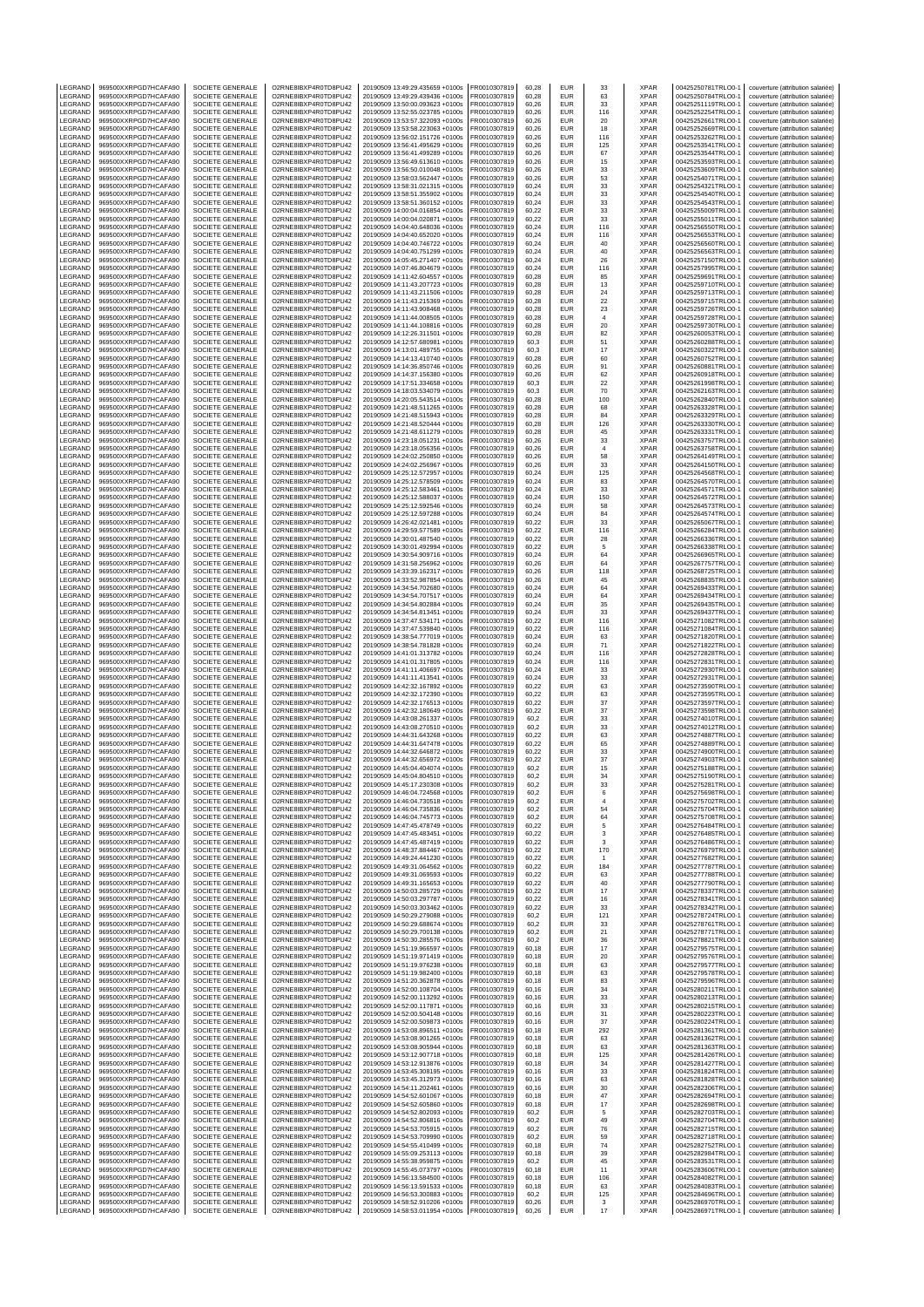| LEGRAND                       | 969500XXRPGD7HCAFA90                                                 | SOCIETE GENERALE                                         | O2RNE8IBXP4R0TD8PU42                                                 | 20190509 14:58:53.112424 +0100s                                                                       | FR0010307819                                 | 60,26                   | EUR                      | 141                     | <b>XPAR</b>                        | 00425286973TRLO0-1                                             | couverture (attribution salariée)                                                                           |
|-------------------------------|----------------------------------------------------------------------|----------------------------------------------------------|----------------------------------------------------------------------|-------------------------------------------------------------------------------------------------------|----------------------------------------------|-------------------------|--------------------------|-------------------------|------------------------------------|----------------------------------------------------------------|-------------------------------------------------------------------------------------------------------------|
| LEGRAND<br>LEGRAND            | 969500XXRPGD7HCAFA90<br>969500XXRPGD7HCAFA90                         | <b>SOCIETE GENERALE</b><br>SOCIETE GENERALE              | O2RNE8IBXP4R0TD8PU42<br>O2RNE8IBXP4R0TD8PU42                         | 20190509 14:59:38.672638 +0100s<br>20190509 14:59:39.173825 +0100s                                    | FR0010307819<br>FR0010307819                 | 60.3<br>60,3            | <b>EUR</b><br>EUR        | 51<br>34                | <b>XPAR</b><br><b>XPAR</b>         | 00425287922TRLO0-1<br>00425287930TRLO0-1                       | couverture (attribution salariée)<br>couverture (attribution salariée)                                      |
| LEGRAND                       | 969500XXRPGD7HCAFA90                                                 | SOCIETE GENERALE                                         | O2RNE8IBXP4R0TD8PU42                                                 | 20190509 14:59:56.936259 +0100s                                                                       | FR0010307819                                 | 60.28                   | <b>EUR</b>               | 140                     | <b>XPAR</b>                        | 00425288149TRLO0-1                                             | couverture (attribution salariée)                                                                           |
| LEGRAND                       | 969500XXRPGD7HCAFA90                                                 | SOCIETE GENERALE                                         | O2RNE8IBXP4R0TD8PU42                                                 | 20190509 15:00:13.392425 +0100s                                                                       | FR0010307819                                 | 60.28                   | EUR                      | $\overline{4}$          | <b>XPAR</b>                        | 00425288415TRLO0-1                                             | couverture (attribution salariée)                                                                           |
| LEGRAND<br>LEGRAND            | 969500XXRPGD7HCAFA90<br>969500XXRPGD7HCAFA90                         | SOCIETE GENERALE<br>SOCIETE GENERALE                     | O2RNE8IBXP4R0TD8PU42<br>O2RNE8IBXP4R0TD8PU42                         | 20190509 15:00:40.458828 +0100s<br>20190509 15:00:40.463686 +0100s                                    | FR0010307819<br>FR0010307819                 | 60,28<br>60,28          | <b>EUR</b><br>EUR        | 54<br>49                | <b>XPAR</b><br>XPAR                | 00425288665TRLO0-1<br>00425288668TRLO0-1                       | couverture (attribution salariée)<br>couverture (attribution salariée)                                      |
| LEGRAND                       | 969500XXRPGD7HCAFA90                                                 | SOCIETE GENERALE                                         | O2RNE8IBXP4R0TD8PU42                                                 | 20190509 15:01:13.882613 +0100s                                                                       | FR0010307819                                 | 60,26                   | EUR                      | 33                      | <b>XPAR</b>                        | 00425289296TRLO0-1                                             | couverture (attribution salariée)                                                                           |
| LEGRAND<br>LEGRAND            | 969500XXRPGD7HCAFA90<br>969500XXRPGD7HCAFA90                         | SOCIETE GENERALE<br>SOCIETE GENERALE                     | O2RNE8IBXP4R0TD8PU42<br>O2RNE8IBXP4R0TD8PU42                         | 20190509 15:01:13.888538 +0100s<br>20190509 15:01:18.495304 +0100s                                    | FR0010307819<br>FR0010307819                 | 60,26<br>60,24          | <b>EUR</b><br>EUR        | 64<br>33                | <b>XPAR</b><br><b>XPAR</b>         | 00425289297TRLO0-1<br>00425289458TRLO0-1                       | couverture (attribution salariée)<br>couverture (attribution salariée)                                      |
| LEGRAND                       | 969500XXRPGD7HCAFA90                                                 | SOCIETE GENERALE                                         | O2RNE8IBXP4R0TD8PU42                                                 | 20190509 15:02:09.869334 +0100s                                                                       | FR0010307819                                 | 60,24                   | EUR                      | 65                      | XPAR                               | 00425290295TRLO0-1                                             | couverture (attribution salariée)                                                                           |
| LEGRAND                       | 969500XXRPGD7HCAFA90                                                 | SOCIETE GENERALE                                         | O2RNE8IBXP4R0TD8PU42                                                 | 20190509 15:02:09.873958 +0100s                                                                       | FR0010307819                                 | 60,24                   | EUR                      | 60                      | <b>XPAR</b>                        | 00425290297TRLO0-1<br>00425290745TRLO0-1                       | couverture (attribution salariée)                                                                           |
| LEGRAND<br>LEGRAND            | 969500XXRPGD7HCAFA90<br>969500XXRPGD7HCAFA90                         | SOCIETE GENERALE<br>SOCIETE GENERALE                     | O2RNE8IBXP4R0TD8PU42<br>O2RNE8IBXP4R0TD8PU42                         | 20190509 15:02:38.156252 +0100s<br>20190509 15:02:38.160419 +0100s                                    | FR0010307819<br>FR0010307819                 | 60,24<br>60,24          | EUR<br>EUR               | 33<br>33                | <b>XPAR</b><br><b>XPAR</b>         | 00425290749TRLO0-1                                             | couverture (attribution salariée)<br>couverture (attribution salariée)                                      |
| LEGRAND                       | 969500XXRPGD7HCAFA90                                                 | SOCIETE GENERALE                                         | O2RNE8IBXP4R0TD8PU42                                                 | 20190509 15:03:04.340307 +0100s                                                                       | FR0010307819                                 | 60,24                   | EUR                      | $\overline{\mathbf{c}}$ | XPAR                               | 00425291147TRLO0-1                                             | couverture (attribution salariée)                                                                           |
| LEGRAND<br>LEGRAND            | 969500XXRPGD7HCAFA90<br>969500XXRPGD7HCAFA90                         | SOCIETE GENERALE<br><b>SOCIETE GENERALE</b>              | O2RNE8IBXP4R0TD8PU42<br>O2RNE8IBXP4R0TD8PU42                         | 20190509 15:03:06.043925 +0100s<br>20190509 15:03:06.153231 +0100s                                    | FR0010307819<br>FR0010307819                 | 60,24<br>60.24          | EUR<br>EUR               | 31                      | <b>XPAR</b><br><b>XPAR</b>         | 00425291193TRLO0-1<br>00425291200TRLO0-1                       | couverture (attribution salariée)<br>couverture (attribution salariée)                                      |
| LEGRAND                       | 969500XXRPGD7HCAFA90                                                 | SOCIETE GENERALE                                         | O2RNE8IBXP4R0TD8PU42                                                 | 20190509 15:03:06.165209 +0100s                                                                       | FR0010307819                                 | 60,24                   | EUR                      | 26<br>$\scriptstyle{7}$ | XPAR                               | 00425291204TRLO0-1                                             | couverture (attribution salariée)                                                                           |
| LEGRAND                       | 969500XXRPGD7HCAFA90                                                 | SOCIETE GENERALE                                         | O2RNE8IBXP4R0TD8PU42                                                 | 20190509 15:04:27.894481 +0100s                                                                       | FR0010307819                                 | 60.24                   | EUR                      | 60                      | <b>XPAR</b>                        | 00425292218TRLO0-1                                             | couverture (attribution salariée)                                                                           |
| LEGRAND<br>LEGRAND            | 969500XXRPGD7HCAFA90<br>969500XXRPGD7HCAFA90                         | SOCIETE GENERALE<br><b>SOCIETE GENERALE</b>              | O2RNE8IBXP4R0TD8PU42<br>O2RNE8IBXP4R0TD8PU42                         | 20190509 15:04:27.900930 +0100s<br>20190509 15:04:27.992635 +0100s                                    | FR0010307819<br>FR0010307819                 | 60,24<br>60.24          | EUR<br>EUR               | 63<br>41                | <b>XPAR</b><br><b>XPAR</b>         | 00425292221TRLO0-1<br>00425292222TRLO0-1                       | couverture (attribution salariée)<br>couverture (attribution salariée)                                      |
| LEGRAND                       | 969500XXRPGD7HCAFA90                                                 | SOCIETE GENERALE                                         | O2RNE8IBXP4R0TD8PU42                                                 | 20190509 15:04:27.996937 +0100s                                                                       | FR0010307819                                 | 60,24                   | EUR                      | 42                      | XPAR                               | 00425292225TRLO0-1                                             | couverture (attribution salariée)                                                                           |
| LEGRAND                       | 969500XXRPGD7HCAFA90                                                 | SOCIETE GENERALE                                         | O2RNE8IBXP4R0TD8PU42                                                 | 20190509 15:05:40.542016 +0100s                                                                       | FR0010307819                                 | 60.24                   | EUR                      | 63                      | <b>XPAR</b>                        | 00425293438TRLO0-1                                             | couverture (attribution salariée)                                                                           |
| LEGRAND<br>LEGRAND            | 969500XXRPGD7HCAFA90<br>969500XXRPGD7HCAFA90                         | SOCIETE GENERALE<br><b>SOCIETE GENERALE</b>              | O2RNE8IBXP4R0TD8PU42<br>O2RNE8IBXP4R0TD8PU42                         | 20190509 15:05:40.547989 +0100s<br>20190509 15:06:24.762735 +0100s                                    | FR0010307819<br>FR0010307819                 | 60,24<br>60.22          | EUR<br>EUR               | 64<br>63                | <b>XPAR</b><br><b>XPAR</b>         | 00425293439TRLO0-1<br>00425294067TRLO0-1                       | couverture (attribution salariée)<br>couverture (attribution salariée)                                      |
| LEGRAND                       | 969500XXRPGD7HCAFA90                                                 | SOCIETE GENERALE                                         | O2RNE8IBXP4R0TD8PU42                                                 | 20190509 15:06:24.771628 +0100s                                                                       | FR0010307819                                 | 60,22                   | EUR                      | 63                      | <b>XPAR</b>                        | 00425294070TRLO0-1                                             | couverture (attribution salariée)                                                                           |
| LEGRAND<br>LEGRAND            | 969500XXRPGD7HCAFA90<br>969500XXRPGD7HCAFA90                         | SOCIETE GENERALE<br>SOCIETE GENERALE                     | O2RNE8IBXP4R0TD8PU42<br>O2RNE8IBXP4R0TD8PU42                         | 20190509 15:07:15.529053 +0100s<br>20190509 15:07:15.535157 +0100s                                    | FR0010307819<br>FR0010307819                 | 60,22<br>60,22          | EUR<br>EUR               | 33<br>33                | XPAR<br>XPAR                       | 00425294956TRLO0-1<br>00425294960TRLO0-1                       | couverture (attribution salariée)<br>couverture (attribution salariée)                                      |
| LEGRAND                       | 969500XXRPGD7HCAFA90                                                 | SOCIETE GENERALE                                         | O2RNE8IBXP4R0TD8PU42                                                 | 20190509 15:08:06.591649 +0100s                                                                       | FR0010307819                                 | 60,22                   | EUR                      | 63                      | <b>XPAR</b>                        | 00425295804TRLO0-1                                             | couverture (attribution salariée)                                                                           |
| LEGRAND                       | 969500XXRPGD7HCAFA90                                                 | SOCIETE GENERALE                                         | O2RNE8IBXP4R0TD8PU42                                                 | 20190509 15:08:06.597192 +0100s                                                                       | FR0010307819                                 | 60,22                   | EUR                      | 64                      | <b>XPAR</b>                        | 00425295808TRLO0-1                                             | couverture (attribution salariée)                                                                           |
| LEGRAND<br>LEGRAND            | 969500XXRPGD7HCAFA90<br>969500XXRPGD7HCAFA90                         | SOCIETE GENERALE<br>SOCIETE GENERALE                     | O2RNE8IBXP4R0TD8PU42<br>O2RNE8IBXP4R0TD8PU42                         | 20190509 15:09:01.855766 +0100s<br>20190509 15:10:06.159361 +0100s                                    | FR0010307819<br>FR0010307819                 | 60,22<br>60,24          | EUR<br>EUR               | 34<br>117               | <b>XPAR</b><br>XPAR                | 00425296672TRLO0-1<br>00425297557TRLO0-1                       | couverture (attribution salariée)<br>couverture (attribution salariée)                                      |
| LEGRAND                       | 969500XXRPGD7HCAFA90                                                 | SOCIETE GENERALE                                         | O2RNE8IBXP4R0TD8PU42                                                 | 20190509 15:10:58.529224 +0100s                                                                       | FR0010307819                                 | 60.22                   | <b>EUR</b>               | 126                     | <b>XPAR</b>                        | 00425298373TRLO0-1                                             | couverture (attribution salariée)                                                                           |
| LEGRAND<br>LEGRAND            | 969500XXRPGD7HCAFA90<br>969500XXRPGD7HCAFA90                         | SOCIETE GENERALE<br>SOCIETE GENERALE                     | O2RNE8IBXP4R0TD8PU42<br>O2RNE8IBXP4R0TD8PU42                         | 20190509 15:10:58.533088 +0100s<br>20190509 15:10:58.632511 +0100s                                    | FR0010307819<br>FR0010307819                 | 60,22<br>60,22          | <b>EUR</b><br><b>EUR</b> | 63<br>11                | <b>XPAR</b><br><b>XPAR</b>         | 00425298375TRLO0-1<br>00425298376TRLO0-1                       | couverture (attribution salariée)<br>couverture (attribution salariée)                                      |
| LEGRAND                       | 969500XXRPGD7HCAFA90                                                 | SOCIETE GENERALE                                         | O2RNE8IBXP4R0TD8PU42                                                 | 20190509 15:10:58.640461 +0100s                                                                       | FR0010307819                                 | 60,22                   | EUR                      | 23                      | XPAR                               | 00425298377TRLO0-1                                             | couverture (attribution salariée)                                                                           |
| LEGRAND                       | 969500XXRPGD7HCAFA90                                                 | SOCIETE GENERALE                                         | O2RNE8IBXP4R0TD8PU42<br>O2RNE8IBXP4R0TD8PU42                         | 20190509 15:12:10.552287 +0100s                                                                       | FR0010307819                                 | 60,24<br>60.24          | <b>EUR</b><br>EUR        | 64                      | <b>XPAR</b><br><b>XPAR</b>         | 00425299611TRLO0-1<br>00425299612TRLO0-1                       | couverture (attribution salariée)                                                                           |
| LEGRAND<br>LEGRAND            | 969500XXRPGD7HCAFA90<br>969500XXRPGD7HCAFA90                         | SOCIETE GENERALE<br><b>SOCIETE GENERALE</b>              | O2RNE8IBXP4R0TD8PU42                                                 | 20190509 15:12:10.558921 +0100s<br>20190509 15:12:46.335753 +0100s                                    | FR0010307819<br>FR0010307819                 | 60,22                   | EUR                      | 63<br>33                | <b>XPAR</b>                        | 00425300126TRLO0-1                                             | couverture (attribution salariée)<br>couverture (attribution salariée)                                      |
| LEGRAND                       | 969500XXRPGD7HCAFA90                                                 | SOCIETE GENERALE                                         | O2RNE8IBXP4R0TD8PU42                                                 | 20190509 15:12:46.340857 +0100s                                                                       | FR0010307819                                 | 60.22                   | EUR                      | 33                      | <b>XPAR</b>                        | 00425300130TRLO0-1                                             | couverture (attribution salariée)                                                                           |
| LEGRAND<br>LEGRAND            | 969500XXRPGD7HCAFA90<br>969500XXRPGD7HCAFA90                         | SOCIETE GENERALE<br><b>SOCIETE GENERALE</b>              | O2RNE8IBXP4R0TD8PU42<br>O2RNE8IBXP4R0TD8PU42                         | 20190509 15:13:44.924877 +0100s<br>20190509 15:13:44.931876 +0100s                                    | FR0010307819<br>FR0010307819                 | 60,22<br>60.22          | EUR<br>EUR               | 63<br>13                | <b>XPAR</b><br><b>XPAR</b>         | 00425300919TRLO0-1<br>00425300923TRLO0-1                       | couverture (attribution salariée)<br>couverture (attribution salariée)                                      |
| LEGRAND                       | 969500XXRPGD7HCAFA90                                                 | SOCIETE GENERALE                                         | O2RNE8IBXP4R0TD8PU42                                                 | 20190509 15:13:44.937745 +0100s                                                                       | FR0010307819                                 | 60,22                   | EUR                      | 50                      | <b>XPAR</b>                        | 00425300925TRLO0-1                                             | couverture (attribution salariée)                                                                           |
| LEGRAND                       | 969500XXRPGD7HCAFA90                                                 | SOCIETE GENERALE                                         | O2RNE8IBXP4R0TD8PU42                                                 | 20190509 15:14:39.068370 +0100s                                                                       | FR0010307819                                 | 60.22                   | <b>EUR</b>               | 63                      | <b>XPAR</b>                        | 00425301732TRLO0-1                                             | couverture (attribution salariée)                                                                           |
| LEGRAND<br>LEGRAND            | 969500XXRPGD7HCAFA90<br>969500XXRPGD7HCAFA90                         | SOCIETE GENERALE<br><b>SOCIETE GENERALE</b>              | O2RNE8IBXP4R0TD8PU42<br>O2RNE8IBXP4R0TD8PU42                         | 20190509 15:14:39.072188 +0100s<br>20190509 15:17:25.363036 +0100s                                    | FR0010307819<br>FR0010307819                 | 60,22<br>60.2           | EUR<br>EUR               | 63<br>35                | <b>XPAR</b><br><b>XPAR</b>         | 00425301736TRLO0-1<br>00425303927TRLO0-1                       | couverture (attribution salariée)<br>couverture (attribution salariée)                                      |
| LEGRAND                       | 969500XXRPGD7HCAFA90                                                 | SOCIETE GENERALE                                         | O2RNE8IBXP4R0TD8PU42                                                 | 20190509 15:17:25.367136 +0100s                                                                       | FR0010307819                                 | 60,2                    | EUR                      | 116                     | XPAR                               | 00425303931TRLO0-1                                             | couverture (attribution salariée)                                                                           |
| LEGRAND<br>LEGRAND            | 969500XXRPGD7HCAFA90<br>969500XXRPGD7HCAFA90                         | <b>SOCIETE GENERALE</b><br>SOCIETE GENERALE              | O2RNE8IBXP4R0TD8PU42<br>O2RNE8IBXP4R0TD8PU42                         | 20190509 15:17:25.371205 +0100s<br>20190509 15:17:25.463909 +0100s                                    | FR0010307819<br>FR0010307819                 | 60.2<br>60,2            | EUR<br>EUR               | 128<br>56               | <b>XPAR</b><br><b>XPAR</b>         | 00425303933TRLO0-1<br>00425303953TRLO0-1                       | couverture (attribution salariée)<br>couverture (attribution salariée)                                      |
| LEGRAND                       | 969500XXRPGD7HCAFA90                                                 | <b>SOCIETE GENERALE</b>                                  | O2RNE8IBXP4R0TD8PU42                                                 | 20190509 15:17:25.967552 +0100s                                                                       | FR0010307819                                 | 60.2                    | EUR                      | 125                     | <b>XPAR</b>                        | 00425303968TRLO0-1                                             | couverture (attribution salariée)                                                                           |
| LEGRAND                       | 969500XXRPGD7HCAFA90                                                 | SOCIETE GENERALE                                         | O2RNE8IBXP4R0TD8PU42                                                 | 20190509 15:17:25.974359 +0100s                                                                       | FR0010307819                                 | 60,2                    | EUR                      | 66                      | XPAR                               | 00425303969TRLO0-                                              | couverture (attribution salariée)                                                                           |
| LEGRAND<br>LEGRAND            | 969500XXRPGD7HCAFA90<br>969500XXRPGD7HCAFA90                         | SOCIETE GENERALE<br>SOCIETE GENERALE                     | O2RNE8IBXP4R0TD8PU42<br>O2RNE8IBXP4R0TD8PU42                         | 20190509 15:17:25.982542 +0100s<br>20190509 15:17:25.988302 +0100s                                    | FR0010307819<br>FR0010307819                 | 60,2<br>60,2            | <b>EUR</b><br>EUR        | 100<br>19               | <b>XPAR</b><br>XPAR                | 00425303970TRLO0-1<br>00425303971TRLO0-1                       | couverture (attribution salariée)<br>couverture (attribution salariée)                                      |
| LEGRAND                       | 969500XXRPGD7HCAFA90                                                 | SOCIETE GENERALE                                         | O2RNE8IBXP4R0TD8PU42                                                 | 20190509 15:17:25.993653 +0100s                                                                       | FR0010307819                                 | 60,2                    | EUR                      | 100                     | <b>XPAR</b>                        | 00425303972TRLO0-1                                             | couverture (attribution salariée)                                                                           |
| LEGRAND                       | 969500XXRPGD7HCAFA90                                                 | SOCIETE GENERALE                                         | O2RNE8IBXP4R0TD8PU42                                                 | 20190509 15:17:25.998776 +0100s                                                                       | FR0010307819                                 | 60,2                    | EUR                      | 99                      | <b>XPAR</b>                        | 00425303973TRLO0-1                                             | couverture (attribution salariée)                                                                           |
| LEGRAND<br>LEGRAND            | 969500XXRPGD7HCAFA90<br>969500XXRPGD7HCAFA90                         | SOCIETE GENERALE<br>SOCIETE GENERALE                     | O2RNE8IBXP4R0TD8PU42<br>O2RNE8IBXP4R0TD8PU42                         | 20190509 15:17:39.611877 +0100s<br>20190509 15:17:39.622526 +0100s                                    | FR0010307819<br>FR0010307819                 | 60,2<br>60,2            | EUR<br>EUR               | 61<br>44                | <b>XPAR</b><br>XPAR                | 00425304174TRLO0-1<br>00425304176TRLO0-1                       | couverture (attribution salariée)<br>couverture (attribution salariée)                                      |
| LEGRAND                       | 969500XXRPGD7HCAFA90                                                 | SOCIETE GENERALE                                         | O2RNE8IBXP4R0TD8PU42                                                 | 20190509 15:17:54.072003 +0100s                                                                       | FR0010307819                                 | 60,18                   | EUR                      | 43                      | <b>XPAR</b>                        | 00425304513TRLO0-1                                             | couverture (attribution salariée)                                                                           |
| LEGRAND<br>LEGRAND            | 969500XXRPGD7HCAFA90<br>969500XXRPGD7HCAFA90                         | SOCIETE GENERALE<br>SOCIETE GENERALE                     | O2RNE8IBXP4R0TD8PU42<br>O2RNE8IBXP4R0TD8PU42                         | 20190509 15:17:54.770232 +0100s<br>20190509 15:19:46.746575 +0100s                                    | FR0010307819<br>FR0010307819                 | 60,18<br>60,18          | EUR<br><b>EUR</b>        | 65<br>62                | <b>XPAR</b><br><b>XPAR</b>         | 00425304564TRLO0-1<br>00425306581TRLO0-1                       | couverture (attribution salariée)<br>couverture (attribution salariée)                                      |
| LEGRAND                       | 969500XXRPGD7HCAFA90                                                 | SOCIETE GENERALE                                         | O2RNE8IBXP4R0TD8PU42                                                 | 20190509 15:19:46.752403 +0100s                                                                       | FR0010307819                                 | 60,18                   | EUR                      | 112                     | XPAR                               | 00425306585TRLO0-1                                             | couverture (attribution salariée)                                                                           |
| LEGRAND                       | 969500XXRPGD7HCAFA90                                                 | SOCIETE GENERALE                                         | O2RNE8IBXP4R0TD8PU42                                                 | 20190509 15:19:46.758509 +0100s                                                                       | FR0010307819                                 | 60,18                   | EUR                      | $\overline{4}$          | <b>XPAR</b>                        | 00425306588TRLO0-1                                             | couverture (attribution salariée)                                                                           |
| LEGRAND<br>LEGRAND            | 969500XXRPGD7HCAFA90<br>969500XXRPGD7HCAFA90                         | SOCIETE GENERALE<br>SOCIETE GENERALE                     | O2RNE8IBXP4R0TD8PU42<br>O2RNE8IBXP4R0TD8PU42                         | 20190509 15:19:46.765520 +0100s<br>20190509 15:19:47.348029 +0100s                                    | FR0010307819<br>FR0010307819                 | 60,18<br>60,18          | EUR<br>EUR               | 116<br>109              | <b>XPAR</b><br><b>XPAR</b>         | 00425306593TRLO0-1<br>00425306649TRLO0-1                       | couverture (attribution salariée)<br>couverture (attribution salariée)                                      |
| LEGRAND                       | 969500XXRPGD7HCAFA90                                                 | <b>SOCIETE GENERALE</b>                                  | O2RNE8IBXP4R0TD8PU42                                                 | 20190509 15:19:47.354123 +0100s                                                                       | FR0010307819                                 | 60.18                   | EUR                      | 57                      | <b>XPAR</b>                        | 00425306651TRLO0-1                                             | couverture (attribution salariée)                                                                           |
| LEGRAND<br>LEGRAND            | 969500XXRPGD7HCAFA90<br>969500XXRPGD7HCAFA90                         | SOCIETE GENERALE<br><b>SOCIETE GENERALE</b>              | O2RNE8IBXP4R0TD8PU42<br>O2RNE8IBXP4R0TD8PU42                         | 20190509 15:20:13.733849 +0100s<br>20190509 15:20:24.877204 +0100s                                    | FR0010307819<br>FR0010307819                 | 60,18<br>60.16          | EUR<br>EUR               | 64<br>33                | <b>XPAR</b><br><b>XPAR</b>         | 00425307083TRLO0-1<br>00425307448TRLO0-1                       | couverture (attribution salariée)<br>couverture (attribution salariée)                                      |
| LEGRAND                       | 969500XXRPGD7HCAFA90                                                 | SOCIETE GENERALE                                         | O2RNE8IBXP4R0TD8PU42                                                 | 20190509 15:20:24.884622 +0100s                                                                       | FR0010307819                                 | 60,16                   | EUR                      | 33                      | XPAR                               | 00425307451TRLO0-1                                             | couverture (attribution salariée)                                                                           |
| LEGRAND                       | 969500XXRPGD7HCAFA90                                                 | <b>SOCIETE GENERALE</b>                                  | O2RNE8IBXP4R0TD8PU42                                                 | 20190509 15:20:24.891344 +0100s                                                                       | FR0010307819                                 | 60.16                   | EUR                      | 42                      | <b>XPAR</b>                        | 00425307452TRLO0-1                                             | couverture (attribution salariée)                                                                           |
| LEGRAND<br>LEGRAND            | 969500XXRPGD7HCAFA90<br>969500XXRPGD7HCAFA90                         | SOCIETE GENERALE<br><b>SOCIETE GENERALE</b>              | O2RNE8IBXP4R0TD8PU42<br>O2RNE8IBXP4R0TD8PU42                         | 20190509 15:20:24.898053 +0100s<br>20190509 15:20:28.691243 +0100s                                    | FR0010307819<br>FR0010307819                 | 60,16<br>60.18          | EUR<br>EUR               | $\overline{4}$<br>58    | <b>XPAR</b><br><b>XPAR</b>         | 00425307453TRLO0-1<br>00425307548TRLO0-1                       | couverture (attribution salariée)<br>couverture (attribution salariée)                                      |
| LEGRAND                       | 969500XXRPGD7HCAFA90                                                 | SOCIETE GENERALE                                         | O2RNE8IBXP4R0TD8PU42                                                 | 20190509 15:20:29.093954 +0100s                                                                       | FR0010307819                                 | 60,18                   | EUR                      | 126                     | <b>XPAR</b>                        | 00425307565TRLO0-1                                             | couverture (attribution salariée)                                                                           |
| LEGRAND<br>LEGRAND            | 969500XXRPGD7HCAFA90<br>969500XXRPGD7HCAFA90                         | <b>SOCIETE GENERALE</b><br>SOCIETE GENERALE              | O2RNE8IBXP4R0TD8PU42<br>O2RNE8IBXP4R0TD8PU42                         | 20190509 15:21:30.871756 +0100s<br>20190509 15:22:09.908814 +0100s                                    | FR0010307819<br>FR0010307819                 | 60.18<br>60,16          | EUR<br>EUR               | 125<br>34               | <b>XPAR</b><br><b>XPAR</b>         | 00425308618TRLO0-1<br>00425309230TRLO0-1                       | couverture (attribution salariée)<br>couverture (attribution salariée)                                      |
| LEGRAND                       | 969500XXRPGD7HCAFA90                                                 | SOCIETE GENERALE                                         | O2RNE8IBXP4R0TD8PU42                                                 | 20190509 15:22:09.916392 +0100s                                                                       | FR0010307819                                 | 60.16                   | <b>EUR</b>               | 63                      | <b>XPAR</b>                        | 00425309236TRLO0-1                                             | couverture (attribution salariée)                                                                           |
| LEGRAND                       | 969500XXRPGD7HCAFA90                                                 | SOCIETE GENERALE                                         | O2RNE8IBXP4R0TD8PU42                                                 | 20190509 15:22:09.924607 +0100s                                                                       | FR0010307819                                 | 60,16                   | <b>EUR</b>               | 63                      | <b>XPAR</b>                        | 00425309242TRLO0-1                                             | couverture (attribution salariée)                                                                           |
| LEGRAND<br>LEGRAND            | 969500XXRPGD7HCAFA90<br>969500XXRPGD7HCAFA90                         | SOCIETE GENERALE<br>SOCIETE GENERALE                     | O2RNE8IBXP4R0TD8PU42<br>O2RNE8IBXP4R0TD8PU42                         | 20190509 15:22:10.509514 +0100s<br>20190509 15:22:11.211784 +0100s                                    | FR0010307819<br>FR0010307819                 | 60,16<br>60,16          | <b>EUR</b><br>EUR        | 70<br>41                | <b>XPAR</b><br>XPAR                | 00425309267TRLO0-1<br>00425309317TRLO0-1                       | couverture (attribution salariée)<br>couverture (attribution salariée)                                      |
| LEGRAND                       | 969500XXRPGD7HCAFA90                                                 | SOCIETE GENERALE                                         | O2RNE8IBXP4R0TD8PU42                                                 | 20190509 15:23:08.513028 +0100s                                                                       | FR0010307819                                 | 60,16                   | <b>EUR</b>               | 33                      | <b>XPAR</b>                        | 00425310294TRLO0-1                                             | couverture (attribution salariée)                                                                           |
| LEGRAND<br>LEGRAND            | 969500XXRPGD7HCAFA90<br>969500XXRPGD7HCAFA90                         | SOCIETE GENERALE                                         | O2RNE8IBXP4R0TD8PU42<br>O2RNE8IBXP4R0TD8PU42                         | 20190509 15:23:08.610183 +0100s<br>20190509 15:23:08.809846 +0100s                                    | FR0010307819                                 | 60,16<br>60.16          | EUR<br><b>EUR</b>        | 33                      | <b>XPAR</b><br><b>XPAR</b>         | 00425310296TRLO0-1                                             | couverture (attribution salariée)<br>couverture (attribution salariée)                                      |
| LEGRAND                       | 969500XXRPGD7HCAFA90                                                 | SOCIETE GENERALE<br>SOCIETE GENERALE                     | O2RNE8IBXP4R0TD8PU42                                                 | 20190509 15:24:15.434869 +0100s                                                                       | FR0010307819<br>FR0010307819                 | 60,16                   | EUR                      | 8<br>125                | <b>XPAR</b>                        | 00425310299TRLO0-1<br>00425311302TRLO0-1                       | couverture (attribution salariée)                                                                           |
| LEGRAND                       | 969500XXRPGD7HCAFA90                                                 | SOCIETE GENERALE                                         | O2RNE8IBXP4R0TD8PU42                                                 | 20190509 15:24:15.440290 +0100s                                                                       | FR0010307819                                 | 60.16                   | <b>EUR</b>               | 100                     | <b>XPAR</b>                        | 00425311303TRLO0-1                                             | couverture (attribution salariée)                                                                           |
| LEGRAND<br>LEGRAND            | 969500XXRPGD7HCAFA90<br>969500XXRPGD7HCAFA90                         | SOCIETE GENERALE<br>SOCIETE GENERALE                     | O2RNE8IBXP4R0TD8PU42<br>O2RNE8IBXP4R0TD8PU42                         | 20190509 15:24:15.445476 +0100s<br>20190509 15:24:27.479833 +0100s                                    | FR0010307819<br>FR0010307819                 | 60.16<br>60,14          | <b>EUR</b><br>EUR        | 45<br>63                | <b>XPAR</b><br><b>XPAR</b>         | 00425311304TRLO0-1<br>00425311467TRLO0-1                       | couverture (attribution salariée)<br>couverture (attribution salariée)                                      |
| <b>IFGRAND</b>                | 969500XXRPGD7HCAFA90                                                 | SOCIETE GENERALE                                         | O2RNE8IBXP4R0TD8PU42                                                 | 20190509 15:24:27.490889 +0100s                                                                       | FR0010307819                                 | 60.14                   | EUR                      | 63                      | <b>XPAR</b>                        | 00425311475TRLO0-1                                             | couverture (attribution salariée)                                                                           |
| LEGRAND<br>LEGRAND            | 969500XXRPGD7HCAFA90<br>969500XXRPGD7HCAFA90                         | SOCIETE GENERALE<br>SOCIETE GENERALE                     | O2RNE8IBXP4R0TD8PU42<br>O2RNE8IBXP4R0TD8PU42                         | 20190509 15:25:11.118908 +0100s<br>20190509 15:25:11.124957 +0100s                                    | FR0010307819<br>FR0010307819                 | 60,14<br>60.14          | EUR<br>EUR               | 137<br>33               | <b>XPAR</b><br><b>XPAR</b>         | 00425312177TRLO0-1<br>00425312180TRLO0-1                       | couverture (attribution salariée)<br>couverture (attribution salariée)                                      |
| LEGRAND                       | 969500XXRPGD7HCAFA90                                                 | SOCIETE GENERALE                                         | O2RNE8IBXP4R0TD8PU42                                                 | 20190509 15:25:11.131551 +0100s                                                                       | FR0010307819                                 | 60,14                   | EUR                      | 33                      | <b>XPAR</b>                        | 00425312181TRLO0-1                                             | couverture (attribution salariée)                                                                           |
| LEGRAND                       | 969500XXRPGD7HCAFA90                                                 | SOCIETE GENERALE                                         | O2RNE8IBXP4R0TD8PU42                                                 | 20190509 15:25:40.022355 +0100s                                                                       | FR0010307819                                 | 60.14                   | <b>EUR</b>               | 198                     | <b>XPAR</b>                        | 00425312846TRLO0-1                                             | couverture (attribution salariée)                                                                           |
| LEGRAND<br>LEGRAND            | 969500XXRPGD7HCAFA90<br>969500XXRPGD7HCAFA90                         | SOCIETE GENERALE<br>SOCIETE GENERALE                     | O2RNE8IBXP4R0TD8PU42<br>O2RNE8IBXP4R0TD8PU42                         | 20190509 15:25:51.971509 +0100s<br>20190509 15:26:02.719142 +0100s                                    | FR0010307819<br>FR0010307819                 | 60,14<br>60.14          | EUR<br>EUR               | 57<br>$\overline{1}$    | XPAR<br><b>XPAR</b>                | 00425313073TRLO0-1<br>00425313376TRLO0-1                       | couverture (attribution salariée)<br>couverture (attribution salariée)                                      |
| LEGRAND                       | 969500XXRPGD7HCAFA90                                                 | SOCIETE GENERALE                                         | O2RNE8IBXP4R0TD8PU42                                                 | 20190509 15:27:05.409069 +0100s                                                                       | FR0010307819                                 | 60,14                   | EUR                      | 63                      | XPAR                               | 00425314213TRLO0-1                                             | couverture (attribution salariée)                                                                           |
| LEGRAND<br>LEGRAND            | 969500XXRPGD7HCAFA90<br>969500XXRPGD7HCAFA90                         | SOCIETE GENERALE<br>SOCIETE GENERALE                     | O2RNE8IBXP4R0TD8PU42<br>O2RNE8IBXP4R0TD8PU42                         | 20190509 15:27:05.413546 +0100s<br>20190509 15:27:20.247543 +0100s                                    | FR0010307819<br>FR0010307819                 | 60.14<br>60,14          | <b>EUR</b><br>EUR        | 63<br>100               | <b>XPAR</b><br>XPAR                | 00425314215TRLO0-1<br>00425314419TRLO0-1                       | couverture (attribution salariée)<br>couverture (attribution salariée)                                      |
| LEGRAND                       | 969500XXRPGD7HCAFA90                                                 | SOCIETE GENERALE                                         | O2RNE8IBXP4R0TD8PU42                                                 | 20190509 15:27:20.252884 +0100s                                                                       | FR0010307819                                 | 60.14                   | EUR                      | 3                       | <b>XPAR</b>                        | 00425314420TRLO0-1                                             | couverture (attribution salariée)                                                                           |
| LEGRAND<br>LEGRAND            | 969500XXRPGD7HCAFA90<br>969500XXRPGD7HCAFA90                         | SOCIETE GENERALE<br>SOCIETE GENERALE                     | O2RNE8IBXP4R0TD8PU42<br>O2RNE8IBXP4R0TD8PU42                         | 20190509 15:27:21.052112 +0100s<br>20190509 15:28:25.184657 +0100s                                    | FR0010307819<br>FR0010307819                 | 60,14<br>60.14          | EUR<br><b>EUR</b>        | 57<br>8                 | XPAR<br><b>XPAR</b>                | 00425314431TRLO0-1<br>00425315436TRLO0-1                       | couverture (attribution salariée)<br>couverture (attribution salariée)                                      |
| LEGRAND                       | 969500XXRPGD7HCAFA90                                                 | SOCIETE GENERALE                                         | O2RNE8IBXP4R0TD8PU42                                                 | 20190509 15:28:25.190100 +0100s                                                                       | FR0010307819                                 | 60,14                   | EUR                      | 32                      | XPAR                               | 00425315437TRLO0-1                                             | couverture (attribution salariée)                                                                           |
| LEGRAND                       | 969500XXRPGD7HCAFA90                                                 | SOCIETE GENERALE                                         | O2RNE8IBXP4R0TD8PU42                                                 | 20190509 15:28:25.361627 +0100s                                                                       | FR0010307819                                 | 60.14                   | EUR                      | 45                      | <b>XPAR</b>                        | 00425315439TRLO0-1                                             | couverture (attribution salariée)                                                                           |
| LEGRAND<br>LEGRAND            | 969500XXRPGD7HCAFA90<br>969500XXRPGD7HCAFA90                         | SOCIETE GENERALE<br>SOCIETE GENERALE                     | O2RNE8IBXP4R0TD8PU42<br>O2RNE8IBXP4R0TD8PU42                         | 20190509 15:30:00.963860 +0100s<br>20190509 15:30:00.968304 +0100s                                    | FR0010307819<br>FR0010307819                 | 60.14<br>60,14          | <b>EUR</b><br><b>EUR</b> | 109<br>56               | <b>XPAR</b><br><b>XPAR</b>         | 00425316809TRLO0-1<br>00425316812TRLO0-1                       | couverture (attribution salariée)<br>couverture (attribution salariée)                                      |
| LEGRAND                       | 969500XXRPGD7HCAFA90                                                 | SOCIETE GENERALE                                         | O2RNE8IBXP4R0TD8PU42                                                 | 20190509 15:30:00.972569 +0100s                                                                       | FR0010307819                                 | 60,14                   | <b>EUR</b>               | $\overline{7}$          | <b>XPAR</b>                        | 00425316814TRLO0-1                                             | couverture (attribution salariée)                                                                           |
| LEGRAND<br>LEGRAND            | 969500XXRPGD7HCAFA90<br>969500XXRPGD7HCAFA90                         | SOCIETE GENERALE<br>SOCIETE GENERALE                     | O2RNE8IBXP4R0TD8PU42<br>O2RNE8IBXP4R0TD8PU42                         | 20190509 15:30:00.976815 +0100s<br>20190509 15:30:01.066568 +0100s                                    | FR0010307819<br>FR0010307819                 | 60.14<br>60.14          | <b>EUR</b><br><b>EUR</b> | 71<br>34                | <b>XPAR</b><br><b>XPAR</b>         | 00425316815TRLO0-1<br>00425316818TRLO0-1                       | couverture (attribution salariée)<br>couverture (attribution salariée)                                      |
| LEGRAND                       | 969500XXRPGD7HCAFA90                                                 | SOCIETE GENERALE                                         | O2RNE8IBXP4R0TD8PU42                                                 | 20190509 15:30:01.070809 +0100s                                                                       | FR0010307819                                 | 60.14                   | EUR                      | 35                      | <b>XPAR</b>                        | 00425316821TRLO0-1                                             | couverture (attribution salariée)                                                                           |
| LEGRAND<br><b>IFGRAND</b>     | 969500XXRPGD7HCAFA90                                                 | SOCIETE GENERALE                                         | O2RNE8IBXP4R0TD8PU42                                                 | 20190509 15:30:01.263745 +0100s                                                                       | FR0010307819                                 | 60,14                   | <b>EUR</b>               | 6                       | <b>XPAR</b><br><b>XPAR</b>         | 00425316829TRLO0-1                                             | couverture (attribution salariée)                                                                           |
| LEGRAND                       | 969500XXRPGD7HCAFA90<br>969500XXRPGD7HCAFA90                         | SOCIETE GENERALE<br>SOCIETE GENERALE                     | O2RNE8IBXP4R0TD8PU42<br>O2RNE8IBXP4R0TD8PU42                         | 20190509 15:30:01.269794 +0100s<br>20190509 15:30:01.670467 +0100s                                    | FR0010307819<br>FR0010307819                 | 60.14<br>60,14          | EUR<br><b>EUR</b>        | 57<br>104               | <b>XPAR</b>                        | 00425316833TRLO0-1<br>00425316855TRLO0-1                       | couverture (attribution salariée)<br>couverture (attribution salariée)                                      |
| LEGRAND                       | 969500XXRPGD7HCAFA90                                                 | SOCIETE GENERALE                                         | O2RNE8IBXP4R0TD8PU42                                                 | 20190509 15:32:17.762407 +0100s                                                                       | FR0010307819                                 | 60,14                   | EUR                      | 94                      | <b>XPAR</b>                        | 00425318947TRLO0-1                                             | couverture (attribution salariée)                                                                           |
| LEGRAND<br>LEGRAND            | 969500XXRPGD7HCAFA90<br>969500XXRPGD7HCAFA90                         | SOCIETE GENERALE<br>SOCIETE GENERALE                     | O2RNE8IBXP4R0TD8PU42<br>O2RNE8IBXP4R0TD8PU42                         | 20190509 15:32:18.162969 +0100s<br>20190509 15:33:11.854662 +0100s                                    | FR0010307819<br>FR0010307819                 | 60.14<br>60,16          | EUR<br>EUR               | 16<br>16                | <b>XPAR</b><br>XPAR                | 00425318956TRLO0-1<br>00425320291TRLO0-1                       | couverture (attribution salariée)<br>couverture (attribution salariée)                                      |
| LEGRAND                       | 969500XXRPGD7HCAFA90                                                 | SOCIETE GENERALE                                         | O2RNE8IBXP4R0TD8PU42                                                 | 20190509 15:33:11.976637 +0100s                                                                       | FR0010307819                                 | 60.16                   | EUR                      | 22                      | <b>XPAR</b>                        | 00425320323TRLO0-1                                             | couverture (attribution salariée)                                                                           |
| LEGRAND<br>LEGRAND            | 969500XXRPGD7HCAFA90<br>969500XXRPGD7HCAFA90                         | SOCIETE GENERALE<br>SOCIETE GENERALE                     | O2RNE8IBXP4R0TD8PU42<br>O2RNE8IBXP4R0TD8PU42                         | 20190509 15:33:11.981886 +0100s<br>20190509 15:33:11.986510 +0100s                                    | FR0010307819<br>FR0010307819                 | 60,16<br>60.16          | EUR<br><b>EUR</b>        | 8<br>17                 | XPAR<br><b>XPAR</b>                | 00425320325TRLO0-1<br>00425320326TRLO0-1                       | couverture (attribution salariée)                                                                           |
| LEGRAND                       | 969500XXRPGD7HCAFA90                                                 | SOCIETE GENERALE                                         | O2RNE8IBXP4R0TD8PU42                                                 | 20190509 15:33:47.744215 +0100s                                                                       | FR0010307819                                 | 60,16                   | EUR                      | 16                      | XPAR                               | 00425320834TRLO0-1                                             | couverture (attribution salariée)<br>couverture (attribution salariée)                                      |
| LEGRAND                       | 969500XXRPGD7HCAFA90                                                 | SOCIETE GENERALE                                         | O2RNE8IBXP4R0TD8PU42                                                 | 20190509 15:33:50.554164 +0100s                                                                       | FR0010307819                                 | 60.16                   | EUR                      | 100                     | <b>XPAR</b>                        | 00425320891TRLO0-1                                             | couverture (attribution salariée)                                                                           |
| LEGRAND<br>LEGRAND            | 969500XXRPGD7HCAFA90<br>969500XXRPGD7HCAFA90                         | SOCIETE GENERALE<br>SOCIETE GENERALE                     | O2RNE8IBXP4R0TD8PU42<br>O2RNE8IBXP4R0TD8PU42                         | 20190509 15:33:50.559688 +0100s<br>20190509 15:33:54.571327 +0100s                                    | FR0010307819<br>FR0010307819                 | 60,16<br>60.16          | EUR<br><b>EUR</b>        | 83<br>106               | XPAR<br><b>XPAR</b>                | 00425320892TRLO0-1<br>00425320958TRLO0-1                       | couverture (attribution salariée)<br>couverture (attribution salariée)                                      |
| LEGRAND                       | 969500XXRPGD7HCAFA90                                                 | SOCIETE GENERALE                                         | O2RNE8IBXP4R0TD8PU42                                                 | 20190509 15:34:19.057486 +0100s                                                                       | FR0010307819                                 | 60,16                   | EUR                      | 48                      | XPAR                               | 00425321320TRLO0-1                                             | couverture (attribution salariée)                                                                           |
| LEGRAND<br>LEGRAND            | 969500XXRPGD7HCAFA90<br>969500XXRPGD7HCAFA90                         | SOCIETE GENERALE<br>SOCIETE GENERALE                     | O2RNE8IBXP4R0TD8PU42<br>O2RNE8IBXP4R0TD8PU42                         | 20190509 15:34:30.488099 +0100s<br>20190509 15:34:30.893930 +0100s                                    | FR0010307819<br>FR0010307819                 | 60.16<br>60,16          | EUR<br>EUR               | 44<br>35                | <b>XPAR</b><br>XPAR                | 00425321519TRLO0-1<br>00425321525TRLO0-1                       | couverture (attribution salariée)<br>couverture (attribution salariée)                                      |
| LEGRAND                       | 969500XXRPGD7HCAFA90                                                 | SOCIETE GENERALE                                         | O2RNE8IBXP4R0TD8PU42                                                 | 20190509 15:34:30.902736 +0100s                                                                       | FR0010307819                                 | 60,16                   | <b>EUR</b>               | 38                      | <b>XPAR</b>                        | 00425321526TRLO0-1                                             | couverture (attribution salariée)                                                                           |
| LEGRAND                       | 969500XXRPGD7HCAFA90                                                 | SOCIETE GENERALE                                         | O2RNE8IBXP4R0TD8PU42                                                 | 20190509 15:34:46.633923 +0100s                                                                       | FR0010307819                                 | 60,16                   | <b>EUR</b>               | 32                      | <b>XPAR</b>                        | 00425321828TRLO0-1                                             | couverture (attribution salariée)                                                                           |
| LEGRAND<br>LEGRAND            | 969500XXRPGD7HCAFA90<br>969500XXRPGD7HCAFA90                         | SOCIETE GENERALE<br>SOCIETE GENERALE                     | O2RNE8IBXP4R0TD8PU42<br>O2RNE8IBXP4R0TD8PU42                         | 20190509 15:34:54.154592 +0100s<br>20190509 15:34:56.158810 +0100s                                    | FR0010307819<br>FR0010307819                 | 60.16<br>60,16          | <b>EUR</b><br><b>EUR</b> | 36<br>$30\,$            | <b>XPAR</b><br><b>XPAR</b>         | 00425321894TRLO0-1<br>00425321948TRLO0-1                       | couverture (attribution salariée)<br>couverture (attribution salariée)                                      |
| LEGRAND                       | 969500XXRPGD7HCAFA90                                                 | SOCIETE GENERALE                                         | O2RNE8IBXP4R0TD8PU42                                                 | 20190509 15:34:56.459983 +0100s                                                                       | FR0010307819                                 | 60,16                   | EUR                      | $\overline{4}$          | <b>XPAR</b>                        | 00425321952TRLO0-1                                             | couverture (attribution salariée)                                                                           |
| LEGRAND<br>LEGRAND            | 969500XXRPGD7HCAFA90<br>969500XXRPGD7HCAFA90                         | SOCIETE GENERALE<br>SOCIETE GENERALE                     | O2RNE8IBXP4R0TD8PU42<br>O2RNE8IBXP4R0TD8PU42                         | 20190509 15:34:56.466465 +0100s<br>20190509 15:35:03.483887 +0100s                                    | FR0010307819<br>FR0010307819                 | 60,16<br>60.16          | <b>EUR</b><br><b>EUR</b> | $30\,$<br>36            | <b>XPAR</b><br><b>XPAR</b>         | 00425321953TRLO0-1<br>00425322092TRLO0-1                       | couverture (attribution salariée)<br>couverture (attribution salariée)                                      |
| LEGRAND                       |                                                                      |                                                          | O2RNE8IBXP4R0TD8PU42                                                 | 20190509 15:35:43.104258 +0100s                                                                       | FR0010307819                                 | 60.16                   | <b>EUR</b>               | 37                      | <b>XPAR</b>                        | 00425322621TRLO0-1                                             | couverture (attribution salariée)                                                                           |
| LEGRAND                       | 969500XXRPGD7HCAFA90                                                 | SOCIETE GENERALE                                         |                                                                      |                                                                                                       |                                              |                         |                          |                         |                                    |                                                                |                                                                                                             |
|                               | 969500XXRPGD7HCAFA90                                                 | SOCIETE GENERALE                                         | O2RNE8IBXP4R0TD8PU42                                                 | 20190509 15:35:43.108572 +0100s                                                                       | FR0010307819                                 | 60,16                   | EUR                      | 58                      | <b>XPAR</b>                        | 00425322623TRLO0-1                                             | couverture (attribution salariée)                                                                           |
| LEGRAND<br>LEGRAND            | 969500XXRPGD7HCAFA90<br>969500XXRPGD7HCAFA90                         | SOCIETE GENERALE<br>SOCIETE GENERALE                     | O2RNE8IBXP4R0TD8PU42<br>O2RNE8IBXP4R0TD8PU42                         | 20190509 15:35:43.112977 +0100s<br>20190509 15:35:43.206032 +0100s                                    | FR0010307819<br>FR0010307819                 | 60.16<br>60.16          | <b>EUR</b><br>EUR        | 107<br>38               | <b>XPAR</b><br><b>XPAR</b>         | 00425322626TRLO0-1<br>00425322628TRLO0-1                       | couverture (attribution salariée)<br>couverture (attribution salariée)                                      |
| LEGRAND                       | 969500XXRPGD7HCAFA90                                                 | SOCIETE GENERALE                                         | O2RNE8IBXP4R0TD8PU42                                                 | 20190509 15:35:43.212459 +0100s                                                                       | FR0010307819                                 | 60.16                   | <b>EUR</b>               | 37                      | <b>XPAR</b>                        | 00425322630TRLO0-1                                             | couverture (attribution salariée)                                                                           |
| LEGRAND                       | 969500XXRPGD7HCAFA90                                                 | SOCIETE GENERALE                                         | O2RNE8IBXP4R0TD8PU42                                                 | 20190509 15:35:43.407308 +0100s                                                                       | FR0010307819                                 | 60,16                   | EUR                      | 50                      | XPAR                               | 00425322632TRLO0-1                                             | couverture (attribution salariée)                                                                           |
| LEGRAND<br>LEGRAND<br>LEGRAND | 969500XXRPGD7HCAFA90<br>969500XXRPGD7HCAFA90<br>969500XXRPGD7HCAFA90 | SOCIETE GENERALE<br>SOCIETE GENERALE<br>SOCIETE GENERALE | O2RNE8IBXP4R0TD8PU42<br>O2RNE8IBXP4R0TD8PU42<br>O2RNE8IBXP4R0TD8PU42 | 20190509 15:35:43.412934 +0100s<br>20190509 15:36:44.815721 +0100s<br>20190509 15:36:59.861453 +0100s | FR0010307819<br>FR0010307819<br>FR0010307819 | 60.16<br>60,14<br>60,14 | <b>EUR</b><br>EUR<br>EUR | 108<br>43<br>39         | <b>XPAR</b><br>XPAR<br><b>XPAR</b> | 00425322633TRLO0-1<br>00425323759TRLO0-1<br>00425323894TRLO0-1 | couverture (attribution salariée)<br>couverture (attribution salariée)<br>couverture (attribution salariée) |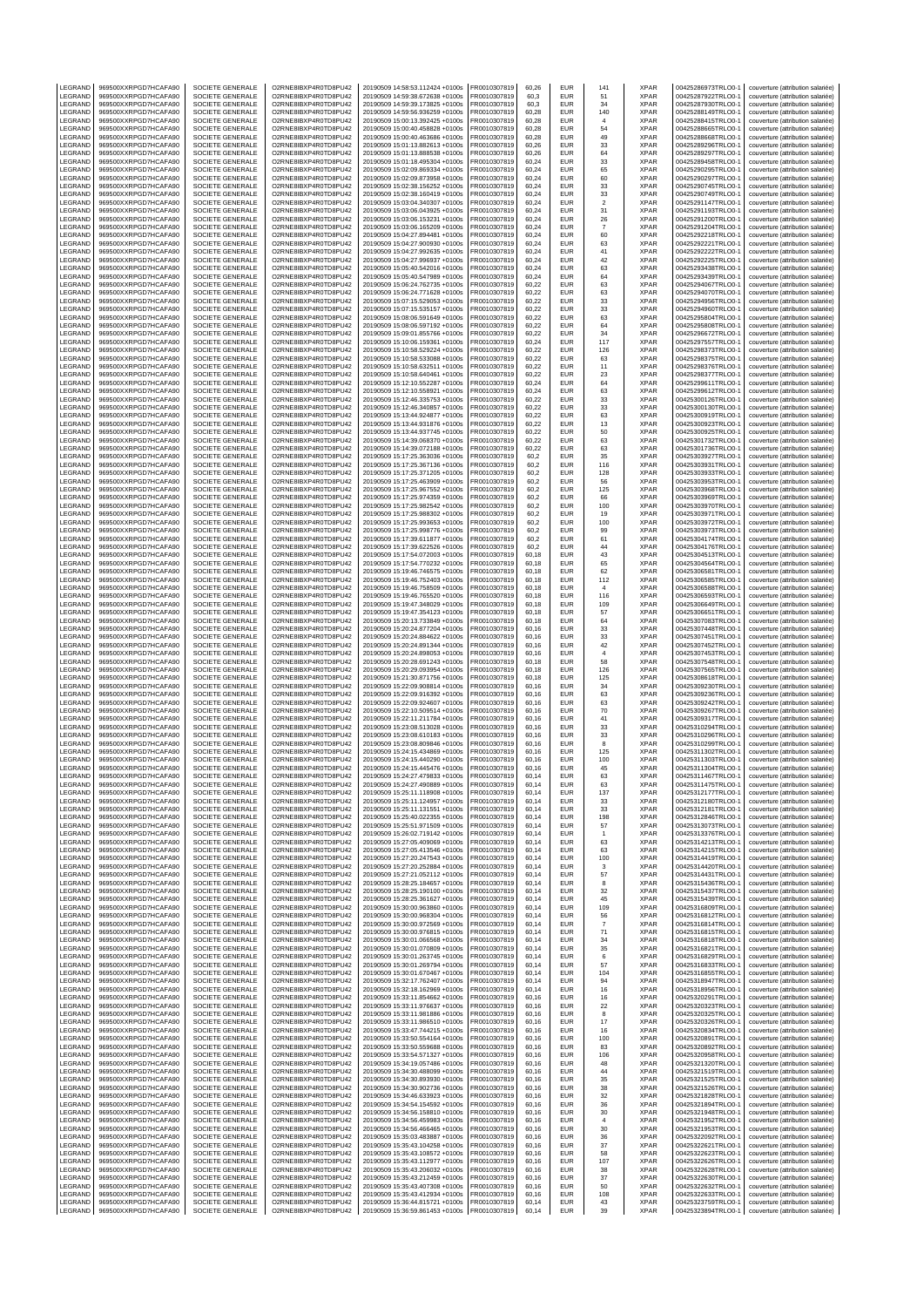| LEGRAND            | 969500XXRPGD7HCAFA90                         | SOCIETE GENERALE                            | O2RNE8IBXP4R0TD8PU42                         | 20190509 15:37:31.380789 +0100s                                    | FR0010307819                 | 60.14          | EUR                      | 26                            | <b>XPAR</b>                | 00425324541TRLO0-1                       | couverture (attribution salariée)                                      |
|--------------------|----------------------------------------------|---------------------------------------------|----------------------------------------------|--------------------------------------------------------------------|------------------------------|----------------|--------------------------|-------------------------------|----------------------------|------------------------------------------|------------------------------------------------------------------------|
| LEGRAND<br>LEGRAND | 969500XXRPGD7HCAFA90<br>969500XXRPGD7HCAFA90 | SOCIETE GENERALE<br>SOCIETE GENERALE        | O2RNE8IBXP4R0TD8PU42<br>O2RNE8IBXP4R0TD8PU42 | 20190509 15:37:32.582704 +0100s<br>20190509 15:38:51.235641 +0100s | FR0010307819<br>FR0010307819 | 60.14<br>60,14 | <b>EUR</b><br><b>EUR</b> | 70<br>32                      | <b>XPAR</b><br><b>XPAR</b> | 00425324564TRLO0-<br>00425325637TRLO0-1  | couverture (attribution salariée)<br>couverture (attribution salariée) |
| LEGRAND            | 969500XXRPGD7HCAFA90                         | SOCIETE GENERALE                            | O2RNE8IBXP4R0TD8PU42                         | 20190509 15:38:54.351013 +0100s                                    | FR0010307819                 | 60,14          | <b>EUR</b>               | 38                            | <b>XPAR</b>                | 00425325740TRLO0-                        | couverture (attribution salariée)                                      |
| LEGRAND            | 969500XXRPGD7HCAFA90                         | SOCIETE GENERALE                            | O2RNE8IBXP4R0TD8PU42                         | 20190509 15:40:12.620232 +0100s                                    | FR0010307819                 | 60.14          | <b>EUR</b>               | 30                            | <b>XPAR</b>                | 00425327112TRLO0-1                       | couverture (attribution salariée)                                      |
| LEGRAND<br>LEGRAND | 969500XXRPGD7HCAFA90<br>969500XXRPGD7HCAFA90 | SOCIETE GENERALE<br>SOCIETE GENERALE        | O2RNE8IBXP4R0TD8PU42<br>O2RNE8IBXP4R0TD8PU42 | 20190509 15:41:03.090499 +0100s<br>20190509 15:41:03.292991 +0100s | FR0010307819<br>FR0010307819 | 60,14<br>60.14 | EUR<br><b>EUR</b>        | 74<br>45                      | <b>XPAR</b><br><b>XPAR</b> | 00425327852TRLO0-<br>00425327858TRLO0-   | couverture (attribution salariée)<br>couverture (attribution salariée) |
| LEGRAND            | 969500XXRPGD7HCAFA90                         | SOCIETE GENERALE                            | O2RNE8IBXP4R0TD8PU42                         | 20190509 15:41:03.298797 +0100s                                    | FR0010307819                 | 60,14          | EUR                      | 42                            | <b>XPAR</b>                | 00425327859TRLO0-                        | couverture (attribution salariée)                                      |
| LEGRAND            | 969500XXRPGD7HCAFA90                         | <b>SOCIETE GENERALE</b>                     | O2RNE8IBXP4R0TD8PU42                         | 20190509 15:41:03.304269 +0100s                                    | FR0010307819                 | 60.14          | <b>EUR</b>               | 5                             | <b>XPAR</b>                | 00425327860TRLO0-                        | couverture (attribution salariée)                                      |
| LEGRAND<br>LEGRAND | 969500XXRPGD7HCAFA90<br>969500XXRPGD7HCAFA90 | SOCIETE GENERALE<br>SOCIETE GENERALE        | O2RNE8IBXP4R0TD8PU42<br>O2RNE8IBXP4R0TD8PU42 | 20190509 15:41:05.800734 +0100s<br>20190509 15:41:06.103117 +0100s | FR0010307819<br>FR0010307819 | 60,14<br>60.14 | <b>EUR</b><br><b>EUR</b> | 35<br>39                      | <b>XPAR</b><br><b>XPAR</b> | 00425327923TRLO0-<br>00425327932TRLO0-1  | couverture (attribution salariée)<br>couverture (attribution salariée) |
| LEGRAND            | 969500XXRPGD7HCAFA90                         | SOCIETE GENERALE                            | O2RNE8IBXP4R0TD8PU42                         | 20190509 15:41:06.199782 +0100s                                    | FR0010307819                 | 60,14          | EUR                      | 37                            | <b>XPAR</b>                | 00425327935TRLO0-                        | couverture (attribution salariée)                                      |
| LEGRAND            | 969500XXRPGD7HCAFA90                         | SOCIETE GENERALE                            | O2RNE8IBXP4R0TD8PU42                         | 20190509 15:42:26.250668 +0100s                                    | FR0010307819                 | 60.2           | <b>EUR</b>               | 15                            | <b>XPAR</b>                | 00425329394TRLO0-1                       | couverture (attribution salariée)                                      |
| LEGRAND<br>LEGRAND | 969500XXRPGD7HCAFA90<br>969500XXRPGD7HCAFA90 | SOCIETE GENERALE<br>SOCIETE GENERALE        | O2RNE8IBXP4R0TD8PU42<br>O2RNE8IBXP4R0TD8PU42 | 20190509 15:42:48.921581 +0100s<br>20190509 15:42:49.221469 +0100s | FR0010307819<br>FR0010307819 | 60,22<br>60,22 | <b>EUR</b><br><b>EUR</b> | 183<br>54                     | <b>XPAR</b><br><b>XPAR</b> | 00425329739TRLO0-<br>00425329742TRLO0-   | couverture (attribution salariée)<br>couverture (attribution salariée) |
| LEGRAND            | 969500XXRPGD7HCAFA90                         | SOCIETE GENERALE                            | O2RNE8IBXP4R0TD8PU42                         | 20190509 15:42:50.023614 +0100s                                    | FR0010307819                 | 60,22          | EUR                      | 43                            | <b>XPAR</b>                | 00425329748TRLO0-1                       | couverture (attribution salariée)                                      |
| LEGRAND            | 969500XXRPGD7HCAFA90                         | SOCIETE GENERALE                            | O2RNE8IBXP4R0TD8PU42                         | 20190509 15:42:53.132663 +0100s                                    | FR0010307819                 | 60,22          | <b>EUR</b>               | 10                            | <b>XPAR</b>                | 00425329810TRLO0-                        | couverture (attribution salariée)                                      |
| LEGRAND<br>LEGRAND | 969500XXRPGD7HCAFA90<br>969500XXRPGD7HCAFA90 | SOCIETE GENERALE<br>SOCIETE GENERALE        | O2RNE8IBXP4R0TD8PU42<br>O2RNE8IBXP4R0TD8PU42 | 20190509 15:43:38.680502 +0100s<br>20190509 15:44:03.355381 +0100s | FR0010307819<br>FR0010307819 | 60,24<br>60,24 | EUR<br><b>EUR</b>        | 63<br>55                      | <b>XPAR</b><br><b>XPAR</b> | 00425330478TRLO0-<br>00425330737TRLO0-   | couverture (attribution salariée)<br>couverture (attribution salariée) |
| LEGRAND            | 969500XXRPGD7HCAFA90                         | SOCIETE GENERALE                            | O2RNE8IBXP4R0TD8PU42                         | 20190509 15:44:07.261977 +0100s                                    | FR0010307819                 | 60,24          | <b>EUR</b>               | 35                            | <b>XPAR</b>                | 00425330765TRLO0-                        | couverture (attribution salariée)                                      |
| LEGRAND            | 969500XXRPGD7HCAFA90                         | SOCIETE GENERALE                            | O2RNE8IBXP4R0TD8PU42                         | 20190509 15:44:42.767320 +0100s                                    | FR0010307819                 | 60,22          | <b>EUR</b>               | 152                           | <b>XPAR</b>                | 00425331258TRLO0-                        | couverture (attribution salariée)                                      |
| LEGRAND<br>LEGRAND | 969500XXRPGD7HCAFA90<br>969500XXRPGD7HCAFA90 | SOCIETE GENERALE<br>SOCIETE GENERALE        | O2RNE8IBXP4R0TD8PU42<br>O2RNE8IBXP4R0TD8PU42 | 20190509 15:44:42.773185 +0100s<br>20190509 15:46:14.749803 +0100s | FR0010307819<br>FR0010307819 | 60,22<br>60,24 | EUR<br><b>EUR</b>        | 63<br>55                      | <b>XPAR</b><br><b>XPAR</b> | 00425331259TRLO0-<br>00425332821TRLO0-   | couverture (attribution salariée)<br>couverture (attribution salariée) |
| LEGRAND            | 969500XXRPGD7HCAFA90                         | SOCIETE GENERALE                            | O2RNE8IBXP4R0TD8PU42                         | 20190509 15:46:14.759593 +0100s                                    | FR0010307819                 | 60,24          | EUR                      | 56                            | <b>XPAR</b>                | 00425332826TRLO0-1                       | couverture (attribution salariée)                                      |
| LEGRAND            | 969500XXRPGD7HCAFA90                         | SOCIETE GENERALE                            | O2RNE8IBXP4R0TD8PU42                         | 20190509 15:46:26.487590 +0100s                                    | FR0010307819                 | 60,24          | <b>EUR</b>               | 43                            | <b>XPAR</b>                | 00425332960TRLO0-                        | couverture (attribution salariée)                                      |
| LEGRAND<br>LEGRAND | 969500XXRPGD7HCAFA90<br>969500XXRPGD7HCAFA90 | SOCIETE GENERALE<br>SOCIETE GENERALE        | O2RNE8IBXP4R0TD8PU42<br>O2RNE8IBXP4R0TD8PU42 | 20190509 15:46:34.614183 +0100s<br>20190509 15:46:34.715044 +0100s | FR0010307819<br>FR0010307819 | 60,24<br>60,24 | EUR<br><b>EUR</b>        | 46<br>$\overline{\mathbf{c}}$ | <b>XPAR</b><br>XPAR        | 00425333052TRLO0-<br>00425333053TRLO0-   | couverture (attribution salariée)<br>couverture (attribution salariée) |
| LEGRAND            | 969500XXRPGD7HCAFA90                         | SOCIETE GENERALE                            | O2RNE8IBXP4R0TD8PU42                         | 20190509 15:46:34.720804 +0100s                                    | FR0010307819                 | 60.24          | <b>EUR</b>               | 34                            | <b>XPAR</b>                | 00425333054TRLO0-                        | couverture (attribution salariée)                                      |
| LEGRAND            | 969500XXRPGD7HCAFA90                         | SOCIETE GENERALE                            | O2RNE8IBXP4R0TD8PU42                         | 20190509 15:47:08.645545 +0100s                                    | FR0010307819                 | 60,26          | EUR                      | 33                            | <b>XPAR</b>                | 00425333750TRLO0-                        | couverture (attribution salariée)                                      |
| LEGRAND<br>LEGRAND | 969500XXRPGD7HCAFA90<br>969500XXRPGD7HCAFA90 | SOCIETE GENERALE<br>SOCIETE GENERALE        | O2RNE8IBXP4R0TD8PU42<br>O2RNE8IBXP4R0TD8PU42 | 20190509 15:47:08.851591 +0100s<br>20190509 15:48:03.117217 +0100s | FR0010307819<br>FR0010307819 | 60.24<br>60,24 | <b>EUR</b><br>EUR        | 33<br>63                      | <b>XPAR</b><br><b>XPAR</b> | 00425333807TRLO0-<br>00425334544TRLO0-   | couverture (attribution salariée)<br>couverture (attribution salariée) |
| LEGRAND            | 969500XXRPGD7HCAFA90                         | SOCIETE GENERALE                            | O2RNE8IBXP4R0TD8PU42                         | 20190509 15:48:03.619766 +0100s                                    | FR0010307819                 | 60.24          | <b>EUR</b>               | 23                            | <b>XPAR</b>                | 00425334547TRLO0-                        | couverture (attribution salariée)                                      |
| LEGRAND            | 969500XXRPGD7HCAFA90                         | SOCIETE GENERALE                            | O2RNE8IBXP4R0TD8PU42                         | 20190509 15:48:54.847636 +0100s                                    | FR0010307819                 | 60,24          | EUR                      | 33                            | <b>XPAR</b>                | 00425335115TRLO0-                        | couverture (attribution salariée)                                      |
| LEGRAND<br>LEGRAND | 969500XXRPGD7HCAFA90<br>969500XXRPGD7HCAFA90 | <b>SOCIETE GENERALE</b><br>SOCIETE GENERALE | O2RNE8IBXP4R0TD8PU42<br>O2RNE8IBXP4R0TD8PU42 | 20190509 15:48:54.851629 +0100s<br>20190509 15:49:53.817413 +0100s | FR0010307819<br>FR0010307819 | 60.24<br>60,24 | <b>EUR</b><br><b>EUR</b> | 63<br>63                      | <b>XPAR</b><br><b>XPAR</b> | 00425335117TRLO0-<br>00425335767TRLO0-   | couverture (attribution salariée)<br>couverture (attribution salariée) |
| LEGRAND            | 969500XXRPGD7HCAFA90                         | SOCIETE GENERALE                            | O2RNE8IBXP4R0TD8PU42                         | 20190509 15:49:53.823530 +0100s                                    | FR0010307819                 | 60,24          | <b>EUR</b>               | 63                            | <b>XPAR</b>                | 00425335768TRLO0-                        | couverture (attribution salariée)                                      |
| LEGRAND<br>LEGRAND | 969500XXRPGD7HCAFA90                         | SOCIETE GENERALE                            | O2RNE8IBXP4R0TD8PU42<br>O2RNE8IBXP4R0TD8PU42 | 20190509 15:50:36.457360 +0100s                                    | FR0010307819                 | 60,24<br>60.24 | EUR<br><b>EUR</b>        | 33<br>27                      | <b>XPAR</b><br><b>XPAR</b> | 00425336448TRLO0-<br>00425336450TRLO0-   | couverture (attribution salariée)                                      |
| LEGRAND            | 969500XXRPGD7HCAFA90<br>969500XXRPGD7HCAFA90 | SOCIETE GENERALE<br>SOCIETE GENERALE        | O2RNE8IBXP4R0TD8PU42                         | 20190509 15:50:36.470871 +0100s<br>20190509 15:51:42.862836 +0100s | FR0010307819<br>FR0010307819 | 60,22          | <b>EUR</b>               | 63                            | <b>XPAR</b>                | 00425337396TRLO0-                        | couverture (attribution salariée)<br>couverture (attribution salariée) |
| LEGRAND            | 969500XXRPGD7HCAFA90                         | SOCIETE GENERALE                            | O2RNE8IBXP4R0TD8PU42                         | 20190509 15:51:42.867653 +0100s                                    | FR0010307819                 | 60,22          | <b>EUR</b>               | 33                            | <b>XPAR</b>                | 00425337397TRLO0-                        | couverture (attribution salariée)                                      |
| LEGRAND            | 969500XXRPGD7HCAFA90                         | SOCIETE GENERALE                            | O2RNE8IBXP4R0TD8PU42                         | 20190509 15:51:42.871966 +0100s                                    | FR0010307819                 | 60,2           | EUR                      | 362                           | <b>XPAR</b>                | 00425337399TRLO0-1                       | couverture (attribution salariée)                                      |
| LEGRAND<br>LEGRAND | 969500XXRPGD7HCAFA90<br>969500XXRPGD7HCAFA90 | SOCIETE GENERALE<br>SOCIETE GENERALE        | O2RNE8IBXP4R0TD8PU42<br>O2RNE8IBXP4R0TD8PU42 | 20190509 15:52:13.070853 +0100s<br>20190509 15:52:13.077607 +0100s | FR0010307819<br>FR0010307819 | 60,2<br>60,2   | <b>EUR</b><br><b>EUR</b> | 33<br>33                      | <b>XPAR</b><br><b>XPAR</b> | 00425337995TRLO0-<br>00425337999TRLO0-   | couverture (attribution salariée)<br>couverture (attribution salariée) |
| LEGRAND            | 969500XXRPGD7HCAFA90                         | SOCIETE GENERALE                            | O2RNE8IBXP4R0TD8PU42                         | 20190509 15:52:13.084934 +0100s                                    | FR0010307819                 | 60,2           | <b>EUR</b>               | 33                            | <b>XPAR</b>                | 00425338001TRLO0-                        | couverture (attribution salariée)                                      |
| LEGRAND<br>LEGRAND | 969500XXRPGD7HCAFA90<br>969500XXRPGD7HCAFA90 | SOCIETE GENERALE<br>SOCIETE GENERALE        | O2RNE8IBXP4R0TD8PU42<br>O2RNE8IBXP4R0TD8PU42 | 20190509 15:52:15.076826 +0100s<br>20190509 15:52:15.082221 +0100s | FR0010307819<br>FR0010307819 | 60,2<br>60,2   | <b>EUR</b><br><b>EUR</b> | 100<br>125                    | <b>XPAR</b><br><b>XPAR</b> | 00425338011TRLO0-<br>00425338012TRLO0-   | couverture (attribution salariée)<br>couverture (attribution salariée) |
| <b>FGRAND</b>      | 969500XXRPGD7HCAFA90                         | SOCIETE GENERALE                            | O2RNE8IBXP4R0TD8PU42                         | 20190509 15:52:15.277557 +0100s                                    | FR0010307819                 | 60,2           | EUR                      | 119                           | <b>XPAR</b>                | 00425338013TRLO0-                        | couverture (attribution salariée)                                      |
| LEGRAND            | 969500XXRPGD7HCAFA90                         | SOCIETE GENERALE                            | O2RNE8IBXP4R0TD8PU42                         | 20190509 15:52:18.190365 +0100s                                    | FR0010307819                 | 60,2           | <b>EUR</b>               | 67                            | <b>XPAR</b>                | 00425338060TRLO0-                        | couverture (attribution salariée)                                      |
| LEGRAND<br>LEGRAND | 969500XXRPGD7HCAFA90<br>969500XXRPGD7HCAFA90 | SOCIETE GENERALE<br>SOCIETE GENERALE        | O2RNE8IBXP4R0TD8PU42<br>O2RNE8IBXP4R0TD8PU42 | 20190509 15:52:31.368493 +0100s<br>20190509 15:52:31.372993 +0100s | FR0010307819<br>FR0010307819 | 60,18<br>60,18 | EUR<br><b>EUR</b>        | 33<br>33                      | <b>XPAR</b><br><b>XPAR</b> | 00425338456TRLO0-1<br>00425338457TRLO0-  | couverture (attribution salariée)<br>couverture (attribution salariée) |
| LEGRAND            | 969500XXRPGD7HCAFA90                         | SOCIETE GENERALE                            | O2RNE8IBXP4R0TD8PU42                         | 20190509 15:52:31.559693 +0100s                                    | FR0010307819                 | 60,18          | EUR                      | 85                            | <b>XPAR</b>                | 00425338473TRLO0-                        | couverture (attribution salariée)                                      |
| LEGRAND            | 969500XXRPGD7HCAFA90                         | SOCIETE GENERALE                            | O2RNE8IBXP4R0TD8PU42                         | 20190509 15:52:31.568263 +0100s                                    | FR0010307819                 | 60,18          | <b>EUR</b>               | $\overline{\mathbf{c}}$       | <b>XPAR</b>                | 00425338479TRLO0-                        | couverture (attribution salariée)                                      |
| LEGRAND<br>LEGRAND | 969500XXRPGD7HCAFA90<br>969500XXRPGD7HCAFA90 | SOCIETE GENERALE<br>SOCIETE GENERALE        | O2RNE8IBXP4R0TD8PU42<br>O2RNE8IBXP4R0TD8PU42 | 20190509 15:53:39.277022 +0100s<br>20190509 15:54:18.415836 +0100s | FR0010307819<br>FR0010307819 | 60.18<br>60,18 | <b>EUR</b><br>EUR        | 30<br>42                      | <b>XPAR</b><br><b>XPAR</b> | 00425339465TRLO0-<br>00425340025TRLO0-   | couverture (attribution salariée)<br>couverture (attribution salariée) |
| LEGRAND            | 969500XXRPGD7HCAFA90                         | SOCIETE GENERALE                            | O2RNE8IBXP4R0TD8PU42                         | 20190509 15:55:46.610540 +0100s                                    | FR0010307819                 | 60.18          | <b>EUR</b>               | 13                            | <b>XPAR</b>                | 00425341357TRLO0-                        | couverture (attribution salariée)                                      |
| LEGRAND            | 969500XXRPGD7HCAFA90                         | SOCIETE GENERALE                            | O2RNE8IBXP4R0TD8PU42                         | 20190509 15:55:46.614411 +0100s                                    | FR0010307819                 | 60,18          | <b>EUR</b>               | 50                            | <b>XPAR</b>                | 00425341359TRLO0-                        | couverture (attribution salariée)                                      |
| LEGRAND<br>LEGRAND | 969500XXRPGD7HCAFA90<br>969500XXRPGD7HCAFA90 | SOCIETE GENERALE<br>SOCIETE GENERALE        | O2RNE8IBXP4R0TD8PU42<br>O2RNE8IBXP4R0TD8PU42 | 20190509 15:55:46.711060 +0100s<br>20190509 15:55:46.716830 +0100s | FR0010307819<br>FR0010307819 | 60.18<br>60,18 | <b>EUR</b><br><b>EUR</b> | 44<br>34                      | <b>XPAR</b><br><b>XPAR</b> | 00425341361TRLO0-1<br>00425341362TRLO0-  | couverture (attribution salariée)<br>couverture (attribution salariée) |
| LEGRAND            | 969500XXRPGD7HCAFA90                         | SOCIETE GENERALE                            | O2RNE8IBXP4R0TD8PU42                         | 20190509 15:56:16.711946 +0100s                                    | FR0010307819                 | 60.16          | <b>EUR</b>               | 52                            | <b>XPAR</b>                | 00425341850TRLO0-                        | couverture (attribution salariée)                                      |
| LEGRAND            | 969500XXRPGD7HCAFA90                         | SOCIETE GENERALE                            | O2RNE8IBXP4R0TD8PU42                         | 20190509 15:56:16.717494 +0100s                                    | FR0010307819                 | 60,16          | <b>EUR</b>               | $\scriptstyle{7}$             | <b>XPAR</b>                | 00425341854TRLO0-                        | couverture (attribution salariée)                                      |
| LEGRAND<br>LEGRAND | 969500XXRPGD7HCAFA90<br>969500XXRPGD7HCAFA90 | SOCIETE GENERALE<br>SOCIETE GENERALE        | O2RNE8IBXP4R0TD8PU42<br>O2RNE8IBXP4R0TD8PU42 | 20190509 15:56:16.726798 +0100s<br>20190509 15:56:16.730602 +0100s | FR0010307819<br>FR0010307819 | 60.16<br>60,16 | <b>EUR</b><br>EUR        | 125<br>79                     | <b>XPAR</b><br><b>XPAR</b> | 00425341857TRLO0-<br>00425341858TRLO0-   | couverture (attribution salariée)<br>couverture (attribution salariée) |
| LEGRAND            | 969500XXRPGD7HCAFA90                         | SOCIETE GENERALE                            | O2RNE8IBXP4R0TD8PU42                         | 20190509 15:56:16.734382 +0100s                                    | FR0010307819                 | 60.16          | <b>EUR</b>               | 21                            | <b>XPAR</b>                | 00425341859TRLO0-                        | couverture (attribution salariée)                                      |
| LEGRAND            | 969500XXRPGD7HCAFA90                         | SOCIETE GENERALE                            | O2RNE8IBXP4R0TD8PU42                         | 20190509 15:56:16.738193 +0100s                                    | FR0010307819                 | 60,16          | EUR                      | 13                            | <b>XPAR</b>                | 00425341860TRLO0-                        | couverture (attribution salariée)                                      |
| LEGRAND<br>LEGRAND | 969500XXRPGD7HCAFA90<br>969500XXRPGD7HCAFA90 | SOCIETE GENERALE<br>SOCIETE GENERALE        | O2RNE8IBXP4R0TD8PU42<br>O2RNE8IBXP4R0TD8PU42 | 20190509 15:56:43.008972 +0100s<br>20190509 15:56:43.108766 +0100s | FR0010307819<br>FR0010307819 | 60,18<br>60,18 | <b>EUR</b><br>EUR        | 417<br>84                     | <b>XPAR</b><br><b>XPAR</b> | 00425342233TRLO0-<br>00425342236TRLO0-1  | couverture (attribution salariée)<br>couverture (attribution salariée) |
| LEGRAND            | 969500XXRPGD7HCAFA90                         | SOCIETE GENERALE                            | O2RNE8IBXP4R0TD8PU42                         | 20190509 15:56:43.114587 +0100s                                    | FR0010307819                 | 60,18          | <b>EUR</b>               | 230                           | <b>XPAR</b>                | 00425342240TRLO0-                        | couverture (attribution salariée)                                      |
| LEGRAND<br>LEGRAND | 969500XXRPGD7HCAFA90<br>969500XXRPGD7HCAFA90 | SOCIETE GENERALE<br>SOCIETE GENERALE        | O2RNE8IBXP4R0TD8PU42<br>O2RNE8IBXP4R0TD8PU42 | 20190509 15:56:43.122716 +0100s<br>20190509 15:56:43.129266 +0100s | FR0010307819<br>FR0010307819 | 60,18          | EUR<br><b>EUR</b>        | 125                           | <b>XPAR</b><br><b>XPAR</b> | 00425342241TRLO0-<br>00425342242TRLO0-   | couverture (attribution salariée)                                      |
| LEGRAND            | 969500XXRPGD7HCAFA90                         | SOCIETE GENERALE                            | O2RNE8IBXP4R0TD8PU42                         | 20190509 15:57:05.989535 +0100s                                    | FR0010307819                 | 60,18<br>60,18 | <b>EUR</b>               | 51<br>33                      | <b>XPAR</b>                | 00425342679TRLO0-                        | couverture (attribution salariée)<br>couverture (attribution salariée) |
| LEGRAND            | 969500XXRPGD7HCAFA90                         | SOCIETE GENERALE                            | O2RNE8IBXP4R0TD8PU42                         | 20190509 15:57:19.126401 +0100s                                    | FR0010307819                 | 60,16          | EUR                      | 63                            | <b>XPAR</b>                | 00425342853TRLO0-                        | couverture (attribution salariée)                                      |
| LEGRAND<br>LEGRAND | 969500XXRPGD7HCAFA90<br>969500XXRPGD7HCAFA90 | SOCIETE GENERALE<br>SOCIETE GENERALE        | O2RNE8IBXP4R0TD8PU42<br>O2RNE8IBXP4R0TD8PU42 | 20190509 15:57:19.132554 +0100s<br>20190509 15:57:19.227238 +0100s | FR0010307819<br>FR0010307819 | 60,16<br>60,16 | <b>EUR</b><br><b>EUR</b> | 38<br>82                      | <b>XPAR</b><br><b>XPAR</b> | 00425342855TRLO0-<br>00425342857TRLO0-   | couverture (attribution salariée)<br>couverture (attribution salariée) |
| LEGRAND            | 969500XXRPGD7HCAFA90                         | SOCIETE GENERALE                            | O2RNE8IBXP4R0TD8PU42                         | 20190509 15:57:19.928154 +0100s                                    | FR0010307819                 | 60,16          | EUR                      | 61                            | <b>XPAR</b>                | 00425342867TRLO0-1                       | couverture (attribution salariée)                                      |
| LEGRAND            | 969500XXRPGD7HCAFA90                         | SOCIETE GENERALE                            | O2RNE8IBXP4R0TD8PU42                         | 20190509 15:57:33.971993 +0100s                                    | FR0010307819                 | 60,14          | <b>EUR</b>               | 33                            | <b>XPAR</b>                | 00425343049TRLO0-1                       | couverture (attribution salariée)                                      |
| LEGRAND<br>LEGRAND | 969500XXRPGD7HCAFA90<br>969500XXRPGD7HCAFA90 | <b>SOCIETE GENERALE</b><br>SOCIETE GENERALE | O2RNE8IBXP4R0TD8PU42<br>O2RNE8IBXP4R0TD8PU42 | 20190509 15:57:34.977994 +0100s<br>20190509 15:58:38.391237 +0100s | FR0010307819<br>FR0010307819 | 60.14<br>60,14 | <b>EUR</b><br><b>EUR</b> | 123<br>59                     | <b>XPAR</b><br><b>XPAR</b> | 00425343120TRLO0-<br>00425344294TRLO0-   | couverture (attribution salariée)<br>couverture (attribution salariée) |
| LEGRAND            | 969500XXRPGD7HCAFA90                         | <b>SOCIETE GENERALE</b>                     | O2RNE8IBXP4R0TD8PU42                         | 20190509 15:58:38.395242 +0100s                                    | FR0010307819                 | 60.14          | <b>EUR</b>               | 21                            | <b>XPAR</b>                | 00425344296TRLO0-                        | couverture (attribution salariée)                                      |
| LEGRAND            | 969500XXRPGD7HCAFA90<br>969500XXRPGD7HCAFA90 | SOCIETE GENERALE                            | O2RNE8IBXP4R0TD8PU42<br>O2RNE8IBXP4R0TD8PU42 | 20190509 15:58:38.399564 +0100s                                    | FR0010307819<br>FR0010307819 | 60,14          | EUR                      | 18                            | <b>XPAR</b>                | 00425344298TRLO0-                        | couverture (attribution salariée)                                      |
| LEGRAND<br>LEGRAND | 969500XXRPGD7HCAFA90                         | <b>SOCIETE GENERALE</b><br>SOCIETE GENERALE | O2RNE8IBXP4R0TD8PU42                         | 20190509 15:58:49.931152 +0100s<br>20190509 15:58:49.937068 +0100s | FR0010307819                 | 60.12<br>60,12 | <b>EUR</b><br><b>EUR</b> | 42<br>63                      | <b>XPAR</b><br><b>XPAR</b> | 00425344449TRLO0-<br>00425344451TRLO0-   | couverture (attribution salariée)<br>couverture (attribution salariée) |
| LEGRAND            | 969500XXRPGD7HCAFA90                         | <b>SOCIETE GENERALE</b>                     | O2RNE8IBXP4R0TD8PU42                         | 20190509 15:58:50.225305 +0100s                                    | FR0010307819                 | 60.12          | <b>EUR</b>               | 80                            | <b>XPAR</b>                | 00425344463TRLO0-1                       | couverture (attribution salariée)                                      |
| LEGRAND<br>LEGRAND | 969500XXRPGD7HCAFA90<br>969500XXRPGD7HCAFA90 | SOCIETE GENERALE<br>SOCIETE GENERALE        | O2RNE8IBXP4R0TD8PU42<br>O2RNE8IBXP4R0TD8PU42 | 20190509 15:58:50.229365 +0100s<br>20190509 15:59:33.565764 +0100s | FR0010307819<br>FR0010307819 | 60,12<br>60.12 | EUR<br><b>EUR</b>        | 19<br>241                     | <b>XPAR</b><br><b>XPAR</b> | 00425344465TRLO0-1<br>00425345115TRLO0-1 | couverture (attribution salariée)<br>couverture (attribution salariée) |
| LEGRAND            | 969500XXRPGD7HCAFA90                         | SOCIETE GENERALE                            | O2RNE8IBXP4R0TD8PU42                         | 20190509 15:59:33.571360 +0100s                                    | FR0010307819                 | 60,12          | <b>EUR</b>               | 33                            | <b>XPAR</b>                | 00425345116TRLO0-1                       | couverture (attribution salariée)                                      |
| LEGRAND            | 969500XXRPGD7HCAFA90                         | SOCIETE GENERALE                            | O2RNE8IBXP4R0TD8PU42                         | 20190509 15:59:33.577053 +0100s                                    | FR0010307819                 | 60.12          | EUR                      | 33                            | <b>XPAR</b>                | 00425345117TRLO0-1                       | couverture (attribution salariée)                                      |
| LEGRAND<br>LEGRAND | 969500XXRPGD7HCAFA90<br>969500XXRPGD7HCAFA90 | SOCIETE GENERALE<br>SOCIETE GENERALE        | O2RNE8IBXP4R0TD8PU42<br>O2RNE8IBXP4R0TD8PU42 | 20190509 15:59:33.857685 +0100s<br>20190509 15:59:42.590446 +0100s | FR0010307819<br>FR0010307819 | 60,12<br>60,1  | EUR<br><b>EUR</b>        | 35<br>33                      | <b>XPAR</b><br><b>XPAR</b> | 00425345126TRLO0-1<br>00425345275TRLO0-1 | couverture (attribution salariée)<br>couverture (attribution salariée) |
| LEGRAND            | 969500XXRPGD7HCAFA90                         | SOCIETE GENERALE                            | O2RNE8IBXP4R0TD8PU42                         | 20190509 15:59:42.791592 +0100s                                    | FR0010307819                 | 60,1           | <b>EUR</b>               | 77                            | <b>XPAR</b>                | 00425345277TRLO0-1                       | couverture (attribution salariée)                                      |
| LEGRAND            | 969500XXRPGD7HCAFA90                         | SOCIETE GENERALE                            | O2RNE8IBXP4R0TD8PU42                         | 20190509 15:59:42.800024 +0100s                                    | FR0010307819                 | 60,1           | <b>EUR</b>               | 125                           | <b>XPAR</b>                | 00425345278TRLO0-1                       | couverture (attribution salariée)                                      |
| LEGRAND<br>LEGRAND | 969500XXRPGD7HCAFA90<br>969500XXRPGD7HCAFA90 | SOCIETE GENERALE<br>SOCIETE GENERALE        | O2RNE8IBXP4R0TD8PU42<br>O2RNE8IBXP4R0TD8PU42 | 20190509 15:59:42.807738 +0100s<br>20190509 15:59:42.813502 +0100s | FR0010307819<br>FR0010307819 | 60,1<br>60,1   | <b>EUR</b><br><b>EUR</b> | 19<br>100                     | <b>XPAR</b><br><b>XPAR</b> | 00425345279TRLO0-1<br>00425345280TRLO0-1 | couverture (attribution salariée)<br>couverture (attribution salariée) |
| LEGRAND            | 969500XXRPGD7HCAFA90                         | SOCIETE GENERALE                            | O2RNE8IBXP4R0TD8PU42                         | 20190509 16:00:40.077546 +0100s                                    | FR0010307819                 | 60,12          | <b>EUR</b>               | 145                           | <b>XPAR</b>                | 00425346326TRLO0-1                       | couverture (attribution salariée)                                      |
| LEGRAND            | 969500XXRPGD7HCAFA90                         | SOCIETE GENERALE<br>SOCIETE GENERALE        | O2RNE8IBXP4R0TD8PU42<br>O2RNE8IBXP4R0TD8PU42 | 20190509 16:00:40.082347 +0100s                                    | FR0010307819<br>FR0010307819 | 60,12          | <b>EUR</b><br><b>EUR</b> | 59                            | <b>XPAR</b><br><b>XPAR</b> | 00425346329TRLO0-                        | couverture (attribution salariée)<br>couverture (attribution salariée) |
| LEGRAND<br>LEGRAND | 969500XXRPGD7HCAFA90<br>969500XXRPGD7HCAFA90 | SOCIETE GENERALE                            | O2RNE8IBXP4R0TD8PU42                         | 20190509 16:00:40.185515 +0100s<br>20190509 16:00:41.086532 +0100s | FR0010307819                 | 60,12<br>60,12 | <b>EUR</b>               | 37<br>30                      | <b>XPAR</b>                | 00425346346TRLO0-1<br>00425346396TRLO0-1 | couverture (attribution salariée)                                      |
| LEGRAND            | 969500XXRPGD7HCAFA90                         | SOCIETE GENERALE                            | O2RNE8IBXP4R0TD8PU42                         | 20190509 16:00:43.292793 +0100s                                    | FR0010307819                 | 60,12          | <b>EUR</b>               | 44                            | <b>XPAR</b>                | 00425346472TRLO0-1                       | couverture (attribution salariée)                                      |
| LEGRAND<br>LEGRAND | 969500XXRPGD7HCAFA90<br>969500XXRPGD7HCAFA90 | SOCIETE GENERALE<br>SOCIETE GENERALE        | O2RNE8IBXP4R0TD8PU42<br>O2RNE8IBXP4R0TD8PU42 | 20190509 16:00:43.297952 +0100s<br>20190509 16:00:45.000960 +0100s | FR0010307819<br>FR0010307819 | 60,12<br>60,12 | <b>EUR</b><br><b>EUR</b> | 57<br>125                     | <b>XPAR</b><br><b>XPAR</b> | 00425346475TRLO0-1<br>00425346503TRLO0-1 | couverture (attribution salariée)<br>couverture (attribution salariée) |
| LEGRAND            | 969500XXRPGD7HCAFA90                         | SOCIETE GENERALE                            | O2RNE8IBXP4R0TD8PU42                         | 20190509 16:00:48.407629 +0100s                                    | FR0010307819                 | 60,12          | EUR                      | 91                            | <b>XPAR</b>                | 00425346560TRLO0-1                       | couverture (attribution salariée)                                      |
| LEGRAND            | 969500XXRPGD7HCAFA90                         | SOCIETE GENERALE                            | O2RNE8IBXP4R0TD8PU42                         | 20190509 16:01:06.761232 +0100s                                    | FR0010307819                 | 60.1           | EUR                      | 213                           | <b>XPAR</b>                | 00425346804TRLO0-1                       | couverture (attribution salariée)                                      |
| LEGRAND<br>LEGRAND | 969500XXRPGD7HCAFA90<br>969500XXRPGD7HCAFA90 | SOCIETE GENERALE<br>SOCIETE GENERALE        | O2RNE8IBXP4R0TD8PU42<br>O2RNE8IBXP4R0TD8PU42 | 20190509 16:01:06.768283 +0100s<br>20190509 16:01:48.181690 +0100s | FR0010307819<br>FR0010307819 | 60,1<br>60.1   | EUR<br><b>EUR</b>        | 63<br>32                      | <b>XPAR</b><br><b>XPAR</b> | 00425346805TRLO0-1<br>00425347333TRLO0-1 | couverture (attribution salariée)<br>couverture (attribution salariée) |
| LEGRAND            | 969500XXRPGD7HCAFA90                         | SOCIETE GENERALE                            | O2RNE8IBXP4R0TD8PU42                         | 20190509 16:01:48.187409 +0100s                                    | FR0010307819                 | 60,1           | <b>EUR</b>               | 3                             | <b>XPAR</b>                | 00425347336TRLO0-1                       | couverture (attribution salariée)                                      |
| LEGRAND<br>LEGRAND | 969500XXRPGD7HCAFA90<br>969500XXRPGD7HCAFA90 | SOCIETE GENERALE<br>SOCIETE GENERALE        | O2RNE8IBXP4R0TD8PU42<br>O2RNE8IBXP4R0TD8PU42 | 20190509 16:01:48.193625 +0100s<br>20190509 16:01:48.201131 +0100s | FR0010307819<br>FR0010307819 | 60.1<br>60,1   | EUR<br>EUR               | 121<br>70                     | <b>XPAR</b><br><b>XPAR</b> | 00425347341TRLO0-1<br>00425347345TRLO0-1 | couverture (attribution salariée)<br>couverture (attribution salariée) |
| LEGRAND            | 969500XXRPGD7HCAFA90                         | SOCIETE GENERALE                            | O2RNE8IBXP4R0TD8PU42                         | 20190509 16:01:48.207414 +0100s                                    | FR0010307819                 | 60.1           | <b>EUR</b>               | 63                            | <b>XPAR</b>                | 00425347348TRLO0-1                       | couverture (attribution salariée)                                      |
| LEGRAND            | 969500XXRPGD7HCAFA90                         | SOCIETE GENERALE                            | O2RNE8IBXP4R0TD8PU42                         | 20190509 16:01:55.710898 +0100s                                    | FR0010307819                 | 60,08          | EUR                      | 125                           | <b>XPAR</b>                | 00425347541TRLO0-1                       | couverture (attribution salariée)                                      |
| LEGRAND<br>LEGRAND | 969500XXRPGD7HCAFA90<br>969500XXRPGD7HCAFA90 | SOCIETE GENERALE<br>SOCIETE GENERALE        | O2RNE8IBXP4R0TD8PU42<br>O2RNE8IBXP4R0TD8PU42 | 20190509 16:01:55.716996 +0100s<br>20190509 16:01:55.722782 +0100s | FR0010307819<br>FR0010307819 | 60.08<br>60,08 | EUR<br>EUR               | 36<br>41                      | <b>XPAR</b><br><b>XPAR</b> | 00425347542TRLO0-1<br>00425347543TRLO0-1 | couverture (attribution salariée)<br>couverture (attribution salariée) |
| LEGRAND            | 969500XXRPGD7HCAFA90                         | SOCIETE GENERALE                            | O2RNE8IBXP4R0TD8PU42                         | 20190509 16:01:57.917924 +0100s                                    | FR0010307819                 | 60,08          | <b>EUR</b>               | 63                            | <b>XPAR</b>                | 00425347571TRLO0-1                       | couverture (attribution salariée)                                      |
| LEGRAND<br>LEGRAND | 969500XXRPGD7HCAFA90                         | SOCIETE GENERALE                            | O2RNE8IBXP4R0TD8PU42                         | 20190509 16:01:58.017323 +0100s                                    | FR0010307819                 | 60,08          | <b>EUR</b>               | $\overline{1}$                | <b>XPAR</b><br><b>XPAR</b> | 00425347576TRLO0-1                       | couverture (attribution salariée)                                      |
| LEGRAND            | 969500XXRPGD7HCAFA90<br>969500XXRPGD7HCAFA90 | SOCIETE GENERALE<br>SOCIETE GENERALE        | O2RNE8IBXP4R0TD8PU42<br>O2RNE8IBXP4R0TD8PU42 | 20190509 16:01:58.117604 +0100s<br>20190509 16:01:58.819489 +0100s | FR0010307819<br>FR0010307819 | 60,08<br>60.08 | <b>EUR</b><br><b>EUR</b> | 14<br>13                      | <b>XPAR</b>                | 00425347581TRLO0-1<br>00425347593TRLO0-  | couverture (attribution salariée)<br>couverture (attribution salariée) |
| LEGRAND            | 969500XXRPGD7HCAFA90                         | SOCIETE GENERALE                            | O2RNE8IBXP4R0TD8PU42                         | 20190509 16:02:18.195609 +0100s                                    | FR0010307819                 | 60,08          | <b>EUR</b>               | 33                            | <b>XPAR</b>                | 00425347882TRLO0-                        | couverture (attribution salariée)                                      |
| LEGRAND<br>LEGRAND | 969500XXRPGD7HCAFA90<br>969500XXRPGD7HCAFA90 | SOCIETE GENERALE<br>SOCIETE GENERALE        | O2RNE8IBXP4R0TD8PU42<br>O2RNE8IBXP4R0TD8PU42 | 20190509 16:02:18.202175 +0100s<br>20190509 16:02:18.977403 +0100s | FR0010307819<br>FR0010307819 | 60,08<br>60,08 | <b>EUR</b><br><b>FUR</b> | 33<br>125                     | <b>XPAR</b><br><b>XPAR</b> | 00425347887TRLO0-1<br>00425347969TRLO0-1 | couverture (attribution salariée)<br>couverture (attribution salariée) |
| LEGRAND            | 969500XXRPGD7HCAFA90                         | SOCIETE GENERALE                            | O2RNE8IBXP4R0TD8PU42                         | 20190509 16:02:18.982011 +0100s                                    | FR0010307819                 | 60,08          | <b>EUR</b>               | 80                            | <b>XPAR</b>                | 00425347971TRLO0-1                       | couverture (attribution salariée)                                      |
| LEGRAND            | 969500XXRPGD7HCAFA90                         | SOCIETE GENERALE                            | O2RNE8IBXP4R0TD8PU42<br>O2RNE8IBXP4R0TD8PU42 | 20190509 16:02:18.986096 +0100s                                    | FR0010307819<br>FR0010307819 | 60,08          | EUR<br><b>EUR</b>        | 61                            | <b>XPAR</b><br><b>XPAR</b> | 00425347972TRLO0-                        | couverture (attribution salariée)                                      |
| LEGRAND<br>LEGRAND | 969500XXRPGD7HCAFA90<br>969500XXRPGD7HCAFA90 | SOCIETE GENERALE<br>SOCIETE GENERALE        | O2RNE8IBXP4R0TD8PU42                         | 20190509 16:02:20.993020 +0100s<br>20190509 16:02:21.291711 +0100s | FR0010307819                 | 60,08<br>60.08 | <b>EUR</b>               | 79<br>47                      | <b>XPAR</b>                | 00425348040TRLO0-1<br>00425348042TRLO0-1 | couverture (attribution salariée)<br>couverture (attribution salariée) |
| LEGRAND            | 969500XXRPGD7HCAFA90                         | SOCIETE GENERALE                            | O2RNE8IBXP4R0TD8PU42                         | 20190509 16:02:30.431514 +0100s                                    | FR0010307819                 | 60,08          | <b>EUR</b>               | 182                           | <b>XPAR</b>                | 00425348322TRLO0-1                       | couverture (attribution salariée)                                      |
| LEGRAND<br>LEGRAND | 969500XXRPGD7HCAFA90<br>969500XXRPGD7HCAFA90 | SOCIETE GENERALE<br>SOCIETE GENERALE        | O2RNE8IBXP4R0TD8PU42<br>O2RNE8IBXP4R0TD8PU42 | 20190509 16:02:30.437859 +0100s<br>20190509 16:02:30.530302 +0100s | FR0010307819<br>FR0010307819 | 60,08<br>60.08 | EUR<br><b>EUR</b>        | 162<br>54                     | <b>XPAR</b><br><b>XPAR</b> | 00425348323TRLO0-1<br>00425348324TRLO0-1 | couverture (attribution salariée)<br>couverture (attribution salariée) |
| LEGRAND            | 969500XXRPGD7HCAFA90                         | SOCIETE GENERALE                            | O2RNE8IBXP4R0TD8PU42                         | 20190509 16:02:30.534064 +0100s                                    | FR0010307819                 | 60,08          | EUR                      | 45                            | <b>XPAR</b>                | 00425348326TRLO0-1                       | couverture (attribution salariée)                                      |
| LEGRAND            | 969500XXRPGD7HCAFA90                         | SOCIETE GENERALE                            | O2RNE8IBXP4R0TD8PU42                         | 20190509 16:03:01.711942 +0100s                                    | FR0010307819                 | 60.08          | <b>EUR</b>               | $\overline{1}$                | <b>XPAR</b>                | 00425348775TRLO0-1                       | couverture (attribution salariée)                                      |
| LEGRAND<br>LEGRAND | 969500XXRPGD7HCAFA90<br>969500XXRPGD7HCAFA90 | SOCIETE GENERALE<br>SOCIETE GENERALE        | O2RNE8IBXP4R0TD8PU42<br>O2RNE8IBXP4R0TD8PU42 | 20190509 16:03:01.717810 +0100s<br>20190509 16:03:01.728942 +0100s | FR0010307819<br>FR0010307819 | 60,08<br>60.08 | EUR<br><b>EUR</b>        | 46<br>47                      | <b>XPAR</b><br><b>XPAR</b> | 00425348776TRLO0-1<br>00425348778TRLO0-1 | couverture (attribution salariée)<br>couverture (attribution salariée) |
| LEGRAND            | 969500XXRPGD7HCAFA90                         | SOCIETE GENERALE                            | O2RNE8IBXP4R0TD8PU42                         | 20190509 16:03:01.740128 +0100s                                    | FR0010307819                 | 60,08          | EUR                      | 18                            | <b>XPAR</b>                | 00425348780TRLO0-1                       | couverture (attribution salariée)                                      |
| LEGRAND<br>LEGRAND | 969500XXRPGD7HCAFA90<br>969500XXRPGD7HCAFA90 | SOCIETE GENERALE<br>SOCIETE GENERALE        | O2RNE8IBXP4R0TD8PU42<br>O2RNE8IBXP4R0TD8PU42 | 20190509 16:03:19.480751 +0100s<br>20190509 16:03:19.486974 +0100s | FR0010307819<br>FR0010307819 | 60.06<br>60,06 | <b>EUR</b><br>EUR        | 13<br>20                      | <b>XPAR</b><br><b>XPAR</b> | 00425348972TRLO0-1<br>00425348974TRLO0-1 | couverture (attribution salariée)<br>couverture (attribution salariée) |
| LEGRAND            | 969500XXRPGD7HCAFA90                         | SOCIETE GENERALE                            | O2RNE8IBXP4R0TD8PU42                         | 20190509 16:03:19.493313 +0100s                                    | FR0010307819                 | 60.06          | <b>EUR</b>               | 34                            | <b>XPAR</b>                | 00425348975TRLO0-1                       | couverture (attribution salariée)                                      |
| LEGRAND            | 969500XXRPGD7HCAFA90                         | SOCIETE GENERALE                            | O2RNE8IBXP4R0TD8PU42                         | 20190509 16:03:19.500278 +0100s                                    | FR0010307819                 | 60,06          | EUR                      | 63                            | <b>XPAR</b>                | 00425348976TRLO0-1                       | couverture (attribution salariée)                                      |
| LEGRAND<br>LEGRAND | 969500XXRPGD7HCAFA90<br>969500XXRPGD7HCAFA90 | SOCIETE GENERALE<br>SOCIETE GENERALE        | O2RNE8IBXP4R0TD8PU42<br>O2RNE8IBXP4R0TD8PU42 | 20190509 16:03:19.508136 +0100s<br>20190509 16:03:19.862398 +0100s | FR0010307819<br>FR0010307819 | 60.06<br>60,08 | <b>EUR</b><br><b>EUR</b> | 63<br>103                     | <b>XPAR</b><br><b>XPAR</b> | 00425348977TRLO0-<br>00425348986TRLO0-   | couverture (attribution salariée)<br>couverture (attribution salariée) |
| LEGRAND            | 969500XXRPGD7HCAFA90                         | SOCIETE GENERALE                            | O2RNE8IBXP4R0TD8PU42                         | 20190509 16:03:19.866695 +0100s                                    | FR0010307819                 | 60,08          | EUR                      | 35                            | <b>XPAR</b>                | 00425348987TRLO0-1                       | couverture (attribution salariée)                                      |
| LEGRAND<br>LEGRAND | 969500XXRPGD7HCAFA90<br>969500XXRPGD7HCAFA90 | SOCIETE GENERALE<br>SOCIETE GENERALE        | O2RNE8IBXP4R0TD8PU42<br>O2RNE8IBXP4R0TD8PU42 | 20190509 16:03:19.871127 +0100s                                    | FR0010307819<br>FR0010307819 | 60.08<br>60,08 | <b>EUR</b><br>EUR        | 90<br>100                     | <b>XPAR</b><br><b>XPAR</b> | 00425348990TRLO0-1<br>00425348991TRLO0-1 | couverture (attribution salariée)                                      |
|                    |                                              |                                             |                                              | 20190509 16:03:19.875020 +0100s                                    |                              |                |                          |                               |                            |                                          | couverture (attribution salariée)                                      |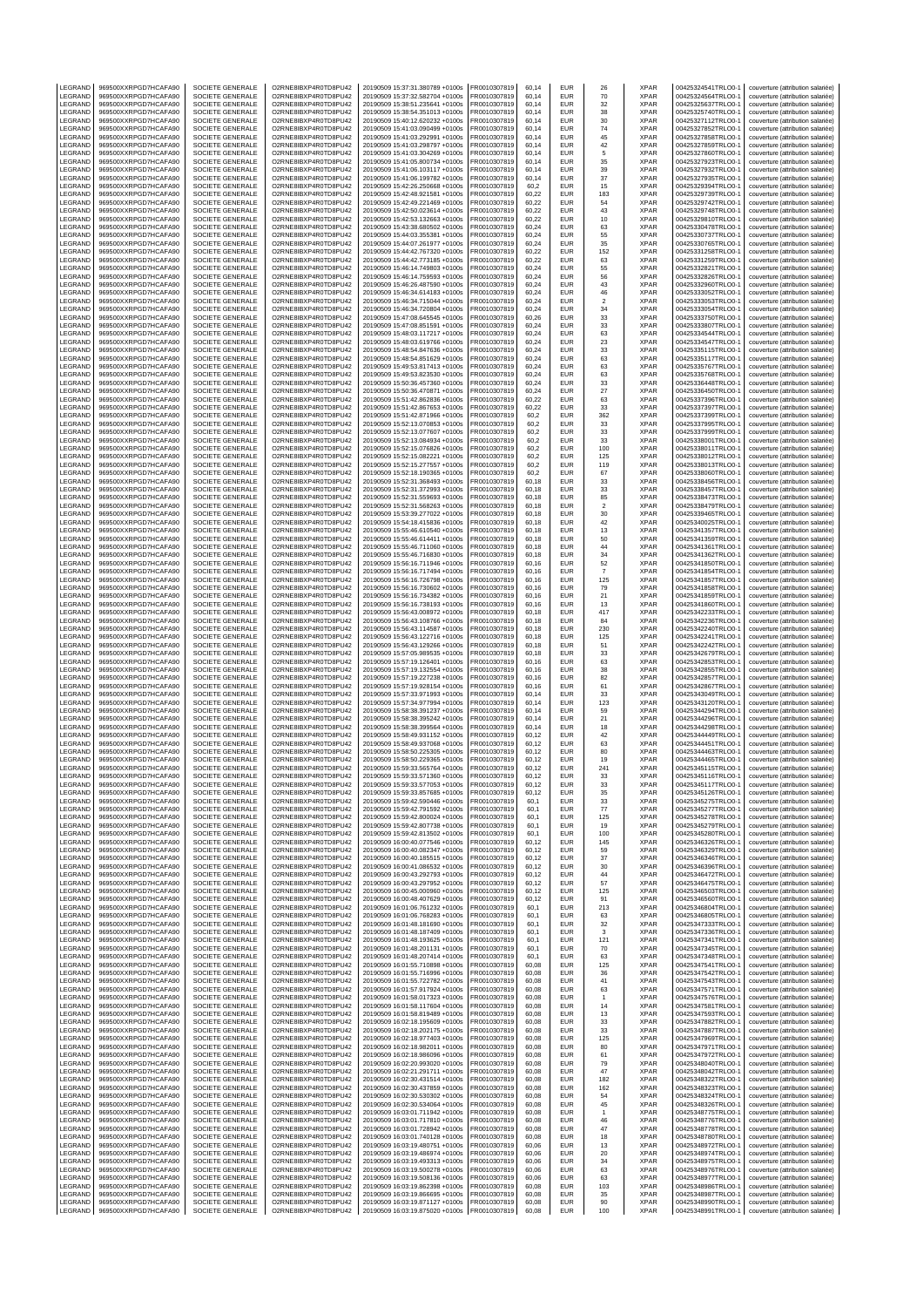| LEGRAND                   | 969500XXRPGD7HCAFA90                         | SOCIETE GENERALE                            | O2RNE8IBXP4R0TD8PU42                         | 20190509 16:03:19.878819 +0100s                                    | FR0010307819                 | 60,08          | EUR                      | 9                    | <b>XPAR</b>                | 00425348992TRLO0-                        | couverture (attribution salariée)                                      |
|---------------------------|----------------------------------------------|---------------------------------------------|----------------------------------------------|--------------------------------------------------------------------|------------------------------|----------------|--------------------------|----------------------|----------------------------|------------------------------------------|------------------------------------------------------------------------|
| LEGRAND                   | 969500XXRPGD7HCAFA90                         | <b>SOCIETE GENERALE</b>                     | O2RNE8IBXP4R0TD8PU42                         | 20190509 16:04:20.052049 +0100s                                    | FR0010307819                 | 60.1           | <b>EUR</b>               | 38                   | <b>XPAR</b>                | 00425349892TRLO0-1                       | couverture (attribution salariée)                                      |
| LEGRAND<br>LEGRAND        | 969500XXRPGD7HCAFA90<br>969500XXRPGD7HCAFA90 | SOCIETE GENERALE<br>SOCIETE GENERALE        | O2RNE8IBXP4R0TD8PU42<br>O2RNE8IBXP4R0TD8PU42 | 20190509 16:04:22.661570 +0100s<br>20190509 16:04:24.666793 +0100s | FR0010307819<br>FR0010307819 | 60,1<br>60.1   | EUR<br><b>EUR</b>        | 100<br>68            | <b>XPAR</b><br><b>XPAR</b> | 00425349996TRLO0-1<br>00425350015TRLO0-1 | couverture (attribution salariée)<br>couverture (attribution salariée) |
| LEGRAND                   | 969500XXRPGD7HCAFA90                         | SOCIETE GENERALE                            | O2RNE8IBXP4R0TD8PU42                         | 20190509 16:04:24.673013 +0100s                                    | FR0010307819                 | 60,1           | EUR                      | 183                  | <b>XPAR</b>                | 00425350019TRLO0-                        | couverture (attribution salariée)                                      |
| LEGRAND                   | 969500XXRPGD7HCAFA90                         | SOCIETE GENERALE                            | O2RNE8IBXP4R0TD8PU42                         | 20190509 16:04:24.678728 +0100s                                    | FR0010307819                 | 60,1           | <b>EUR</b>               | 288                  | <b>XPAR</b>                | 00425350021TRLO0-                        | couverture (attribution salariée)                                      |
| LEGRAND<br>LEGRAND        | 969500XXRPGD7HCAFA90<br>969500XXRPGD7HCAFA90 | SOCIETE GENERALE<br>SOCIETE GENERALE        | O2RNE8IBXP4R0TD8PU42<br>O2RNE8IBXP4R0TD8PU42 | 20190509 16:04:24.684382 +0100s<br>20190509 16:04:24.689771 +0100s | FR0010307819<br>FR0010307819 | 60,1<br>60,1   | EUR<br><b>EUR</b>        | 33<br>33             | <b>XPAR</b><br><b>XPAR</b> | 00425350023TRLO0-1<br>00425350024TRLO0-  | couverture (attribution salariée)                                      |
| LEGRAND                   | 969500XXRPGD7HCAFA90                         | SOCIETE GENERALE                            | O2RNE8IBXP4R0TD8PU42                         | 20190509 16:04:24.967827 +0100s                                    | FR0010307819                 | 60,1           | EUR                      | 100                  | <b>XPAR</b>                | 00425350031TRLO0-                        | couverture (attribution salariée)<br>couverture (attribution salariée) |
| LEGRAND                   | 969500XXRPGD7HCAFA90                         | SOCIETE GENERALE                            | O2RNE8IBXP4R0TD8PU42                         | 20190509 16:04:24.973616 +0100s                                    | FR0010307819                 | 60,1           | <b>EUR</b>               | 28                   | XPAR                       | 00425350032TRLO0-                        | couverture (attribution salariée)                                      |
| LEGRAND                   | 969500XXRPGD7HCAFA90                         | SOCIETE GENERALE                            | O2RNE8IBXP4R0TD8PU42                         | 20190509 16:04:24.979146 +0100s                                    | FR0010307819                 | 60,1           | <b>EUR</b><br><b>EUR</b> | 63                   | <b>XPAR</b><br><b>XPAR</b> | 00425350033TRLO0-1                       | couverture (attribution salariée)                                      |
| LEGRAND<br>LEGRAND        | 969500XXRPGD7HCAFA90<br>969500XXRPGD7HCAFA90 | SOCIETE GENERALE<br>SOCIETE GENERALE        | O2RNE8IBXP4R0TD8PU42<br>O2RNE8IBXP4R0TD8PU42 | 20190509 16:04:25.570135 +0100s<br>20190509 16:04:26.075215 +0100s | FR0010307819<br>FR0010307819 | 60,1<br>60.1   | EUR                      | 37<br>30             | <b>XPAR</b>                | 00425350044TRLO0-<br>00425350056TRLO0-   | couverture (attribution salariée)<br>couverture (attribution salariée) |
| LEGRAND                   | 969500XXRPGD7HCAFA90                         | SOCIETE GENERALE                            | O2RNE8IBXP4R0TD8PU42                         | 20190509 16:04:30.084315 +0100s                                    | FR0010307819                 | 60,08          | <b>EUR</b>               | 4                    | <b>XPAR</b>                | 00425350083TRLO0-                        | couverture (attribution salariée)                                      |
| LEGRAND                   | 969500XXRPGD7HCAFA90                         | SOCIETE GENERALE                            | O2RNE8IBXP4R0TD8PU42                         | 20190509 16:04:41.521023 +0100s                                    | FR0010307819                 | 60,08          | EUR                      | 80                   | <b>XPAR</b>                | 00425350259TRLO0-1                       | couverture (attribution salariée)                                      |
| LEGRAND                   | 969500XXRPGD7HCAFA90                         | SOCIETE GENERALE                            | O2RNE8IBXP4R0TD8PU42                         | 20190509 16:04:41.526967 +0100s                                    | FR0010307819                 | 60,08          | <b>EUR</b>               | 20                   | <b>XPAR</b>                | 00425350260TRLO0-                        | couverture (attribution salariée)                                      |
| LEGRAND<br>LEGRAND        | 969500XXRPGD7HCAFA90<br>969500XXRPGD7HCAFA90 | <b>SOCIETE GENERALE</b><br>SOCIETE GENERALE | O2RNE8IBXP4R0TD8PU42<br>O2RNE8IBXP4R0TD8PU42 | 20190509 16:04:41.533522 +0100s<br>20190509 16:05:26.666662 +0100s | FR0010307819<br>FR0010307819 | 60.08<br>60,06 | <b>EUR</b><br><b>EUR</b> | 78<br>25             | <b>XPAR</b><br><b>XPAR</b> | 00425350261TRLO0-<br>00425350867TRLO0-   | couverture (attribution salariée)<br>couverture (attribution salariée) |
| LEGRAND                   | 969500XXRPGD7HCAFA90                         | <b>SOCIETE GENERALE</b>                     | O2RNE8IBXP4R0TD8PU42                         | 20190509 16:05:26.672563 +0100s                                    | FR0010307819                 | 60.06          | <b>EUR</b>               | 15                   | <b>XPAR</b>                | 00425350869TRLO0-                        | couverture (attribution salariée)                                      |
| LEGRAND                   | 969500XXRPGD7HCAFA90                         | SOCIETE GENERALE                            | O2RNE8IBXP4R0TD8PU42                         | 20190509 16:05:26.678164 +0100s                                    | FR0010307819                 | 60,06          | EUR                      | 33                   | <b>XPAR</b>                | 00425350870TRLO0-                        | couverture (attribution salariée)                                      |
| LEGRAND                   | 969500XXRPGD7HCAFA90                         | <b>SOCIETE GENERALE</b>                     | O2RNE8IBXP4R0TD8PU42                         | 20190509 16:05:26.683780 +0100s                                    | FR0010307819                 | 60.06          | <b>EUR</b>               | 63                   | <b>XPAR</b>                | 00425350871TRLO0-                        | couverture (attribution salariée)                                      |
| LEGRAND<br>LEGRAND        | 969500XXRPGD7HCAFA90<br>969500XXRPGD7HCAFA90 | SOCIETE GENERALE<br><b>SOCIETE GENERALE</b> | O2RNE8IBXP4R0TD8PU42<br>O2RNE8IBXP4R0TD8PU42 | 20190509 16:06:26.959405 +0100s<br>20190509 16:06:26.965376 +0100s | FR0010307819<br>FR0010307819 | 60,08<br>60.08 | <b>EUR</b><br><b>EUR</b> | 151<br>317           | <b>XPAR</b><br><b>XPAR</b> | 00425351808TRLO0-<br>00425351809TRLO0-   | couverture (attribution salariée)<br>couverture (attribution salariée) |
| LEGRAND                   | 969500XXRPGD7HCAFA90                         | SOCIETE GENERALE                            | O2RNE8IBXP4R0TD8PU42                         | 20190509 16:06:30.268362 +0100s                                    | FR0010307819                 | 60,08          | EUR                      | 67                   | <b>XPAR</b>                | 00425351835TRLO0-                        | couverture (attribution salariée)                                      |
| LEGRAND                   | 969500XXRPGD7HCAFA90                         | <b>SOCIETE GENERALE</b>                     | O2RNE8IBXP4R0TD8PU42                         | 20190509 16:06:30.275009 +0100s                                    | FR0010307819                 | 60.08          | <b>EUR</b>               | 85                   | <b>XPAR</b>                | 00425351836TRLO0-                        | couverture (attribution salariée)                                      |
| LEGRAND<br>LEGRAND        | 969500XXRPGD7HCAFA90<br>969500XXRPGD7HCAFA90 | SOCIETE GENERALE<br>SOCIETE GENERALE        | O2RNE8IBXP4R0TD8PU42<br>O2RNE8IBXP4R0TD8PU42 | 20190509 16:06:59.853918 +0100s<br>20190509 16:06:59.860262 +0100s | FR0010307819<br>FR0010307819 | 60,06<br>60,06 | <b>EUR</b><br><b>EUR</b> | 64<br>33             | <b>XPAR</b><br><b>XPAR</b> | 00425352151TRLO0-<br>00425352153TRLO0-   | couverture (attribution salariée)<br>couverture (attribution salariée) |
| LEGRAND                   | 969500XXRPGD7HCAFA90                         | SOCIETE GENERALE                            | O2RNE8IBXP4R0TD8PU42                         | 20190509 16:07:00.255071 +0100s                                    | FR0010307819                 | 60,06          | <b>EUR</b>               | 220                  | <b>XPAR</b>                | 00425352169TRLO0-1                       | couverture (attribution salariée)                                      |
| LEGRAND                   | 969500XXRPGD7HCAFA90                         | SOCIETE GENERALE                            | O2RNE8IBXP4R0TD8PU42                         | 20190509 16:07:00.259816 +0100s                                    | FR0010307819                 | 60,06          | <b>EUR</b>               | 24                   | <b>XPAR</b>                | 00425352171TRLO0-                        | couverture (attribution salariée)                                      |
| LEGRAND                   | 969500XXRPGD7HCAFA90                         | SOCIETE GENERALE                            | O2RNE8IBXP4R0TD8PU42                         | 20190509 16:07:03.974426 +0100s                                    | FR0010307819                 | 60,04          | EUR                      | 56                   | <b>XPAR</b><br><b>XPAR</b> | 00425352261TRLO0-                        | couverture (attribution salariée)                                      |
| LEGRAND<br>LEGRAND        | 969500XXRPGD7HCAFA90<br>969500XXRPGD7HCAFA90 | SOCIETE GENERALE<br>SOCIETE GENERALE        | O2RNE8IBXP4R0TD8PU42<br>O2RNE8IBXP4R0TD8PU42 | 20190509 16:07:13.812491 +0100s<br>20190509 16:08:15.901472 +0100s | FR0010307819<br>FR0010307819 | 60,06<br>60,04 | <b>EUR</b><br>EUR        | 30<br>174            | <b>XPAR</b>                | 00425352447TRLO0-<br>00425353345TRLO0-1  | couverture (attribution salariée)<br>couverture (attribution salariée) |
| LEGRAND                   | 969500XXRPGD7HCAFA90                         | SOCIETE GENERALE                            | O2RNE8IBXP4R0TD8PU42                         | 20190509 16:08:15.907907 +0100s                                    | FR0010307819                 | 60,04          | <b>EUR</b>               | 63                   | <b>XPAR</b>                | 00425353346TRLO0-                        | couverture (attribution salariée)                                      |
| LEGRAND                   | 969500XXRPGD7HCAFA90                         | SOCIETE GENERALE                            | O2RNE8IBXP4R0TD8PU42                         | 20190509 16:08:15.999932 +0100s                                    | FR0010307819                 | 60,04          | EUR                      | 70                   | <b>XPAR</b>                | 00425353347TRLO0-                        | couverture (attribution salariée)                                      |
| LEGRAND<br>LEGRAND        | 969500XXRPGD7HCAFA90<br>969500XXRPGD7HCAFA90 | SOCIETE GENERALE<br>SOCIETE GENERALE        | O2RNE8IBXP4R0TD8PU42<br>O2RNE8IBXP4R0TD8PU42 | 20190509 16:08:16.802892 +0100s<br>20190509 16:08:16.806717 +0100s | FR0010307819<br>FR0010307819 | 60,04<br>60,04 | <b>EUR</b><br><b>EUR</b> | 16<br>33             | <b>XPAR</b><br><b>XPAR</b> | 00425353364TRLO0-<br>00425353366TRLO0-   | couverture (attribution salariée)<br>couverture (attribution salariée) |
| LEGRAND                   | 969500XXRPGD7HCAFA90                         | SOCIETE GENERALE                            | O2RNE8IBXP4R0TD8PU42                         | 20190509 16:08:28.338678 +0100s                                    | FR0010307819                 | 60,04          | <b>EUR</b>               | 32                   | <b>XPAR</b>                | 00425353488TRLO0-                        | couverture (attribution salariée)                                      |
| LEGRAND                   | 969500XXRPGD7HCAFA90                         | SOCIETE GENERALE                            | O2RNE8IBXP4R0TD8PU42                         | 20190509 16:08:43.297512 +0100s                                    | FR0010307819                 | 60,04          | EUR                      | 33                   | <b>XPAR</b>                | 00425353875TRLO0-                        | couverture (attribution salariée)                                      |
| LEGRAND                   | 969500XXRPGD7HCAFA90                         | SOCIETE GENERALE                            | O2RNE8IBXP4R0TD8PU42                         | 20190509 16:08:47.698325 +0100s                                    | FR0010307819                 | 60,04          | <b>EUR</b>               | 125                  | <b>XPAR</b>                | 00425353944TRLO0-1<br>00425353948TRLO0-1 | couverture (attribution salariée)                                      |
| LEGRAND<br>LEGRAND        | 969500XXRPGD7HCAFA90<br>969500XXRPGD7HCAFA90 | SOCIETE GENERALE<br>SOCIETE GENERALE        | O2RNE8IBXP4R0TD8PU42<br>O2RNE8IBXP4R0TD8PU42 | 20190509 16:08:47.702121 +0100s<br>20190509 16:08:55.620834 +0100s | FR0010307819<br>FR0010307819 | 60.04<br>60,02 | <b>EUR</b><br>EUR        | $\overline{4}$<br>63 | <b>XPAR</b><br><b>XPAR</b> | 00425354024TRLO0-                        | couverture (attribution salariée)<br>couverture (attribution salariée) |
| LEGRAND                   | 969500XXRPGD7HCAFA90                         | <b>SOCIETE GENERALE</b>                     | O2RNE8IBXP4R0TD8PU42                         | 20190509 16:09:14.176152 +0100s                                    | FR0010307819                 | 60.04          | <b>EUR</b>               | 33                   | <b>XPAR</b>                | 00425354402TRLO0-                        | couverture (attribution salariée)                                      |
| LEGRAND                   | 969500XXRPGD7HCAFA90                         | SOCIETE GENERALE                            | O2RNE8IBXP4R0TD8PU42                         | 20190509 16:09:20.394754 +0100s                                    | FR0010307819                 | 60,04          | <b>EUR</b>               | 65                   | <b>XPAR</b>                | 00425354469TRLO0-                        | couverture (attribution salariée)                                      |
| LEGRAND<br>LEGRAND        | 969500XXRPGD7HCAFA90<br>969500XXRPGD7HCAFA90 | <b>SOCIETE GENERALE</b><br>SOCIETE GENERALE | O2RNE8IBXP4R0TD8PU42<br>O2RNE8IBXP4R0TD8PU42 | 20190509 16:09:39.746700 +0100s<br>20190509 16:09:39.751213 +0100s | FR0010307819<br>FR0010307819 | 60.02<br>60,02 | <b>EUR</b><br>EUR        | 33<br>82             | <b>XPAR</b><br><b>XPAR</b> | 00425354693TRLO0-1<br>00425354695TRLO0-  | couverture (attribution salariée)<br>couverture (attribution salariée) |
| LEGRAND                   | 969500XXRPGD7HCAFA90                         | SOCIETE GENERALE                            | O2RNE8IBXP4R0TD8PU42                         | 20190509 16:09:39.949426 +0100s                                    | FR0010307819                 | 60.02          | <b>EUR</b>               | 68                   | <b>XPAR</b>                | 00425354703TRLO0-                        | couverture (attribution salariée)                                      |
| LEGRAND                   | 969500XXRPGD7HCAFA90                         | SOCIETE GENERALE                            | O2RNE8IBXP4R0TD8PU42                         | 20190509 16:09:39.953959 +0100s                                    | FR0010307819                 | 60,02          | <b>EUR</b>               | 3                    | <b>XPAR</b>                | 00425354706TRLO0-                        | couverture (attribution salariée)                                      |
| LEGRAND                   | 969500XXRPGD7HCAFA90                         | <b>SOCIETE GENERALE</b>                     | O2RNE8IBXP4R0TD8PU42                         | 20190509 16:10:03.514162 +0100s                                    | FR0010307819                 | 60.02          | <b>EUR</b>               | 38                   | <b>XPAR</b>                | 00425355249TRLO0-                        | couverture (attribution salariée)                                      |
| LEGRAND<br>LEGRAND        | 969500XXRPGD7HCAFA90<br>969500XXRPGD7HCAFA90 | SOCIETE GENERALE<br>SOCIETE GENERALE        | O2RNE8IBXP4R0TD8PU42<br>O2RNE8IBXP4R0TD8PU42 | 20190509 16:10:03.614566 +0100s<br>20190509 16:10:10.230314 +0100s | FR0010307819<br>FR0010307819 | 60,02<br>60.02 | <b>EUR</b><br><b>EUR</b> | 54<br>33             | <b>XPAR</b><br><b>XPAR</b> | 00425355251TRLO0-<br>00425355312TRLO0-1  | couverture (attribution salariée)<br>couverture (attribution salariée) |
| LEGRAND                   | 969500XXRPGD7HCAFA90                         | SOCIETE GENERALE                            | O2RNE8IBXP4R0TD8PU42                         | 20190509 16:10:27.188600 +0100s                                    | FR0010307819                 | 60,02          | <b>EUR</b>               | 60                   | <b>XPAR</b>                | 00425355597TRLO0-                        | couverture (attribution salariée)                                      |
| LEGRAND                   | 969500XXRPGD7HCAFA90                         | SOCIETE GENERALE                            | O2RNE8IBXP4R0TD8PU42                         | 20190509 16:10:27.192692 +0100s                                    | FR0010307819                 | 60,02          | <b>EUR</b>               | 20                   | <b>XPAR</b>                | 00425355599TRLO0-                        | couverture (attribution salariée)                                      |
| LEGRAND                   | 969500XXRPGD7HCAFA90                         | SOCIETE GENERALE                            | O2RNE8IBXP4R0TD8PU42                         | 20190509 16:10:58.186602 +0100s                                    | FR0010307819                 | 60,02          | EUR                      | 35                   | <b>XPAR</b>                | 00425356031TRLO0-1                       | couverture (attribution salariée)                                      |
| LEGRAND<br>LEGRAND        | 969500XXRPGD7HCAFA90<br>969500XXRPGD7HCAFA90 | SOCIETE GENERALE<br>SOCIETE GENERALE        | O2RNE8IBXP4R0TD8PU42<br>O2RNE8IBXP4R0TD8PU42 | 20190509 16:10:58.285206 +0100s<br>20190509 16:11:21.759925 +0100s | FR0010307819<br>FR0010307819 | 60,02<br>60.02 | <b>EUR</b><br>EUR        | 107<br>18            | <b>XPAR</b><br><b>XPAR</b> | 00425356034TRLO0-<br>00425356317TRLO0-   | couverture (attribution salariée)<br>couverture (attribution salariée) |
| LEGRAND                   | 969500XXRPGD7HCAFA90                         | SOCIETE GENERALE                            | O2RNE8IBXP4R0TD8PU42                         | 20190509 16:11:21.765670 +0100s                                    | FR0010307819                 | 60,02          | <b>EUR</b>               | 12                   | <b>XPAR</b>                | 00425356318TRLO0-                        | couverture (attribution salariée)                                      |
| LEGRAND                   | 969500XXRPGD7HCAFA90                         | SOCIETE GENERALE                            | O2RNE8IBXP4R0TD8PU42                         | 20190509 16:11:33.512854 +0100s                                    | FR0010307819                 | 60             | EUR                      | 261                  | <b>XPAR</b>                | 00425356499TRLO0-1                       | couverture (attribution salariée)                                      |
| LEGRAND<br>LEGRAND        | 969500XXRPGD7HCAFA90<br>969500XXRPGD7HCAFA90 | SOCIETE GENERALE<br>SOCIETE GENERALE        | O2RNE8IBXP4R0TD8PU42<br>O2RNE8IBXP4R0TD8PU42 | 20190509 16:11:33.527141 +0100s<br>20190509 16:11:33.531359 +0100s | FR0010307819<br>FR0010307819 | 60<br>60       | <b>EUR</b><br>EUR        | 234<br>97            | <b>XPAR</b><br><b>XPAR</b> | 00425356507TRLO0-<br>00425356510TRLO0-   | couverture (attribution salariée)<br>couverture (attribution salariée) |
| LEGRAND                   | 969500XXRPGD7HCAFA90                         | SOCIETE GENERALE                            | O2RNE8IBXP4R0TD8PU42                         | 20190509 16:11:33.535790 +0100s                                    | FR0010307819                 | 60             | <b>EUR</b>               | 34                   | <b>XPAR</b>                | 00425356511TRLO0-                        | couverture (attribution salariée)                                      |
| LEGRAND                   | 969500XXRPGD7HCAFA90                         | SOCIETE GENERALE                            | O2RNE8IBXP4R0TD8PU42                         | 20190509 16:11:33.539694 +0100s                                    | FR0010307819                 | 60             | <b>EUR</b>               | 1637                 | <b>XPAR</b>                | 00425356515TRLO0-                        | couverture (attribution salariée)                                      |
| LEGRAND                   | 969500XXRPGD7HCAFA90                         | SOCIETE GENERALE                            | O2RNE8IBXP4R0TD8PU42                         | 20190509 16:11:33.544069 +0100s                                    | FR0010307819                 | 60             | <b>EUR</b><br>EUR        | 495                  | <b>XPAR</b><br><b>XPAR</b> | 00425356517TRLO0-                        | couverture (attribution salariée)                                      |
| LEGRAND<br>LEGRAND        | 969500XXRPGD7HCAFA90<br>969500XXRPGD7HCAFA90 | SOCIETE GENERALE<br>SOCIETE GENERALE        | O2RNE8IBXP4R0TD8PU42<br>O2RNE8IBXP4R0TD8PU42 | 20190509 16:11:33.549791 +0100s<br>20190509 16:11:33.555954 +0100s | FR0010307819<br>FR0010307819 | 60<br>60       | <b>EUR</b>               | 1472<br>400          | <b>XPAR</b>                | 00425356519TRLO0-<br>00425356520TRLO0-   | couverture (attribution salariée)<br>couverture (attribution salariée) |
| LEGRAND                   | 969500XXRPGD7HCAFA90                         | SOCIETE GENERALE                            | O2RNE8IBXP4R0TD8PU42                         | 20190509 16:11:33.562310 +0100s                                    | FR0010307819                 | 60             | <b>EUR</b>               | 95                   | <b>XPAR</b>                | 00425356522TRLO0-                        | couverture (attribution salariée)                                      |
| LEGRAND                   | 969500XXRPGD7HCAFA90                         | SOCIETE GENERALE                            | O2RNE8IBXP4R0TD8PU42                         | 20190509 16:11:33.567088 +0100s                                    | FR0010307819                 | 60             | EUR                      | 212                  | <b>XPAR</b>                | 00425356524TRLO0-                        | couverture (attribution salariée)                                      |
| LEGRAND<br>LEGRAND        | 969500XXRPGD7HCAFA90<br>969500XXRPGD7HCAFA90 | <b>SOCIETE GENERALE</b><br>SOCIETE GENERALE | O2RNE8IBXP4R0TD8PU42<br>O2RNE8IBXP4R0TD8PU42 | 20190509 16:11:33.570872 +0100s<br>20190509 16:11:54.773678 +0100s | FR0010307819<br>FR0010307819 | 60<br>60,02    | <b>EUR</b><br><b>EUR</b> | 194<br>73            | <b>XPAR</b><br><b>XPAR</b> | 00425356525TRLO0-<br>00425356962TRLO0-   | couverture (attribution salariée)<br>couverture (attribution salariée) |
| LEGRAND                   | 969500XXRPGD7HCAFA90                         | SOCIETE GENERALE                            | O2RNE8IBXP4R0TD8PU42                         | 20190509 16:11:54.780035 +0100s                                    | FR0010307819                 | 60.02          | <b>EUR</b>               | 235                  | <b>XPAR</b>                | 00425356963TRLO0-                        | couverture (attribution salariée)                                      |
| LEGRAND                   | 969500XXRPGD7HCAFA90                         | SOCIETE GENERALE                            | O2RNE8IBXP4R0TD8PU42                         | 20190509 16:12:07.512110 +0100s                                    | FR0010307819                 | 60,02          | EUR                      | 273                  | <b>XPAR</b>                | 00425357191TRLO0-                        | couverture (attribution salariée)                                      |
| LEGRAND<br>LEGRAND        | 969500XXRPGD7HCAFA90<br>969500XXRPGD7HCAFA90 | <b>SOCIETE GENERALE</b><br>SOCIETE GENERALE | O2RNE8IBXP4R0TD8PU42<br>O2RNE8IBXP4R0TD8PU42 | 20190509 16:12:07.516208 +0100s<br>20190509 16:12:07.520415 +0100s | FR0010307819<br>FR0010307819 | 60.02<br>60,02 | <b>EUR</b><br><b>EUR</b> | 81<br>66             | <b>XPAR</b><br><b>XPAR</b> | 00425357194TRLO0-<br>00425357195TRLO0-   | couverture (attribution salariée)<br>couverture (attribution salariée) |
| LEGRAND                   | 969500XXRPGD7HCAFA90                         | SOCIETE GENERALE                            | O2RNE8IBXP4R0TD8PU42                         | 20190509 16:12:07.525003 +0100s                                    | FR0010307819                 | 60.02          | <b>EUR</b>               | 34                   | <b>XPAR</b>                | 00425357196TRLO0-                        | couverture (attribution salariée)                                      |
| LEGRAND                   | 969500XXRPGD7HCAFA90                         | SOCIETE GENERALE                            | O2RNE8IBXP4R0TD8PU42                         | 20190509 16:12:11.026461 +0100s                                    | FR0010307819                 | 60,02          | EUR                      | 49                   | <b>XPAR</b>                | 00425357236TRLO0-1                       | couverture (attribution salariée)                                      |
| LEGRAND                   | 969500XXRPGD7HCAFA90                         | <b>SOCIETE GENERALE</b>                     | O2RNE8IBXP4R0TD8PU42                         | 20190509 16:12:11.031305 +0100s                                    | FR0010307819                 | 60,02          | <b>EUR</b>               | 125                  | <b>XPAR</b>                | 00425357239TRLO0-                        | couverture (attribution salariée)                                      |
| LEGRAND<br>LEGRAND        | 969500XXRPGD7HCAFA90<br>969500XXRPGD7HCAFA90 | SOCIETE GENERALE<br>SOCIETE GENERALE        | O2RNE8IBXP4R0TD8PU42<br>O2RNE8IBXP4R0TD8PU42 | 20190509 16:12:11.527500 +0100s<br>20190509 16:12:15.742495 +0100s | FR0010307819<br>FR0010307819 | 60,02<br>60,02 | EUR<br><b>EUR</b>        | 85<br>80             | <b>XPAR</b><br><b>XPAR</b> | 00425357243TRLO0-<br>00425357314TRLO0-   | couverture (attribution salariée)<br>couverture (attribution salariée) |
| LEGRAND                   | 969500XXRPGD7HCAFA90                         | SOCIETE GENERALE                            | O2RNE8IBXP4R0TD8PU42                         | 20190509 16:12:28.084423 +0100s                                    | FR0010307819                 | 60,04          | <b>EUR</b>               | 33                   | <b>XPAR</b>                | 00425357595TRLO0-                        | couverture (attribution salariée)                                      |
| LEGRAND                   | 969500XXRPGD7HCAFA90                         | SOCIETE GENERALE                            | O2RNE8IBXP4R0TD8PU42                         | 20190509 16:12:29.391474 +0100s                                    | FR0010307819                 | 60,04          | <b>EUR</b>               | 125                  | <b>XPAR</b>                | 00425357669TRLO0-                        | couverture (attribution salariée)                                      |
| LEGRAND<br>LEGRAND        | 969500XXRPGD7HCAFA90<br>969500XXRPGD7HCAFA90 | SOCIETE GENERALE<br>SOCIETE GENERALE        | O2RNE8IBXP4R0TD8PU42<br>O2RNE8IBXP4R0TD8PU42 | 20190509 16:12:29.397804 +0100s<br>20190509 16:12:33.101852 +0100s | FR0010307819<br>FR0010307819 | 60,04<br>60,04 | EUR<br><b>EUR</b>        | 80<br>80             | <b>XPAR</b><br><b>XPAR</b> | 00425357670TRLO0-<br>00425357701TRLO0-   | couverture (attribution salariée)<br>couverture (attribution salariée) |
| LEGRAND                   | 969500XXRPGD7HCAFA90                         | SOCIETE GENERALE                            | O2RNE8IBXP4R0TD8PU42                         | 20190509 16:12:42.133883 +0100s                                    | FR0010307819                 | 60,04          | EUR                      | 29                   | <b>XPAR</b>                | 00425357955TRLO0-1                       | couverture (attribution salariée)                                      |
| LEGRAND                   | 969500XXRPGD7HCAFA90                         | SOCIETE GENERALE                            | O2RNE8IBXP4R0TD8PU42                         | 20190509 16:13:03.299944 +0100s                                    | FR0010307819                 | 60,06          | <b>EUR</b>               | 121                  | <b>XPAR</b>                | 00425358272TRLO0-                        | couverture (attribution salariée)                                      |
| LEGRAND                   | 969500XXRPGD7HCAFA90                         | SOCIETE GENERALE                            | O2RNE8IBXP4R0TD8PU42                         | 20190509 16:13:03.305594 +0100s                                    | FR0010307819                 | 60.06          | <b>EUR</b>               | 140                  | <b>XPAR</b>                | 00425358273TRLO0-1                       | couverture (attribution salariée)                                      |
| LEGRAND<br><b>IFGRAND</b> | 969500XXRPGD7HCAFA90<br>969500XXRPGD7HCAFA90 | SOCIETE GENERALE<br>SOCIETE GENERALE        | O2RNE8IBXP4R0TD8PU42<br>O2RNE8IBXP4R0TD8PU42 | 20190509 16:13:03.311387 +0100s<br>20190509 16:13:03.317298 +0100s | FR0010307819<br>FR0010307819 | 60,06<br>60.06 | EUR<br>EUR               | 91<br>36             | XPAR<br><b>XPAR</b>        | 00425358274TRLO0-1<br>00425358275TRLO0-1 | couverture (attribution salariée)                                      |
| LEGRAND                   | 969500XXRPGD7HCAFA90                         | SOCIETE GENERALE                            | O2RNE8IBXP4R0TD8PU42                         | 20190509 16:13:03.322700 +0100s                                    | FR0010307819                 | 60,06          | <b>EUR</b>               |                      | <b>XPAR</b>                |                                          |                                                                        |
| LEGRAND                   | 969500XXRPGD7HCAFA90                         | SOCIETE GENERALE                            | O2RNE8IBXP4R0TD8PU42                         |                                                                    |                              |                |                          | 80                   |                            | 00425358276TRLO0-1                       | couverture (attribution salariée)                                      |
| LEGRAND<br>LEGRAND        | 969500XXRPGD7HCAFA90<br>969500XXRPGD7HCAFA90 |                                             |                                              | 20190509 16:13:03.328051 +0100s                                    | FR0010307819                 | 60.06          | <b>EUR</b>               | 40                   | <b>XPAR</b>                | 00425358277TRLO0-1                       | couverture (attribution salariée)<br>couverture (attribution salariée) |
| LEGRAND                   |                                              | SOCIETE GENERALE                            | O2RNE8IBXP4R0TD8PU42                         | 20190509 16:13:44.933415 +0100s                                    | FR0010307819                 | 60,1           | EUR                      | 16                   | <b>XPAR</b>                | 00425359084TRLO0-1                       | couverture (attribution salariée)                                      |
| LEGRAND                   | 969500XXRPGD7HCAFA90                         | SOCIETE GENERALE<br>SOCIETE GENERALE        | O2RNE8IBXP4R0TD8PU42<br>O2RNE8IBXP4R0TD8PU42 | 20190509 16:13:44.940158 +0100s<br>20190509 16:13:44.945971 +0100s | FR0010307819<br>FR0010307819 | 60.1<br>60,1   | <b>EUR</b><br>EUR        | 125<br>100           | <b>XPAR</b><br><b>XPAR</b> | 00425359086TRLO0-1<br>00425359087TRLO0-1 | couverture (attribution salariée)<br>couverture (attribution salariée) |
| LEGRAND                   | 969500XXRPGD7HCAFA90                         | SOCIETE GENERALE                            | O2RNE8IBXP4R0TD8PU42                         | 20190509 16:13:44.950164 +0100s                                    | FR0010307819                 | 60.1           | <b>EUR</b>               | 10                   | <b>XPAR</b>                | 00425359088TRLO0-1                       | couverture (attribution salariée)                                      |
|                           | 969500XXRPGD7HCAFA90                         | SOCIETE GENERALE                            | O2RNE8IBXP4R0TD8PU42                         | 20190509 16:13:54.777901 +0100s                                    | FR0010307819                 | 60,1           | EUR                      | 17                   | <b>XPAR</b>                | 00425359206TRLO0-1                       | couverture (attribution salariée)                                      |
| LEGRAND<br>LEGRAND        | 969500XXRPGD7HCAFA90<br>969500XXRPGD7HCAFA90 | SOCIETE GENERALE<br>SOCIETE GENERALE        | O2RNE8IBXP4R0TD8PU42<br>O2RNE8IBXP4R0TD8PU42 | 20190509 16:13:54.782341 +0100s<br>20190509 16:13:54.786561 +0100s | FR0010307819<br>FR0010307819 | 60.1<br>60,1   | <b>EUR</b><br>EUR        | 122<br>6             | <b>XPAR</b><br><b>XPAR</b> | 00425359210TRLO0-<br>00425359211TRLO0-1  | couverture (attribution salariée)<br>couverture (attribution salariée) |
| LEGRAND                   | 969500XXRPGD7HCAFA90                         | SOCIETE GENERALE                            | O2RNE8IBXP4R0TD8PU42                         | 20190509 16:14:13.326200 +0100s                                    | FR0010307819                 | 60.12          | EUR                      | 152                  | <b>XPAR</b>                | 00425359519TRLO0-1                       | couverture (attribution salariée)                                      |
| LEGRAND                   | 969500XXRPGD7HCAFA90                         | SOCIETE GENERALE                            | O2RNE8IBXP4R0TD8PU42                         | 20190509 16:14:13.330314 +0100s                                    | FR0010307819                 | 60,12          | EUR                      | 119                  | <b>XPAR</b>                | 00425359521TRLO0-1                       | couverture (attribution salariée)                                      |
| LEGRAND<br>LEGRAND        | 969500XXRPGD7HCAFA90<br>969500XXRPGD7HCAFA90 | SOCIETE GENERALE<br>SOCIETE GENERALE        | O2RNE8IBXP4R0TD8PU42<br>O2RNE8IBXP4R0TD8PU42 | 20190509 16:15:08.889405 +0100s<br>20190509 16:15:08.895681 +0100s | FR0010307819<br>FR0010307819 | 60.14<br>60,14 | <b>EUR</b><br>EUR        | 64<br>65             | <b>XPAR</b><br><b>XPAR</b> | 00425360442TRLO0-1<br>00425360443TRLO0-1 | couverture (attribution salariée)<br>couverture (attribution salariée) |
| LEGRAND                   | 969500XXRPGD7HCAFA90                         | SOCIETE GENERALE                            | O2RNE8IBXP4R0TD8PU42                         | 20190509 16:15:32.572363 +0100s                                    | FR0010307819                 | 60.12          | <b>FUR</b>               | 33                   | <b>XPAR</b>                | 00425360943TRLO0-                        | couverture (attribution salariée)                                      |
| LEGRAND                   | 969500XXRPGD7HCAFA90                         | SOCIETE GENERALE                            | O2RNE8IBXP4R0TD8PU42                         | 20190509 16:15:32.578367 +0100s                                    | FR0010307819                 | 60,12          | <b>EUR</b>               | 34                   | <b>XPAR</b>                | 00425360944TRLO0-                        | couverture (attribution salariée)                                      |
| LEGRAND<br>LEGRAND        | 969500XXRPGD7HCAFA90<br>969500XXRPGD7HCAFA90 | SOCIETE GENERALE<br>SOCIETE GENERALE        | O2RNE8IBXP4R0TD8PU42<br>O2RNE8IBXP4R0TD8PU42 | 20190509 16:16:47.529568 +0100s<br>20190509 16:16:47.537437 +0100s | FR0010307819<br>FR0010307819 | 60,16<br>60,16 | <b>EUR</b><br><b>EUR</b> | 61<br>16             | <b>XPAR</b><br><b>XPAR</b> | 00425362070TRLO0-<br>00425362071TRLO0-1  | couverture (attribution salariée)<br>couverture (attribution salariée) |
| LEGRAND                   | 969500XXRPGD7HCAFA90                         | SOCIETE GENERALE                            | O2RNE8IBXP4R0TD8PU42                         | 20190509 16:16:47.550410 +0100s                                    | FR0010307819                 | 60,16          | <b>EUR</b>               | 22                   | <b>XPAR</b>                | 00425362073TRLO0-                        | couverture (attribution salariée)                                      |
| LEGRAND                   | 969500XXRPGD7HCAFA90                         | SOCIETE GENERALE                            | O2RNE8IBXP4R0TD8PU42                         | 20190509 16:16:48.833113 +0100s                                    | FR0010307819                 | 60,16          | <b>EUR</b>               | 30                   | <b>XPAR</b>                | 00425362081TRLO0-1                       | couverture (attribution salariée)                                      |
| LEGRAND<br>LEGRAND        | 969500XXRPGD7HCAFA90<br>969500XXRPGD7HCAFA90 | SOCIETE GENERALE<br>SOCIETE GENERALE        | O2RNE8IBXP4R0TD8PU42<br>O2RNE8IBXP4R0TD8PU42 | 20190509 16:17:14.215190 +0100s<br>20190509 16:17:14.219419 +0100s | FR0010307819<br>FR0010307819 | 60,14<br>60,14 | <b>EUR</b><br><b>EUR</b> | 102<br>69            | <b>XPAR</b><br><b>XPAR</b> | 00425362448TRLO0-<br>00425362452TRLO0-1  | couverture (attribution salariée)<br>couverture (attribution salariée) |
| LEGRAND                   | 969500XXRPGD7HCAFA90                         | SOCIETE GENERALE                            | O2RNE8IBXP4R0TD8PU42                         | 20190509 16:17:14.315406 +0100s                                    | FR0010307819                 | 60,14          | <b>EUR</b>               | 37                   | <b>XPAR</b>                | 00425362458TRLO0-1                       | couverture (attribution salariée)                                      |
| LEGRAND                   | 969500XXRPGD7HCAFA90                         | SOCIETE GENERALE                            | O2RNE8IBXP4R0TD8PU42                         | 20190509 16:17:36.904828 +0100s                                    | FR0010307819                 | 60,12          | <b>EUR</b>               | 33                   | <b>XPAR</b>                | 00425362910TRLO0-1                       | couverture (attribution salariée)                                      |
| LEGRAND<br>LEGRAND        | 969500XXRPGD7HCAFA90<br>969500XXRPGD7HCAFA90 | SOCIETE GENERALE<br>SOCIETE GENERALE        | O2RNE8IBXP4R0TD8PU42<br>O2RNE8IBXP4R0TD8PU42 | 20190509 16:17:36.910997 +0100s<br>20190509 16:17:51.491606 +0100s | FR0010307819<br>FR0010307819 | 60,12<br>60.1  | <b>EUR</b><br>EUR        | 33<br>466            | <b>XPAR</b><br><b>XPAR</b> | 00425362911TRLO0-1<br>00425363301TRLO0-1 | couverture (attribution salariée)<br>couverture (attribution salariée) |
| LEGRAND                   | 969500XXRPGD7HCAFA90                         | SOCIETE GENERALE                            | O2RNE8IBXP4R0TD8PU42                         | 20190509 16:17:51.561242 +0100s                                    | FR0010307819                 | 60,1           | <b>EUR</b>               | 100                  | <b>XPAR</b>                | 00425363304TRLO0-1                       | couverture (attribution salariée)                                      |
| LEGRAND                   | 969500XXRPGD7HCAFA90                         | SOCIETE GENERALE                            | O2RNE8IBXP4R0TD8PU42                         | 20190509 16:17:51.565608 +0100s                                    | FR0010307819                 | 60.1           | EUR                      | 80                   | <b>XPAR</b>                | 00425363307TRLO0-1                       | couverture (attribution salariée)                                      |
| LEGRAND<br>LEGRAND        | 969500XXRPGD7HCAFA90<br>969500XXRPGD7HCAFA90 | SOCIETE GENERALE<br>SOCIETE GENERALE        | O2RNE8IBXP4R0TD8PU42<br>O2RNE8IBXP4R0TD8PU42 | 20190509 16:17:51.571649 +0100s<br>20190509 16:18:05.531344 +0100s | FR0010307819<br>FR0010307819 | 60,1<br>60.1   | EUR<br><b>EUR</b>        | 66<br>122            | <b>XPAR</b><br><b>XPAR</b> | 00425363309TRLO0-1<br>00425363742TRLO0-1 | couverture (attribution salariée)<br>couverture (attribution salariée) |
| LEGRAND                   | 969500XXRPGD7HCAFA90                         | SOCIETE GENERALE                            | O2RNE8IBXP4R0TD8PU42                         | 20190509 16:18:05.631225 +0100s                                    | FR0010307819                 | 60,1           | EUR                      | 57                   | <b>XPAR</b>                | 00425363744TRLO0-1                       | couverture (attribution salariée)                                      |
| LEGRAND                   | 969500XXRPGD7HCAFA90                         | SOCIETE GENERALE                            | O2RNE8IBXP4R0TD8PU42                         | 20190509 16:18:28.111787 +0100s                                    | FR0010307819                 | 60.12          | EUR                      | 37                   | <b>XPAR</b>                | 00425364112TRLO0-1                       | couverture (attribution salariée)                                      |
| LEGRAND                   | 969500XXRPGD7HCAFA90                         | SOCIETE GENERALE                            | O2RNE8IBXP4R0TD8PU42                         | 20190509 16:19:37.443148 +0100s                                    | FR0010307819                 | 60,12          | EUR                      | 63                   | <b>XPAR</b>                | 00425365222TRLO0-1                       | couverture (attribution salariée)                                      |
| LEGRAND<br>LEGRAND        | 969500XXRPGD7HCAFA90<br>969500XXRPGD7HCAFA90 | SOCIETE GENERALE<br>SOCIETE GENERALE        | O2RNE8IBXP4R0TD8PU42<br>O2RNE8IBXP4R0TD8PU42 | 20190509 16:19:37.447295 +0100s<br>20190509 16:19:58.925044 +0100s | FR0010307819<br>FR0010307819 | 60.12<br>60,1  | <b>EUR</b><br><b>EUR</b> | 84<br>37             | <b>XPAR</b><br><b>XPAR</b> | 00425365225TRLO0-<br>00425365826TRLO0-1  | couverture (attribution salariée)<br>couverture (attribution salariée) |
| LEGRAND                   | 969500XXRPGD7HCAFA90                         | SOCIETE GENERALE                            | O2RNE8IBXP4R0TD8PU42                         | 20190509 16:20:02.350481 +0100s                                    | FR0010307819                 | 60.1           | EUR                      | 57                   | <b>XPAR</b>                | 00425365926TRLO0-                        | couverture (attribution salariée)                                      |
| LEGRAND                   | 969500XXRPGD7HCAFA90                         | SOCIETE GENERALE                            | O2RNE8IBXP4R0TD8PU42                         | 20190509 16:20:02.442466 +0100s                                    | FR0010307819                 | 60,1           | EUR                      | 41                   | <b>XPAR</b>                | 00425365930TRLO0-1                       | couverture (attribution salariée)                                      |
| LEGRAND<br>LEGRAND        | 969500XXRPGD7HCAFA90<br>969500XXRPGD7HCAFA90 | SOCIETE GENERALE<br>SOCIETE GENERALE        | O2RNE8IBXP4R0TD8PU42<br>O2RNE8IBXP4R0TD8PU42 | 20190509 16:20:02.844729 +0100s<br>20190509 16:20:02.850378 +0100s | FR0010307819<br>FR0010307819 | 60,1<br>60,1   | <b>EUR</b><br><b>EUR</b> | 72<br>125            | <b>XPAR</b><br><b>XPAR</b> | 00425365938TRLO0-1<br>00425365941TRLO0-1 | couverture (attribution salariée)<br>couverture (attribution salariée) |
| LEGRAND                   | 969500XXRPGD7HCAFA90                         | SOCIETE GENERALE                            | O2RNE8IBXP4R0TD8PU42                         | 20190509 16:20:02.855066 +0100s                                    | FR0010307819                 | 60,1           | <b>EUR</b>               | 63                   | <b>XPAR</b>                | 00425365942TRLO0-1                       | couverture (attribution salariée)                                      |
| LEGRAND                   | 969500XXRPGD7HCAFA90                         | SOCIETE GENERALE                            | O2RNE8IBXP4R0TD8PU42                         | 20190509 16:20:38.071831 +0100s                                    | FR0010307819                 | 60,1           | <b>EUR</b>               | 78                   | <b>XPAR</b>                | 00425366692TRLO0-1                       | couverture (attribution salariée)                                      |
| LEGRAND<br>LEGRAND        | 969500XXRPGD7HCAFA90<br>969500XXRPGD7HCAFA90 | SOCIETE GENERALE<br>SOCIETE GENERALE        | O2RNE8IBXP4R0TD8PU42<br>O2RNE8IBXP4R0TD8PU42 | 20190509 16:20:50.418460 +0100s<br>20190509 16:21:16.905908 +0100s | FR0010307819<br>FR0010307819 | 60,08<br>60,08 | <b>EUR</b><br><b>EUR</b> | 63<br>33             | <b>XPAR</b><br><b>XPAR</b> | 00425367000TRLO0-<br>00425367465TRLO0-1  | couverture (attribution salariée)<br>couverture (attribution salariée) |
| LEGRAND                   | 969500XXRPGD7HCAFA90                         | SOCIETE GENERALE                            | O2RNE8IBXP4R0TD8PU42                         | 20190509 16:21:31.358590 +0100s                                    | FR0010307819                 | 60,08          | <b>EUR</b>               | 78                   | <b>XPAR</b>                | 00425367664TRLO0-                        | couverture (attribution salariée)                                      |
| LEGRAND                   | 969500XXRPGD7HCAFA90                         | SOCIETE GENERALE                            | O2RNE8IBXP4R0TD8PU42                         | 20190509 16:21:45.922053 +0100s                                    | FR0010307819                 | 60.08          | <b>EUR</b>               | 33                   | <b>XPAR</b>                | 00425367924TRLO0-1                       | couverture (attribution salariée)                                      |
| LEGRAND                   | 969500XXRPGD7HCAFA90                         | SOCIETE GENERALE                            | O2RNE8IBXP4R0TD8PU42<br>O2RNE8IBXP4R0TD8PU42 | 20190509 16:21:45.934296 +0100s                                    | FR0010307819<br>FR0010307819 | 60,08          | <b>EUR</b><br><b>EUR</b> | 9                    | <b>XPAR</b><br><b>XPAR</b> | 00425367926TRLO0-                        | couverture (attribution salariée)                                      |
| LEGRAND<br>LEGRAND        | 969500XXRPGD7HCAFA90<br>969500XXRPGD7HCAFA90 | SOCIETE GENERALE<br>SOCIETE GENERALE        | O2RNE8IBXP4R0TD8PU42                         | 20190509 16:21:46.224765 +0100s<br>20190509 16:22:14.121059 +0100s | FR0010307819                 | 60,08<br>60.08 | <b>FUR</b>               | 24<br>76             | <b>XPAR</b>                | 00425367933TRLO0-1<br>00425368467TRLO0-  | couverture (attribution salariée)<br>couverture (attribution salariée) |
| LEGRAND                   | 969500XXRPGD7HCAFA90                         | SOCIETE GENERALE                            | O2RNE8IBXP4R0TD8PU42                         | 20190509 16:22:32.384032 +0100s                                    | FR0010307819                 | 60,08          | <b>EUR</b>               | 30                   | <b>XPAR</b>                | 00425368712TRLO0-1                       | couverture (attribution salariée)                                      |
| LEGRAND<br>LEGRAND        | 969500XXRPGD7HCAFA90<br>969500XXRPGD7HCAFA90 | SOCIETE GENERALE<br>SOCIETE GENERALE        | O2RNE8IBXP4R0TD8PU42<br>O2RNE8IBXP4R0TD8PU42 | 20190509 16:22:37.101351 +0100s<br>20190509 16:23:05.517476 +0100s | FR0010307819<br>FR0010307819 | 60,1<br>60.1   | EUR<br><b>EUR</b>        | 89<br>31             | <b>XPAR</b><br><b>XPAR</b> | 00425368817TRLO0-1<br>00425369321TRLO0-  | couverture (attribution salariée)<br>couverture (attribution salariée) |
| LEGRAND<br>LEGRAND        | 969500XXRPGD7HCAFA90<br>969500XXRPGD7HCAFA90 | SOCIETE GENERALE<br>SOCIETE GENERALE        | O2RNE8IBXP4R0TD8PU42<br>O2RNE8IBXP4R0TD8PU42 | 20190509 16:23:18.773001 +0100s<br>20190509 16:23:18.781961 +0100s | FR0010307819<br>FR0010307819 | 60,1<br>60,1   | <b>EUR</b><br>EUR        | 235<br>50            | <b>XPAR</b><br><b>XPAR</b> | 00425369658TRLO0-1<br>00425369660TRLO0-1 | couverture (attribution salariée)<br>couverture (attribution salariée) |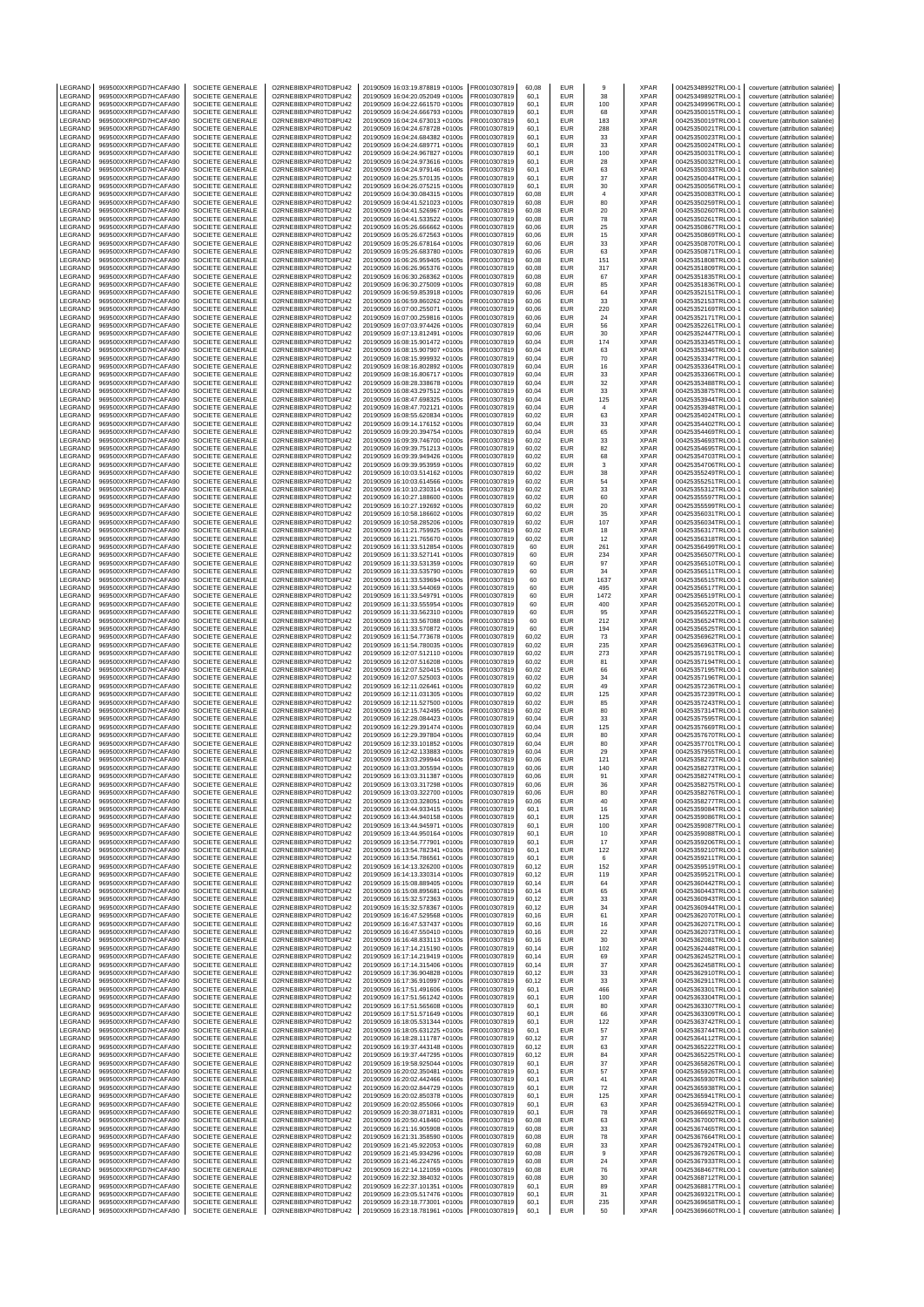| LEGRAND            | 969500XXRPGD7HCAFA90                         | SOCIETE GENERALE                            | O2RNE8IBXP4R0TD8PU42                         | 20190509 16:23:20.581478 +0100s                                    | FR0010307819                 | 60.1           | EUR                      | 36                   | <b>XPAR</b>                | 00425369683TRLO0-1                       | couverture (attribution salariée)                                      |
|--------------------|----------------------------------------------|---------------------------------------------|----------------------------------------------|--------------------------------------------------------------------|------------------------------|----------------|--------------------------|----------------------|----------------------------|------------------------------------------|------------------------------------------------------------------------|
| LEGRAND<br>LEGRAND | 969500XXRPGD7HCAFA90<br>969500XXRPGD7HCAFA90 | SOCIETE GENERALE<br>SOCIETE GENERALE        | O2RNE8IBXP4R0TD8PU42<br>O2RNE8IBXP4R0TD8PU42 | 20190509 16:23:21.481335 +0100s<br>20190509 16:23:21.485232 +0100s | FR0010307819<br>R0010307819  | 60,1<br>60,1   | <b>FUR</b><br>EUR        | 38<br>80             | <b>XPAR</b><br>XPAR        | 00425369697TRLO0-1<br>00425369699TRLO0-1 | couverture (attribution salariée)<br>couverture (attribution salariée) |
| LEGRAND            | 969500XXRPGD7HCAFA90                         | SOCIETE GENERALE                            | O2RNE8IBXP4R0TD8PU42                         | 20190509 16:23:40.450915 +0100s                                    | FR0010307819                 | 60,1           | <b>EUR</b>               | 34                   | <b>XPAR</b>                | 00425370226TRLO0-1                       | couverture (attribution salariée)                                      |
| LEGRAND            | 969500XXRPGD7HCAFA90                         | SOCIETE GENERALE                            | O2RNE8IBXP4R0TD8PU42                         | 20190509 16:23:40.457482 +0100s                                    | FR0010307819                 | 60.1           | <b>EUR</b>               | 40                   | <b>XPAR</b>                | 00425370229TRLO0-1                       | couverture (attribution salariée)                                      |
| LEGRAND            | 969500XXRPGD7HCAFA90                         | SOCIETE GENERALE                            | O2RNE8IBXP4R0TD8PU42                         | 20190509 16:23:40.754107 +0100s                                    | FR0010307819                 | 60,1           | EUR                      | 93                   | XPAR                       | 00425370244TRLO0-1                       | couverture (attribution salariée)                                      |
| LEGRAND<br>LEGRAND | 969500XXRPGD7HCAFA90<br>969500XXRPGD7HCAFA90 | SOCIETE GENERALE<br>SOCIETE GENERALE        | O2RNE8IBXP4R0TD8PU42<br>O2RNE8IBXP4R0TD8PU42 | 20190509 16:24:14.090275 +0100s<br>20190509 16:24:15.296621 +0100s | FR0010307819<br>FR0010307819 | 60.08<br>60,08 | EUR<br>EUR               | 65<br>30             | <b>XPAR</b><br>XPAR        | 00425370897TRLO0-1<br>00425370944TRLO0-1 | couverture (attribution salariée)<br>couverture (attribution salariée) |
| LEGRAND            | 969500XXRPGD7HCAFA90                         | SOCIETE GENERALE                            | O2RNE8IBXP4R0TD8PU42                         | 20190509 16:24:15.303118 +0100s                                    | FR0010307819                 | 60.08          | EUR                      | 50                   | <b>XPAR</b>                | 00425370946TRLO0-                        | couverture (attribution salariée)                                      |
| LEGRAND            | 969500XXRPGD7HCAFA90                         | SOCIETE GENERALE                            | O2RNE8IBXP4R0TD8PU42                         | 20190509 16:24:51.628226 +0100s                                    | FR0010307819                 | 60,08          | EUR                      | 45                   | XPAR                       | 00425371745TRLO0-                        | couverture (attribution salariée)                                      |
| LEGRAND            | 969500XXRPGD7HCAFA90                         | SOCIETE GENERALE                            | O2RNE8IBXP4R0TD8PU42                         | 20190509 16:24:51.634678 +0100s                                    | FR0010307819                 | 60.08          | EUR                      | 5                    | <b>XPAR</b>                | 00425371746TRLO0-1                       | couverture (attribution salariée)                                      |
| LEGRAND<br>LEGRAND | 969500XXRPGD7HCAFA90<br>969500XXRPGD7HCAFA90 | SOCIETE GENERALE<br>SOCIETE GENERALE        | O2RNE8IBXP4R0TD8PU42<br>O2RNE8IBXP4R0TD8PU42 | 20190509 16:26:18.574337 +0100s<br>20190509 16:26:57.542536 +0100s | R0010307819<br>FR0010307819  | 60,1<br>60.1   | EUR<br>EUR               | 75<br>102            | XPAR<br><b>XPAR</b>        | 00425374025TRLO0-1<br>00425374974TRLO0-  | couverture (attribution salariée)<br>couverture (attribution salariée) |
| LEGRAND            | 969500XXRPGD7HCAFA90                         | SOCIETE GENERALE                            | O2RNE8IBXP4R0TD8PU42                         | 20190509 16:26:57.548345 +0100s                                    | FR0010307819                 | 60,1           | EUR                      | 237                  | XPAR                       | 00425374976TRLO0-1                       | couverture (attribution salariée)                                      |
| LEGRAND            | 969500XXRPGD7HCAFA90                         | SOCIETE GENERALE                            | O2RNE8IBXP4R0TD8PU42                         | 20190509 16:26:57.554005 +0100s                                    | FR0010307819                 | 60,1           | EUR                      | 100                  | <b>XPAR</b>                | 00425374977TRLO0-1                       | couverture (attribution salariée)                                      |
| LEGRAND<br>LEGRAND | 969500XXRPGD7HCAFA90<br>969500XXRPGD7HCAFA90 | SOCIETE GENERALE<br>SOCIETE GENERALE        | O2RNE8IBXP4R0TD8PU42<br>O2RNE8IBXP4R0TD8PU42 | 20190509 16:26:57.559563 +0100s<br>20190509 16:26:57.565087 +0100s | FR0010307819<br>FR0010307819 | 60,1<br>60,1   | EUR<br>EUR               | 80<br>100            | XPAR<br><b>XPAR</b>        | 00425374978TRLO0-1<br>00425374979TRLO0-1 | couverture (attribution salariée)                                      |
| LEGRAND            | 969500XXRPGD7HCAFA90                         | SOCIETE GENERALE                            | O2RNE8IBXP4R0TD8PU42                         | 20190509 16:26:57.570885 +0100s                                    | R0010307819                  | 60,1           | EUR                      | 100                  | XPAR                       | 00425374980TRLO0-1                       | couverture (attribution salariée)<br>couverture (attribution salariée) |
| LEGRAND            | 969500XXRPGD7HCAFA90                         | <b>SOCIETE GENERALE</b>                     | O2RNE8IBXP4R0TD8PU42                         | 20190509 16:26:57.576935 +0100s                                    | FR0010307819                 | 60,1           | EUR                      | 100                  | <b>XPAR</b>                | 00425374981TRLO0-                        | couverture (attribution salariée)                                      |
| LEGRAND            | 969500XXRPGD7HCAFA90                         | SOCIETE GENERALE                            | O2RNE8IBXP4R0TD8PU42                         | 20190509 16:26:57.582487 +0100s                                    | FR0010307819                 | 60,1           | EUR                      | 98                   | XPAR                       | 00425374982TRLO0-1                       | couverture (attribution salariée)                                      |
| LEGRAND<br>LEGRAND | 969500XXRPGD7HCAFA90<br>969500XXRPGD7HCAFA90 | SOCIETE GENERALE<br>SOCIETE GENERALE        | O2RNE8IBXP4R0TD8PU42<br>O2RNE8IBXP4R0TD8PU42 | 20190509 16:26:57.587912 +0100s<br>20190509 16:26:58.548032 +0100s | FR0010307819<br>R0010307819  | 60,1<br>60,1   | <b>EUR</b><br>EUR        | 36<br>100            | <b>XPAR</b><br><b>XPAR</b> | 00425374983TRLO0-1<br>00425375009TRLO0-1 | couverture (attribution salariée)<br>couverture (attribution salariée) |
| LEGRAND            | 969500XXRPGD7HCAFA90                         | SOCIETE GENERALE                            | O2RNE8IBXP4R0TD8PU42                         | 20190509 16:27:00.164854 +0100s                                    | FR0010307819                 | 60,1           | <b>EUR</b>               | 464                  | <b>XPAR</b>                | 00425375058TRLO0-1                       | couverture (attribution salariée)                                      |
| LEGRAND            | 969500XXRPGD7HCAFA90                         | SOCIETE GENERALE                            | O2RNE8IBXP4R0TD8PU42                         | 20190509 16:27:16.322725 +0100s                                    | FR0010307819                 | 60,1           | EUR                      | 543                  | XPAR                       | 00425375430TRLO0-1                       | couverture (attribution salariée)                                      |
| LEGRAND<br>LEGRAND | 969500XXRPGD7HCAFA90<br>969500XXRPGD7HCAFA90 | <b>SOCIETE GENERALE</b><br>SOCIETE GENERALE | O2RNE8IBXP4R0TD8PU42<br>O2RNE8IBXP4R0TD8PU42 | 20190509 16:27:16.326782 +0100s<br>20190509 16:27:50.396048 +0100s | FR0010307819<br>R0010307819  | 60,1<br>60,1   | EUR<br>EUR               | $\overline{1}$<br>56 | <b>XPAR</b><br>XPAR        | 00425375432TRLO0-1<br>00425376205TRLO0-  | couverture (attribution salariée)<br>couverture (attribution salariée) |
| LEGRAND            | 969500XXRPGD7HCAFA90                         | SOCIETE GENERALE                            | O2RNE8IBXP4R0TD8PU42                         | 20190509 16:27:51.482189 +0100s                                    | FR0010307819                 | 60,1           | EUR                      | 206                  | XPAR                       | 00425376261TRLO0-1                       | couverture (attribution salariée)                                      |
| LEGRAND            | 969500XXRPGD7HCAFA90                         | SOCIETE GENERALE                            | O2RNE8IBXP4R0TD8PU42                         | 20190510 08:00:17.458248 +0100s                                    | FR0010307819                 | 60.4           | <b>EUR</b>               | 27                   | <b>XPAR</b>                | 00425395721TRLO0-                        | couverture (attribution salariée)                                      |
| LEGRAND<br>LEGRAND | 969500XXRPGD7HCAFA90                         | SOCIETE GENERALE<br>SOCIETE GENERALE        | O2RNE8IBXP4R0TD8PU42                         | 20190510 08:01:31.895256 +0100s                                    | R0010307819                  | 60,6<br>60.7   | EUR<br>EUR               | 60<br>33             | XPAR<br><b>XPAR</b>        | 00425397538TRLO0-1                       | couverture (attribution salariée)                                      |
| LEGRAND            | 969500XXRPGD7HCAFA90<br>969500XXRPGD7HCAFA90 | SOCIETE GENERALE                            | O2RNE8IBXP4R0TD8PU42<br>O2RNE8IBXP4R0TD8PU42 | 20190510 08:03:15.197544 +0100s<br>20190510 08:03:17.203153 +0100s | FR0010307819<br>FR0010307819 | 60,66          | EUR                      | 24                   | XPAR                       | 00425398660TRLO0-<br>00425398691TRLO0-   | couverture (attribution salariée)<br>couverture (attribution salariée) |
| LEGRAND            | 969500XXRPGD7HCAFA90                         | <b>SOCIETE GENERALE</b>                     | O2RNE8IBXP4R0TD8PU42                         | 20190510 08:03:51.391060 +0100s                                    | FR0010307819                 | 60.7           | EUR                      | 135                  | <b>XPAR</b>                | 00425399035TRLO0-1                       | couverture (attribution salariée)                                      |
| LEGRAND            | 969500XXRPGD7HCAFA90                         | SOCIETE GENERALE                            | O2RNE8IBXP4R0TD8PU42                         | 20190510 08:05:19.428549 +0100s                                    | R0010307819                  | 60,74          | EUR                      | 15                   | XPAR                       | 00425400110TRLO0-1                       | couverture (attribution salariée)                                      |
| LEGRAND<br>LEGRAND | 969500XXRPGD7HCAFA90<br>969500XXRPGD7HCAFA90 | SOCIETE GENERALE<br>SOCIETE GENERALE        | O2RNE8IBXP4R0TD8PU42<br>O2RNE8IBXP4R0TD8PU42 | 20190510 08:05:19.432279 +0100s<br>20190510 08:05:55.338009 +0100s | FR0010307819<br>FR0010307819 | 60.74<br>60,74 | <b>EUR</b><br>EUR        | 5<br>107             | <b>XPAR</b><br>XPAR        | 00425400113TRLO0-<br>00425400613TRLO0-   | couverture (attribution salariée)<br>couverture (attribution salariée) |
| LEGRAND            | 969500XXRPGD7HCAFA90                         | <b>SOCIETE GENERALE</b>                     | O2RNE8IBXP4R0TD8PU42                         | 20190510 08:06:22.724789 +0100s                                    | FR0010307819                 | 60.74          | <b>EUR</b>               | 69                   | <b>XPAR</b>                | 00425400966TRLO0-1                       | couverture (attribution salariée)                                      |
| LEGRAND            | 969500XXRPGD7HCAFA90                         | SOCIETE GENERALE                            | O2RNE8IBXP4R0TD8PU42                         | 20190510 08:10:00.799616 +0100s                                    | R0010307819                  | 60,82          | EUR                      | 32                   | XPAR                       | 00425402900TRLO0-1                       | couverture (attribution salariée)                                      |
| LEGRAND<br>LEGRAND | 969500XXRPGD7HCAFA90<br>969500XXRPGD7HCAFA90 | SOCIETE GENERALE<br>SOCIETE GENERALE        | O2RNE8IBXP4R0TD8PU42<br>O2RNE8IBXP4R0TD8PU42 | 20190510 08:10:26.567817 +0100s<br>20190510 08:10:48.325263 +0100s | FR0010307819<br>FR0010307819 | 60.84<br>60,86 | <b>EUR</b><br>EUR        | 32<br>27             | <b>XPAR</b><br>XPAR        | 00425403212TRLO0-1<br>00425403469TRLO0-1 | couverture (attribution salariée)<br>couverture (attribution salariée) |
| LEGRAND            | 969500XXRPGD7HCAFA90                         | SOCIETE GENERALE                            | O2RNE8IBXP4R0TD8PU42                         | 20190510 08:10:50.231247 +0100s                                    | FR0010307819                 | 60,84          | EUR                      | 26                   | <b>XPAR</b>                | 00425403481TRLO0-1                       | couverture (attribution salariée)                                      |
| LEGRAND            | 969500XXRPGD7HCAFA90                         | SOCIETE GENERALE                            | O2RNE8IBXP4R0TD8PU42                         | 20190510 08:10:50.235232 +0100s                                    | FR0010307819                 | 60,84          | EUR                      | 53                   | XPAR                       | 00425403482TRLO0-1                       | couverture (attribution salariée)                                      |
| LEGRAND<br>LEGRAND | 969500XXRPGD7HCAFA90                         | SOCIETE GENERALE<br>SOCIETE GENERALE        | O2RNE8IBXP4R0TD8PU42                         | 20190510 08:12:00.718694 +0100s                                    | FR0010307819                 | 60,84          | EUR<br>EUR               | 45                   | <b>XPAR</b>                | 00425404146TRLO0-1                       | couverture (attribution salariée)                                      |
| LEGRAND            | 969500XXRPGD7HCAFA90<br>969500XXRPGD7HCAFA90 | <b>SOCIETE GENERALE</b>                     | O2RNE8IBXP4R0TD8PU42<br>O2RNE8IBXP4R0TD8PU42 | 20190510 08:12:03.026783 +0100s<br>20190510 08:12:18.166246 +0100s | R0010307819<br>FR0010307819  | 60,82<br>60,8  | EUR                      | 120<br>32            | XPAR<br><b>XPAR</b>        | 00425404182TRLO0-1<br>00425404328TRLO0-  | couverture (attribution salariée)<br>couverture (attribution salariée) |
| LEGRAND            | 969500XXRPGD7HCAFA90                         | SOCIETE GENERALE                            | O2RNE8IBXP4R0TD8PU42                         | 20190510 08:12:53.760821 +0100s                                    | R0010307819                  | 60,76          | EUR                      | 36                   | XPAR                       | 00425404716TRLO0-1                       | couverture (attribution salariée)                                      |
| LEGRAND            | 969500XXRPGD7HCAFA90                         | SOCIETE GENERALE                            | O2RNE8IBXP4R0TD8PU42<br>O2RNE8IBXP4R0TD8PU42 | 20190510 08:14:04.537808 +0100s                                    | FR0010307819                 | 60,74          | <b>EUR</b>               | 37                   | <b>XPAR</b>                | 00425405364TRLO0-1                       | couverture (attribution salariée)                                      |
| LEGRAND<br>LEGRAND | 969500XXRPGD7HCAFA90<br>969500XXRPGD7HCAFA90 | SOCIETE GENERALE<br><b>SOCIETE GENERALE</b> | O2RNE8IBXP4R0TD8PU42                         | 20190510 08:14:47.135883 +0100s<br>20190510 08:15:17.027254 +0100s | R0010307819<br>FR0010307819  | 60,72<br>60,66 | EUR<br><b>EUR</b>        | 62<br>32             | <b>XPAR</b><br><b>XPAR</b> | 00425405683TRLO0-<br>00425406079TRLO0-   | couverture (attribution salariée)<br>couverture (attribution salariée) |
| LEGRAND            | 969500XXRPGD7HCAFA90                         | SOCIETE GENERALE                            | O2RNE8IBXP4R0TD8PU42                         | 20190510 08:16:14.160670 +0100s                                    | FR0010307819                 | 60,72          | EUR                      | 63                   | XPAR                       | 00425406636TRLO0-1                       | couverture (attribution salariée)                                      |
| LEGRAND            | 969500XXRPGD7HCAFA90                         | SOCIETE GENERALE                            | O2RNE8IBXP4R0TD8PU42                         | 20190510 08:16:30.096110 +0100s                                    | FR0010307819                 | 60,74          | EUR                      | 32                   | <b>XPAR</b>                | 00425406752TRLO0-1                       | couverture (attribution salariée)                                      |
| LEGRAND            | 969500XXRPGD7HCAFA90                         | SOCIETE GENERALE<br>SOCIETE GENERALE        | O2RNE8IBXP4R0TD8PU42                         | 20190510 08:16:56.151883 +0100s                                    | FR0010307819                 | 60,7           | EUR                      | 32                   | XPAR                       | 00425406965TRLO0-1                       | couverture (attribution salariée)                                      |
| LEGRAND<br>LEGRAND | 969500XXRPGD7HCAFA90<br>969500XXRPGD7HCAFA90 | <b>SOCIETE GENERALE</b>                     | O2RNE8IBXP4R0TD8PU42<br>O2RNE8IBXP4R0TD8PU42 | 20190510 08:17:26.526556 +0100s<br>20190510 08:18:11.541851 +0100s | R0010307819<br>FR0010307819  | 60,66<br>60,7  | EUR<br><b>EUR</b>        | 32<br>59             | XPAR<br><b>XPAR</b>        | 00425407262TRLO0-<br>00425407676TRLO0-1  | couverture (attribution salariée)<br>couverture (attribution salariée) |
| LEGRAND            | 969500XXRPGD7HCAFA90                         | SOCIETE GENERALE                            | O2RNE8IBXP4R0TD8PU42                         | 20190510 08:19:51.128010 +0100s                                    | R0010307819                  | 60,7           | EUR                      | 22                   | XPAR                       | 00425408454TRLO0-1                       | couverture (attribution salariée)                                      |
| LEGRAND            | 969500XXRPGD7HCAFA90                         | SOCIETE GENERALE                            | O2RNE8IBXP4R0TD8PU42                         | 20190510 08:20:39.146494 +0100s                                    | FR0010307819                 | 60.68          | EUR                      | 21                   | <b>XPAR</b>                | 00425408836TRLO0-1                       | couverture (attribution salariée)                                      |
| LEGRAND<br>LEGRAND | 969500XXRPGD7HCAFA90<br>969500XXRPGD7HCAFA90 | SOCIETE GENERALE<br><b>SOCIETE GENERALE</b> | O2RNE8IBXP4R0TD8PU42<br>O2RNE8IBXP4R0TD8PU42 | 20190510 08:20:39.151425 +0100s<br>20190510 08:20:39.242681 +0100s | FR0010307819<br>FR0010307819 | 60,68<br>60.68 | EUR<br>EUR               | 103<br>36            | XPAR<br><b>XPAR</b>        | 00425408840TRLO0-1<br>00425408842TRLO0-1 | couverture (attribution salariée)<br>couverture (attribution salariée) |
| LEGRAND            | 969500XXRPGD7HCAFA90                         | SOCIETE GENERALE                            | O2RNE8IBXP4R0TD8PU42                         | 20190510 08:21:07.894740 +0100s                                    | R0010307819                  | 60,66          | EUR                      | 32                   | XPAR                       | 00425409014TRLO0-1                       | couverture (attribution salariée)                                      |
| LEGRAND            | 969500XXRPGD7HCAFA90                         | SOCIETE GENERALE                            | O2RNE8IBXP4R0TD8PU42                         | 20190510 08:22:24.550613 +0100s                                    | FR0010307819                 | 60.62          | EUR                      | 63                   | <b>XPAR</b>                | 00425409569TRLO0-1                       | couverture (attribution salariée)                                      |
| LEGRAND<br>LEGRAND | 969500XXRPGD7HCAFA90<br>969500XXRPGD7HCAFA90 | SOCIETE GENERALE<br><b>SOCIETE GENERALE</b> | O2RNE8IBXP4R0TD8PU42<br>O2RNE8IBXP4R0TD8PU42 | 20190510 08:23:33.692641 +0100s<br>20190510 08:23:52.627067 +0100s | FR0010307819<br>FR0010307819 | 60,64<br>60.62 | EUR<br><b>EUR</b>        | 64<br>59             | XPAR<br><b>XPAR</b>        | 00425410111TRLO0-1<br>00425410257TRLO0-1 | couverture (attribution salariée)<br>couverture (attribution salariée) |
| LEGRAND            | 969500XXRPGD7HCAFA90                         | SOCIETE GENERALE                            | O2RNE8IBXP4R0TD8PU42                         | 20190510 08:24:23.988128 +0100s                                    | R0010307819                  | 60,62          | EUR                      | 33                   | XPAR                       | 00425410459TRLO0-1                       | couverture (attribution salariée)                                      |
| LEGRAND            | 969500XXRPGD7HCAFA90                         | SOCIETE GENERALE                            | O2RNE8IBXP4R0TD8PU42                         | 20190510 08:25:03.653653 +0100s                                    | FR0010307819                 | 60.62          | EUR                      | $\overline{1}$       | <b>XPAR</b>                | 00425410716TRLO0-1                       | couverture (attribution salariée)                                      |
| LEGRAND            | 969500XXRPGD7HCAFA90                         | SOCIETE GENERALE                            | O2RNE8IBXP4R0TD8PU42                         | 20190510 08:25:37.104215 +0100s                                    | R0010307819                  | 60,62          | EUR                      | 55                   | <b>XPAR</b>                | 00425410882TRLO0-                        | couverture (attribution salariée)                                      |
| LEGRAND<br>LEGRAND | 969500XXRPGD7HCAFA90<br>969500XXRPGD7HCAFA90 | SOCIETE GENERALE<br>SOCIETE GENERALE        | O2RNE8IBXP4R0TD8PU42<br>O2RNE8IBXP4R0TD8PU42 | 20190510 08:26:17.977474 +0100s<br>20190510 08:27:02.258099 +0100s | FR0010307819<br>FR0010307819 | 60,6<br>60,6   | EUR<br>EUR               | 31<br>63             | <b>XPAR</b><br>XPAR        | 00425411079TRLO0-1<br>00425411371TRLO0-1 | couverture (attribution salariée)<br>couverture (attribution salariée) |
| LEGRAND            | 969500XXRPGD7HCAFA90                         | SOCIETE GENERALE                            | O2RNE8IBXP4R0TD8PU42                         | 20190510 08:27:49.242532 +0100s                                    | FR0010307819                 | 60,6           | EUR                      | 33                   | <b>XPAR</b>                | 00425411584TRLO0-1                       | couverture (attribution salariée)                                      |
| LEGRAND            | 969500XXRPGD7HCAFA90                         | SOCIETE GENERALE                            | O2RNE8IBXP4R0TD8PU42                         | 20190510 08:28:24.220598 +0100s                                    | R0010307819                  | 60,6           | EUR                      | 33                   | XPAR                       | 00425411809TRLO0-1                       | couverture (attribution salariée)                                      |
| LEGRAND<br>LEGRAND | 969500XXRPGD7HCAFA90<br>969500XXRPGD7HCAFA90 | SOCIETE GENERALE<br>SOCIETE GENERALE        | O2RNE8IBXP4R0TD8PU42<br>O2RNE8IBXP4R0TD8PU42 | 20190510 08:28:58.669029 +0100s<br>20190510 08:28:58.672805 +0100s | FR0010307819<br>R0010307819  | 60,56<br>60,56 | <b>EUR</b><br>EUR        | 29<br>$\sqrt{4}$     | <b>XPAR</b><br>XPAR        | 00425411978TRLO0-<br>00425411979TRLO0-1  | couverture (attribution salariée)<br>couverture (attribution salariée) |
| LEGRAND            | 969500XXRPGD7HCAFA90                         | SOCIETE GENERALE                            | O2RNE8IBXP4R0TD8PU42                         | 20190510 08:29:27.231686 +0100s                                    | FR0010307819                 | 60,56          | EUR                      | 33                   | <b>XPAR</b>                | 00425412180TRLO0-1                       | couverture (attribution salariée)                                      |
| LEGRAND            | 969500XXRPGD7HCAFA90                         | SOCIETE GENERALE                            | O2RNE8IBXP4R0TD8PU42                         | 20190510 08:30:02.405922 +0100s                                    | R0010307819                  | 60,6           | EUR                      | 41                   | <b>XPAR</b>                | 00425412447TRLO0-1                       | couverture (attribution salariée)                                      |
| LEGRAND            | 969500XXRPGD7HCAFA90<br>969500XXRPGD7HCAFA90 | SOCIETE GENERALE<br>SOCIETE GENERALE        | O2RNE8IBXP4R0TD8PU42<br>O2RNE8IBXP4R0TD8PU42 | 20190510 08:32:48.647605 +0100s                                    | FR0010307819                 | 60,62          | EUR<br>EUR               | 79                   | <b>XPAR</b>                | 00425413728TRLO0-<br>00425413729TRLO0-1  | couverture (attribution salariée)<br>couverture (attribution salariée) |
| LEGRAND<br>LEGRAND | 969500XXRPGD7HCAFA90                         | SOCIETE GENERALE                            | O2RNE8IBXP4R0TD8PU42                         | 20190510 08:32:48.653891 +0100s<br>20190510 08:34:42.141519 +0100s | FR0010307819<br>FR0010307819 | 60,62<br>60,66 | EUR                      | 37<br>62             | XPAR<br><b>XPAR</b>        | 00425414348TRLO0-1                       | couverture (attribution salariée)                                      |
| LEGRAND            | 969500XXRPGD7HCAFA90                         | SOCIETE GENERALE                            | O2RNE8IBXP4R0TD8PU42                         | 20190510 08:35:32.033454 +0100s                                    | FR0010307819                 | 60.66          | <b>EUR</b>               | 32                   | <b>XPAR</b>                | 00425414663TRLO0-                        | couverture (attribution salariée)                                      |
| LEGRAND            | 969500XXRPGD7HCAFA90                         | SOCIETE GENERALE                            | O2RNE8IBXP4R0TD8PU42                         | 20190510 08:35:47.264912 +0100s                                    | FR0010307819                 | 60,64          | EUR                      | 32                   | XPAR                       | 00425414747TRLO0-                        | couverture (attribution salariée)                                      |
| LEGRAND<br>LEGRAND | 969500XXRPGD7HCAFA90<br>969500XXRPGD7HCAFA90 | <b>SOCIETE GENERALE</b><br>SOCIETE GENERALE | O2RNE8IBXP4R0TD8PU42<br>O2RNE8IBXP4R0TD8PU42 | 20190510 08:36:29.946646 +0100s<br>20190510 08:37:19.052980 +0100s | FR0010307819<br>R0010307819  | 60.62<br>60,58 | <b>EUR</b><br>EUR        | 32<br>33             | <b>XPAR</b><br>XPAR        | 00425415000TRLO0-1<br>00425415357TRLO0-1 | couverture (attribution salariée)<br>couverture (attribution salariée) |
| LEGRAND            | 969500XXRPGD7HCAFA90                         | SOCIETE GENERALE                            | O2RNE8IBXP4R0TD8PU42                         | 20190510 08:39:23.344359 +0100s                                    | FR0010307819                 | 60.62          | <b>EUR</b>               | 57                   | <b>XPAR</b>                | 00425416066TRLO0-1                       | couverture (attribution salariée)                                      |
| LEGRAND            | 969500XXRPGD7HCAFA90                         | SOCIETE GENERALE                            | O2RNE8IBXP4R0TD8PU42                         | 20190510 08:39:52.682351 +0100s                                    | FR0010307819                 | 60,62          | EUR                      | 33                   | XPAR                       | 00425416204TRLO0-1<br>00425416734TRLO0-1 | couverture (attribution salariée)                                      |
| LEGRAND<br>LEGRAND | 969500XXRPGD7HCAFA90<br>969500XXRPGD7HCAFA90 | SOCIETE GENERALE<br>SOCIETE GENERALE        | O2RNE8IBXP4R0TD8PU42<br>O2RNE8IBXP4R0TD8PU42 | 20190510 08:41:48.059120 +0100s<br>20190510 08:42:35.540426 +0100s | FR0010307819<br>R0010307819  | 60.58<br>60,58 | EUR<br>EUR               | 63<br>63             | <b>XPAR</b><br>XPAR        | 00425417006TRLO0-1                       | couverture (attribution salariée)<br>couverture (attribution salariée) |
| LEGRAND            | 969500XXRPGD7HCAFA90                         | SOCIETE GENERALE                            | O2RNE8IBXP4R0TD8PU42                         | 20190510 08:44:47.725108 +0100s                                    | FR0010307819                 | 60.54          | <b>EUR</b>               | 63                   | <b>XPAR</b>                | 00425417688TRLO0-1                       | couverture (attribution salariée)                                      |
| LEGRAND            | 969500XXRPGD7HCAFA90                         | SOCIETE GENERALE                            | O2RNE8IBXP4R0TD8PU42                         | 20190510 08:45:17.068423 +0100s                                    | FR0010307819                 | 60,54          | EUR                      | 37                   | <b>XPAR</b>                | 00425417827TRLO0-1                       | couverture (attribution salariée)                                      |
| LEGRAND<br>LEGRAND | 969500XXRPGD7HCAFA90<br>969500XXRPGD7HCAFA90 | SOCIETE GENERALE<br>SOCIETE GENERALE        | O2RNE8IBXP4R0TD8PU42<br>O2RNE8IBXP4R0TD8PU42 | 20190510 08:51:19.491020 +0100s<br>20190510 08:51:19.591114 +0100s | FR0010307819<br>FR0010307819 | 60.6<br>60,6   | EUR<br>EUR               | 190<br>100           | <b>XPAR</b><br>XPAR        | 00425419539TRLO0-1<br>00425419540TRLO0-1 | couverture (attribution salariée)<br>couverture (attribution salariée) |
| LEGRAND            | 969500XXRPGD7HCAFA90                         | SOCIETE GENERALE                            | O2RNE8IBXP4R0TD8PU42                         | 20190510 08:51:19.595472 +0100s                                    | FR0010307819                 | 60,6           | <b>FUR</b>               | 21                   | <b>XPAR</b>                | 00425419541TRLO0-1                       | couverture (attribution salariée)                                      |
| LEGRAND            | 969500XXRPGD7HCAFA90                         | SOCIETE GENERALE                            | O2RNE8IBXP4R0TD8PU42                         | 20190510 08:53:46.224067 +0100s                                    | FR0010307819                 | 60.58          | <b>EUR</b>               | 63                   | <b>XPAR</b>                | 00425420383TRLO0-1                       | couverture (attribution salariée)                                      |
| LEGRAND<br>LEGRAND | 969500XXRPGD7HCAFA90<br>969500XXRPGD7HCAFA90 | <b>SOCIETE GENERALE</b><br>SOCIETE GENERALE | O2RNE8IBXP4R0TD8PU42<br>O2RNE8IBXP4R0TD8PU42 | 20190510 08:56:31.695644 +0100s<br>20190510 08:56:37.504409 +0100s | FR0010307819<br>FR0010307819 | 60,62<br>60,6  | <b>EUR</b><br><b>EUR</b> | 57<br>33             | <b>XPAR</b><br><b>XPAR</b> | 00425421312TRLO0-1<br>00425421347TRLO0-1 | couverture (attribution salariée)<br>couverture (attribution salariée) |
| LEGRAND            | 969500XXRPGD7HCAFA90                         | SOCIETE GENERALE                            | O2RNE8IBXP4R0TD8PU42                         | 20190510 08:58:08.545843 +0100s                                    | FR0010307819                 | 60,54          | <b>EUR</b>               | 33                   | <b>XPAR</b>                | 00425421927TRLO0-1                       | couverture (attribution salariée)                                      |
| LEGRAND            | 969500XXRPGD7HCAFA90                         | SOCIETE GENERALE                            | O2RNE8IBXP4R0TD8PU42                         | 20190510 09:00:07.826112 +0100s                                    | FR0010307819                 | 60,6           | <b>EUR</b>               | 63                   | <b>XPAR</b>                | 00425422542TRLO0-1                       | couverture (attribution salariée)                                      |
| LEGRAND<br>LEGRAND | 969500XXRPGD7HCAFA90<br>969500XXRPGD7HCAFA90 | <b>SOCIETE GENERALE</b><br>SOCIETE GENERALE | O2RNE8IBXP4R0TD8PU42<br>O2RNE8IBXP4R0TD8PU42 | 20190510 09:00:42.405043 +0100s<br>20190510 09:01:27.659400 +0100s | FR0010307819<br>FR0010307819 | 60,58<br>60,58 | <b>EUR</b><br><b>EUR</b> | 33<br>33             | <b>XPAR</b><br>XPAR        | 00425422739TRLO0-1<br>00425422961TRLO0-1 | couverture (attribution salariée)<br>couverture (attribution salariée) |
| LEGRAND            | 969500XXRPGD7HCAFA90                         | SOCIETE GENERALE                            | O2RNE8IBXP4R0TD8PU42                         | 20190510 09:03:17.644938 +0100s                                    | FR0010307819                 | 60.58          | <b>FUR</b>               | 63                   | <b>XPAR</b>                | 00425423657TRLO0-1                       | couverture (attribution salariée)                                      |
| LEGRAND            | 969500XXRPGD7HCAFA90                         | SOCIETE GENERALE                            | O2RNE8IBXP4R0TD8PU42                         | 20190510 09:03:34.266679 +0100s                                    | FR0010307819                 | 60,58          | <b>EUR</b>               | 42                   | <b>XPAR</b>                | 00425423731TRLO0-1                       | couverture (attribution salariée)                                      |
| LEGRAND<br>LEGRAND | 969500XXRPGD7HCAFA90<br>969500XXRPGD7HCAFA90 | SOCIETE GENERALE<br>SOCIETE GENERALE        | O2RNE8IBXP4R0TD8PU42<br>O2RNE8IBXP4R0TD8PU42 | 20190510 09:04:13.132165 +0100s<br>20190510 09:05:18.244037 +0100s | FR0010307819<br>FR0010307819 | 60,56<br>60,56 | <b>EUR</b><br><b>EUR</b> | 33<br>21             | <b>XPAR</b><br><b>XPAR</b> | 00425424011TRLO0-1<br>00425424395TRLO0-1 | couverture (attribution salariée)<br>couverture (attribution salariée) |
| LEGRAND            | 969500XXRPGD7HCAFA90                         | SOCIETE GENERALE                            | O2RNE8IBXP4R0TD8PU42                         | 20190510 09:05:21.353188 +0100s                                    | FR0010307819                 | 60,56          | EUR                      | 42                   | <b>XPAR</b>                | 00425424417TRLO0-1                       | couverture (attribution salariée)                                      |
| LEGRAND            | 969500XXRPGD7HCAFA90                         | SOCIETE GENERALE                            | O2RNE8IBXP4R0TD8PU42                         | 20190510 09:07:36 877965 +0100s                                    | FR0010307819                 | 60.54          | <b>EUR</b>               | 63                   | <b>XPAR</b>                | 00425425297TRLO0-1                       | couverture (attribution salariée)                                      |
| LEGRAND<br>LEGRAND | 969500XXRPGD7HCAFA90<br>969500XXRPGD7HCAFA90 | SOCIETE GENERALE<br>SOCIETE GENERALE        | O2RNE8IBXP4R0TD8PU42<br>O2RNE8IBXP4R0TD8PU42 | 20190510 09:11:17.990453 +0100s<br>20190510 09:11:56.252024 +0100s | FR0010307819<br>FR0010307819 | 60,52<br>60.52 | EUR<br><b>EUR</b>        | 62<br>$\overline{1}$ | <b>XPAR</b><br><b>XPAR</b> | 00425426441TRLO0-1<br>00425426658TRLO0-1 | couverture (attribution salariée)<br>couverture (attribution salariée) |
| LEGRAND            | 969500XXRPGD7HCAFA90                         | SOCIETE GENERALE                            | O2RNE8IBXP4R0TD8PU42                         | 20190510 09:11:56.257718 +0100s                                    | FR0010307819                 | 60,52          | EUR                      | $\overline{1}$       | XPAR                       | 00425426659TRLO0-1                       | couverture (attribution salariée)                                      |
| LEGRAND            | 969500XXRPGD7HCAFA90<br>969500XXRPGD7HCAFA90 | SOCIETE GENERALE<br>SOCIETE GENERALE        | O2RNE8IBXP4R0TD8PU42                         | 20190510 09:11:56.263252 +0100s                                    | FR0010307819                 | 60.52          | EUR                      | 41                   | <b>XPAR</b>                | 00425426660TRLO0-1                       | couverture (attribution salariée)                                      |
| LEGRAND<br>LEGRAND | 969500XXRPGD7HCAFA90                         | SOCIETE GENERALE                            | O2RNE8IBXP4R0TD8PU42<br>O2RNE8IBXP4R0TD8PU42 | 20190510 09:12:09.269420 +0100s<br>20190510 09:12:09.273036 +0100s | FR0010307819<br>FR0010307819 | 60,52<br>60.52 | EUR<br><b>EUR</b>        | 17<br>16             | <b>XPAR</b><br><b>XPAR</b> | 00425426757TRLO0-1<br>00425426759TRLO0-1 | couverture (attribution salariée)<br>couverture (attribution salariée) |
| LEGRAND            | 969500XXRPGD7HCAFA90                         | SOCIETE GENERALE                            | O2RNE8IBXP4R0TD8PU42                         | 20190510 09:16:54.125143 +0100s                                    | FR0010307819                 | 60,5           | EUR                      | 141                  | <b>XPAR</b>                | 00425428197TRLO0-1                       | couverture (attribution salariée)                                      |
| LEGRAND            | 969500XXRPGD7HCAFA90                         | SOCIETE GENERALE                            | O2RNE8IBXP4R0TD8PU42                         | 20190510 09:16:57.137830 +0100s                                    | FR0010307819                 | 60.5           | <b>EUR</b>               | 36                   | <b>XPAR</b>                | 00425428246TRLO0-1                       | couverture (attribution salariée)                                      |
| LEGRAND<br>LEGRAND | 969500XXRPGD7HCAFA90<br>969500XXRPGD7HCAFA90 | SOCIETE GENERALE<br>SOCIETE GENERALE        | O2RNE8IBXP4R0TD8PU42<br>O2RNE8IBXP4R0TD8PU42 | 20190510 09:18:05.555435 +0100s<br>20190510 09:19:16.787964 +0100s | FR0010307819<br>FR0010307819 | 60,48<br>60.48 | EUR<br><b>EUR</b>        | 33<br>63             | <b>XPAR</b><br><b>XPAR</b> | 00425428845TRLO0-1<br>00425429260TRLO0-1 | couverture (attribution salariée)<br>couverture (attribution salariée) |
| LEGRAND            | 969500XXRPGD7HCAFA90                         | SOCIETE GENERALE                            | O2RNE8IBXP4R0TD8PU42                         | 20190510 09:23:48.700108 +0100s                                    | FR0010307819                 | 60,48          | <b>EUR</b>               | 93                   | <b>XPAR</b>                | 00425430562TRLO0-1                       | couverture (attribution salariée)                                      |
| LEGRAND<br>LEGRAND | 969500XXRPGD7HCAFA90<br>969500XXRPGD7HCAFA90 | SOCIETE GENERALE                            | O2RNE8IBXP4R0TD8PU42                         | 20190510 09:23:48.705525 +0100s                                    | FR0010307819                 | 60.48          | <b>EUR</b><br><b>EUR</b> | $\overline{4}$       | <b>XPAR</b><br><b>XPAR</b> | 00425430567TRLO0-1                       | couverture (attribution salariée)                                      |
| LEGRAND            | 969500XXRPGD7HCAFA90                         | SOCIETE GENERALE<br>SOCIETE GENERALE        | O2RNE8IBXP4R0TD8PU42<br>O2RNE8IBXP4R0TD8PU42 | 20190510 09:30:29.096671 +0100s<br>20190510 09:30:44.227345 +0100s | FR0010307819<br>FR0010307819 | 60,7<br>60,7   | <b>EUR</b>               | 150<br>101           | <b>XPAR</b>                | 00425433365TRLO0-1<br>00425433511TRLO0-1 | couverture (attribution salariée)<br>couverture (attribution salariée) |
| LEGRAND            | 969500XXRPGD7HCAFA90                         | SOCIETE GENERALE                            | O2RNE8IBXP4R0TD8PU42                         | 20190510 09:30:44.327768 +0100s                                    | FR0010307819                 | 60,7           | <b>EUR</b>               | 35                   | <b>XPAR</b>                | 00425433513TRLO0-1                       | couverture (attribution salariée)                                      |
| LEGRAND            | 969500XXRPGD7HCAFA90                         | SOCIETE GENERALE                            | O2RNE8IBXP4R0TD8PU42                         | 20190510 09:32:35.268989 +0100s                                    | FR0010307819                 | 60,66          | <b>EUR</b><br><b>EUR</b> | 62                   | <b>XPAR</b><br><b>XPAR</b> | 00425434222TRLO0-1                       | couverture (attribution salariée)                                      |
| LEGRAND<br>LEGRAND | 969500XXRPGD7HCAFA90<br>969500XXRPGD7HCAFA90 | SOCIETE GENERALE<br>SOCIETE GENERALE        | O2RNE8IBXP4R0TD8PU42<br>O2RNE8IBXP4R0TD8PU42 | 20190510 09:34:47.515111 +0100s<br>20190510 09:36:05.807679 +0100s | FR0010307819<br>FR0010307819 | 60,68<br>60,7  | <b>EUR</b>               | 62<br>62             | <b>XPAR</b>                | 00425434902TRLO0-1<br>00425435319TRLO0-1 | couverture (attribution salariée)<br>couverture (attribution salariée) |
| LEGRAND            | 969500XXRPGD7HCAFA90                         | SOCIETE GENERALE                            | O2RNE8IBXP4R0TD8PU42                         | 20190510 09:37:34.418790 +0100s                                    | FR0010307819                 | 60,68          | <b>EUR</b>               | 32                   | XPAR                       | 00425435758TRLO0-1                       | couverture (attribution salariée)                                      |
| LEGRAND            | 969500XXRPGD7HCAFA90                         | SOCIETE GENERALE                            | O2RNE8IBXP4R0TD8PU42                         | 20190510 09:38:35.089959 +0100s                                    | FR0010307819                 | 60.66          | <b>FUR</b><br><b>EUR</b> | 32                   | <b>XPAR</b><br><b>XPAR</b> | 00425435993TRLO0-1                       | couverture (attribution salariée)                                      |
| LEGRAND<br>LEGRAND | 969500XXRPGD7HCAFA90<br>969500XXRPGD7HCAFA90 | SOCIETE GENERALE<br>SOCIETE GENERALE        | O2RNE8IBXP4R0TD8PU42<br>O2RNE8IBXP4R0TD8PU42 | 20190510 09:41:31.727434 +0100s<br>20190510 09:42:59.941868 +0100s | FR0010307819<br>FR0010307819 | 60,72<br>60,7  | EUR                      | 114<br>32            | <b>XPAR</b>                | 00425437002TRLO0-1<br>00425437458TRLO0-1 | couverture (attribution salariée)<br>couverture (attribution salariée) |
| LEGRAND            | 969500XXRPGD7HCAFA90                         | SOCIETE GENERALE                            | O2RNE8IBXP4R0TD8PU42                         | 20190510 09:44:18.633459 +0100s                                    | FR0010307819                 | 60.66          | <b>EUR</b>               | 32                   | <b>XPAR</b>                | 00425437937TRLO0-1                       | couverture (attribution salariée)                                      |
| LEGRAND            | 969500XXRPGD7HCAFA90                         | SOCIETE GENERALE                            | O2RNE8IBXP4R0TD8PU42                         | 20190510 09:45:30.930378 +0100s                                    | FR0010307819                 | 60,64          | EUR                      | 22                   | <b>XPAR</b>                | 00425438361TRLO0-1                       | couverture (attribution salariée)                                      |
| LEGRAND<br>LEGRAND | 969500XXRPGD7HCAFA90<br>969500XXRPGD7HCAFA90 | SOCIETE GENERALE<br>SOCIETE GENERALE        | O2RNE8IBXP4R0TD8PU42<br>O2RNE8IBXP4R0TD8PU42 | 20190510 09:45:30.934730 +0100s<br>20190510 09:47:57.216385 +0100s | FR0010307819<br>FR0010307819 | 60.64<br>60,62 | <b>EUR</b><br>EUR        | 40<br>70             | <b>XPAR</b><br><b>XPAR</b> | 00425438363TRLO0-1<br>00425439138TRLO0-1 | couverture (attribution salariée)<br>couverture (attribution salariée) |
| LEGRAND            | 969500XXRPGD7HCAFA90                         | SOCIETE GENERALE                            | O2RNE8IBXP4R0TD8PU42                         | 20190510 09:49:25.212591 +0100s                                    | FR0010307819                 | 60.6           | <b>EUR</b>               | 33                   | <b>XPAR</b>                | 00425439535TRLO0-1                       | couverture (attribution salariée)                                      |
| LEGRAND            | 969500XXRPGD7HCAFA90                         | SOCIETE GENERALE                            | O2RNE8IBXP4R0TD8PU42                         | 20190510 09:53:32.921249 +0100s                                    | FR0010307819                 | 60,6           | EUR                      | 55                   | XPAR                       | 00425440797TRLO0-1                       | couverture (attribution salariée)                                      |
| LEGRAND<br>LEGRAND | 969500XXRPGD7HCAFA90<br>969500XXRPGD7HCAFA90 | SOCIETE GENERALE<br>SOCIETE GENERALE        | O2RNE8IBXP4R0TD8PU42<br>O2RNE8IBXP4R0TD8PU42 | 20190510 09:53:32.925329 +0100s<br>20190510 09:54:23.588763 +0100s | FR0010307819<br>FR0010307819 | 60.6<br>60,62  | EUR<br>EUR               | 61<br>32             | <b>XPAR</b><br><b>XPAR</b> | 00425440801TRLO0-1<br>00425441080TRLO0-1 | couverture (attribution salariée)<br>couverture (attribution salariée) |
| LEGRAND            | 969500XXRPGD7HCAFA90                         | SOCIETE GENERALE                            | O2RNE8IBXP4R0TD8PU42                         | 20190510 09:56:22.630978 +0100s                                    | FR0010307819                 | 60.6           | <b>EUR</b>               | 33                   | <b>XPAR</b>                | 00425441661TRLO0-1                       | couverture (attribution salariée)                                      |
| LEGRAND            | 969500XXRPGD7HCAFA90                         | SOCIETE GENERALE                            | O2RNE8IBXP4R0TD8PU42                         | 20190510 10:01:19.985231 +0100s                                    | FR0010307819                 | 60,62          | EUR                      | 23                   | <b>XPAR</b>                | 00425442953TRLO0-1                       | couverture (attribution salariée)                                      |
| LEGRAND<br>LEGRAND | 969500XXRPGD7HCAFA90<br>969500XXRPGD7HCAFA90 | SOCIETE GENERALE<br>SOCIETE GENERALE        | O2RNE8IBXP4R0TD8PU42<br>O2RNE8IBXP4R0TD8PU42 | 20190510 10:02:14.160654 +0100s<br>20190510 10:02:39.896359 +0100s | FR0010307819<br>R0010307819  | 60.62<br>60,6  | <b>EUR</b><br><b>EUR</b> | 36<br>128            | <b>XPAR</b><br><b>XPAR</b> | 00425443242TRLO0-1<br>00425443387TRLO0-1 | couverture (attribution salariée)<br>couverture (attribution salariée) |
|                    |                                              |                                             |                                              |                                                                    |                              |                |                          |                      |                            |                                          |                                                                        |
| LEGRAND            | 969500XXRPGD7HCAFA90                         | SOCIETE GENERALE                            | O2RNE8IBXP4R0TD8PU42                         | 20190510 10:02:58.119923 +0100s                                    | FR0010307819                 | 60,6           | <b>EUR</b>               | 40                   | <b>XPAR</b>                | 00425443485TRLO0-1                       | couverture (attribution salariée)                                      |
| LEGRAND<br>LEGRAND | 969500XXRPGD7HCAFA90<br>969500XXRPGD7HCAFA90 | SOCIETE GENERALE<br>SOCIETE GENERALE        | O2RNE8IBXP4R0TD8PU42<br>O2RNE8IBXP4R0TD8PU42 | 20190510 10:12:02.549176 +0100s<br>20190510 10:14:47.651748 +0100s | FR0010307819<br>FR0010307819 | 60,68<br>60,68 | <b>EUR</b><br>EUR        | 23<br>32             | XPAR<br><b>XPAR</b>        | 00425446158TRLO0-1<br>00425446886TRLO0-1 | couverture (attribution salariée)<br>couverture (attribution salariée) |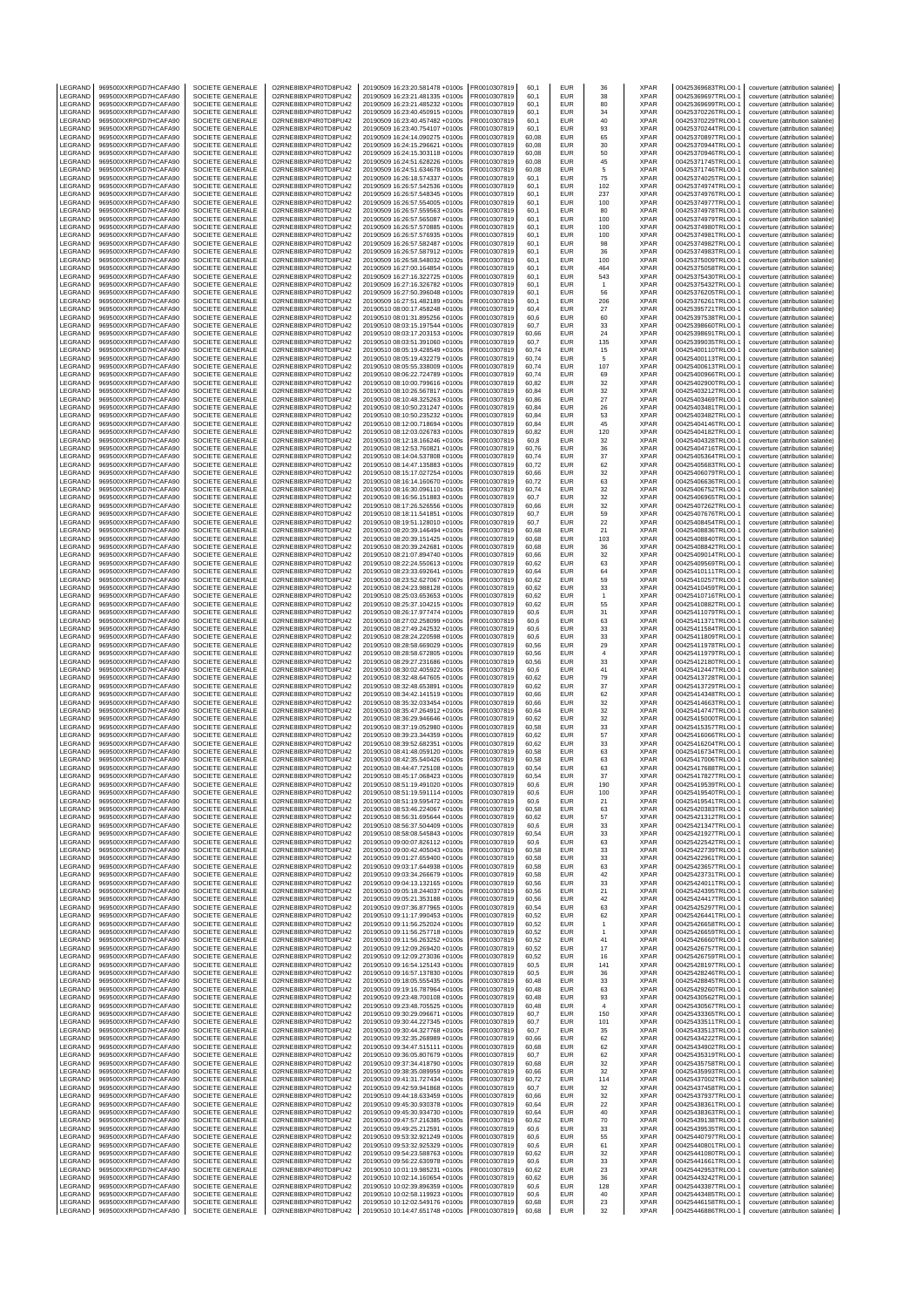| LEGRAND                  | 969500XXRPGD7HCAFA90                         | SOCIETE GENERALE                            | O2RNE8IBXP4R0TD8PU42                         | 20190510 10:14:54.461046 +0100s                                    | FR0010307819                 | 60,68          | EUR                      | 93                    | <b>XPAR</b>                | 00425446946TRLO0-                        | couverture (attribution salariée)                                      |
|--------------------------|----------------------------------------------|---------------------------------------------|----------------------------------------------|--------------------------------------------------------------------|------------------------------|----------------|--------------------------|-----------------------|----------------------------|------------------------------------------|------------------------------------------------------------------------|
| LEGRAND                  | 969500XXRPGD7HCAFA90                         | <b>SOCIETE GENERALE</b>                     | O2RNE8IBXP4R0TD8PU42                         | 20190510 10:14:54.465523 +0100s                                    | FR0010307819                 | 60.68          | <b>EUR</b>               | 4                     | <b>XPAR</b>                | 00425446949TRLO0-1                       | couverture (attribution salariée)                                      |
| LEGRAND<br>LEGRAND       | 969500XXRPGD7HCAFA90<br>969500XXRPGD7HCAFA90 | SOCIETE GENERALE<br>SOCIETE GENERALE        | O2RNE8IBXP4R0TD8PU42<br>O2RNE8IBXP4R0TD8PU42 | 20190510 10:15:02.369562 +0100s<br>20190510 10:15:03.372265 +0100s | FR0010307819<br>FR0010307819 | 60,68<br>60.68 | EUR<br><b>EUR</b>        | 30<br>37              | <b>XPAR</b><br><b>XPAR</b> | 00425446995TRLO0-1<br>00425447007TRLO0-  | couverture (attribution salariée)<br>couverture (attribution salariée) |
| LEGRAND                  | 969500XXRPGD7HCAFA90                         | SOCIETE GENERALE                            | O2RNE8IBXP4R0TD8PU42                         | 20190510 10:15:04.273596 +0100s                                    | FR0010307819                 | 60,68          | EUR                      | 31                    | <b>XPAR</b>                | 00425447022TRLO0-                        | couverture (attribution salariée)                                      |
| LEGRAND                  | 969500XXRPGD7HCAFA90                         | SOCIETE GENERALE                            | O2RNE8IBXP4R0TD8PU42                         | 20190510 10:15:04.775678 +0100s                                    | FR0010307819                 | 60,68          | <b>EUR</b>               | 32                    | <b>XPAR</b>                | 00425447025TRLO0-                        | couverture (attribution salariée)                                      |
| LEGRAND                  | 969500XXRPGD7HCAFA90                         | SOCIETE GENERALE                            | O2RNE8IBXP4R0TD8PU42                         | 20190510 10:15:05.077036 +0100s                                    | FR0010307819                 | 60,68          | EUR<br><b>EUR</b>        | 5                     | <b>XPAR</b><br><b>XPAR</b> | 00425447027TRLO0-1                       | couverture (attribution salariée)                                      |
| LEGRAND<br>LEGRAND       | 969500XXRPGD7HCAFA90<br>969500XXRPGD7HCAFA90 | SOCIETE GENERALE<br>SOCIETE GENERALE        | O2RNE8IBXP4R0TD8PU42<br>O2RNE8IBXP4R0TD8PU42 | 20190510 10:16:09.565874 +0100s<br>20190510 10:16:09.661407 +0100s | FR0010307819<br>FR0010307819 | 60,66<br>60,66 | EUR                      | 64<br>42              | <b>XPAR</b>                | 00425447304TRLO0-<br>00425447312TRLO0-   | couverture (attribution salariée)<br>couverture (attribution salariée) |
| LEGRAND                  | 969500XXRPGD7HCAFA90                         | SOCIETE GENERALE                            | O2RNE8IBXP4R0TD8PU42                         | 20190510 10:17:38.175563 +0100s                                    | FR0010307819                 | 60,64          | <b>EUR</b>               | 32                    | <b>XPAR</b>                | 00425447779TRLO0-                        | couverture (attribution salariée)                                      |
| LEGRAND                  | 969500XXRPGD7HCAFA90                         | SOCIETE GENERALE                            | O2RNE8IBXP4R0TD8PU42                         | 20190510 10:19:24.594378 +0100s                                    | FR0010307819                 | 60,62          | <b>EUR</b>               | 62                    | <b>XPAR</b>                | 00425448231TRLO0-1                       | couverture (attribution salariée)                                      |
| LEGRAND<br><b>FGRAND</b> | 969500XXRPGD7HCAFA90                         | SOCIETE GENERALE                            | O2RNE8IBXP4R0TD8PU42                         | 20190510 10:20:47.601413 +0100s                                    | FR0010307819<br>FR0010307819 | 60,6           | <b>EUR</b>               | 33                    | <b>XPAR</b>                | 00425448673TRLO0-                        | couverture (attribution salariée)                                      |
| LEGRAND                  | 969500XXRPGD7HCAFA90<br>969500XXRPGD7HCAFA90 | SOCIETE GENERALE<br>SOCIETE GENERALE        | O2RNE8IBXP4R0TD8PU42<br>O2RNE8IBXP4R0TD8PU42 | 20190510 10:21:54.780558 +0100s<br>20190510 10:27:44.065632 +0100s | FR0010307819                 | 60,56<br>60,58 | EUR<br><b>EUR</b>        | 33<br>116             | <b>XPAR</b><br><b>XPAR</b> | 00425448932TRLO0-<br>00425450717TRLO0-   | couverture (attribution salariée)<br>couverture (attribution salariée) |
| LEGRAND                  | 969500XXRPGD7HCAFA90                         | SOCIETE GENERALE                            | O2RNE8IBXP4R0TD8PU42                         | 20190510 10:28:38.060473 +0100s                                    | FR0010307819                 | 60,54          | EUR                      | 33                    | <b>XPAR</b>                | 00425451039TRLO0-1                       | couverture (attribution salariée)                                      |
| LEGRAND                  | 969500XXRPGD7HCAFA90                         | SOCIETE GENERALE                            | O2RNE8IBXP4R0TD8PU42                         | 20190510 10:30:34.312348 +0100s                                    | FR0010307819                 | 60,54          | EUR                      | 33                    | <b>XPAR</b>                | 00425451620TRLO0-                        | couverture (attribution salariée)                                      |
| LEGRAND                  | 969500XXRPGD7HCAFA90                         | <b>SOCIETE GENERALE</b>                     | O2RNE8IBXP4R0TD8PU42                         | 20190510 10:32:05.823164 +0100s                                    | FR0010307819                 | 60.52          | <b>EUR</b>               | 63                    | <b>XPAR</b>                | 00425452164TRLO0-                        | couverture (attribution salariée)                                      |
| LEGRAND<br>LEGRAND       | 969500XXRPGD7HCAFA90<br>969500XXRPGD7HCAFA90 | SOCIETE GENERALE<br><b>SOCIETE GENERALE</b> | O2RNE8IBXP4R0TD8PU42<br>O2RNE8IBXP4R0TD8PU42 | 20190510 10:33:43.269437 +0100s<br>20190510 10:37:02.727089 +0100s | FR0010307819<br>FR0010307819 | 60,5<br>60.5   | <b>EUR</b><br><b>EUR</b> | 33<br>95              | <b>XPAR</b><br><b>XPAR</b> | 00425452791TRLO0-<br>00425453751TRLO0-1  | couverture (attribution salariée)<br>couverture (attribution salariée) |
| LEGRAND                  | 969500XXRPGD7HCAFA90                         | SOCIETE GENERALE                            | O2RNE8IBXP4R0TD8PU42                         | 20190510 10:40:04.270589 +0100s                                    | FR0010307819                 | 60,46          | EUR                      | 70                    | <b>XPAR</b>                | 00425454668TRLO0-                        | couverture (attribution salariée)                                      |
| LEGRAND                  | 969500XXRPGD7HCAFA90                         | <b>SOCIETE GENERALE</b>                     | O2RNE8IBXP4R0TD8PU42                         | 20190510 10:41:00.043851 +0100s                                    | FR0010307819                 | 60.44          | <b>EUR</b>               | 35                    | <b>XPAR</b>                | 00425454914TRLO0-1                       | couverture (attribution salariée)                                      |
| LEGRAND                  | 969500XXRPGD7HCAFA90                         | SOCIETE GENERALE                            | O2RNE8IBXP4R0TD8PU42                         | 20190510 10:43:35.816849 +0100s                                    | FR0010307819                 | 60,44          | <b>EUR</b>               | 63                    | <b>XPAR</b>                | 00425455658TRLO0-                        | couverture (attribution salariée)                                      |
| LEGRAND                  | 969500XXRPGD7HCAFA90                         | <b>SOCIETE GENERALE</b>                     | O2RNE8IBXP4R0TD8PU42                         | 20190510 10:43:35.916721 +0100s                                    | FR0010307819                 | 60.44          | <b>EUR</b>               | 42                    | <b>XPAR</b>                | 00425455659TRLO0-<br>00425456047TRLO0-   | couverture (attribution salariée)                                      |
| LEGRAND<br>LEGRAND       | 969500XXRPGD7HCAFA90<br>969500XXRPGD7HCAFA90 | SOCIETE GENERALE<br><b>SOCIETE GENERALE</b> | O2RNE8IBXP4R0TD8PU42<br>O2RNE8IBXP4R0TD8PU42 | 20190510 10:44:48.605307 +0100s<br>20190510 10:44:48.609037 +0100s | FR0010307819<br>FR0010307819 | 60,44<br>60.44 | EUR<br><b>EUR</b>        | 32<br>$\overline{1}$  | <b>XPAR</b><br><b>XPAR</b> | 00425456048TRLO0-                        | couverture (attribution salariée)<br>couverture (attribution salariée) |
| LEGRAND                  | 969500XXRPGD7HCAFA90                         | SOCIETE GENERALE                            | O2RNE8IBXP4R0TD8PU42                         | 20190510 10:46:24.929273 +0100s                                    | FR0010307819                 | 60,42          | <b>EUR</b>               | 63                    | <b>XPAR</b>                | 00425456585TRLO0-                        | couverture (attribution salariée)                                      |
| LEGRAND                  | 969500XXRPGD7HCAFA90                         | SOCIETE GENERALE                            | O2RNE8IBXP4R0TD8PU42                         | 20190510 10:46:24.952434 +0100s                                    | FR0010307819                 | 60,4           | <b>EUR</b>               | 19                    | <b>XPAR</b>                | 00425456599TRLO0-                        | couverture (attribution salariée)                                      |
| LEGRAND                  | 969500XXRPGD7HCAFA90                         | SOCIETE GENERALE                            | O2RNE8IBXP4R0TD8PU42                         | 20190510 10:46:31.051299 +0100s                                    | FR0010307819                 | 60,4           | <b>EUR</b>               | 47                    | <b>XPAR</b>                | 00425456719TRLO0-1                       | couverture (attribution salariée)                                      |
| LEGRAND<br>LEGRAND       | 969500XXRPGD7HCAFA90<br>969500XXRPGD7HCAFA90 | SOCIETE GENERALE<br>SOCIETE GENERALE        | O2RNE8IBXP4R0TD8PU42<br>O2RNE8IBXP4R0TD8PU42 | 20190510 10:46:31.056336 +0100s<br>20190510 10:46:31.060783 +0100s | FR0010307819<br>FR0010307819 | 60,4<br>60,4   | <b>EUR</b><br>EUR        | 228<br>228            | <b>XPAR</b><br><b>XPAR</b> | 00425456722TRLO0-<br>00425456726TRLO0-   | couverture (attribution salariée)<br>couverture (attribution salariée) |
| LEGRAND                  | 969500XXRPGD7HCAFA90                         | SOCIETE GENERALE                            | O2RNE8IBXP4R0TD8PU42                         | 20190510 10:46:31.064712 +0100s                                    | FR0010307819                 | 60,4           | <b>EUR</b>               | 66                    | <b>XPAR</b>                | 00425456728TRLO0-                        | couverture (attribution salariée)                                      |
| LEGRAND                  | 969500XXRPGD7HCAFA90                         | SOCIETE GENERALE                            | O2RNE8IBXP4R0TD8PU42                         | 20190510 10:46:31.068501 +0100s                                    | FR0010307819                 | 60,4           | EUR                      | 168                   | <b>XPAR</b>                | 00425456731TRLO0-1                       | couverture (attribution salariée)                                      |
| LEGRAND                  | 969500XXRPGD7HCAFA90                         | SOCIETE GENERALE                            | O2RNE8IBXP4R0TD8PU42                         | 20190510 10:46:32.353631 +0100s                                    | FR0010307819                 | 60,4           | <b>EUR</b>               | 48                    | <b>XPAR</b>                | 00425456761TRLO0-                        | couverture (attribution salariée)                                      |
| LEGRAND<br>LEGRAND       | 969500XXRPGD7HCAFA90<br>969500XXRPGD7HCAFA90 | SOCIETE GENERALE<br>SOCIETE GENERALE        | O2RNE8IBXP4R0TD8PU42<br>O2RNE8IBXP4R0TD8PU42 | 20190510 10:46:54.585835 +0100s<br>20190510 10:48:08.883077 +0100s | FR0010307819<br>FR0010307819 | 60,4<br>60,4   | EUR<br><b>EUR</b>        | 62<br>16              | <b>XPAR</b><br><b>XPAR</b> | 00425456874TRLO0-<br>00425457257TRLO0-   | couverture (attribution salariée)<br>couverture (attribution salariée) |
| LEGRAND                  | 969500XXRPGD7HCAFA90                         | SOCIETE GENERALE                            | O2RNE8IBXP4R0TD8PU42                         | 20190510 10:48:08.887728 +0100s                                    | FR0010307819                 | 60,4           | <b>EUR</b>               | 294                   | <b>XPAR</b>                | 00425457261TRLO0-                        | couverture (attribution salariée)                                      |
| LEGRAND                  | 969500XXRPGD7HCAFA90                         | SOCIETE GENERALE                            | O2RNE8IBXP4R0TD8PU42                         | 20190510 10:48:08.892147 +0100s                                    | FR0010307819                 | 60,4           | <b>EUR</b>               | 294                   | <b>XPAR</b>                | 00425457264TRLO0-                        | couverture (attribution salariée)                                      |
| LEGRAND                  | 969500XXRPGD7HCAFA90                         | SOCIETE GENERALE                            | O2RNE8IBXP4R0TD8PU42                         | 20190510 10:48:08.896224 +0100s                                    | FR0010307819                 | 60,4           | EUR                      | 30                    | <b>XPAR</b>                | 00425457268TRLO0-                        | couverture (attribution salariée)                                      |
| LEGRAND<br>LEGRAND       | 969500XXRPGD7HCAFA90<br>969500XXRPGD7HCAFA90 | SOCIETE GENERALE<br><b>SOCIETE GENERALE</b> | O2RNE8IBXP4R0TD8PU42<br>O2RNE8IBXP4R0TD8PU42 | 20190510 11:30:34.793067 +0100s<br>20190510 11:35:34.163191 +0100s | FR0010307819<br>FR0010307819 | 60,5<br>60.56  | <b>EUR</b><br><b>EUR</b> | 19<br>186             | <b>XPAR</b><br><b>XPAR</b> | 00425469612TRLO0-<br>00425471127TRLO0-   | couverture (attribution salariée)<br>couverture (attribution salariée) |
| LEGRAND                  | 969500XXRPGD7HCAFA90                         | SOCIETE GENERALE                            | O2RNE8IBXP4R0TD8PU42                         | 20190510 11:38:36.853804 +0100s                                    | FR0010307819                 | 60,56          | EUR                      | 63                    | <b>XPAR</b>                | 00425471848TRLO0-                        | couverture (attribution salariée)                                      |
| LEGRAND                  | 969500XXRPGD7HCAFA90                         | <b>SOCIETE GENERALE</b>                     | O2RNE8IBXP4R0TD8PU42                         | 20190510 11:41:03.983295 +0100s                                    | FR0010307819                 | 60.54          | <b>EUR</b>               | 63                    | <b>XPAR</b>                | 00425472358TRLO0-                        | couverture (attribution salariée)                                      |
| LEGRAND                  | 969500XXRPGD7HCAFA90                         | SOCIETE GENERALE                            | O2RNE8IBXP4R0TD8PU42                         | 20190510 11:47:59.401093 +0100s                                    | FR0010307819                 | 60,56          | <b>EUR</b>               | 116                   | <b>XPAR</b>                | 00425474352TRLO0-                        | couverture (attribution salariée)                                      |
| LEGRAND                  | 969500XXRPGD7HCAFA90                         | <b>SOCIETE GENERALE</b><br>SOCIETE GENERALE | O2RNE8IBXP4R0TD8PU42                         | 20190510 11:49:58.058126 +0100s                                    | FR0010307819                 | 60.54          | <b>EUR</b>               | 33                    | <b>XPAR</b>                | 00425474989TRLO0-                        | couverture (attribution salariée)                                      |
| LEGRAND<br>LEGRAND       | 969500XXRPGD7HCAFA90<br>969500XXRPGD7HCAFA90 | SOCIETE GENERALE                            | O2RNE8IBXP4R0TD8PU42<br>O2RNE8IBXP4R0TD8PU42 | 20190510 11:54:26.826259 +0100s<br>20190510 11:54:26.830368 +0100s | FR0010307819<br>FR0010307819 | 60,56<br>60.56 | EUR<br><b>EUR</b>        | 39<br>77              | <b>XPAR</b><br><b>XPAR</b> | 00425476804TRLO0-<br>00425476806TRLO0-   | couverture (attribution salariée)<br>couverture (attribution salariée) |
| LEGRAND                  | 969500XXRPGD7HCAFA90                         | SOCIETE GENERALE                            | O2RNE8IBXP4R0TD8PU42                         | 20190510 11:54:27.532880 +0100s                                    | FR0010307819                 | 60,54          | <b>EUR</b>               | 35                    | <b>XPAR</b>                | 00425476823TRLO0-                        | couverture (attribution salariée)                                      |
| LEGRAND                  | 969500XXRPGD7HCAFA90                         | <b>SOCIETE GENERALE</b>                     | O2RNE8IBXP4R0TD8PU42                         | 20190510 11:56:09.877459 +0100s                                    | FR0010307819                 | 60.5           | <b>EUR</b>               | 33                    | <b>XPAR</b>                | 00425477692TRLO0-                        | couverture (attribution salariée)                                      |
| LEGRAND                  | 969500XXRPGD7HCAFA90                         | SOCIETE GENERALE                            | O2RNE8IBXP4R0TD8PU42                         | 20190510 11:59:19.827345 +0100s                                    | FR0010307819                 | 60,46          | EUR                      | 63                    | <b>XPAR</b>                | 00425479147TRLO0-                        | couverture (attribution salariée)                                      |
| LEGRAND<br>LEGRAND       | 969500XXRPGD7HCAFA90<br>969500XXRPGD7HCAFA90 | SOCIETE GENERALE<br><b>SOCIETE GENERALE</b> | O2RNE8IBXP4R0TD8PU42<br>O2RNE8IBXP4R0TD8PU42 | 20190510 12:03:02.505260 +0100s<br>20190510 12:03:02.511075 +0100s | FR0010307819<br>FR0010307819 | 60.48<br>60,48 | <b>EUR</b><br><b>EUR</b> | 95<br>33              | <b>XPAR</b><br><b>XPAR</b> | 00425480787TRLO0-<br>00425480788TRLO0-   | couverture (attribution salariée)<br>couverture (attribution salariée) |
| LEGRAND                  | 969500XXRPGD7HCAFA90                         | SOCIETE GENERALE                            | O2RNE8IBXP4R0TD8PU42                         | 20190510 12:05:00.468566 +0100s                                    | FR0010307819                 | 60,46          | <b>EUR</b>               | 63                    | <b>XPAR</b>                | 00425481403TRLO0-                        | couverture (attribution salariée)                                      |
| LEGRAND                  | 969500XXRPGD7HCAFA90                         | SOCIETE GENERALE                            | O2RNE8IBXP4R0TD8PU42                         | 20190510 12:11:16.650099 +0100s                                    | FR0010307819                 | 60,48          | <b>EUR</b>               | 109                   | <b>XPAR</b>                | 00425482912TRLO0-1                       | couverture (attribution salariée)                                      |
| LEGRAND                  | 969500XXRPGD7HCAFA90                         | SOCIETE GENERALE                            | O2RNE8IBXP4R0TD8PU42                         | 20190510 12:11:16.683694 +0100s                                    | FR0010307819                 | 60,48          | <b>EUR</b>               | 47                    | <b>XPAR</b>                | 00425482937TRLO0-                        | couverture (attribution salariée)                                      |
| LEGRAND                  | 969500XXRPGD7HCAFA90                         | SOCIETE GENERALE                            | O2RNE8IBXP4R0TD8PU42                         | 20190510 12:14:40.490639 +0100s                                    | FR0010307819                 | 60,46          | EUR                      | 63                    | <b>XPAR</b><br><b>XPAR</b> | 00425483766TRLO0-                        | couverture (attribution salariée)                                      |
| LEGRAND<br>LEGRAND       | 969500XXRPGD7HCAFA90<br>969500XXRPGD7HCAFA90 | SOCIETE GENERALE<br>SOCIETE GENERALE        | O2RNE8IBXP4R0TD8PU42<br>O2RNE8IBXP4R0TD8PU42 | 20190510 12:14:40.588988 +0100s<br>20190510 12:17:32.575132 +0100s | FR0010307819<br>FR0010307819 | 60,46<br>60,46 | <b>EUR</b><br>EUR        | 42<br>63              | <b>XPAR</b>                | 00425483782TRLO0-<br>00425484426TRLO0-1  | couverture (attribution salariée)<br>couverture (attribution salariée) |
| LEGRAND                  | 969500XXRPGD7HCAFA90                         | SOCIETE GENERALE                            | O2RNE8IBXP4R0TD8PU42                         | 20190510 12:21:26.660982 +0100s                                    | FR0010307819                 | 60,46          | <b>EUR</b>               | 116                   | <b>XPAR</b>                | 00425485337TRLO0-                        | couverture (attribution salariée)                                      |
| LEGRAND                  | 969500XXRPGD7HCAFA90                         | SOCIETE GENERALE                            | O2RNE8IBXP4R0TD8PU42                         | 20190510 12:23:43.071724 +0100s                                    | FR0010307819                 | 60,44          | EUR                      | 33                    | <b>XPAR</b>                | 00425485801TRLO0-                        | couverture (attribution salariée)                                      |
| LEGRAND                  | 969500XXRPGD7HCAFA90                         | SOCIETE GENERALE                            | O2RNE8IBXP4R0TD8PU42                         | 20190510 12:24:50.057588 +0100s                                    | FR0010307819                 | 60,42          | <b>EUR</b>               | 33                    | <b>XPAR</b>                | 00425486137TRLO0-                        | couverture (attribution salariée)                                      |
| LEGRAND<br>LEGRAND       | 969500XXRPGD7HCAFA90<br>969500XXRPGD7HCAFA90 | SOCIETE GENERALE<br>SOCIETE GENERALE        | O2RNE8IBXP4R0TD8PU42<br>O2RNE8IBXP4R0TD8PU42 | 20190510 12:26:51.490109 +0100s<br>20190510 12:28:27.789045 +0100s | FR0010307819<br>FR0010307819 | 60,42<br>60,4  | <b>EUR</b><br><b>EUR</b> | 33<br>33              | <b>XPAR</b><br><b>XPAR</b> | 00425486647TRLO0-<br>00425486997TRLO0-   | couverture (attribution salariée)<br>couverture (attribution salariée) |
| LEGRAND                  | 969500XXRPGD7HCAFA90                         | SOCIETE GENERALE                            | O2RNE8IBXP4R0TD8PU42                         | 20190510 12:33:03.788286 +0100s                                    | FR0010307819                 | 60,4           | EUR                      | 63                    | <b>XPAR</b>                | 00425488074TRLO0-                        | couverture (attribution salariée)                                      |
| LEGRAND                  | 969500XXRPGD7HCAFA90                         | SOCIETE GENERALE                            | O2RNE8IBXP4R0TD8PU42                         | 20190510 12:39:34.607719 +0100s                                    | FR0010307819                 | 60,4           | <b>EUR</b>               | 24                    | <b>XPAR</b>                | 00425489662TRLO0-                        | couverture (attribution salariée)                                      |
| LEGRAND                  | 969500XXRPGD7HCAFA90                         | <b>SOCIETE GENERALE</b>                     | O2RNE8IBXP4R0TD8PU42                         | 20190510 12:43:56.993611 +0100s                                    | FR0010307819                 | 60.42          | <b>EUR</b>               | 215                   | <b>XPAR</b>                | 00425490520TRLO0-                        | couverture (attribution salariée)                                      |
| LEGRAND<br>LEGRAND       | 969500XXRPGD7HCAFA90<br>969500XXRPGD7HCAFA90 | SOCIETE GENERALE<br><b>SOCIETE GENERALE</b> | O2RNE8IBXP4R0TD8PU42<br>O2RNE8IBXP4R0TD8PU42 | 20190510 12:45:39.339199 +0100s<br>20190510 12:45:46.849000 +0100s | FR0010307819<br>FR0010307819 | 60,38<br>60.38 | EUR<br><b>EUR</b>        | 20<br>35              | <b>XPAR</b><br><b>XPAR</b> | 00425491068TRLO0-<br>00425491122TRLO0-   | couverture (attribution salariée)<br>couverture (attribution salariée) |
| LEGRAND                  | 969500XXRPGD7HCAFA90                         | SOCIETE GENERALE                            | O2RNE8IBXP4R0TD8PU42                         | 20190510 12:48:38.030688 +0100s                                    | FR0010307819                 | 60,4           | <b>EUR</b>               | 33                    | <b>XPAR</b>                | 00425491625TRLO0-                        | couverture (attribution salariée)                                      |
| LEGRAND                  | 969500XXRPGD7HCAFA90                         | <b>SOCIETE GENERALE</b>                     | O2RNE8IBXP4R0TD8PU42                         | 20190510 12:54:10.933150 +0100s                                    | FR0010307819                 | 60.38          | <b>EUR</b>               | 63                    | <b>XPAR</b>                | 00425492734TRLO0-                        | couverture (attribution salariée)                                      |
| LEGRAND                  | 969500XXRPGD7HCAFA90                         | SOCIETE GENERALE                            | O2RNE8IBXP4R0TD8PU42                         | 20190510 12:54:34.767782 +0100s                                    | FR0010307819                 | 60,38          | EUR                      | 39                    | <b>XPAR</b>                | 00425492825TRLO0-                        | couverture (attribution salariée)                                      |
| LEGRAND<br>LEGRAND       | 969500XXRPGD7HCAFA90<br>969500XXRPGD7HCAFA90 | <b>SOCIETE GENERALE</b><br>SOCIETE GENERALE | O2RNE8IBXP4R0TD8PU42<br>O2RNE8IBXP4R0TD8PU42 | 20190510 13:00:42.198961 +0100s<br>20190510 13:07:50.790892 +0100s | FR0010307819<br>FR0010307819 | 60.36<br>60,36 | <b>EUR</b><br><b>EUR</b> | 116<br>105            | <b>XPAR</b><br><b>XPAR</b> | 00425493954TRLO0-<br>00425495224TRLO0-   | couverture (attribution salariée)<br>couverture (attribution salariée) |
| LEGRAND                  | 969500XXRPGD7HCAFA90                         | <b>SOCIETE GENERALE</b>                     | O2RNE8IBXP4R0TD8PU42                         | 20190510 13:07:50.890307 +0100s                                    | FR0010307819                 | 60.36          | <b>EUR</b>               | 65                    | <b>XPAR</b>                | 00425495242TRLO0-                        | couverture (attribution salariée)                                      |
| LEGRAND                  | 969500XXRPGD7HCAFA90                         | SOCIETE GENERALE                            | O2RNE8IBXP4R0TD8PU42                         | 20190510 13:07:50.895137 +0100s                                    | FR0010307819                 | 60,36          | <b>EUR</b>               | $\sqrt{2}$            | <b>XPAR</b>                | 00425495244TRLO0-1                       | couverture (attribution salariée)                                      |
| LEGRAND                  | 969500XXRPGD7HCAFA90                         | SOCIETE GENERALE                            | O2RNE8IBXP4R0TD8PU42                         | 20190510 13:08:44.263141 +0100s                                    | FR0010307819                 | 60.34          | <b>EUR</b>               | 33                    | <b>XPAR</b>                | 00425495505TRLO0-                        | couverture (attribution salariée)                                      |
| LEGRAND                  | 969500XXRPGD7HCAFA90<br>969500XXRPGD7HCAFA90 | SOCIETE GENERALE<br><b>SOCIETE GENERALE</b> | O2RNE8IBXP4R0TD8PU42                         | 20190510 13:11:26.433526 +0100s                                    | FR0010307819                 | 60,38          | EUR<br><b>EUR</b>        | 38                    | <b>XPAR</b><br><b>XPAR</b> | 00425496138TRLO0-                        | couverture (attribution salariée)                                      |
| LEGRAND<br>LEGRAND       | 969500XXRPGD7HCAFA90                         | SOCIETE GENERALE                            | O2RNE8IBXP4R0TD8PU42<br>O2RNE8IBXP4R0TD8PU42 | 20190510 13:11:26.936005 +0100s<br>20190510 13:12:05.779075 +0100s | FR0010307819<br>FR0010307819 | 60,38<br>60,34 | <b>EUR</b>               | 82<br>36              | <b>XPAR</b>                | 00425496150TRLO0-<br>00425496254TRLO0-1  | couverture (attribution salariée)<br>couverture (attribution salariée) |
| LEGRAND                  | 969500XXRPGD7HCAFA90                         | SOCIETE GENERALE                            | O2RNE8IBXP4R0TD8PU42                         | 20190510 13:12:05.784875 +0100s                                    | FR0010307819                 | 60,34          | <b>EUR</b>               | 27                    | <b>XPAR</b>                | 00425496255TRLO0-                        | couverture (attribution salariée)                                      |
| LEGRAND                  | 969500XXRPGD7HCAFA90                         | SOCIETE GENERALE                            | O2RNE8IBXP4R0TD8PU42                         | 20190510 13:12:05.790043 +0100s                                    | FR0010307819                 | 60,34          | <b>EUR</b>               | 39                    | <b>XPAR</b>                | 00425496256TRLO0-                        | couverture (attribution salariée)                                      |
| LEGRAND                  | 969500XXRPGD7HCAFA90                         | SOCIETE GENERALE                            | O2RNE8IBXP4R0TD8PU42                         | 20190510 13:12:18.894051 +0100s                                    | FR0010307819                 | 60.34          | <b>EUR</b>               | 58                    | <b>XPAR</b>                | 00425496318TRLO0-                        | couverture (attribution salariée)                                      |
| LEGRAND<br>LEGRAND       | 969500XXRPGD7HCAFA90<br>969500XXRPGD7HCAFA90 | SOCIETE GENERALE<br>SOCIETE GENERALE        | O2RNE8IBXP4R0TD8PU42<br>O2RNE8IBXP4R0TD8PU42 | 20190510 13:14:43.643566 +0100s<br>20190510 13:17:48.159133 +0100s | FR0010307819<br>FR0010307819 | 60,34<br>60.32 | EUR<br><b>EUR</b>        | 24<br>96              | <b>XPAR</b><br><b>XPAR</b> | 00425496867TRLO0-1<br>00425497596TRLO0-  | couverture (attribution salariée)<br>couverture (attribution salariée) |
| <b>IFGRAND</b>           | 969500XXRPGD7HCAFA90                         | SOCIETE GENERALE                            | O2RNE8IBXP4R0TD8PU42                         | 20190510 13:17:48.951307 +0100s                                    | FR0010307819                 | 60,32          | <b>EUR</b>               | 67                    | <b>XPAR</b>                | 00425497638TRLO0-1                       | couverture (attribution salariée)                                      |
| LEGRAND                  | 969500XXRPGD7HCAFA90                         | SOCIETE GENERALE                            | O2RNE8IBXP4R0TD8PU42                         | 20190510 13:17:48.956277 +0100s                                    | FR0010307819                 | 60,32          | EUR                      | $\mathbf{Q}$          | XPAR                       | 00425497640TRLO0-1                       | couverture (attribution salariée)                                      |
| LEGRAND                  | 969500XXRPGD7HCAFA90                         | SOCIETE GENERALE                            | O2RNE8IBXP4R0TD8PU42                         | 20190510 13:17:49.653758 +0100s                                    | FR0010307819                 | 60.32          | EUR                      | 34                    | <b>XPAR</b>                | 00425497654TRLO0-1                       | couverture (attribution salariée)                                      |
| LEGRAND<br>LEGRAND       | 969500XXRPGD7HCAFA90<br>969500XXRPGD7HCAFA90 | SOCIETE GENERALE<br>SOCIETE GENERALE        | O2RNE8IBXP4R0TD8PU42<br>O2RNE8IBXP4R0TD8PU42 | 20190510 13:22:23.979841 +0100s<br>20190510 13:22:29.387912 +0100s | FR0010307819<br>FR0010307819 | 60,32<br>60.32 | <b>EUR</b><br><b>EUR</b> | 150<br>$\overline{2}$ | <b>XPAR</b><br><b>XPAR</b> | 00425499189TRLO0-1<br>00425499224TRLO0-1 | couverture (attribution salariée)<br>couverture (attribution salariée) |
| LEGRAND                  | 969500XXRPGD7HCAFA90                         | SOCIETE GENERALE                            | O2RNE8IBXP4R0TD8PU42                         | 20190510 13:27:05.881031 +0100s                                    | FR0010307819                 | 60,36          | EUR                      | 98                    | <b>XPAR</b>                | 00425500194TRLO0-1                       | couverture (attribution salariée)                                      |
| LEGRAND                  | 969500XXRPGD7HCAFA90                         | SOCIETE GENERALE                            | O2RNE8IBXP4R0TD8PU42                         | 20190510 13:30:19.307634 +0100s                                    | FR0010307819                 | 60.4           | <b>EUR</b>               | 70                    | <b>XPAR</b>                | 00425501078TRLO0-1                       | couverture (attribution salariée)                                      |
| LEGRAND                  | 969500XXRPGD7HCAFA90                         | SOCIETE GENERALE                            | O2RNE8IBXP4R0TD8PU42                         | 20190510 13:30:19.311700 +0100s                                    | FR0010307819                 | 60,4           | EUR                      | 125                   | <b>XPAR</b>                | 00425501079TRLO0-1                       | couverture (attribution salariée)                                      |
| LEGRAND                  | 969500XXRPGD7HCAFA90                         | SOCIETE GENERALE                            | O2RNE8IBXP4R0TD8PU42                         | 20190510 13:30:19.315820 +0100s                                    | FR0010307819                 | 60.4           | <b>EUR</b>               | 9                     | <b>XPAR</b>                | 00425501080TRLO0-                        | couverture (attribution salariée)                                      |
| LEGRAND<br>LEGRAND       | 969500XXRPGD7HCAFA90<br>969500XXRPGD7HCAFA90 | SOCIETE GENERALE<br>SOCIETE GENERALE        | O2RNE8IBXP4R0TD8PU42<br>O2RNE8IBXP4R0TD8PU42 | 20190510 13:30:22.913304 +0100s<br>20190510 13:30:25.431777 +0100s | FR0010307819<br>FR0010307819 | 60,38<br>60.36 | EUR<br><b>EUR</b>        | 60<br>223             | <b>XPAR</b><br><b>XPAR</b> | 00425501109TRLO0-1<br>00425501202TRLO0-1 | couverture (attribution salariée)<br>couverture (attribution salariée) |
| LEGRAND                  | 969500XXRPGD7HCAFA90                         | SOCIETE GENERALE                            | O2RNE8IBXP4R0TD8PU42                         | 20190510 13:30:25.436326 +0100s                                    | FR0010307819                 | 60,36          | EUR                      | 33                    | <b>XPAR</b>                | 00425501204TRLO0-1                       | couverture (attribution salariée)                                      |
| LEGRAND                  | 969500XXRPGD7HCAFA90                         | SOCIETE GENERALE                            | O2RNE8IBXP4R0TD8PU42                         | 20190510 13:30:29.941154 +0100s                                    | FR0010307819                 | 60.34          | EUR                      | 54                    | <b>XPAR</b>                | 00425501332TRLO0-                        | couverture (attribution salariée)                                      |
| LEGRAND<br>LEGRAND       | 969500XXRPGD7HCAFA90<br>969500XXRPGD7HCAFA90 | SOCIETE GENERALE<br>SOCIETE GENERALE        | O2RNE8IBXP4R0TD8PU42<br>O2RNE8IBXP4R0TD8PU42 | 20190510 13:30:29.946331 +0100s<br>20190510 13:30:44.084188 +0100s | FR0010307819<br>FR0010307819 | 60,34<br>60.32 | EUR<br><b>EUR</b>        | 5<br>38               | <b>XPAR</b><br><b>XPAR</b> | 00425501335TRLO0-1<br>00425501676TRLO0-  | couverture (attribution salariée)<br>couverture (attribution salariée) |
| LEGRAND                  | 969500XXRPGD7HCAFA90                         | SOCIETE GENERALE                            | O2RNE8IBXP4R0TD8PU42                         | 20190510 13:30:49.092335 +0100s                                    | FR0010307819                 | 60,3           | EUR                      | 60                    | <b>XPAR</b>                | 00425501731TRLO0-1                       | couverture (attribution salariée)                                      |
| LEGRAND                  | 969500XXRPGD7HCAFA90                         | SOCIETE GENERALE                            | O2RNE8IBXP4R0TD8PU42                         | 20190510 13:30:59.309372 +0100s                                    | FR0010307819                 | 60,3           | <b>FUR</b>               | 31                    | <b>XPAR</b>                | 00425501830TRLO0-1                       | couverture (attribution salariée)                                      |
| LEGRAND                  | 969500XXRPGD7HCAFA90                         | SOCIETE GENERALE                            | O2RNE8IBXP4R0TD8PU42<br>O2RNE8IBXP4R0TD8PU42 | 20190510 13:31:15.037390 +0100s                                    | FR0010307819<br>FR0010307819 | 60,32          | <b>EUR</b><br><b>EUR</b> | 24                    | <b>XPAR</b><br><b>XPAR</b> | 00425501905TRLO0-1<br>00425501906TRLO0-  | couverture (attribution salariée)                                      |
| LEGRAND<br>LEGRAND       | 969500XXRPGD7HCAFA90<br>969500XXRPGD7HCAFA90 | SOCIETE GENERALE<br>SOCIETE GENERALE        | O2RNE8IBXP4R0TD8PU42                         | 20190510 13:31:15.041966 +0100s<br>20190510 13:31:15.942459 +0100s | FR0010307819                 | 60,32<br>60,32 | <b>EUR</b>               | 5<br>16               | <b>XPAR</b>                | 00425501914TRLO0-1                       | couverture (attribution salariée)<br>couverture (attribution salariée) |
| LEGRAND                  | 969500XXRPGD7HCAFA90                         | SOCIETE GENERALE                            | O2RNE8IBXP4R0TD8PU42                         | 20190510 13:31:26.054668 +0100s                                    | FR0010307819                 | 60,32          | <b>EUR</b>               | 33                    | <b>XPAR</b>                | 00425501965TRLO0-1                       | couverture (attribution salariée)                                      |
| LEGRAND                  | 969500XXRPGD7HCAFA90                         | SOCIETE GENERALE                            | O2RNE8IBXP4R0TD8PU42                         | 20190510 13:31:26.455550 +0100s                                    | FR0010307819                 | 60,32          | <b>EUR</b>               | 22                    | <b>XPAR</b>                | 00425501966TRLO0-1                       | couverture (attribution salariée)                                      |
| LEGRAND<br>LEGRAND       | 969500XXRPGD7HCAFA90<br>969500XXRPGD7HCAFA90 | SOCIETE GENERALE<br>SOCIETE GENERALE        | O2RNE8IBXP4R0TD8PU42<br>O2RNE8IBXP4R0TD8PU42 | 20190510 13:31:26.460055 +0100s<br>20190510 13:32:16.427075 +0100s | FR0010307819<br>FR0010307819 | 60,32<br>60,34 | <b>EUR</b><br><b>EUR</b> | 18<br>38              | <b>XPAR</b><br><b>XPAR</b> | 00425501968TRLO0-<br>00425502197TRLO0-1  | couverture (attribution salariée)<br>couverture (attribution salariée) |
| LEGRAND                  | 969500XXRPGD7HCAFA90                         | SOCIETE GENERALE                            | O2RNE8IBXP4R0TD8PU42                         | 20190510 13:32:16.431645 +0100s                                    | FR0010307819                 | 60.34          | <b>EUR</b>               | $\overline{1}$        | <b>XPAR</b>                | 00425502198TRLO0-                        | couverture (attribution salariée)                                      |
| LEGRAND                  | 969500XXRPGD7HCAFA90                         | SOCIETE GENERALE                            | O2RNE8IBXP4R0TD8PU42                         | 20190510 13:32:17.232403 +0100s                                    | FR0010307819                 | 60,34          | <b>EUR</b>               | 20                    | <b>XPAR</b>                | 00425502204TRLO0-1                       | couverture (attribution salariée)                                      |
| LEGRAND                  | 969500XXRPGD7HCAFA90                         | SOCIETE GENERALE                            | O2RNE8IBXP4R0TD8PU42                         | 20190510 13:32:17.236794 +0100s                                    | FR0010307819                 | 60,34          | <b>EUR</b>               | 49                    | <b>XPAR</b>                | 00425502205TRLO0-1                       | couverture (attribution salariée)                                      |
| LEGRAND<br>LEGRAND       | 969500XXRPGD7HCAFA90<br>969500XXRPGD7HCAFA90 | SOCIETE GENERALE<br>SOCIETE GENERALE        | O2RNE8IBXP4R0TD8PU42<br>O2RNE8IBXP4R0TD8PU42 | 20190510 13:32:34.045317 +0100s<br>20190510 13:32:34.049600 +0100s | FR0010307819<br>FR0010307819 | 60.32<br>60,32 | EUR<br><b>EUR</b>        | 8<br>25               | <b>XPAR</b><br><b>XPAR</b> | 00425502248TRLO0-1<br>00425502249TRLO0-1 | couverture (attribution salariée)<br>couverture (attribution salariée) |
| LEGRAND                  | 969500XXRPGD7HCAFA90                         | SOCIETE GENERALE                            | O2RNE8IBXP4R0TD8PU42                         | 20190510 13:36:43.711944 +0100s                                    | FR0010307819                 | 60.34          | <b>EUR</b>               | 116                   | <b>XPAR</b>                | 00425503118TRLO0-                        | couverture (attribution salariée)                                      |
| LEGRAND                  | 969500XXRPGD7HCAFA90                         | SOCIETE GENERALE                            | O2RNE8IBXP4R0TD8PU42                         | 20190510 13:37:25.167104 +0100s                                    | FR0010307819                 | 60,34          | EUR                      | 40                    | <b>XPAR</b>                | 00425503272TRLO0-1                       | couverture (attribution salariée)                                      |
| LEGRAND                  | 969500XXRPGD7HCAFA90                         | SOCIETE GENERALE                            | O2RNE8IBXP4R0TD8PU42                         | 20190510 13:37:25.172033 +0100s                                    | FR0010307819                 | 60.34          | <b>EUR</b>               | 33                    | <b>XPAR</b>                | 00425503275TRLO0-1                       | couverture (attribution salariée)                                      |
| LEGRAND<br>LEGRAND       | 969500XXRPGD7HCAFA90<br>969500XXRPGD7HCAFA90 | SOCIETE GENERALE<br>SOCIETE GENERALE        | O2RNE8IBXP4R0TD8PU42<br>O2RNE8IBXP4R0TD8PU42 | 20190510 13:37:25.857895 +0100s<br>20190510 13:44:02.978453 +0100s | FR0010307819<br>FR0010307819 | 60,34<br>60,42 | EUR<br>EUR               | 52<br>125             | <b>XPAR</b><br><b>XPAR</b> | 00425503325TRLO0-1<br>00425504679TRLO0-  | couverture (attribution salariée)<br>couverture (attribution salariée) |
| LEGRAND                  | 969500XXRPGD7HCAFA90                         | SOCIETE GENERALE                            | O2RNE8IBXP4R0TD8PU42                         | 20190510 13:44:02.982678 +0100s                                    | FR0010307819                 | 60,42          | EUR                      | 66                    | <b>XPAR</b>                | 00425504680TRLO0-1                       | couverture (attribution salariée)                                      |
| LEGRAND                  | 969500XXRPGD7HCAFA90                         | SOCIETE GENERALE                            | O2RNE8IBXP4R0TD8PU42                         | 20190510 13:44:02.986892 +0100s                                    | FR0010307819                 | 60.42          | <b>EUR</b>               | $\overline{4}$        | <b>XPAR</b>                | 00425504681TRLO0-                        | couverture (attribution salariée)                                      |
| LEGRAND                  | 969500XXRPGD7HCAFA90                         | SOCIETE GENERALE                            | O2RNE8IBXP4R0TD8PU42                         | 20190510 13:46:18.628709 +0100s                                    | FR0010307819                 | 60,4           | <b>EUR</b>               | 5                     | <b>XPAR</b>                | 00425505160TRLO0-1                       | couverture (attribution salariée)                                      |
| LEGRAND<br>LEGRAND       | 969500XXRPGD7HCAFA90<br>969500XXRPGD7HCAFA90 | SOCIETE GENERALE<br>SOCIETE GENERALE        | O2RNE8IBXP4R0TD8PU42<br>O2RNE8IBXP4R0TD8PU42 | 20190510 13:46:21.033265 +0100s<br>20190510 13:46:22.634075 +0100s | FR0010307819<br>FR0010307819 | 60.4<br>60,4   | <b>EUR</b><br>EUR        | 40<br>324             | <b>XPAR</b><br><b>XPAR</b> | 00425505182TRLO0-<br>00425505188TRLO0-1  | couverture (attribution salariée)<br>couverture (attribution salariée) |
| LEGRAND                  | 969500XXRPGD7HCAFA90                         | SOCIETE GENERALE                            | O2RNE8IBXP4R0TD8PU42                         | 20190510 13:46:22.737432 +0100s                                    | FR0010307819                 | 60,4           | <b>EUR</b>               | 85                    | <b>XPAR</b>                | 00425505189TRLO0-                        | couverture (attribution salariée)                                      |
| LEGRAND                  |                                              | SOCIETE GENERALE                            | O2RNE8IBXP4R0TD8PU42                         | 20190510 13:48:16.772615 +0100s                                    | FR0010307819                 | 60,4           | <b>EUR</b>               | 55                    | <b>XPAR</b>                | 00425505691TRLO0-1                       | couverture (attribution salariée)                                      |
| LEGRAND                  | 969500XXRPGD7HCAFA90                         |                                             |                                              | 20190510 13:48:52.927816 +0100s                                    | FR0010307819                 | 60,38          | <b>EUR</b>               | 63                    | <b>XPAR</b>                | 00425505893TRLO0-1                       | couverture (attribution salariée)                                      |
|                          | 969500XXRPGD7HCAFA90                         | SOCIETE GENERALE                            | O2RNE8IBXP4R0TD8PU42                         |                                                                    | FR0010307819                 | 60,38          | <b>EUR</b>               | 33                    | <b>XPAR</b>                | 00425505894TRLO0-1                       | couverture (attribution salariée)                                      |
| LEGRAND                  | 969500XXRPGD7HCAFA90                         | SOCIETE GENERALE                            | O2RNE8IBXP4R0TD8PU42                         | 20190510 13:48:53.327864 +0100s                                    |                              |                |                          |                       |                            |                                          |                                                                        |
| LEGRAND<br>LEGRAND       | 969500XXRPGD7HCAFA90<br>969500XXRPGD7HCAFA90 | SOCIETE GENERALE<br>SOCIETE GENERALE        | O2RNE8IBXP4R0TD8PU42<br>O2RNE8IBXP4R0TD8PU42 | 20190510 13:49:04.344722 +0100s<br>20190510 13:50:21.456570 +0100s | FR0010307819<br>FR0010307819 | 60,38<br>60,4  | <b>EUR</b><br><b>EUR</b> | 25<br>70              | <b>XPAR</b><br><b>XPAR</b> | 00425505930TRLO0-<br>00425506360TRLO0-1  | couverture (attribution salariée)<br>couverture (attribution salariée) |
| LEGRAND                  | 969500XXRPGD7HCAFA90                         | SOCIETE GENERALE                            | O2RNE8IBXP4R0TD8PU42                         | 20190510 13:50:21.461346 +0100s                                    | FR0010307819                 | 60,4           | <b>EUR</b>               | 78                    | <b>XPAR</b>                | 00425506361TRLO0-                        | couverture (attribution salariée)                                      |
| LEGRAND                  | 969500XXRPGD7HCAFA90                         | SOCIETE GENERALE                            | O2RNE8IBXP4R0TD8PU42                         | 20190510 13:53:30.873166 +0100s                                    | FR0010307819                 | 60.38          | <b>EUR</b>               | 116                   | <b>XPAR</b>                | 00425507102TRLO0-1                       | couverture (attribution salariée)                                      |
| LEGRAND                  | 969500XXRPGD7HCAFA90                         | SOCIETE GENERALE                            | O2RNE8IBXP4R0TD8PU42                         | 20190510 13:53:30.970229 +0100s                                    | FR0010307819<br>FR0010307819 | 60,38          | <b>EUR</b><br><b>EUR</b> | 40                    | <b>XPAR</b><br><b>XPAR</b> | 00425507106TRLO0-                        | couverture (attribution salariée)                                      |
| LEGRAND<br>LEGRAND       | 969500XXRPGD7HCAFA90<br>969500XXRPGD7HCAFA90 | SOCIETE GENERALE<br>SOCIETE GENERALE        | O2RNE8IBXP4R0TD8PU42<br>O2RNE8IBXP4R0TD8PU42 | 20190510 13:53:31.073354 +0100s<br>20190510 13:56:52.800018 +0100s | FR0010307819                 | 60,4<br>60,4   | <b>FUR</b>               | 78<br>81              | <b>XPAR</b>                | 00425507108TRLO0-1<br>00425507939TRLO0-  | couverture (attribution salariée)<br>couverture (attribution salariée) |
| LEGRAND                  | 969500XXRPGD7HCAFA90                         | SOCIETE GENERALE                            | O2RNE8IBXP4R0TD8PU42                         | 20190510 13:56:52.803841 +0100s                                    | FR0010307819                 | 60,4           | <b>EUR</b>               | 116                   | <b>XPAR</b>                | 00425507942TRLO0-1                       | couverture (attribution salariée)                                      |
| LEGRAND                  | 969500XXRPGD7HCAFA90                         | SOCIETE GENERALE                            | O2RNE8IBXP4R0TD8PU42                         | 20190510 13:56:53.301204 +0100s                                    | FR0010307819                 | 60,4           | EUR                      | 41                    | <b>XPAR</b>                | 00425507969TRLO0-1                       | couverture (attribution salariée)                                      |
| LEGRAND<br>LEGRAND       | 969500XXRPGD7HCAFA90<br>969500XXRPGD7HCAFA90 | SOCIETE GENERALE<br>SOCIETE GENERALE        | O2RNE8IBXP4R0TD8PU42<br>O2RNE8IBXP4R0TD8PU42 | 20190510 13:56:54.203856 +0100s<br>20190510 14:00:12.410588 +0100s | FR0010307819<br>FR0010307819 | 60.4<br>60,4   | <b>EUR</b><br><b>EUR</b> | 33<br>63              | <b>XPAR</b><br><b>XPAR</b> | 00425507985TRLO0-<br>00425508761TRLO0-1  | couverture (attribution salariée)<br>couverture (attribution salariée) |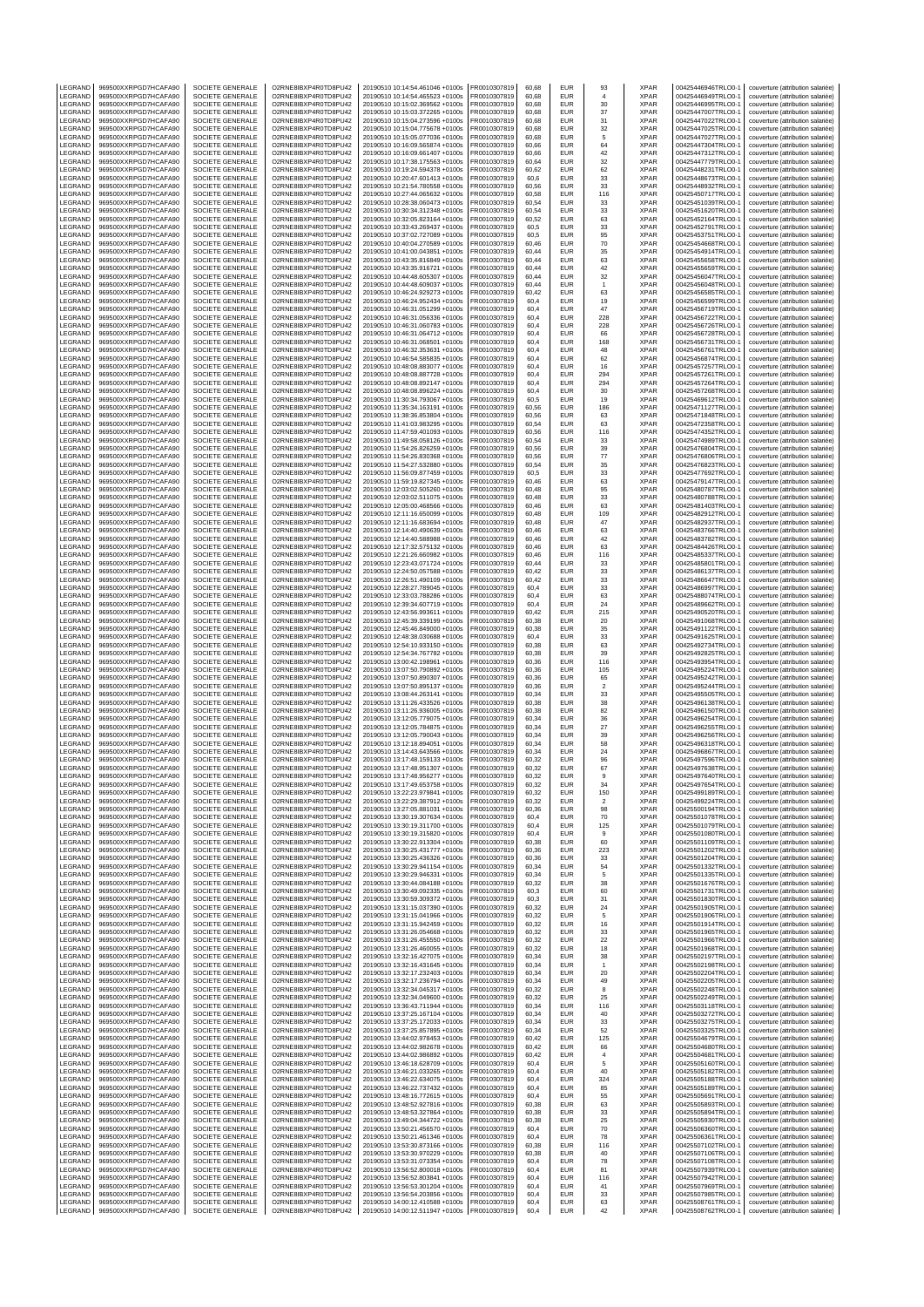| LEGRAND            | 969500XXRPGD7HCAFA90                         | SOCIETE GENERALE                            | O2RNE8IBXP4R0TD8PU42                         | 20190510 14:00:12.811568 +0100s                                    | FR0010307819                 | 60,4           | EUR                      | 27                            | XPAR                       | 00425508763TRLO0-1                       | couverture (attribution salariée)                                      |
|--------------------|----------------------------------------------|---------------------------------------------|----------------------------------------------|--------------------------------------------------------------------|------------------------------|----------------|--------------------------|-------------------------------|----------------------------|------------------------------------------|------------------------------------------------------------------------|
| LEGRAND<br>LEGRAND | 969500XXRPGD7HCAFA90<br>969500XXRPGD7HCAFA90 | SOCIETE GENERALE<br>SOCIETE GENERALE        | O2RNE8IBXP4R0TD8PU42<br>O2RNE8IBXP4R0TD8PU42 | 20190510 14:00:12.816466 +0100s<br>20190510 14:01:13.985344 +0100s | FR0010307819<br>R0010307819  | 60.4<br>60,4   | <b>EUR</b><br>EUR        | 6<br>125                      | <b>XPAR</b><br>XPAR        | 00425508766TRLO0-1<br>00425508971TRLO0-1 | couverture (attribution salariée)<br>couverture (attribution salariée) |
| LEGRAND            | 969500XXRPGD7HCAFA90                         | SOCIETE GENERALE                            | O2RNE8IBXP4R0TD8PU42                         | 20190510 14:01:20.301405 +0100s                                    | FR0010307819                 | 60.4           | <b>EUR</b>               | 66                            | <b>XPAR</b>                | 00425509021TRLO0-1                       | couverture (attribution salariée)                                      |
| LEGRAND            | 969500XXRPGD7HCAFA90                         | SOCIETE GENERALE                            | O2RNE8IBXP4R0TD8PU42                         | 20190510 14:04:47.449321 +0100s                                    | FR0010307819                 | 60,44          | EUR                      | 36                            | <b>XPAR</b>                | 00425509860TRLO0-1                       | couverture (attribution salariée)                                      |
| LEGRAND<br>LEGRAND | 969500XXRPGD7HCAFA90<br>969500XXRPGD7HCAFA90 | SOCIETE GENERALE<br>SOCIETE GENERALE        | O2RNE8IBXP4R0TD8PU42<br>O2RNE8IBXP4R0TD8PU42 | 20190510 14:04:50.554256 +0100s<br>20190510 14:04:50.855301 +0100s | FR0010307819<br>FR0010307819 | 60,44<br>60,44 | EUR<br>EUR               | 100<br>14                     | <b>XPAR</b><br><b>XPAR</b> | 00425509884TRLO0-1<br>00425509885TRLO0-1 | couverture (attribution salariée)<br>couverture (attribution salariée) |
| LEGRAND            | 969500XXRPGD7HCAFA90                         | SOCIETE GENERALE                            | O2RNE8IBXP4R0TD8PU42                         | 20190510 14:05:09.476725 +0100s                                    | FR0010307819                 | 60,44          | EUR                      | 50                            | <b>XPAR</b>                | 00425509946TRLO0-1                       | couverture (attribution salariée)                                      |
| LEGRAND<br>LEGRAND | 969500XXRPGD7HCAFA90<br>969500XXRPGD7HCAFA90 | SOCIETE GENERALE<br>SOCIETE GENERALE        | O2RNE8IBXP4R0TD8PU42<br>O2RNE8IBXP4R0TD8PU42 | 20190510 14:05:09.480424 +0100s<br>20190510 14:05:11.178612 +0100s | R0010307819<br>FR0010307819  | 60,44<br>60,44 | EUR<br>EUR               | $\sqrt{2}$                    | <b>XPAR</b><br>XPAR        | 00425509948TRLO0-1<br>00425509970TRLO0-1 | couverture (attribution salariée)<br>couverture (attribution salariée) |
| LEGRAND            | 969500XXRPGD7HCAFA90                         | SOCIETE GENERALE                            | O2RNE8IBXP4R0TD8PU42                         | 20190510 14:08:51.742559 +0100s                                    | R0010307819                  | 60,46          | EUR                      | 30<br>75                      | XPAR                       | 00425510933TRLO0-1                       | couverture (attribution salariée)                                      |
| LEGRAND            | 969500XXRPGD7HCAFA90                         | SOCIETE GENERALE                            | O2RNE8IBXP4R0TD8PU42                         | 20190510 14:08:51.747412 +0100s                                    | FR0010307819                 | 60,46          | <b>EUR</b>               | 116                           | <b>XPAR</b>                | 00425510934TRLO0-1                       | couverture (attribution salariée)                                      |
| LEGRAND<br>LEGRAND | 969500XXRPGD7HCAFA90<br>969500XXRPGD7HCAFA90 | SOCIETE GENERALE<br>SOCIETE GENERALE        | O2RNE8IBXP4R0TD8PU42<br>O2RNE8IBXP4R0TD8PU42 | 20190510 14:09:16.871496 +0100s<br>20190510 14:09:17.072464 +0100s | R0010307819<br>FR0010307819  | 60,48<br>60,46 | EUR<br>EUR               | 203<br>40                     | XPAR<br><b>XPAR</b>        | 00425511050TRLO0-1<br>00425511052TRLO0-  | couverture (attribution salariée)<br>couverture (attribution salariée) |
| LEGRAND            | 969500XXRPGD7HCAFA90                         | SOCIETE GENERALE                            | O2RNE8IBXP4R0TD8PU42                         | 20190510 14:09:33.187144 +0100s                                    | FR0010307819                 | 60,46          | EUR                      | 51                            | <b>XPAR</b>                | 00425511102TRLO0-1                       | couverture (attribution salariée)                                      |
| LEGRAND            | 969500XXRPGD7HCAFA90                         | SOCIETE GENERALE                            | O2RNE8IBXP4R0TD8PU42                         | 20190510 14:09:40.294411 +0100s                                    | R0010307819                  | 60,46          | EUR                      | $\mathbf{1}$                  | XPAR                       | 00425511130TRLO0-1                       | couverture (attribution salariée)                                      |
| LEGRAND<br>LEGRAND | 969500XXRPGD7HCAFA90<br>969500XXRPGD7HCAFA90 | <b>SOCIETE GENERALE</b><br>SOCIETE GENERALE | O2RNE8IBXP4R0TD8PU42<br>O2RNE8IBXP4R0TD8PU42 | 20190510 14:09:40.298850 +0100s<br>20190510 14:09:40.303336 +0100s | FR0010307819<br>FR0010307819 | 60.46<br>60,46 | EUR<br>EUR               | 8<br>11                       | <b>XPAR</b><br>XPAR        | 00425511131TRLO0-<br>00425511132TRLO0-   | couverture (attribution salariée)<br>couverture (attribution salariée) |
| LEGRAND            | 969500XXRPGD7HCAFA90                         | <b>SOCIETE GENERALE</b>                     | O2RNE8IBXP4R0TD8PU42                         | 20190510 14:12:59.511502 +0100s                                    | FR0010307819                 | 60.46          | <b>EUR</b>               | 42                            | <b>XPAR</b>                | 00425511947TRLO0-1                       | couverture (attribution salariée)                                      |
| LEGRAND            | 969500XXRPGD7HCAFA90                         | SOCIETE GENERALE                            | O2RNE8IBXP4R0TD8PU42                         | 20190510 14:12:59.515809 +0100s                                    | R0010307819                  | 60,46          | EUR                      | 127                           | XPAR                       | 00425511949TRLO0-1                       | couverture (attribution salariée)                                      |
| LEGRAND<br>LEGRAND | 969500XXRPGD7HCAFA90<br>969500XXRPGD7HCAFA90 | <b>SOCIETE GENERALE</b><br>SOCIETE GENERALE | O2RNE8IBXP4R0TD8PU42<br>O2RNE8IBXP4R0TD8PU42 | 20190510 14:12:59.811218 +0100s<br>20190510 14:12:59.815478 +0100s | FR0010307819<br>FR0010307819 | 60.46<br>60,46 | <b>EUR</b><br>EUR        | 54<br>25                      | <b>XPAR</b><br>XPAR        | 00425511951TRLO0-1<br>00425511952TRLO0-1 | couverture (attribution salariée)<br>couverture (attribution salariée) |
| LEGRAND            | 969500XXRPGD7HCAFA90                         | <b>SOCIETE GENERALE</b>                     | O2RNE8IBXP4R0TD8PU42                         | 20190510 14:13:53.169728 +0100s                                    | FR0010307819                 | 60.46          | EUR                      | 59                            | <b>XPAR</b>                | 00425512185TRLO0-1                       | couverture (attribution salariée)                                      |
| LEGRAND<br>LEGRAND | 969500XXRPGD7HCAFA90<br>969500XXRPGD7HCAFA90 | SOCIETE GENERALE<br>SOCIETE GENERALE        | O2RNE8IBXP4R0TD8PU42<br>O2RNE8IBXP4R0TD8PU42 | 20190510 14:13:53.470606 +0100s<br>20190510 14:13:53.671556 +0100s | R0010307819<br>FR0010307819  | 60,46<br>60.46 | EUR<br>EUR               | 49<br>47                      | XPAR<br><b>XPAR</b>        | 00425512186TRLO0-1<br>00425512189TRLO0-1 | couverture (attribution salariée)                                      |
| LEGRAND            | 969500XXRPGD7HCAFA90                         | SOCIETE GENERALE                            | O2RNE8IBXP4R0TD8PU42                         | 20190510 14:13:54.073047 +0100s                                    | FR0010307819                 | 60,46          | EUR                      | 14                            | XPAR                       | 00425512190TRLO0-1                       | couverture (attribution salariée)<br>couverture (attribution salariée) |
| LEGRAND            | 969500XXRPGD7HCAFA90                         | SOCIETE GENERALE                            | O2RNE8IBXP4R0TD8PU42                         | 20190510 14:13:54.077769 +0100s                                    | FR0010307819                 | 60,46          | <b>EUR</b>               | 10                            | <b>XPAR</b>                | 00425512191TRLO0-1                       | couverture (attribution salariée)                                      |
| LEGRAND<br>LEGRAND | 969500XXRPGD7HCAFA90                         | SOCIETE GENERALE                            | O2RNE8IBXP4R0TD8PU42                         | 20190510 14:16:21.937865 +0100s                                    | FR0010307819                 | 60,44          | EUR<br>EUR               | 95                            | XPAR<br><b>XPAR</b>        | 00425512741TRLO0-1                       | couverture (attribution salariée)                                      |
| LEGRAND            | 969500XXRPGD7HCAFA90<br>969500XXRPGD7HCAFA90 | SOCIETE GENERALE<br>SOCIETE GENERALE        | O2RNE8IBXP4R0TD8PU42<br>O2RNE8IBXP4R0TD8PU42 | 20190510 14:16:22.038500 +0100s<br>20190510 14:17:34.319994 +0100s | FR0010307819<br>R0010307819  | 60,44<br>60,44 | EUR                      | 93<br>64                      | <b>XPAR</b>                | 00425512743TRLO0-1<br>00425512993TRLO0-1 | couverture (attribution salariée)<br>couverture (attribution salariée) |
| LEGRAND            | 969500XXRPGD7HCAFA90                         | SOCIETE GENERALE                            | O2RNE8IBXP4R0TD8PU42                         | 20190510 14:18:32.529523 +0100s                                    | FR0010307819                 | 60,46          | EUR                      | 63                            | <b>XPAR</b>                | 00425513413TRLO0-                        | couverture (attribution salariée)                                      |
| LEGRAND<br>LEGRAND | 969500XXRPGD7HCAFA90<br>969500XXRPGD7HCAFA90 | SOCIETE GENERALE<br>SOCIETE GENERALE        | O2RNE8IBXP4R0TD8PU42<br>O2RNE8IBXP4R0TD8PU42 | 20190510 14:18:32.533172 +0100s<br>20190510 14:18:34.416611 +0100s | FR0010307819<br>FR0010307819 | 60,46<br>60,46 | EUR<br>EUR               | 73<br>37                      | XPAR<br><b>XPAR</b>        | 00425513415TRLO0-1<br>00425513544TRLO0-1 | couverture (attribution salariée)<br>couverture (attribution salariée) |
| LEGRAND            | 969500XXRPGD7HCAFA90                         | SOCIETE GENERALE                            | O2RNE8IBXP4R0TD8PU42                         | 20190510 14:19:51.507466 +0100s                                    | R0010307819                  | 60,48          | <b>EUR</b>               | 25                            | <b>XPAR</b>                | 00425513830TRLO0-1                       | couverture (attribution salariée)                                      |
| LEGRAND            | 969500XXRPGD7HCAFA90                         | SOCIETE GENERALE                            | O2RNE8IBXP4R0TD8PU42                         | 20190510 14:19:51.511927 +0100s                                    | FR0010307819                 | 60,48          | <b>EUR</b>               | 22                            | <b>XPAR</b>                | 00425513831TRLO0-                        | couverture (attribution salariée)                                      |
| LEGRAND<br>LEGRAND | 969500XXRPGD7HCAFA90<br>969500XXRPGD7HCAFA90 | SOCIETE GENERALE<br>SOCIETE GENERALE        | O2RNE8IBXP4R0TD8PU42<br>O2RNE8IBXP4R0TD8PU42 | 20190510 14:19:58.920445 +0100s<br>20190510 14:19:58.925782 +0100s | R0010307819<br>FR0010307819  | 60,48<br>60,48 | EUR<br><b>EUR</b>        | 22<br>$\overline{4}$          | XPAR<br><b>XPAR</b>        | 00425513860TRLO0-1<br>00425513862TRLO0-  | couverture (attribution salariée)<br>couverture (attribution salariée) |
| LEGRAND            | 969500XXRPGD7HCAFA90                         | SOCIETE GENERALE                            | O2RNE8IBXP4R0TD8PU42                         | 20190510 14:22:47.742936 +0100s                                    | R0010307819                  | 60,48          | EUR                      | 34                            | XPAR                       | 00425514745TRLO0-1                       | couverture (attribution salariée)                                      |
| LEGRAND<br>LEGRAND | 969500XXRPGD7HCAFA90<br>969500XXRPGD7HCAFA90 | SOCIETE GENERALE<br>SOCIETE GENERALE        | O2RNE8IBXP4R0TD8PU42<br>O2RNE8IBXP4R0TD8PU42 | 20190510 14:23:33.903932 +0100s<br>20190510 14:23:36.106688 +0100s | FR0010307819<br>FR0010307819 | 60,48<br>60.48 | EUR<br>EUR               | 69                            | <b>XPAR</b><br><b>XPAR</b> | 00425515055TRLO0-<br>00425515070TRLO0-1  | couverture (attribution salariée)                                      |
| LEGRAND            | 969500XXRPGD7HCAFA90                         | SOCIETE GENERALE                            | O2RNE8IBXP4R0TD8PU42                         | 20190510 14:23:36.111877 +0100s                                    | R0010307819                  | 60,48          | EUR                      | 31<br>$\overline{7}$          | XPAR                       | 00425515071TRLO0-1                       | couverture (attribution salariée)<br>couverture (attribution salariée) |
| LEGRAND            | 969500XXRPGD7HCAFA90                         | SOCIETE GENERALE                            | O2RNE8IBXP4R0TD8PU42                         | 20190510 14:23:39.833538 +0100s                                    | FR0010307819                 | 60.46          | <b>EUR</b>               | 109                           | <b>XPAR</b>                | 00425515105TRLO0-1                       | couverture (attribution salariée)                                      |
| LEGRAND<br>LEGRAND | 969500XXRPGD7HCAFA90<br>969500XXRPGD7HCAFA90 | SOCIETE GENERALE<br><b>SOCIETE GENERALE</b> | O2RNE8IBXP4R0TD8PU42<br>O2RNE8IBXP4R0TD8PU42 | 20190510 14:25:16.431672 +0100s<br>20190510 14:25:31.557819 +0100s | FR0010307819<br>FR0010307819 | 60,48<br>60.48 | EUR<br><b>EUR</b>        | 30<br>260                     | XPAR<br><b>XPAR</b>        | 00425515588TRLO0-<br>00425515724TRLO0-1  | couverture (attribution salariée)<br>couverture (attribution salariée) |
| LEGRAND            | 969500XXRPGD7HCAFA90                         | SOCIETE GENERALE                            | O2RNE8IBXP4R0TD8PU42                         | 20190510 14:25:31.562217 +0100s                                    | R0010307819                  | 60,48          | <b>EUR</b>               | 63                            | XPAR                       | 00425515725TRLO0-1                       | couverture (attribution salariée)                                      |
| LEGRAND            | 969500XXRPGD7HCAFA90                         | <b>SOCIETE GENERALE</b>                     | O2RNE8IBXP4R0TD8PU42                         | 20190510 14:26:03.095877 +0100s                                    | FR0010307819                 | 60.46          | <b>EUR</b>               | 71                            | <b>XPAR</b>                | 00425515878TRLO0-1                       | couverture (attribution salariée)                                      |
| LEGRAND<br>LEGRAND | 969500XXRPGD7HCAFA90<br>969500XXRPGD7HCAFA90 | SOCIETE GENERALE<br><b>SOCIETE GENERALE</b> | O2RNE8IBXP4R0TD8PU42<br>O2RNE8IBXP4R0TD8PU42 | 20190510 14:26:04.601120 +0100s<br>20190510 14:26:04.606983 +0100s | FR0010307819<br>FR0010307819 | 60,46<br>60.46 | EUR<br>EUR               | 1<br>70                       | XPAR<br><b>XPAR</b>        | 00425515918TRLO0-<br>00425515920TRLO0-1  | couverture (attribution salariée)<br>couverture (attribution salariée) |
| LEGRAND            | 969500XXRPGD7HCAFA90                         | SOCIETE GENERALE                            | O2RNE8IBXP4R0TD8PU42                         | 20190510 14:26:04.612917 +0100s                                    | R0010307819                  | 60,46          | EUR                      | 35                            | XPAR                       | 00425515921TRLO0-1                       | couverture (attribution salariée)                                      |
| LEGRAND            | 969500XXRPGD7HCAFA90                         | SOCIETE GENERALE                            | O2RNE8IBXP4R0TD8PU42                         | 20190510 14:26:31.445978 +0100s                                    | FR0010307819                 | 60.44          | EUR                      | 33                            | <b>XPAR</b>                | 00425516103TRLO0-1                       | couverture (attribution salariée)                                      |
| LEGRAND<br>LEGRAND | 969500XXRPGD7HCAFA90<br>969500XXRPGD7HCAFA90 | SOCIETE GENERALE<br>SOCIETE GENERALE        | O2RNE8IBXP4R0TD8PU42<br>O2RNE8IBXP4R0TD8PU42 | 20190510 14:26:31.648186 +0100s<br>20190510 14:26:31.652950 +0100s | FR0010307819<br>FR0010307819 | 60,44<br>60,44 | EUR<br><b>EUR</b>        | $\mathbf{1}$<br>66            | XPAR<br>XPAR               | 00425516106TRLO0-1<br>00425516107TRLO0-  | couverture (attribution salariée)<br>couverture (attribution salariée) |
| LEGRAND            | 969500XXRPGD7HCAFA90                         | SOCIETE GENERALE                            | O2RNE8IBXP4R0TD8PU42                         | 20190510 14:28:54.734466 +0100s                                    | FR0010307819                 | 60,44          | EUR                      | 32                            | XPAR                       | 00425516874TRLO0-1                       | couverture (attribution salariée)                                      |
| LEGRAND            | 969500XXRPGD7HCAFA90                         | SOCIETE GENERALE                            | O2RNE8IBXP4R0TD8PU42                         | 20190510 14:29:43.700330 +0100s                                    | FR0010307819                 | 60.44          | EUR                      | 39                            | <b>XPAR</b>                | 00425517107TRLO0-1                       | couverture (attribution salariée)                                      |
| LEGRAND<br>LEGRAND | 969500XXRPGD7HCAFA90<br>969500XXRPGD7HCAFA90 | SOCIETE GENERALE<br>SOCIETE GENERALE        | O2RNE8IBXP4R0TD8PU42<br>O2RNE8IBXP4R0TD8PU42 | 20190510 14:31:25.217141 +0100s<br>20190510 14:31:25.315351 +0100s | R0010307819<br>FR0010307819  | 60,44<br>60,44 | EUR<br>EUR               | 124<br>63                     | XPAR<br><b>XPAR</b>        | 00425518318TRLO0-1<br>00425518321TRLO0-1 | couverture (attribution salariée)<br>couverture (attribution salariée) |
| LEGRAND            | 969500XXRPGD7HCAFA90                         | SOCIETE GENERALE                            | O2RNE8IBXP4R0TD8PU42                         | 20190510 14:32:53.749256 +0100s                                    | FR0010307819                 | 60,44          | EUR                      | 50                            | XPAR                       | 00425518895TRLO0-1                       | couverture (attribution salariée)                                      |
| LEGRAND<br>LEGRAND | 969500XXRPGD7HCAFA90<br>969500XXRPGD7HCAFA90 | SOCIETE GENERALE<br>SOCIETE GENERALE        | O2RNE8IBXP4R0TD8PU42<br>O2RNE8IBXP4R0TD8PU42 | 20190510 14:32:54.654561 +0100s<br>20190510 14:32:57.665293 +0100s | FR0010307819<br>R0010307819  | 60,44<br>60,44 | EUR<br>EUR               | 38<br>32                      | <b>XPAR</b><br><b>XPAR</b> | 00425518923TRLO0-1<br>00425518985TRLO0-1 | couverture (attribution salariée)<br>couverture (attribution salariée) |
| LEGRAND            | 969500XXRPGD7HCAFA90                         | SOCIETE GENERALE                            | O2RNE8IBXP4R0TD8PU42                         | 20190510 14:33:11.188453 +0100s                                    | FR0010307819                 | 60,44          | EUR                      | 40                            | <b>XPAR</b>                | 00425519071TRLO0-                        | couverture (attribution salariée)                                      |
| LEGRAND            | 969500XXRPGD7HCAFA90                         | SOCIETE GENERALE                            | O2RNE8IBXP4R0TD8PU42                         | 20190510 14:34:52.146912 +0100s                                    | R0010307819                  | 60,42          | EUR                      | 125                           | XPAR                       | 00425519835TRLO0-1                       | couverture (attribution salariée)                                      |
| LEGRAND<br>LEGRAND | 969500XXRPGD7HCAFA90<br>969500XXRPGD7HCAFA90 | SOCIETE GENERALE<br>SOCIETE GENERALE        | O2RNE8IBXP4R0TD8PU42<br>O2RNE8IBXP4R0TD8PU42 | 20190510 14:35:11.694912 +0100s<br>20190510 14:35:11.700234 +0100s | FR0010307819<br>FR0010307819 | 60,38<br>60,38 | <b>EUR</b><br>EUR        | 33<br>29                      | XPAR<br>XPAR               | 00425520119TRLO0-1<br>00425520120TRLO0-1 | couverture (attribution salariée)<br>couverture (attribution salariée) |
| LEGRAND            | 969500XXRPGD7HCAFA90                         | SOCIETE GENERALE                            | O2RNE8IBXP4R0TD8PU42                         | 20190510 14:35:11.704701 +0100s                                    | R0010307819                  | 60,38          | EUR                      | $\sqrt{4}$                    | XPAR                       | 00425520121TRLO0-1                       | couverture (attribution salariée)                                      |
| LEGRAND            | 969500XXRPGD7HCAFA90                         | <b>SOCIETE GENERALE</b>                     | O2RNE8IBXP4R0TD8PU42                         | 20190510 14:36:34.230012 +0100s                                    | FR0010307819                 | 60.38          | EUR                      | 63                            | <b>XPAR</b>                | 00425520662TRLO0-1                       | couverture (attribution salariée)                                      |
| LEGRAND<br>LEGRAND | 969500XXRPGD7HCAFA90<br>969500XXRPGD7HCAFA90 | SOCIETE GENERALE<br>SOCIETE GENERALE        | O2RNE8IBXP4R0TD8PU42<br>O2RNE8IBXP4R0TD8PU42 | 20190510 14:37:22.790064 +0100s<br>20190510 14:38:28.296590 +0100s | FR0010307819<br>FR0010307819 | 60,36<br>60.36 | EUR<br>EUR               | 33<br>39                      | XPAR<br><b>XPAR</b>        | 00425520945TRLO0-1<br>00425521465TRLO0-1 | couverture (attribution salariée)<br>couverture (attribution salariée) |
| LEGRAND            | 969500XXRPGD7HCAFA90                         | SOCIETE GENERALE                            | O2RNE8IBXP4R0TD8PU42                         | 20190510 14:38:29.799119 +0100s                                    | FR0010307819                 | 60,34          | EUR                      | 44                            | XPAR                       | 00425521473TRLO0-                        | couverture (attribution salariée)                                      |
| LEGRAND<br>LEGRAND | 969500XXRPGD7HCAFA90<br>969500XXRPGD7HCAFA90 | <b>SOCIETE GENERALE</b><br>SOCIETE GENERALE | O2RNE8IBXP4R0TD8PU42<br>O2RNE8IBXP4R0TD8PU42 | 20190510 14:41:58.924077 +0100s<br>20190510 14:42:00.329159 +0100s | FR0010307819<br>R0010307819  | 60.4<br>60,4   | <b>EUR</b><br><b>EUR</b> | 5<br>60                       | <b>XPAR</b><br>XPAR        | 00425522921TRLO0-1<br>00425522946TRLO0-1 | couverture (attribution salariée)<br>couverture (attribution salariée) |
| LEGRAND            | 969500XXRPGD7HCAFA90                         | SOCIETE GENERALE                            | O2RNE8IBXP4R0TD8PU42                         | 20190510 14:42:12.655628 +0100s                                    | FR0010307819                 | 60.4           | EUR                      | 12                            | <b>XPAR</b>                | 00425523028TRLO0-1                       | couverture (attribution salariée)                                      |
| LEGRAND            | 969500XXRPGD7HCAFA90                         | SOCIETE GENERALE                            | O2RNE8IBXP4R0TD8PU42                         | 20190510 14:42:12.659264 +0100s                                    | FR0010307819                 | 60,4           | EUR                      | 28                            | XPAR                       | 00425523030TRLO0-                        | couverture (attribution salariée)                                      |
| LEGRAND<br>LEGRAND | 969500XXRPGD7HCAFA90<br>969500XXRPGD7HCAFA90 | <b>SOCIETE GENERALE</b><br>SOCIETE GENERALE | O2RNE8IBXP4R0TD8PU42<br>O2RNE8IBXP4R0TD8PU42 | 20190510 14:42:54.800027 +0100s<br>20190510 14:42:54.804704 +0100s | FR0010307819<br>R0010307819  | 60.4<br>60,4   | EUR<br>EUR               | 78<br>55                      | <b>XPAR</b><br>XPAR        | 00425523235TRLO0-1<br>00425523239TRLO0-1 | couverture (attribution salariée)<br>couverture (attribution salariée) |
| LEGRAND            | 969500XXRPGD7HCAFA90                         | SOCIETE GENERALE                            | O2RNE8IBXP4R0TD8PU42                         | 20190510 14:43:24.342491 +0100s                                    | FR0010307819                 | 60.38          | <b>EUR</b>               | 48                            | <b>XPAR</b>                | 00425523457TRLO0-1                       | couverture (attribution salariée)                                      |
| LEGRAND            | 969500XXRPGD7HCAFA90                         | SOCIETE GENERALE                            | O2RNE8IBXP4R0TD8PU42                         | 20190510 14:44:14.415026 +0100s                                    | FR0010307819                 | 60,38          | <b>EUR</b>               | 63                            | <b>XPAR</b>                | 00425523872TRLO0-1                       | couverture (attribution salariée)                                      |
| LEGRAND<br>LEGRAND | 969500XXRPGD7HCAFA90<br>969500XXRPGD7HCAFA90 | SOCIETE GENERALE<br>SOCIETE GENERALE        | O2RNE8IBXP4R0TD8PU42<br>O2RNE8IBXP4R0TD8PU42 | 20190510 14:44:14.419065 +0100s<br>20190510 14:45:04.280843 +0100s | FR0010307819<br>R0010307819  | 60,38<br>60,38 | <b>EUR</b><br>EUR        | 60<br>46                      | XPAR<br>XPAR               | 00425523874TRLO0-<br>00425524168TRLO0-1  | couverture (attribution salariée)<br>couverture (attribution salariée) |
| LEGRAND            | 969500XXRPGD7HCAFA90                         | SOCIETE GENERALE                            | O2RNE8IBXP4R0TD8PU42                         | 20190510 14:47:49.801198 +0100s                                    | FR0010307819                 | 60,4           | EUR                      | 134                           | <b>XPAR</b>                | 00425525159TRLO0-1                       | couverture (attribution salariée)                                      |
| LEGRAND<br>LEGRAND | 969500XXRPGD7HCAFA90<br>969500XXRPGD7HCAFA90 | SOCIETE GENERALE<br>SOCIETE GENERALE        | O2RNE8IBXP4R0TD8PU42<br>O2RNE8IBXP4R0TD8PU42 | 20190510 14:47:49.805872 +0100s<br>20190510 14:47:49.810559 +0100s | R0010307819<br>FR0010307819  | 60,4<br>60,4   | EUR<br><b>EUR</b>        | 21<br>$\overline{\mathbf{2}}$ | XPAR<br><b>XPAR</b>        | 00425525162TRLO0-1<br>00425525163TRLO0-1 | couverture (attribution salariée)<br>couverture (attribution salariée) |
| LEGRAND            | 969500XXRPGD7HCAFA90                         | SOCIETE GENERALE                            | O2RNE8IBXP4R0TD8PU42                         | 20190510 14:47:50.502235 +0100s                                    | FR0010307819                 | 60,4           | EUR                      | 56                            | <b>XPAR</b>                | 00425525168TRLO0-1                       | couverture (attribution salariée)                                      |
| LEGRAND            | 969500XXRPGD7HCAFA90                         | SOCIETE GENERALE                            | O2RNE8IBXP4R0TD8PU42                         | 20190510 14:47:51.904584 +0100s                                    | FR0010307819                 | 60,4           | EUR                      | 20                            | <b>XPAR</b>                | 00425525178TRLO0-1                       | couverture (attribution salariée)                                      |
| LEGRAND<br>LEGRAND | 969500XXRPGD7HCAFA90<br>969500XXRPGD7HCAFA90 | SOCIETE GENERALE<br>SOCIETE GENERALE        | O2RNE8IBXP4R0TD8PU42<br>O2RNE8IBXP4R0TD8PU42 | 20190510 14:47:52.004959 +0100s<br>20190510 14:49:16.236124 +0100s | FR0010307819<br>FR0010307819 | 60,4<br>60,4   | <b>EUR</b><br>EUR        | $\overline{4}$<br>116         | <b>XPAR</b><br><b>XPAR</b> | 00425525180TRLO0-1<br>00425525876TRLO0-1 | couverture (attribution salariée)<br>couverture (attribution salariée) |
| <b>IFGRAND</b>     | 969500XXRPGD7HCAFA90                         | SOCIETE GENERALE                            | O2RNE8IBXP4R0TD8PU42                         | 20190510 14:53:59.609365 +0100s                                    | FR0010307819                 | 60.38          | EUR                      | 63                            | <b>XPAR</b>                | 00425528951TRLO0-1                       | couverture (attribution salariée)                                      |
| LEGRAND<br>LEGRAND | 969500XXRPGD7HCAFA90<br>969500XXRPGD7HCAFA90 | SOCIETE GENERALE<br>SOCIETE GENERALE        | O2RNE8IBXP4R0TD8PU42<br>O2RNE8IBXP4R0TD8PU42 | 20190510 14:53:59.614641 +0100s<br>20190510 14:53:59.620584 +0100s | FR0010307819<br>FR0010307819 | 60,38<br>60.38 | <b>EUR</b><br><b>EUR</b> | 70<br>63                      | <b>XPAR</b><br><b>XPAR</b> | 00425528952TRLO0-1<br>00425528953TRLO0-1 | couverture (attribution salariée)<br>couverture (attribution salariée) |
| LEGRAND            | 969500XXRPGD7HCAFA90                         | SOCIETE GENERALE                            | O2RNE8IBXP4R0TD8PU42                         | 20190510 14:53:59.626345 +0100s                                    | FR0010307819                 | 60,38          | EUR                      | $\overline{7}$                | <b>XPAR</b>                | 00425528954TRLO0-1                       | couverture (attribution salariée)                                      |
| LEGRAND            | 969500XXRPGD7HCAFA90                         | SOCIETE GENERALE                            | O2RNE8IBXP4R0TD8PU42                         | 20190510 14:53:59.631312 +0100s                                    | FR0010307819                 | 60.38          | <b>EUR</b>               | 84                            | <b>XPAR</b>                | 00425528955TRLO0-1                       | couverture (attribution salariée)                                      |
| LEGRAND<br>LEGRAND | 969500XXRPGD7HCAFA90<br>969500XXRPGD7HCAFA90 | SOCIETE GENERALE<br>SOCIETE GENERALE        | O2RNE8IBXP4R0TD8PU42<br>O2RNE8IBXP4R0TD8PU42 | 20190510 14:57:04.777000 +0100s<br>20190510 14:58:06.064625 +0100s | FR0010307819<br>FR0010307819 | 60,4<br>60.4   | EUR<br><b>EUR</b>        | 248<br>63                     | <b>XPAR</b><br><b>XPAR</b> | 00425530218TRLO0-1<br>00425530649TRLO0-1 | couverture (attribution salariée)<br>couverture (attribution salariée) |
| LEGRAND            | 969500XXRPGD7HCAFA90                         | SOCIETE GENERALE                            | O2RNE8IBXP4R0TD8PU42                         | 20190510 14:59:11.174125 +0100s                                    | FR0010307819                 | 60,4           | EUR                      | 33                            | <b>XPAR</b>                | 00425531118TRLO0-1                       | couverture (attribution salariée)                                      |
| LEGRAND<br>LEGRAND | 969500XXRPGD7HCAFA90<br>969500XXRPGD7HCAFA90 | SOCIETE GENERALE<br>SOCIETE GENERALE        | O2RNE8IBXP4R0TD8PU42<br>O2RNE8IBXP4R0TD8PU42 | 20190510 14:59:24.501230 +0100s<br>20190510 14:59:59.679205 +0100s | FR0010307819<br>FR0010307819 | 60.38<br>60,36 | <b>EUR</b><br>EUR        | 33<br>33                      | <b>XPAR</b><br>XPAR        | 00425531235TRLO0-1<br>00425531608TRLO0-1 | couverture (attribution salariée)                                      |
| LEGRAND            | 969500XXRPGD7HCAFA90                         | SOCIETE GENERALE                            | O2RNE8IBXP4R0TD8PU42                         | 20190510 15:00:45.763391 +0100s                                    | FR0010307819                 | 60.34          | EUR                      | 33                            | <b>XPAR</b>                | 00425532132TRLO0-1                       | couverture (attribution salariée)<br>couverture (attribution salariée) |
| LEGRAND            | 969500XXRPGD7HCAFA90<br>969500XXRPGD7HCAFA90 | SOCIETE GENERALE                            | O2RNE8IBXP4R0TD8PU42                         | 20190510 15:01:54.467313 +0100s                                    | FR0010307819                 | 60,3           | EUR                      | 33                            | <b>XPAR</b>                | 00425532808TRLO0-1<br>00425532812TRLO0-1 | couverture (attribution salariée)                                      |
| LEGRAND<br>LEGRAND | 969500XXRPGD7HCAFA90                         | SOCIETE GENERALE<br>SOCIETE GENERALE        | O2RNE8IBXP4R0TD8PU42<br>O2RNE8IBXP4R0TD8PU42 | 20190510 15:01:54.472224 +0100s<br>20190510 15:01:54.476952 +0100s | FR0010307819<br>FR0010307819 | 60.3<br>60,3   | <b>EUR</b><br>EUR        | 33<br>63                      | <b>XPAR</b><br><b>XPAR</b> | 00425532813TRLO0-1                       | couverture (attribution salariée)<br>couverture (attribution salariée) |
| LEGRAND            | 969500XXRPGD7HCAFA90                         | SOCIETE GENERALE                            | O2RNE8IBXP4R0TD8PU42                         | 20190510 15:01:56.973630 +0100s                                    | FR0010307819                 | 60,28          | <b>EUR</b>               | 33                            | <b>XPAR</b>                | 00425532862TRLO0-1                       | couverture (attribution salariée)                                      |
| LEGRAND<br>LEGRAND | 969500XXRPGD7HCAFA90<br>969500XXRPGD7HCAFA90 | SOCIETE GENERALE<br><b>SOCIETE GENERALE</b> | O2RNE8IBXP4R0TD8PU42<br>O2RNE8IBXP4R0TD8PU42 | 20190510 15:01:57.273506 +0100s                                    | FR0010307819<br>FR0010307819 | 60.28<br>60,3  | <b>EUR</b><br><b>EUR</b> | 93<br>38                      | <b>XPAR</b><br><b>XPAR</b> | 00425532865TRLO0-1                       | couverture (attribution salariée)                                      |
| LEGRAND            | 969500XXRPGD7HCAFA90                         | SOCIETE GENERALE                            | O2RNE8IBXP4R0TD8PU42                         | 20190510 15:04:16.272405 +0100s<br>20190510 15:04:16.276271 +0100s | FR0010307819                 | 60,3           | <b>EUR</b>               | 33                            | <b>XPAR</b>                | 00425533791TRLO0-1<br>00425533792TRLO0-1 | couverture (attribution salariée)<br>couverture (attribution salariée) |
| LEGRAND            | 969500XXRPGD7HCAFA90                         | SOCIETE GENERALE                            | O2RNE8IBXP4R0TD8PU42                         | 20190510 15:04:20.083673 +0100s                                    | FR0010307819                 | 60,3           | <b>FUR</b>               | 64                            | <b>XPAR</b>                | 00425533831TRLO0-1                       | couverture (attribution salariée)                                      |
| LEGRAND<br>LEGRAND | 969500XXRPGD7HCAFA90<br>969500XXRPGD7HCAFA90 | SOCIETE GENERALE<br>SOCIETE GENERALE        | O2RNE8IBXP4R0TD8PU42<br>O2RNE8IBXP4R0TD8PU42 | 20190510 15:04:20.582545 +0100s<br>20190510 15:04:45.219787 +0100s | FR0010307819<br>FR0010307819 | 60,3<br>60,28  | <b>EUR</b><br><b>EUR</b> | 31<br>112                     | <b>XPAR</b><br><b>XPAR</b> | 00425533834TRLO0-1<br>00425534004TRLO0-1 | couverture (attribution salariée)<br>couverture (attribution salariée) |
| LEGRAND            | 969500XXRPGD7HCAFA90                         | SOCIETE GENERALE                            | O2RNE8IBXP4R0TD8PU42                         | 20190510 15:04:45.421413 +0100s                                    | FR0010307819                 | 60,28          | <b>EUR</b>               | 48                            | <b>XPAR</b>                | 00425534022TRLO0-1                       | couverture (attribution salariée)                                      |
| LEGRAND<br>LEGRAND | 969500XXRPGD7HCAFA90<br>969500XXRPGD7HCAFA90 | SOCIETE GENERALE<br>SOCIETE GENERALE        | O2RNE8IBXP4R0TD8PU42<br>O2RNE8IBXP4R0TD8PU42 | 20190510 15:04:46.023325 +0100s<br>20190510 15:06:01.445993 +0100s | FR0010307819<br>FR0010307819 | 60.28<br>60,26 | <b>FUR</b><br><b>EUR</b> | 30<br>64                      | <b>XPAR</b><br><b>XPAR</b> | 00425534031TRLO0-1<br>00425534516TRLO0-1 | couverture (attribution salariée)<br>couverture (attribution salariée) |
| LEGRAND            | 969500XXRPGD7HCAFA90                         | SOCIETE GENERALE                            | O2RNE8IBXP4R0TD8PU42                         | 20190510 15:06:25.078151 +0100s                                    | FR0010307819                 | 60,26          | <b>EUR</b>               | 42                            | <b>XPAR</b>                | 00425534651TRLO0-1                       | couverture (attribution salariée)                                      |
| LEGRAND            | 969500XXRPGD7HCAFA90                         | SOCIETE GENERALE                            | O2RNE8IBXP4R0TD8PU42                         | 20190510 15:06:25.082221 +0100s                                    | FR0010307819                 | 60.26          | <b>EUR</b>               | 92                            | <b>XPAR</b>                | 00425534653TRLO0-1                       | couverture (attribution salariée)                                      |
| LEGRAND<br>LEGRAND | 969500XXRPGD7HCAFA90<br>969500XXRPGD7HCAFA90 | SOCIETE GENERALE<br>SOCIETE GENERALE        | O2RNE8IBXP4R0TD8PU42<br>O2RNE8IBXP4R0TD8PU42 | 20190510 15:07:50.505076 +0100s<br>20190510 15:07:50.510025 +0100s | FR0010307819<br>FR0010307819 | 60,28<br>60.28 | EUR<br>EUR               | 6<br>32                       | XPAR<br><b>XPAR</b>        | 00425535309TRLO0-1<br>00425535310TRLO0-1 | couverture (attribution salariée)<br>couverture (attribution salariée) |
| LEGRAND            | 969500XXRPGD7HCAFA90                         | SOCIETE GENERALE                            | O2RNE8IBXP4R0TD8PU42                         | 20190510 15:07:50.515128 +0100s                                    | FR0010307819                 | 60,28          | EUR                      | 40                            | <b>XPAR</b>                | 00425535311TRLO0-1                       | couverture (attribution salariée)                                      |
| LEGRAND            | 969500XXRPGD7HCAFA90                         | SOCIETE GENERALE                            | O2RNE8IBXP4R0TD8PU42                         | 20190510 15:07:51.003400 +0100s                                    | FR0010307819                 | 60.28          | <b>EUR</b>               | 19                            | <b>XPAR</b>                | 00425535317TRLO0-1                       | couverture (attribution salariée)                                      |
| LEGRAND<br>LEGRAND | 969500XXRPGD7HCAFA90<br>969500XXRPGD7HCAFA90 | SOCIETE GENERALE<br>SOCIETE GENERALE        | O2RNE8IBXP4R0TD8PU42<br>O2RNE8IBXP4R0TD8PU42 | 20190510 15:07:51.008738 +0100s<br>20190510 15:09:27.887302 +0100s | FR0010307819<br>FR0010307819 | 60,28<br>60.3  | EUR<br><b>EUR</b>        | 19<br>156                     | <b>XPAR</b><br><b>XPAR</b> | 00425535318TRLO0-1<br>00425536033TRLO0-1 | couverture (attribution salariée)<br>couverture (attribution salariée) |
| LEGRAND            | 969500XXRPGD7HCAFA90                         | SOCIETE GENERALE                            | O2RNE8IBXP4R0TD8PU42                         | 20190510 15:09:27.893864 +0100s                                    | FR0010307819                 | 60,3           | EUR                      | 33                            | <b>XPAR</b>                | 00425536037TRLO0-1                       | couverture (attribution salariée)                                      |
| LEGRAND<br>LEGRAND | 969500XXRPGD7HCAFA90<br>969500XXRPGD7HCAFA90 | SOCIETE GENERALE<br>SOCIETE GENERALE        | O2RNE8IBXP4R0TD8PU42<br>O2RNE8IBXP4R0TD8PU42 | 20190510 15:09:27.990508 +0100s<br>20190510 15:09:28.592319 +0100s | FR0010307819<br>FR0010307819 | 60.3<br>60,3   | <b>EUR</b><br>EUR        | 100<br>51                     | <b>XPAR</b><br>XPAR        | 00425536078TRLO0-1<br>00425536096TRLO0-1 | couverture (attribution salariée)<br>couverture (attribution salariée) |
| LEGRAND            | 969500XXRPGD7HCAFA90                         | SOCIETE GENERALE                            | O2RNE8IBXP4R0TD8PU42                         | 20190510 15:09:28.597540 +0100s                                    | FR0010307819                 | 60.3           | <b>EUR</b>               | 125                           | <b>XPAR</b>                | 00425536100TRLO0-1                       | couverture (attribution salariée)                                      |
| LEGRAND            | 969500XXRPGD7HCAFA90                         | SOCIETE GENERALE                            | O2RNE8IBXP4R0TD8PU42                         | 20190510 15:09:28.602027 +0100s                                    | FR0010307819                 | 60,3           | EUR                      | 42                            | <b>XPAR</b>                | 00425536103TRLO0-1                       | couverture (attribution salariée)                                      |
| LEGRAND<br>LEGRAND | 969500XXRPGD7HCAFA90<br>969500XXRPGD7HCAFA90 | SOCIETE GENERALE<br>SOCIETE GENERALE        | O2RNE8IBXP4R0TD8PU42<br>O2RNE8IBXP4R0TD8PU42 | 20190510 15:10:55.819549 +0100s<br>20190510 15:10:55.823339 +0100s | FR0010307819<br>FR0010307819 | 60,3<br>60,3   | <b>EUR</b><br><b>EUR</b> | 39<br>117                     | <b>XPAR</b><br><b>XPAR</b> | 00425536672TRLO0-1<br>00425536676TRLO0-1 | couverture (attribution salariée)<br>couverture (attribution salariée) |
| LEGRAND            | 969500XXRPGD7HCAFA90                         | SOCIETE GENERALE                            | O2RNE8IBXP4R0TD8PU42                         | 20190510 15:10:56.120229 +0100s                                    | FR0010307819                 | 60,3           | <b>EUR</b>               | 39                            | <b>XPAR</b>                | 00425536710TRLO0-1                       | couverture (attribution salariée)                                      |
| LEGRAND            | 969500XXRPGD7HCAFA90                         | SOCIETE GENERALE                            | O2RNE8IBXP4R0TD8PU42                         | 20190510 15:10:56.822331 +0100s                                    | FR0010307819                 | 60,3           | <b>EUR</b><br><b>EUR</b> | 36                            | <b>XPAR</b><br><b>XPAR</b> | 00425536718TRLO0-1                       | couverture (attribution salariée)                                      |
| LEGRAND<br>LEGRAND | 969500XXRPGD7HCAFA90<br>969500XXRPGD7HCAFA90 | SOCIETE GENERALE<br>SOCIETE GENERALE        | O2RNE8IBXP4R0TD8PU42<br>O2RNE8IBXP4R0TD8PU42 | 20190510 15:13:04.525873 +0100s<br>20190510 15:13:48.178473 +0100s | FR0010307819<br>FR0010307819 | 60,3<br>60,3   | <b>EUR</b>               | 30<br>30                      | <b>XPAR</b>                | 00425537594TRLO0-1<br>00425537799TRLO0-1 | couverture (attribution salariée)<br>couverture (attribution salariée) |
| LEGRAND            | 969500XXRPGD7HCAFA90                         | SOCIETE GENERALE                            | O2RNE8IBXP4R0TD8PU42                         | 20190510 15:13:52.586397 +0100s                                    | FR0010307819                 | 60,3           | <b>EUR</b>               | 26                            | <b>XPAR</b>                | 00425537836TRLO0-1                       | couverture (attribution salariée)                                      |
| LEGRAND<br>LEGRAND | 969500XXRPGD7HCAFA90<br>969500XXRPGD7HCAFA90 | SOCIETE GENERALE<br>SOCIETE GENERALE        | O2RNE8IBXP4R0TD8PU42<br>O2RNE8IBXP4R0TD8PU42 | 20190510 15:13:52.591091 +0100s<br>20190510 15:13:52.595737 +0100s | FR0010307819<br>FR0010307819 | 60,3<br>60,3   | <b>EUR</b><br><b>EUR</b> | 47<br>$\overline{2}$          | <b>XPAR</b><br><b>XPAR</b> | 00425537838TRLO0-1<br>00425537839TRLO0-1 | couverture (attribution salariée)<br>couverture (attribution salariée) |
| LEGRAND            | 969500XXRPGD7HCAFA90                         | SOCIETE GENERALE                            | O2RNE8IBXP4R0TD8PU42                         | 20190510 15:14:56.483552 +0100s                                    | FR0010307819                 | 60,28          | <b>EUR</b>               | 33                            | <b>XPAR</b>                | 00425538282TRLO0-1                       | couverture (attribution salariée)                                      |
| LEGRAND            | 969500XXRPGD7HCAFA90                         | SOCIETE GENERALE                            | O2RNE8IBXP4R0TD8PU42                         | 20190510 15:14:56.488628 +0100s                                    | FR0010307819                 | 60.28          | <b>FUR</b>               | 136                           | <b>XPAR</b>                | 00425538283TRLO0-1                       | couverture (attribution salariée)                                      |
| LEGRAND<br>LEGRAND | 969500XXRPGD7HCAFA90<br>969500XXRPGD7HCAFA90 | SOCIETE GENERALE<br>SOCIETE GENERALE        | O2RNE8IBXP4R0TD8PU42<br>O2RNE8IBXP4R0TD8PU42 | 20190510 15:14:56.684920 +0100s<br>20190510 15:14:56.689979 +0100s | FR0010307819<br>FR0010307819 | 60,28<br>60,28 | <b>EUR</b><br>EUR        | 125<br>$\overline{4}$         | <b>XPAR</b><br><b>XPAR</b> | 00425538284TRLO0-1<br>00425538285TRLO0-1 | couverture (attribution salariée)<br>couverture (attribution salariée) |
| LEGRAND            | 969500XXRPGD7HCAFA90                         | SOCIETE GENERALE                            | O2RNE8IBXP4R0TD8PU42                         | 20190510 15:15:56.915958 +0100s                                    | FR0010307819                 | 60.24          | <b>EUR</b>               | 33                            | <b>XPAR</b>                | 00425539019TRLO0-1                       | couverture (attribution salariée)                                      |
|                    |                                              |                                             |                                              | 20190510 15:15:57.520569 +0100s                                    | FR0010307819                 | 60,24          | EUR                      | 31                            | XPAR                       | 00425539043TRLO0-1                       | couverture (attribution salariée)                                      |
| LEGRAND<br>LEGRAND | 969500XXRPGD7HCAFA90<br>969500XXRPGD7HCAFA90 | SOCIETE GENERALE<br>SOCIETE GENERALE        | O2RNE8IBXP4R0TD8PU42<br>O2RNE8IBXP4R0TD8PU42 | 20190510 15:15:58.823436 +0100s                                    | FR0010307819                 | 60,2           | EUR                      | 33                            | <b>XPAR</b>                | 00425539055TRLO0-1                       | couverture (attribution salariée)                                      |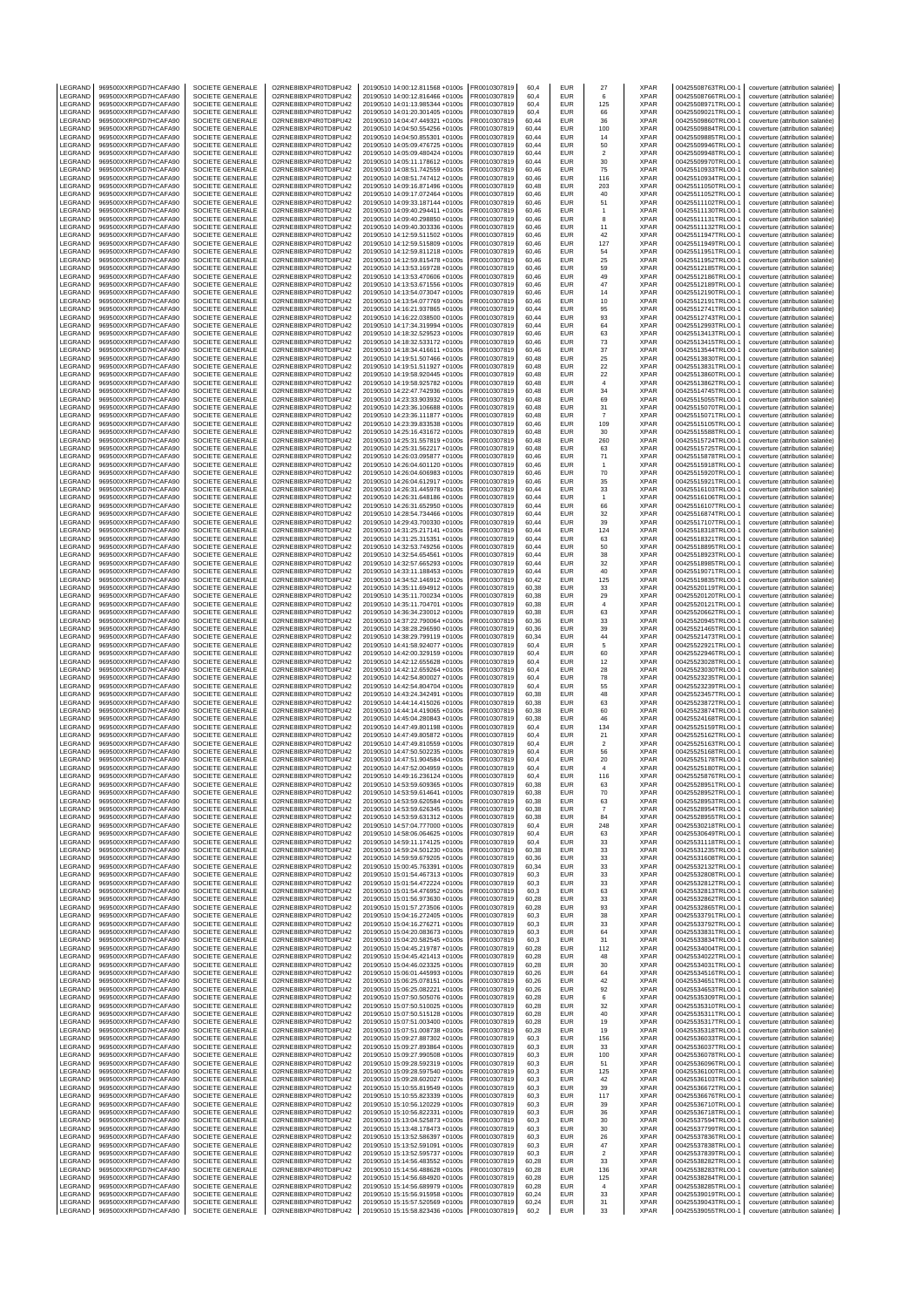| LEGRAND                       | 969500XXRPGD7HCAFA90                         | SOCIETE GENERALE                                         | O2RNE8IBXP4R0TD8PU42                         | 20190510 15:15:59.022843 +0100s                                    | FR0010307819                 | 60,2           | EUR                      | 100               | <b>XPAR</b>                        | 00425539060TRLO0-1                       | couverture (attribution salariée)                                      |
|-------------------------------|----------------------------------------------|----------------------------------------------------------|----------------------------------------------|--------------------------------------------------------------------|------------------------------|----------------|--------------------------|-------------------|------------------------------------|------------------------------------------|------------------------------------------------------------------------|
| LEGRAND                       | 969500XXRPGD7HCAFA90                         | <b>SOCIETE GENERALE</b>                                  | O2RNE8IBXP4R0TD8PU42                         | 20190510 15:15:59.027947 +0100s                                    | FR0010307819                 | 60.2           | <b>EUR</b>               | $\overline{4}$    | <b>XPAR</b>                        | 00425539061TRLO0-1                       | couverture (attribution salariée)                                      |
| LEGRAND<br>LEGRAND            | 969500XXRPGD7HCAFA90<br>969500XXRPGD7HCAFA90 | SOCIETE GENERALE<br>SOCIETE GENERALE                     | O2RNE8IBXP4R0TD8PU42<br>O2RNE8IBXP4R0TD8PU42 | 20190510 15:16:13.148630 +0100s<br>20190510 15:16:28.178866 +0100s | FR0010307819<br>FR0010307819 | 60,2<br>60.2   | EUR<br><b>EUR</b>        | 153<br>33         | <b>XPAR</b><br><b>XPAR</b>         | 00425539171TRLO0-1<br>00425539342TRLO0-1 | couverture (attribution salariée)<br>couverture (attribution salariée) |
| LEGRAND                       | 969500XXRPGD7HCAFA90                         | SOCIETE GENERALE                                         | O2RNE8IBXP4R0TD8PU42                         | 20190510 15:16:28.182835 +0100s                                    | FR0010307819                 | 60,2           | EUR                      | 89                | <b>XPAR</b>                        | 00425539345TRLO0-1                       | couverture (attribution salariée)                                      |
| LEGRAND                       | 969500XXRPGD7HCAFA90                         | SOCIETE GENERALE                                         | O2RNE8IBXP4R0TD8PU42                         | 20190510 15:16:28.186677 +0100s                                    | FR0010307819                 | 60,2           | <b>EUR</b>               | 63                | <b>XPAR</b>                        | 00425539349TRLO0-1                       | couverture (attribution salariée)                                      |
| LEGRAND                       | 969500XXRPGD7HCAFA90                         | SOCIETE GENERALE                                         | O2RNE8IBXP4R0TD8PU42                         | 20190510 15:16:56.742692 +0100s                                    | FR0010307819                 | 60,18          | EUR                      | 33                | XPAR<br><b>XPAR</b>                | 00425539708TRLO0-1                       | couverture (attribution salariée)                                      |
| LEGRAND<br>LEGRAND            | 969500XXRPGD7HCAFA90<br>969500XXRPGD7HCAFA90 | SOCIETE GENERALE<br>SOCIETE GENERALE                     | O2RNE8IBXP4R0TD8PU42<br>O2RNE8IBXP4R0TD8PU42 | 20190510 15:16:56.747644 +0100s<br>20190510 15:16:58.248419 +0100s | FR0010307819<br>FR0010307819 | 60,18<br>60,18 | EUR<br>EUR               | 66<br>$\sqrt{2}$  | <b>XPAR</b>                        | 00425539709TRLO0-1<br>00425539722TRLO0-1 | couverture (attribution salariée)<br>couverture (attribution salariée) |
| LEGRAND                       | 969500XXRPGD7HCAFA90                         | SOCIETE GENERALE                                         | O2RNE8IBXP4R0TD8PU42                         | 20190510 15:16:58.253386 +0100s                                    | FR0010307819                 | 60,18          | EUR                      | 33                | <b>XPAR</b>                        | 00425539723TRLO0-1                       | couverture (attribution salariée)                                      |
| LEGRAND                       | 969500XXRPGD7HCAFA90                         | SOCIETE GENERALE                                         | O2RNE8IBXP4R0TD8PU42                         | 20190510 15:17:33.015637 +0100s                                    | FR0010307819                 | 60,2           | EUR                      | 33                | XPAR                               | 00425539958TRLO0-1                       | couverture (attribution salariée)                                      |
| LEGRAND<br>LEGRAND            | 969500XXRPGD7HCAFA90                         | SOCIETE GENERALE                                         | O2RNE8IBXP4R0TD8PU42<br>O2RNE8IBXP4R0TD8PU42 | 20190510 15:17:33.020877 +0100s                                    | FR0010307819                 | 60,2           | EUR<br>EUR               | 65                | <b>XPAR</b><br><b>XPAR</b>         | 00425539962TRLO0-1<br>00425539966TRLO0-1 | couverture (attribution salariée)                                      |
| LEGRAND                       | 969500XXRPGD7HCAFA90<br>969500XXRPGD7HCAFA90 | SOCIETE GENERALE<br>SOCIETE GENERALE                     | O2RNE8IBXP4R0TD8PU42                         | 20190510 15:17:33.025718 +0100s<br>20190510 15:17:33.115818 +0100s | FR0010307819<br>FR0010307819 | 60,2<br>60,2   | EUR                      | 133<br>36         | <b>XPAR</b>                        | 00425539981TRLO0-1                       | couverture (attribution salariée)<br>couverture (attribution salariée) |
| LEGRAND                       | 969500XXRPGD7HCAFA90                         | SOCIETE GENERALE                                         | O2RNE8IBXP4R0TD8PU42                         | 20190510 15:17:33.416204 +0100s                                    | FR0010307819                 | 60,2           | EUR                      | 58                | XPAR                               | 00425539984TRLO0-1                       | couverture (attribution salariée)                                      |
| LEGRAND                       | 969500XXRPGD7HCAFA90                         | SOCIETE GENERALE                                         | O2RNE8IBXP4R0TD8PU42                         | 20190510 15:18:26.991264 +0100s                                    | FR0010307819                 | 60,18          | EUR                      | 60                | <b>XPAR</b>                        | 00425540405TRLO0-1                       | couverture (attribution salariée)                                      |
| LEGRAND                       | 969500XXRPGD7HCAFA90                         | <b>SOCIETE GENERALE</b>                                  | O2RNE8IBXP4R0TD8PU42                         | 20190510 15:18:26.994928 +0100s                                    | FR0010307819                 | 60.18          | EUR                      | 113               | <b>XPAR</b>                        | 00425540406TRLO0-1                       | couverture (attribution salariée)                                      |
| LEGRAND<br>LEGRAND            | 969500XXRPGD7HCAFA90<br>969500XXRPGD7HCAFA90 | SOCIETE GENERALE<br><b>SOCIETE GENERALE</b>              | O2RNE8IBXP4R0TD8PU42<br>O2RNE8IBXP4R0TD8PU42 | 20190510 15:18:27.092997 +0100s<br>20190510 15:18:27.195926 +0100s | FR0010307819<br>FR0010307819 | 60,18<br>60.18 | EUR<br>EUR               | 35<br>43          | XPAR<br><b>XPAR</b>                | 00425540407TRLO0-1<br>00425540408TRLO0-1 | couverture (attribution salariée)<br>couverture (attribution salariée) |
| LEGRAND                       | 969500XXRPGD7HCAFA90                         | SOCIETE GENERALE                                         | O2RNE8IBXP4R0TD8PU42                         | 20190510 15:19:49.141745 +0100s                                    | FR0010307819                 | 60,22          | EUR                      | 59                | <b>XPAR</b>                        | 00425541096TRLO0-1                       | couverture (attribution salariée)                                      |
| LEGRAND                       | 969500XXRPGD7HCAFA90                         | <b>SOCIETE GENERALE</b>                                  | O2RNE8IBXP4R0TD8PU42                         | 20190510 15:21:40.903226 +0100s                                    | FR0010307819                 | 60.22          | EUR                      | 35                | <b>XPAR</b>                        | 00425541795TRLO0-1                       | couverture (attribution salariée)                                      |
| LEGRAND                       | 969500XXRPGD7HCAFA90                         | SOCIETE GENERALE                                         | O2RNE8IBXP4R0TD8PU42                         | 20190510 15:21:41.004319 +0100s                                    | FR0010307819                 | 60,22          | EUR                      | 31                | XPAR                               | 00425541799TRLO0-1                       | couverture (attribution salariée)                                      |
| LEGRAND<br>LEGRAND            | 969500XXRPGD7HCAFA90<br>969500XXRPGD7HCAFA90 | <b>SOCIETE GENERALE</b><br>SOCIETE GENERALE              | O2RNE8IBXP4R0TD8PU42<br>O2RNE8IBXP4R0TD8PU42 | 20190510 15:21:43.515426 +0100s<br>20190510 15:22:02.142345 +0100s | FR0010307819<br>FR0010307819 | 60.22<br>60,22 | EUR<br>EUR               | 49<br>76          | <b>XPAR</b><br><b>XPAR</b>         | 00425541863TRLO0-1<br>00425541982TRLO0-1 | couverture (attribution salariée)<br>couverture (attribution salariée) |
| LEGRAND                       | 969500XXRPGD7HCAFA90                         | <b>SOCIETE GENERALE</b>                                  | O2RNE8IBXP4R0TD8PU42                         | 20190510 15:22:02.443255 +0100s                                    | FR0010307819                 | 60.22          | EUR                      | 100               | <b>XPAR</b>                        | 00425541990TRLO0-1                       | couverture (attribution salariée)                                      |
| LEGRAND                       | 969500XXRPGD7HCAFA90                         | SOCIETE GENERALE                                         | O2RNE8IBXP4R0TD8PU42                         | 20190510 15:22:02.448330 +0100s                                    | FR0010307819                 | 60,22          | EUR                      | 11                | <b>XPAR</b>                        | 00425541993TRLO0-1                       | couverture (attribution salariée)                                      |
| LEGRAND                       | 969500XXRPGD7HCAFA90                         | SOCIETE GENERALE                                         | O2RNE8IBXP4R0TD8PU42                         | 20190510 15:23:04.188413 +0100s                                    | FR0010307819                 | 60,2           | EUR                      | 33                | XPAR                               | 00425542362TRLO0-1                       | couverture (attribution salariée)                                      |
| LEGRAND                       | 969500XXRPGD7HCAFA90                         | SOCIETE GENERALE                                         | O2RNE8IBXP4R0TD8PU42                         | 20190510 15:23:04.193456 +0100s                                    | FR0010307819                 | 60,2           | EUR                      | 293               | XPAR                               | 00425542363TRLO0-1                       | couverture (attribution salariée)                                      |
| LEGRAND<br>LEGRAND            | 969500XXRPGD7HCAFA90<br>969500XXRPGD7HCAFA90 | SOCIETE GENERALE<br>SOCIETE GENERALE                     | O2RNE8IBXP4R0TD8PU42<br>O2RNE8IBXP4R0TD8PU42 | 20190510 15:23:04.246206 +0100s<br>20190510 15:23:04.250962 +0100s | FR0010307819<br>FR0010307819 | 60,2<br>60,2   | EUR<br>EUR               | 150<br>${\bf 26}$ | <b>XPAR</b><br><b>XPAR</b>         | 00425542372TRLO0-1<br>00425542374TRLO0-1 | couverture (attribution salariée)<br>couverture (attribution salariée) |
| LEGRAND                       | 969500XXRPGD7HCAFA90                         | SOCIETE GENERALE                                         | O2RNE8IBXP4R0TD8PU42                         | 20190510 15:23:05.239885 +0100s                                    | FR0010307819                 | 60,2           | EUR                      | 89                | <b>XPAR</b>                        | 00425542401TRLO0-1                       | couverture (attribution salariée)                                      |
| LEGRAND                       | 969500XXRPGD7HCAFA90                         | SOCIETE GENERALE                                         | O2RNE8IBXP4R0TD8PU42                         | 20190510 15:23:49.711887 +0100s                                    | FR0010307819                 | 60,2           | EUR                      | 16                | XPAR                               | 00425542699TRLO0-1                       | couverture (attribution salariée)                                      |
| LEGRAND                       | 969500XXRPGD7HCAFA90                         | SOCIETE GENERALE                                         | O2RNE8IBXP4R0TD8PU42<br>O2RNE8IBXP4R0TD8PU42 | 20190510 15:25:01.639172 +0100s                                    | FR0010307819                 | 60,2           | <b>EUR</b>               | 120               | <b>XPAR</b><br><b>XPAR</b>         | 00425543206TRLO0-1                       | couverture (attribution salariée)                                      |
| LEGRAND<br>LEGRAND            | 969500XXRPGD7HCAFA90<br>969500XXRPGD7HCAFA90 | SOCIETE GENERALE<br>SOCIETE GENERALE                     | O2RNE8IBXP4R0TD8PU42                         | 20190510 15:25:01.645746 +0100s<br>20190510 15:25:01.651759 +0100s | FR0010307819<br>FR0010307819 | 60,2<br>60,2   | EUR<br><b>EUR</b>        | 33<br>63          | <b>XPAR</b>                        | 00425543211TRLO0-1<br>00425543212TRLO0-1 | couverture (attribution salariée)<br>couverture (attribution salariée) |
| LEGRAND                       | 969500XXRPGD7HCAFA90                         | SOCIETE GENERALE                                         | O2RNE8IBXP4R0TD8PU42                         | 20190510 15:25:01.657174 +0100s                                    | FR0010307819                 | 60,2           | EUR                      | 43                | XPAR                               | 00425543213TRLO0-1                       | couverture (attribution salariée)                                      |
| LEGRAND                       | 969500XXRPGD7HCAFA90                         | SOCIETE GENERALE                                         | O2RNE8IBXP4R0TD8PU42                         | 20190510 15:25:01.841758 +0100s                                    | FR0010307819                 | 60,2           | <b>EUR</b>               | 57                | <b>XPAR</b>                        | 00425543222TRLO0-1                       | couverture (attribution salariée)                                      |
| LEGRAND<br>LEGRAND            | 969500XXRPGD7HCAFA90<br>969500XXRPGD7HCAFA90 | SOCIETE GENERALE<br>SOCIETE GENERALE                     | O2RNE8IBXP4R0TD8PU42<br>O2RNE8IBXP4R0TD8PU42 | 20190510 15:25:01.846105 +0100s<br>20190510 15:25:02.842135 +0100s | FR0010307819<br>FR0010307819 | 60,2<br>60,2   | <b>EUR</b><br>EUR        | $\sqrt{2}$        | <b>XPAR</b><br><b>XPAR</b>         | 00425543224TRLO0-1<br>00425543258TRLO0-1 | couverture (attribution salariée)<br>couverture (attribution salariée) |
| LEGRAND                       | 969500XXRPGD7HCAFA90                         | SOCIETE GENERALE                                         | O2RNE8IBXP4R0TD8PU42                         | 20190510 15:25:02.847566 +0100s                                    | FR0010307819                 | 60.2           | EUR                      | 20<br>10          | <b>XPAR</b>                        | 00425543259TRLO0-1                       | couverture (attribution salariée)                                      |
| LEGRAND                       | 969500XXRPGD7HCAFA90                         | SOCIETE GENERALE                                         | O2RNE8IBXP4R0TD8PU42                         | 20190510 15:25:30.494842 +0100s                                    | FR0010307819                 | 60,2           | EUR                      | 34                | <b>XPAR</b>                        | 00425543463TRLO0-1                       | couverture (attribution salariée)                                      |
| LEGRAND                       | 969500XXRPGD7HCAFA90                         | SOCIETE GENERALE                                         | O2RNE8IBXP4R0TD8PU42                         | 20190510 15:25:30.499871 +0100s                                    | FR0010307819                 | 60,2           | <b>EUR</b>               | $\overline{1}$    | <b>XPAR</b>                        | 00425543464TRLO0-1                       | couverture (attribution salariée)                                      |
| LEGRAND<br>LEGRAND            | 969500XXRPGD7HCAFA90<br>969500XXRPGD7HCAFA90 | SOCIETE GENERALE<br><b>SOCIETE GENERALE</b>              | O2RNE8IBXP4R0TD8PU42<br>O2RNE8IBXP4R0TD8PU42 | 20190510 15:26:43.651177 +0100s<br>20190510 15:26:43.657115 +0100s | FR0010307819<br>FR0010307819 | 60,22<br>60.22 | EUR<br><b>EUR</b>        | 80                | <b>XPAR</b><br><b>XPAR</b>         | 00425544192TRLO0-1<br>00425544193TRLO0-1 | couverture (attribution salariée)<br>couverture (attribution salariée) |
| LEGRAND                       | 969500XXRPGD7HCAFA90                         | SOCIETE GENERALE                                         | O2RNE8IBXP4R0TD8PU42                         | 20190510 15:28:16.139109 +0100s                                    | FR0010307819                 | 60,24          | EUR                      | 63<br>39          | <b>XPAR</b>                        | 00425544901TRLO0-1                       | couverture (attribution salariée)                                      |
| LEGRAND                       | 969500XXRPGD7HCAFA90                         | <b>SOCIETE GENERALE</b>                                  | O2RNE8IBXP4R0TD8PU42                         | 20190510 15:28:20.748218 +0100s                                    | FR0010307819                 | 60.24          | EUR                      | 88                | <b>XPAR</b>                        | 00425544948TRLO0-1                       | couverture (attribution salariée)                                      |
| LEGRAND                       | 969500XXRPGD7HCAFA90                         | SOCIETE GENERALE                                         | O2RNE8IBXP4R0TD8PU42                         | 20190510 15:28:20.767067 +0100s                                    | FR0010307819                 | 60,24          | EUR                      | 33                | XPAR                               | 00425544962TRLO0-1                       | couverture (attribution salariée)                                      |
| LEGRAND                       | 969500XXRPGD7HCAFA90                         | <b>SOCIETE GENERALE</b>                                  | O2RNE8IBXP4R0TD8PU42                         | 20190510 15:28:21.250416 +0100s                                    | FR0010307819                 | 60.24          | EUR                      | 61                | <b>XPAR</b>                        | 00425545009TRLO0-1                       | couverture (attribution salariée)                                      |
| LEGRAND<br>LEGRAND            | 969500XXRPGD7HCAFA90<br>969500XXRPGD7HCAFA90 | SOCIETE GENERALE<br><b>SOCIETE GENERALE</b>              | O2RNE8IBXP4R0TD8PU42<br>O2RNE8IBXP4R0TD8PU42 | 20190510 15:28:58.517699 +0100s<br>20190510 15:28:58.521775 +0100s | FR0010307819<br>FR0010307819 | 60,22<br>60.22 | EUR<br><b>EUR</b>        | 66<br>33          | <b>XPAR</b><br><b>XPAR</b>         | 00425545289TRLO0-1<br>00425545292TRLO0-1 | couverture (attribution salariée)<br>couverture (attribution salariée) |
| LEGRAND                       | 969500XXRPGD7HCAFA90                         | SOCIETE GENERALE                                         | O2RNE8IBXP4R0TD8PU42                         | 20190510 15:29:16.162140 +0100s                                    | FR0010307819                 | 60,22          | EUR                      | 62                | XPAR                               | 00425545622TRLO0-1                       | couverture (attribution salariée)                                      |
| LEGRAND                       | 969500XXRPGD7HCAFA90                         | SOCIETE GENERALE                                         | O2RNE8IBXP4R0TD8PU42                         | 20190510 15:29:16.169106 +0100s                                    | FR0010307819                 | 60,22          | <b>EUR</b>               | 33                | <b>XPAR</b>                        | 00425545628TRLO0-1                       | couverture (attribution salariée)                                      |
| LEGRAND                       | 969500XXRPGD7HCAFA90                         | SOCIETE GENERALE                                         | O2RNE8IBXP4R0TD8PU42                         | 20190510 15:29:18.872463 +0100s                                    | FR0010307819                 | 60,22          | EUR                      | 41                | XPAR                               | 00425545722TRLO0-1                       | couverture (attribution salariée)                                      |
| LEGRAND<br>LEGRAND            | 969500XXRPGD7HCAFA90<br>969500XXRPGD7HCAFA90 | SOCIETE GENERALE<br>SOCIETE GENERALE                     | O2RNE8IBXP4R0TD8PU42<br>O2RNE8IBXP4R0TD8PU42 | 20190510 15:29:51.239333 +0100s                                    | FR0010307819                 | 60,2           | EUR<br>EUR               | 101               | <b>XPAR</b><br><b>XPAR</b>         | 00425546002TRLO0-1                       | couverture (attribution salariée)                                      |
| LEGRAND                       | 969500XXRPGD7HCAFA90                         | SOCIETE GENERALE                                         | O2RNE8IBXP4R0TD8PU42                         | 20190510 15:29:51.840916 +0100s<br>20190510 15:30:04.669408 +0100s | FR0010307819<br>FR0010307819 | 60,2<br>60,2   | EUR                      | 87<br>30          | <b>XPAR</b>                        | 00425546019TRLO0-1<br>00425546173TRLO0-1 | couverture (attribution salariée)<br>couverture (attribution salariée) |
| LEGRAND                       | 969500XXRPGD7HCAFA90                         | SOCIETE GENERALE                                         | O2RNE8IBXP4R0TD8PU42                         | 20190510 15:31:01.875066 +0100s                                    | FR0010307819                 | 60,2           | EUR                      | 32                | XPAR                               | 00425546578TRLO0-1                       | couverture (attribution salariée)                                      |
| LEGRAND                       | 969500XXRPGD7HCAFA90                         | SOCIETE GENERALE                                         | O2RNE8IBXP4R0TD8PU42                         | 20190510 15:31:06.982922 +0100s                                    | FR0010307819                 | 60,2           | EUR                      | 33                | <b>XPAR</b>                        | 00425546615TRLO0-1                       | couverture (attribution salariée)                                      |
| LEGRAND                       | 969500XXRPGD7HCAFA90                         | SOCIETE GENERALE                                         | O2RNE8IBXP4R0TD8PU42                         | 20190510 15:31:47.752845 +0100s                                    | FR0010307819                 | 60,2           | EUR<br><b>EUR</b>        | 18                | <b>XPAR</b><br><b>XPAR</b>         | 00425546922TRLO0-1                       | couverture (attribution salariée)                                      |
| LEGRAND<br>LEGRAND            | 969500XXRPGD7HCAFA90<br>969500XXRPGD7HCAFA90 | SOCIETE GENERALE<br>SOCIETE GENERALE                     | O2RNE8IBXP4R0TD8PU42<br>O2RNE8IBXP4R0TD8PU42 | 20190510 15:31:47.758818 +0100s<br>20190510 15:32:00.265595 +0100s | FR0010307819<br>FR0010307819 | 60,2<br>60,18  | EUR                      | 15<br>143         | XPAR                               | 00425546923TRLO0-1<br>00425546994TRLO0-1 | couverture (attribution salariée)<br>couverture (attribution salariée) |
| LEGRAND                       | 969500XXRPGD7HCAFA90                         | SOCIETE GENERALE                                         | O2RNE8IBXP4R0TD8PU42                         | 20190510 15:32:00.270639 +0100s                                    | FR0010307819                 | 60,18          | EUR                      | 116               | <b>XPAR</b>                        | 00425546995TRLO0-1                       | couverture (attribution salariée)                                      |
| LEGRAND                       | 969500XXRPGD7HCAFA90                         | SOCIETE GENERALE                                         | O2RNE8IBXP4R0TD8PU42                         | 20190510 15:32:00.366624 +0100s                                    | FR0010307819                 | 60,18          | EUR                      | 69                | <b>XPAR</b>                        | 00425546996TRLO0-1                       | couverture (attribution salariée)                                      |
| LEGRAND                       | 969500XXRPGD7HCAFA90                         | SOCIETE GENERALE                                         | O2RNE8IBXP4R0TD8PU42                         | 20190510 15:32:00.467338 +0100s                                    | FR0010307819                 | 60,18          | EUR                      | 56                | <b>XPAR</b>                        | 00425546997TRLO0-1                       | couverture (attribution salariée)                                      |
| LEGRAND<br>LEGRAND            | 969500XXRPGD7HCAFA90<br>969500XXRPGD7HCAFA90 | <b>SOCIETE GENERALE</b><br>SOCIETE GENERALE              | O2RNE8IBXP4R0TD8PU42<br>O2RNE8IBXP4R0TD8PU42 | 20190510 15:32:00.472373 +0100s<br>20190510 15:33:16.915249 +0100s | FR0010307819<br>FR0010307819 | 60.18<br>60,16 | EUR<br>EUR               | 34<br>25          | <b>XPAR</b><br><b>XPAR</b>         | 00425546998TRLO0-1<br>00425547711TRLO0-1 | couverture (attribution salariée)<br>couverture (attribution salariée) |
| LEGRAND                       | 969500XXRPGD7HCAFA90                         | <b>SOCIETE GENERALE</b>                                  | O2RNE8IBXP4R0TD8PU42                         | 20190510 15:33:16.920426 +0100s                                    | FR0010307819                 | 60.16          | EUR                      | 8                 | <b>XPAR</b>                        | 00425547712TRLO0-1                       | couverture (attribution salariée)                                      |
| LEGRAND                       | 969500XXRPGD7HCAFA90                         | SOCIETE GENERALE                                         | O2RNE8IBXP4R0TD8PU42                         | 20190510 15:33:16.925343 +0100s                                    | FR0010307819                 | 60,16          | EUR                      | 125               | XPAR                               | 00425547713TRLO0-1                       | couverture (attribution salariée)                                      |
| LEGRAND                       | 969500XXRPGD7HCAFA90                         | SOCIETE GENERALE                                         | O2RNE8IBXP4R0TD8PU42                         | 20190510 15:33:17.016063 +0100s                                    | FR0010307819                 | 60.16          | EUR                      | 63                | <b>XPAR</b>                        | 00425547714TRLO0-1                       | couverture (attribution salariée)                                      |
| LEGRAND<br>LEGRAND            | 969500XXRPGD7HCAFA90<br>969500XXRPGD7HCAFA90 | SOCIETE GENERALE<br><b>SOCIETE GENERALE</b>              | O2RNE8IBXP4R0TD8PU42<br>O2RNE8IBXP4R0TD8PU42 | 20190510 15:33:17.316514 +0100s<br>20190510 15:33:41.968167 +0100s | FR0010307819<br>FR0010307819 | 60,16<br>60.14 | EUR<br>EUR               | 94<br>46          | <b>XPAR</b><br><b>XPAR</b>         | 00425547717TRLO0-1<br>00425547966TRLO0-1 | couverture (attribution salariée)<br>couverture (attribution salariée) |
| LEGRAND                       | 969500XXRPGD7HCAFA90                         | SOCIETE GENERALE                                         | O2RNE8IBXP4R0TD8PU42                         | 20190510 15:35:02.807889 +0100s                                    | FR0010307819                 | 60,16          | EUR                      | 36                | <b>XPAR</b>                        | 00425548603TRLO0-1                       | couverture (attribution salariée)                                      |
| LEGRAND                       | 969500XXRPGD7HCAFA90                         | SOCIETE GENERALE                                         | O2RNE8IBXP4R0TD8PU42                         | 20190510 15:35:21.638223 +0100s                                    | FR0010307819                 | 60.16          | EUR                      | 10                | <b>XPAR</b>                        | 00425548745TRLO0-1                       | couverture (attribution salariée)                                      |
| LEGRAND                       | 969500XXRPGD7HCAFA90                         | SOCIETE GENERALE                                         | O2RNE8IBXP4R0TD8PU42                         | 20190510 15:35:21.643441 +0100s                                    | FR0010307819                 | 60,16          | EUR                      | 23                | <b>XPAR</b>                        | 00425548746TRLO0-1                       | couverture (attribution salariée)                                      |
| LEGRAND                       | 969500XXRPGD7HCAFA90                         | SOCIETE GENERALE                                         | O2RNE8IBXP4R0TD8PU42                         | 20190510 15:36:09.250565 +0100s                                    | FR0010307819                 | 60.16          | <b>EUR</b>               | 31                | <b>XPAR</b>                        | 00425549395TRLO0-1                       | couverture (attribution salariée)                                      |
| LEGRAND<br>LEGRAND            | 969500XXRPGD7HCAFA90<br>969500XXRPGD7HCAFA90 | SOCIETE GENERALE<br>SOCIETE GENERALE                     | O2RNE8IBXP4R0TD8PU42<br>O2RNE8IBXP4R0TD8PU42 | 20190510 15:36:14.260520 +0100s<br>20190510 15:36:15.062743 +0100s | FR0010307819<br>FR0010307819 | 60,16<br>60,16 | <b>EUR</b><br><b>EUR</b> | 31<br>56          | <b>XPAR</b><br><b>XPAR</b>         | 00425549447TRLO0-1<br>00425549454TRLO0-1 | couverture (attribution salariée)<br>couverture (attribution salariée) |
| LEGRAND                       | 969500XXRPGD7HCAFA90                         | SOCIETE GENERALE                                         | O2RNE8IBXP4R0TD8PU42                         | 20190510 15:36:15.067923 +0100s                                    | FR0010307819                 | 60,16          | EUR                      | $\mathsf 3$       | XPAR                               | 00425549455TRLO0-1                       | couverture (attribution salariée)                                      |
| LEGRAND                       | 969500XXRPGD7HCAFA90                         | SOCIETE GENERALE                                         | O2RNE8IBXP4R0TD8PU42                         | 20190510 15:36:18.169211 +0100s                                    | FR0010307819                 | 60,16          | <b>EUR</b>               | 29                | <b>XPAR</b>                        | 00425549479TRLO0-1                       | couverture (attribution salariée)                                      |
| LEGRAND                       | 969500XXRPGD7HCAFA90                         | SOCIETE GENERALE                                         | O2RNE8IBXP4R0TD8PU42                         | 20190510 15:36:18.177108 +0100s                                    | FR0010307819                 | 60,16          | EUR                      | $\sqrt{2}$        | <b>XPAR</b>                        | 00425549480TRLO0-1                       | couverture (attribution salariée)                                      |
| LEGRAND<br>LEGRAND            | 969500XXRPGD7HCAFA90<br>969500XXRPGD7HCAFA90 | SOCIETE GENERALE<br>SOCIETE GENERALE                     | O2RNE8IBXP4R0TD8PU42<br>O2RNE8IBXP4R0TD8PU42 | 20190510 15:36:18.368179 +0100s<br>20190510 15:38:02.664932 +0100s | FR0010307819<br>FR0010307819 | 60,16<br>60,2  | <b>EUR</b><br>EUR        | 33<br>46          | <b>XPAR</b><br><b>XPAR</b>         | 00425549484TRLO0-1<br>00425550492TRLO0-1 | couverture (attribution salariée)<br>couverture (attribution salariée) |
| LEGRAND                       | 969500XXRPGD7HCAFA90                         | SOCIETE GENERALE                                         | O2RNE8IBXP4R0TD8PU42                         | 20190510 15:38:35.015016 +0100s                                    | FR0010307819                 | 60,2           | <b>EUR</b>               | 86                | <b>XPAR</b>                        | 00425550722TRLO0-1                       | couverture (attribution salariée)                                      |
| LEGRAND                       | 969500XXRPGD7HCAFA90                         | SOCIETE GENERALE                                         | O2RNE8IBXP4R0TD8PU42                         | 20190510 15:38:35.019388 +0100s                                    | FR0010307819                 | 60,2           | <b>EUR</b>               | 36                | <b>XPAR</b>                        | 00425550724TRLO0-1                       | couverture (attribution salariée)                                      |
| LEGRAND                       | 969500XXRPGD7HCAFA90                         | SOCIETE GENERALE                                         | O2RNE8IBXP4R0TD8PU42                         | 20190510 15:38:35.023872 +0100s                                    | FR0010307819                 | 60,2           | EUR                      | 60                | <b>XPAR</b>                        | 00425550725TRLO0-1                       | couverture (attribution salariée)                                      |
| <b>IFGRAND</b><br>LEGRAND     | 969500XXRPGD7HCAFA90<br>969500XXRPGD7HCAFA90 | <b>SOCIETE GENERALE</b><br>SOCIETE GENERALE              | O2RNE8IBXP4R0TD8PU42<br>O2RNE8IBXP4R0TD8PU42 | 20190510 15:38:35.028527 +0100s<br>20190510 15:38:51.648811 +0100s | FR0010307819<br>FR0010307819 | 60.2<br>60,2   | EUR<br><b>EUR</b>        | 54<br>86          | <b>XPAR</b><br><b>XPAR</b>         | 00425550726TRLO0-1<br>00425550933TRLO0-1 | couverture (attribution salariée)<br>couverture (attribution salariée) |
| LEGRAND                       | 969500XXRPGD7HCAFA90                         | SOCIETE GENERALE                                         | O2RNE8IBXP4R0TD8PU42                         | 20190510 15:38:51.654443 +0100s                                    | FR0010307819                 | 60,2           | EUR                      | 83                | <b>XPAR</b>                        | 00425550934TRLO0-1                       | couverture (attribution salariée)                                      |
| LEGRAND                       | 969500XXRPGD7HCAFA90                         | SOCIETE GENERALE                                         | O2RNE8IBXP4R0TD8PU42                         | 20190510 15:38:54.954501 +0100s                                    | FR0010307819                 | 60,2           | EUR                      | 43                | XPAR                               | 00425550963TRLO0-1                       | couverture (attribution salariée)                                      |
| LEGRAND                       | 969500XXRPGD7HCAFA90                         | SOCIETE GENERALE                                         | O2RNE8IBXP4R0TD8PU42                         | 20190510 15:38:55.054799 +0100s                                    | FR0010307819                 | 60.2           | <b>EUR</b>               | 211               | <b>XPAR</b>                        | 00425550964TRLO0-1                       | couverture (attribution salariée)                                      |
| LEGRAND<br>LEGRAND            | 969500XXRPGD7HCAFA90<br>969500XXRPGD7HCAFA90 | SOCIETE GENERALE<br>SOCIETE GENERALE                     | O2RNE8IBXP4R0TD8PU42<br>O2RNE8IBXP4R0TD8PU42 | 20190510 15:39:11.286914 +0100s<br>20190510 15:39:11.290883 +0100s | FR0010307819<br>FR0010307819 | 60,2<br>60,2   | EUR<br>EUR               | 109<br>52         | XPAR<br><b>XPAR</b>                | 00425551099TRLO0-1<br>00425551102TRLO0-1 | couverture (attribution salariée)<br>couverture (attribution salariée) |
| LEGRAND                       | 969500XXRPGD7HCAFA90                         | SOCIETE GENERALE                                         | O2RNE8IBXP4R0TD8PU42                         | 20190510 15:40:08.180366 +0100s                                    | FR0010307819                 | 60,2           | EUR                      | 82                | XPAR                               | 00425551545TRLO0-1                       | couverture (attribution salariée)                                      |
| LEGRAND                       | 969500XXRPGD7HCAFA90                         | SOCIETE GENERALE                                         | O2RNE8IBXP4R0TD8PU42                         | 20190510 15:40:08.184599 +0100s                                    | FR0010307819                 | 60.2           | <b>EUR</b>               | 100               | <b>XPAR</b>                        | 00425551547TRLO0-1                       | couverture (attribution salariée)                                      |
| LEGRAND                       | 969500XXRPGD7HCAFA90                         | SOCIETE GENERALE                                         | O2RNE8IBXP4R0TD8PU42                         | 20190510 15:40:08.189365 +0100s                                    | FR0010307819                 | 60,2           | EUR                      | 100               | XPAR                               | 00425551549TRLO0-1                       | couverture (attribution salariée)                                      |
| LEGRAND<br>LEGRAND            | 969500XXRPGD7HCAFA90<br>969500XXRPGD7HCAFA90 | SOCIETE GENERALE<br>SOCIETE GENERALE                     | O2RNE8IBXP4R0TD8PU42<br>O2RNE8IBXP4R0TD8PU42 | 20190510 15:40:08.193447 +0100s<br>20190510 15:40:08.197569 +0100s | FR0010307819<br>FR0010307819 | 60,2<br>60,2   | EUR<br>EUR               | 109<br>94         | <b>XPAR</b><br>XPAR                | 00425551550TRLO0-1<br>00425551552TRLO0-1 | couverture (attribution salariée)<br>couverture (attribution salariée) |
| LEGRAND                       | 969500XXRPGD7HCAFA90                         | SOCIETE GENERALE                                         | O2RNE8IBXP4R0TD8PU42                         | 20190510 15:40:08.201592 +0100s                                    | FR0010307819                 | 60.2           | <b>EUR</b>               | $\overline{7}$    | <b>XPAR</b>                        | 00425551553TRLO0-1                       | couverture (attribution salariée)                                      |
| LEGRAND                       | 969500XXRPGD7HCAFA90                         | SOCIETE GENERALE                                         | O2RNE8IBXP4R0TD8PU42                         | 20190510 15:40:08.382310 +0100s                                    | FR0010307819                 | 60,2           | EUR                      | 82                | XPAR                               | 00425551554TRLO0-1                       | couverture (attribution salariée)                                      |
| LEGRAND                       | 969500XXRPGD7HCAFA90<br>969500XXRPGD7HCAFA90 | SOCIETE GENERALE                                         | O2RNE8IBXP4R0TD8PU42<br>O2RNE8IBXP4R0TD8PU42 | 20190510 15:40:08 983681 +0100s                                    | FR0010307819<br>FR0010307819 | 60.2           | EUR<br><b>EUR</b>        | 11                | <b>XPAR</b><br><b>XPAR</b>         | 00425551571TRLO0-1                       | couverture (attribution salariée)                                      |
| LEGRAND<br>LEGRAND            | 969500XXRPGD7HCAFA90                         | SOCIETE GENERALE<br>SOCIETE GENERALE                     | O2RNE8IBXP4R0TD8PU42                         | 20190510 15:40:08.988051 +0100s<br>20190510 15:40:12.992192 +0100s | FR0010307819                 | 60,2<br>60,2   | <b>EUR</b>               | 25<br>32          | <b>XPAR</b>                        | 00425551574TRLO0-1<br>00425551617TRLO0-1 | couverture (attribution salariée)<br>couverture (attribution salariée) |
| LEGRAND                       | 969500XXRPGD7HCAFA90                         | SOCIETE GENERALE                                         | O2RNE8IBXP4R0TD8PU42                         | 20190510 15:40:17.004593 +0100s                                    | FR0010307819                 | 60,2           | <b>EUR</b>               | 38                | <b>XPAR</b>                        | 00425551679TRLO0-1                       | couverture (attribution salariée)                                      |
| LEGRAND                       | 969500XXRPGD7HCAFA90                         | SOCIETE GENERALE                                         | O2RNE8IBXP4R0TD8PU42                         | 20190510 15:40:17.104765 +0100s                                    | FR0010307819                 | 60,2           | <b>EUR</b>               | 17                | <b>XPAR</b>                        | 00425551680TRLO0-1                       | couverture (attribution salariée)                                      |
| LEGRAND<br>LEGRAND            | 969500XXRPGD7HCAFA90<br>969500XXRPGD7HCAFA90 | SOCIETE GENERALE<br>SOCIETE GENERALE                     | O2RNE8IBXP4R0TD8PU42<br>O2RNE8IBXP4R0TD8PU42 | 20190510 15:40:31.727194 +0100s<br>20190510 15:40:41.654653 +0100s | FR0010307819<br>FR0010307819 | 60,2<br>60,2   | <b>EUR</b><br>EUR        | 46<br>30          | <b>XPAR</b><br><b>XPAR</b>         | 00425551775TRLO0-1<br>00425551908TRLO0-1 | couverture (attribution salariée)<br>couverture (attribution salariée) |
| LEGRAND                       | 969500XXRPGD7HCAFA90                         | SOCIETE GENERALE                                         | O2RNE8IBXP4R0TD8PU42                         | 20190510 15:40:59.188590 +0100s                                    | FR0010307819                 | 60.18          | <b>EUR</b>               | 118               | <b>XPAR</b>                        | 00425552136TRLO0-1                       | couverture (attribution salariée)                                      |
| <b>IFGRAND</b>                | 969500XXRPGD7HCAFA90                         | SOCIETE GENERALE                                         | O2RNE8IBXP4R0TD8PU42                         | 20190510 15:40:59.193734 +0100s                                    | FR0010307819                 | 60.18          | <b>EUR</b>               | 160               | <b>XPAR</b>                        | 00425552140TRLO0-1                       | couverture (attribution salariée)                                      |
| LEGRAND                       | 969500XXRPGD7HCAFA90                         | SOCIETE GENERALE                                         | O2RNE8IBXP4R0TD8PU42                         | 20190510 15:40:59.198569 +0100s                                    | FR0010307819                 | 60.18          | <b>EUR</b>               | 33                | <b>XPAR</b>                        | 00425552144TRLO0-1                       | couverture (attribution salariée)                                      |
| LEGRAND<br>LEGRAND            | 969500XXRPGD7HCAFA90<br>969500XXRPGD7HCAFA90 | SOCIETE GENERALE<br>SOCIETE GENERALE                     | O2RNE8IBXP4R0TD8PU42<br>O2RNE8IBXP4R0TD8PU42 | 20190510 15:40:59.203382 +0100s<br>20190510 15:40:59.208105 +0100s | FR0010307819<br>FR0010307819 | 60,18<br>60.18 | EUR<br>EUR               | 82<br>18          | <b>XPAR</b><br><b>XPAR</b>         | 00425552146TRLO0-1<br>00425552147TRLO0-1 | couverture (attribution salariée)<br>couverture (attribution salariée) |
| LEGRAND                       | 969500XXRPGD7HCAFA90                         | SOCIETE GENERALE                                         | O2RNE8IBXP4R0TD8PU42                         | 20190510 15:40:59.495481 +0100s                                    | FR0010307819                 | 60,18          | EUR                      | 148               | XPAR                               | 00425552155TRLO0-1                       | couverture (attribution salariée)                                      |
| LEGRAND                       | 969500XXRPGD7HCAFA90                         | SOCIETE GENERALE                                         | O2RNE8IBXP4R0TD8PU42                         | 20190510 15:41:11.227268 +0100s                                    | FR0010307819                 | 60.16          | EUR                      | 33                | <b>XPAR</b>                        | 00425552354TRLO0-1                       | couverture (attribution salariée)                                      |
| LEGRAND                       | 969500XXRPGD7HCAFA90                         | SOCIETE GENERALE                                         | O2RNE8IBXP4R0TD8PU42                         | 20190510 15:41:11.233216 +0100s                                    | FR0010307819                 | 60,16          | EUR                      | 35                | XPAR                               | 00425552359TRLO0-1                       | couverture (attribution salariée)                                      |
| LEGRAND<br>LEGRAND            | 969500XXRPGD7HCAFA90<br>969500XXRPGD7HCAFA90 | SOCIETE GENERALE<br>SOCIETE GENERALE                     | O2RNE8IBXP4R0TD8PU42<br>O2RNE8IBXP4R0TD8PU42 | 20190510 15:41:17.846145 +0100s<br>20190510 15:41:36.200226 +0100s | FR0010307819<br>FR0010307819 | 60.16<br>60,14 | <b>EUR</b><br>EUR        | 69<br>63          | <b>XPAR</b><br>XPAR                | 00425552472TRLO0-1<br>00425552870TRLO0-1 | couverture (attribution salariée)<br>couverture (attribution salariée) |
| LEGRAND                       | 969500XXRPGD7HCAFA90                         | SOCIETE GENERALE                                         | O2RNE8IBXP4R0TD8PU42                         | 20190510 15:41:36.702222 +0100s                                    | FR0010307819                 | 60.14          | EUR                      | 82                | <b>XPAR</b>                        | 00425552890TRLO0-1                       | couverture (attribution salariée)                                      |
| LEGRAND                       | 969500XXRPGD7HCAFA90                         | SOCIETE GENERALE                                         | O2RNE8IBXP4R0TD8PU42                         | 20190510 15:43:26.217963 +0100s                                    | FR0010307819                 | 60,16          | EUR                      | 33                | XPAR                               | 00425553920TRLO0-1                       | couverture (attribution salariée)                                      |
| LEGRAND                       | 969500XXRPGD7HCAFA90                         | SOCIETE GENERALE                                         | O2RNE8IBXP4R0TD8PU42                         | 20190510 15:43:26.223011 +0100s                                    | FR0010307819                 | 60.16          | EUR                      | 116               | <b>XPAR</b>                        | 00425553924TRLO0-1                       | couverture (attribution salariée)                                      |
| LEGRAND<br>LEGRAND            | 969500XXRPGD7HCAFA90<br>969500XXRPGD7HCAFA90 | SOCIETE GENERALE<br>SOCIETE GENERALE                     | O2RNE8IBXP4R0TD8PU42<br>O2RNE8IBXP4R0TD8PU42 | 20190510 15:43:26.227554 +0100s<br>20190510 15:43:26.231736 +0100s | FR0010307819<br>FR0010307819 | 60,16<br>60.16 | EUR<br>EUR               | 104<br>249        | XPAR<br><b>XPAR</b>                | 00425553926TRLO0-1<br>00425553927TRLO0-1 | couverture (attribution salariée)<br>couverture (attribution salariée) |
| LEGRAND                       | 969500XXRPGD7HCAFA90                         | SOCIETE GENERALE                                         | O2RNE8IBXP4R0TD8PU42                         | 20190510 15:43:26.419903 +0100s                                    | FR0010307819                 | 60,16          | EUR                      | 49                | XPAR                               | 00425553929TRLO0-1                       | couverture (attribution salariée)                                      |
| LEGRAND                       | 969500XXRPGD7HCAFA90                         | SOCIETE GENERALE                                         | O2RNE8IBXP4R0TD8PU42                         | 20190510 15:43:27.022019 +0100s                                    | FR0010307819                 | 60,16          | <b>EUR</b>               | 46                | <b>XPAR</b>                        | 00425553935TRLO0-1                       | couverture (attribution salariée)                                      |
| LEGRAND                       | 969500XXRPGD7HCAFA90                         | SOCIETE GENERALE                                         | O2RNE8IBXP4R0TD8PU42                         | 20190510 15:47:29.112543 +0100s                                    | FR0010307819                 | 60,2           | <b>EUR</b>               | 121               | <b>XPAR</b>                        | 00425555979TRLO0-1                       | couverture (attribution salariée)                                      |
| LEGRAND<br>LEGRAND            | 969500XXRPGD7HCAFA90<br>969500XXRPGD7HCAFA90 | SOCIETE GENERALE<br>SOCIETE GENERALE                     | O2RNE8IBXP4R0TD8PU42<br>O2RNE8IBXP4R0TD8PU42 | 20190510 15:47:29.118572 +0100s<br>20190510 15:47:29.125165 +0100s | FR0010307819<br>FR0010307819 | 60.2<br>60,2   | <b>EUR</b><br><b>EUR</b> | 115<br>5          | <b>XPAR</b><br><b>XPAR</b>         | 00425555980TRLO0-1<br>00425555981TRLO0-1 | couverture (attribution salariée)<br>couverture (attribution salariée) |
| LEGRAND                       | 969500XXRPGD7HCAFA90                         | SOCIETE GENERALE                                         | O2RNE8IBXP4R0TD8PU42                         | 20190510 15:47:29.207853 +0100s                                    | FR0010307819                 | 60,2           | EUR                      | 119               | <b>XPAR</b>                        | 00425555984TRLO0-1                       | couverture (attribution salariée)                                      |
| LEGRAND                       | 969500XXRPGD7HCAFA90                         | SOCIETE GENERALE                                         | O2RNE8IBXP4R0TD8PU42                         | 20190510 15:47:29.213275 +0100s                                    | FR0010307819                 | 60,2           | <b>EUR</b>               | 53                | <b>XPAR</b>                        | 00425555985TRLO0-1                       | couverture (attribution salariée)                                      |
| LEGRAND                       | 969500XXRPGD7HCAFA90                         | SOCIETE GENERALE                                         | O2RNE8IBXP4R0TD8PU42                         | 20190510 15:47:29.219967 +0100s                                    | FR0010307819                 | 60,2           | <b>EUR</b>               | 296               | <b>XPAR</b>                        | 00425555986TRLO0-1                       | couverture (attribution salariée)                                      |
| LEGRAND<br>LEGRAND            |                                              | SOCIETE GENERALE                                         | O2RNE8IBXP4R0TD8PU42                         | 20190510 15:47:29.225351 +0100s                                    | FR0010307819                 | 60,2<br>60,2   | <b>EUR</b><br><b>EUR</b> | 75<br>55          | <b>XPAR</b><br><b>XPAR</b>         | 00425555987TRLO0-1                       | couverture (attribution salariée)                                      |
|                               | 969500XXRPGD7HCAFA90<br>969500XXRPGD7HCAFA90 |                                                          | O2RNE8IBXP4R0TD8PU42                         |                                                                    |                              |                |                          |                   |                                    |                                          |                                                                        |
| LEGRAND                       | 969500XXRPGD7HCAFA90                         | SOCIETE GENERALE<br>SOCIETE GENERALE                     | O2RNE8IBXP4R0TD8PU42                         | 20190510 15:47:29.407253 +0100s<br>20190510 15:47:29.412596 +0100s | FR0010307819<br>FR0010307819 | 60.2           | <b>EUR</b>               | 8                 | <b>XPAR</b>                        | 00425555990TRLO0-1<br>00425555991TRLO0-1 | couverture (attribution salariée)<br>couverture (attribution salariée) |
| LEGRAND                       | 969500XXRPGD7HCAFA90                         | SOCIETE GENERALE                                         | O2RNE8IBXP4R0TD8PU42                         | 20190510 15:47:29.507771 +0100s                                    | FR0010307819                 | 60,2           | <b>EUR</b>               | 46                | <b>XPAR</b>                        | 00425555993TRLO0-1                       | couverture (attribution salariée)                                      |
| LEGRAND                       | 969500XXRPGD7HCAFA90                         | SOCIETE GENERALE                                         | O2RNE8IBXP4R0TD8PU42                         | 20190510 15:47:30.308670 +0100s                                    | FR0010307819                 | 60.22          | <b>EUR</b>               | 198               | <b>XPAR</b>                        | 00425555999TRLO0-1                       | couverture (attribution salariée)                                      |
| LEGRAND                       | 969500XXRPGD7HCAFA90                         | SOCIETE GENERALE                                         | O2RNE8IBXP4R0TD8PU42                         | 20190510 15:47:30.314137 +0100s                                    | FR0010307819                 | 60,22          | EUR                      | $\mathbf{1}$      | XPAR                               | 00425556000TRLO0-1                       | couverture (attribution salariée)                                      |
| LEGRAND<br>LEGRAND<br>LEGRAND | 969500XXRPGD7HCAFA90<br>969500XXRPGD7HCAFA90 | SOCIETE GENERALE<br>SOCIETE GENERALE<br>SOCIETE GENERALE | O2RNE8IBXP4R0TD8PU42<br>O2RNE8IBXP4R0TD8PU42 | 20190510 15:47:30.409143 +0100s<br>20190510 15:47:31.910633 +0100s | FR0010307819<br>FR0010307819 | 60.22<br>60,22 | <b>EUR</b><br>EUR<br>EUR | 125<br>80<br>125  | <b>XPAR</b><br>XPAR<br><b>XPAR</b> | 00425556001TRLO0-1<br>00425556006TRLO0-1 | couverture (attribution salariée)<br>couverture (attribution salariée) |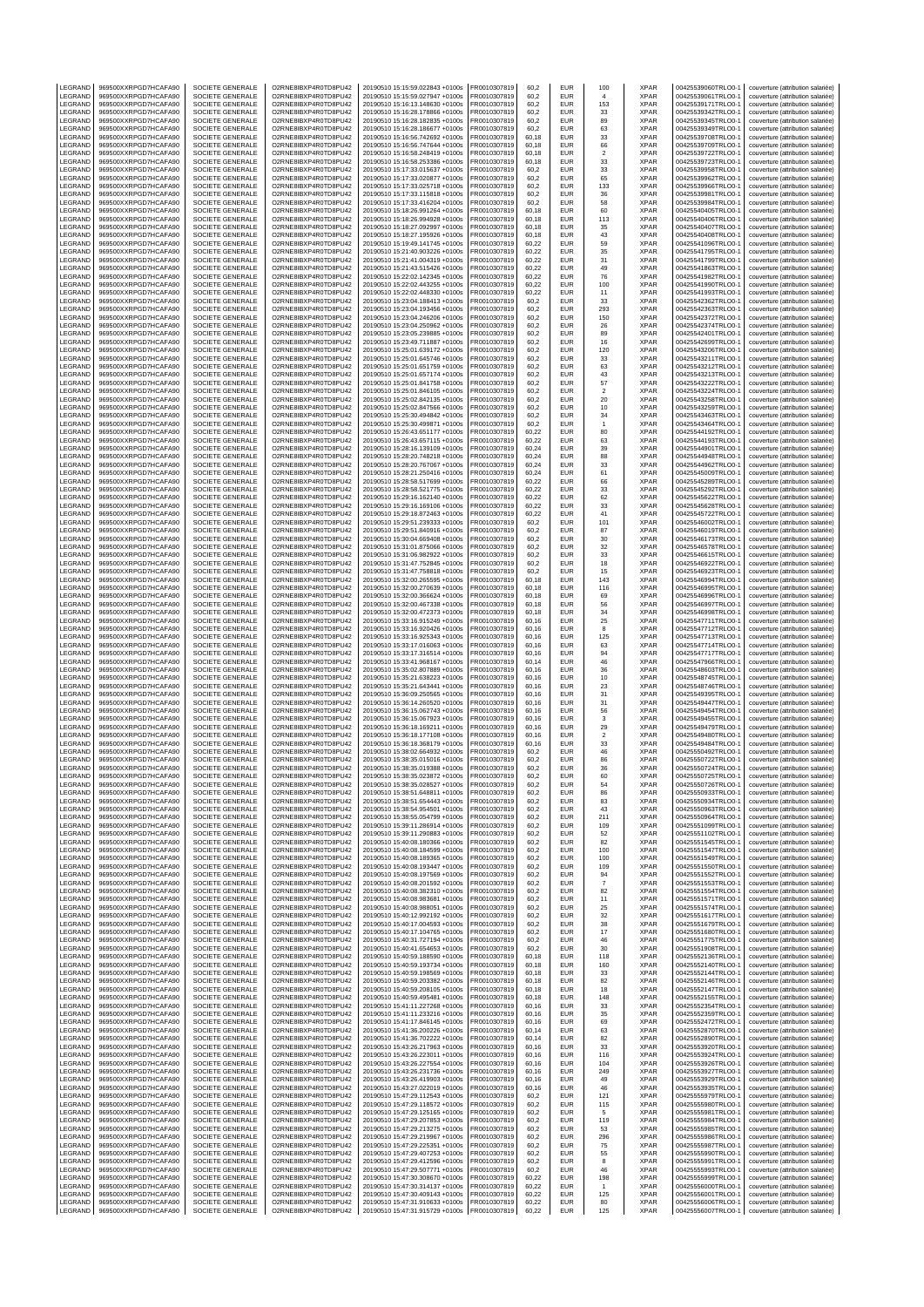| LEGRAND                   | 969500XXRPGD7HCAFA90                         | SOCIETE GENERALE                            | O2RNE8IBXP4R0TD8PU42                         | 20190510 15:47:31.920601 +0100s                                    | FR0010307819                 | 60,22          | EUR                      | 52                       | XPAR                       | 00425556008TRLO0-1                       | couverture (attribution salariée)                                      |
|---------------------------|----------------------------------------------|---------------------------------------------|----------------------------------------------|--------------------------------------------------------------------|------------------------------|----------------|--------------------------|--------------------------|----------------------------|------------------------------------------|------------------------------------------------------------------------|
| LEGRAND<br>LEGRAND        | 969500XXRPGD7HCAFA90<br>969500XXRPGD7HCAFA90 | SOCIETE GENERALE<br>SOCIETE GENERALE        | O2RNE8IBXP4R0TD8PU42<br>O2RNE8IBXP4R0TD8PU42 | 20190510 15:47:31.925377 +0100s<br>20190510 15:47:31.930127 +0100s | FR0010307819<br>R0010307819  | 60.22<br>60,22 | <b>EUR</b><br>EUR        | 125<br>100               | <b>XPAR</b><br>XPAR        | 00425556009TRLO0-1<br>00425556010TRLO0-1 | couverture (attribution salariée)<br>couverture (attribution salariée) |
| LEGRAND                   | 969500XXRPGD7HCAFA90                         | SOCIETE GENERALE                            | O2RNE8IBXP4R0TD8PU42                         | 20190510 15:47:34.616627 +0100s                                    | FR0010307819                 | 60.22          | <b>EUR</b>               | -7                       | <b>XPAR</b>                | 00425556027TRLO0-1                       | couverture (attribution salariée)                                      |
| LEGRAND                   | 969500XXRPGD7HCAFA90                         | SOCIETE GENERALE                            | O2RNE8IBXP4R0TD8PU42                         | 20190510 15:47:34.622034 +0100s                                    | FR0010307819                 | 60,22          | EUR                      | 175                      | <b>XPAR</b>                | 00425556030TRLO0-1                       | couverture (attribution salariée)                                      |
| LEGRAND<br>LEGRAND        | 969500XXRPGD7HCAFA90<br>969500XXRPGD7HCAFA90 | SOCIETE GENERALE<br>SOCIETE GENERALE        | O2RNE8IBXP4R0TD8PU42<br>O2RNE8IBXP4R0TD8PU42 | 20190510 15:47:34.627343 +0100s<br>20190510 15:47:41.128729 +0100s | FR0010307819<br>FR0010307819 | 60,22<br>60,22 | EUR<br>EUR               | 66<br>30                 | <b>XPAR</b><br>XPAR        | 00425556031TRLO0-1<br>00425556092TRLO0-1 | couverture (attribution salariée)<br>couverture (attribution salariée) |
| LEGRAND                   | 969500XXRPGD7HCAFA90                         | SOCIETE GENERALE                            | O2RNE8IBXP4R0TD8PU42                         | 20190510 15:47:59.268644 +0100s                                    | FR0010307819                 | 60,22          | EUR                      | 59                       | <b>XPAR</b>                | 00425556321TRLO0-1                       | couverture (attribution salariée)                                      |
| LEGRAND                   | 969500XXRPGD7HCAFA90                         | SOCIETE GENERALE                            | O2RNE8IBXP4R0TD8PU42<br>O2RNE8IBXP4R0TD8PU42 | 20190510 15:48:04.482130 +0100s                                    | R0010307819                  | 60,2           | EUR                      | 143                      | <b>XPAR</b>                | 00425556399TRLO0-1                       | couverture (attribution salariée)                                      |
| LEGRAND<br>LEGRAND        | 969500XXRPGD7HCAFA90<br>969500XXRPGD7HCAFA90 | SOCIETE GENERALE<br>SOCIETE GENERALE        | O2RNE8IBXP4R0TD8PU42                         | 20190510 15:48:56.259713 +0100s<br>20190510 15:48:56.267839 +0100s | FR0010307819<br>R0010307819  | 60,2<br>60,2   | EUR<br>EUR               | 145<br>134               | XPAR<br>XPAR               | 00425556743TRLO0-1<br>00425556750TRLO0-1 | couverture (attribution salariée)<br>couverture (attribution salariée) |
| LEGRAND                   | 969500XXRPGD7HCAFA90                         | SOCIETE GENERALE                            | O2RNE8IBXP4R0TD8PU42                         | 20190510 15:48:56.282145 +0100s                                    | FR0010307819                 | 60,2           | <b>EUR</b>               | 63                       | <b>XPAR</b>                | 00425556753TRLO0-1                       | couverture (attribution salariée)                                      |
| LEGRAND<br>LEGRAND        | 969500XXRPGD7HCAFA90<br>969500XXRPGD7HCAFA90 | SOCIETE GENERALE<br>SOCIETE GENERALE        | O2RNE8IBXP4R0TD8PU42<br>O2RNE8IBXP4R0TD8PU42 | 20190510 15:48:56.312329 +0100s<br>20190510 15:50:01.699775 +0100s | R0010307819<br>FR0010307819  | 60,2<br>60,2   | EUR<br>EUR               | 50<br>39                 | XPAR<br><b>XPAR</b>        | 00425556760TRLO0-1<br>00425557389TRLO0-  | couverture (attribution salariée)<br>couverture (attribution salariée) |
| LEGRAND                   | 969500XXRPGD7HCAFA90                         | SOCIETE GENERALE                            | O2RNE8IBXP4R0TD8PU42                         | 20190510 15:50:30.255316 +0100s                                    | FR0010307819                 | 60,2           | EUR                      | 30                       | XPAR                       | 00425557568TRLO0-1                       | couverture (attribution salariée)                                      |
| LEGRAND                   | 969500XXRPGD7HCAFA90                         | SOCIETE GENERALE                            | O2RNE8IBXP4R0TD8PU42                         | 20190510 15:50:38.273088 +0100s                                    | R0010307819                  | 60,2           | EUR                      | 30                       | XPAR                       | 00425557640TRLO0-1                       | couverture (attribution salariée)                                      |
| LEGRAND<br>LEGRAND        | 969500XXRPGD7HCAFA90<br>969500XXRPGD7HCAFA90 | SOCIETE GENERALE<br>SOCIETE GENERALE        | O2RNE8IBXP4R0TD8PU42<br>O2RNE8IBXP4R0TD8PU42 | 20190510 15:50:38.975392 +0100s<br>20190510 15:50:40.682940 +0100s | FR0010307819<br>FR0010307819 | 60.2<br>60,2   | EUR<br>EUR               | 31<br>36                 | <b>XPAR</b><br>XPAR        | 00425557650TRLO0-<br>00425557676TRLO0-   | couverture (attribution salariée)<br>couverture (attribution salariée) |
| LEGRAND                   | 969500XXRPGD7HCAFA90                         | SOCIETE GENERALE                            | O2RNE8IBXP4R0TD8PU42                         | 20190510 15:51:46.111429 +0100s                                    | FR0010307819                 | 60.22          | <b>EUR</b>               | 27                       | <b>XPAR</b>                | 00425558262TRLO0-1                       | couverture (attribution salariée)                                      |
| LEGRAND                   | 969500XXRPGD7HCAFA90                         | SOCIETE GENERALE                            | O2RNE8IBXP4R0TD8PU42                         | 20190510 15:51:48.022586 +0100s                                    | R0010307819                  | 60,24          | EUR                      | 22                       | XPAR                       | 00425558355TRLO0-1                       | couverture (attribution salariée)                                      |
| LEGRAND<br>LEGRAND        | 969500XXRPGD7HCAFA90<br>969500XXRPGD7HCAFA90 | SOCIETE GENERALE<br>SOCIETE GENERALE        | O2RNE8IBXP4R0TD8PU42<br>O2RNE8IBXP4R0TD8PU42 | 20190510 15:51:55.146343 +0100s<br>20190510 15:52:02.464523 +0100s | FR0010307819<br>FR0010307819 | 60.24<br>60,26 | EUR<br>EUR               | 10<br>58                 | <b>XPAR</b><br>XPAR        | 00425558511TRLO0-1<br>00425558655TRLO0-1 | couverture (attribution salariée)<br>couverture (attribution salariée) |
| LEGRAND                   | 969500XXRPGD7HCAFA90                         | SOCIETE GENERALE                            | O2RNE8IBXP4R0TD8PU42                         | 20190510 15:52:13.988218 +0100s                                    | FR0010307819                 | 60.24          | EUR                      | 38                       | <b>XPAR</b>                | 00425558802TRLO0-1                       | couverture (attribution salariée)                                      |
| LEGRAND<br>LEGRAND        | 969500XXRPGD7HCAFA90<br>969500XXRPGD7HCAFA90 | SOCIETE GENERALE<br>SOCIETE GENERALE        | O2RNE8IBXP4R0TD8PU42<br>O2RNE8IBXP4R0TD8PU42 | 20190510 15:53:56.251702 +0100s                                    | R0010307819                  | 60,24<br>60.24 | EUR<br>EUR               | 30<br>13                 | XPAR<br><b>XPAR</b>        | 00425559451TRLO0-1<br>00425559458TRLO0-  | couverture (attribution salariée)                                      |
| LEGRAND                   | 969500XXRPGD7HCAFA90                         | SOCIETE GENERALE                            | O2RNE8IBXP4R0TD8PU42                         | 20190510 15:53:57.054317 +0100s<br>20190510 15:54:36.532697 +0100s | FR0010307819<br>FR0010307819 | 60,24          | EUR                      | 30                       | XPAR                       | 00425559791TRLO0-1                       | couverture (attribution salariée)<br>couverture (attribution salariée) |
| LEGRAND                   | 969500XXRPGD7HCAFA90                         | SOCIETE GENERALE                            | O2RNE8IBXP4R0TD8PU42                         | 20190510 15:55:16.506968 +0100s                                    | FR0010307819                 | 60.24          | <b>EUR</b>               | 33                       | <b>XPAR</b>                | 00425560104TRLO0-1                       | couverture (attribution salariée)                                      |
| LEGRAND<br>LEGRAND        | 969500XXRPGD7HCAFA90                         | SOCIETE GENERALE                            | O2RNE8IBXP4R0TD8PU42                         | 20190510 15:56:11.438158 +0100s                                    | FR0010307819                 | 60,24          | EUR<br>EUR               | 64                       | XPAR<br><b>XPAR</b>        | 00425560628TRLO0-1                       | couverture (attribution salariée)                                      |
| LEGRAND                   | 969500XXRPGD7HCAFA90<br>969500XXRPGD7HCAFA90 | SOCIETE GENERALE<br>SOCIETE GENERALE        | O2RNE8IBXP4R0TD8PU42<br>O2RNE8IBXP4R0TD8PU42 | 20190510 15:57:11.840669 +0100s<br>20190510 15:57:33.374136 +0100s | FR0010307819<br>R0010307819  | 60,24<br>60,24 | EUR                      | 30<br>30                 | <b>XPAR</b>                | 00425561085TRLO0-1<br>00425561189TRLO0-1 | couverture (attribution salariée)<br>couverture (attribution salariée) |
| LEGRAND                   | 969500XXRPGD7HCAFA90                         | SOCIETE GENERALE                            | O2RNE8IBXP4R0TD8PU42                         | 20190510 15:57:47.397918 +0100s                                    | FR0010307819                 | 60,24          | EUR                      | 32                       | <b>XPAR</b>                | 00425561298TRLO0-1                       | couverture (attribution salariée)                                      |
| LEGRAND<br>LEGRAND        | 969500XXRPGD7HCAFA90<br>969500XXRPGD7HCAFA90 | SOCIETE GENERALE<br>SOCIETE GENERALE        | O2RNE8IBXP4R0TD8PU42<br>O2RNE8IBXP4R0TD8PU42 | 20190510 15:58:43.615473 +0100s<br>20190510 15:59:44.215503 +0100s | FR0010307819<br>FR0010307819 | 60,24<br>60,22 | EUR<br>EUR               | 63<br>64                 | XPAR<br><b>XPAR</b>        | 00425561872TRLO0-1<br>00425562368TRLO0-1 | couverture (attribution salariée)<br>couverture (attribution salariée) |
| LEGRAND                   | 969500XXRPGD7HCAFA90                         | SOCIETE GENERALE                            | O2RNE8IBXP4R0TD8PU42                         | 20190510 15:59:59.339162 +0100s                                    | R0010307819                  | 60,2           | EUR                      | 199                      | <b>XPAR</b>                | 00425562497TRLO0-1                       | couverture (attribution salariée)                                      |
| LEGRAND                   | 969500XXRPGD7HCAFA90                         | SOCIETE GENERALE                            | O2RNE8IBXP4R0TD8PU42                         | 20190510 16:00:18.076325 +0100s                                    | FR0010307819                 | 60,22          | EUR                      | 31                       | XPAR                       | 00425562674TRLO0-1                       | couverture (attribution salariée)                                      |
| LEGRAND<br>LEGRAND        | 969500XXRPGD7HCAFA90<br>969500XXRPGD7HCAFA90 | SOCIETE GENERALE<br>SOCIETE GENERALE        | O2RNE8IBXP4R0TD8PU42<br>O2RNE8IBXP4R0TD8PU42 | 20190510 16:01:07.577753 +0100s<br>20190510 16:01:43.423618 +0100s | R0010307819<br>FR0010307819  | 60,22<br>60,22 | EUR<br><b>EUR</b>        | 33<br>30                 | XPAR<br><b>XPAR</b>        | 00425563192TRLO0-1<br>00425563404TRLO0-  | couverture (attribution salariée)<br>couverture (attribution salariée) |
| LEGRAND                   | 969500XXRPGD7HCAFA90                         | SOCIETE GENERALE                            | O2RNE8IBXP4R0TD8PU42                         | 20190510 16:01:45.725344 +0100s                                    | R0010307819                  | 60,2           | EUR                      | 314                      | XPAR                       | 00425563416TRLO0-1                       | couverture (attribution salariée)                                      |
| LEGRAND<br>LEGRAND        | 969500XXRPGD7HCAFA90<br>969500XXRPGD7HCAFA90 | <b>SOCIETE GENERALE</b><br>SOCIETE GENERALE | O2RNE8IBXP4R0TD8PU42<br>O2RNE8IBXP4R0TD8PU42 | 20190510 16:01:45.730515 +0100s                                    | FR0010307819<br>FR0010307819 | 60,2<br>60.2   | EUR<br>EUR               | 55                       | <b>XPAR</b><br><b>XPAR</b> | 00425563417TRLO0-<br>00425563418TRLO0-1  | couverture (attribution salariée)                                      |
| LEGRAND                   | 969500XXRPGD7HCAFA90                         | SOCIETE GENERALE                            | O2RNE8IBXP4R0TD8PU42                         | 20190510 16:01:45.825567 +0100s<br>20190510 16:01:45.830804 +0100s | R0010307819                  | 60,2           | EUR                      | 102<br>50                | XPAR                       | 00425563419TRLO0-1                       | couverture (attribution salariée)<br>couverture (attribution salariée) |
| LEGRAND                   | 969500XXRPGD7HCAFA90                         | SOCIETE GENERALE                            | O2RNE8IBXP4R0TD8PU42                         | 20190510 16:03:15.102436 +0100s                                    | FR0010307819                 | 60.2           | EUR                      | 31                       | <b>XPAR</b>                | 00425564259TRLO0-                        | couverture (attribution salariée)                                      |
| LEGRAND<br>LEGRAND        | 969500XXRPGD7HCAFA90<br>969500XXRPGD7HCAFA90 | SOCIETE GENERALE<br><b>SOCIETE GENERALE</b> | O2RNE8IBXP4R0TD8PU42<br>O2RNE8IBXP4R0TD8PU42 | 20190510 16:03:19.917516 +0100s<br>20190510 16:03:21.819868 +0100s | FR0010307819<br>FR0010307819 | 60,2<br>60.2   | EUR<br><b>EUR</b>        | 34<br>10                 | XPAR<br><b>XPAR</b>        | 00425564317TRLO0-<br>00425564331TRLO0-1  | couverture (attribution salariée)<br>couverture (attribution salariée) |
| LEGRAND                   | 969500XXRPGD7HCAFA90                         | SOCIETE GENERALE                            | O2RNE8IBXP4R0TD8PU42                         | 20190510 16:03:21.827445 +0100s                                    | R0010307819                  | 60,2           | EUR                      | 27                       | XPAR                       | 00425564332TRLO0-1                       | couverture (attribution salariée)                                      |
| LEGRAND                   | 969500XXRPGD7HCAFA90                         | SOCIETE GENERALE                            | O2RNE8IBXP4R0TD8PU42                         | 20190510 16:03:27.729554 +0100s                                    | FR0010307819                 | 60.2           | EUR                      | 33                       | <b>XPAR</b>                | 00425564366TRLO0-1                       | couverture (attribution salariée)                                      |
| LEGRAND<br>LEGRAND        | 969500XXRPGD7HCAFA90<br>969500XXRPGD7HCAFA90 | SOCIETE GENERALE<br><b>SOCIETE GENERALE</b> | O2RNE8IBXP4R0TD8PU42<br>O2RNE8IBXP4R0TD8PU42 | 20190510 16:03:32.041096 +0100s<br>20190510 16:03:33 140700 +0100s | FR0010307819<br>FR0010307819 | 60,2<br>60.2   | EUR<br>EUR               | 36<br>30                 | XPAR<br><b>XPAR</b>        | 00425564392TRLO0-<br>00425564401TRLO0-1  | couverture (attribution salariée)<br>couverture (attribution salariée) |
| LEGRAND                   | 969500XXRPGD7HCAFA90                         | SOCIETE GENERALE                            | O2RNE8IBXP4R0TD8PU42                         | 20190510 16:03:33.345658 +0100s                                    | R0010307819                  | 60,2           | EUR                      | 46                       | XPAR                       | 00425564409TRLO0-1                       | couverture (attribution salariée)                                      |
| LEGRAND                   | 969500XXRPGD7HCAFA90                         | SOCIETE GENERALE                            | O2RNE8IBXP4R0TD8PU42                         | 20190510 16:03:36.247606 +0100s                                    | FR0010307819                 | 60.2           | EUR                      | 16                       | <b>XPAR</b>                | 00425564421TRLO0-1                       | couverture (attribution salariée)                                      |
| LEGRAND<br>LEGRAND        | 969500XXRPGD7HCAFA90<br>969500XXRPGD7HCAFA90 | SOCIETE GENERALE<br><b>SOCIETE GENERALE</b> | O2RNE8IBXP4R0TD8PU42<br>O2RNE8IBXP4R0TD8PU42 | 20190510 16:03:36.253160 +0100s<br>20190510 16:03:43.256651 +0100s | FR0010307819<br>FR0010307819 | 60,2<br>60,2   | EUR<br><b>EUR</b>        | 22<br>31                 | XPAR<br><b>XPAR</b>        | 00425564422TRLO0-<br>00425564494TRLO0-   | couverture (attribution salariée)<br>couverture (attribution salariée) |
| LEGRAND                   | 969500XXRPGD7HCAFA90                         | SOCIETE GENERALE                            | O2RNE8IBXP4R0TD8PU42                         | 20190510 16:03:50.769306 +0100s                                    | FR0010307819                 | 60,2           | EUR                      | 31                       | XPAR                       | 00425564546TRLO0-1                       | couverture (attribution salariée)                                      |
| LEGRAND                   | 969500XXRPGD7HCAFA90                         | SOCIETE GENERALE                            | O2RNE8IBXP4R0TD8PU42                         | 20190510 16:03:51.273201 +0100s                                    | FR0010307819                 | 60,2           | EUR                      | 12                       | <b>XPAR</b>                | 00425564555TRLO0-1                       | couverture (attribution salariée)                                      |
| LEGRAND<br>LEGRAND        | 969500XXRPGD7HCAFA90<br>969500XXRPGD7HCAFA90 | SOCIETE GENERALE<br>SOCIETE GENERALE        | O2RNE8IBXP4R0TD8PU42<br>O2RNE8IBXP4R0TD8PU42 | 20190510 16:03:51.278578 +0100s<br>20190510 16:03:55.888493 +0100s | R0010307819<br>FR0010307819  | 60,2<br>60,18  | EUR<br>EUR               | 22<br>49                 | <b>XPAR</b><br><b>XPAR</b> | 00425564556TRLO0-1<br>00425564590TRLO0-1 | couverture (attribution salariée)<br>couverture (attribution salariée) |
| LEGRAND                   | 969500XXRPGD7HCAFA90                         | SOCIETE GENERALE                            | O2RNE8IBXP4R0TD8PU42                         | 20190510 16:03:55.893660 +0100s                                    | FR0010307819                 | 60,18          | EUR                      | 11                       | XPAR                       | 00425564591TRLO0-1                       | couverture (attribution salariée)                                      |
| LEGRAND<br>LEGRAND        | 969500XXRPGD7HCAFA90<br>969500XXRPGD7HCAFA90 | SOCIETE GENERALE<br>SOCIETE GENERALE        | O2RNE8IBXP4R0TD8PU42<br>O2RNE8IBXP4R0TD8PU42 | 20190510 16:03:55.898705 +0100s<br>20190510 16:05:10.945606 +0100s | FR0010307819<br>R0010307819  | 60,18<br>60,2  | EUR<br>EUR               | 178<br>63                | <b>XPAR</b><br><b>XPAR</b> | 00425564592TRLO0-1<br>00425565363TRLO0-1 | couverture (attribution salariée)<br>couverture (attribution salariée) |
| LEGRAND                   | 969500XXRPGD7HCAFA90                         | SOCIETE GENERALE                            | O2RNE8IBXP4R0TD8PU42                         | 20190510 16:05:10.953663 +0100s                                    | FR0010307819                 | 60,2           | EUR                      | 211                      | XPAR                       | 00425565365TRLO0-                        | couverture (attribution salariée)                                      |
| LEGRAND                   | 969500XXRPGD7HCAFA90                         | SOCIETE GENERALE                            | O2RNE8IBXP4R0TD8PU42                         | 20190510 16:05:10.961693 +0100s                                    | R0010307819                  | 60,2           | EUR                      | 49                       | XPAR                       | 00425565366TRLO0-1                       | couverture (attribution salariée)                                      |
| LEGRAND<br>LEGRAND        | 969500XXRPGD7HCAFA90<br>969500XXRPGD7HCAFA90 | SOCIETE GENERALE<br>SOCIETE GENERALE        | O2RNE8IBXP4R0TD8PU42<br>O2RNE8IBXP4R0TD8PU42 | 20190510 16:05:59.571439 +0100s<br>20190510 16:06:38.234227 +0100s | FR0010307819<br>FR0010307819 | 60,22<br>60,22 | <b>EUR</b><br>EUR        | 63<br>32                 | XPAR<br>XPAR               | 00425566013TRLO0-1<br>00425566341TRLO0-1 | couverture (attribution salariée)<br>couverture (attribution salariée) |
| LEGRAND                   | 969500XXRPGD7HCAFA90                         | SOCIETE GENERALE                            | O2RNE8IBXP4R0TD8PU42                         | 20190510 16:07:28.318059 +0100s                                    | R0010307819                  | 60,22          | EUR                      | $\sqrt{2}$               | XPAR                       | 00425566673TRLO0-1                       | couverture (attribution salariée)                                      |
| LEGRAND                   | 969500XXRPGD7HCAFA90                         | <b>SOCIETE GENERALE</b>                     | O2RNE8IBXP4R0TD8PU42                         | 20190510 16:07:28.414461 +0100s                                    | FR0010307819                 | 60.22          | EUR                      | 29                       | <b>XPAR</b>                | 00425566677TRLO0-1                       | couverture (attribution salariée)                                      |
| LEGRAND<br>LEGRAND        | 969500XXRPGD7HCAFA90<br>969500XXRPGD7HCAFA90 | SOCIETE GENERALE<br>SOCIETE GENERALE        | O2RNE8IBXP4R0TD8PU42<br>O2RNE8IBXP4R0TD8PU42 | 20190510 16:07:42.640429 +0100s<br>20190510 16:07:42.645867 +0100s | FR0010307819<br>FR0010307819 | 60,2<br>60.2   | EUR<br>EUR               | 238<br>33                | XPAR<br><b>XPAR</b>        | 00425566801TRLO0-1<br>00425566804TRLO0-  | couverture (attribution salariée)<br>couverture (attribution salariée) |
| LEGRAND                   | 969500XXRPGD7HCAFA90                         | SOCIETE GENERALE                            | O2RNE8IBXP4R0TD8PU42                         | 20190510 16:07:42.652880 +0100s                                    | FR0010307819                 | 60,2           | EUR                      | 125                      | XPAR                       | 00425566806TRLO0-                        | couverture (attribution salariée)                                      |
| LEGRAND                   | 969500XXRPGD7HCAFA90                         | <b>SOCIETE GENERALE</b>                     | O2RNE8IBXP4R0TD8PU42                         | 20190510 16:07:42.659366 +0100s                                    | FR0010307819                 | 60.2           | <b>EUR</b>               | 25                       | <b>XPAR</b>                | 00425566808TRLO0-1                       | couverture (attribution salariée)                                      |
| LEGRAND<br>LEGRAND        | 969500XXRPGD7HCAFA90<br>969500XXRPGD7HCAFA90 | SOCIETE GENERALE<br>SOCIETE GENERALE        | O2RNE8IBXP4R0TD8PU42<br>O2RNE8IBXP4R0TD8PU42 | 20190510 16:08:43.547938 +0100s<br>20190510 16:08:43.647656 +0100s | R0010307819<br>FR0010307819  | 60,2<br>60.2   | <b>EUR</b><br>EUR        | 33<br>42                 | XPAR<br><b>XPAR</b>        | 00425567278TRLO0-1<br>00425567282TRLO0-1 | couverture (attribution salariée)<br>couverture (attribution salariée) |
| LEGRAND                   | 969500XXRPGD7HCAFA90                         | SOCIETE GENERALE                            | O2RNE8IBXP4R0TD8PU42                         | 20190510 16:08:44.952027 +0100s                                    | FR0010307819                 | 60,2           | EUR                      | 38                       | XPAR                       | 00425567322TRLO0-                        | couverture (attribution salariée)                                      |
| LEGRAND                   | 969500XXRPGD7HCAFA90<br>969500XXRPGD7HCAFA90 | <b>SOCIETE GENERALE</b>                     | O2RNE8IBXP4R0TD8PU42                         | 20190510 16:09:14.295975 +0100s                                    | FR0010307819                 | 60.2           | <b>EUR</b>               | 31                       | <b>XPAR</b>                | 00425567505TRLO0-1                       | couverture (attribution salariée)<br>couverture (attribution salariée) |
| LEGRAND<br>LEGRAND        | 969500XXRPGD7HCAFA90                         | SOCIETE GENERALE<br>SOCIETE GENERALE        | O2RNE8IBXP4R0TD8PU42<br>O2RNE8IBXP4R0TD8PU42 | 20190510 16:09:16.298813 +0100s<br>20190510 16:09:24.105950 +0100s | R0010307819<br>FR0010307819  | 60,2<br>60,2   | EUR<br><b>EUR</b>        | 32<br>34                 | XPAR<br><b>XPAR</b>        | 00425567519TRLO0-1<br>00425567549TRLO0-1 | couverture (attribution salariée)                                      |
| LEGRAND                   | 969500XXRPGD7HCAFA90                         | SOCIETE GENERALE                            | O2RNE8IBXP4R0TD8PU42                         | 20190510 16:09:29.414199 +0100s                                    | FR0010307819                 | 60,2           | EUR                      | 37                       | <b>XPAR</b>                | 00425567609TRLO0-1                       | couverture (attribution salariée)                                      |
| LEGRAND                   | 969500XXRPGD7HCAFA90<br>969500XXRPGD7HCAFA90 | SOCIETE GENERALE                            | O2RNE8IBXP4R0TD8PU42<br>O2RNE8IBXP4R0TD8PU42 | 20190510 16:09:29.719021 +0100s                                    | FR0010307819                 | 60,2           | <b>EUR</b><br>EUR        | $\overline{7}$           | <b>XPAR</b>                | 00425567621TRLO0-                        | couverture (attribution salariée)                                      |
| LEGRAND<br>LEGRAND        | 969500XXRPGD7HCAFA90                         | SOCIETE GENERALE<br>SOCIETE GENERALE        | O2RNE8IBXP4R0TD8PU42                         | 20190510 16:09:29.726775 +0100s<br>20190510 16:09:29.734696 +0100s | R0010307819<br>FR0010307819  | 60,2<br>60,2   | <b>EUR</b>               | 20<br>23                 | XPAR<br><b>XPAR</b>        | 00425567623TRLO0-1<br>00425567624TRLO0-1 | couverture (attribution salariée)<br>couverture (attribution salariée) |
| LEGRAND                   | 969500XXRPGD7HCAFA90                         | SOCIETE GENERALE                            | O2RNE8IBXP4R0TD8PU42                         | 20190510 16:09:53.166219 +0100s                                    | R0010307819                  | 60,2           | EUR                      | 19                       | <b>XPAR</b>                | 00425567840TRLO0-1                       | couverture (attribution salariée)                                      |
| LEGRAND<br>LEGRAND        | 969500XXRPGD7HCAFA90<br>969500XXRPGD7HCAFA90 | SOCIETE GENERALE<br>SOCIETE GENERALE        | O2RNE8IBXP4R0TD8PU42<br>O2RNE8IBXP4R0TD8PU42 | 20190510 16:09:53.171595 +0100s<br>20190510 16:10:01.176692 +0100s | FR0010307819<br>R0010307819  | 60,2<br>60.2   | EUR<br>EUR               | 11<br>31                 | <b>XPAR</b><br><b>XPAR</b> | 00425567841TRLO0-1<br>00425567891TRLO0-1 | couverture (attribution salariée)<br>couverture (attribution salariée) |
| LEGRAND                   | 969500XXRPGD7HCAFA90                         | SOCIETE GENERALE                            | O2RNE8IBXP4R0TD8PU42                         | 20190510 16:10:03.586098 +0100s                                    | FR0010307819                 | 60.2           | <b>EUR</b>               | 29                       | <b>XPAR</b>                | 00425567918TRLO0-1                       | couverture (attribution salariée)                                      |
| LEGRAND                   | 969500XXRPGD7HCAFA90                         | SOCIETE GENERALE                            | O2RNE8IBXP4R0TD8PU42                         | 20190510 16:10:03.591851 +0100s                                    | FR0010307819                 | 60,2           | <b>EUR</b>               | 8                        | <b>XPAR</b>                | 00425567923TRLO0-1                       | couverture (attribution salariée)                                      |
| LEGRAND<br><b>IFGRAND</b> | 969500XXRPGD7HCAFA90<br>969500XXRPGD7HCAFA90 | SOCIETE GENERALE<br>SOCIETE GENERALE        | O2RNE8IBXP4R0TD8PU42<br>O2RNE8IBXP4R0TD8PU42 | 20190510 16:10:07.496143 +0100s<br>20190510 16:10:07.501359 +0100s | FR0010307819<br>FR0010307819 | 60,2<br>60.2   | EUR<br><b>EUR</b>        | 14<br>20                 | <b>XPAR</b><br><b>XPAR</b> | 00425567958TRLO0-1<br>00425567959TRLO0-1 | couverture (attribution salariée)<br>couverture (attribution salariée) |
| LEGRAND                   | 969500XXRPGD7HCAFA90                         | SOCIETE GENERALE                            | O2RNE8IBXP4R0TD8PU42                         | 20190510 16:10:07.596578 +0100s                                    | FR0010307819                 | 60,2           | <b>EUR</b>               | 64                       | <b>XPAR</b>                | 00425567960TRLO0-1                       | couverture (attribution salariée)                                      |
| LEGRAND                   | 969500XXRPGD7HCAFA90                         | SOCIETE GENERALE                            | O2RNE8IBXP4R0TD8PU42                         | 20190510 16:10:08.900509 +0100s                                    | FR0010307819                 | 60.2           | <b>EUR</b>               | $\overline{7}$           | <b>XPAR</b>                | 00425567981TRLO0-1                       | couverture (attribution salariée)                                      |
| LEGRAND<br>LEGRAND        | 969500XXRPGD7HCAFA90<br>969500XXRPGD7HCAFA90 | SOCIETE GENERALE<br>SOCIETE GENERALE        | O2RNE8IBXP4R0TD8PU42<br>O2RNE8IBXP4R0TD8PU42 | 20190510 16:10:08.906443 +0100s<br>20190510 16:10:22.225781 +0100s | FR0010307819<br>FR0010307819 | 60,2<br>60.2   | EUR<br><b>EUR</b>        | 23<br>31                 | <b>XPAR</b><br><b>XPAR</b> | 00425567982TRLO0-1<br>00425568097TRLO0-1 | couverture (attribution salariée)<br>couverture (attribution salariée) |
| LEGRAND                   | 969500XXRPGD7HCAFA90                         | SOCIETE GENERALE                            | O2RNE8IBXP4R0TD8PU42                         | 20190510 16:10:27.140309 +0100s                                    | FR0010307819                 | 60,2           | EUR                      | 43                       | <b>XPAR</b>                | 00425568133TRLO0-1                       | couverture (attribution salariée)                                      |
| LEGRAND                   | 969500XXRPGD7HCAFA90                         | SOCIETE GENERALE<br>SOCIETE GENERALE        | O2RNE8IBXP4R0TD8PU42<br>O2RNE8IBXP4R0TD8PU42 | 20190510 16:10:27.145460 +0100s<br>20190510 16:10:27.149823 +0100s | FR0010307819                 | 60.2           | <b>EUR</b>               | 48                       | <b>XPAR</b>                | 00425568135TRLO0-1                       | couverture (attribution salariée)                                      |
| LEGRAND<br>LEGRAND        | 969500XXRPGD7HCAFA90<br>969500XXRPGD7HCAFA90 | SOCIETE GENERALE                            | O2RNE8IBXP4R0TD8PU42                         | 20190510 16:10:27.154159 +0100s                                    | FR0010307819<br>FR0010307819 | 60,2<br>60.2   | EUR<br><b>EUR</b>        | 22<br>16                 | <b>XPAR</b><br><b>XPAR</b> | 00425568137TRLO0-1<br>00425568138TRLO0-1 | couverture (attribution salariée)<br>couverture (attribution salariée) |
| LEGRAND                   | 969500XXRPGD7HCAFA90                         | SOCIETE GENERALE                            | O2RNE8IBXP4R0TD8PU42                         | 20190510 16:11:01.715791 +0100s                                    | FR0010307819                 | 60,2           | EUR                      | 122                      | XPAR                       | 00425568539TRLO0-1                       | couverture (attribution salariée)                                      |
| LEGRAND<br>LEGRAND        | 969500XXRPGD7HCAFA90<br>969500XXRPGD7HCAFA90 | SOCIETE GENERALE<br>SOCIETE GENERALE        | O2RNE8IBXP4R0TD8PU42<br>O2RNE8IBXP4R0TD8PU42 | 20190510 16:11:01.721210 +0100s<br>20190510 16:11:01.726517 +0100s | FR0010307819<br>FR0010307819 | 60.2<br>60,2   | EUR<br>EUR               | 60<br>46                 | <b>XPAR</b><br><b>XPAR</b> | 00425568541TRLO0-1<br>00425568542TRLO0-1 | couverture (attribution salariée)<br>couverture (attribution salariée) |
| LEGRAND                   | 969500XXRPGD7HCAFA90                         | SOCIETE GENERALE                            | O2RNE8IBXP4R0TD8PU42                         | 20190510 16:11:27.660971 +0100s                                    | FR0010307819                 | 60.2           | <b>EUR</b>               | 36                       | <b>XPAR</b>                | 00425568734TRLO0-1                       | couverture (attribution salariée)                                      |
| LEGRAND<br>LEGRAND        | 969500XXRPGD7HCAFA90<br>969500XXRPGD7HCAFA90 | SOCIETE GENERALE                            | O2RNE8IBXP4R0TD8PU42<br>O2RNE8IBXP4R0TD8PU42 | 20190510 16:11:31.270212 +0100s                                    | FR0010307819                 | 60,2           | EUR<br><b>EUR</b>        | 69                       | <b>XPAR</b><br><b>XPAR</b> | 00425568780TRLO0-1                       | couverture (attribution salariée)                                      |
| LEGRAND                   | 969500XXRPGD7HCAFA90                         | SOCIETE GENERALE<br>SOCIETE GENERALE        | O2RNE8IBXP4R0TD8PU42                         | 20190510 16:11:31.370381 +0100s<br>20190510 16:11:31.570189 +0100s | FR0010307819<br>FR0010307819 | 60,2<br>60,2   | <b>EUR</b>               | 33<br>16                 | <b>XPAR</b>                | 00425568783TRLO0-1<br>00425568787TRLO0-1 | couverture (attribution salariée)<br>couverture (attribution salariée) |
| LEGRAND                   | 969500XXRPGD7HCAFA90                         | <b>SOCIETE GENERALE</b>                     | O2RNE8IBXP4R0TD8PU42                         | 20190510 16:13:05.156632 +0100s                                    | FR0010307819                 | 60,22          | <b>EUR</b>               | 81                       | <b>XPAR</b>                | 00425569823TRLO0-1                       | couverture (attribution salariée)                                      |
| LEGRAND<br>LEGRAND        | 969500XXRPGD7HCAFA90<br>969500XXRPGD7HCAFA90 | SOCIETE GENERALE<br>SOCIETE GENERALE        | O2RNE8IBXP4R0TD8PU42<br>O2RNE8IBXP4R0TD8PU42 | 20190510 16:13:05.160755 +0100s<br>20190510 16:13:16.995096 +0100s | FR0010307819<br>FR0010307819 | 60,22<br>60.22 | <b>EUR</b><br><b>EUR</b> | 37<br>33                 | <b>XPAR</b><br><b>XPAR</b> | 00425569825TRLO0-1<br>00425570001TRLO0-1 | couverture (attribution salariée)<br>couverture (attribution salariée) |
| LEGRAND                   | 969500XXRPGD7HCAFA90                         | SOCIETE GENERALE                            | O2RNE8IBXP4R0TD8PU42                         | 20190510 16:13:40.736525 +0100s                                    | FR0010307819                 | 60,22          | <b>EUR</b>               | 30                       | <b>XPAR</b>                | 00425570239TRLO0-1                       | couverture (attribution salariée)                                      |
| LEGRAND                   | 969500XXRPGD7HCAFA90<br>969500XXRPGD7HCAFA90 | SOCIETE GENERALE                            | O2RNE8IBXP4R0TD8PU42                         | 20190510 16:14:00.777175 +0100s                                    | FR0010307819                 | 60.22          | <b>EUR</b><br><b>EUR</b> | 30                       | <b>XPAR</b>                | 00425570402TRLO0-1                       | couverture (attribution salariée)                                      |
| LEGRAND<br>LEGRAND        | 969500XXRPGD7HCAFA90                         | SOCIETE GENERALE<br>SOCIETE GENERALE        | O2RNE8IBXP4R0TD8PU42<br>O2RNE8IBXP4R0TD8PU42 | 20190510 16:14:37.547550 +0100s<br>20190510 16:14:57.991041 +0100s | FR0010307819<br>FR0010307819 | 60,22<br>60.22 | <b>FUR</b>               | 31<br>31                 | <b>XPAR</b><br><b>XPAR</b> | 00425570750TRLO0-1<br>00425570938TRLO0-1 | couverture (attribution salariée)<br>couverture (attribution salariée) |
| LEGRAND                   | 969500XXRPGD7HCAFA90                         | SOCIETE GENERALE                            | O2RNE8IBXP4R0TD8PU42                         | 20190510 16:15:20.143813 +0100s                                    | FR0010307819                 | 60,22          | <b>EUR</b>               | 31                       | <b>XPAR</b>                | 00425571236TRLO0-1                       | couverture (attribution salariée)                                      |
| LEGRAND<br>LEGRAND        | 969500XXRPGD7HCAFA90<br>969500XXRPGD7HCAFA90 | SOCIETE GENERALE<br>SOCIETE GENERALE        | O2RNE8IBXP4R0TD8PU42<br>O2RNE8IBXP4R0TD8PU42 | 20190510 16:15:34.068830 +0100s<br>20190510 16:15:34.074542 +0100s | FR0010307819<br>FR0010307819 | 60,2<br>60.2   | <b>EUR</b><br><b>EUR</b> | 42<br>247                | <b>XPAR</b><br><b>XPAR</b> | 00425571355TRLO0-1<br>00425571356TRLO0-1 | couverture (attribution salariée)<br>couverture (attribution salariée) |
| LEGRAND                   | 969500XXRPGD7HCAFA90                         | SOCIETE GENERALE                            | O2RNE8IBXP4R0TD8PU42                         | 20190510 16:15:34.170172 +0100s                                    | FR0010307819                 | 60,2           | EUR                      | 127                      | XPAR                       | 00425571359TRLO0-1                       | couverture (attribution salariée)                                      |
| LEGRAND                   | 969500XXRPGD7HCAFA90                         | SOCIETE GENERALE                            | O2RNE8IBXP4R0TD8PU42                         | 20190510 16:15:34.270102 +0100s                                    | FR0010307819                 | 60.2           | EUR                      | 125                      | <b>XPAR</b>                | 00425571376TRLO0-1                       | couverture (attribution salariée)                                      |
| LEGRAND<br>LEGRAND        | 969500XXRPGD7HCAFA90<br>969500XXRPGD7HCAFA90 | SOCIETE GENERALE<br>SOCIETE GENERALE        | O2RNE8IBXP4R0TD8PU42<br>O2RNE8IBXP4R0TD8PU42 | 20190510 16:15:34.274791 +0100s<br>20190510 16:15:34.278849 +0100s | FR0010307819<br>FR0010307819 | 60,2<br>60.2   | EUR<br><b>EUR</b>        | 100<br>104               | <b>XPAR</b><br><b>XPAR</b> | 00425571379TRLO0-1<br>00425571380TRLO0-1 | couverture (attribution salariée)<br>couverture (attribution salariée) |
| LEGRAND                   | 969500XXRPGD7HCAFA90                         | SOCIETE GENERALE                            | O2RNE8IBXP4R0TD8PU42                         | 20190510 16:15:34.284054 +0100s                                    | FR0010307819                 | 60,2           | EUR                      | 100                      | <b>XPAR</b>                | 00425571381TRLO0-1                       | couverture (attribution salariée)                                      |
| LEGRAND                   | 969500XXRPGD7HCAFA90                         | SOCIETE GENERALE                            | O2RNE8IBXP4R0TD8PU42                         | 20190510 16:15:34.289884 +0100s                                    | FR0010307819                 | 60.2           | <b>EUR</b>               | 27                       | <b>XPAR</b>                | 00425571382TRLO0-1                       | couverture (attribution salariée)                                      |
| LEGRAND<br>LEGRAND        | 969500XXRPGD7HCAFA90<br>969500XXRPGD7HCAFA90 | SOCIETE GENERALE<br>SOCIETE GENERALE        | O2RNE8IBXP4R0TD8PU42<br>O2RNE8IBXP4R0TD8PU42 | 20190510 16:15:34.294382 +0100s<br>20190510 16:15:34.298493 +0100s | FR0010307819<br>FR0010307819 | 60,2<br>60.2   | EUR<br><b>EUR</b>        | 198<br>100               | <b>XPAR</b><br><b>XPAR</b> | 00425571383TRLO0-1<br>00425571384TRLO0-1 | couverture (attribution salariée)<br>couverture (attribution salariée) |
| LEGRAND                   | 969500XXRPGD7HCAFA90                         | SOCIETE GENERALE                            | O2RNE8IBXP4R0TD8PU42                         | 20190510 16:15:36.276964 +0100s                                    | FR0010307819                 | 60,2           | EUR                      | 3                        | XPAR                       | 00425571428TRLO0-1                       | couverture (attribution salariée)                                      |
| LEGRAND<br>LEGRAND        | 969500XXRPGD7HCAFA90<br>969500XXRPGD7HCAFA90 | SOCIETE GENERALE<br>SOCIETE GENERALE        | O2RNE8IBXP4R0TD8PU42<br>O2RNE8IBXP4R0TD8PU42 | 20190510 16:15:36.282248 +0100s<br>20190510 16:15:50.637113 +0100s | FR0010307819<br>FR0010307819 | 60.2<br>60,2   | <b>EUR</b><br>EUR        | 133<br>33                | <b>XPAR</b><br><b>XPAR</b> | 00425571429TRLO0-1<br>00425571599TRLO0-1 | couverture (attribution salariée)<br>couverture (attribution salariée) |
| LEGRAND                   | 969500XXRPGD7HCAFA90                         | SOCIETE GENERALE                            | O2RNE8IBXP4R0TD8PU42                         | 20190510 16:16:03.140717 +0100s                                    | FR0010307819                 | 60,2           | <b>EUR</b>               | 8                        | <b>XPAR</b>                | 00425571815TRLO0-1                       | couverture (attribution salariée)                                      |
| LEGRAND                   | 969500XXRPGD7HCAFA90                         | SOCIETE GENERALE                            | O2RNE8IBXP4R0TD8PU42                         | 20190510 16:17:41.943150 +0100s                                    | FR0010307819                 | 60,2           | <b>EUR</b>               | 57                       | <b>XPAR</b>                | 00425572902TRLO0-1                       | couverture (attribution salariée)                                      |
| LEGRAND<br>LEGRAND        | 969500XXRPGD7HCAFA90<br>969500XXRPGD7HCAFA90 | SOCIETE GENERALE<br>SOCIETE GENERALE        | O2RNE8IBXP4R0TD8PU42<br>O2RNE8IBXP4R0TD8PU42 | 20190510 16:18:08.609794 +0100s<br>20190510 16:18:08.613629 +0100s | FR0010307819<br>FR0010307819 | 60,2<br>60,2   | <b>EUR</b><br><b>EUR</b> | 380<br>117               | <b>XPAR</b><br><b>XPAR</b> | 00425573152TRLO0-1<br>00425573153TRLO0-1 | couverture (attribution salariée)<br>couverture (attribution salariée) |
| LEGRAND                   | 969500XXRPGD7HCAFA90                         | SOCIETE GENERALE                            | O2RNE8IBXP4R0TD8PU42                         | 20190510 16:18:08.617882 +0100s                                    | FR0010307819                 | 60,2           | <b>EUR</b>               | 186                      | <b>XPAR</b>                | 00425573157TRLO0-1                       | couverture (attribution salariée)                                      |
| LEGRAND<br>LEGRAND        | 969500XXRPGD7HCAFA90<br>969500XXRPGD7HCAFA90 | SOCIETE GENERALE<br>SOCIETE GENERALE        | O2RNE8IBXP4R0TD8PU42<br>O2RNE8IBXP4R0TD8PU42 | 20190510 16:18:08.621916 +0100s                                    | FR0010307819<br>FR0010307819 | 60,2<br>60,2   | <b>EUR</b><br><b>EUR</b> | $\overline{1}$<br>41     | <b>XPAR</b><br><b>XPAR</b> | 00425573159TRLO0-1                       | couverture (attribution salariée)                                      |
| LEGRAND                   | 969500XXRPGD7HCAFA90                         | SOCIETE GENERALE                            | O2RNE8IBXP4R0TD8PU42                         | 20190510 16:18:08.691469 +0100s<br>20190510 16:18:08.696268 +0100s | FR0010307819                 | 60,2           | <b>EUR</b>               | 45                       | <b>XPAR</b>                | 00425573165TRLO0-1<br>00425573168TRLO0-1 | couverture (attribution salariée)<br>couverture (attribution salariée) |
| LEGRAND                   | 969500XXRPGD7HCAFA90                         | SOCIETE GENERALE                            | O2RNE8IBXP4R0TD8PU42                         | 20190510 16:18:49.175281 +0100s                                    | FR0010307819                 | 60,2           | <b>EUR</b>               | 32                       | <b>XPAR</b>                | 00425573529TRLO0-1                       | couverture (attribution salariée)                                      |
| LEGRAND                   |                                              | SOCIETE GENERALE                            | O2RNE8IBXP4R0TD8PU42                         | 20190510 16:18:53.384363 +0100s                                    | FR0010307819                 | 60,2           | <b>EUR</b>               | 31                       | <b>XPAR</b>                | 00425573560TRLO0-1                       | couverture (attribution salariée)                                      |
|                           | 969500XXRPGD7HCAFA90                         |                                             |                                              |                                                                    |                              |                | <b>FUR</b>               |                          |                            |                                          |                                                                        |
| LEGRAND<br>LEGRAND        | 969500XXRPGD7HCAFA90<br>969500XXRPGD7HCAFA90 | SOCIETE GENERALE<br>SOCIETE GENERALE        | O2RNE8IBXP4R0TD8PU42<br>O2RNE8IBXP4R0TD8PU42 | 20190510 16:18:54.185264 +0100s<br>20190510 16:19:00.099792 +0100s | FR0010307819<br>FR0010307819 | 60.2<br>60,2   | <b>EUR</b>               | 30<br>32                 | <b>XPAR</b><br><b>XPAR</b> | 00425573563TRLO0-1<br>00425573657TRLO0-1 | couverture (attribution salariée)<br>couverture (attribution salariée) |
| LEGRAND                   | 969500XXRPGD7HCAFA90                         | SOCIETE GENERALE                            | O2RNE8IBXP4R0TD8PU42                         | 20190510 16:19:00.105551 +0100s                                    | FR0010307819                 | 60,2           | EUR                      | 9                        | <b>XPAR</b>                | 00425573660TRLO0-1                       | couverture (attribution salariée)                                      |
| LEGRAND<br>LEGRAND        | 969500XXRPGD7HCAFA90<br>969500XXRPGD7HCAFA90 | SOCIETE GENERALE<br>SOCIETE GENERALE        | O2RNE8IBXP4R0TD8PU42<br>O2RNE8IBXP4R0TD8PU42 | 20190510 16:19:04.313646 +0100s<br>20190510 16:19:04.319417 +0100s | FR0010307819<br>FR0010307819 | 60.2<br>60,2   | <b>EUR</b><br>EUR        | $27\,$<br>$\overline{4}$ | <b>XPAR</b><br>XPAR        | 00425573700TRLO0-1<br>00425573701TRLO0-1 | couverture (attribution salariée)<br>couverture (attribution salariée) |